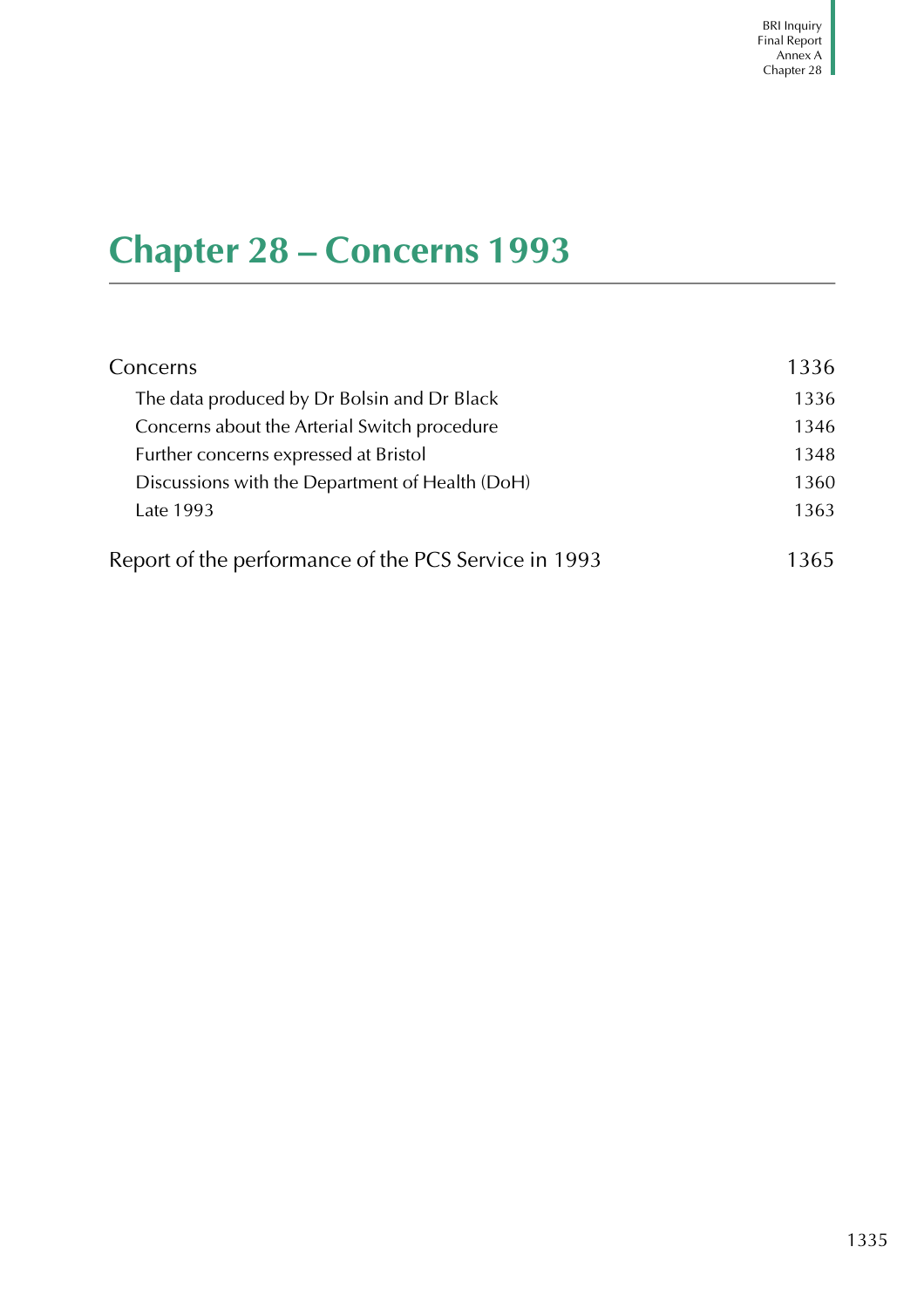## <span id="page-1-0"></span>Concerns

## <span id="page-1-1"></span>**The data produced by Dr Bolsin and Dr Black**

**1** Dr Bolsin stated that the results of his data collection were available in early 1993. Dr Bolsin's evidence was:

'… [Dr Black] subjected the data to simple statistical analysis. The numbers were small but gave an indication of potentially significant differences between the results of Bristol and the national average comparative data. The indications were that for two operations (Tetralogy of Fallot and A-V canal) the mortality in Bristol was higher than the rest of the country. The initial data also indicated incorrectly that there was a higher mortality for VSD procedures in Bristol than in the rest of the country. When the error in the VSD data was pointed out to Dr Black and myself we withdrew the comparison. The Fontan procedure mortality was the same in Bristol as the rest of the country.'1

- **2** Dr Bolsin continued to collect data on the Arterial Switch programme and showed the initial results to Professor Prys-Roberts, Professor of Anaesthesia at the University of Bristol. Dr Bolsin also went to see Professor John Farndon. Dr Black also showed the data to Dr Sally Masey, consultant anaesthetist.2
- **3** Professor Farndon was appointed as Professor and Head of the Division of Surgery at the University of Bristol in 1988. He indicated in his written evidence to the Inquiry that he was not an expert in cardiac surgery:

'My understanding of cardiac surgical procedures in general and their associated morbidity/mortality and, in particular paediatric cardiac surgery, was and is very limited. I would not have known the benchmarks that the cardiac surgeons should have been achieving. Few other surgical sub-specialties have mortality and morbidity to match that of cardiac surgery, … I knew that the cardiac surgeons were submitting data to a national audit where comparisons with other units would be made. The process should have identified problems and corrections to allow closure of the audit loop. When reporting to the Medical Audit Committee I informed them that cardiac surgery were submitting externally. I felt that this national arena was the most appropriate way of dealing with cardiac surgery and provided a secure mechanism.'3

WIT 0080 0113 Dr Bolsin. See Chapter 3 for an explanation of these clinical terms

<sup>2</sup> WIT 0080 0113 Dr Bolsin

<sup>3</sup> WIT 0087 0003 – 0004 Professor Farndon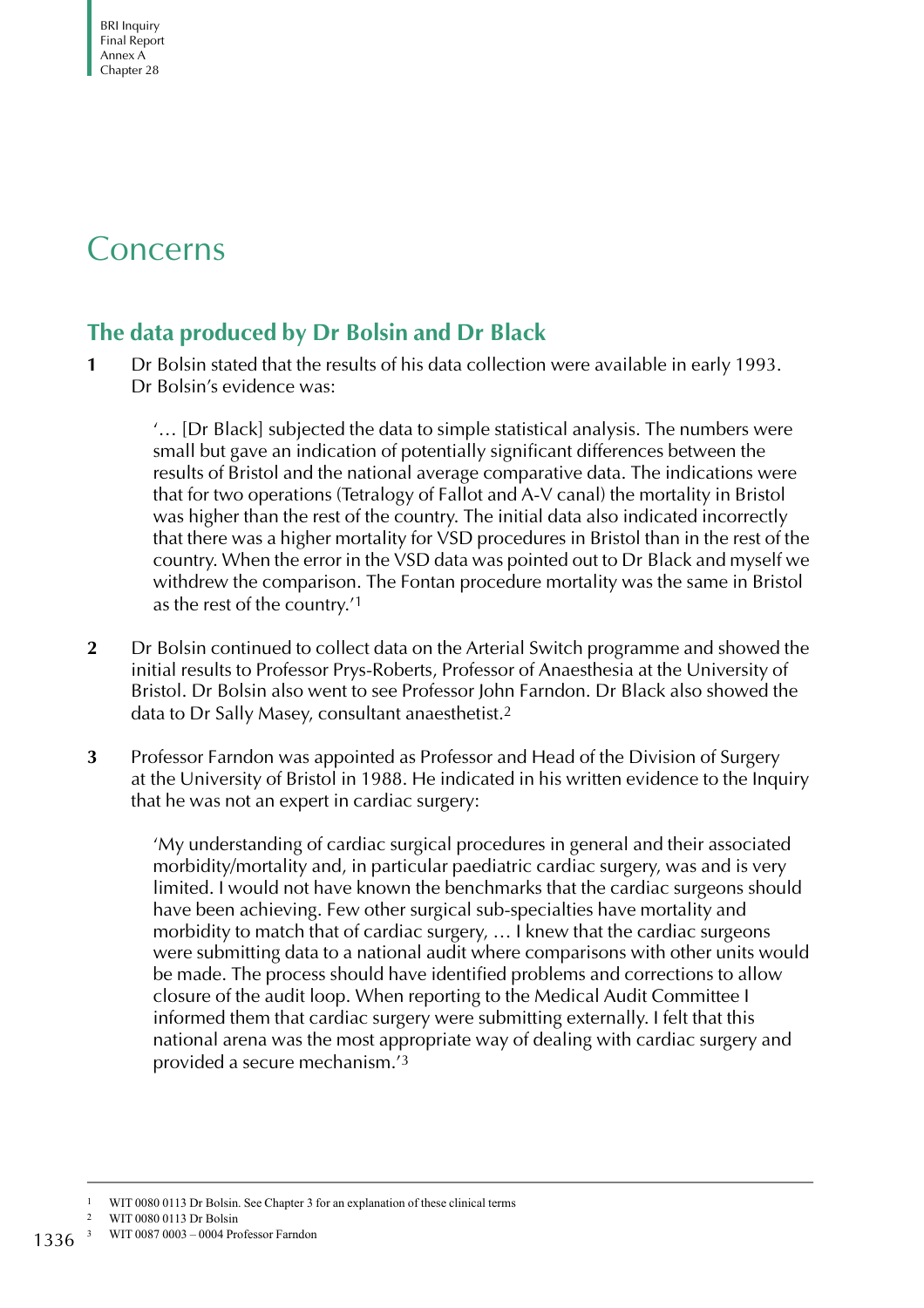**4** Professor Farndon was asked in oral evidence about his knowledge of paediatric cardiac surgery in Bristol in the early 1990s and whether he had heard anything about Bristol's performance. He replied:

'It is a very difficult question to answer, because I suppose in hospital settings, one gets a buzz or a ring and some departments are totally quiet and one hears of no reputation or repute, and in others one hears of some anxieties, general anxieties. I cannot honestly recall when I first became aware of others' concern in that area.'4

**5** Professor Farndon became aware of concerns about the Bristol service early in 1993 when Dr Bolsin came to see him:

'In the early part of 1993, Dr Bolsin came to see me to express concern about the results of the treatment of children with congenital heart disease. His main concern focused on mortality rates. I cannot recall clearly now, but I believe that Dr Bolsin declared at that meeting that he had compiled some data. I cannot remember the exact details of the conversation but I would say that the data would need to be validated, shared and owned by all doctors involved in the process of the care of children and a joint decision made as to its validity. I cannot recall whether I saw the data at that time.'5

- **6** Dr Bolsin stated in his written evidence to the Inquiry that he left hard copies of the data with Professor Farndon and that he remembered Professor Farndon saying he would look into the matter.<sup>6</sup>
- **7** On the data itself, Professor Farndon told the Inquiry:

 'I find it very difficult to remember exactly what the nature is, and contrary to his [Dr Bolsin's] statement with regard to my own, I do not have and do not remember receiving a folder of data.'7

**8** Professor Farndon described his meeting with Dr Bolsin in the following exchange:

'Q. When I asked you why Dr Bolsin came to you, whether you thought he was coming for general advice or whether he was bringing you particular problems with particular surgeons in particular operations, you said you presumed he was coming for two reasons: (1) that you would be the audit co-ordinator for surgery, and hence I assume would be in a position to give some general advice about the carrying out of audit; and (2) that he had some idea that your stance might be one of equity, and might be one of providing some help in a situation that he found difficult.

<sup>4</sup> T69 p. 88–9 Professor Farndon

<sup>5</sup> WIT 0087 0006 – 0007 Professor Farndon

<sup>6</sup> WIT 0087 0032 Dr Bolsin

<sup>7</sup> T69 p. 94 Professor Farndon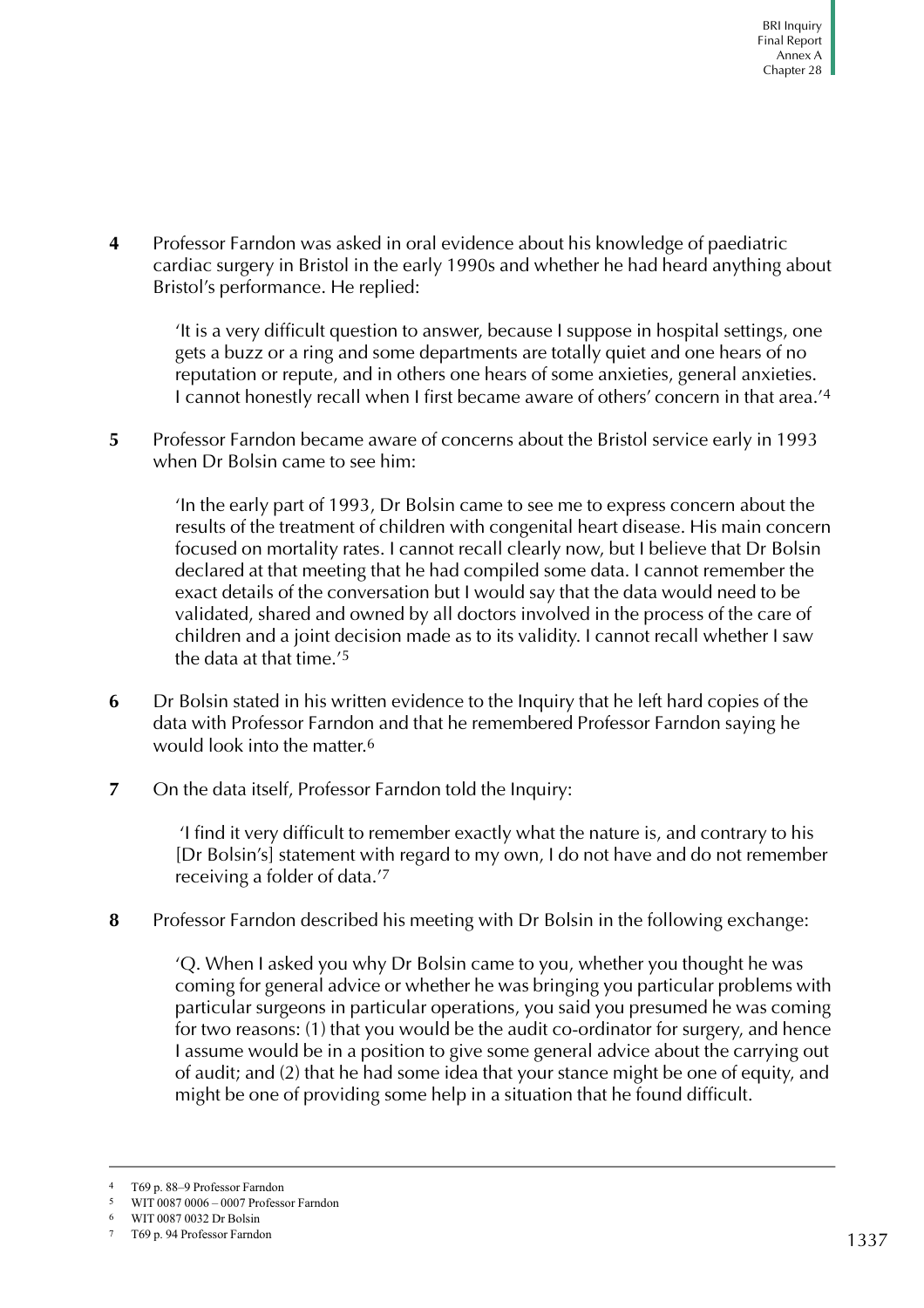'What "help" were you referring to?

'A. The advice that he needed to be sure that everyone could agree his data, and then to benchmark and see whether there was a problem.

'Q. So the help you provided was to tell him, give him general advice about benchmarking his audit?

'A. About the process – advice about audit in general.

'Q. And then telling him to discuss it with the other people involved in the care of children?

'A. Absolutely.

'Q. Which bit of that was the situation, as you put it, that Dr Bolsin found difficult?

'A. I do not know.'8

**9** Professor Farndon told the Inquiry that he was not competent to comment on the data itself:

'… I had nothing with which to benchmark. The concept of some of the operations, the complexity, the outcome measures, are totally unknown to me in my own practice. It does not come across to me in any professional reading or continued education. I have no idea where to benchmark any such data.'9

#### **10** Professor Farndon said that his advice to Dr Bolsin at the time would have been:

'… that this data has to be owned and shared and you need to look at what is the mechanism of any problem, if there is a problem, if you are able to benchmark, is there a problem? What are the likely contributory factors?'10

**11** Professor Farndon took the view that the data should be shared with the surgeons and:

'Not only that; that everyone, before the data gathering had begun, was aware that this was a process of audit and knew that they were contributing to the data and its analysis, so that the data is gathered with everyone knowing, looking at the risk management of patients so that the data can be meaningful.'11

<sup>8</sup> T69 p. 105–6 Professor Farndon

<sup>9</sup> T69 p. 95 Professor Farndon

<sup>10</sup> T69 p. 96 Professor Farndon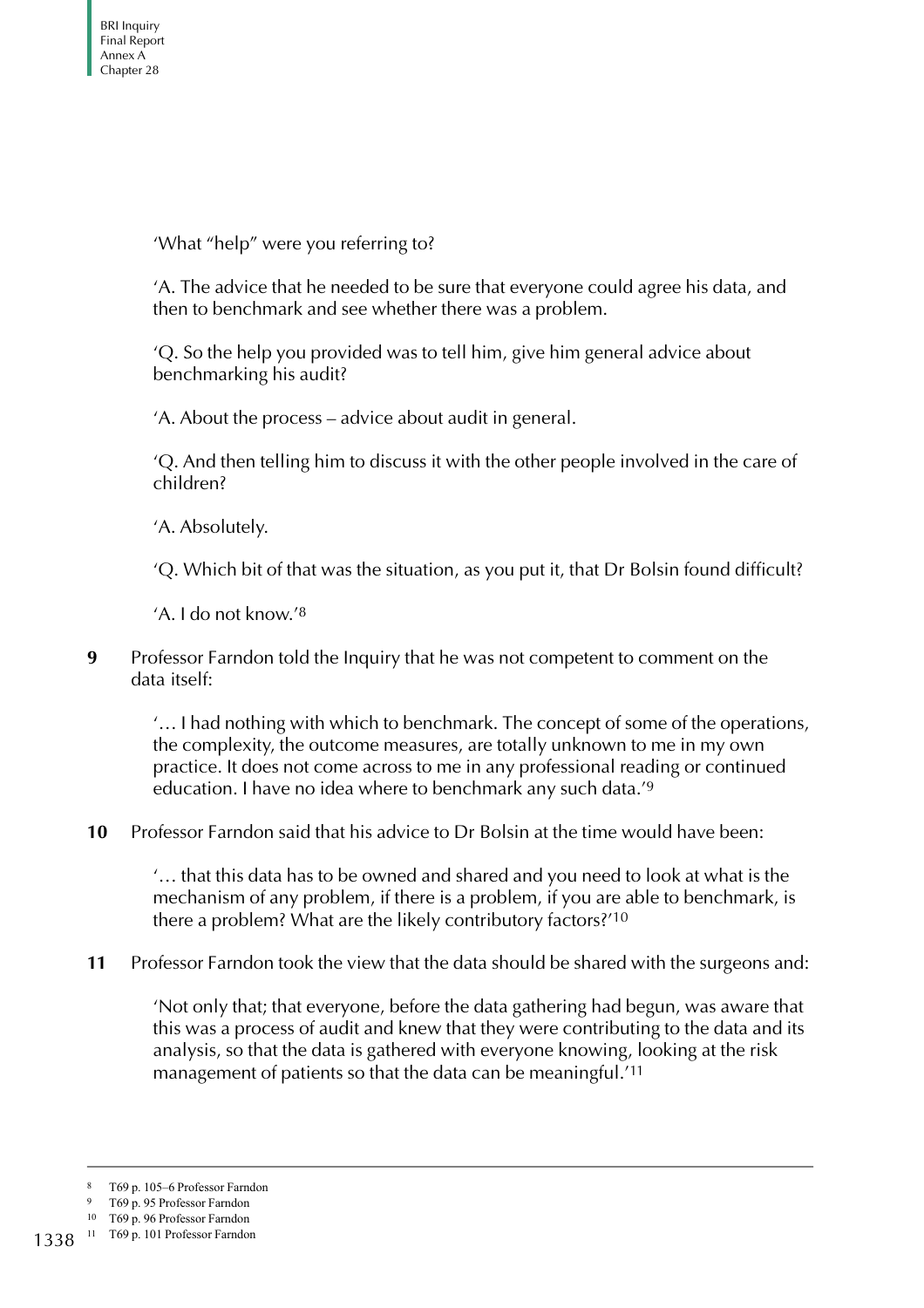**12** Once Dr Bolsin had raised his concerns, Professor Farndon stated in his written evidence to the Inquiry that he then heard of concerns that other consultants had:

'Once Dr Bolsin had come to see me I remember speaking with colleagues (in passing) about the concerns he had raised. I cannot remember the dates or exactly to whom I spoke. I certainly spoke to Professor Angelini, perhaps two to three times, and these were informal "corridor conversations".

'Other colleagues approached me with concerns about paediatric cardiac surgery. Mr Bryan, Dr Monk, Professor Prys-Roberts and Dr Willatts talked to me.12 These are the only names I can now recall. I cannot remember the exact details of their conversations. My stance then, as now, was to advise them to produce agreed audit data that everyone could own. This should have allowed discussion on whether there were "problems" or not.'13

**13** Dr Bolsin told the Inquiry that:

'… I showed people the data and said "this is the data that Andy Black and I have collected, what do you think of this?"'14

**14** Dr Bolsin indicated that Dr Masey was the first of the paediatric cardiac anaesthetists to see the data:

'… because Andy [Dr Black] had literally got it hot off the printer and Sally [Dr Masey] was in the department and he asked her for her comment on it, unsolicited, which I think gives a measure of the openness with which we were doing it in that Andy got the data. His first contact was not "Steve, do you think you ought to show this to your colleagues?" it was "Sally, what do you think of this?'' '15

- **15** Dr Bolsin said that he thought that this occurred in 'the spring of 1993'.16
- **16** In her written statement to the Inquiry, Dr Masey confirmed this account:

'In the spring of 1993, I discovered by chance about the "confidential audit" being conducted by Dr Bolsin when I was shown, in passing, by Dr Andrew Black, some preliminary results of analysis of mortality in paediatric cardiac surgery. I immediately felt that if this information was being collected that it needed to be accurate. I felt concerned that if it was being collected "confidentially", that this could lead to collection of inaccurate data. I do not recall the exact years to which

<sup>12</sup> Mr Alan Bryan, Senior Lecturer in Cardiac Surgery, University of Bristol and consultant cardiac surgeon, BRI; Dr Christopher Monk, consultant anaesthetist and Clinical Director of Anaesthesia from January 1993–December 1995; Professor Cedric Prys-Roberts, Professor of Anaesthesia, University of Bristol and Honorary consultant Anaesthetist, UBHT; Dr Sheila Willatts, consultant in anaesthesia and intensive care medicine, BRI, and consultant in charge of ICU, BRI

<sup>13</sup> WIT 0087 0007 Professor Farndon

<sup>14</sup> T82 p. 123 Dr Bolsin

<sup>15</sup> T82 p. 121 Dr Bolsin

<sup>16</sup> T82 p. 122 Dr Bolsin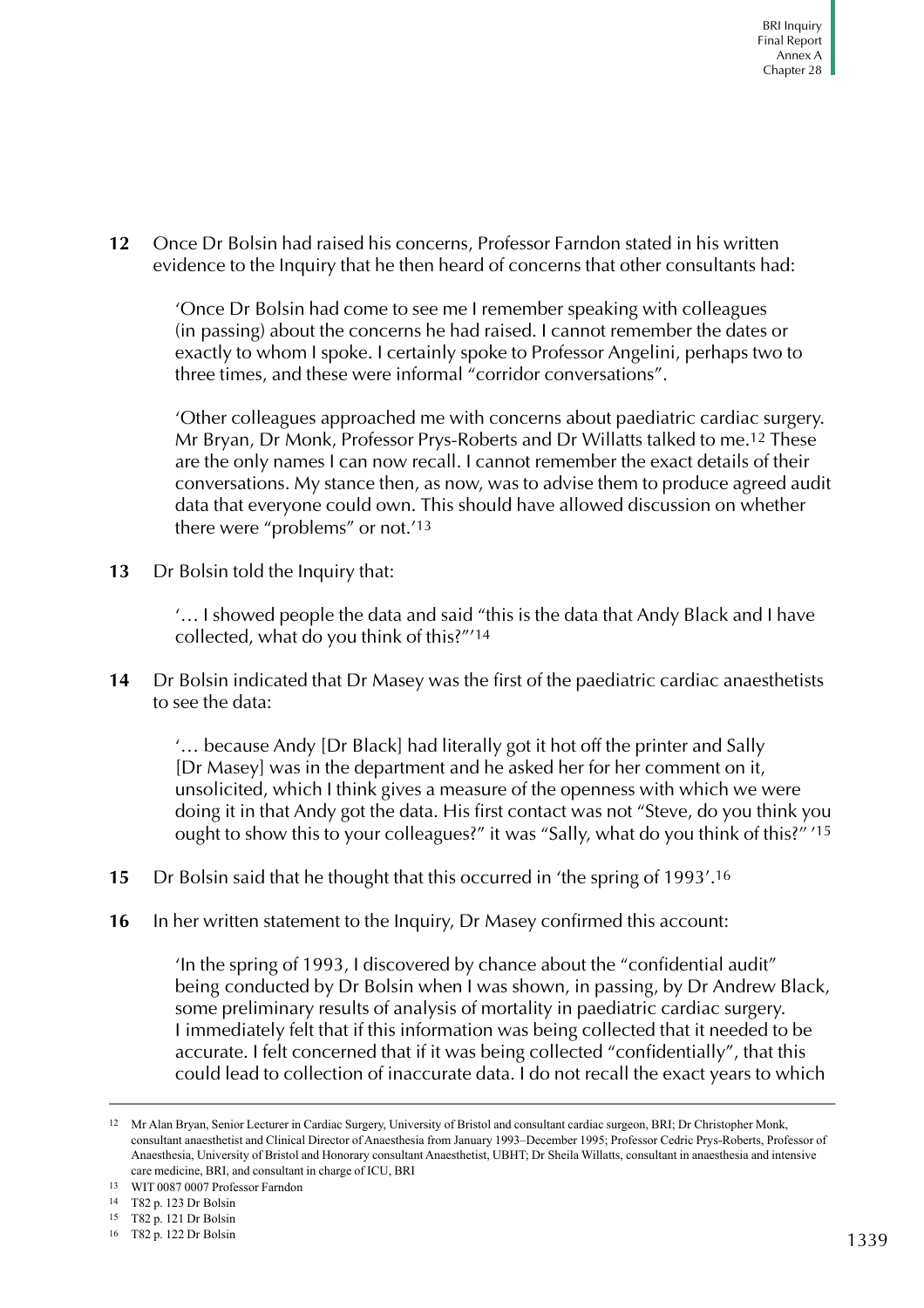the figures Dr Black showed me referred, but do recall that they included some data on Tetralogy of Fallot that included the 1990 figures. This was the year that I knew that the results had been unexpectedly, and unusually, high. There were also data on closure of ventricular septal defects, but I did not study these closely.

'Dr Bolsin arrived in my office while I was discussing these results with Dr Black and I again asked Dr Bolsin, if he had concerns, why he was not involving his cardiac anaesthetic colleagues, as I had done in 1990 after he had written to Dr Roylance. I expressed the opinion to him that it would be advisable to involve us, his cardiac anaesthetic colleagues. I suggested it would be easier to make sure that information was accurate if all of the cardiac anaesthetists were involved, and also the paediatric cardiac surgeons, and that if genuine concerns were highlighted it would be easier to address these as a group rather than as an individual. The only reason I recall that Dr Bolsin gave me that day as to why he was reluctant to approach the paediatric cardiac surgeons was that he thought that if they knew he was collecting this information they might prevent his access to information. I stated strongly to him that I considered it was inappropriate to collect this information in secret. However, Dr Bolsin continued to say that he felt this was the only way he could get information, as he felt that the paediatric cardiac surgeons did not produce these results themselves, or, if they did, they did not show them to anyone else. I commented to him that I had always been shown the results, but did agree that I could not recall having seen recent results. I said to Dr Bolsin that I had no doubt that if I asked Mr Dhasmana for the recent figures that he would give them to me immediately. Dr Bolsin showed some doubt as to whether the figures would be forthcoming. To test my hypothesis, I approached Mr Dhasmana the following day, and without explaining why I wanted them, I asked to see the most recent surgical results. He apologised that I had not received them earlier, and explained that the reporting date had been changed from the year-end to the end of March, and this had led to a delay in their preparation. He then went on to say that he had just completed the figures, and, as I had predicted, he showed them to me immediately. However, he did ask me not to show them to Dr Bolsin.

'As far as I am aware, apart from seeing the initial data in early 1993, I was never formally shown the results of Dr Bolsin's "confidential audit", although I did ask Dr Bolsin on a number of occasions to inform us, his cardiac anaesthetic colleagues, as to what he was doing, again for the reasons given above.'17

**17** Mr Dhasmana indicated in a written response that he did not recall this conversation with Dr Masey.18

<sup>17</sup> WIT 0270 0014 – 0015 Dr Masey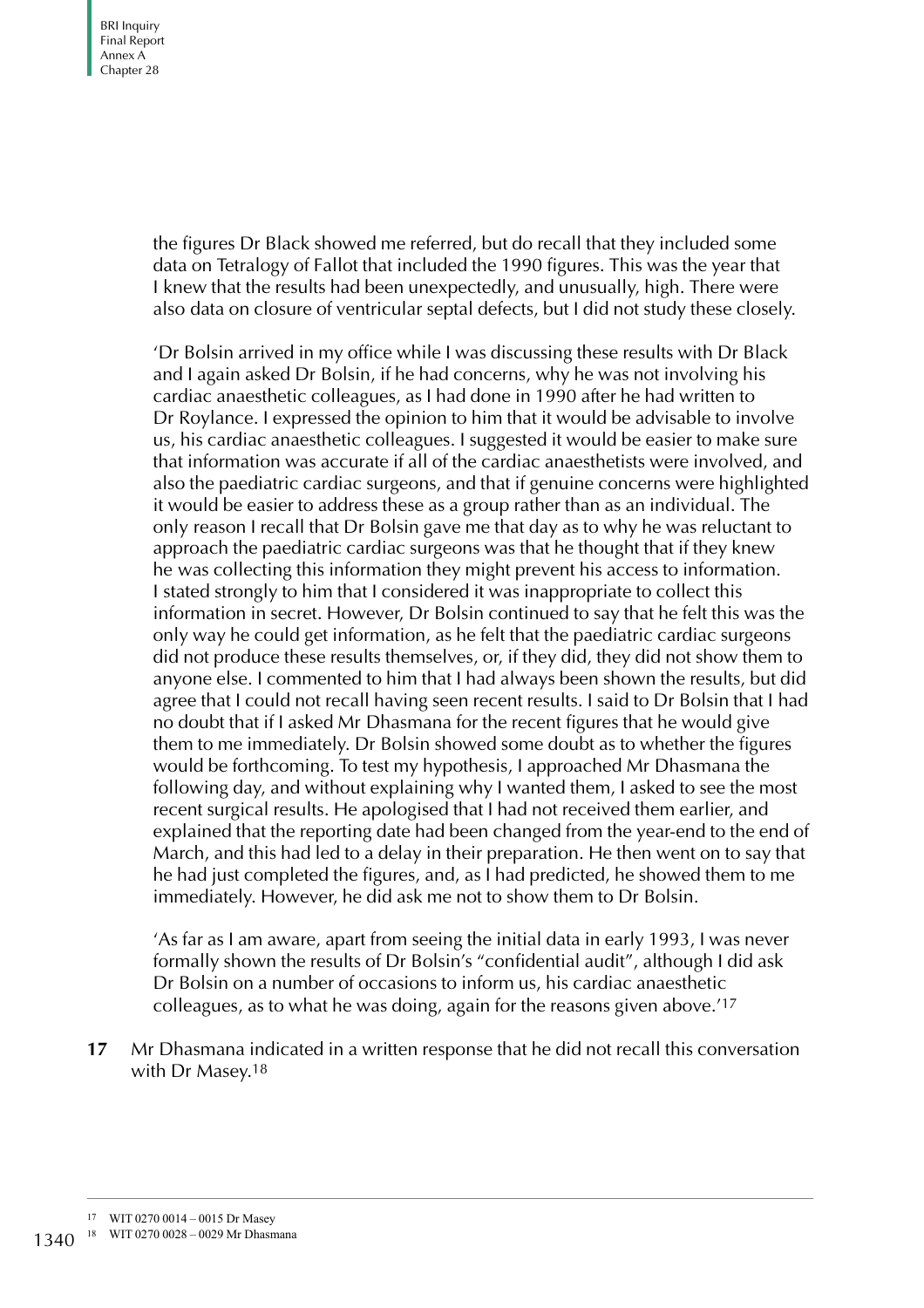**18** Dr Sheila Willatts, consultant in charge of the Intensive Care Unit (ICU) at the BRI since 1985, stated:

'I had prolonged discussions with Dr Stephen Bolsin in 1993 regarding the potentially adverse outcomes and the course of action he might reasonably take. I advised as follows … "the issue was principally an audit one, namely that the results needed to be scrutinised, validated and agreed. During 1993 and 1994 I spoke to Professor Prys-Roberts, Professor Farndon and Chris Monk expressing my concerns that the data needed to be verified. I hoped that the results could be examined by a joint meeting of the surgeons and anaesthetists. It was my hope that the surgeons would bring their results to the meeting and the results should be discussed in an open forum. Professor Farndon volunteered his services as a potential chairman for such a meeting as he was not a cardiac surgeon".'19

**19** In relation to the collection of data by Dr Bolsin and Dr Black, Dr Willatts stated:

'I believe that the surgical procedures reviewed and the sources of information were appropriate. If this audit could have been conducted openly with agreement between surgeons and anaesthetists it would have been a much stronger audit as the data would have been openly agreed. However, I do believe that it was impossible to obtain the necessary conditions for such a joint discussion to take place at that time as the strong personalities in cardiac surgery did not agree that this was necessary.'20

**20** Mr Wisheart was asked about what he knew of the collection of data:

'Q. … did you at any time see any data or figures or analyses, however one describes them, which were produced by Dr Bolsin in respect of paediatric cardiac surgery, at any rate before April 1995?

'A. Not before April 1995.'21

**21** Dr Stephen Jordan retired in May 1993. He stated: 'I was unaware of Dr Bolsin's audit of cardiac surgery until sometime after my retirement.'22 In his oral evidence to the Inquiry he said:

'A. I saw no data at all. I was unaware at the time, up to the time of my retirement, that he had actually ever produced any data.

<sup>19</sup> WIT 0343 0002 Dr Willatts

<sup>20</sup> WIT 0343 0002 Dr Willatts

<sup>21</sup> T 94 p. 132–3 Mr Wisheart

<sup>22</sup> WIT 0099 0027 Dr Jordan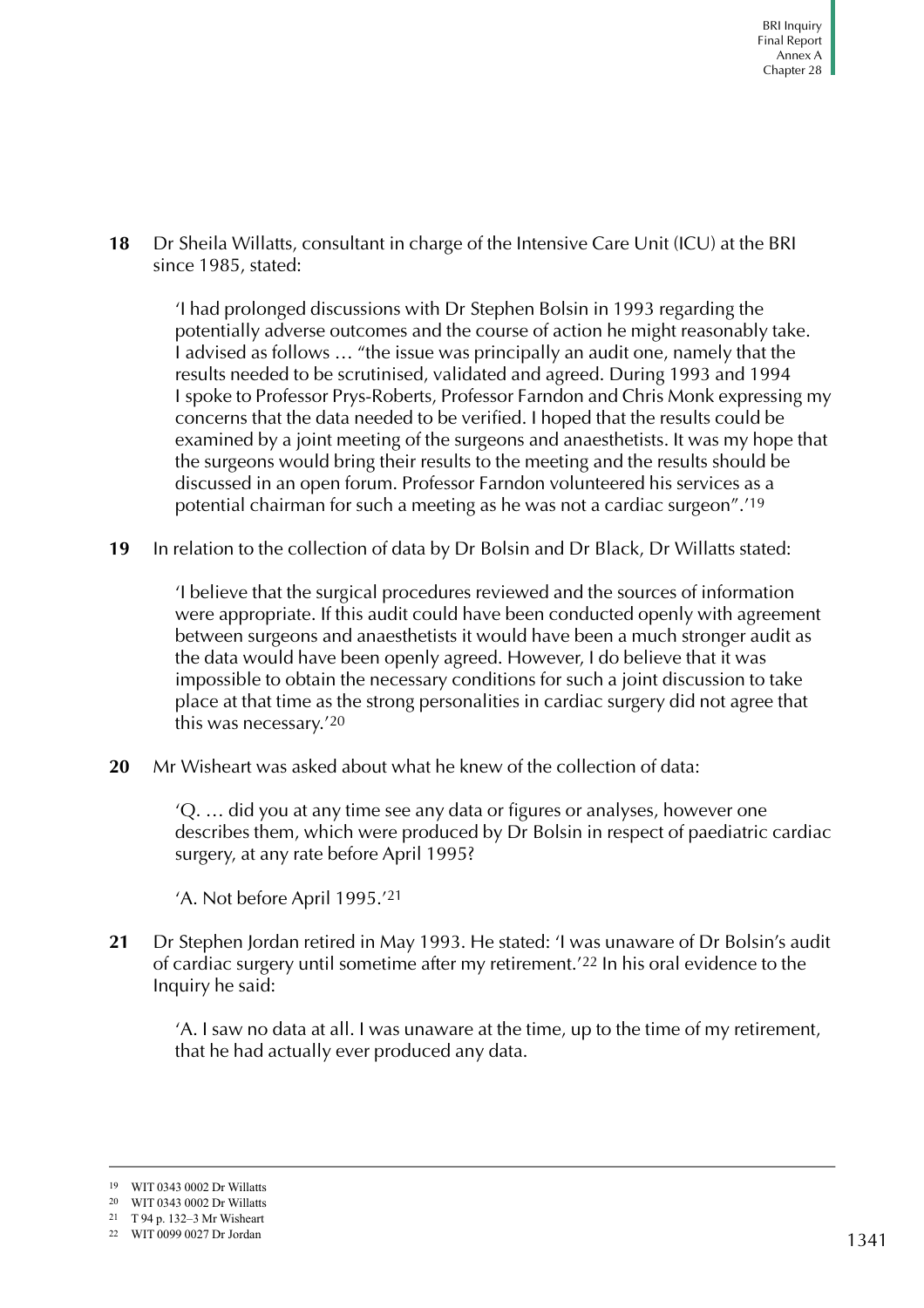'Q. And you do not recall anyone mentioning such data existing to you during your time in post?

'A. As I have put in my statement, the only possible connection with this is the fact that I think it was Dr Bolsin introduced Dr Black to me and said he understood that I had some information on a computer at the Children's Hospital; could Dr Black have a look at it. I think I took Dr Black up and showed him what the information was. I am not aware of Dr Black ever having used this. That is the only possible connection that I can recall between myself and Dr Bolsin in terms of collecting data and auditing data.'23

**22** Dr Jordan agreed, however, in the following exchange that he was aware of 'some problems' in Bristol:

'Q. (the Chairman): Just one question from me, Dr Jordan. If an observer having heard your evidence formed a picture that you were someone who, recognising that there were some problems in Bristol, fought within Bristol to effect change while outside quietly suggested or warned people off; would that observer have any right to hold that view?

'A. There is some truth in it. I will perhaps give you an example: shortly before I retired I had discussions with cardiologists in South Wales, I think this has sort of been obliquely referred to. Basically they were obviously considering whether they should continue to send patients to Bristol and take on a new cardiologist from Bristol, there was going to be a change anyway and they were being offered, in fact being encouraged to use the service in Cardiff instead. The thing I said to all of them, and I used very similar words but not necessarily identical ones were "You have asked my advice and what you are asking is really what is best for our patients. If I thought that the centre in Bristol was absolutely the best centre in the UK and there was no way that anyone else was going to produce comparable or better results, I would say to you, 'Do not try an untried unit in Cardiff'. Frankly, I do not think I am in a position to say that to you and therefore you will have to make up your mind whether you want to try a new unit or stick with Bristol." I think that is the sort of, if you like, comment I made which indicated that I was not going to go around blindly saying "Bristol is wonderful, keep on sending your patients there".'24

**23** Dr Susan Underwood, consultant anaesthetist at the UBHT from 1991, stated in her written evidence to the Inquiry:

'I was aware that Steve Bolsin was undertaking an audit of the paediatric surgical work because he told me. He did not discuss details with me or show me the results.

<sup>23</sup> T79 p. 95–6 Dr Jordan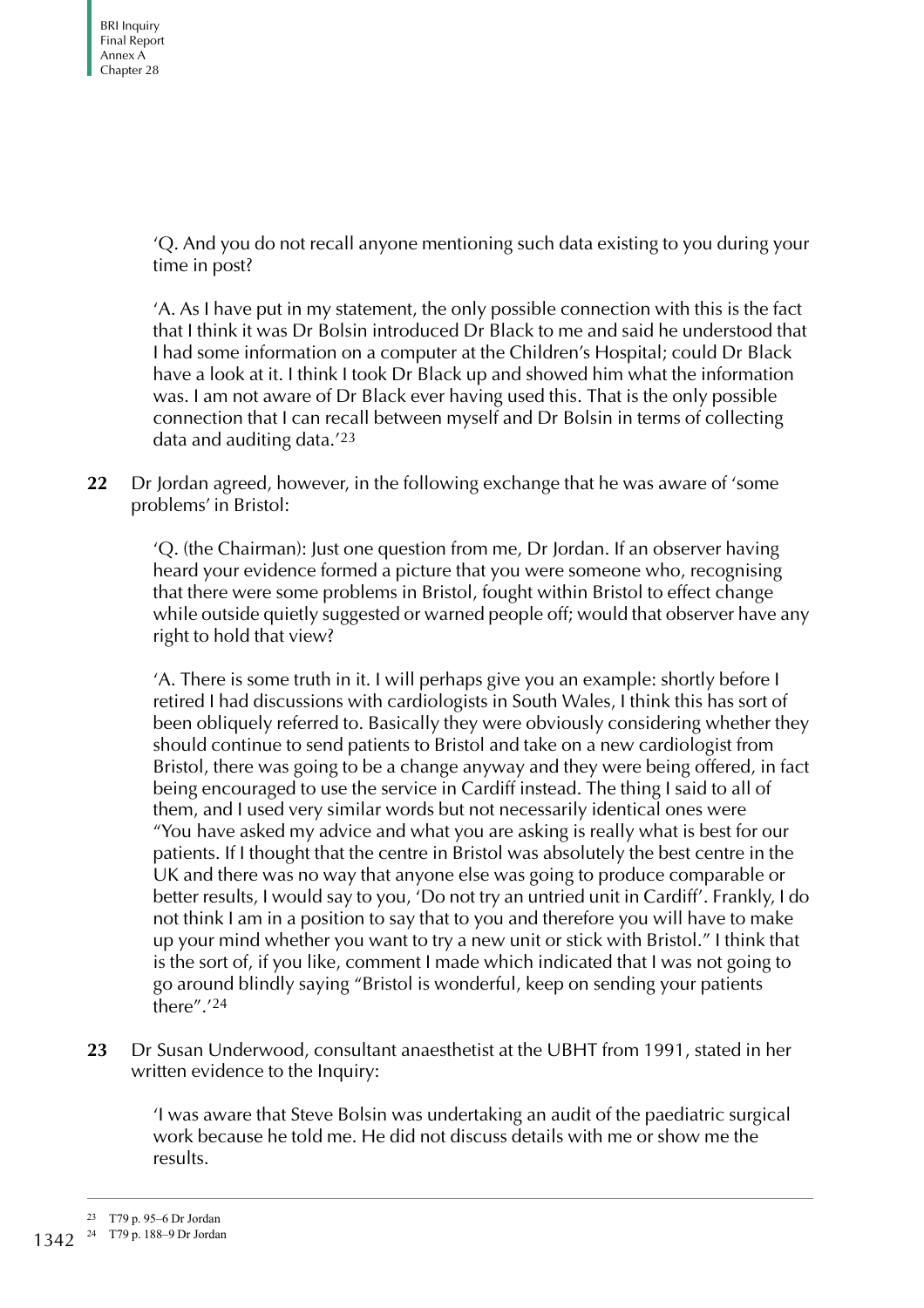'I recall an evening meeting in winter, possibly 1993, where I think all cardiac anaesthetists were present and Steve Bolsin expressed his concern over the paediatric cardiac surgery mortality. The group asked him to produce some data to substantiate it. He did not bring any data to future meetings.'25

**24** Mr Roger Baird, consultant general surgeon, and Clinical Director for Surgery at UBHT from April 1991 to November 1993, told the Inquiry:

'I was aware that Dr Bolsin had some funding from the Department of Health to enable him to develop audit techniques in cardiac surgery from the anaesthetics point of view. I thought that was a good thing. I did not associate this with anything other than an academic interest in developing audit, at that time. I was not aware of the nature or purpose of the "confidential audit".'26

- **25** Dr Joffe stated that he and Dr Bolsin 'never discussed paediatric cardiac surgical outcomes or services, nor was I privy to his secret audit. Indeed my first sight of his figures was in the 'Daily Telegraph' and BBC West television, in April 1995.'27
- **26** Dr Roylance was asked when he first knew about the audit:

'Q. When did you first become aware that Dr Bolsin had been collecting, let us call it, "figures" or "data"?

'A. After the visit of Marc de Leval and Stewart Hunter.

'Q. Not before?

'A. No.'28

**27** Dr Roylance was asked by Counsel to the Inquiry specifically about 1993:

'Q. Did any whisper reach you do you think in 1993 that Dr Bolsin was not only collecting data but analysing it?

'A. No, I did not know about Dr Bolsin's activities until after the external inquiry by Marc De Leval and Stewart Hunter. That is when it emerged and I did not know of his activities before that date.'29

<sup>25</sup> WIT 0318 0011 Dr Underwood

<sup>26</sup> WIT 0075 0035 Mr Baird

<sup>27</sup> WIT 0097 0169 Dr Joffe

<sup>28</sup> T88 p. 24 Dr Roylance

<sup>29</sup> T88 p. 138 Dr Roylance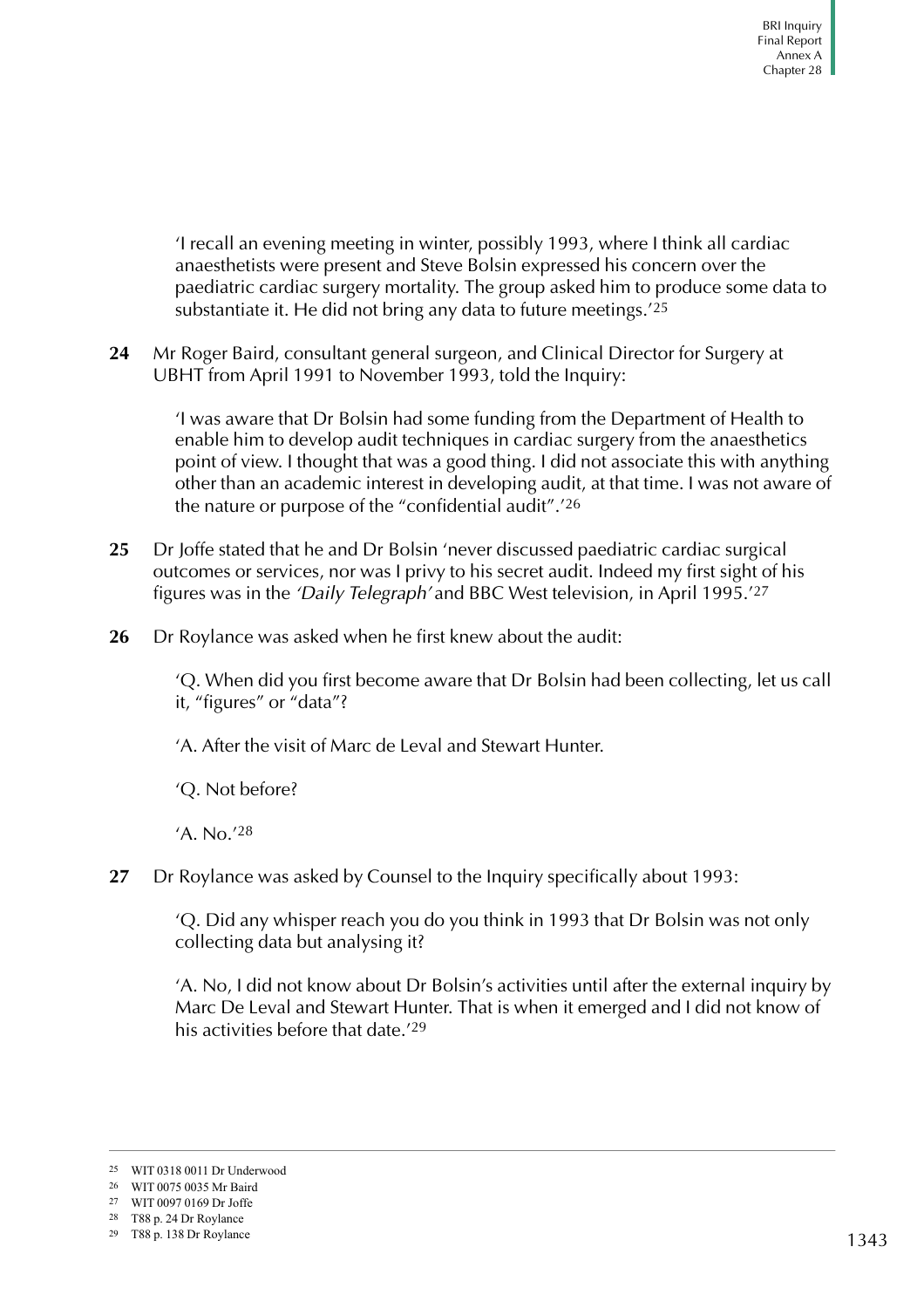**28** Professor Gordon Stirrat, Dean of the Faculty of Medicine, University of Bristol 1991– 1993, told the Inquiry that no one made him aware of the collection of data and that:

'I would most certainly have expected Prys-Roberts to have done so … Andrew Black and I have worked together closely for a long time … I would have hoped that he might have felt able to tell me. But his direct line of responsibility was through Prys-Roberts.'30

- **29** Dr Bolsin, in his written evidence to the Inquiry, stated that Dr Black had told him that Professor Prys-Roberts had telephoned Dr Roylance 'and informed him that there was a real and demonstrable problem in the Department of Paediatric Cardiac Surgery'.31
- **30** Professor Prys-Roberts was asked about this in the following exchange:

'Q. … Do you recollect having any further information from Dr Bolsin or Dr Black about the process they had been engaged in since the summer 1992?

'A. I recollect having a meeting with them during which Steve had to leave and go off and left me to look at the data with Dr Black. I cannot recall the date. I know it would have been mid-1993 but probably not earlier and Dr Black showed me the results in tabulated form from a minute-type analysis that he had done. I do not recall doing anything about it at that stage because my recollection is that Andy Black went away and discussed it subsequently with Dr Bolsin, but they did not ask me to take any specific action at that stage.

'Q. If we go down the page, I think you have already referred to this, we can see that Dr Bolsin there informs us [the Inquiry] of something Dr Black is said to have told him, that you immediately telephoned Dr Roylance; that is not something, I think you have already told us, that you remember doing?

'A. I do not remember doing it. I have discussed it with Dr Black and he does not remember me doing it in his presence.

'Q. You say that Dr Black and Dr Bolsin did not ask you to do anything specific?

'A. No.

'Q. What was your reaction to the data they had given to you?

'A. My reaction was that the data – which were still not what I could call finalised figures, but they were figures which were much more reasonable, I did not look at them in real detail at the time – that these were simply confirming the conclusions we had come to before, that there was a serious cause for concern.

<sup>30</sup> T69 p. 32 Professor Stirrat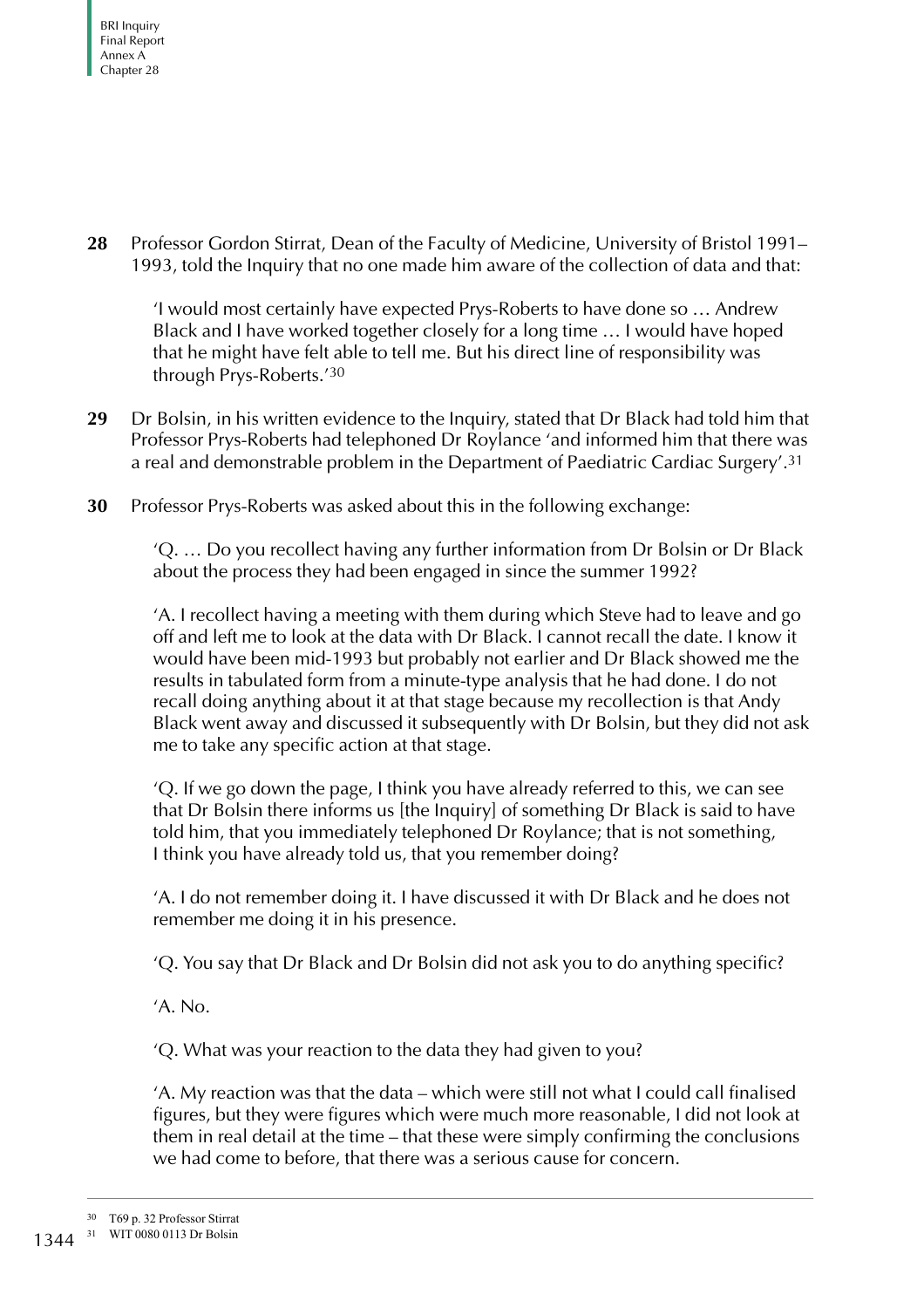'Q. If there was a serious cause for concern, why not ring either Dr Roylance or possibly Mr Wisheart?

'A. With hindsight I do not know why not. As I have said, at that stage I was not spending a great deal of time in Bristol. I was not involved in the overall process, I knew that others were involved and becoming more involved certainly on the cardiac anaesthesia side and that they were concerned with Dr Roylance.

'I cannot recollect why at that particular stage I did not take it any further.'32

- **31** Dr Christopher Monk, Clinical Director of Anaesthesia from January 1993 to December 1995, said that he first became aware of the audit: 'I believe in September 1993.'33 He explained that he found out 'because I went into the perfusionists' room … where their data was recorded and one of them, or one of two people, said to me: "Do you know that Steve is looking at the data and trawling through the patients' notes?" or some similar phrase.'34
- **32** Dr Monk described the audit as 'clandestine' because: 'it did not involve the process of speaking to the consultant anaesthetists providing the anaesthesia or the consultant surgeons who were performing the operations in providing the information'.35
- **33** Dr Monk told the Inquiry that had he known about Dr Bolsin's exercise beforehand:

'I think I would have been sympathetic to his intentions, but I think it should have been open as opposed to private in the way that he did it, because, having got the data, it then becomes difficult to disseminate it.'36

**34** Putting it in the context of the time, Dr Monk said:

'… you have to look at it in terms of 1992, when audit nationally was only just being introduced. The impressions were that the people who did the work owned the audit.'37

**35** In his written evidence to the Inquiry, Dr Ian Davies, consultant anaesthetist at the BRI from 1993, stated:

'When I worked at St George's as a Senior Registrar and was applying to Bristol, Mr John Parker led me to believe that the Bristol Cardiac Unit was under threat because of the quality of the services provided at that Unit. As I recall, he told me

<sup>32</sup> T94 p. 57–8 Professor Prys-Roberts

<sup>33</sup> T73 p. 110 Dr Monk

<sup>34</sup> T73 p. 110 Dr Monk

<sup>35</sup> T73 p. 111 Dr Monk

<sup>36</sup> T73 p. 114 Dr Monk

<sup>37</sup> T73 p. 111–12 Dr Monk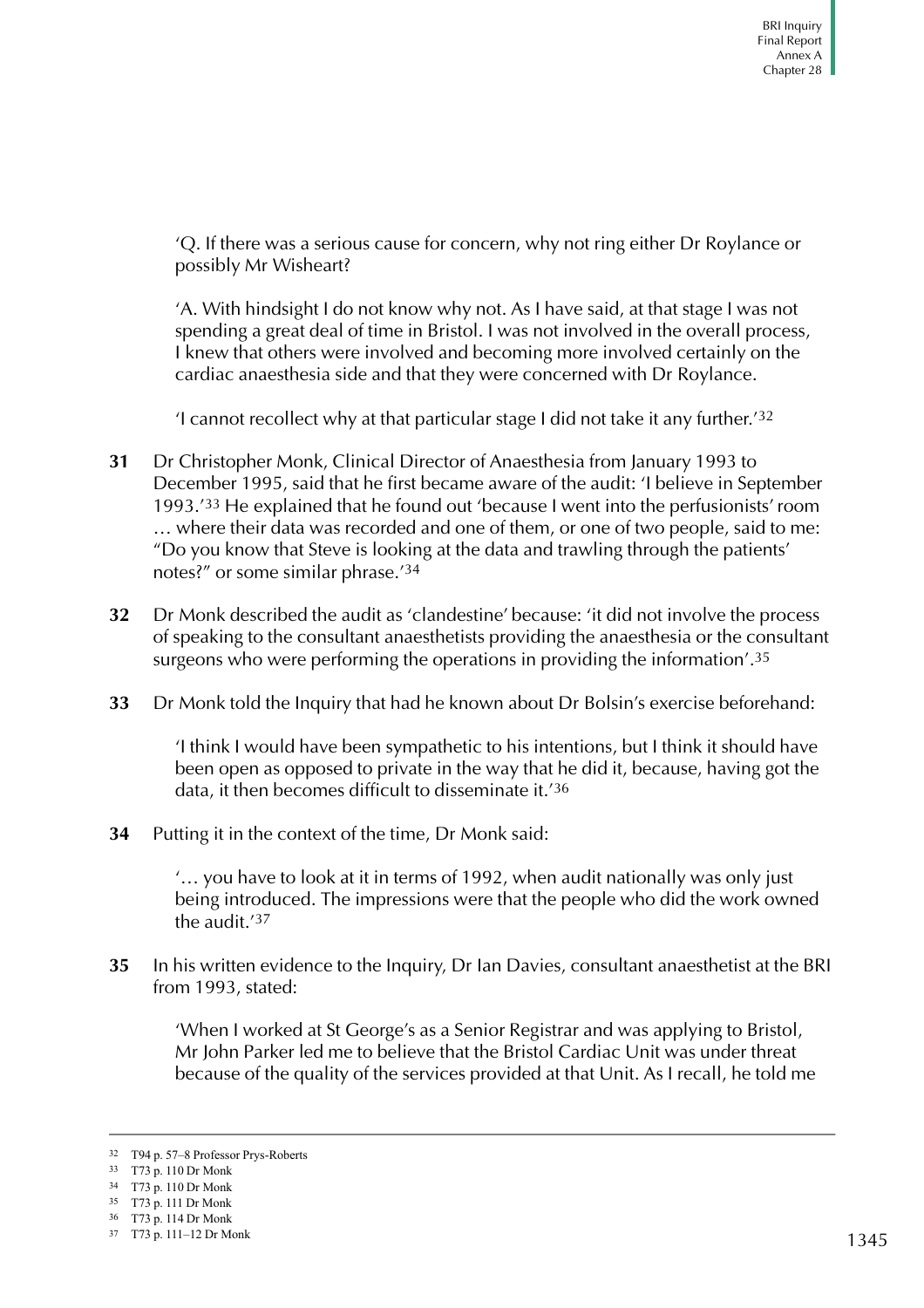that if I had been interested in a career in paediatric cardiac anaesthesia, he would advise me not to go there.'38

**36** Dr Davies referred to a conversation which he had had with Dr Bolsin prior to his joining the BRI in April 1993:

'In the course of my conversation with him, he told me that the Paediatric Cardiac Surgical Programme was unsatisfactory, and that he was particularly concerned about the switch programme.'39

**37** Dr Davies went on:

'After I started at BRI, Dr Bolsin spoke to me on a number of occasions about his concerns.'40

**38** At a meeting of the UBHT Management Board on 7 December 1992 it was noted in the minutes that:

'Dr Roylance advised that Julian Le Vay, a member of a Regional working group set up to look at cardiac services in the Region would recommend to Bristol & District the creation of a second site for cardiac services at Derriford. Dissatisfaction had been expressed about the quality and cost of services offered in Bristol. He would discuss this with Mr Wisheart.'41

## <span id="page-11-0"></span>**Concerns about the Arterial Switch procedure**

**39** On an occasion in 1993, Mrs Mona Herborn, Sister in Cardiac Theatres at the BRI from 1988 to 1998:

'… expressed to Dr Masey, Consultant Anaesthetist, my view that Mr Dhasmana was not capable of performing the switch operation. She then explained to me that none of the switch operations had been straightforward, that many unexpected implications [sic] had only been found when the patient was "opened up", which made it very difficult for the surgeon. From this and other conversations with the medical staff, I had to concede that I could not substantiate my concerns with hard facts. I just knew that I no longer wished to be taking part in switch operations. I tried to avoid other paediatric cardiac surgery where I could, but as it was a part of my job, I was not always able to do so.'42

**40** Mr Dhasmana had some initial success in carrying out the Arterial Switch operation on neonates on his return to Bristol following his visit to Birmingham in December 1992. His first two patients survived. The third died. The third patient had an abnormal

<sup>38</sup> WIT 0455 0006 – 0007 Dr Davies

<sup>39</sup> WIT 0455 0001 Dr Davies

<sup>40</sup> WIT 0455 0002 Dr Davies

<sup>41</sup> UBHT 0058 0031; meeting of the UBHT Management Board; 7 December 1992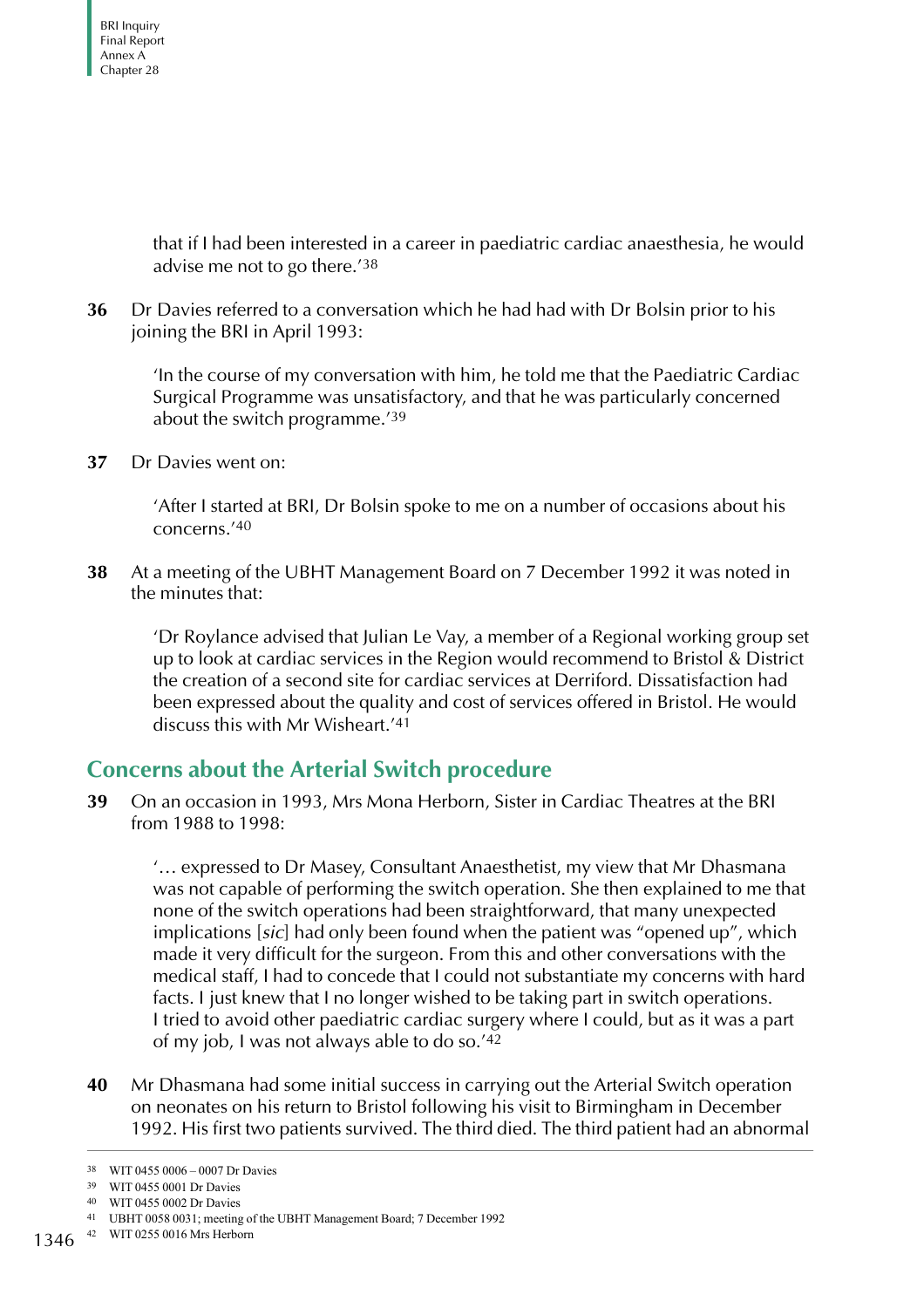coronary arterial pattern that was undiagnosed prior to surgery. Two further patients then died. This prompted Mr Dhasmana to revisit Birmingham for further retraining. He was asked what made him go back to Birmingham in July 1993:

'I lost two patients in succession and both of these patients had normal coronary arteries, so in a way, that raised doubt again in my mind that here I was, I did two successful operations, the third did not make it, but it was a highly abnormal coronary artery and probably could be explained in any centre. But the next one survived so I am still happy, I have got, you know, out of four, three survivals. And the next two did not, although of course, with one of them we did have evidence of myocardial infarction, but nevertheless, these two did not and they had a normal coronary artery.

'… During this period, between 1992 and this time, July 1993, I had operated on about 7 or 8 older Switches and they all survived. So that is why, really, I was very concerned that something is probably a little different in neonates which I have not still been able to transfer. That is what was quite worrying me.

'I told Dr Joffe that, "I am very sorry, it appears that I will not do anymore neonatal Switches" … He said, "Well, it so happens that I was going to get in touch with you". I said "What for?" He said "I have got another patient admitted with a similar problem".

'Then I narrated again what happened during the day in theatre and he I think tried to probably comfort me, saying "Let us just wait for the post mortem examination and then we can really — ". I said, "Well, I am not taking that next case on".

'He said "Well, what should we do?" I said "I tell you what. We talk to Birmingham". He said "Well, why do you not do that?" So the next day, I ring Birmingham, I ask for Mr Brawn. It so happened he was nearby … he said "No problem, you know, bring the patient and I will operate here, and I tell you, I have got another patient here, so you will see two patients operated on the same day".'43

**41** Mr Dhasmana stated:

'I re-visited Birmingham in July 1993 accompanied by Dr Undewood [sic] and a patient from Bristol that Mr Brawn had agreed to operate on. We had further discussion on the problem being experienced in the unit. We returned to Bristol, reassured and prepared to re-start the programme. The next neonatal patient survived followed by a further fatality and the programme was ended.'44

**42** Dr Underwood said that, due to the changes Dr Masey had put in place on her return from Birmingham in 1992, she did not see anything that was really different between the practice in Birmingham and in Bristol in relation to anaesthesia. She said:

<sup>43</sup> T85 p. 48–9 Mr Dhasmana

<sup>44</sup> WIT 0084 0113 Mr Dhasmana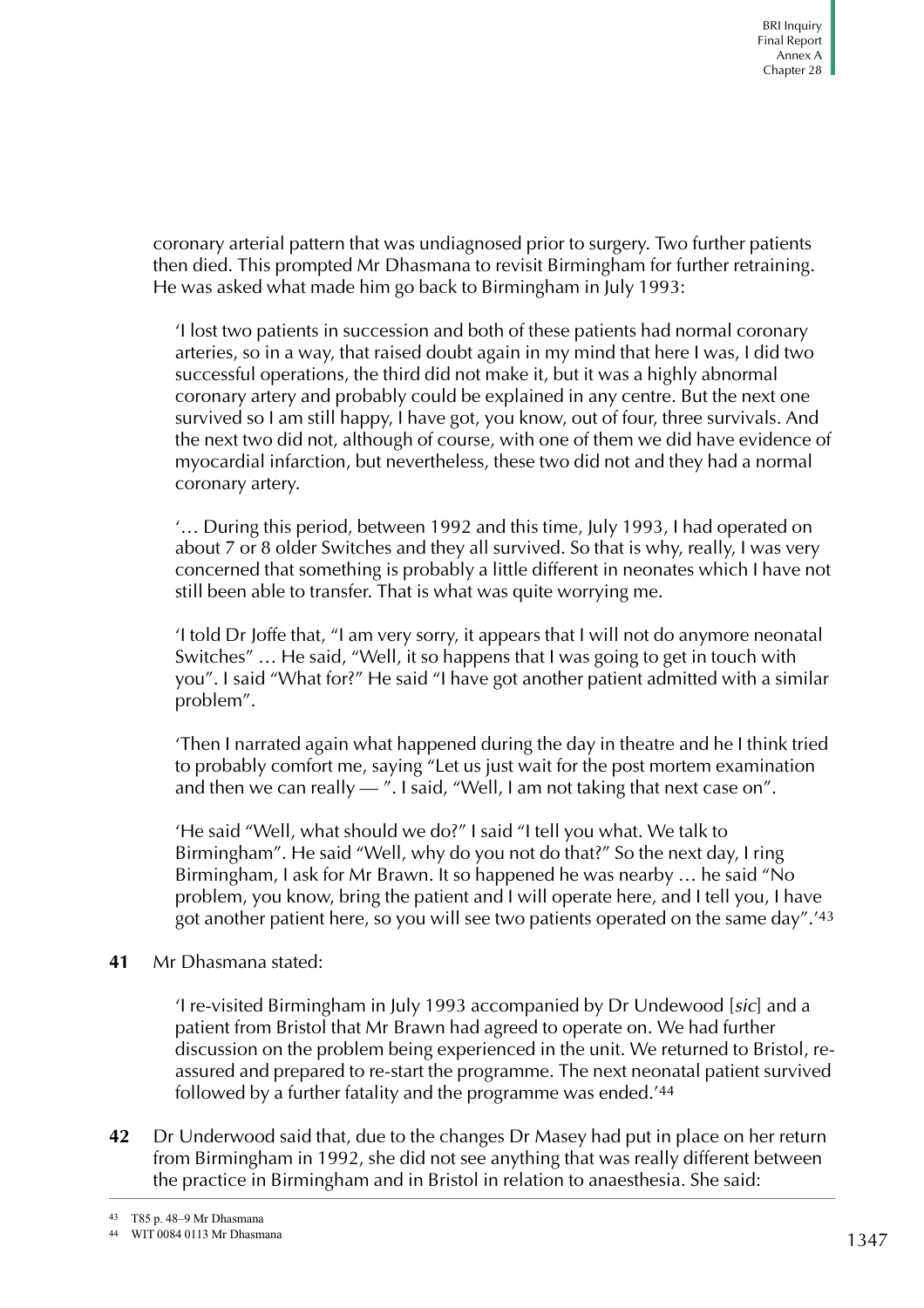'… when I went in the middle of 1993, it was to observe them doing that same thing which Dr Masey had described to me, and I do not remember adding anything different or extra after that particular visit.'45

**43** Mr Dhasmana was asked what he expected to discover from a second visit to Birmingham:

'What I noticed over these cases is that somehow, from outside and even when I have gone back in, the coronary artery looked in the right place. There was no obvious kink from outside. So I started asking myself whether what I called at that time the "lie", the way they are lying over the heart, have I got the angulation right, and maybe, technically anastomosis fine, and when you are looking at the post mortem, it looks fine, no problem, but the heart did not work. One of the things with anastomosis I think is the coronary artery, which I think is very important.<sup>'46</sup>

## <span id="page-13-0"></span>**Further concerns expressed at Bristol**

- **44** Mr Alan Bryan, consultant cardiac surgeon specialising in adult cardiac surgery, took up his post as Senior Lecturer in Cardiac Surgery at the University of Bristol on 1 July 1993.
- **45** He stated in his written evidence to the Inquiry that:

'Prior to taking up my senior lecturer appointment, I had formed the general opinion that paediatric cardiac surgery in Bristol may not meet contemporary standards. This opinion was based on general professional knowledge within the field of cardiothoracic surgery and my own perceptions dating from the time of my senior house officer post in Bristol. I was aware that attempts had been made to recruit Mr Martin Elliott … to a Chair in Bristol which had failed. I had also seen disturbing articles in the magazine "Private Eye", I had briefly discussed this question with Professor Angelini [British Heart Foundation Professor of Cardiac Surgery, University of Bristol] prior to taking up my appointment.'47

**46** Mr Bryan went on:

'Having taken up my appointment in July 1993, some time in autumn 1993, Dr Stephen Bolsin presented to me outcome statistics in relation to specific diagnoses in paediatric cardiac surgical practice, namely Tetralogy of Fallot and Ventricular Septal Defect. I found these results disturbing since the data suggested that the operative mortality of one of the surgeons, Mr Wisheart, in relation to certain operations was well above the national average from the UK cardiac surgical register and was significantly higher than that of his colleague, Mr Dhasmana. At the time, I had no immediate way of clarifying whether the

<sup>45</sup> T75 p. 99 Dr Underwood

<sup>46</sup> T85 p. 50–1 Mr Dhasmana. See Chapter 3 for an explanation of clinical terms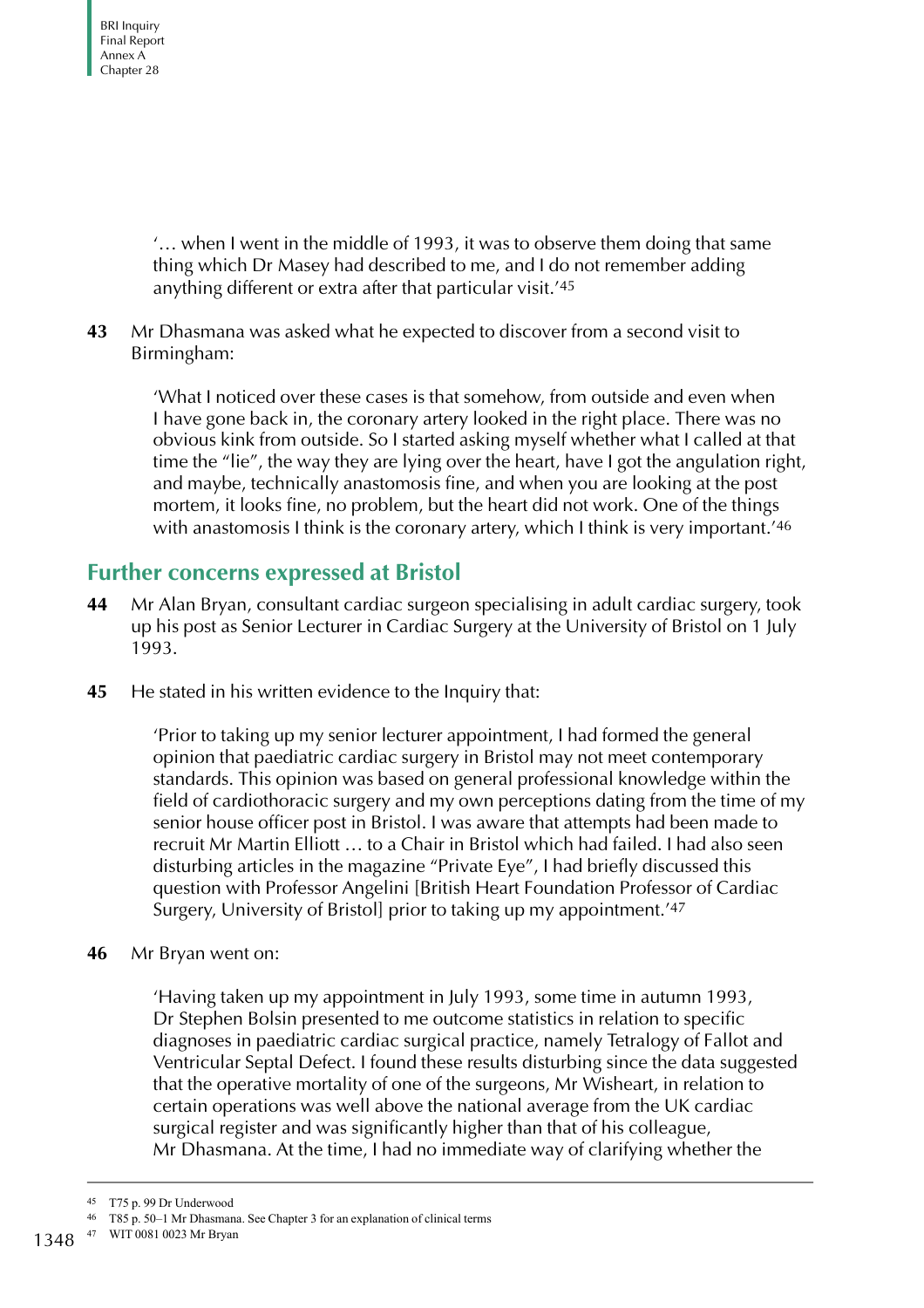results presented to me were accurate or not since I had only just taken up my appointment. I was also aware at the time that there was considerable concern being expressed by a number of senior colleagues including Professor Angelini, Professor Prys-Roberts, Professor Farndon and Dr Monk. I have subsequently learned from Mr Wisheart that some of this data, in particular that relating to VSD, was incorrect.'48

**47** Dr Bolsin said that, in September 1993, he spoke to Professor Angelini regarding the data which had been collected. Dr Bolsin said that he did this because:

'… I discussed it with Andy Black and we both felt that the peculiar sensitivity of the surgeons may have been related to the fact that there is, as you may or may not know in medicine, rivalry between specialist groups. There is a particular rivalry between surgery and anaesthesia because probably they work so closely together. Surgeons do not like to be told what to do by anaesthetists and anaesthetists do not like to be told what to do by surgeons and it is legendary and it exists.<sup>149</sup>

**48** In his written evidence to the Inquiry, Dr Monk stated that:

'After a number of personal requests, SB [Dr Bolsin] brought his data to me in the Department of Anaesthesia, I believe in October 1993.'50

In his oral evidence, Dr Monk put the number of requests at three or four.51

- **49** Dr Monk said that he did not take the data to either Mr Wisheart or Mr Dhasmana because 'the audit I got was not verified',52 but said that he: 'spoke to them both about my concerns'.
- **50** Dr Monk went on:

'I did not feel that it [the audit data] was strong enough, robust enough, that I could take it directly to Mr Wisheart and say: "Here you are", because I think that he would have raised points that I could not answer about: "How did the audit take place? How was it performed? What were your criteria for selecting these epochs?" Therefore, very quickly I would be unable to make the point I wished to make.

'… What I wanted was to produce a forum where initially the cardiac anaesthetists spoke about the data, and I asked Steve, and we discussed the need to present the data to the cardiac anaesthetists, and he appeared to agree with me, but we did not achieve it. We had meetings and Dr Bolsin did not come …'53

<sup>48</sup> WIT 0081 0023 – 0024 Mr Bryan

<sup>49</sup> T82 p. 132 Dr Bolsin

<sup>50</sup> WIT 0105 0020 Dr Monk

<sup>51</sup> T73 p. 115 Dr Monk

<sup>52</sup> T73 p. 119 Dr Monk

<sup>53</sup> T73 p. 120–1 Dr Monk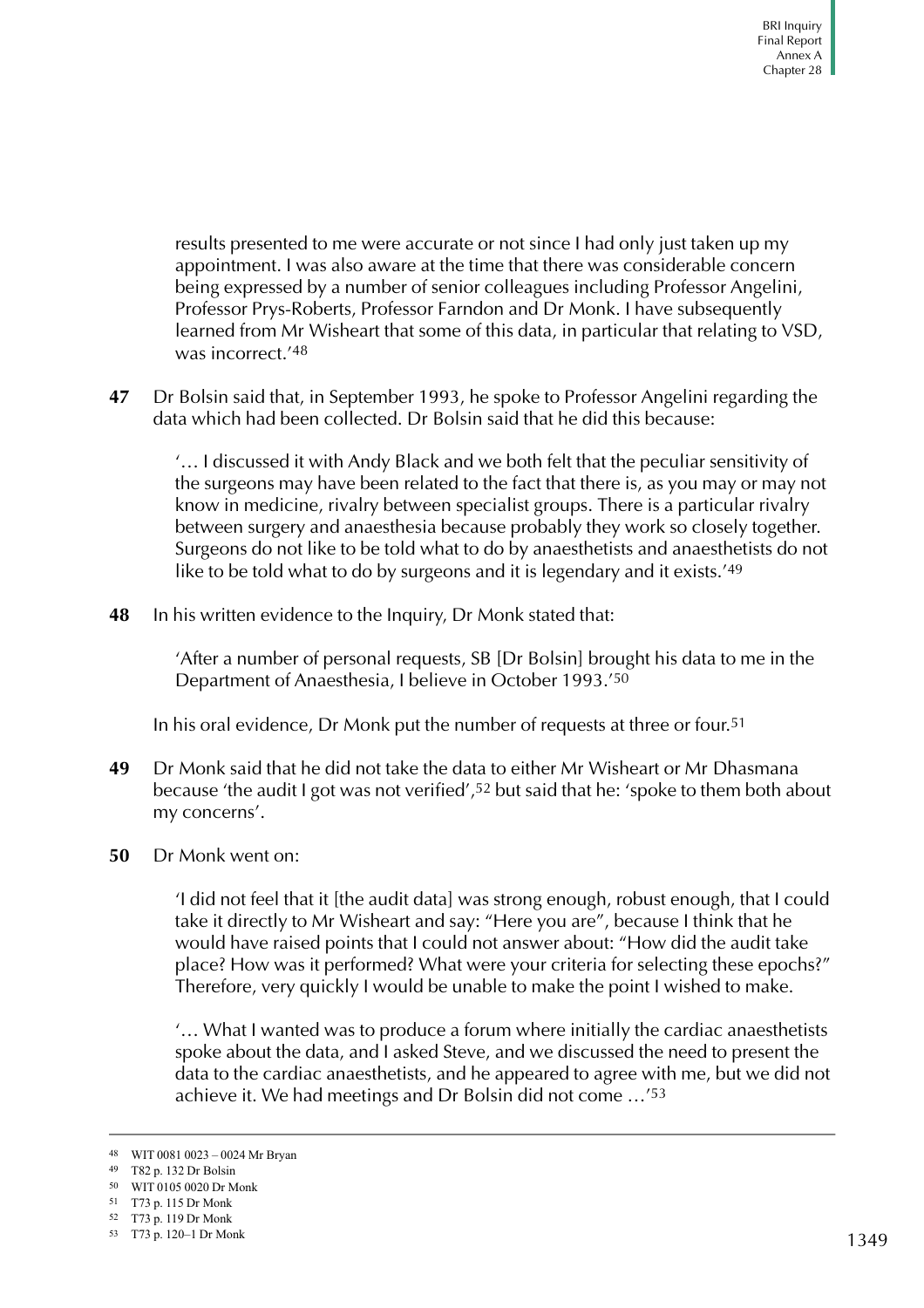**51** Dr Bolsin was asked in the following exchange about presenting his data to colleagues:

> 'Q. … did he [Dr Monk] or did he not suggest to you that it would be appropriate to present your data to a meeting of the anaesthetists?

'A. I do not think so because if he had said that I would have prepared overheads and I would have been prepared to go to a meeting that anybody arranged.

'Q. He has suggested that there were meetings and you did not come.

'A. What sort of meetings has he suggested they were?

'Q. He is talking about meetings of the anaesthetists, as I understand his evidence. I have read you out the passage and you will have to rely on that.

'A. Yes, I mean they were not formal meetings. Certainly I never received a request to present this data to the paediatric cardiac anaesthetists.'54

**52** Dr Bolsin was asked:

'Q. Do we leave it like this; you had data in a form which could have been appropriately discussed at a meeting. That, as it happens, you did not take any initiative to go to a meeting of anaesthetists to discuss it?

'A. Yes, I think that is a fair summary.'55

**53** Professor Angelini told the Inquiry that in November 1993 he had talked to Mr Jaroslav Stark, Consultant Cardiothoracic Surgeon at Great Ormond Street Hospital, (amongst others) about the data which Dr Bolsin had given him:

'Q. … Did you compare the data that Dr Bolsin had given you with the returns to the cardiothoracic register?

'A. No. I cannot remember if I did. Probably I did not.

'Q. Could you have done so?

'A. Yes, I could, but I did something even better than that.

<sup>54</sup> T82 p. 128 Dr Bolsin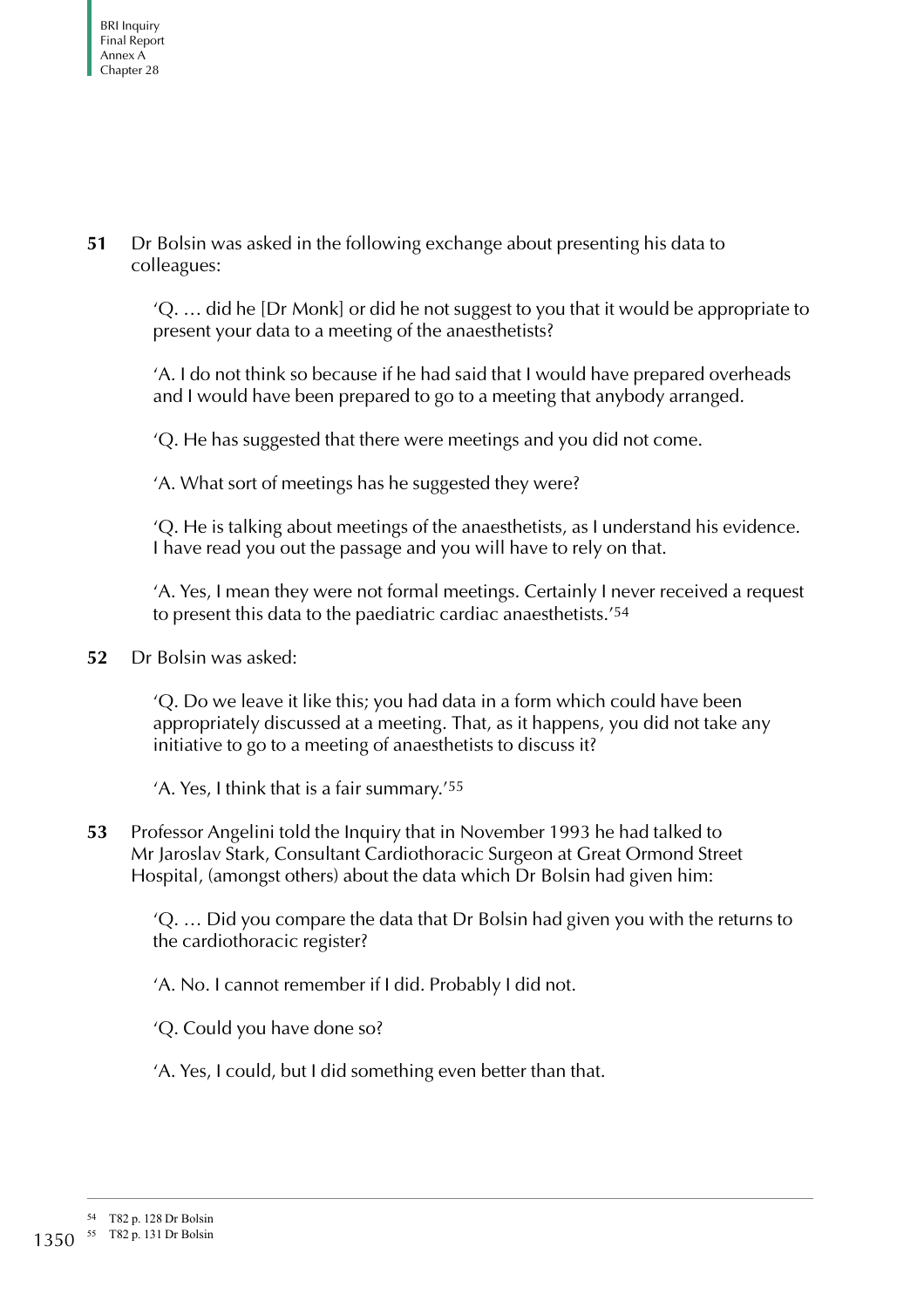'Q. Which was what?

'A. I went to see Mr Stark at Great Ormond Street because I was aware of the fact that Mr Stark had information on what the performance of various units in the country were, and this was for two reasons: (1) because somehow he had been part of some government panel; (2) because he had recently given a speech at the European Association of Cardiothoracic Surgeons. He was the honorary guest of the President, where he had presented data, albeit anonymous, on cardiac surgery in the United Kingdom and he had specifically pointed out how centres which were not doing enough cases had worse performance and so forth. So he really was the person, in my view, who knew everything of what was going on in the UK in paediatric cardiac surgery.

'Q. So you went to see Mr Stark at Great Ormond Street?

'A. Yes.

'Q. I think you said at the GMC that that was in November 1993?

'A. Yes, that is correct, 17th November, something like that.

'Q. Did you actually physically show him the data Dr Bolsin had shown you?

'A. No, I did not.

'Q. Why not?

'A. First of all because I did not think it was fair to take stuff which in a way had been given to me in a sort of confidential matter, and also because I knew that Mr Stark was fully informed of what was going on. He had pictures of information of all the United Kingdom data.

'Q. You said that this data had been given to you in a confidential matter?

'A. Yes. I mean, "confidential"; "do not take it out of your own institution and show it to everybody". … Incidentally, even at a later stage I was accused of having done this.

'Q. How did you know how confidential the data was that Dr Bolsin gave you?

'A. I mean, I guess it was relatively confidential because if it had been given to 5 or 6 people, I do not know, how can you describe "confidential"? But I thought that it was really not appropriate at that stage to take it out of what was our institution. I had gone to see Mr Stark to ask advice from a senior paediatric cardiac surgeon who was well informed of what was going on nationally on how I should act, if anything, in trying to resolve this problem.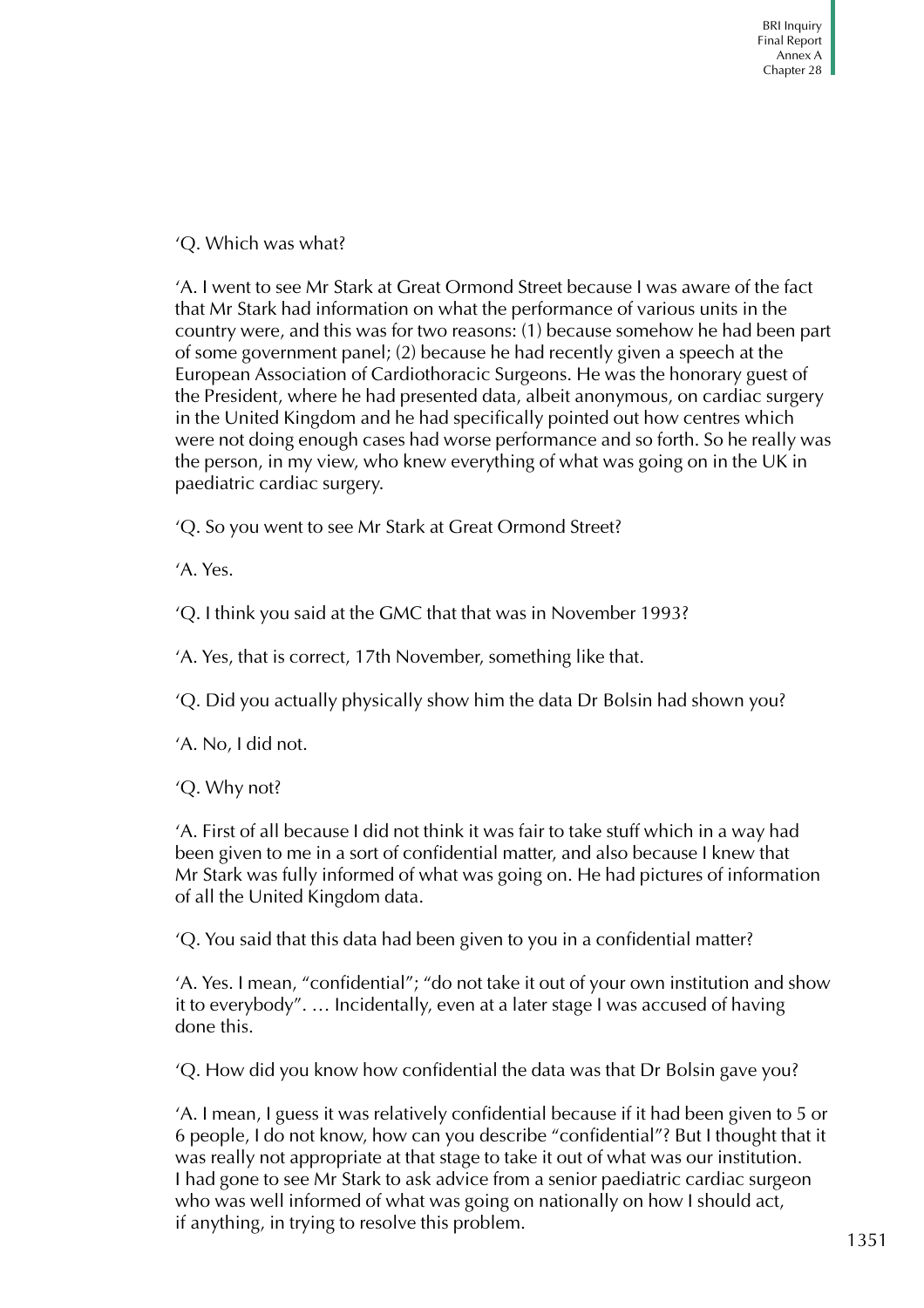'Q. Did you discuss with Dr Bolsin how secret this data was?

'A. No.

'Q. Did you tell Dr Bolsin you were going to see Mr Stark?

'A. I do not think I did until I came back. When I came back, I told Dr Bolsin and I told Professor Farndon, and my senior lecturer, Mr Bryan.

'Q. What did Mr Stark say?

'A. The conversation took place in his office and effectively I said to him that I have come to him for some advice as a senior person, since he was a very senior person in the business. I said that there had been data suggesting that the mortality was high. Also, my perception, after having spent a year in Bristol by that time, was that mortality and morbidity was a much different story to what I was accustomed to. He said that he was aware of those problems. Indeed, he showed me some of the slides which he had presented at the European meeting, saying "You are not telling me anything new because I have done an analysis" and demonstrated that centres which do not do a great volume of work, like Bristol, will have worse results than specialised centres which do a lot more operations. We discussed these aspects, after which I said to him, "What would you advise? You are a senior man, what would you advise me to do?" He said he thought the best way would have been for me to go back to Bristol, to my head of department —

#### 'Q. Who was?

'A. – the Professor of Surgery, Professor Farndon, and in a way present him with the problem, telling him I had discussed things with Mr Stark, and he said, "I am sure you can resolve this matter in-house. Failing that, you may have to ask for some external help." There were some other issues discussed —

'Q. Just pause there a minute. What did you understand by "external help"?

'A. I mean somebody senior like Mr Stark coming in and having a look at what we were doing.

'Q. Did he mention anything about sending patients from Bristol to Great Ormond Street in the meantime?

'A. No. What he said, I think, it was that if we have a problem with a patient that needed urgent treatment, certainly this could have been done at the GOS.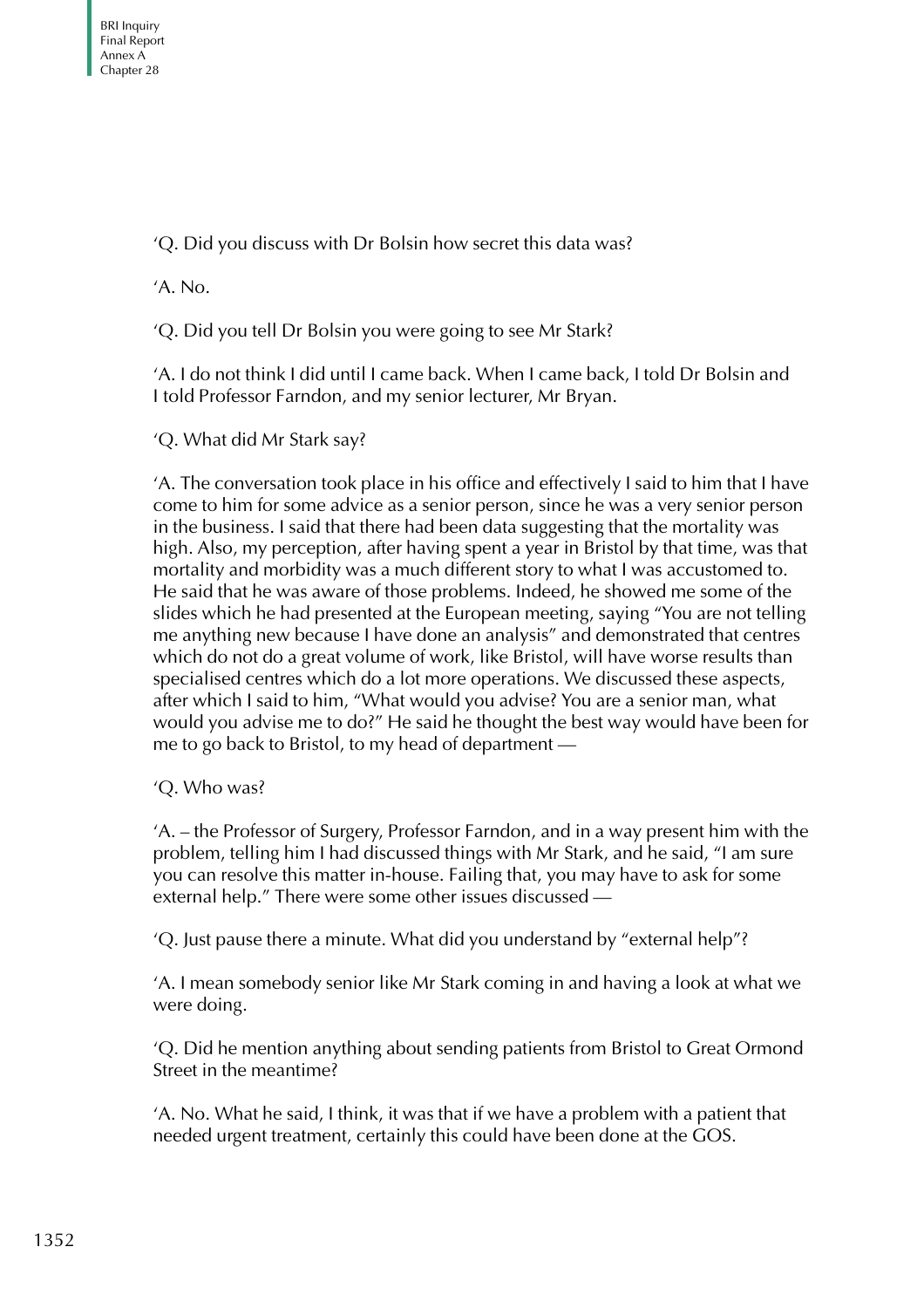'Q. Did he mention the ability of clinicians in Bristol to go with those patients to GOS?

'A. I think he said that, also because in the case of Mr Dhasmana, he had already worked for a year at the GOS.'56

#### **54** Mr Stark, in a written comment on Professor Angelini's written evidence, stated:

'I do remeber [sic] meeting with Prof Angelini. He came to see me at GOS to discuss Congenital Heart Surgery at Bristol. I do not recall the exact date

'It is correct, that I did not offer formal retraining for the Bristol team. Retraining as such was not organised by the Colleges nor by the Sociaty [sic] of Cardiothoracic Surgery at that time. Although today there is much talk about retraining, the practical aspects of retraining have not been worked out yet.

'I do recall that I have suggested that my coleagues [sic] and myself would be happy to operate [on] children with the diagnoses, with which the Bristol team was experiencing problems. I have mentioned, that if they decided to send some patients to us, the surgeons or any other member of the team would be most welcome to come with the patient to see the way how we handled such problems at GOS.'57

#### **55** Professor Angelini responded to Mr Stark's comment in the following exchange:

'A. … What he did not mention – I am sorry, what we did not discuss – I have not seen this yet, I am seeing it now. What we did not discuss, which was highlighted at the GMC trial, was the fact that he never offered to retrain people and I stand to what I said: there was never any offer from him to retrain people. What he said is correct —

'Q. Have a look at the previous paragraph, Professor, that may help.

'A. "It is correct that I did not offer formal retraining", yes, that is right, I am glad he said that.

'Q. So are you and Mr Stark on the same wavelength?

'A. I think so, yes. I do not have any problem with this.

<sup>56</sup> T61 p. 73–7 Professor Angelini

<sup>57</sup> WIT 0073 0111 Mr Stark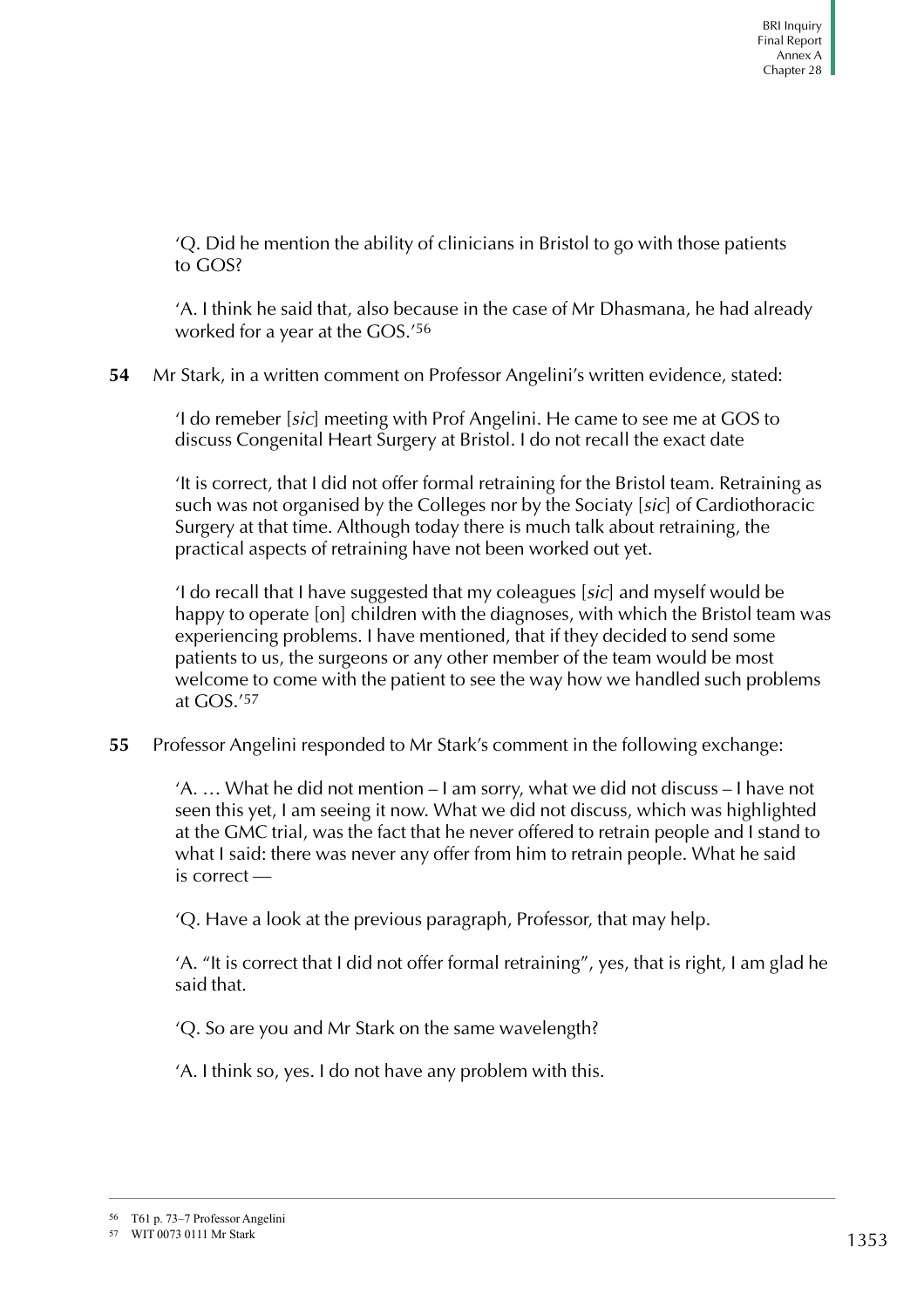'Q. The suggestion that patients and clinicians might go to Great Ormond Street, that Mr Stark made to you, to whom did you communicate that offer in Bristol?

'A. To Professor Farndon, but if you read this through, this does not mean the surgeons go there and they do the operation. The surgeon and their staff go there and see what the people in the GOS do, which to a certain extent is the same that happened when Mr Dhasmana and some other member of the surgical team went to Birmingham.

'Q. All right, take it slowly. To whom did you communicate this suggestion?

'A. I think to Professor Farndon, but quite honestly, I do not know if I did.

'Q. You did not do it in writing, did you?

'A. No.

'Q. You did not communicate it to Mr Wisheart?

'A. No.

'Q. Mr Dhasmana?

'A. No.

'Q. Dr Roylance?

'A. No. I did not see any point in sending patients to the GOS with everybody going in and observing. Quite honestly, I do not think that would have helped Bristol in any way whatsoever.

'Q. But is it not the case that going to observe a centre that is a recognised centre of excellence can assist a surgeon to –

'A. Yes, that is correct.

'Q. – to retrain. For example Mr de Leval and the "Cluster of failures" and the Arterial Switch operation?

'A. Yes, but also what we say in surgery is "Watch, do it and teach it". Watching on its own is not a solution to the problem. You can take your registrar and ask him to help you on a million cases. The first time he does it, there will not be much difference if he helps you on a million cases or 100,000 cases. Therefore, what I am reading in this letter is that although they were prepared to take this patient in the interests of the children, they were not going to do anything to really retrain the people because they could not retrain the people.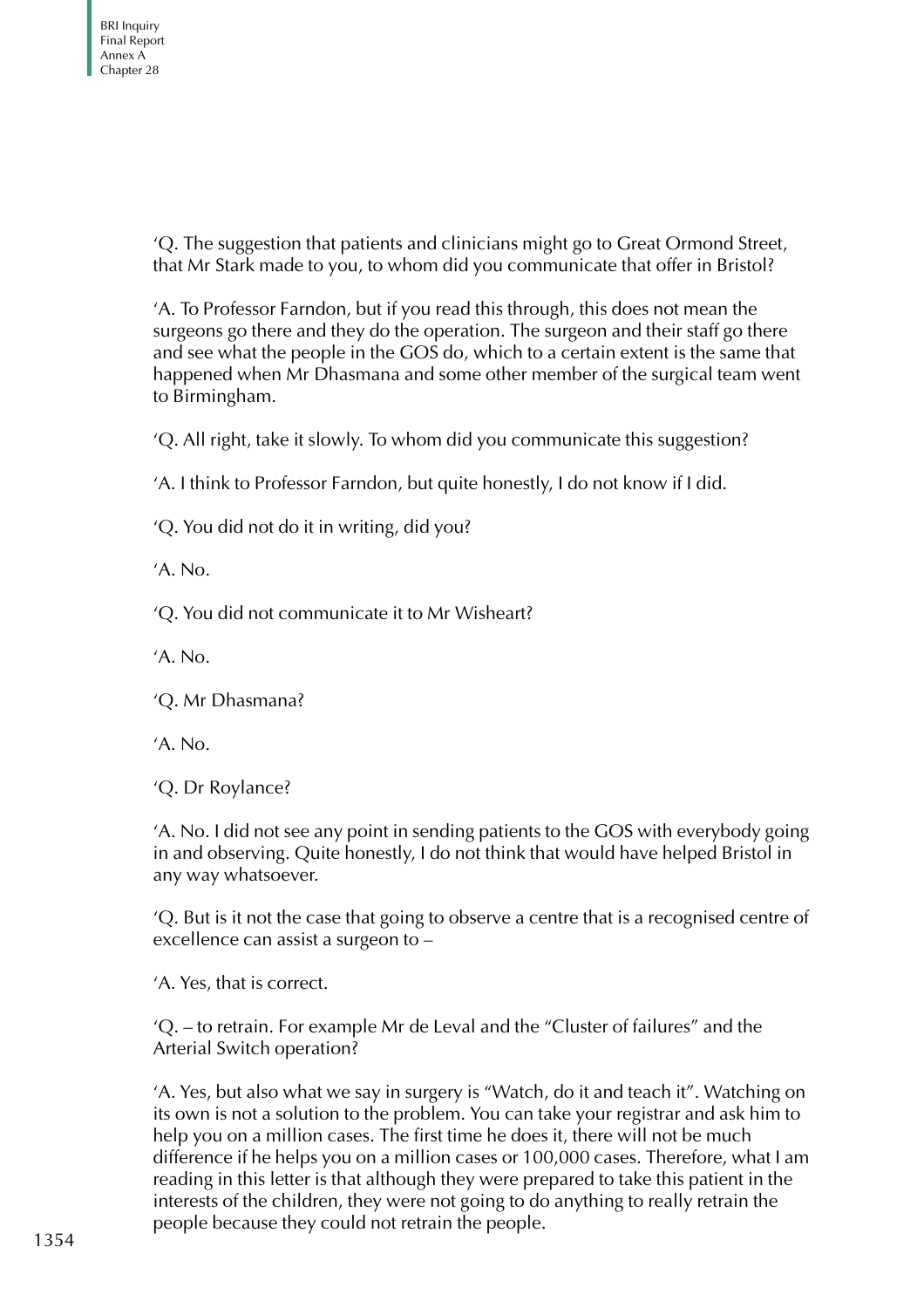'Q. So you had no faith in the ability of Great Ormond Street or anyone else to retrain the Bristol surgeons?

'A. No, I did not say that. To retrain people, you have to take these people, not just to watch. Training means you are standing on the side of the assistants and the trainee does the operation. That to me is training. Otherwise just watching by itself is not what I regard as training. That is part of the training, but it cannot be the whole training, if you are not allowed to do things at the first operating surgeon.

'Q. You took it upon yourself to sweep Mr Stark's offer under the carpet?

'A. I do not know what you mean.

'Q. You did not tell anybody about it?

'A. Fine. I made a mistake.

'Q. You accept that was a mistake?

'A. Absolutely.

'Q. Because did you consider Great Ormond Street to be a better centre than Bristol for paediatric cardiac surgery?

'A. Yes, absolutely, but I also considered that Birmingham was a much better centre, particularly for the Switch, than the GOS.

'Q. Later on we will see that you were suggesting, at the time of the Loveday operation, that if it was truly urgent, the case might be sent to Mr Brawn in Birmingham, for example?

'A. That is correct.

'Q. Is that right?

'A. Yes.

'Q. Might there not have been patients between your visit to Mr Stark in November 1993 and Joshua Loveday's operation in January 1995, who, in your opinion, would have benefited from being operated on elsewhere?

'A. Absolutely.

'Q. And Mr Stark's offer would have provided for that?

'A. Yes.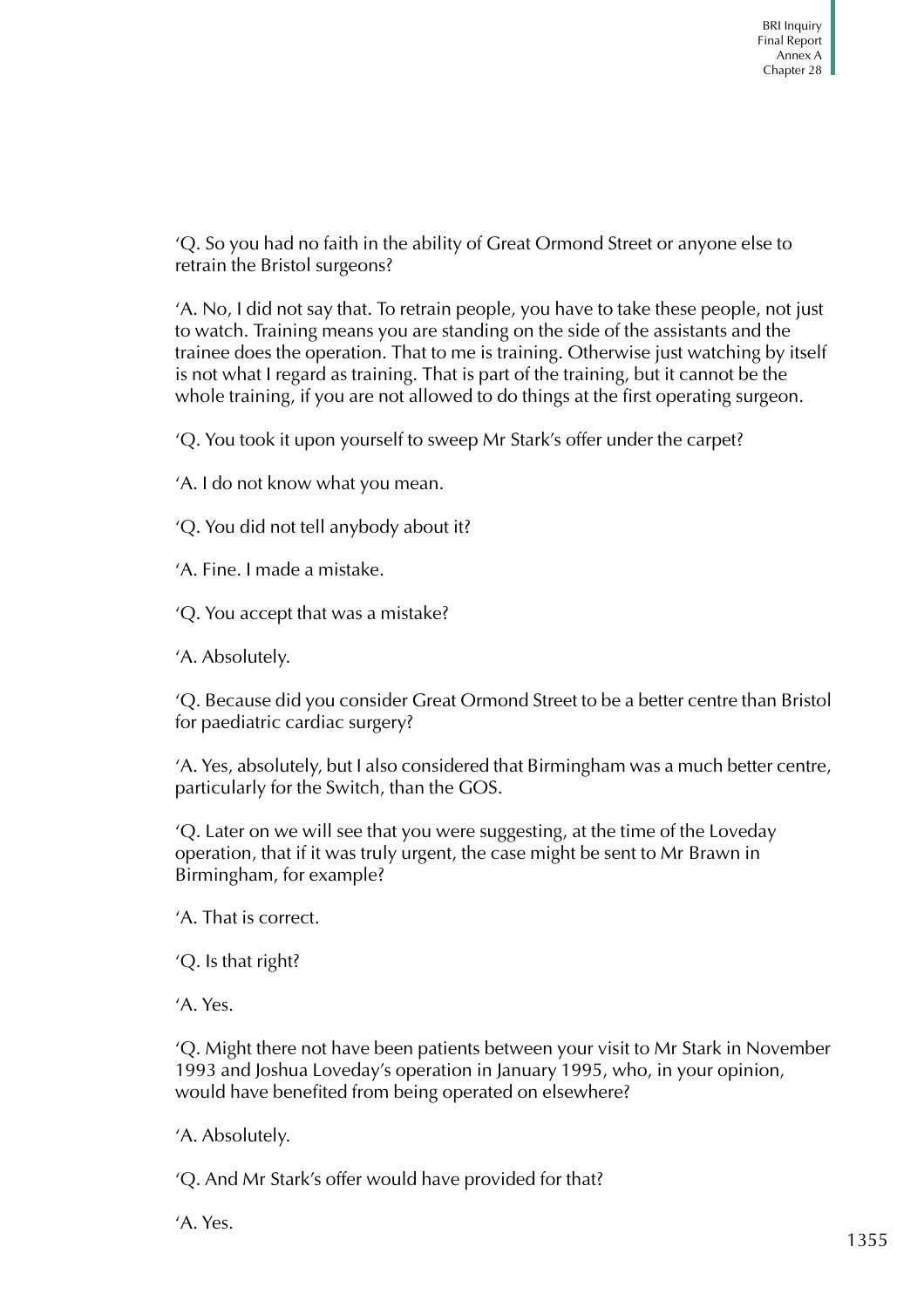'Q. Would it not?

'A. Yes. Why did not I refer the offer? Very simple: because my main concern was to stop the surgery from taking place in Bristol, because in Bristol we were no good at this kind of surgery; therefore it should not have been carried out. I do not think that I was in any position to influence anybody's decision for these children to be sent to another institution because in fact, as demonstrated, even in the last Switch case, nobody gave a toss about what I was saying. Therefore, they were not listening.

'I accept with you that I should have related this particular information that Mr Stark had given to me to the surgeon and to the cardiologists, and it was a mistake on my part not having done so.

'Q. This is not a case of not listening, this is a case of not hearing because you were not telling them?

'A. In this case, that is correct.'58

**56** On 16 November 1993 Dr Bolsin went, by appointment, to see Professor Vann Jones who had become the first Clinical Director of the newly created Directorate of Cardiac Services in the preceding month.59 Professor Vann Jones described his meeting with Dr Bolsin as follows:

'Dr Bolsin came to my office on 16th November 1993 … He showed me results from four different types of operations carried out on children [in the BRI]. They were four specific operations and the point that he was trying to make was that the performance [at the BRI] was well below the national average for these conditions. One of these conditions was ventricular septal defect which is a relatively simple congenital defect and, because of my background ten years earlier in paediatric cardiology, I could tell that the data for that particular operation must have been flawed. A very high mortality was reported for a very low risk procedure and it just could not have been possible that these data were true. I expressed my concern about this to Dr Bolsin and asked him to go away and check his figures. Obviously, this led me to doubt the validity of the data on the other three operations. Dr Bolsin did not seem to me to be particularly concerned and the data were presented in a very matter of fact way. However, because I was convinced, at least, one set of data was flawed I expected him to go away, check the figures and to return. He never did return.'60

<sup>58</sup> T61 p. 78–82 Professor Angelini

<sup>59</sup> WIT 0115 0002; Professor Vann Jones stated that he regarded himself as responsible for an adult, rather than a paediatric, service

<sup>60</sup> WIT 0115 0019 Professor Vann Jones. See Chapter 3 for an explanation of clinical terms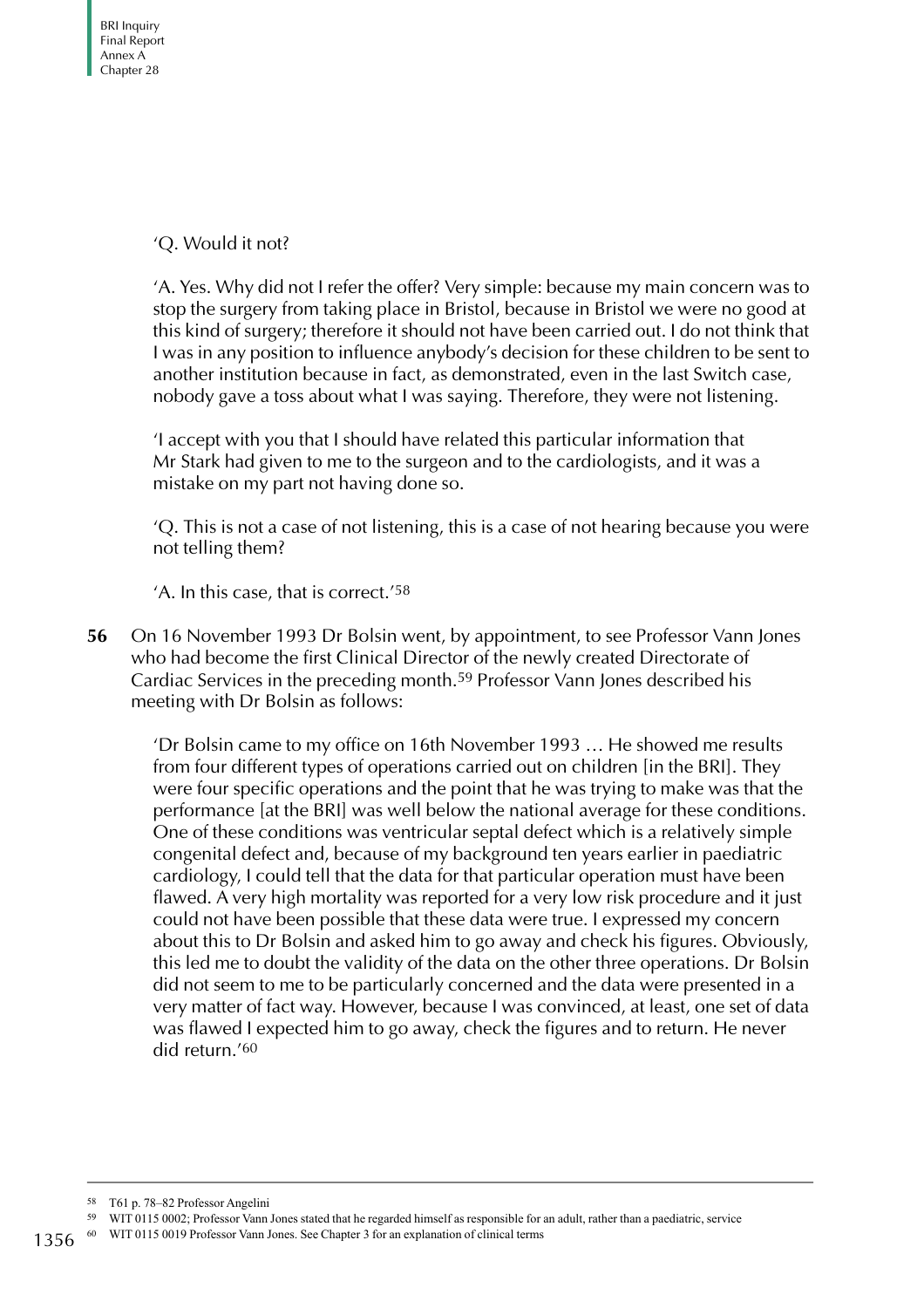#### **57** Professor Vann Jones was asked about his reaction to the results:

'We have to envisage the situation in which I found myself. At that stage I had 12 years of very good service from Mr Wisheart, and from Mr Dhasmana, although not so many years. For many years these chaps operated on some extremely sick patients of mine, and the patients survived, the patients did well and were very grateful, and so was I. In front of me was a set of figures which said three operations were worse than the national average, one was not significantly different, and one I could see was blatantly flawed, so I actually wanted some further clarification of this information … .'61

**58** Professor Vann Jones was asked further about the meeting with Dr Bolsin in the following exchange:

'A. It was a totally amicable meeting. It is absolutely right that people should express concerns about the management of cases. That is what they are all there for. Our job is to look after patients in the best possible way. So it was a perfectly amicable meeting. I was somewhat worried about the Tetralogy of Fallot figures. I was hoping he was a bit worried about the VSD figures, but I have to say, it was only four operations, one was not significantly different. Three were and one set of results was obviously quite wrong. I most definitely mentioned that to him, but just how strongly or what message he got from it, I do not know. I think if you are taking sets of figures around and someone actually questions the validity, and it is a very, very important issue you are raising – I mean, we all know how important it is now – I think the least you should do is go and make sure you have your facts right. And I did expect him to come back and he did not.

'Q. What did Dr Bolsin ask you to do, if anything?

'A. He asked me to do absolutely nothing. He purely and simply said "Look at these tables, John. I think this is worrying." That was it.

'Q. Did he suggest that any particular action needed to be taken on those figures?

'A. No.

'Q. Because again, his account is that he explained to you that this was as thorough and as complete an audit as he could carry out, and that he believed that there needed to be a full investigation into the paediatric cardiac surgery service on the basis of the figures that you were given?

'A. Well, I have no recall of him being anything like as positive as that.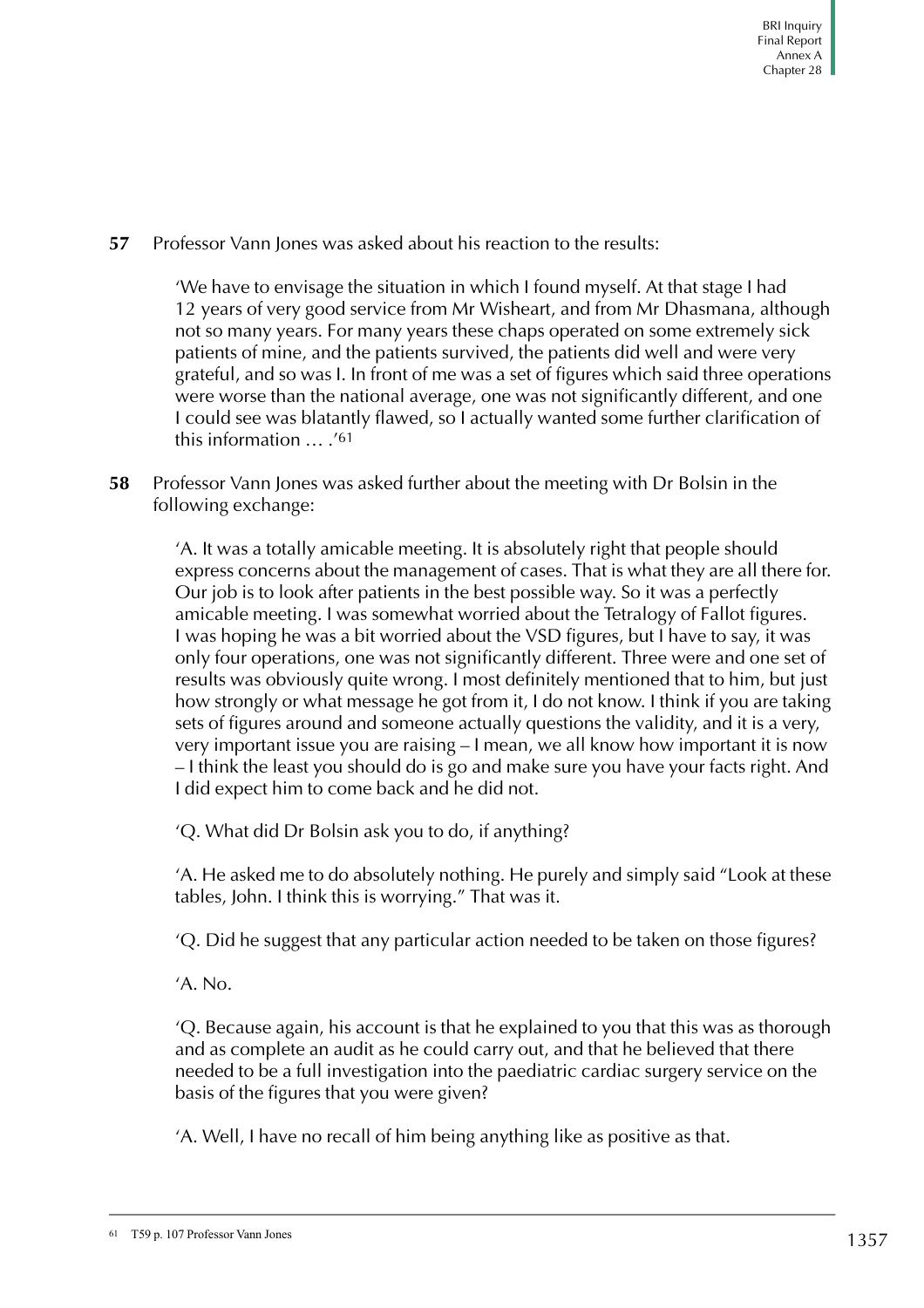'Q. What was his manner to you, as you recollect it?

'A. As I have already indicated, it was a very bland, no sense of urgency type meeting that we had that morning. He presented those very sheets of A4, we talked around them for an hour, but there was no question of "This is a national tragedy brewing, John", absolutely nothing of that. There was a concern about some of these operations and it was expressed at that sort of level, no emotions involved, no tears, such as has happened subsequently.

'Q. Does it need emotions or tears to translate the sort of figures that you are being given into the proposition that children's lives were being unnecessarily endangered?

'A. No, it does not, but you have to remember that if you are talking about 4 per cent of the paediatric cardiac programme, and we are talking about a very small percentage of the cases, then I would want to have seen the whole picture. If the whole picture was one of uniform, you know, worse performance, then that obviously would have been a very, very major cause for concern, but I have not the slightest doubt that had people taken my angioplasty results for 1985, let us say, and compared them with elsewhere, I may well have looked worse than Southampton and I may well have been worse for two vessel disease than for single vessel disease. We all have runs of procedures where we get to the stage where we think we cannot do them any more, and have bad runs. In paediatric cardiology, in particular, the investigations are very complicated.'62

**59** Dr Bolsin in his written evidence to the Inquiry described the meeting as follows:

'Professor Vann Jones did not ask me to return having checked the figures. I explained that this was as thorough and complete an audit as we could carry out and that I believed there needed to be a full investigation into the paediatric cardiac surgery service on the basis of the figures I gave to him that morning.'63

**60** Dr Bolsin stated that he had approached Professor Vann Jones in his capacity as Director of Cardiac Services:

'I approached Prof Vann Jones as the new Director of Cardiac Services. I assumed that he had some control over the events in the Associate Directorate of cardiac surgery.'64

63 WIT 0115 0025 Dr Bolsin

<sup>62</sup> T59 p. 115–18 Professor Vann Jones. See Chapter 3 for an explanation of clinical terms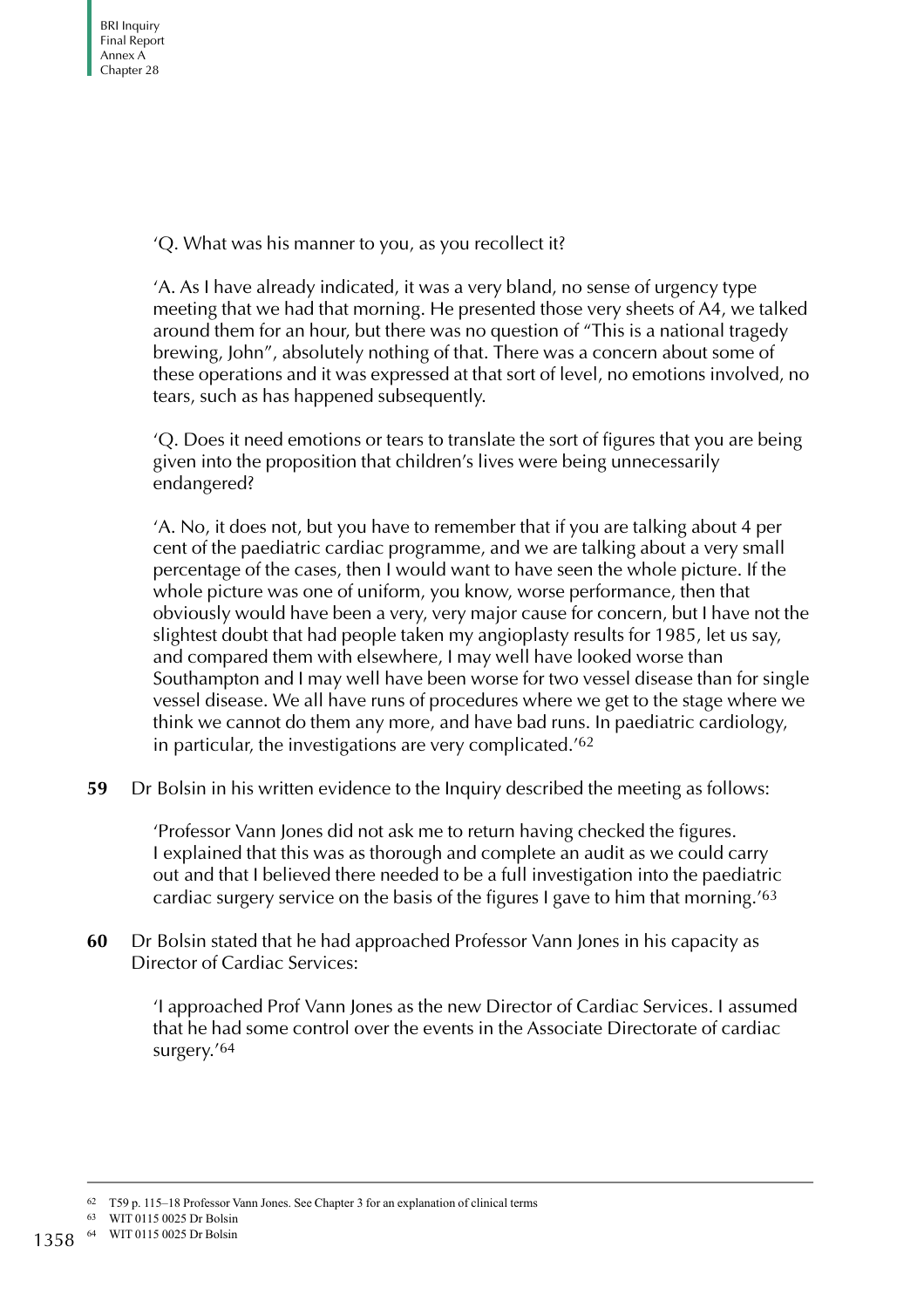**61** Professor Vann Jones stated:

'It was obvious from my conversation with Dr Bolsin … that he had shown these figures to a number of other more relevant people.'65

**62** When asked why, in his view, Dr Bolsin came to see him, Professor Vann Jones said that he:

'… would have expected to have been well down the pecking order of people that [Dr Bolsin] should have been reporting his concerns to … That may well have been erroneous … but why he should elect to come to an adult cardiologist who had been Clinical Director of a non-existent directorate for three weeks and regard me as an important player in this … .'66

**63** He went on that he:

'Would have expected [Dr Bolsin] to at least have gone to his Chairman of Division of Anaesthesia.'67

**64** Professor Vann Jones said that it was his understanding that Dr Bolsin had not approached the surgeons concerned, Mr Wisheart and Mr Dhasmana, with his data:

'I think [Dr Bolsin] owed the two surgeons a courtesy to say he had concerns about their performance. … I think you are obliged to go and discuss with people how they were performing … I would have thought if one consultant was really concerned with the performance of another two consultants, that he should go and say "I have serious concerns about this and I must go and raise the subject with the relevant parties". I think it would have been courtesy. Then we would not have people running about with different sets of figures and we could perhaps have sat down and got the whole thing clarified.'68

**65** In his written evidence to the Inquiry, Professor Vann Jones stated that a day or two after Dr Bolsin went to see him, Mr Wisheart also came to visit him:

'He had quite a different set of figures and certainly as far as ventricular septal defects were concerned the figures he presented were much more what I would have expected.'69

<sup>65</sup> WIT 0115 0019 Professor Vann Jones

<sup>66</sup> T59 p. 119 Professor Vann Jones

<sup>67</sup> T59 p. 122 Professor Vann Jones

<sup>68</sup> T59 p. 122–3 Professor Vann Jones

<sup>69</sup> WIT 0115 0020 Professor Vann Jones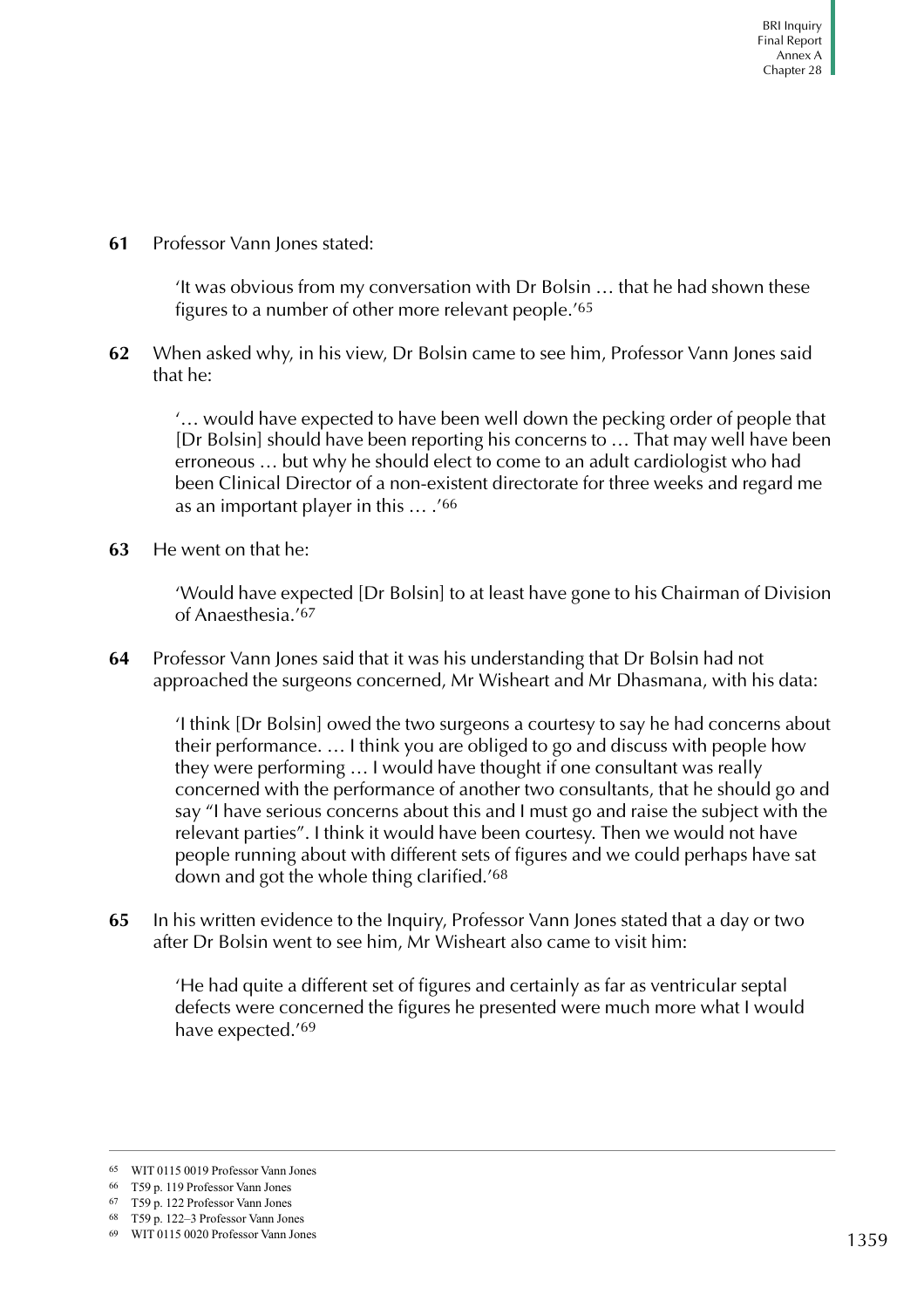**66** Mr Wisheart set out the reasons for his visit to Professor Vann Jones:

'A short time prior to my visit to Prof. Vann Jones, Prof. Dieppe70 had come to see me in my office. Dr Bolsin had just been to see him and had expressed concerns about paediatric cardiac surgery which he [Professor Dieppe] came to discuss with me. I do not remember whether or not Prof. Dieppe mentioned any specific operations. He did not have, or mention to me, any actual figures, or give me any indication that audit figures existed …

'On reflection, I considered that if Dr Bolsin was expressing concerns to people in the Trust and the University, that Prof. Vann Jones, Clinical Director of Cardiac Services in which Directorate I did most of my work, should know and have the accurate results of paediatric cardiac surgery. Therefore I went to see him. I did not know that Dr Bolsin had already been to see him.

'Prof. Vann Jones did tell me that Dr Bolsin had been to see him but did not tell me about, or show me, any figures or audit. I continued in ignorance of the existence of Dr Bolsin's audit.'71

**67** Professor Vann Jones expressed the view, after speaking to Mr Wisheart, that:

'At the end of the day, something as important as this should have been a matter that the Chief Executive should have attended to. I do not mean personally, but certainly he should have set in place some form of investigation.'72

## <span id="page-25-0"></span>**Discussions with the Department of Health (DoH)**

**68** Dr Jane Ashwell, a Senior Medical Officer (SMO) at the DoH from 1991 to 1995, described in her written evidence to the Inquiry the contact she had with clinicians at the BRI:

'I then met Dr Bolsin at the Royal College of Anaesthetists, in what I believe was about December, 1993, although I have no record of that date. After the College meeting, he approached me on the steps of the College and asked me if he could discuss something privately. I have no written record of what was said and what follows is to the best of my recollection.

'He was concerned about the outcomes of cardiac surgery in a number of children at the BRI. He had anaesthetised some of them and he continued to have responsibility for future cases. I understood that he was talking to me as a professional colleague and one who had practised as an anaesthetist and would understand the difficult position he felt he was in, but also might have useful advice on what practical and procedural steps he could take.

<sup>70</sup> Dean, Faculty of Medicine, University of Bristol

<sup>71</sup> WIT 0115 0026 – 0027 Mr Wisheart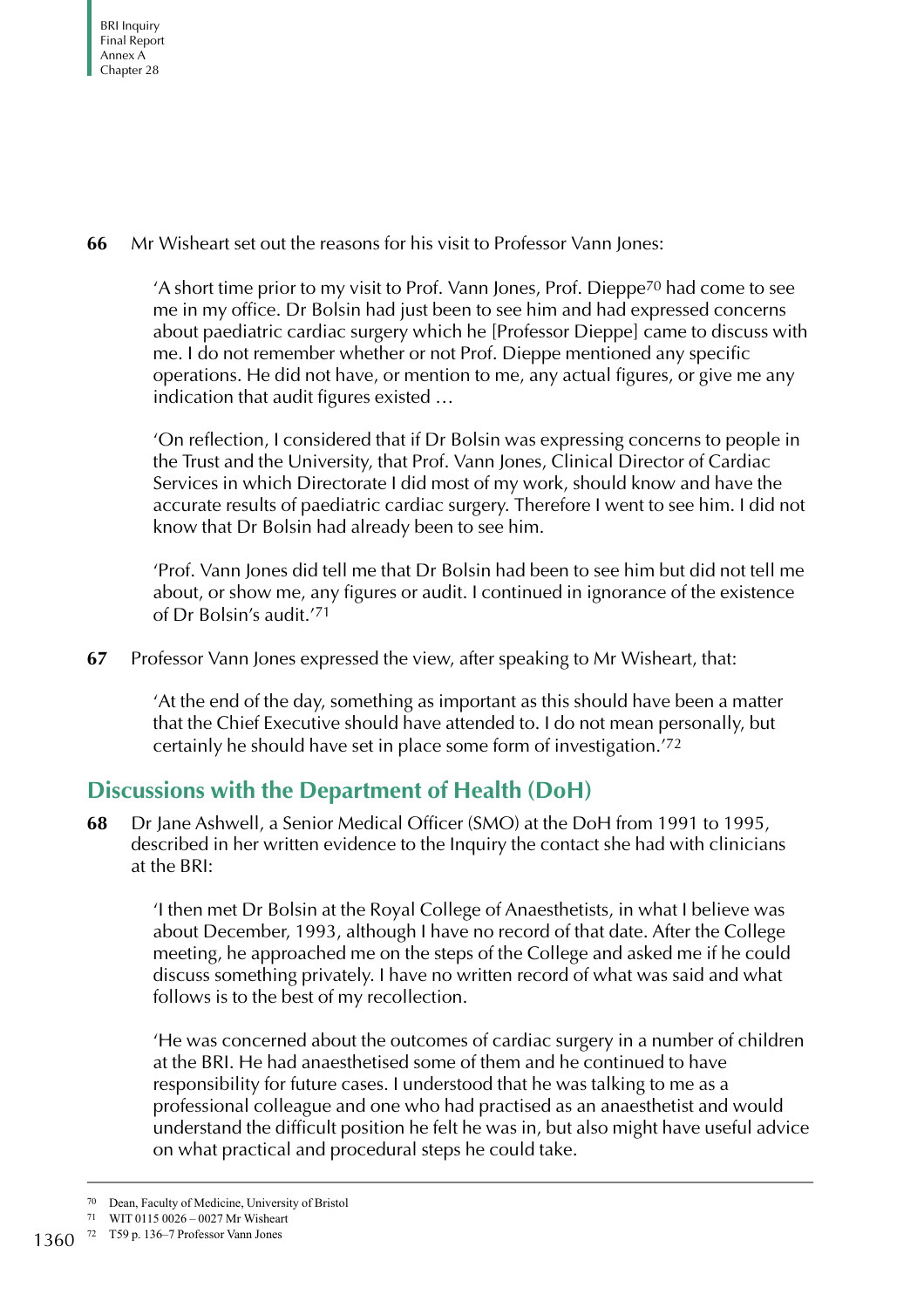'Such approaches are not unusual for officials in the DoH. Any approach has to be considered and a judgement made about handling. In this case, I understood Dr Bolsin's enquiry to be confidential in the sense that I would not normally divulge what he said to others without his explicit agreement.

'This was the only occasion on which he sought advice on his concerns about paediatric cardiac surgery at the BRI.

'On the basis of what he told me, and with his agreement, I raised the issue with Professor Farndon, in his capacity as a Clinical Director in the BRI. I expressed my concern that issues over the quality of cardiac surgery had been raised with me and indicated that I thought that it should be addressed locally. I expected that the matter would then be investigated further.

'I confirmed in a letter to Dr Bolsin dated 13th December 1993 that I had spoken to Professor Farndon and had raised the issue, although I had not mentioned Dr Bolsin by name. I also enclosed what relevant Departmental guidance I found.

'Dr Bolsin replied on 10th February 1994, thanking me for what I had done and indicating that he thought there would be little benefit from further Departmental intervention. He said he was convinced that I had assisted in the resolution of the matter.

'Dr Bolsin did not speak to me again on this matter.'73

**69** Dr Bolsin in his written evidence to the Inquiry stated that in his contact with Dr Ashwell he:

> '… explained my concerns about the paediatric cardiac surgical unit at the Bristol Royal Infirmary and provided her [Dr Ashwell] with my provisional figures for the Bolsin/Black data collection and analysis. She agreed to review the data and then provide me with some advice in due course.

'I subsequently received a letter from Dr Jane Ashwell referring me to the GMC guidelines and the "three wise men" procedure. This letter confirmed that Dr Ashwell had been contacted the next day by Professor Farndon, who had expressed to her exactly the same concerns as I had expressed to her.'74

**70** In her letter to Dr Bolsin dated 13 December 1993, Dr Ashwell wrote:

<sup>73</sup> WIT 0338 0004 – 0005 Dr Ashwell

<sup>74</sup> WIT 0080 0116 Dr Bolsin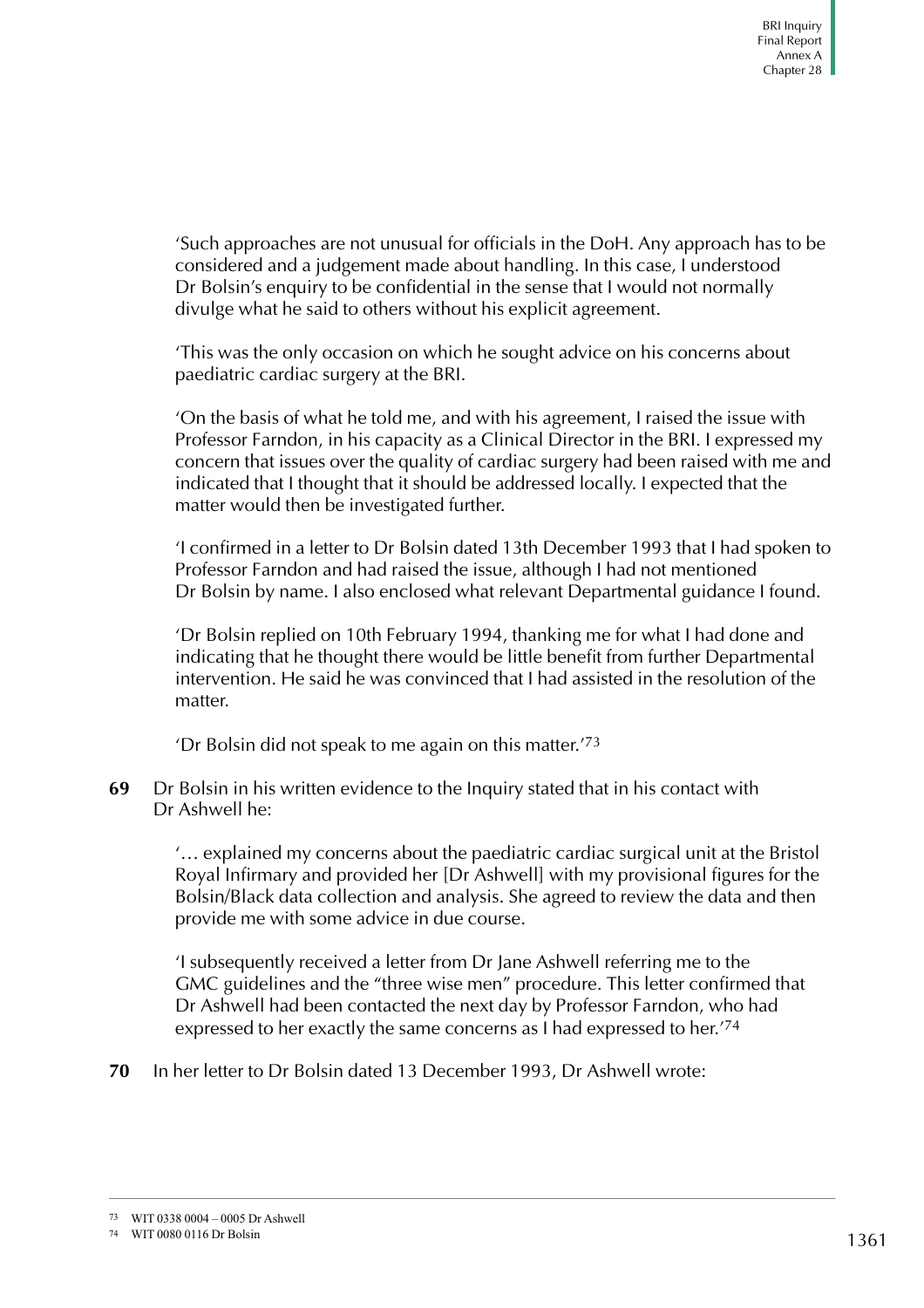'You spoke to me in confidence last Thursday. By complete coincidence John Farndon spoke of the same matter to me on Friday. I did not mention you. This letter includes what I expect you would receive, were you to write to the Chief Medical Officer.'75

**71** In December 1993 Professor Farndon attended a meeting at which Dr Ashwell was also present, as an observer from the DoH. He stated:

'She approached me after the meeting to see if I could spare some time to talk to her … she raised with me a concern which had been expressed to her about performance in the paediatric cardiac surgery unit. At this stage, both Dr Ashwell and I were aware that statistics were being prepared by Dr Bolsin. I cannot remember the specifics of the conversation. In general terms we discussed the concerns that some people76 had about paediatric cardiac surgery. Something was discussed about the mechanisms by which those concerns had arisen, and about the ways forward, to either substantiate or refute the concerns.'

'I took the meeting to be an informal one, in that we left one place and she wished to talk to me in confidence out of the venue of the previous meeting about some other concerns. I did not interpret this as an "official" Department of Health approach to me about any concerns in Bristol.'77

**72** Professor Farndon was asked whether it was his recollection that he raised outcomes in paediatric cardiac surgery with Dr Ashwell or whether she raised the issue with him. Professor Farndon said:

'My recollection was that she raised it with me and invited me to walk around to another office block of the Elephant and Castle78 to talk to me.'79

**73** Professor Farndon told the Inquiry:

'I just found it strange and almost unreal that here was someone from the Department of Health, knowing about issues and talking to me after a meeting was complete when other business was being done, and I suppose one had to think, "Is the Department of Health knowing about this formally [or] informally? Is this a formal approach to me to do something about this? Am I still part of a process of trying to help this situation?"'80

<sup>75</sup> UBHT 0061 0265. The paper which Dr Ashwell enclosed with the letter was HC(90)9 *'Disciplinary Procedures for Hospital and Community Medical and Dental Staff'*, which can be found at WIT 0037 0079

<sup>76</sup> Professor Farndon, when asked in the oral hearings to whom he was referring in this sentence, stated: 'People such as Professor Angelini. I am not sure, again, at what stage others spoke to me, whether people like Sheila Willatts or Cedric Prys-Roberts spoke to me around that time.' Counsel to the Inquiry suggested that Dr Bolsin might also be included in this list. Professor Farndon agreed. T69 p. 124

<sup>77</sup> WIT 0087 0008 Professor Farndon

<sup>78</sup> Department of Health, Hannibal House, Elephant and Castle, London

<sup>79</sup> T69 p. 130 Professor Farndon

<sup>1362</sup> 80 T69 p. 126 Professor Farndon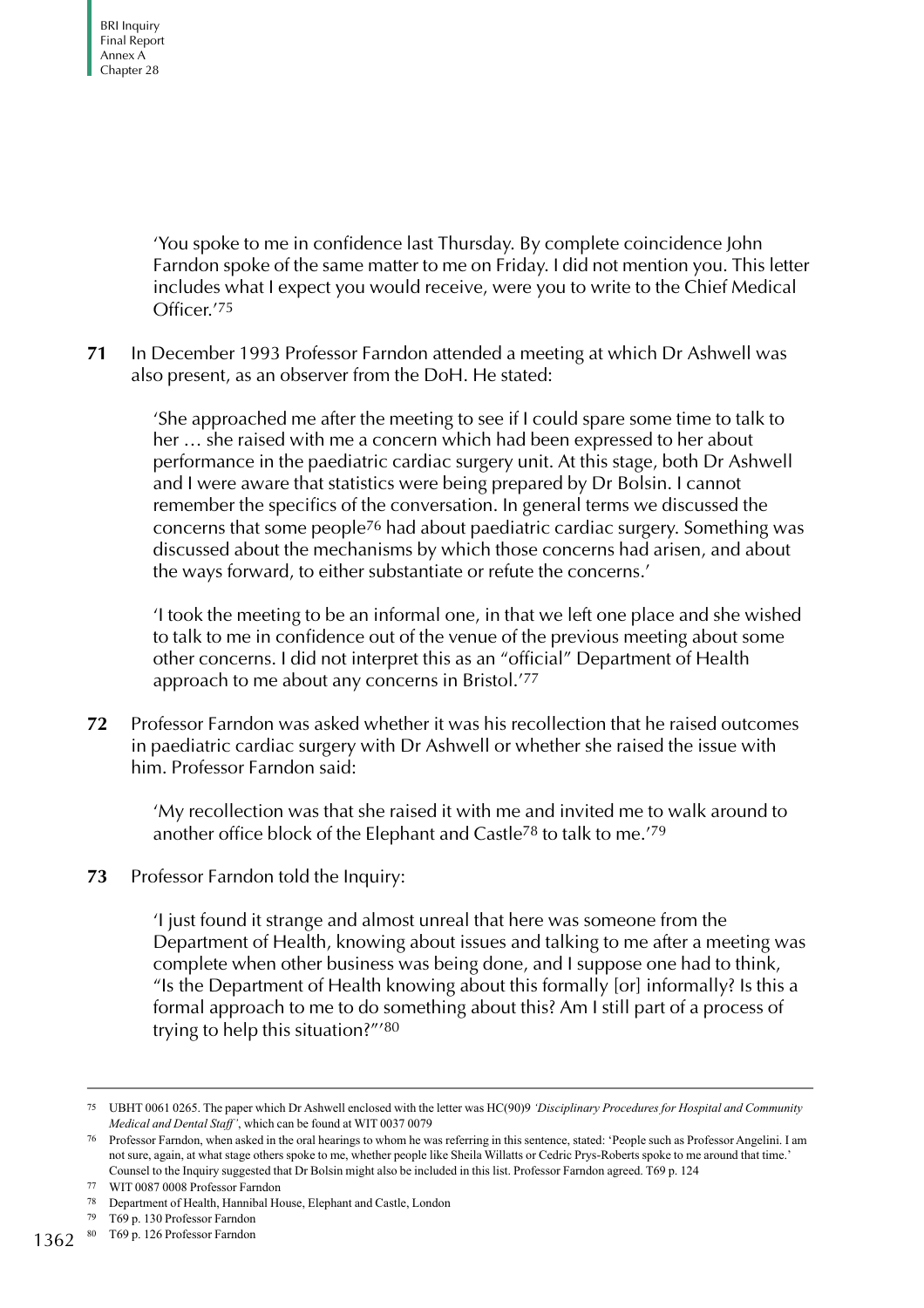#### **74** He went on:

'… if there were a clear instruction that she had a concern, it was in her domain to have responsibility for clinical performance and that she knew, for example, that there was a problem in Bristol, if she wanted me to be part of that, and a clear signal had come to me from her that this was a responsibility she wanted me to take, I would take it very seriously.

'But as I say, this was admixed with a chat about other anaesthetic colleagues that she knew and I knew.'81

**75** Professor Farndon was asked whether he thought it was his responsibility to take the matter forward in any way:

'… every one of us is so burdened with our own responsibilities in our own domain, one hopes that one does not have to assume responsibilities from areas where there may be no area of expertise, no professional interaction whatsoever. And I felt up to that point that I had given advice as well as I could.'82

**76** Professor Farndon explained that he had said:

'To Dr Bolsin and to Professor Angelini and to others who have said to me about the situation: "Talk together. Is there a problem? Is there not a problem?"'83

**77** Professor Farndon also stated that he did not know what Dr Ashwell's role, as an SMO at the DoH, would have been in the resolution of any problem in paediatric cardiac surgery at the BRI.<sup>84</sup>

### <span id="page-28-0"></span>**Late 1993**

**78** On 23 December 1993 Professor Angelini and Professor Farndon went to see Mr Wisheart. Professor Angelini told the Inquiry:

> '… the focus of the meeting was about the desirability of a new appointment of a consultant paediatric cardiac surgeon?'85

**79** Professor Angelini later in his evidence said:

'… The purpose of the meeting was first of all to express our concern; second, the appointment of the paediatric surgeon was the resolution to the concern. It was not the other way around.'86

<sup>81</sup> T69 p. 129 Professor Farndon

<sup>82</sup> T69 p. 127 Professor Farndon

<sup>83</sup> T69 p. 128 Professor Farndon

<sup>84</sup> T69 p. 128 Professor Farndon

<sup>85</sup> T61 p. 85 Professor Angelini

<sup>86</sup> T61 p. 90 Professor Angelini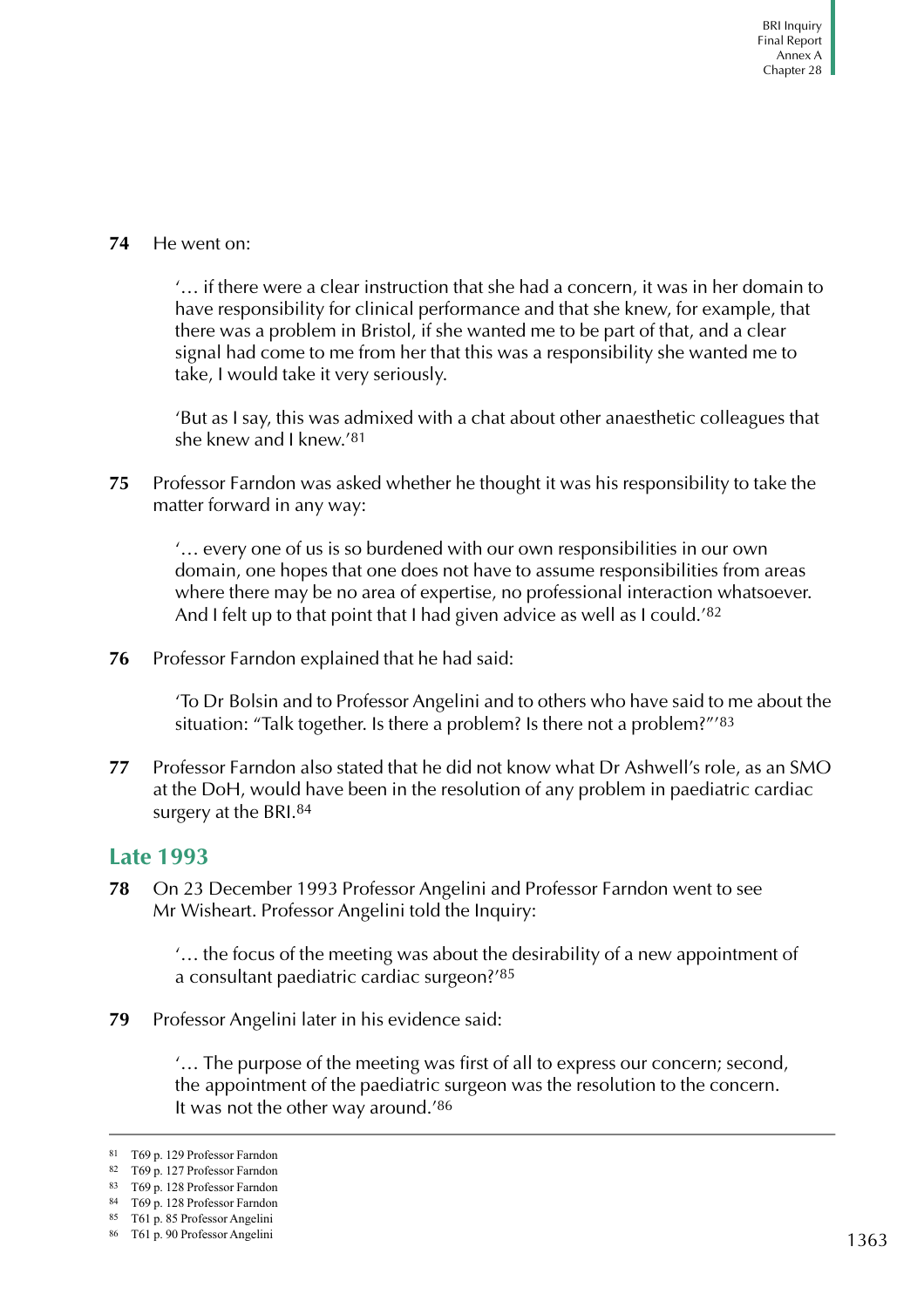**80** Professor Angelini was asked by Counsel to the Inquiry:

'Q. Was the data that you had seen from Dr Bolsin actually presented and discussed at that meeting?

'A. The data was sitting on the table between myself and Professor Farndon who were on one side facing Mr Wisheart. We did not go through in detail with the data … .'87

**81** Professor Farndon described the subject matter of the meeting as: 'about the appointment of a paediatric cardiac surgeon.'88 He was asked:

> 'Q. Was there any data from Dr Bolsin, or anyone else, about the outcomes of paediatric cardiac surgery at that meeting?

'A. Not that I remember.

'Q. Do you remember any discussion of any data?

'A. I do not. I remember that our meeting was amicable and proceeded well and it concerned the appointment of a paediatric cardiac surgeon.'89

**82** In a comment on Professor Angelini's evidence, Mr Wisheart stated:

'This meeting took place on 23rd December 1993 for a short time at lunch time.

'The point of the meeting, as I recall it, was that Prof Angelini wished to create an appointment of a consultant paediatric cardiac surgeon and to do so as a Consultant Senior Lecturer within his department. Although I too, wished to appoint a new paediatric cardiac surgeon, and we did so during the next year, I did not feel that this was the best way to go about it.

'There was no reference to any specific figure or to Dr Bolsin's audit; there was no presentation of any figures.'90

**83** Professor Angelini, when asked about Mr Wisheart's comment, indicated that he 'stood by' his description of the meeting. 91

<sup>87</sup> T61 p. 85 Professor Angelini

<sup>88</sup> T69 p. 148 Professor Farndon

<sup>89</sup> T69 p. 150 Professor Farndon

<sup>90</sup> WIT 0073 0104 Mr Wisheart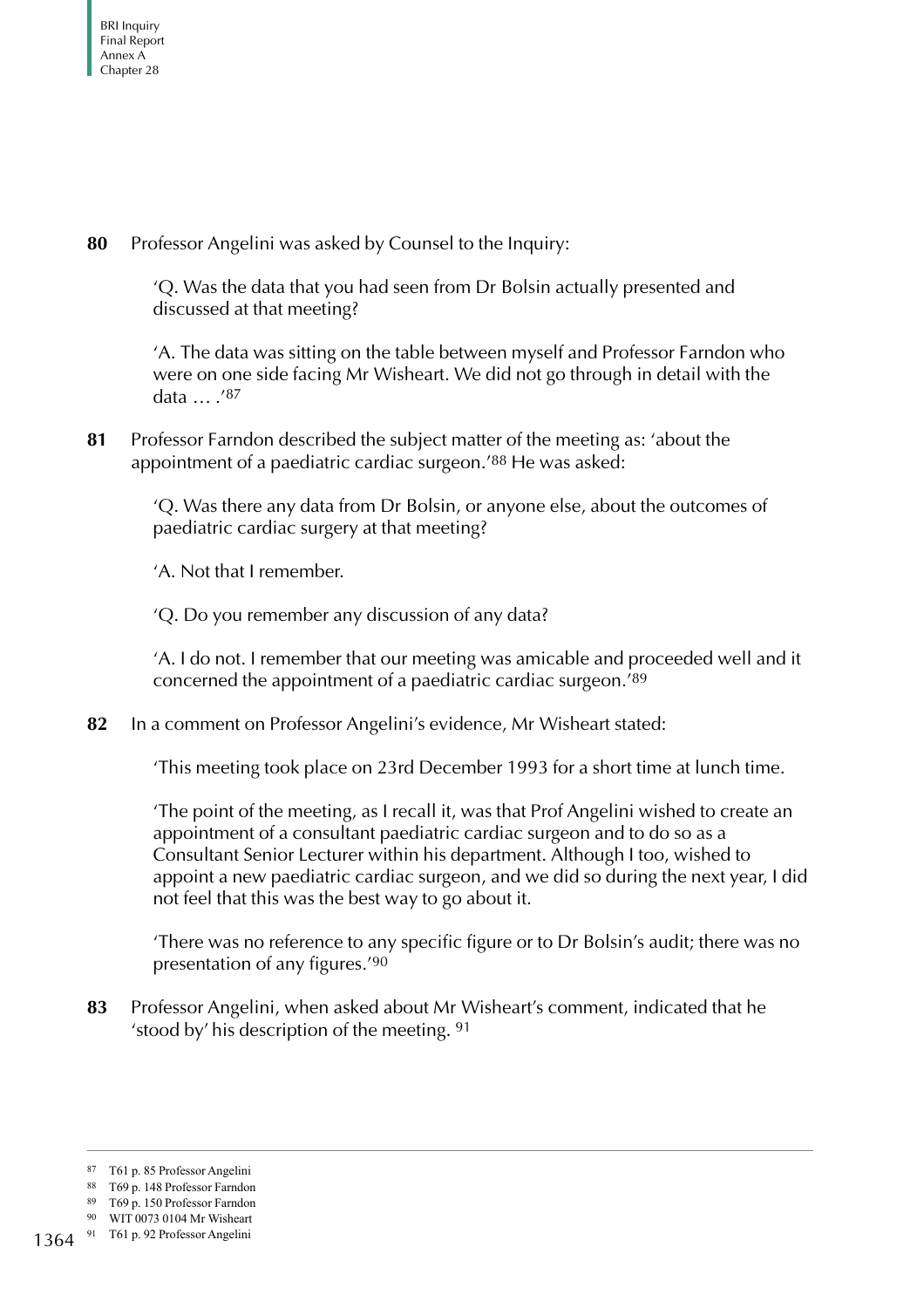**84** Professor Peter Keen, Dean of the Faculty of Medicine from 1993 to 1995, in his written evidence to the Inquiry, stated:

'… in late 1993 Professor Angelini expressed his serious concerns about the standards of paediatric cardiac surgery … we agreed that while this was a matter of concern it would not be appropriate for me as Dean to become involved and that Professor Angelini would take the matter forward.'92

**85** Dr Sheila Willatts stated in her written evidence to the Inquiry that she had 'prolonged discussions'93 with Dr Bolsin in 1993 and in 1994. She stated that she advised:

'the issue was principally an audit one, namely that the results needed to be scrutinised, validated and agreed. During 1993 and 1994 I spoke to Professor Prys-Roberts, Professor Farndon and Chris Monk expressing my concerns that the data needed to be verified … Professor Farndon volunteered his services as a potential chairman for such a meeting as he was not a cardiac surgeon.'94

## <span id="page-30-0"></span>Report of the performance of the PCS Service in 1993

**86** No Annual Report or figures were produced by the Unit in 1993. The Unit's return to the UK Cardiac Surgical Register (UKCSR) showed figures for open-heart surgery:95

| <b>Operations – Over-1s</b> | <b>Operations - Under-1s</b> |
|-----------------------------|------------------------------|
| 94(3)                       | 53(8)                        |

**87** There was no record of the Unit having received or considered the 1992/93 figures from the UKCSR, but when the figures for 1993/94 were available (in mid to late 1994) they showed overall mortality in the under-1 group as being 10.5%, and that for the over-1s as being 5.4%.96 The figures were available from the UKCSR for 1992/93. These record that, for the year 1992, mortality in the UK in the under-1 age group was 14%, and in the over-1 age group was 5.4%.97

<sup>92</sup> WIT 0413 0001 Professor Keen

<sup>93</sup> WIT 0343 0002 Dr Willatts

<sup>94</sup> WIT 0343 0002 Dr Willatts

<sup>95</sup> Figures taken from UBHT 0055 0221; report to the UK Cardiac Surgical Register for 1992–1993; figures in parentheses are for deaths

<sup>96</sup> Figures taken from UBHT 0055 0377; Unit return to the UK Cardiac Surgical Register 1993

<sup>97</sup> Figures taken from UBHT 0055 0377; Unit return to the UK Cardiac Surgical Register 1993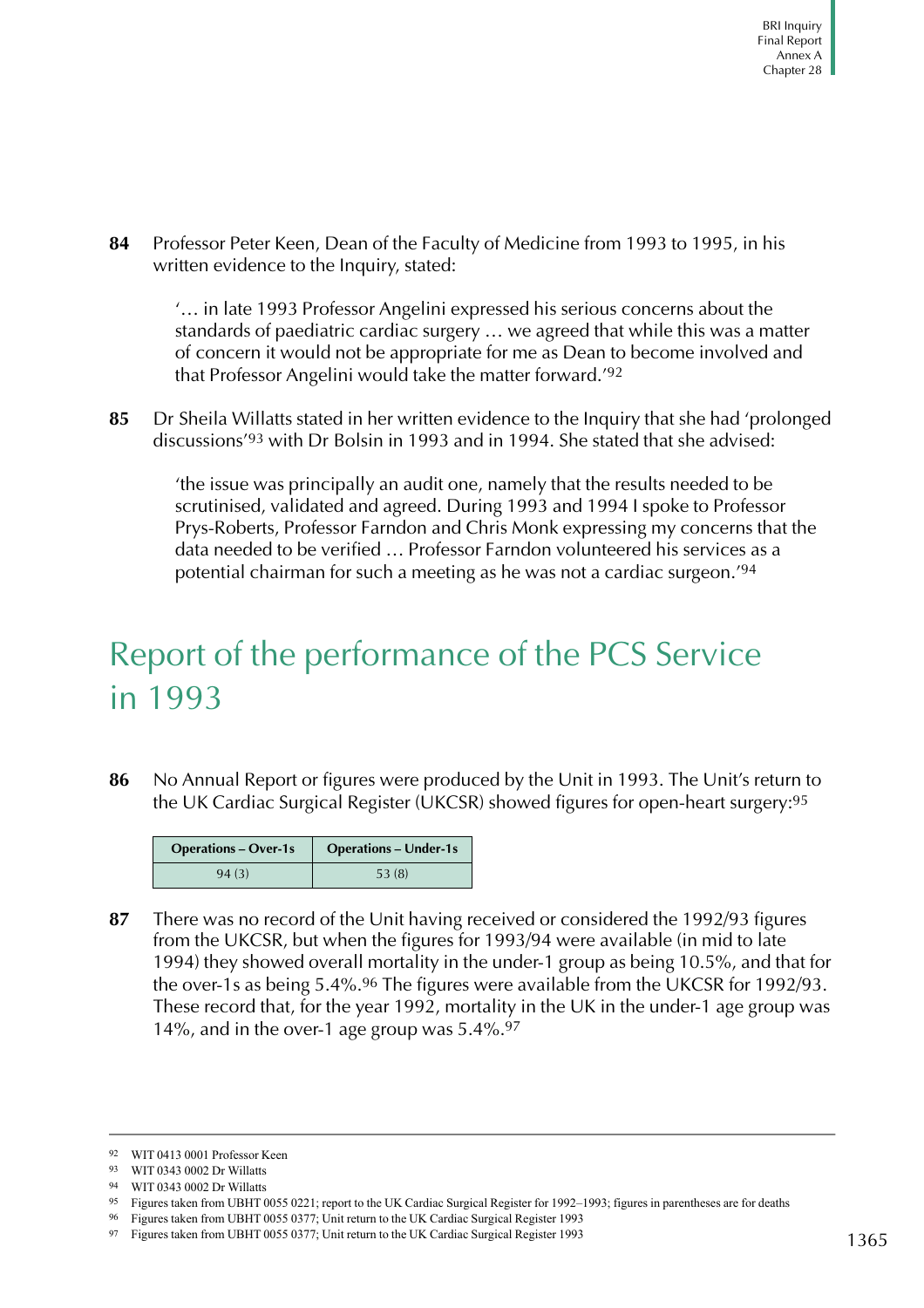BRI Inquiry Final Report Annex A Chapter 28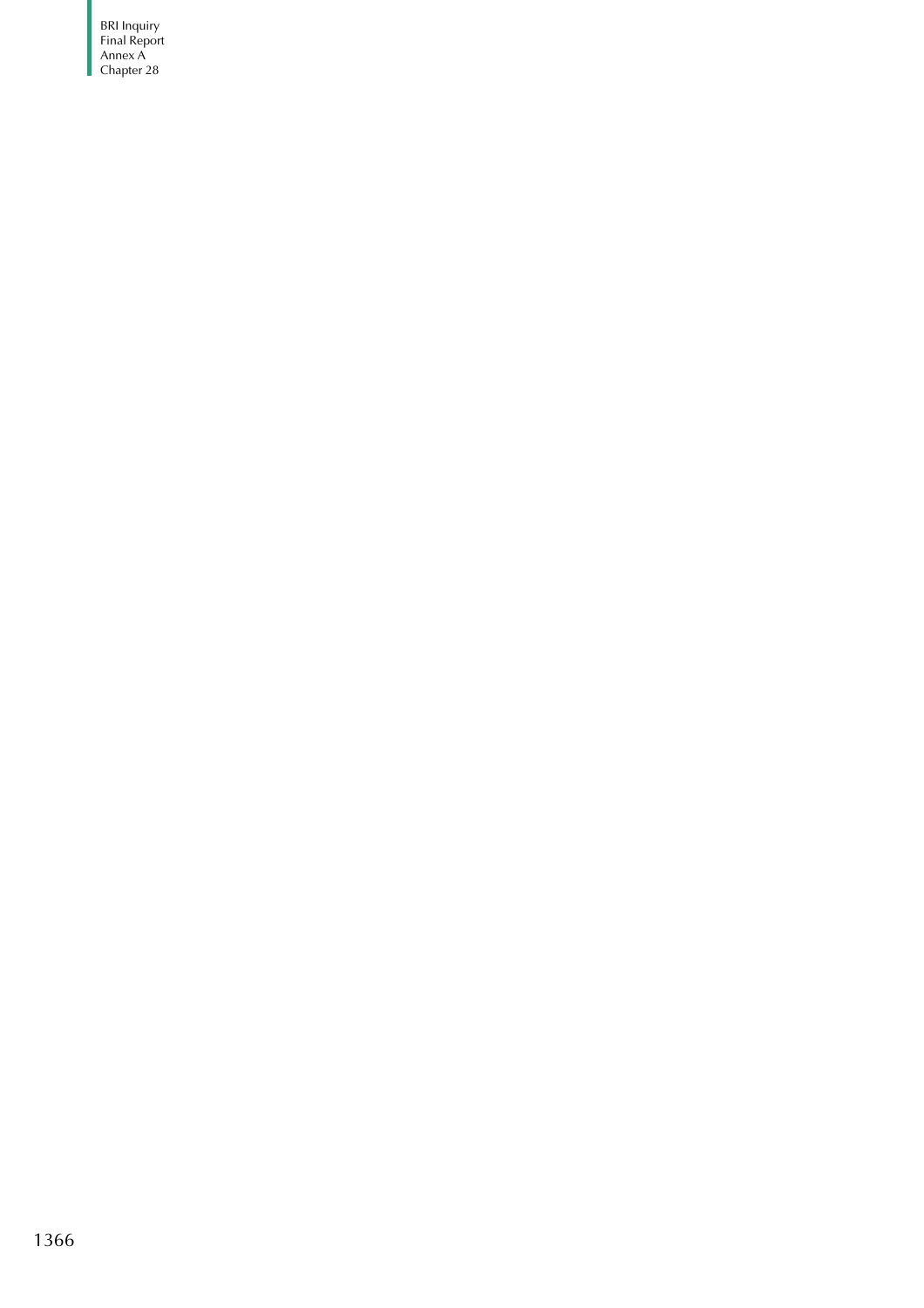# **Chapter 29 – Concerns 1994**

| Concerns                                             | 1368 |
|------------------------------------------------------|------|
|                                                      |      |
| January                                              | 1368 |
| February                                             | 1381 |
| March                                                | 1382 |
| April                                                | 1383 |
| May                                                  | 1406 |
| June                                                 | 1408 |
| July                                                 | 1412 |
| August                                               | 1418 |
| September                                            | 1419 |
| October                                              | 1423 |
| November                                             | 1423 |
| December                                             | 1426 |
| Report of the performance of the PCS Service in 1994 | 1432 |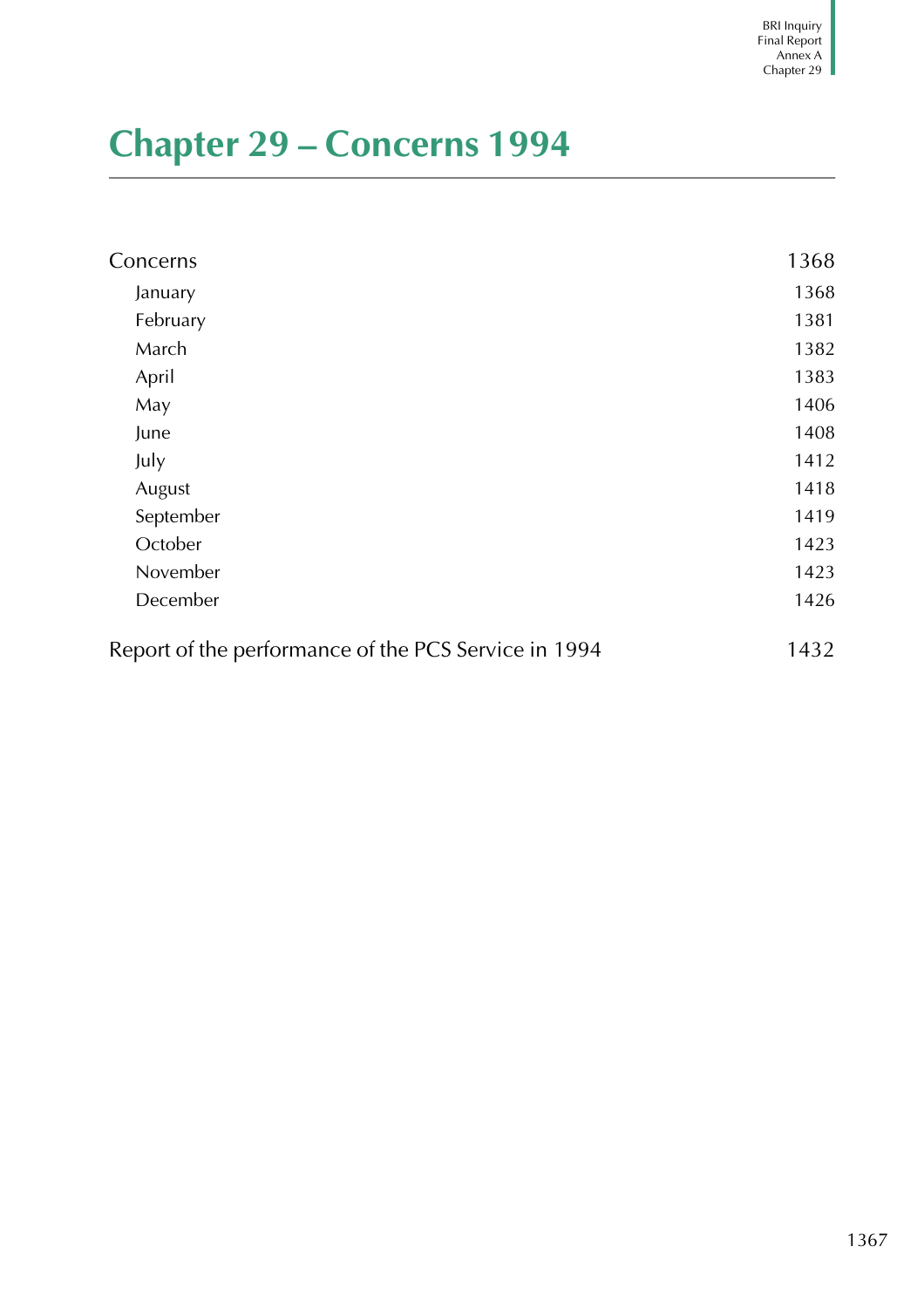BRI Inquiry Final Report Annex A Chapter 29

## <span id="page-33-0"></span>Concerns

## <span id="page-33-1"></span>**January**

- **1** During the latter part of 1993, Dr Alison Hayes, a consultant paediatric cardiologist at Bristol Royal Hospital for Sick Children (BRHSC) from October 1993, had been asked by those in the paediatric cardiac mortality meeting to collate the figures for the Arterial Switch operation. Dr Stephen Pryn, a consultant in anaesthesia and intensive care at the BRI from August 1993, was also asked, by his Clinical Director,<sup>1</sup> to prepare figures on paediatric cardiac outcome data, which he did for the chronological year ending 31 December 1993.2
- **2** It was planned that Dr Alison Hayes would present the data, and that Mr Dhasmana would speak about them, at a meeting on 20 January 1994. At the meeting were a number of anaesthetists: Dr Davies, Dr Pryn, Dr Underwood, Dr Masey, Dr Bolsin and Dr Monk; surgeons: Mr Wisheart, Mr Bryan, and Mr Hutter; and cardiologists: Dr Hayes and Dr Martin.3 The meeting was held in the seminar room of the Department of Cardiac Surgery on Level 7 of the BRI. In the event, Mr Dhasmana did not attend the meeting,4 Dr Hayes did not produce data, Dr Pryn presented some figures and Mr Wisheart presented from memory figures for the previous year.5
- **3** Various witnesses described the meeting. Dr Monk, in his oral evidence to the Inquiry, stated that the meeting arose:

' … because Professor Angelini and I were discussing how we would create a forum for the issues and problems of data to be discussed … I suspect that the actual timing and venue of the meeting came from the Professor's office … that … would have been ... because Professor Angelini felt that the issues that they talked about in bringing forward the figures on the paediatric cardiac service had not achieved what he wanted, he, and I, may have said, "Then we must try a different route and we will have a meeting in Level 7 of all the cardiologists, surgeons and anaesthetists, and get the figures presented". So it may have been that the January meeting was a direct consequence of Professor Angelini's feelings that enough had not been achieved between the meeting of these three surgeons [Mr Wisheart, Professor Farndon and Professor Angelini].'6

<sup>1</sup> Dr Monk

<sup>2</sup> WIT 0341 0041 Dr Pryn

<sup>3</sup> It is not clear whether Dr Joffe attended

Mr Dhasmana was operating at the time

<sup>5</sup> T92 p. 6 Mr Wisheart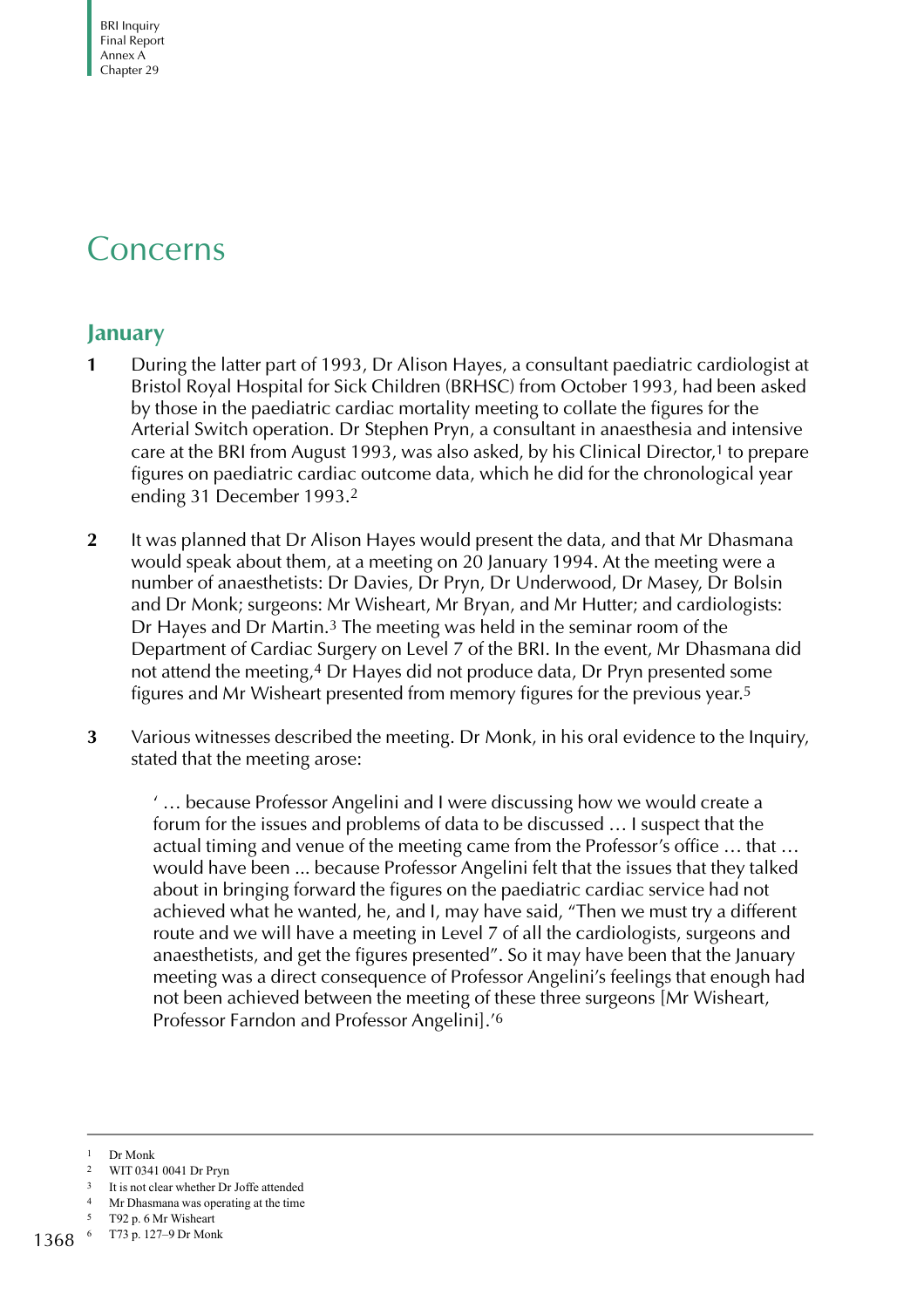#### **4** Dr Monk described the meeting further in the following exchange:

'A. There was no agenda produced and, as I noted, there was no Chair of the meeting … I realise that was one of the reasons that the meeting was not as effective as it should have been. … If [Mr Dhasmana] had been there, he would have chaired the meeting … My understanding of the meeting was that it would give an opportunity for the surgeons to present their paediatric data and an opportunity for Dr Bolsin to raise his data and that afterwards we could try and find a way forward to get these two groups, or parties, together and that we could resolve the differences that occurred. … The issue that I thought was going to be addressed was the overall performance …

'Q. So is it your view, having been at the meeting, that the cardiac surgeons had some idea as to why they were there?

'A. I would have that view, yes.

'Q. Why do you think Mr Wisheart thought that he was there?

'A. I think because Mr Wisheart expected that he was going to present his data and he duly did.

'Q. Your perception from the time, please: why would it be that he should think he was being called upon as an unusual step in this ad hoc specially convened meeting to present his data?

'A. Because of the concerns that had been raised about the performance of the Unit. …

'Q. … from where would [Mr Wisheart] have understood … the impetus for the meeting to have come?

'A. I would think that because Professor Angelini had discussed the meeting; it may well have come from him that he was activating the surgical group and I was bringing in the anaesthetic group.

'Q. So this may well be a case … of the cardiac surgeon knowing that the anaesthetists were raising concerns about the performance of cardiac surgery?

'A. It could be an instance or circumstance, yes.'7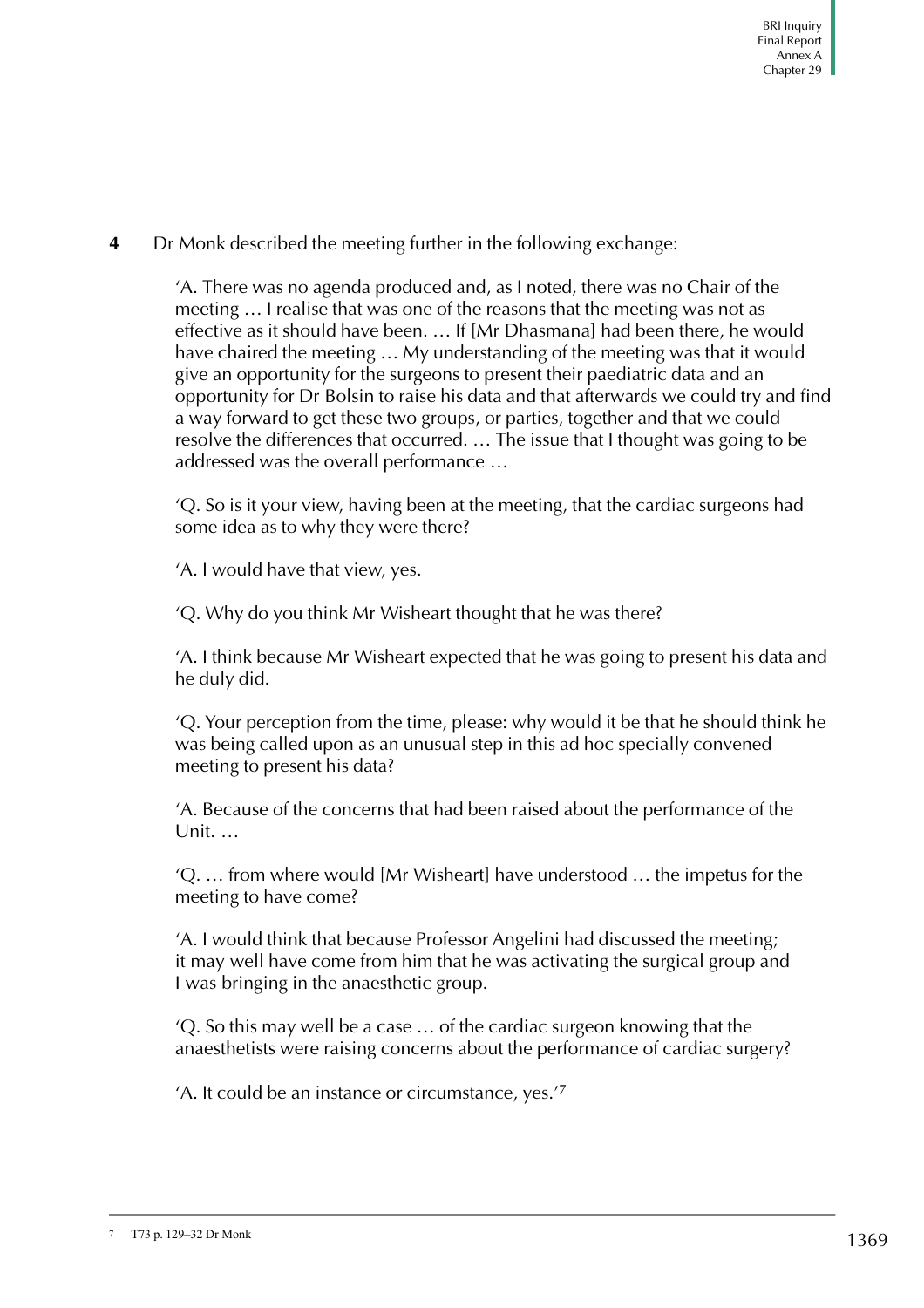**5** Dr Monk was questioned further about the meeting in the following exchange:

'Q. When you spoke … to the anaesthetists to get them there … did you tell them what was on the agenda?

'A. There was no agenda. But I think we would have discussed the fact that this was an opportunity to discuss the data, or the lack of agreed data. But we were still, at that time, trying to produce an environment where people could talk about the differences of data and we could find a way forward. To do that, it had to be presented.

'Q. This would have been a perfect opportunity, one suspects, for Dr Bolsin, had he thought his data presentable, to present his data.

'A. The whole point of the meeting was for the data to be presented. It seemed to me to be a time at which it could be presented, yes.

'Q. And for Dr Pryn to present the results of the work that he had been doing at your request up until then?

'A. I think that Dr Pryn … may not have had adequate time to produce the data in a form that was useful. I think his data was lost to discussion … because it did not match the format of the data that Mr Wisheart presented on a blackboard from memory. …

'Q. And somehow Mr Wisheart begins the discussion, does he, by putting the figures on the board?

'A. Within that meeting, James Wisheart presented his data from memory, or the Unit's data from memory, on the blackboard. If I recall correctly, he had expected that Mr Dhasmana would be there because Mr Dhasmana had been collating data. So what you have are a number of threads which are all happening simultaneously, that we had hoped, or I had hoped, would come together at that meeting. … There was some discussion [about Mr Wisheart's data], but the point of the meeting was to hear another side and to look at it in a constructive way. From that point of view, the meeting did not succeed.

'Q. Why?

'A. Because there was not a Chair of the meeting and there was not an agenda. … it was done in a way which was not as clear as I would like to have done it if I did it tomorrow, then the meeting was already flawed. … Dr Bolsin … did not present his data. … Dr Bolsin played a very minor role, if any at all.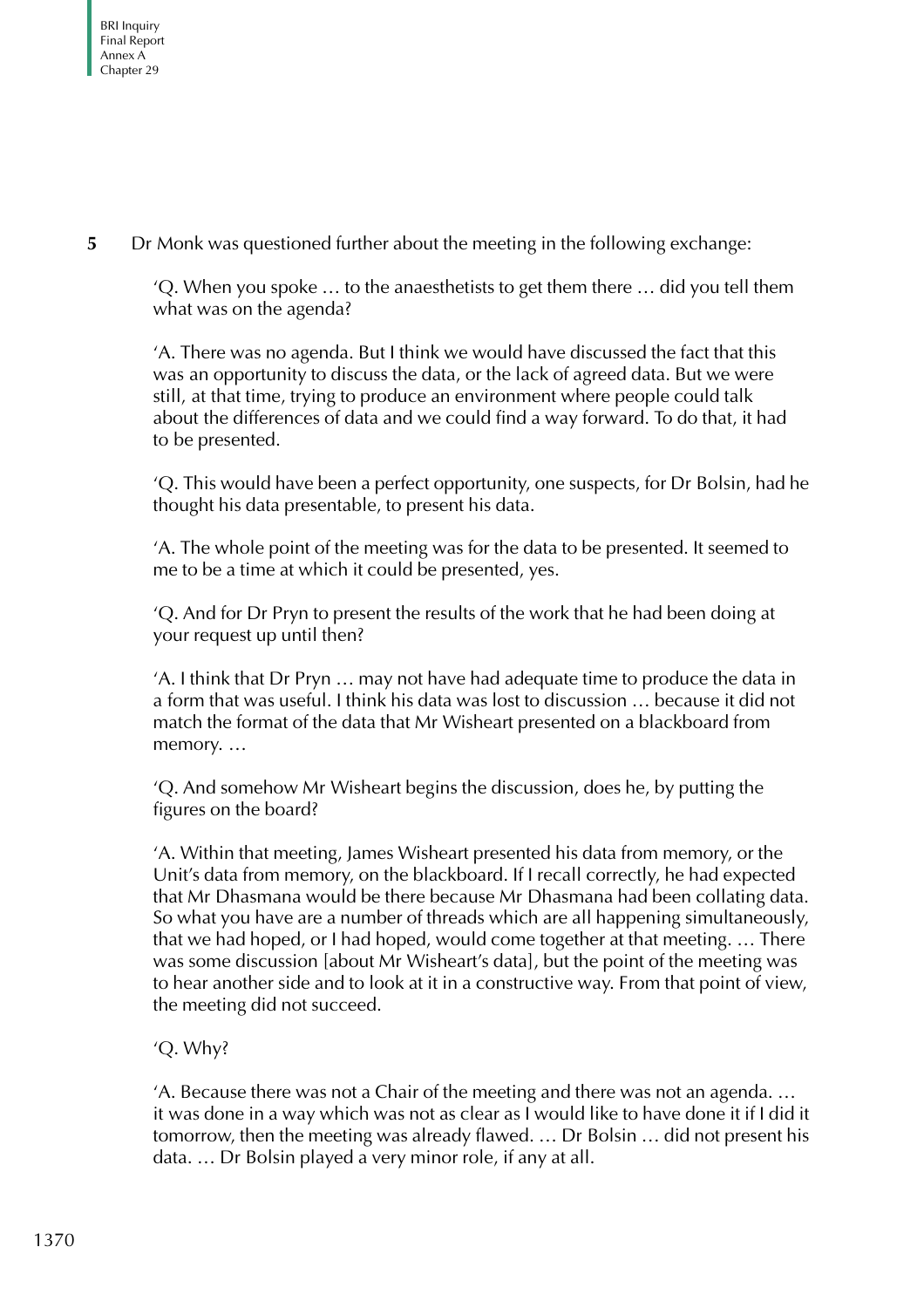'Q. Dr Pryn raised, did he, some of the figures that he had collated, and then fell into an argument as to whether he should have divided it between particular age groups?

'A. One of the issues that is very hard to deal with when you are looking at retrospective data, particularly in this field, is that the definition of the operation, the diagnosis of the operation, what epoch or age group you define them in, varies. Indeed, it even varies from the point whether you do it from January 1st, December 31st or whether you do it for a financial year. Whereas it seemed sensible for me to do it for a calendar year, in fact the data given centrally is for a financial year. In fact Dr Pryn discovered, to the cost of his data, that the way in which he presented it did not quite accord with the way other people were thinking and therefore, rightly or wrongly, it was dismissed as being inaccurate. But that was the atmosphere at that time, which was difficult, and his data was not in the correct format and he was unable to get his message across.

'Q. So the atmosphere was difficult?

'A. The atmosphere, as people have discussed, is where people were aware of criticisms, so it was a difficult meeting.'8

**6** Dr Monk continued in the following exchange:

'Dr Pryn was not successful in putting forward his data.

'Q. And Mr Wisheart's was therefore the only data effectively presented to the meeting?

'A. Yes.

'Q. Did that show an acceptable picture of paediatric cardiac surgery in Bristol at the time?

'A. The determination of "acceptable" is very difficult, because we did not have a standard to say "that is acceptable" or "that is not acceptable". If we had a standard that was UK-wide and it said "you can accept this level of mortality or this level of morbidity" and you cross it, you can say it is unacceptable. You are talking about a judgment that is being made in the middle of the experience. So that is one of the cruxes of the whole problem.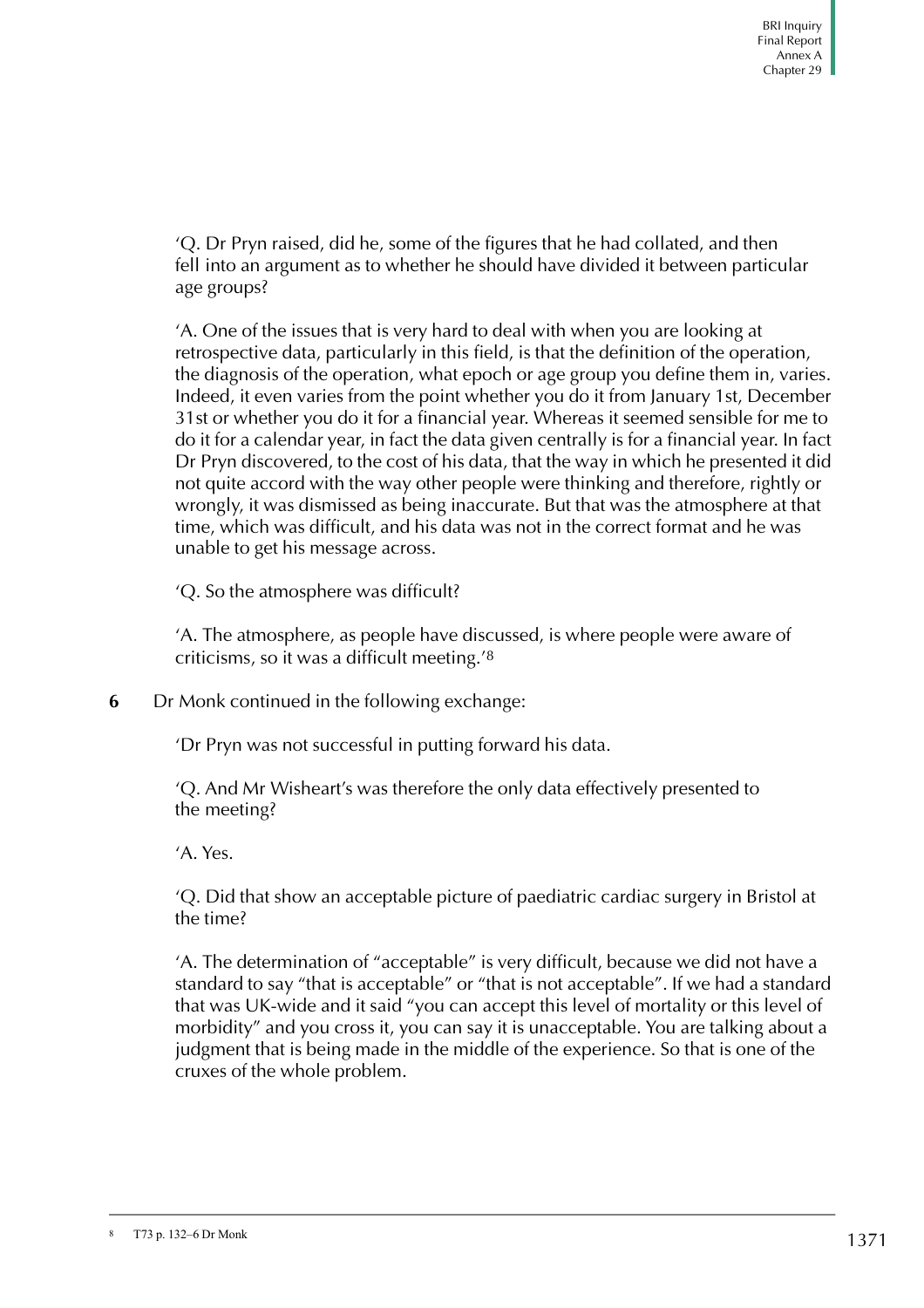'Q. Let me approach it this way: was there any challenge to the accuracy of the data that he produced, leave aside their interpretation?

'A. Mr Wisheart's data was not challenged from the floor. … You recall from these meetings the impact and what your actions were going to be afterwards, and I had great frustration because what I had hoped to achieve was that other data was presented and then you could say "We need to go forward and have an audit that looks at our work …" When you have got that, we can sit down and talk about it and we can truly analyse the problem. We needed to try and bring everyone together.

'Q. Do you think, looking back on it, that perhaps part of the problem was that there had been insufficient time for preparation before the meeting, for those who might have presented rival data to get their tackle in order to present it?

'A. There are many things that should have been in place before that meeting, one of which was a joint opinion of the cardiac anaesthetists so we could say "This is what we as a group say". It would have been helpful if we had put an agenda on the table with a Chair to run the meeting, but we had not done it. The meeting happened in a very Latin way, as it were, in that Professor Angelini and I still recognised there was a problem and we had an idea, and we thought "Let us go and do it". It developed an impetus of its own. Yes, looking back, I should have, somebody should have, been more structured in the meeting, and because it was not structured the point you are making was not achieved.<sup>9</sup>

**7** Dr Pryn, in his written evidence to the Inquiry, described the meeting as a regular audit meeting. He stated:

'In early 1994 I attended a regular audit meeting where Mr Wisheart presented the paediatric cardiac outcome data for the year (I believe ending March 1993). I clearly remember being most impressed by the fluency of his presentation, which was done without reference to notes. I have never seen a hard copy of the data that Mr Wisheart presented on that occasion. As he was presenting this data, I was trying to compare his figures with my data, particularly in relation to the outcome for AV canals. In part this was complicated by the fact that my data was compiled from January to December 1993 rather than for the financial year ending March 1993. I also had not appreciated the importance of distinguishing between children aged over 12 months and those under 12 months. I felt, at the conclusion of this meeting that one did need surgical expertise in order to categorise the data properly. I also thought that as the surgeons were collecting the data anyway, and they were in a better position to interpret it, my efforts were unlikely to be helpful. Although I had undertaken this study at Dr Chris Monk's request, he did not ask me about it again, and following this audit meeting, it did not appear to have any great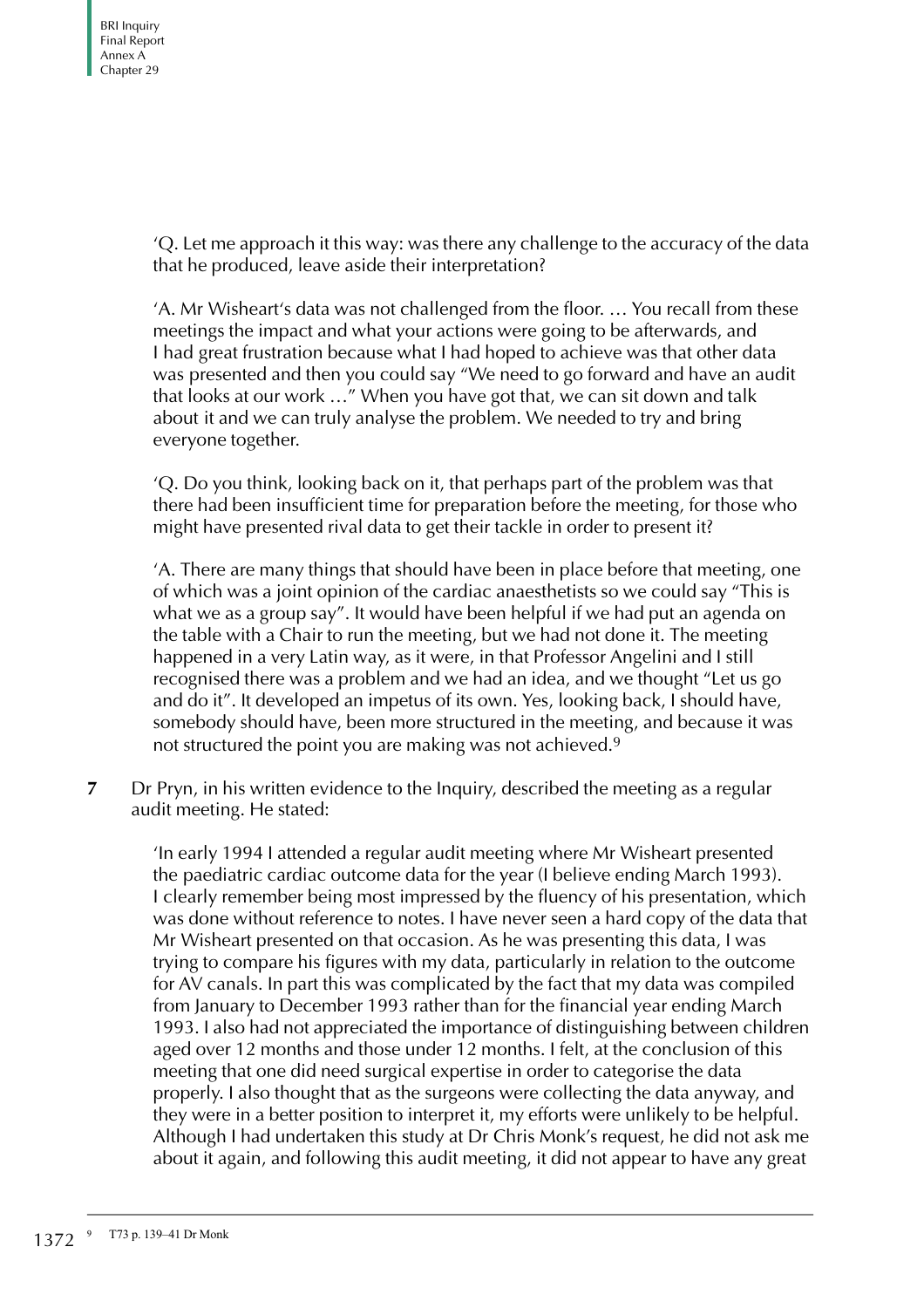relevance. I assumed, as I believe my colleagues did, that in due course the cardiac surgeons would present the figures for the year ending March 1994.'10

**8** Later, Dr Pryn told the Inquiry that:

'… it probably was not a regular meeting, because Sally Masey11 would not have been there if it was a regular audit meeting.'12

**9** Dr Pryn described further his understanding and recollection of the meeting in the following exchange:

'A. I thought we were going to talk about the recent results.

'Q. Dr Bolsin's data was not presented to that meeting?

'A. No. … It would have been a good opportunity to present it. It would have been a good opportunity to present my data, but I did not know the meeting was called for that purpose and my data was not ready. If I had been told a few days before, I might have been able to get it ready.

'Q. So what warning did you have of the meeting?

'A. It cannot have been that much, otherwise I would have made a big attempt to complete my data. …

'Q. You do say your data was not comparable because it covered a calendar year, whereas the other one, Mr Wisheart's, was covering a financial year?

'A. His would not have been as up-to-date as mine, because basically I had cases on my list who were still in the intensive care ward; they had only just been operated on, so there were some outcomes we did not know yet.'13

## **10** Dr Pryn's oral evidence to the Inquiry included this:

'Q. He [Dr Monk]14 says at the meeting there was no effective Chair. What is your comment on that?

'A. I think that is true. I think somebody at the back said "James, can you present your data?" and he got up and presented it, but nobody was questioning him on that data and nobody was chairing the meeting to bring in other people's comments and discussions.'15

<sup>10</sup> WIT 0341 0041 Dr Pryn. See Chapter 3 for an explanation of clinical terms

<sup>11</sup> Consultant anaesthetist

<sup>12</sup> T72 p. 144 Dr Pryn

<sup>13</sup> T72 p. 145–6 Dr Pryn

<sup>14</sup> WIT 0105 0022 Dr Monk

<sup>15</sup> T72 p. 146–7 Dr Pryn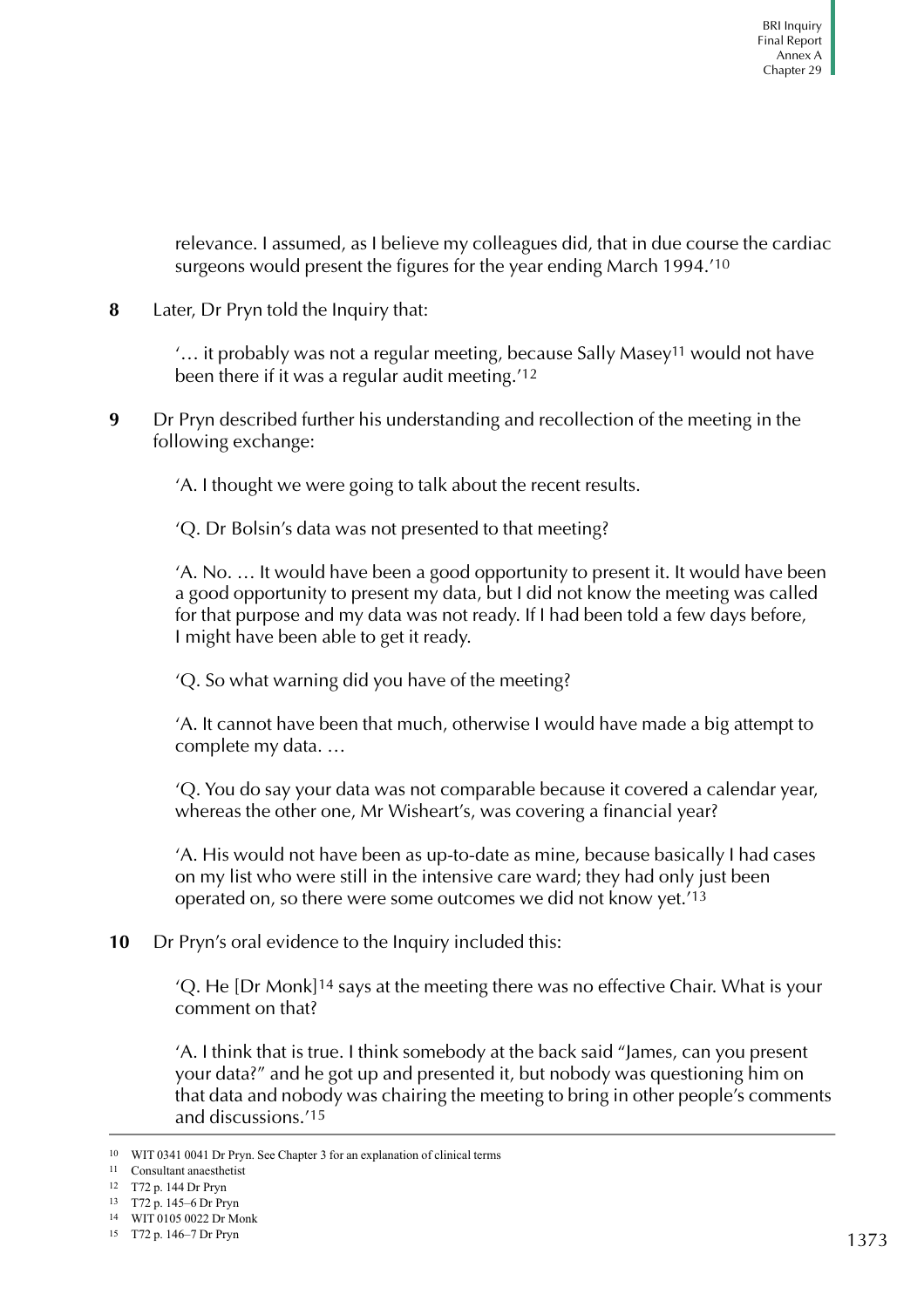**11** Dr Pryn expressed the following view about Mr Dhasmana's absence from the meeting:

'I would have thought it was really important for him to play a part …'16

**12** The pattern of the meeting, as seen by Dr Pryn, emerged from the following exchange:

'Q. It says here that the main data presented was presented by Mr Wisheart on a blackboard, or a whiteboard, and then it suggests there was something from you: some of the most recent data available on the 1993 operations. Does that overstate the nature of your contribution?

'A. I think it does, a little bit. Whilst Mr Wisheart was presenting his data, I was looking down through my very rough workings and was trying to count in my mind. I particularly chose the AV canals, because I think Mr Wisheart had said, "Here are the realities for the AV canals; they are not good but they are tolerable", and I wanted to cross-check that with my data. So I was counting the AV canals and I got a little confused between children who were aged over 1 and under 1, and at the end I made some comment about, I do not know, mortality in children with an AV canal over 1, and both Mr Wisheart and Alison Hayes, the cardiologist, actually said to me, "Your data must be rubbish because we do not do AV canals in the over 1s". So that was it. So I sat down again: basically, I had not prepared for a presentation. I was not in a state to do it. So I got what was coming [to] me.

'Q. Can you remember whether Mr Wisheart's figures covered the range of operations and procedures within the BRI, or whether it was related to one or two procedures only?

'A. No, I believe that he covered the entire range, which is what impressed me, because it all came off from memory and he could write down all these figures, even for tiny groups. He must have known the figures particularly well to do that.

'Q. If we go on back to [Dr Monk's] statement: "The meeting resolved little as there was not a frank discussion on outcome, and I believe it did more to consolidate difficulties and differences than start a process to address the problems". What do you have to say about that commentary?

'A. I think there you come down to the problem that I think Mr Bryan highlighted, where difficulties were often explained away by poor cases such that when Mr Wisheart presented his data, it was all in small subsets of procedures or diagnoses, and it was difficult to see the overall picture of the Unit performing poorly for small children. So the conclusion that Mr Wisheart drew and that we all came away from the meeting with was that "Bristol is not brilliant, but some things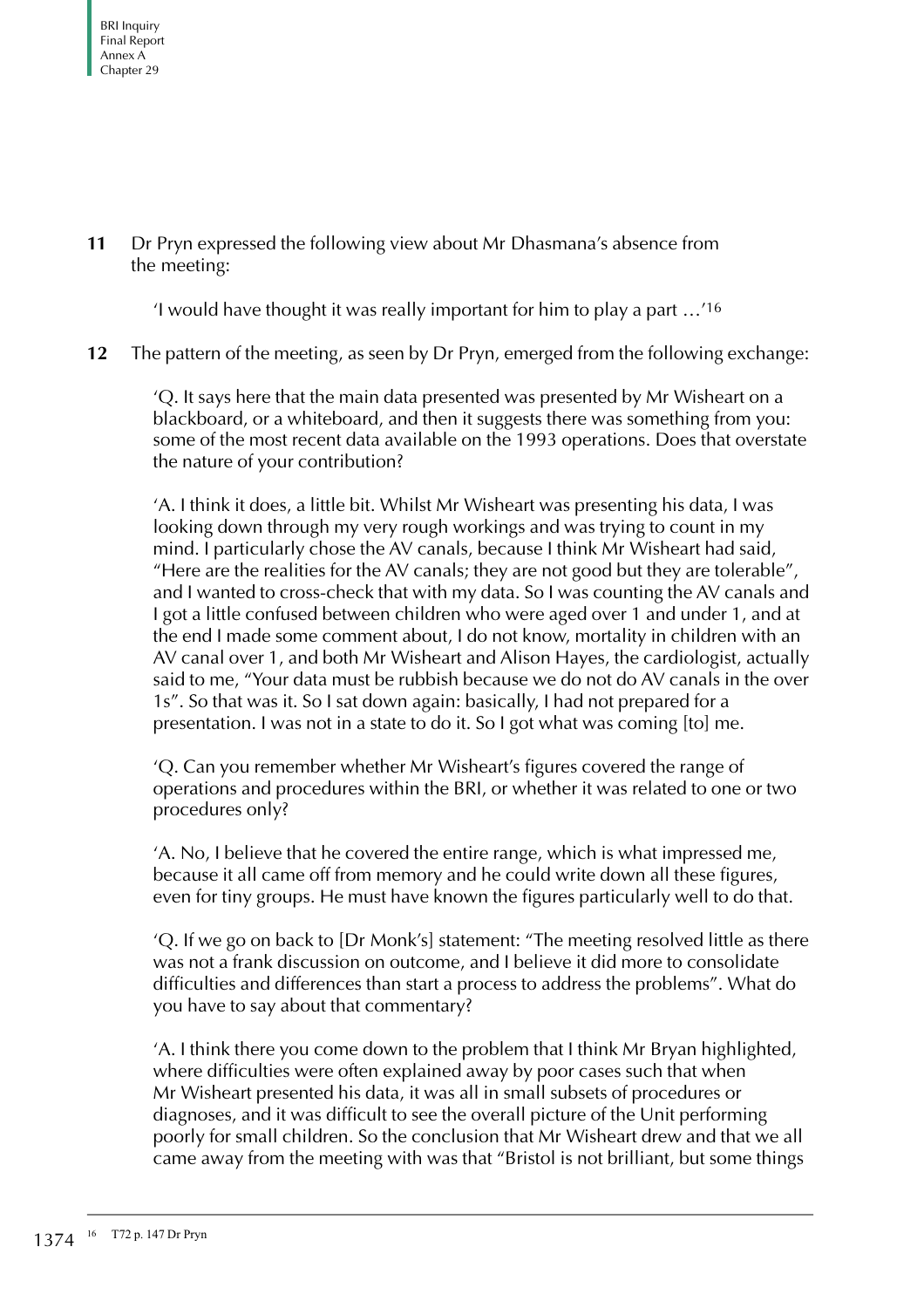are quite good; other things are okay; some things are pretty poor, but you know, that is the way all units are and we are no worse than any other unit".

'Q. Which things were pretty poor?

'A. I cannot remember the specifics, but I would have imagined he may well have drawn AV canals, saying they are not good, because that is why I was looking through AV canals.

'Q. Would the Switch operation have featured in discussion?

'A. It may well have done, but I am not sure whether he presented it as a Switch or just mixed the Switches up with Atrial Switches and just had them in diagnostic categories as opposed to operative categories. I cannot remember how he presented his data. In fact, there was no hard copy for us to take away from that meeting.'17

**13** Dr Bolsin gave his account of the meeting in the following exchange:

'Q. … At that meeting, Mr Dhasmana is supposed to present the results of the Unit but he is operating so he does not?

'A. Yes.

'Q. And the meeting is there. Everyone goes to Level 7. That is unusual, is it?

'A. Yes.

'Q. So there was particular interest in the results?

'A. Yes.

'Q. Particular interest by you, because you had been carrying out your work with Dr Black and you had shown that to some of your anaesthetic colleagues?

'A. Yes. …

'Q. So here was Mr Wisheart coming forward, presenting the results of [the] Fontan operation?

'A. Yes. … I can remember a few figures being put up on what I think was a whiteboard, but I am not sure there was an enormous amount of discussion.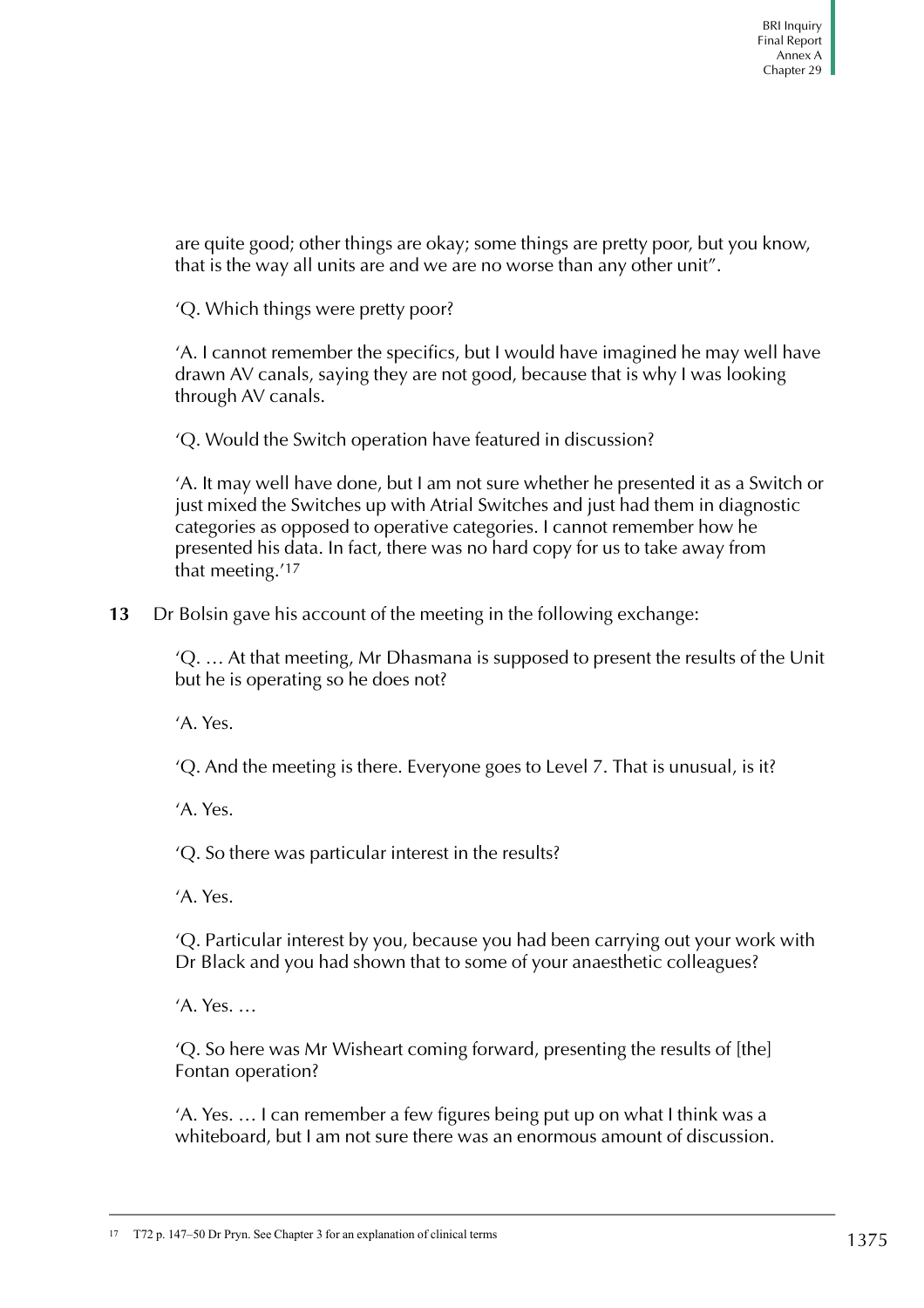'Q. And open to you, had you wished, to say, "Look, we, the anaesthetists, have a bit of concern about the overall outcomes. Can we have a fuller review? We were going to review the figures here today. We have not had them because Mr Dhasmana is elsewhere, can we be circulated because we are concerned from individual experiences that something may need to be improved"?

'A. Yes. … I specifically did not have any concerns about the Fontan procedure, because we had audited the Fontan procedure.

'Q. But the purpose of the meeting would be to look at the results generally?

'A. Yes.

'Q. If you had a general concern, which you say you did … why not raise it at that meeting in some appropriate terms?

'A. I think I was still expecting concerns about results to be raised directly with the surgeons by those people who were empowered to do so, and that was really the Clinical Director and possibly Professor Angelini. …

'Q. … is it right that you understood at the time of this meeting, 20th January 1994, that Chris Monk was calling you and your activities "trouble"?

'A. I think probably for me to say that definitely at this time that had been said may not be true, but certainly, I was aware of a groundswell within the department or possibly the organisation that this was seen as troublesome activity. …

'Q. … if you had felt free in 1991 to raise the issue, after the 1990 events, to raise the vigilance of the anaesthetists and drawing attention to the mortality figures and so on, put your head above the parapet, as it were, then why did you not do it at this meeting here in January? …

'A. … There were also two very different meetings. I think the meeting in 1991, at which I had been prepared to say that the "vigilance of the anaesthetists" was something sitting in an armchair, much more informal. I think in a formal meeting, such as the one on Level 7, I was much less prepared to raise formal criticisms of the paediatric cardiac surgery mortality … Saying this indicated the vigilance of the anaesthetists in keeping their morbidity and mortality data is not the same as raising a service problem of mortality in that unit in a formal setting. …

'Q. So you had a feeling, at this stage, that if you had pushed the issue — let us suppose that you had said something at the meeting of 20th January 1994 … to the effect, "This data is disturbing, we must do something about it and I propose X and Y"? …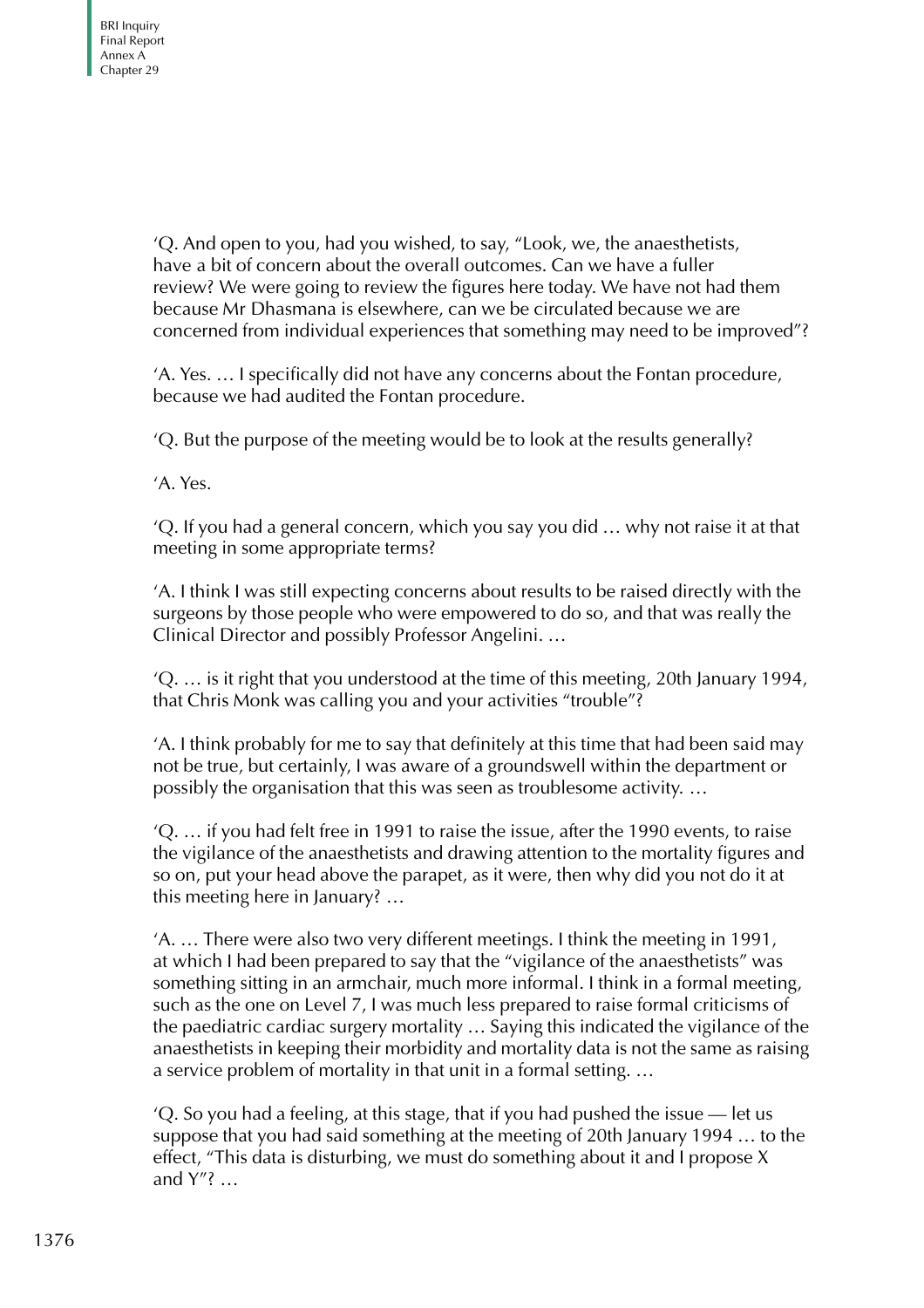'A. I am not sure I would not have had support. I would have been worried about the consequences from other people.

'Q. Both Dr Pryn and Dr Monk seem to recollect that at this meeting, 20th January 1994, it was not just the Fontan results which were presented, that in fact the results for the Unit were presented, even though they might not have been presented as Mr Dhasmana might have wished. Are they right or are they wrong about that?

'A. As I remember the Fontan results, I do not remember the whole results of the Unit.

'Q. Might they have been presented?

'A. It is possible, but I just remember Mr Wisheart standing and writing figures down, and I think it would have been almost impossible for him to have written down all the results of the Unit.

'Q. Had you wished, and had you not felt vulnerable as a result of the influences you told us of, you could, I take it, have presented the data?

'A. Yes, I could if I had wished.

'Q. And if you had done, you would have urged the meeting to carry out a full and thorough review?

'A. Yes. I think my hope was that this meeting was going to be the full and thorough review that we had been aiming at for a long time, so to a certain extent, although it had taken a long time and we had had our data for about two years, my hope was that by going around the various routes that we had gone to, we had actually now achieved the full and open review that certainly I, and I think Andy [Black] working with me, had always wanted. So I expected at this meeting on 20th January, it was actually the goal, the destination that our data was the signpost towards.

'Q. Did you contribute to the meeting at all?

'A. No, I was very disappointed that we were not at this destination.

'Q. So you have a very disappointing meeting on 20th January?

'A. Yes, in terms of data, yes.'18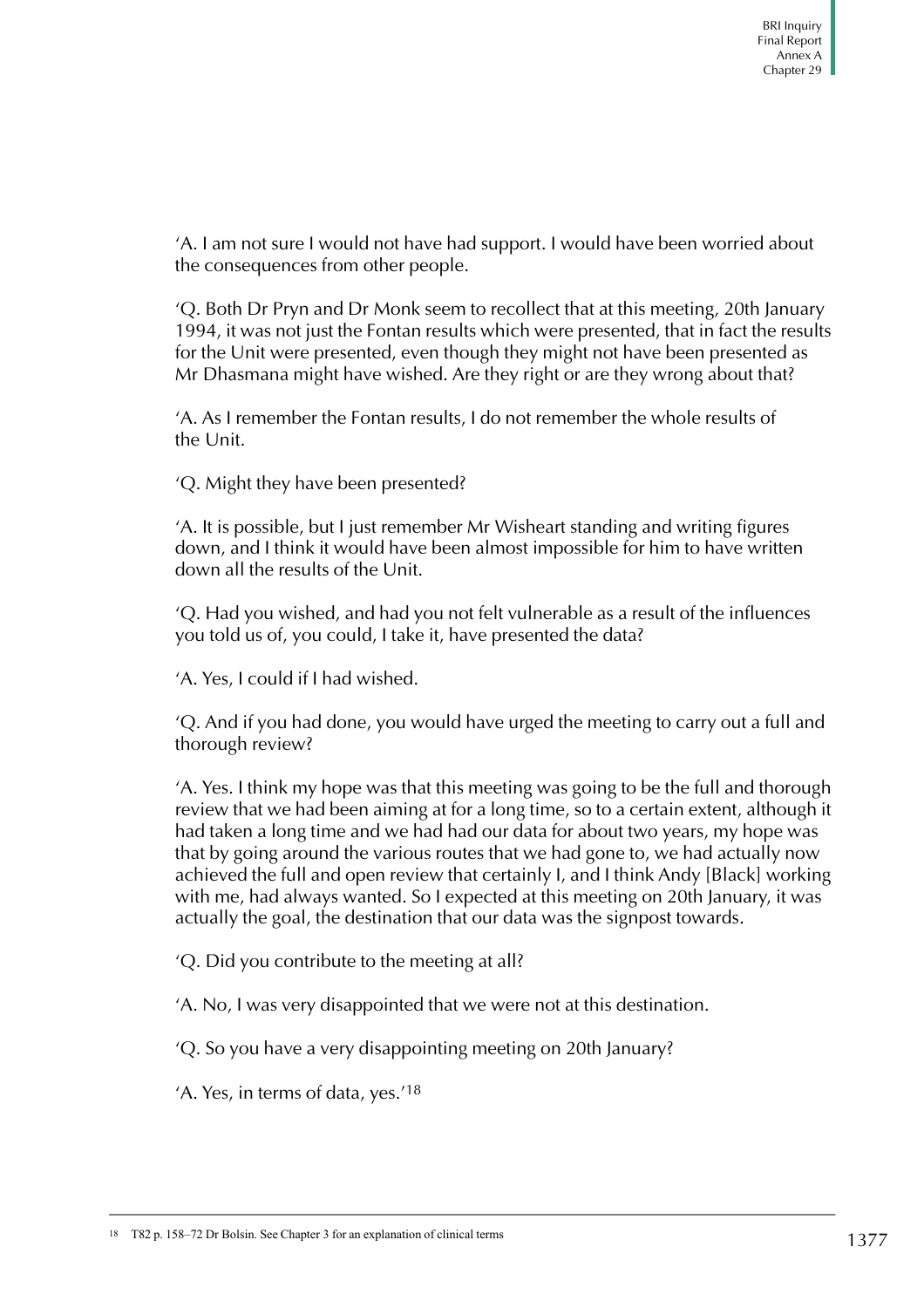**14** Mr Dhasmana gave his view of the meeting in the following exchange:

'Q. … it had been intended that you would present the results, the annual results?

'A. No, that is wrong. That [meeting of 20 January 1994] was an extraordinary meeting, a paediatric cardiac club meeting, not an audit meeting of the department, because I had already presented my yearly audit figure in December 1993, but this was called because I had stopped my neonatal Switch in October 1993. Dr Alison Hayes was asked to have the data prepared …'19

**15** Mr Dhasmana's evidence also included this:

'Q. … The meeting … was a meeting for you to present results, particularly in relation to Switch, you say?

'A. It was not just for me, really. It was for Dr Alison Hayes to present her figures on Arterial Switches and of course, I would be there in a way to present whatever I could really say on my behalf, but I was told "You are too much involved with this thing, let somebody else do the audit and you be there to answer whatever questions are there". So that is how it was. …

'Q. As it happens, you were not able to go because you had commitments elsewhere?

'A. Well, I was operating. I got held up so I started getting worried and I made enquiries, what is going to happen? I was quite shocked to find out Dr Alison Hayes had already presented that data during the first week of January in the Children's Hospital, one of these Monday morning meetings, and I was at that time on holiday to India. I returned only 15th/16th January, and she had presented just after the Christmas break. So that was already presented.

'Q. That would be to the cardiologists, would it?

'A. That would be the cardiologists, the cardiac surgeons, and I was told Dr Masey and Dr Underwood also …

'Q. Were you worried about the Arterial Switch?

'A. I stopped. That is why I stopped the neonatal Switch programme. …

'Q. So you had made your decision about that, so that was it?

'A. In a way I was not going to, but Dr Joffe said "Let Alison Hayes analyse this and find out if we learn anything more". She came back to almost the same type of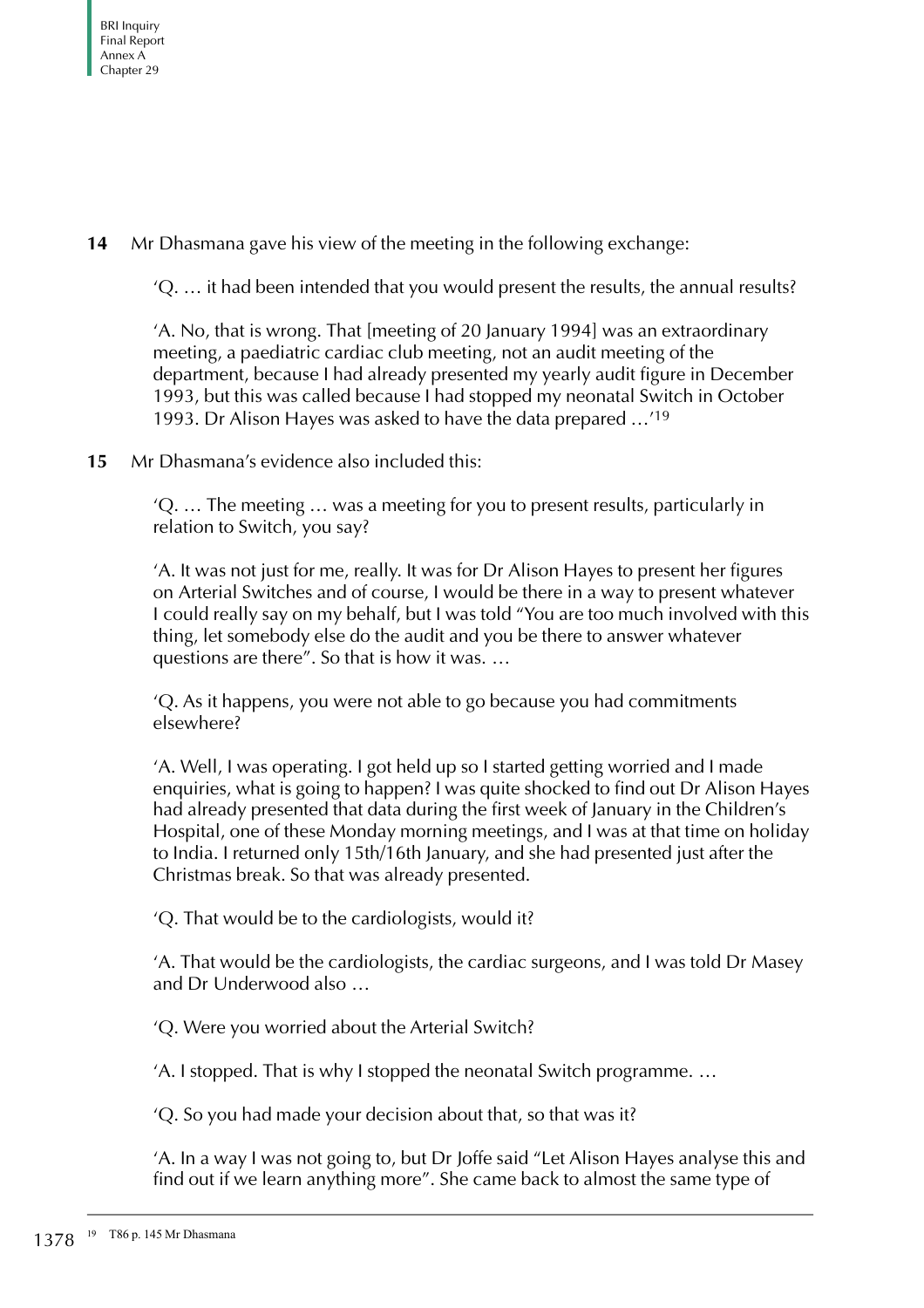answer which I already knew, that there was a higher percentage of coronary abnormality in the series and of course, you know — I think that is what I remember. I think she may have mentioned one or two other things, I am not sure.

'Q. But in any event, nothing in that to make you reconsider your decision?

'A. No …

'Q. … knowing that Alison Hayes had presented data to the cardiologists and surgeons earlier in January, knowing that Mr Wisheart had presented data to the meeting of 20th January … what need did you see to present any further data to the Unit?

'A. I did not.'20

**16** Mr Dhasmana told the Inquiry that he had subsequently learned that:

'A. … Mr Wisheart presented what he had on last year's figures, and because he saw me preparing, I always thought that he knows and by that time, I would have thought that he also had a copy of my Unit's figures which I had already sent to the register [UKCSR21]. So he would have had the data for 1992/93, but I was quite surprised why he should be doing that, because I have already presented that, but this was a different forum. … I asked him what did they talk about, Arterial Switches and various things? Then he said that "The Arterial Switches were already discussed before as you know, but it was mentioned again in the meeting, and I presented what I could remember from your figure".'22

**17** The overall effect of the meeting was explored by the Inquiry Chairman with Dr Pryn:

'Q. (The Chairman): … this is a meeting called by your Clinical Director. He said here in front of us that he believed it did more to consolidate difficulties than to start a process. I was just wondering about your reflection on whether that is particularly surprising. If you did not know about the meeting until just before it was called, you were not in a position to present proper data, not everybody who should have been there could have been there, and so on and so forth, no one is in the chair. If this is a meeting called to address what is deemed by some to be a serious matter, what was your view, did the meeting as it proceeded achieve anything like the objectives claimed for it?

'A. I did not know the objectives at the time, but in retrospect, it did not address the issue of whether there was a serious problem going on in Bristol at the time.

<sup>20</sup> T86 p. 149–53 Mr Dhasmana

<sup>21</sup> UK Cardiac Surgical Register

<sup>22</sup> T86 p. 150–1 Mr Dhasmana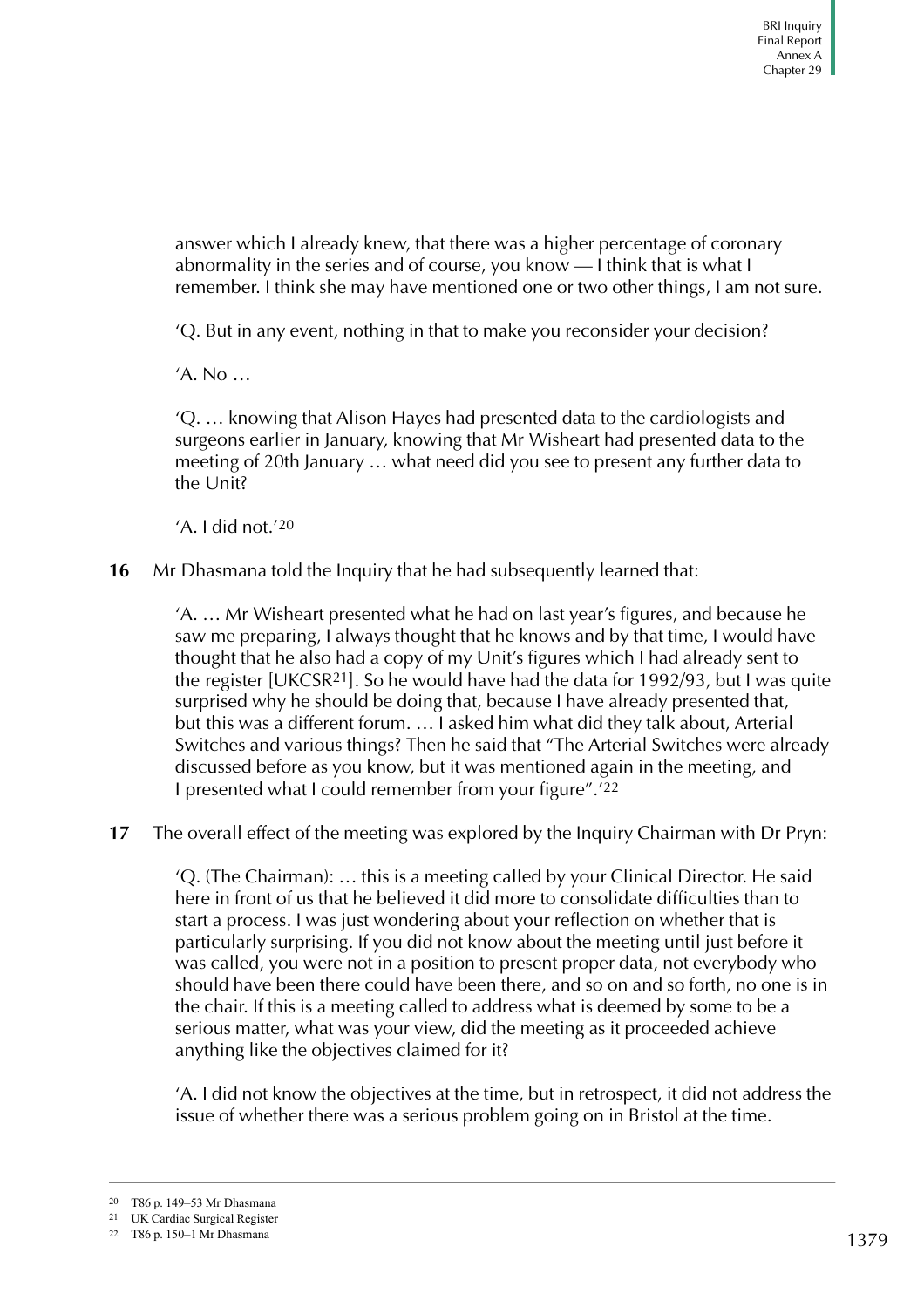'Q. (The Chairman): What does that tell you about organising meetings?

'A. Organising meetings with clinicians is phenomenally difficult, because we all have other commitments. It is very difficult during working hours. We often end up organising meetings in our free time in the evenings. That is just about the only way we can all get together. …'23

**18** Dr Pryn went on in the following exchange with Counsel to the Inquiry:

'Q. So did anyone suggest that the results were not good enough, or needed dramatic or substantial improvement?

'A. I cannot recall it, unless Chris Monk spoke from the back and said "Mr Wisheart, there have been some concerns, can you tell us the most recent data that you have?". He may have done it like that.

'Q. But once Mr Wisheart presented the data, there was no comeback and argument with that, or conclusions?

'A. I think there might have been a discussion about some of the diagnostic groups, for instance, the Fallots, who had had some particularly poor outcomes in the years preceding, but I think the surgeons had changed their operative techniques and the results were a lot better. So there may have been some discussion about that sort of improvement, but not as a Unit as a whole.

'Q. Dr Monk talks about consolidation of difficulties and differences. What was the overall "temper" of the meeting?

'A. It is hard to tell that because I did not know what the objectives were at the time. It was amiable and professional. I felt somewhat humiliated because I had not prepared properly. It was a professional meeting.

'Q. Did Dr Bolsin speak at any point?

'A. Not that I recall.

'Q. If we go back to your statement, page 41,24 you say there that after this meeting your audit was effectively abandoned?

'A. Yes, I put it to one side. I did not think it would be that useful, because I thought it would be very difficult to actually categorise the children and I realised that the surgeons were actually collecting this data anyway and were in a much better

<sup>23</sup> T72 p. 150–1 Dr Pryn

<sup>1380&</sup>lt;sup>24</sup> WIT 0341 0041 Dr Pryn. See Chapter 3 for an explanation of clinical terms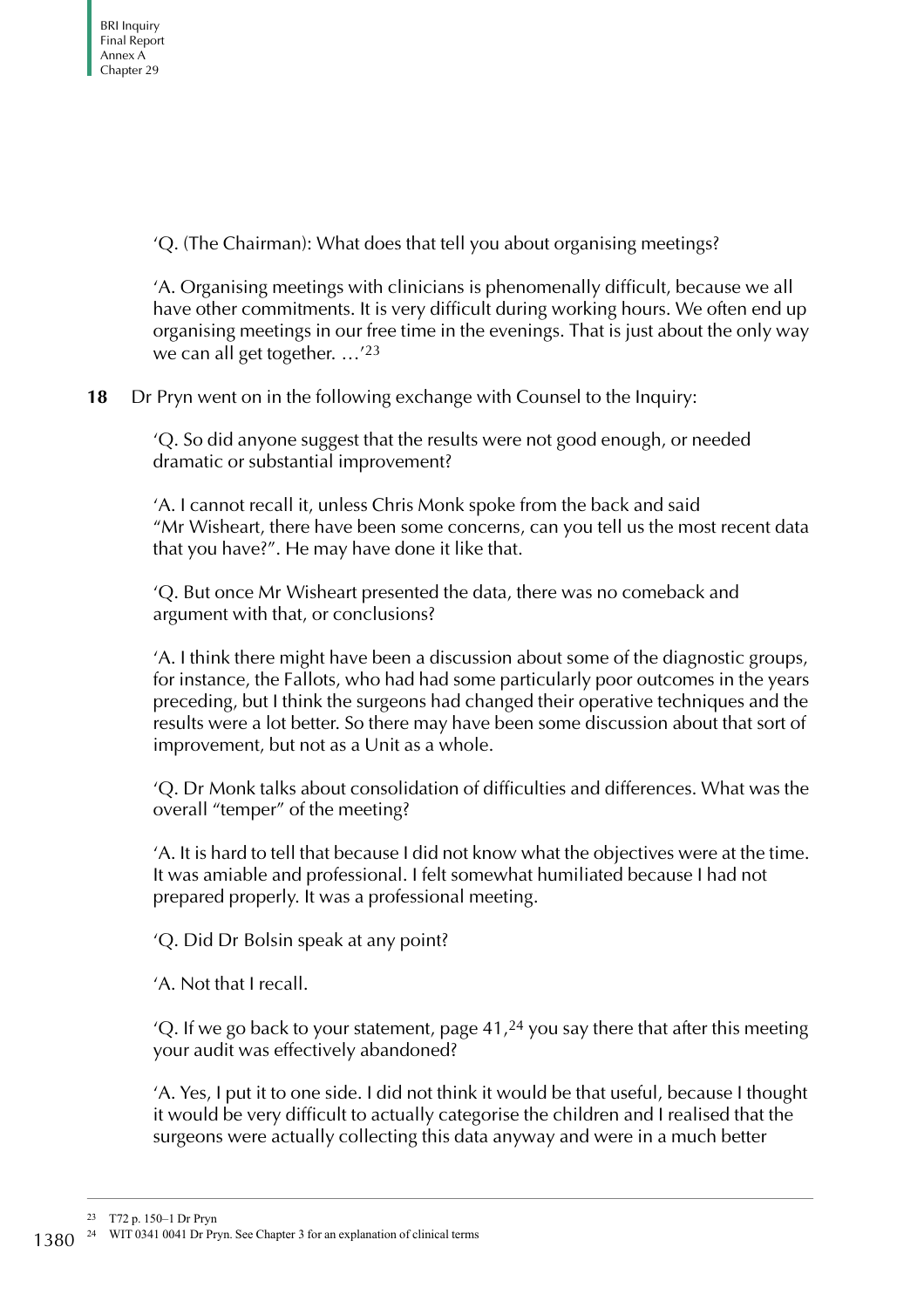position to do it, and I thought they were also presenting it regularly. So I did not think that my efforts would be particularly useful.'25

**19** When asked by Counsel to the Inquiry about the approach that Dr Bolsin might have adopted, Dr Pryn said:

'I think he [Dr Bolsin] should, first of all, have presented it [his audit] to us, to the cardiac anaesthetists at a cardiac anaesthetic meeting, and we would all then have got an appreciation of its strengths and its weaknesses, and its meaning, and then, depending on the relative balance of strengths and weaknesses, I think we should have presented it at a joint audit meeting, and the one in January 1994 would have been a prime example when he could have done that.'26

# **February**

**20** Dr Bolsin replied to Dr Ashwell's, Senior Medical Officer, DoH, letter of 13 December 1993 on 10 February 1994.27 He wrote:

'Thank you very much indeed for the letter you sent me immediately after the Audit Meeting at the Royal College of Anaesthetists last year. Professor Farndon, Professor Angelini and myself have made considerable progress with the matters of concern that we discussed. There is now in place a programme for the appointment of a new paediatric cardiac surgeon and a commitment from the highest levels of the Trust to improve and maintain performance. There would seem to be little benefit from any further investigation from your end at this stage although this should not be ruled out if words are not converted speedily into actions.

'I am most grateful to you for your intervention in this matter and I am convinced that you have significantly helped in the resolution of what was an unacceptable clinical practice.'28

**21** Professor Angelini told the Inquiry that he began to raise concerns with Dr Roylance at about that time:

'Q. How many meetings did you have with Dr Roylance?

'A. I cannot recollect, but I guess at least two from the end of 1993 to March 1994 — at least two.

<sup>25</sup> T72 p. 151–2 Dr Pryn

<sup>26</sup> T72 p. 125 Dr Pryn

<sup>27</sup> See [Chapter 28](#page-0-0)

<sup>28</sup> UBHT 0061 0270; letter dated 10 February 1994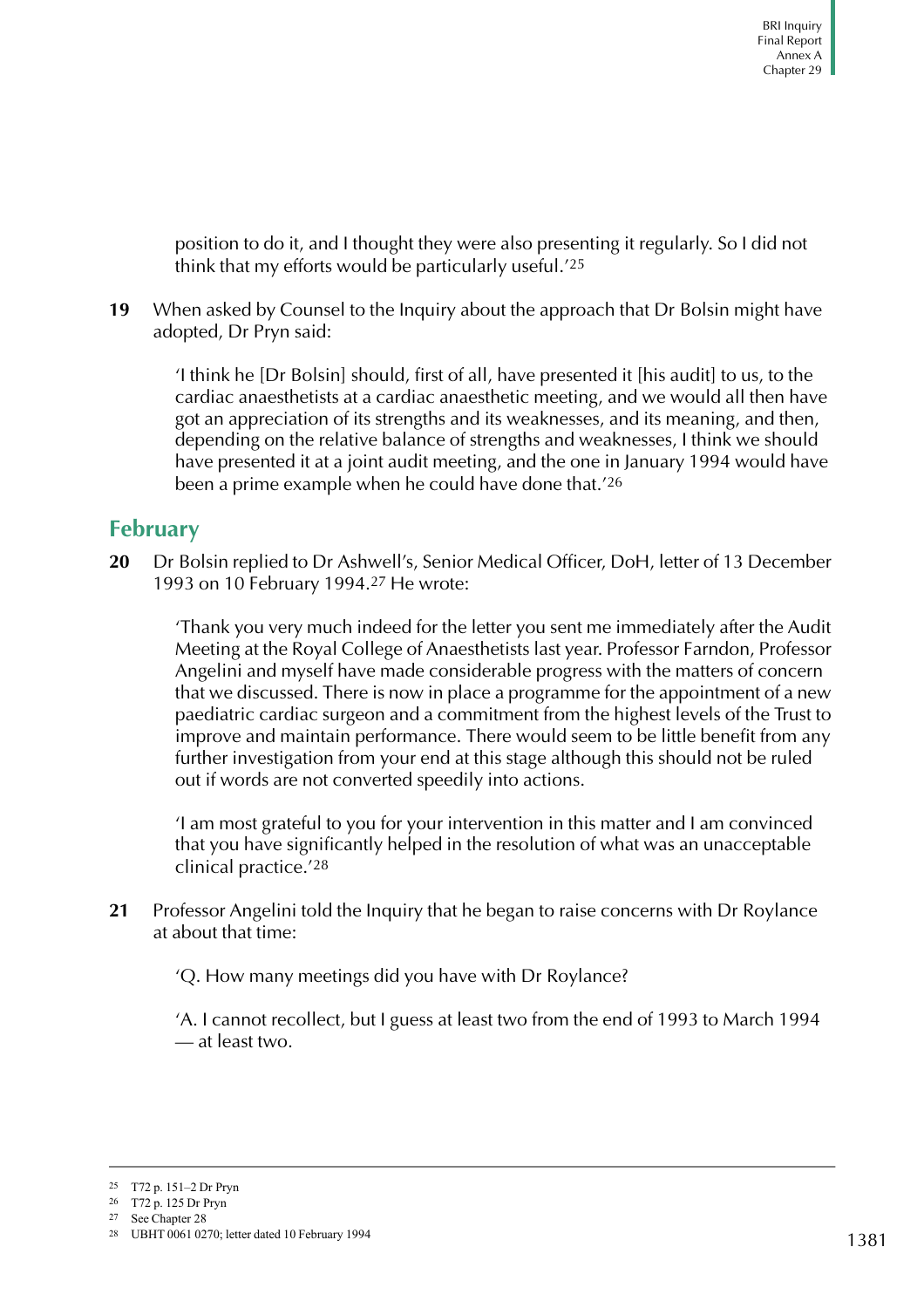### 'Q. Who was present at those?

'A. At the first one there was nobody except myself and Dr Roylance. At the second one there was Dr Monk and after that, there were several other meetings, but with many other people present, like all the cardiac surgeons; or another one, we had a meeting towards the August of 1994 with Mr McKinlay29 in his office, Professor Farndon and myself, and Mr McKinlay called Dr Roylance in. So there were several meetings, but always with lots of other people involved.

'Q. Let us look at the period in the early months of 1994, shall we, before the letter that you and Professor Farndon wrote to Mr Durie?30 Can we confine ourselves to the meeting between —

'A. I think there were definitely two meetings, one on my own and one in the presence of Dr Monk.

'Q. I think you told the GMC [General Medical Council] that you had at least two meetings on your own?

'A. I cannot remember. It may have been one or two. I do not have any evidence to support one or the other.

'Q. There is no written material evidencing what was discussed at any of these meetings; is that right?

'A. Correct.

'Q. No contemporaneous correspondence either from you or Dr Roylance?

'A. No… In fact the first letter I wrote on this matter was when Peter Durie asked me. Then I became very [aware] of the need to write a letter and I wished I had written twice as many.'31

# **March**

**22** On 3 March 1994 Dr Peter Wilde, a consultant cardiac radiologist at the BRI from 1982, distributed a discussion document, 'Echocardiography on The Cardiac Unit',32 to Professor Angelini, Mr Wisheart, Mr Dhasmana, Mr Bryan, Mr Hutter, Dr Murphy, Dr Jones, Dr Monk and Dr Martin. In a covering letter he said:

'The system is certainly unsatisfactory at present and could potentially be very much better if we had an organised strategy. I feel sure that a high

<sup>29</sup> Chairman, UBHT from July 1994 to November 1996

<sup>30</sup> Mr Peter Durie was Chairman of the UBHT from April 1991–June 1994

<sup>31</sup> T61 p. 97–8 Professor Angelini

<sup>1382</sup> 32 UBHT 0146 0051 *'Echocardiography on The Cardiac Unit'*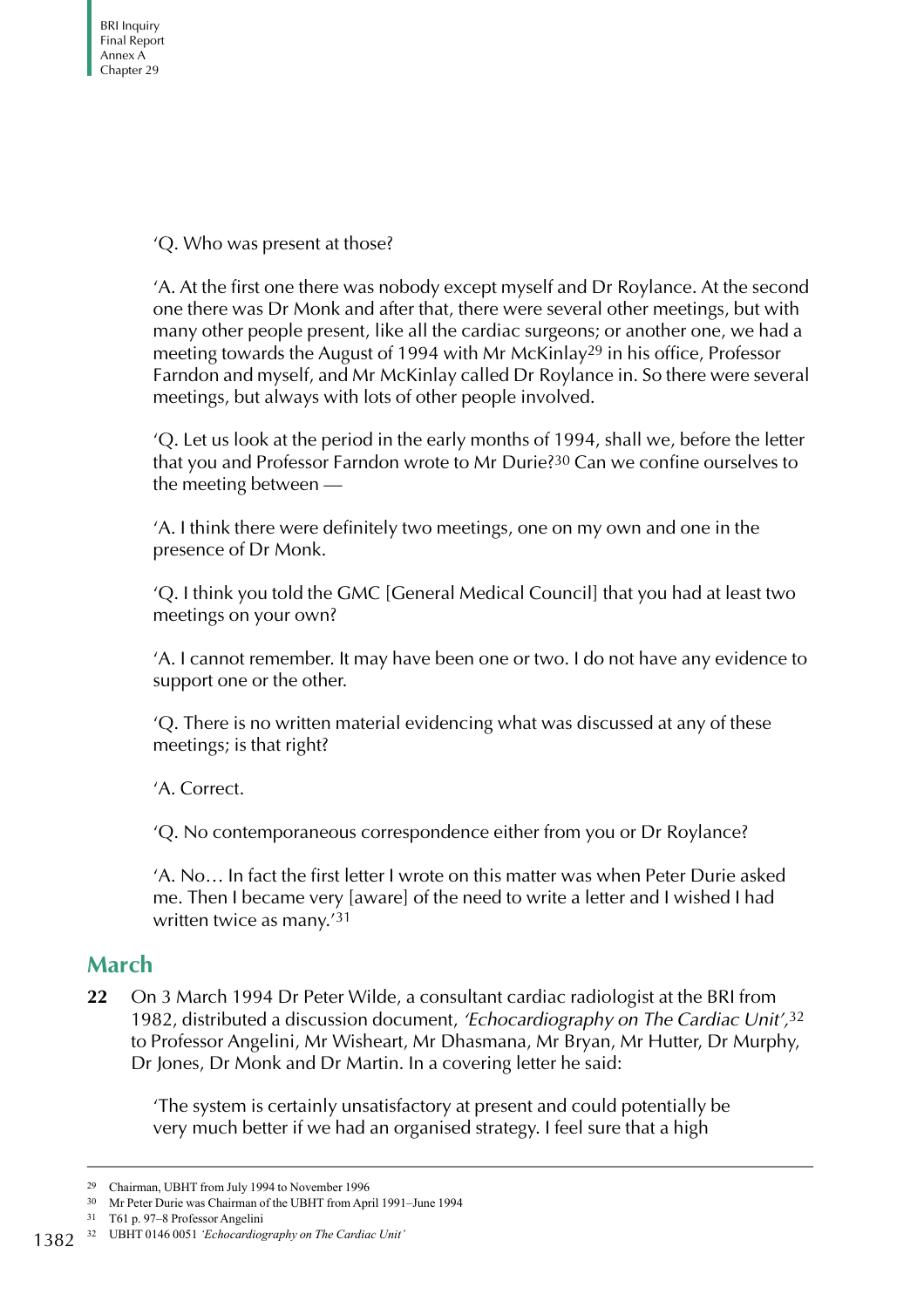quality supporting echo service would undoubtedly lead to improvements in cardiac outcomes.'33

**23** In March 1994 Professor Angelini and Dr Monk had a meeting with Dr Roylance. Professor Angelini described the meeting in the following exchange:

'Q. Did you yourself ever actually tell Dr Roylance what data was available?

'A. Yes. He knew that Dr Bolsin had done this data collection.

'Q. Did you yourself —

'A. I said that. I am sure I said that.

'Q. Did you yourself ever tell Dr Roylance that there was data floating about from Dr Bolsin, or did you simply assume that he must have seen it?

'A. I honestly cannot say. If I say yes, I may be lying; if I say no, I may be lying too. I cannot recollect it.

'Q. You cannot confirm that you told Dr Roylance about this data from Dr Bolsin?

'A. No, I cannot, although the data was in my hands in Dr Roylance's office. I cannot remember the specific terms of the conversation.

'Q. So this was another meeting where the data was actually there?

'A. No, this was the meeting with Dr Monk. We both had the data.

'Q. But it was not shown specifically to Mr Roylance?

'A. No.

'Q. A bit like the meeting with Mr Wisheart earlier?

'A. Yes.'34

# **April**

**24** On 5 April 1994 Dr Monk, Mr Wisheart, Dr Bolsin and Professor Angelini went to dinner at Bistro 21, a restaurant in Bristol.

<sup>33</sup> UBHT 0146 0050; letter from Dr Wilde dated 3 March 1994

<sup>34</sup> T61 p. 108 Professor Angelini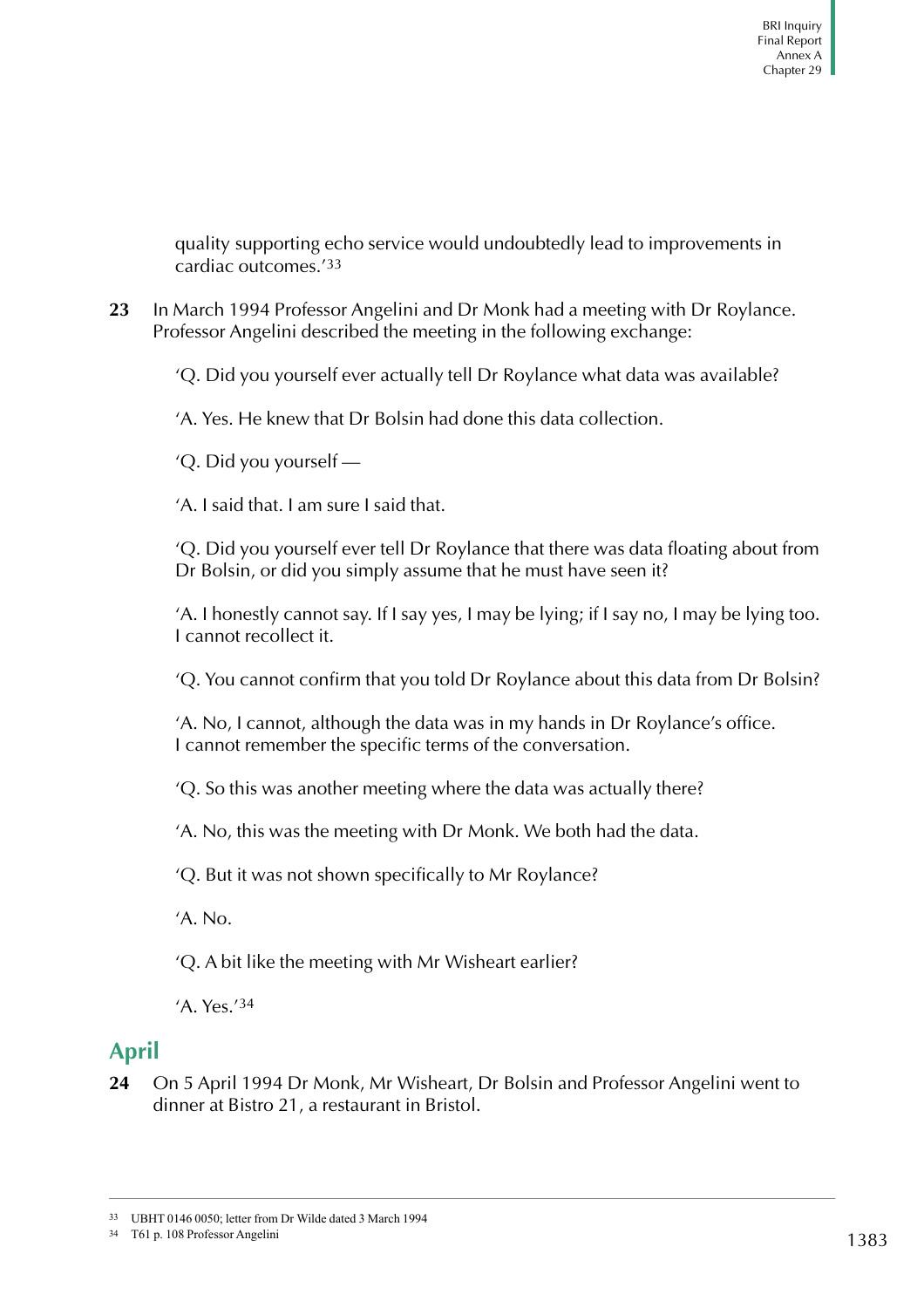**25** Dr Monk in his written evidence to the Inquiry explained the background to the Bistro 21 dinner:

'In an attempt to depersonalise the continued differences in opinion over the P.C.S. [paediatric cardiac surgery] outcomes I spoke individually with JDW, SB [James Wisheart, Stephen Bolsin] and Professor G. Angelini (GA), I chose these colleagues because it was JDW under criticism, SB had performed the audit and GA supported both SB and the need for change. I spoke with each to explain that the aim was for an informal discussion on the different opinions and that I had arranged a meal at a restaurant (13.4.94) to obtain a non-confrontational atmosphere. Although I directly asked the question whether there were any concerns regarding P.C.S. neither SB nor GA replied. In conversation shortly after with JDW I formed the impression from him that if the concerns were not worthy of discussion at the meal then the concerns could not be major.'35

**26** Dr Bolsin set out his view of the meeting in his written evidence to the Inquiry:

'In 1993 [sic] Professor Angelini, Dr Monk, Mr Wisheart and myself attended a meeting that was arranged in a restaurant near the hospital, Bistro 21. We were booked in the upstairs room, which was deserted. The meeting proceeded over supper with peripheral discussion of the performance of the unit. There were no direct requests for figures from Mr Wisheart, which led me to believe that he was aware of the results that Andy and I had produced. Certainly my information from both Gianni and Chris Monk was that they had shown the results to the surgeons involved. It was also my understanding that the Chief Executive had been informed of the results and must have discussed them with his Medical Director. It came as no surprise to me that a request for data was not forthcoming at this meeting because as far as I was concerned everybody at the meeting had the results that I, and others, had generated. There was little consequence to the meeting but the issue of poor performance had been raised and I expected a full and open review to ensue as the Medical director of the Trust was aware of the concerns of:–

- '1) A Clinical Director of the Trust [sic]
- '2) The Professor of Cardiac Surgery
- '3) An adult cardiac surgery auditor of National Reputation.'36
- **27** Mr Wisheart responded to Dr Bolsin's statement to the Inquiry:

'I had become aware that Dr Bolsin, with Professor Angelini, were expressing criticisms about paediatric cardiac surgery. Why they were doing this and on what basis was unknown to me. As rumours continued and progressed I expressed the view to Dr Monk that the only satisfactory course was to speak directly with

35 WIT 0105 0023 Dr Monk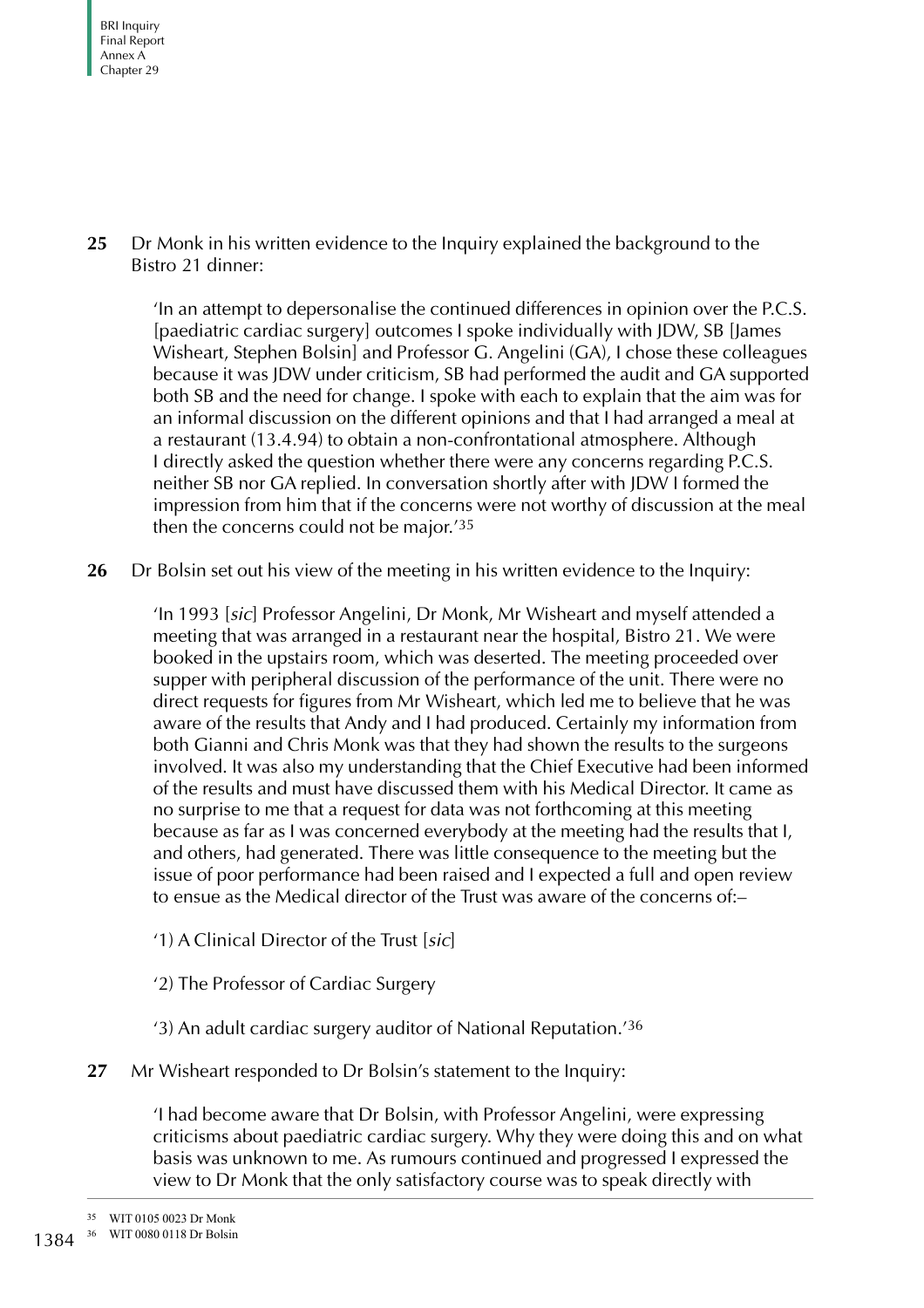Dr Bolsin and ask him what his concerns were. He agreed and the dinner was set up by Dr Monk and myself for this purpose. I asked the question to Dr Bolsin and Professor Angelini "What are your concerns?" but I did not receive an answer at the dinner party or subsequently.

'Dr Bolsin says that there was no request for figures and of course that is true because I did not know that figures existed. Dr Bolsin, therefore, was mistaken to conclude that I was aware of the figures.

'Neither Professor Angelini or Dr Monk showed me the results, or told me that an audit had been carried out, or that figures existed.'37

**28** Dr Bolsin discussed the meeting further in the following exchange with Counsel to the Inquiry:

'Q. What was the purpose of going to the meeting? …

'A. I think Chris Monk invited me to attend the meeting. I think it was at relatively short notice, and my understanding was that we were going to address some of the issues in cardiac surgery and probably paediatric cardiac surgery.

'Q. Why the four of you?

'A. To be quite honest with you, I have not thought about that. I assume it was because we all had an interest in paediatric cardiac surgery.

'Q. Was it perhaps because Dr Monk is the Director of Anaesthesia, Mr Wisheart is the Medical Director and has obviously an input into cardiac surgery, was, had been the Associate Director of Cardiac Surgery?

'A. Yes.

'Q. Professor Angelini had been a surgeon whom you had talked to about your concerns and because you were known to be expressing or promoting concerns?

'A. It is certainly possible that those are the reasons, yes.

'Q. If that is possible, did you know, at this stage, whether Mr Wisheart had seen your data?

'A. No. I assumed he had, because when I had given it to Dr Monk, he had said, "Right, I will take this on", and Professor Angelini had said, "I will show the appropriate people this data".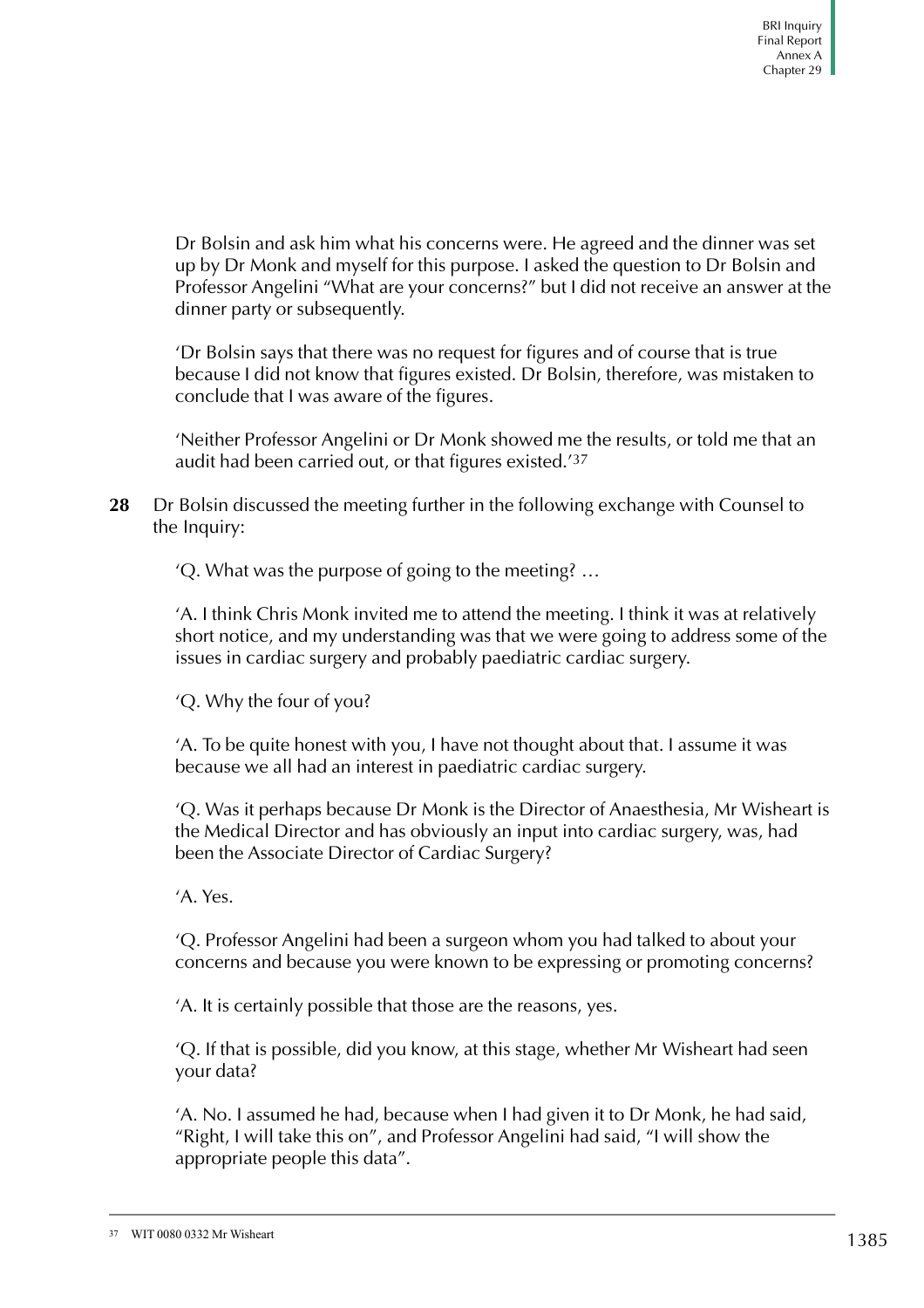'Q. So your understanding was, "Mr Wisheart has a copy of my data and knows it has come from me"?

'A. Yes. He may well have known that it came from myself and Andy Black, yes.

'Q. So there you are, at the meeting, at the dinner: called to discuss your data and the conclusions to be drawn? The way forward? What?

'A. I am not sure. I think it was paediatric cardiac surgery and adult cardiac surgery.

'Q. Did you in fact discuss it?

'A. It was a very unusual meeting because if the agenda or the purpose of the meeting was as you suggest it, the first two courses were spent in small-talk, talking about nothing really to do with cardiac surgery at the BRI, and only latterly did we get into any conversation about cardiac surgery at the BRI at all.

'Q. Is that a reflection of awkwardness in grappling with the subject, bearing in mind that there may be different perspectives on it?

'A. Yes, I think it was the taboo nature of the subject.

'Q. So there you are circling around the issue in the first two courses?

'A. Yes.

'Q. Talk being whatever it was, Manchester United [Football Club] and so on. When did you get to grips with the subject? Did you ever?

'A. I did not want to raise it, and I do not think I did raise the subject.

'Q. Why not?

'A. Because I felt very uncomfortable raising this subject with that company. I would raise it with —

'Q. That is what you were there for, was it not?

'A. I was not sure that the purpose of the meeting was for me to raise the subject in front of that company. I had already raised the subject with Dr Monk and I had already raised the subject with Professor Angelini, and I would have been happy to contribute to a debate if they raised the subject and it impacted on the data that I had collected or the views that I held.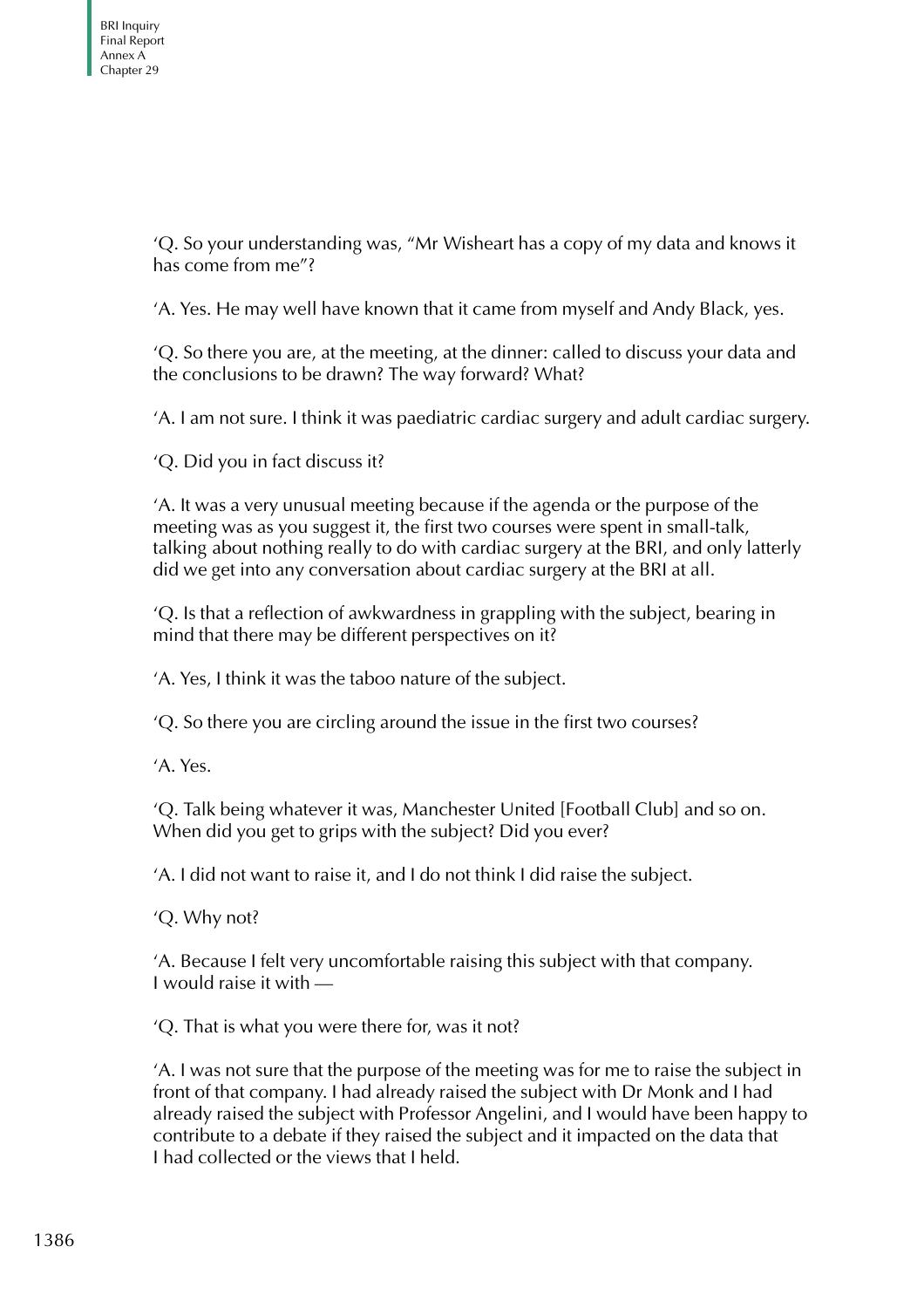'Q. So you thought you were there to contribute to a discussion, but not to begin it?

'A. Yes, very much so. I was not prepared to initiate a discussion on the basis of what had happened up until this meeting.

'Q. So if someone had said, "Do you have any concerns about paediatric cardiac surgery?" looking at you or Professor Angelini, you might have responded to it?

'A. If the issue of concerns about paediatric cardiac surgery would have been raised, I would have expected either Professor Angelini or Dr Monk to have taken the lead and said, "Well, actually now you come to mention it, we do have a problem and I do not know, Steve, whether you would like to come in on this one and tell us about your data collection?"

'Q. What Dr Monk has suggested to us he said – because he told us you were getting frustrated that by the end of the evening nobody had grappled with the subject which he had arranged the meeting for –

'A. It was a very difficult subject to grapple with.

'Q. His recollection is that although he does not recall the exact words, he said words to the effect of: "Do you have any difficulties with the paediatric cardiac services?" May I tell you that in comments he has given us, Mr Wisheart says he said words to the same effect, "Do you have a problem with paediatric cardiac services?" Did one, or the other, or both say that to you and Professor Angelini, or you or Professor Angelini?

'A. I think the question, if it arose, would have arisen to the table, so that one person would have been speaking to three others, and I would not have responded to that; I would have contributed to it, but I would not have responded to that —

'Q. Can I take it in stages. Was the question asked?

'A. Possibly.

'Q. If it was asked, why did you not respond?

'A. I would have contributed. I did not want to raise the issue of me being the prime mover in concerns about paediatric cardiac surgery. That was why I was going through every other route possible to press alarm bells to get somebody to come and deal with the issue of paediatric cardiac surgery.

'Q. So Professor Angelini, someone you were on friendly terms with, shared your concerns?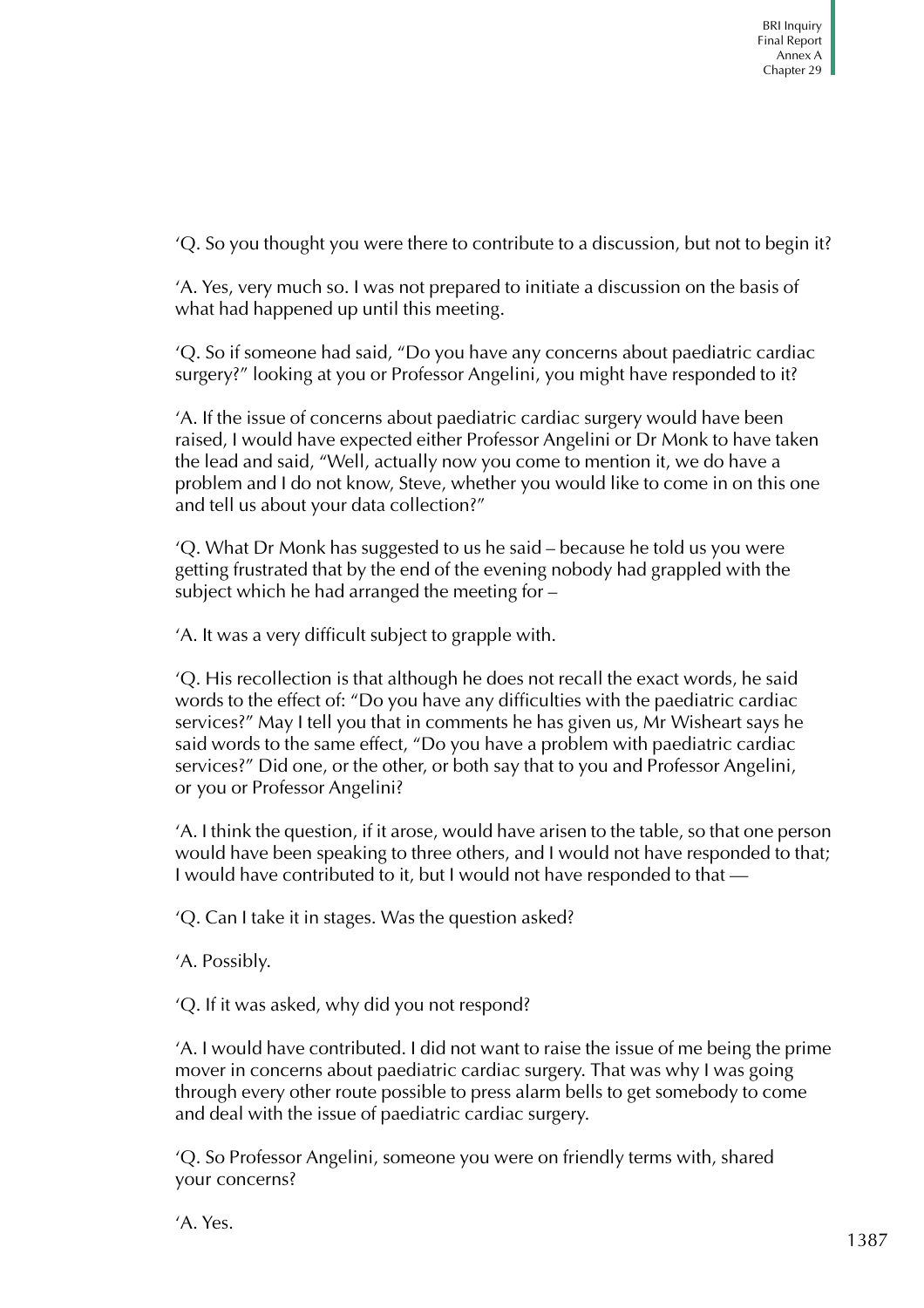'Q. After the dinner, did you say to him, "Gianni, for goodness sake, why did you not respond to that question? It was not for me, I am a junior consultant, but you are a Professor, why did you not say something?"?

'A. Yes.

'Q. Did you say that to him?

'A. No, I thought in a sense the question in my mind was redundant, in that, at that stage, I believed that both Chris Monk and Professor Angelini had raised the issue with Mr Wisheart so that the issue of concerns was one that was current within this group, within that group; it was not really a question of saying, "Is there a problem?", it is a question of what we are going to do about the problem.

'Q. … The meeting, you are going to tell me, I know, ended without any discussion actually taking place?

'A. Yes.

'Q. If a question were asked, as it is suggested to us and you cannot deny was asked, like "Are there any difficulties?" and so on, "What is the problem?", why did it not lead to a discussion there and then?

'A. I am not sure, because Dr Monk was aware of my concerns and Professor Angelini was aware of my concerns. I was aware of my concerns. I thought that Mr Wisheart was aware of the data, and I would have expected a meeting like this to have been dealing much more with solutions than with whether or not there was a problem. As far as I could see, the data coming from the Unit already recognised that there was a problem. My data confirmed the data that recognised that there was already a problem. We should not have been talking about whether there was a problem, "Do you have any concerns?"; we should have been talking about, "What are the solutions to the problems we know exist within this Unit?" and the director should have been very much aware of that.

'Q. The solution you had in mind was the need for an immediate, thorough investigation and review?

'A. Which we had been promised in January when Mr Dhasmana was due to present the data and he did not …

'Q. Would not this meeting have been an ideal opportunity, bearing in mind your concern for little children in the Unit, to press the case for just such a review?

'A. Yes.'38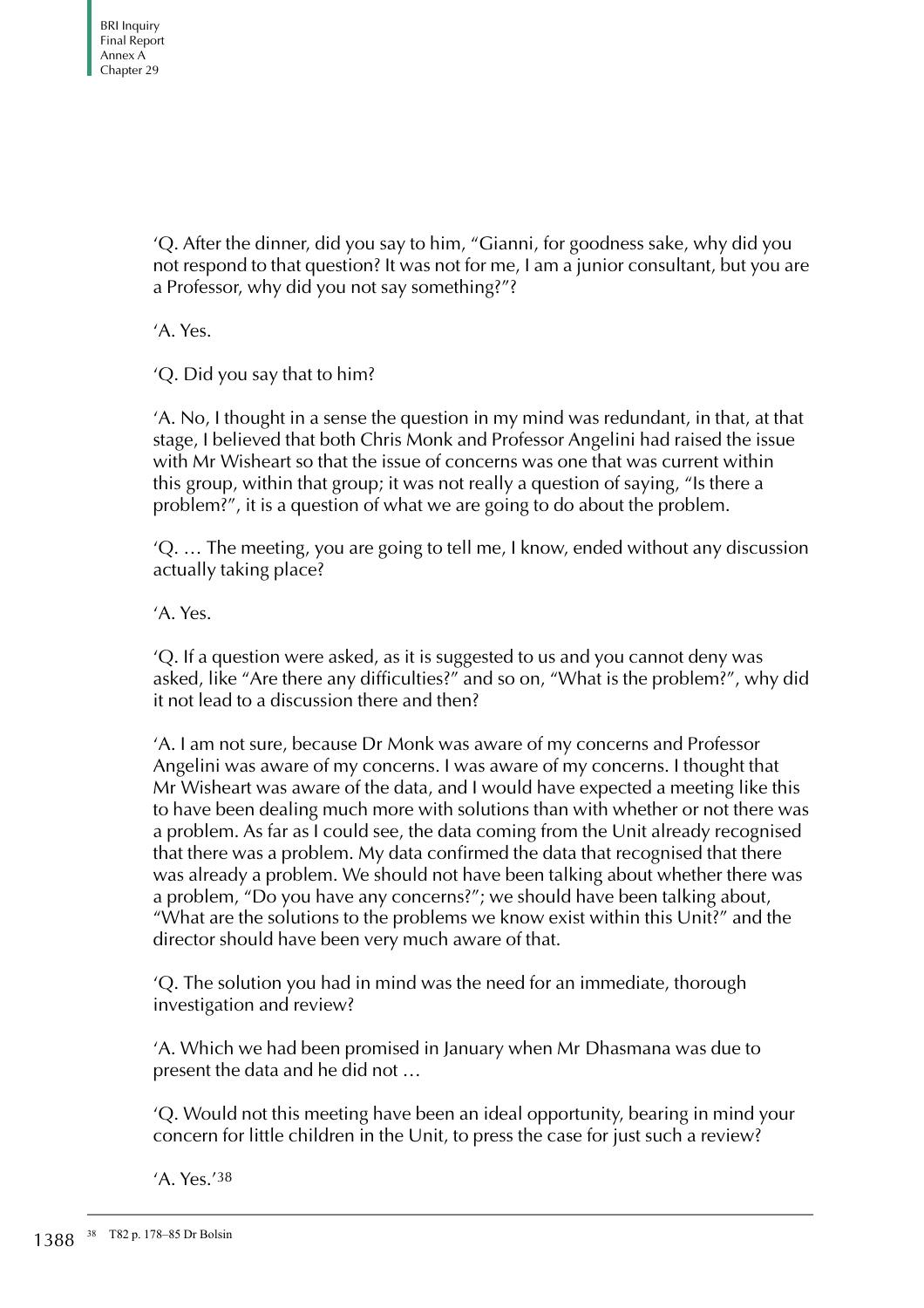**29** At a later stage in his evidence to the Inquiry, Dr Bolsin had the following exchange with Counsel to the Inquiry:

'A. Could I add one other thing about the Bistro 21 dinner. … The other possibility and I think this was a very real possibility, was that this was a sort of "bonding" exercise in the Trust, and I think that given the sort of management culture that was overtaking the NHS at this time, those kinds of exercises were seen as quite useful, and I think it is quite possible that I believed that I was going to a bonding, you know, touchy-feely-fuzzy-warm meeting at which we were going to get together, rather than necessarily a meeting at which we were going to address a specific issue of paediatric cardiac surgical mortality. I do not know if that helps?

'Q. I am not sure it does. For what reason do you think, looking back on it, the Bistro 21 meeting may have been a touchy-feely-fuzzy-warm bonding session, as opposed to a dinner intended to sort out differences, if there were differences, as to the performance of cardiac surgery and the interpretation of any figures there were?

'A. I think firstly the venue, holding a meeting in a restaurant, is not a venue for where you will sort something out; it is more a venue where you will have a warm convivial meeting, and I think if we were going to sort out paediatric cardiac surgery, it would have been better to have done it in an office in the University department, or something.

'Q. Yesterday you were telling us that – these are your words "I think Chris Monk invited me to attend the meeting. I think it was at relatively short notice"?

'A. Yes.

'Q. "My understanding was that we were going to address some of the issues of cardiac surgery, and probably paediatric cardiac surgery."

'A. Yes, but I think it could have been in a "How can we move this forward together?" kind of atmosphere.

'Q. Again, to try and get what you are saying right, are you saying that you go along to address the issues, not with the object of being confrontational, but with the object of producing a resolution?

'A. Yes.

'Q. So what you would have been looking to achieve from your own point of view from the meeting, was a consensus that matters needed to be moved forward and a plan of action?

'A. That kind of thing, yes.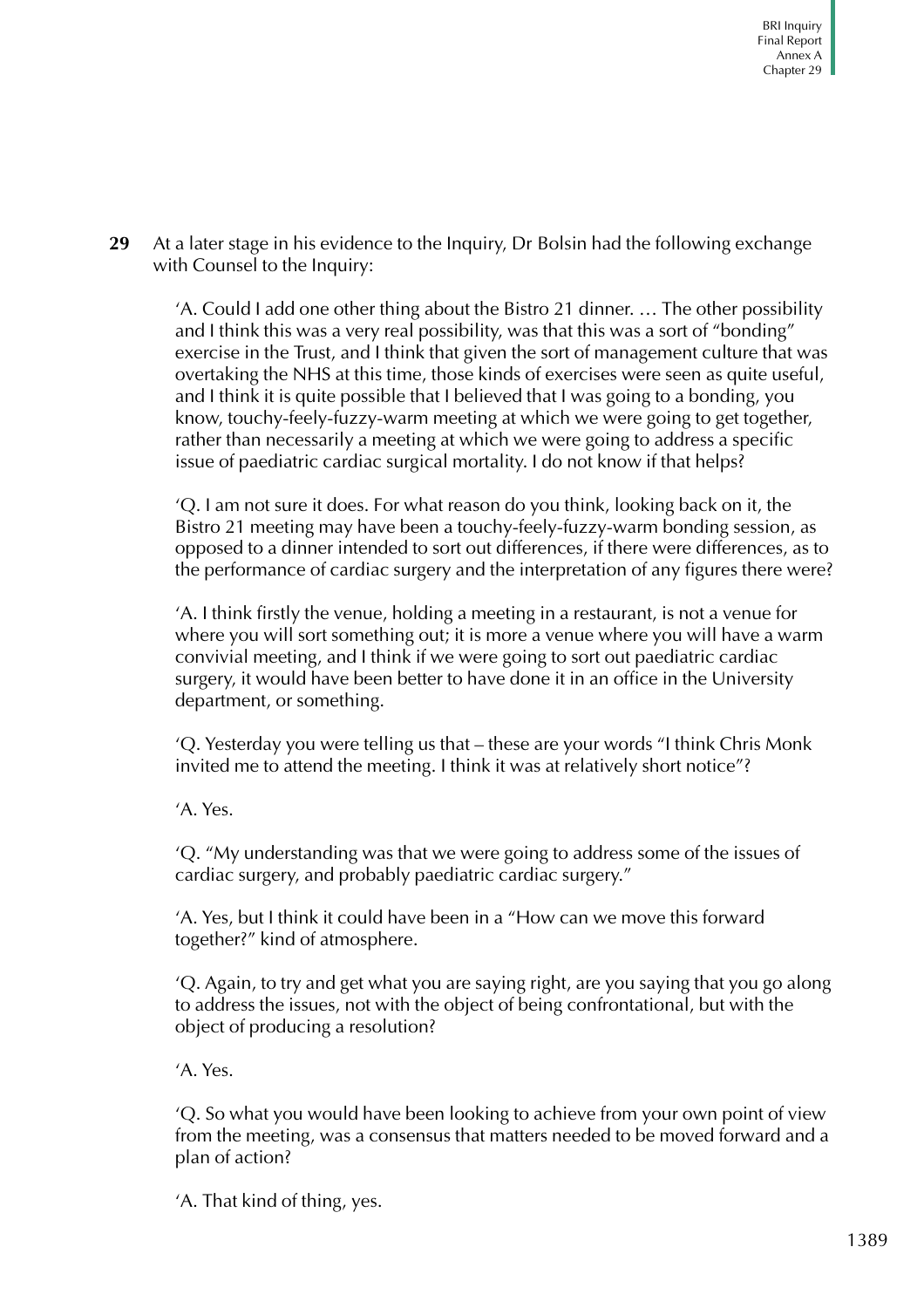'Q. And as it happened, as we know, nothing transpired?

'A. I think if we had been intending to do that in a Bistro 21 atmosphere, it would have been formal and not informal, and the formality was not there.<sup>'39</sup>

**30** Professor Angelini gave his view of the Bistro 21 meeting in the following exchange:

'A. That dinner was organised by Dr Monk and the idea of that dinner was to have Mr Wisheart and [Dr] Bolsin together to try to reconcile some of their differences. I was invited, I guess, I do not know, as a sort of honest broker, or outside — I do not know what to call it, but the dinner was organised by Dr Monk.

'Q. Was the dinner the place where Mr Wisheart asked Dr Bolsin and yourself if you would share your concerns with him and Dr Monk about the paediatric cardiac surgery?

'A. No.

'Q. It is right, is it not, that Dr Bolsin did not take any data to that dinner?

'A. Correct.

'Q. You did not take any data?

'A. No, I was just the guest at a meeting organised by somebody else.

'Q. No data was produced, if I can put it like this, from Mr Wisheart's side?

'A. No.

'Q. So it must follow that presumably if Dr Monk did not bring any data there was no data discussed at the dinner?

'A. Again, the purpose of this meeting, everybody seems to emphasise the need to have these pieces of paper in front of you with the data. The fact of the matter was that we were at a stage where we were trying to get across the message that some of us in the Unit were not happy with what was going on in paediatric cardiac surgery. On the other side, there were people like Mr Wisheart who were not prepared to accept that there was a problem. So effectively, any conversation was almost dead before it started, because we could only agree to disagree. Therefore, there was never the opportunity to expand and go into details of "Let us look at the VSD, whether a mistake has been made; let us look at the AV canal"40, because there were two opposite views. One view was what was going on was acceptable surgical practice; the other view was that what was going on was not acceptable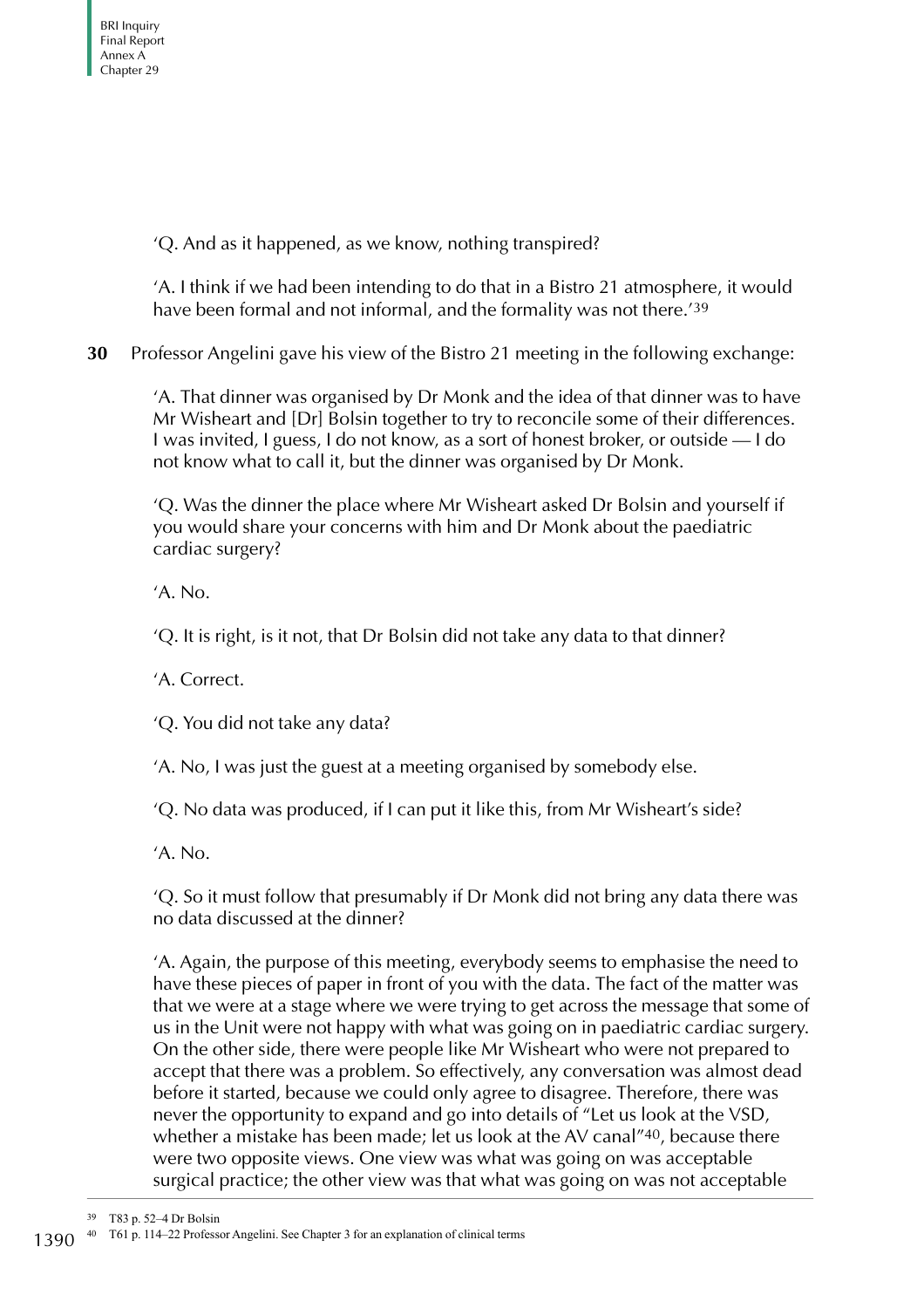surgical practice. These two things were impossible to reconcile. As a result of this, there was never any proper conversation which could try to analyse the problem or, if so, how to resolve it.41

'Q. Dr Monk had accompanied you to the meeting with Dr Roylance?

'A. Yes, just a few days or weeks before.

'Q. He was also at this dinner with you and Dr Bolsin and Mr Wisheart?

'A. Yes.

'Q. Did he try to bridge the gap between Mr Wisheart on the one side and Dr Bolsin on the other?

'A. I think Dr Monk was concerned about all of this because of his position, and also because he was genuinely concerned, but again, as it had happened for other people, it was very difficult for him to get the message across.

'Q. Across to whom?

'A. To Mr Wisheart. I mean, everybody, even the Professor of Surgery who was in a much more senior position, was always finding himself almost embarrassed in having to say to a colleague, a friend, somebody very senior, that his results were not up to scratch. It was always the sort of psychological barrier, if you want to call it, where people could not just get the message across. One reason was that there was apprehension, because as I said, Mr Wisheart was a very influential individual within the Trust. But there was also  $-$ 

'Q. So does that mean that there was the fear that there would be repercussions?

'A. I do not know if "fear" is the right word, but let us say apprehension.

'Q. Apprehension of what?

'A. Yes, even apprehension of what it would be, your future career.

'Q. What was going to happen?

'A. I do not know. Perhaps your career, internal promotion, would have been curtailed down, really.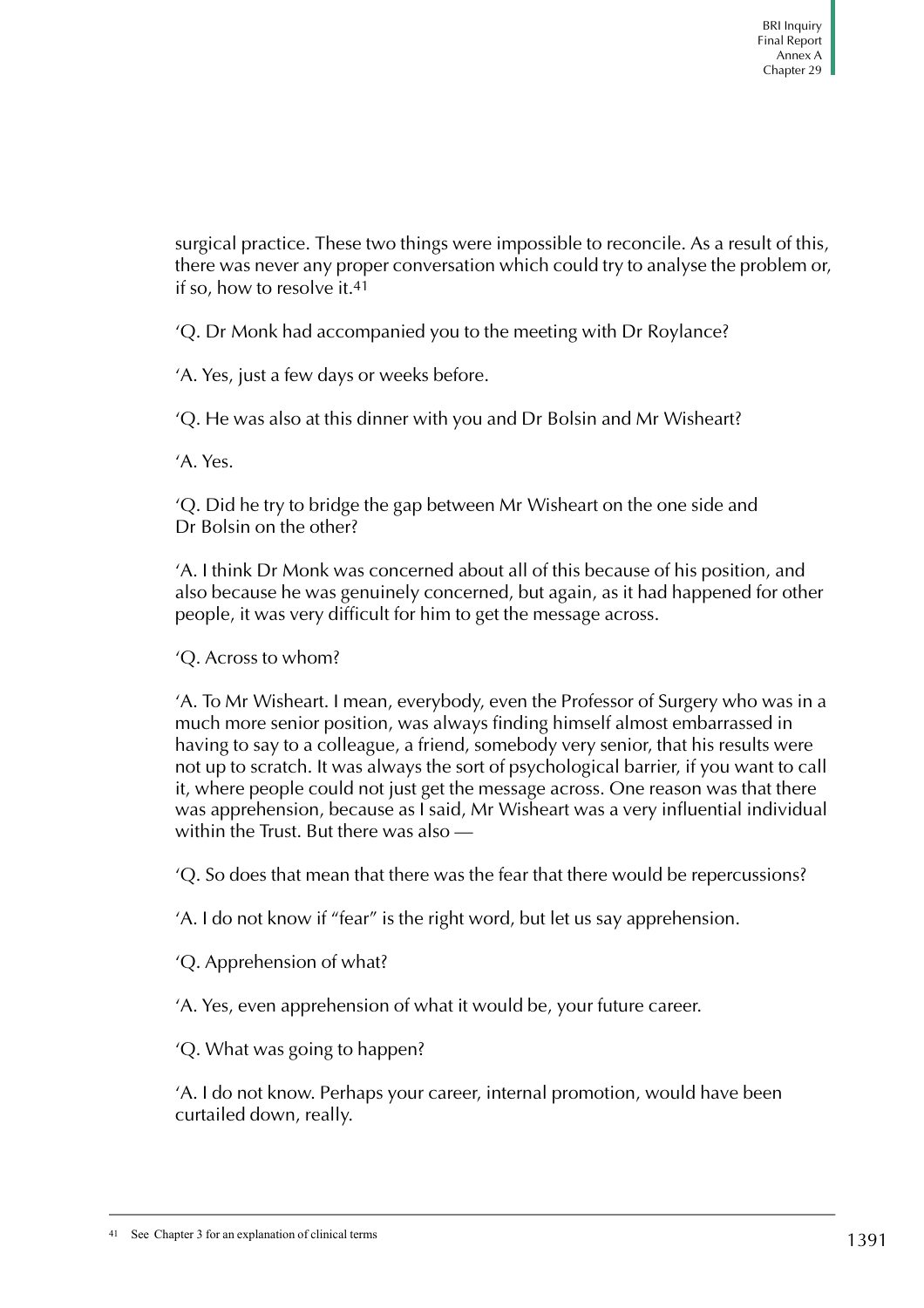### 'Q. How would that come about?

'A. How would that happen? At the end of the day the people who were running the hospital can have a profound effect in the way your practice or your individual practice is run. They may not be so sympathetic when you go and ask for something like, you know, you want to go and improve something in the service, or even on personal grounds.

'Q. Was Mr Wisheart, so far as you are concerned in the spring of 1994, one of the people who was, as you put it, running the hospital?

'A. More or less, yes. I do not know if he was running the hospital, but as the Medical Director he was [on] the Trust Board. Maybe he was not the Chairman of the Hospital Medical Committee at that stage. Before that stage he had been Chairman of everything that moved in [the] hospital, the Division of Surgery, cardiac surgery, everything. We had an Associate Director of Cardiac Surgery, Mr Dhasmana, who could never take a decision. He never ever took a decision because whatever decision he took was going to be turned down or changed by Mr Wisheart.

- 'Q. So were you scared of Mr Wisheart?
- 'A. Not particularly, no.
- 'Q. Not particularly?

'A. No.

'Q. A little bit?

'A. No. And I can tell you why.

'Q. So not at all?

'A. I would say not at all, yes, but despite of the fact I was not scared, I was feeling very uncomfortable all the time, because it is not very pleasant to confront a colleague who happened to be senior to – I mean, Mr Wisheart could have been – he is the same age of the person who trained me. He could have been my trainer. And now I was there, confronting him, trying to tell him, "Look, your results are not good". This is very uncomfortable.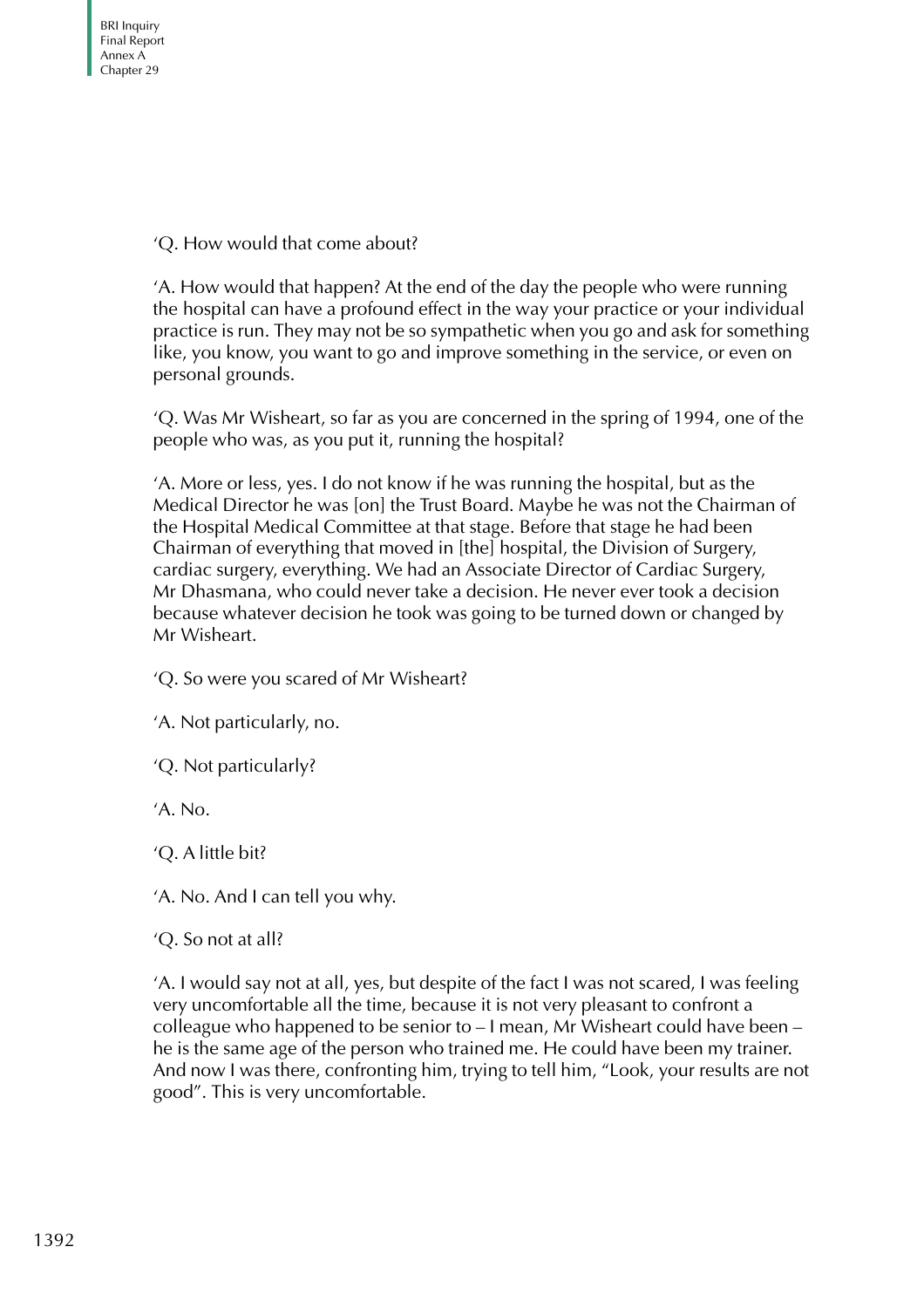'Q. But you did not confront him, because paediatric cardiac surgery was never mentioned at the dinner?

'A. But many times before. That dinner was not organised by me, I was simply there as an observer. I did not organise the meeting, I was not responsible for the talking of anything. I had spoken to Mr Wisheart about the results of paediatric cardiac surgery in a very polite fashion many, many times.

'Q. I think you said, possibly at the GMC, that you discussed the arts, you discussed Manchester United?

'A. Everything. Football, Italy, all sorts of things. One of the difficulties people have to talk to Mr Wisheart, not only because he is a very senior person and is a very authoritative person, but also, he is very fluent. You start a conversation on a subject, you end up with something totally different, you do not know how you got there. He has a very good ability of discussing in the fashion he wishes, and therefore wriggles out if he does not like the kind of conversation that is taking place.

'Q. If that is the perception that you had of Mr Wisheart, does that not make it all the more odd that you should not have made full use of the meeting that you had with Dr Roylance in March when Dr Monk was with you, when there was a chance, with somebody who was higher up the management tree even than Mr Wisheart, indeed, at the top, and you and Dr Monk pulled your punches with Dr Roylance?

'A. I think you British say "You need two to tango". If the other one is not prepared to listen, as I said, short of pinning him down on a chair, I do not know what else I could have done, and so with Dr Monk. Dr Roylance was not interested whatsoever in this kind of conversation. It was like listening to a tape-recorder: "This is not a matter for me. This is a matter for the clinician." This was the message over and over and over. Even when I went to see Dr Roylance, before I spoke to him, before and after the last operation, even after the last operation, this was the same recorded message.

'Q. But it was a matter for the clinicians, was it not?

'A. You are asking me?

'Q. The Chief Executive cannot force people to talk about a subject over dinner if they do not want to talk about it?

'A. No, but the Chief Executive can call all the involved parties in a room around the table, which should have happened, and said, "Right, concern has been expressed in the hospital by various sides. I would like first of all to see, if I have not seen it, the data of Dr Bolsin that everybody is talking about"; second, I would have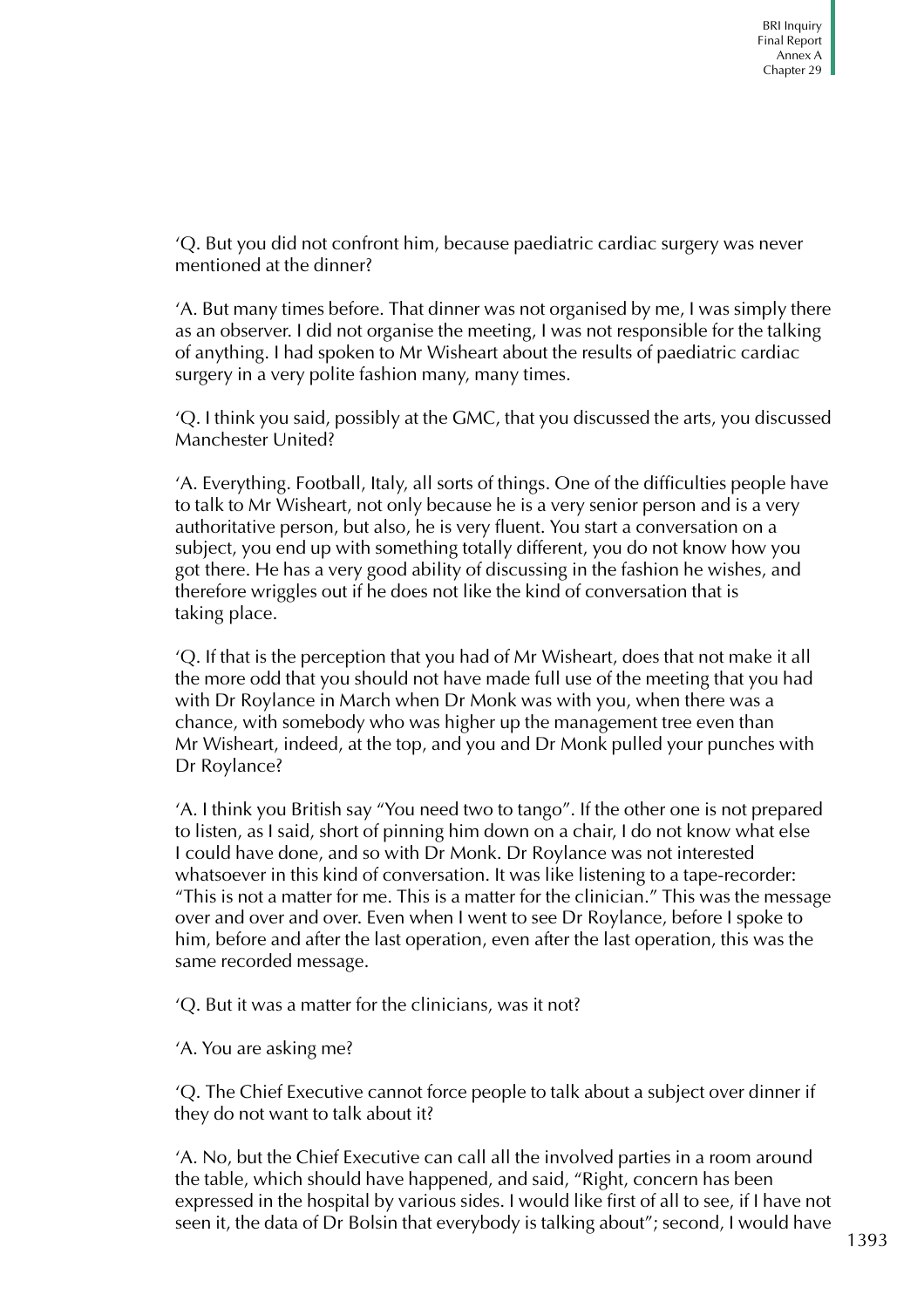instructed the two surgeons, Mr Wisheart and Mr Dhasmana, to produce their data to be confronted with the one of Mr Wisheart [sic] and then, once the facts were concerned, all the people, not just the surgeons, the anaesthetists and everybody else, discuss this matter, then we decide if we have a problem. If we have a problem, we decide how we are going to solve it. If we do not have a problem, the people who said we had a problem will have to apologise. This never took place.'

**31** Dr Monk gave his view of the dinner at Bistro 21 in the following exchange:

'A. The venue was chosen because I had recently organised a large meal there. I had asked the restaurateur to use the upstairs room, which would be private and quiet. It would enable me to produce an environment outside the hospital and to be non-confrontational. I had James Wisheart, who was aware of the concerns but did not have any details. I had Dr Bolsin, who had produced an audit and was asking me to act upon it but was not willing to present this audit to people who could help me form a corpus of opinion and take it forward. And I had Professor Angelini, who was aware of Dr Bolsin's audit and was willing to support it. I therefore produced an environment in which I thought we could, with the least amount of conflict possible, bring together these divergent opinions. To get Dr Bolsin and Mr Wisheart to sit around a table, I would have had to go through a number of conversations in order for them to understand why we are going there. I do not think that Dr Bolsin and Mr Wisheart would just wish to go for a meal to chat about football.

'Q. In fact, did you end up talking about football?

'A. We did indeed. I am a keen Manchester United supporter, having lived there for many years. Professor Angelini had helped me organise a holiday in Italy. Therefore much of the meal was spent, as these meetings are, I presume, talking about generalities before we start to get down to the meat of the conversation.

'Q. What you have said already suggests that you had spoken to Mr Wisheart because – you arranged the meeting, you had spoken to Mr Wisheart, Professor Angelini and Dr Bolsin?

'A. Correct.

'Q. And your purpose was to get them talking?

- 'A. That is correct.
- 'Q. Did each of them know that that was your purpose?
- 'A. I believe so, yes.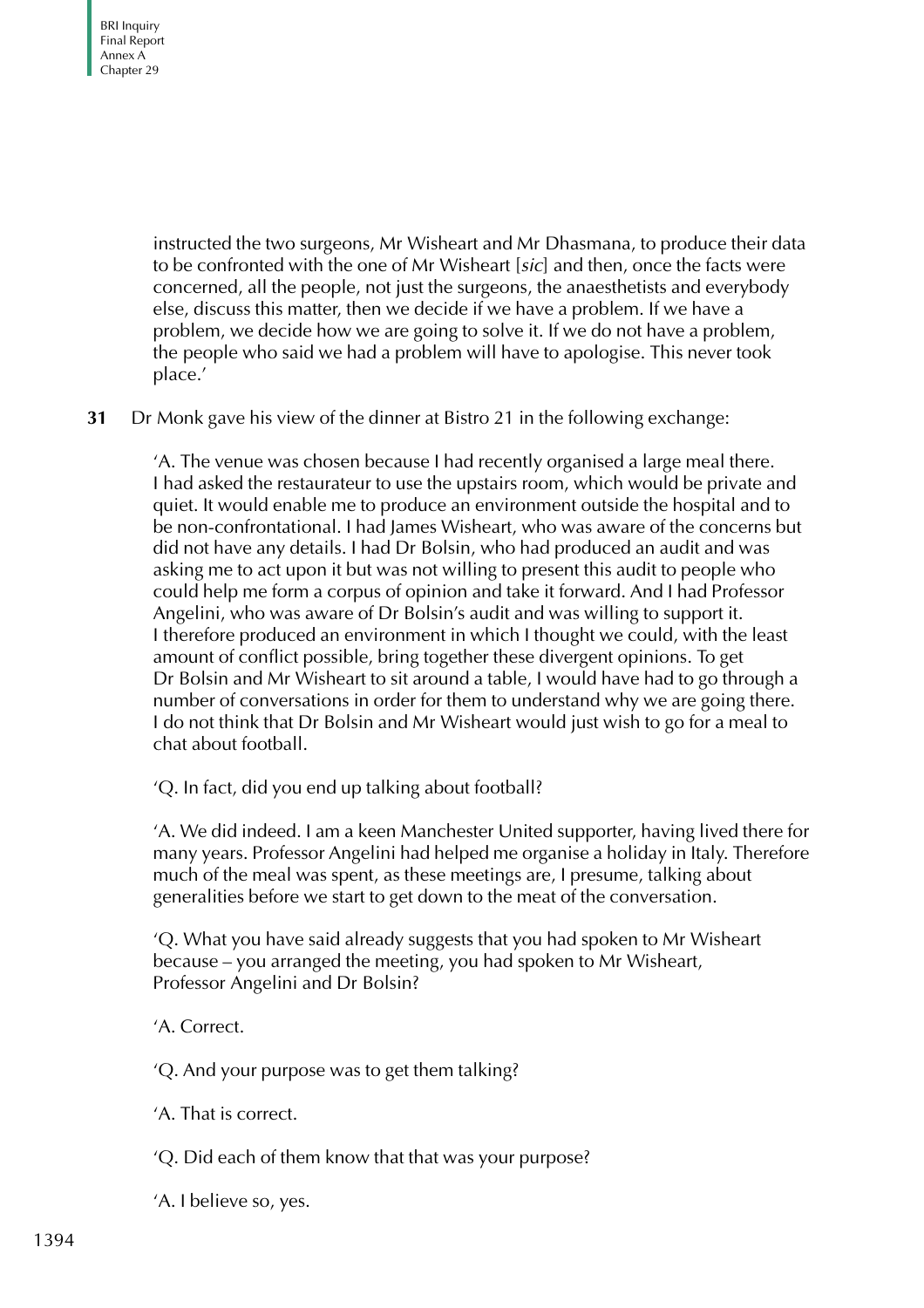'Q. … What was he [Mr Wisheart] given by you to understand he should expect to deal with at the meeting?

'A. I believe he knew Steve Bolsin had raised criticisms and he would want to know from Steve Bolsin what those criticisms were.

'Q. What would Dr Bolsin have understood from you?

'A. He and I had numerous conversations about the form of his audit: that, in my opinion, it had been performed in a clandestine manner and therefore its value was lost because it was not owned by people, it was not open; it had not been verified and therefore could be criticised; and that it would be appropriate in this nonthreatening environment, supported by me as the Clinical Director and also Professor Angelini, to put forward his data. The danger that I had in having this data and putting it forward to James is that I may not be able to support it from criticism, because my knowledge of it is literally what you have in front of you.

'Q. So at this stage Mr Wisheart would have understood your role to be effectively that of the United Nations, trying to bring peace between the rival views?

'A. I think that is a little excessive in a description. What we had were people with different views upon outcome, and the views were that it was —

'Q. What I am asking is whether he appreciated the role that you sought to fulfil?

'A. Who appreciated?

'Q. Mr Wisheart?

'A. I believe so. I may be mistaken about that, but I would have thought that he understood it.

'Q. Was the meeting, the meal, relatively amicable or not?

'A. It was a difficult meeting because people were there with an agenda, and therefore it is difficult to be amicable in those terms where you were there just for a social meal for the pleasure of your colleagues.

'Q. … At any stage, did the conversation at the meal turn to the issue that had brought everyone together?

'A. It was raised in a very peripheral way on a number of occasions. I felt it was important that we did discuss the issue. Towards the very end, my personal frustrations in not succeeding led me to ask a direct question. I cannot recall the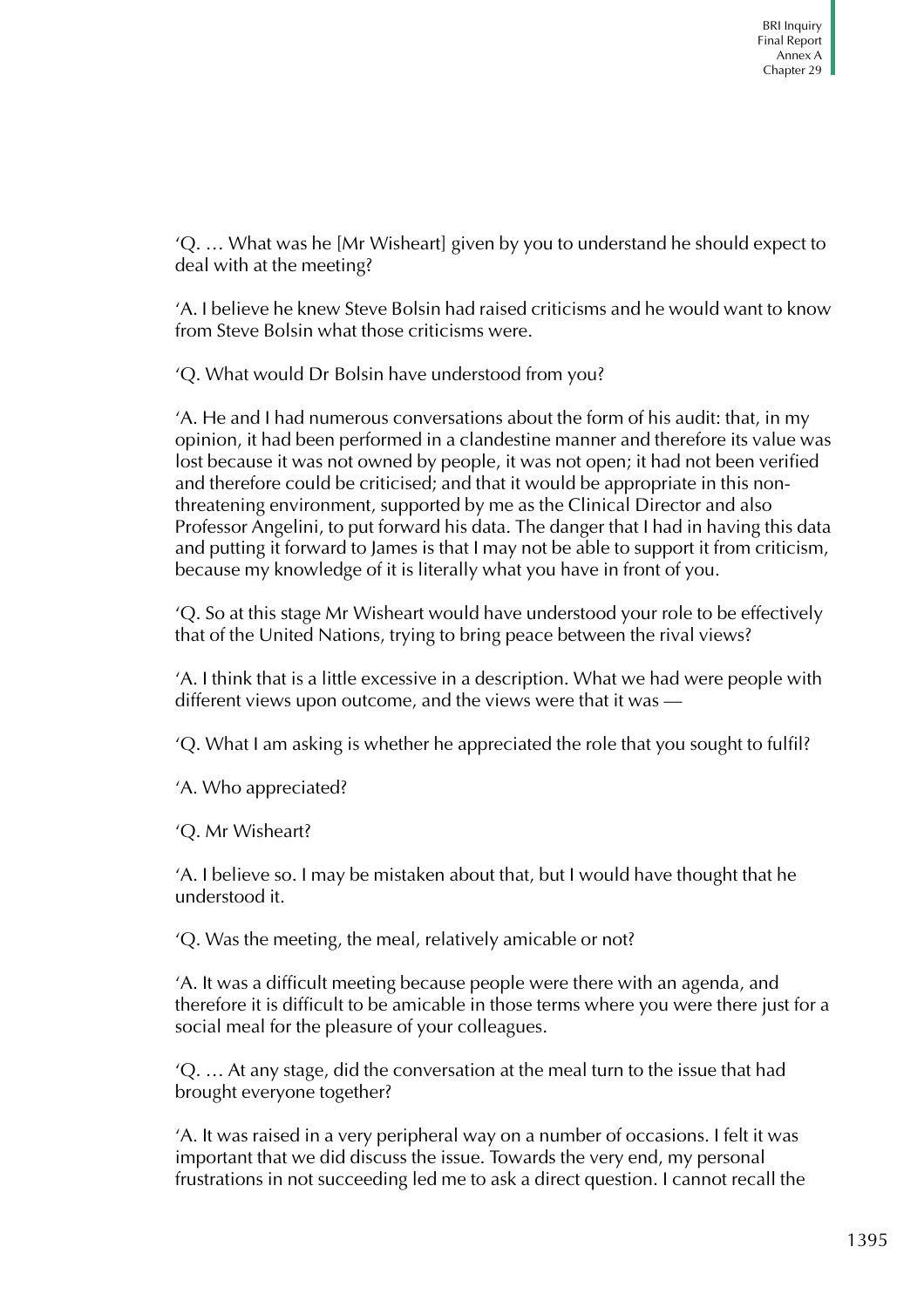exact words that I used, but I did say, "Do you have any difficulties with the paediatric cardiac service?"

'Q. You were addressing whom?

'A. I was looking across the table at Dr Bolsin and next to him was sat Gianni Angelini. It was a table for four, obviously. There was no reply. There was no denial; there was no assertion that there was; there was no answer. At that point my frustration rose to a very high level because I realised that my intent in bringing these people together to discuss the issue … had failed.

'Q. Did you consider going further and saying, "Look, Steve, you have raised concerns with me. Do you now want to raise them with James?", or anything to that effect?

'A. After asking the direct question and receiving no response my frustration was such that I did not ask those questions. To my recollection, the meal, the meeting, whatever, just disintegrated and we all left.

'Q. And no attempt was made by Professor Angelini on the one hand, Dr Bolsin on the other, or for that matter Mr Wisheart, to raise and grapple with the issue which had in fact brought them to Bistro 21?

'A. All four of us failed to achieve that. An option would have been for me to have put the data on the table and say, "What about that?". I did not do that.

'Q. Did anyone have the data with them?

'A. I certainly did not. James could not because he had not got the data. Whether Professor Angelini or Dr Bolsin had the data, I do not know.

'Q. Did James Wisheart know something of the nature of what had been going on, that there had been a collection of data which showed paediatric cardiac services in a bad light?

'A. I cannot answer for his knowledge base at that time —

'Q. Had he been told in front of you, in your hearing?

'A. I did not tell him that I had in my possession an audit of this form ...

'Q. There may have been suggestions in other forums — you did not give evidence at the GMC, did you?

'A. I was not asked to give evidence by any of the people involved.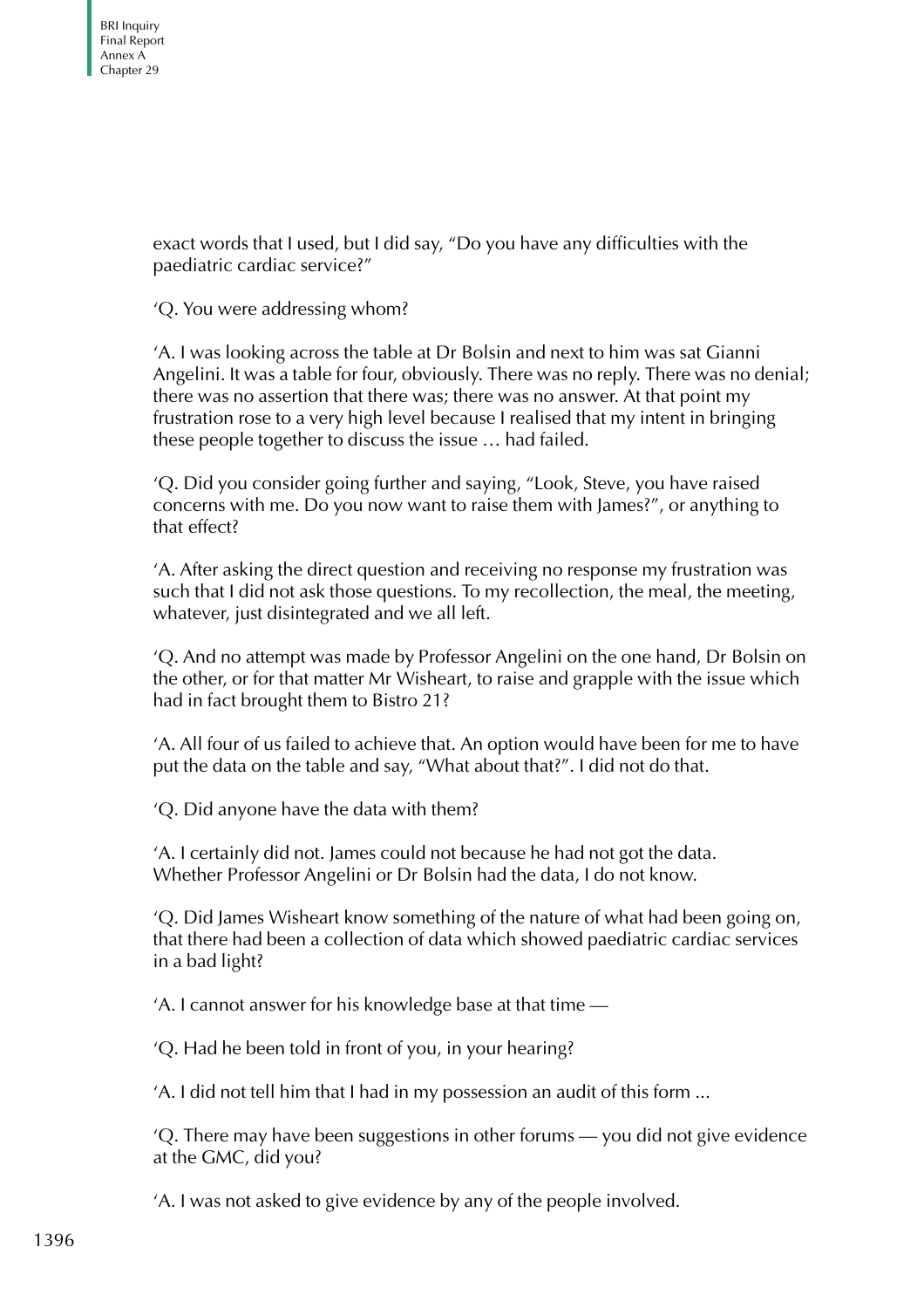'Q. But there may have been a suggestion that there were two camps at this restaurant: you and Mr Wisheart on the one side and Professor Angelini and Dr Bolsin on the other. Would there be any truth in that or not?

'A. I did not see my role as being in any "camp". I was the Clinical Director of Anaesthesia, and therefore I had a management role, but I had worked closely with Dr Bolsin for many years, and I had discussed our concerns. He and I had spoken beforehand, and I had taken it to a non-threatening environment. Had we had this meeting in the Medical Director's office, within the Trust headquarters, then I think that could be a reasonable supposition. But it was not, it was held outside of the Trust.

'Q. You had had the view before this meeting that the concerns which Dr Bolsin had, which you tended to share because you tended to be towards his wing, as it were, of the spectrum of anaesthetist opinion, were major concerns?

'A. They were concerns — I had such concerns that I was willing to work hard to try and resolve the issue.

'Q. After this meal — can we look at your statement42 that describes Mr Wisheart's reaction to the meal. He was effectively saying to you, "Well, if you are not prepared to raise it to my face", or something along those lines, "then there cannot be much in it". Was that the flavour of it or not?

'A. I think it was an impression that I gained from him that if we had gone to the effort to sit at the table, it was an opportunity that was of such low impact as regards to the Trust management situation, because he was probably the Medical Director at this stage, if they cannot raise it then, when he is at his most open, then what were these concerns? I do not know what JDW actually thought at that time, but I felt – maybe it represents also some of my frustrations – that that was a reasonable summary.43

**32** Dr Monk was asked by Counsel to the Inquiry about his view of Mr Wisheart's capacity to listen to criticism:

'Q. You valued your relationship with Mr Wisheart, did you?

'A. I value all my relationships with my colleagues. It is an important way of working.

<sup>&</sup>lt;sup>42</sup> 'In conversation shortly after with JDW I formed the impression from him that if the concerns were not worthy of discussion at the meal then the concerns could not be major'; WIT 0105 0023 Dr Monk

<sup>43</sup> T73 p. 148–54 Dr Monk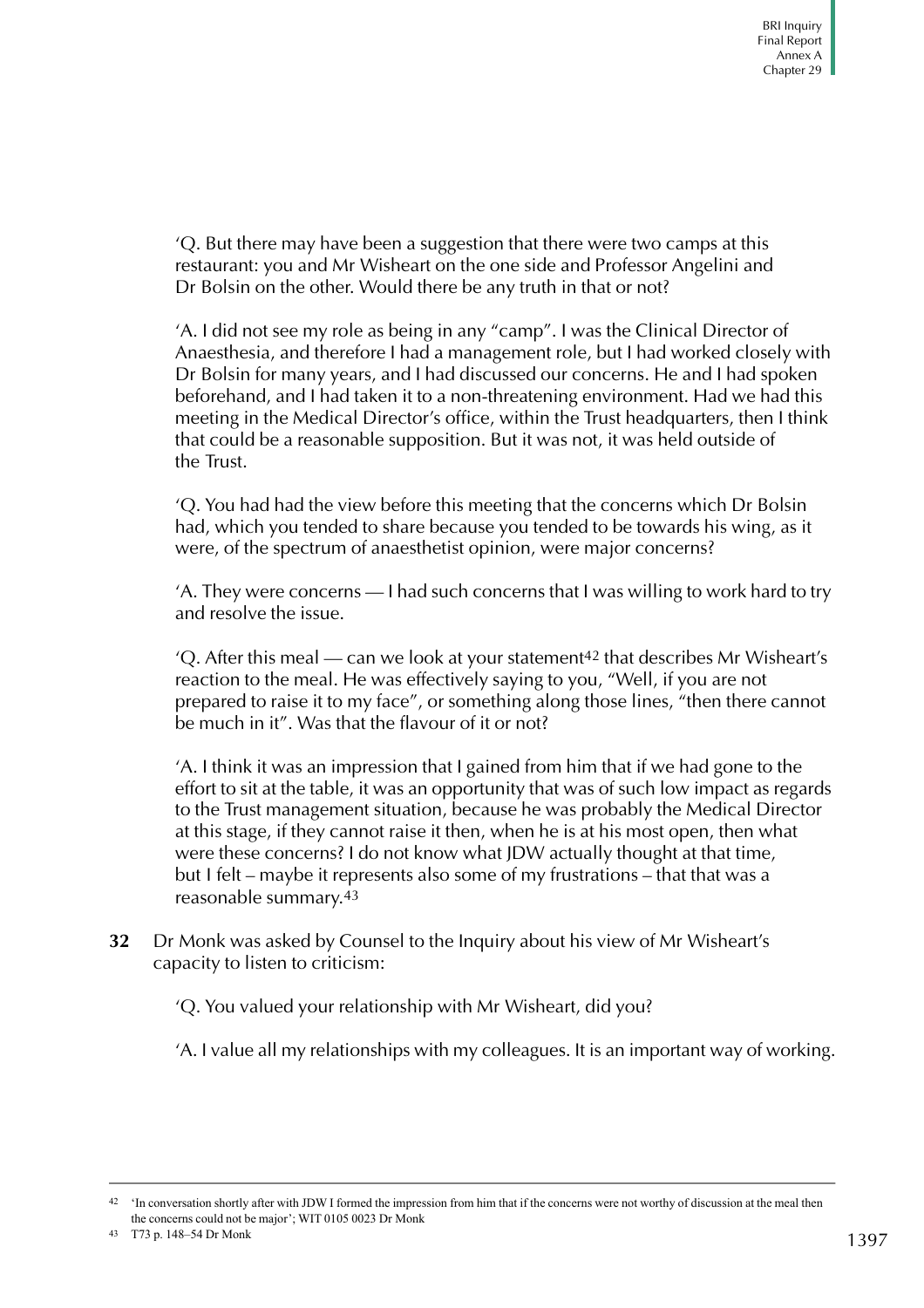'Q. You had been prepared to suggest and, as it were, host a meeting of Bistro 21 at one stage in order to reconcile what you saw as opposing views?

'A. At that stage the Bolsin data, the audit, had not been presented to Mr Wisheart. There were concerns raised by Dr Bolsin and these had been discussed between many people.

'Q. The point I am driving at is, was it your view throughout the 1990s that Mr Wisheart was someone who was amenable to conciliation, someone who regularly took the bigger picture and would not necessarily hold it too strongly against someone that he was the object of their criticism?

'A. I think everyone finds personal criticism difficult to accept, particularly when you are a senior person, but we would not have got Mr Wisheart to the dining table with Dr Bolsin unless Mr Wisheart was willing to listen to the criticisms.

'Q. So it is your view that he was someone who was willing to listen to criticisms, even though they were personal?

'A. The function of that meal was to achieve that.

'Q. No, I am asking for your view of Mr Wisheart and the extent to which he would be prepared to listen to and accept eventually criticisms which were to an extent personal?

'A. I think Mr Wisheart was very proud of his performance. He was towards the end of his career. To criticise his performance would be very difficult for him to accept, but we did discuss on occasions the concerns over the paediatric service, and he accepted that, with the appointment of a new surgeon, he would give up paediatric practice. He had looked to appoint a paediatric professor of cardiac surgery, and, therefore, he obviously realised that the service would improve by bringing in new blood. So in a way he accepted the criticisms that the service was not as good as it may well have been.'44

**33** Mr Dhasmana was asked about his views of the Bistro 21 meeting in the following exchange:

'Q. … Mr Wisheart, Dr Monk, Professor Angelini and Dr Bolsin went out for an evening to a restaurant, Bistro 21 in Bristol. You know that now.

'A. I did not know that until really the GMC proceeding, that they went to some dinner or something like that. And the reason, and purpose that I heard, I felt were quite ...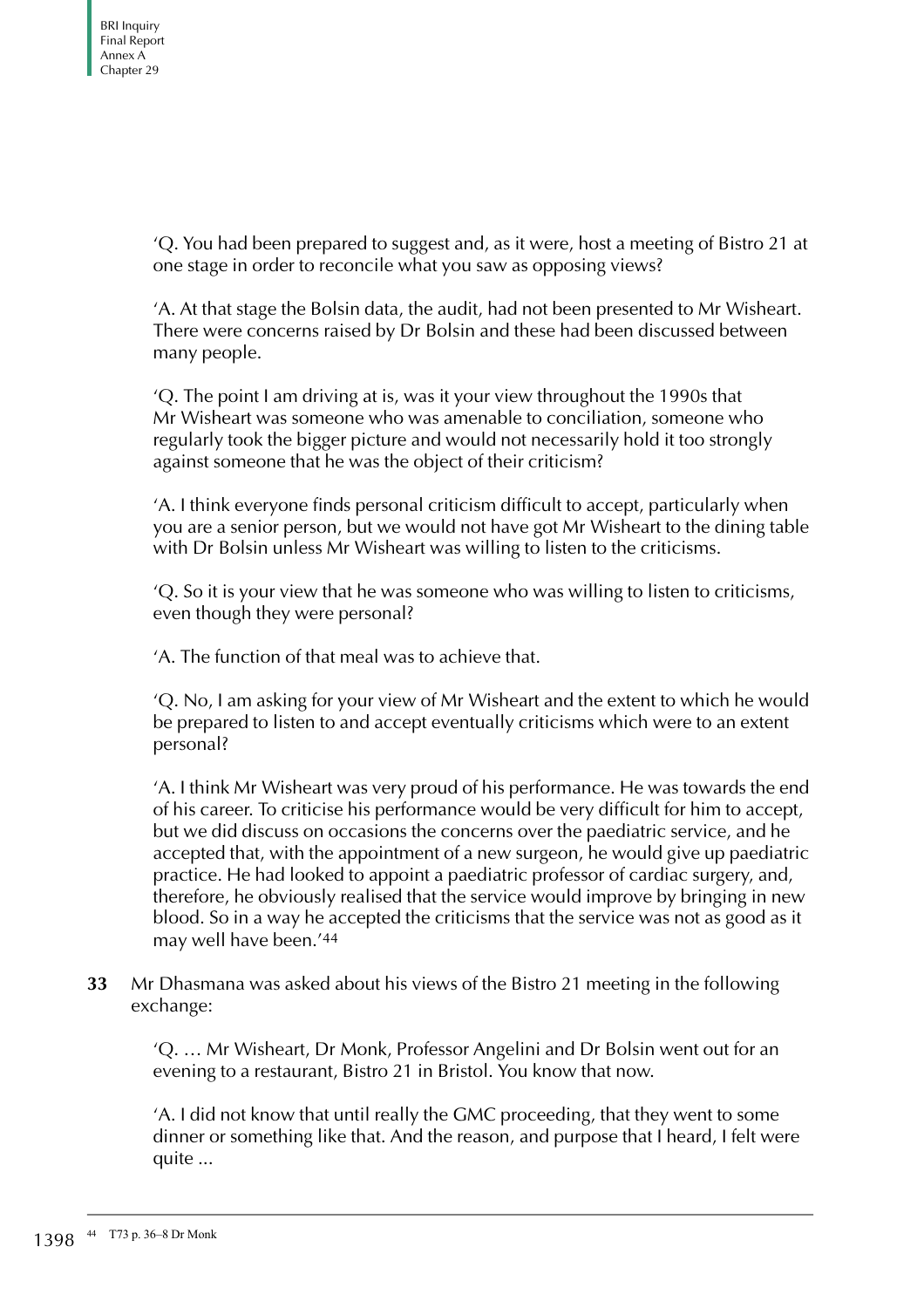'Q. Part of the reasoning appears to have been a view that they all four shared that there was a need to discuss matters of concern, if they were of concern, so as to, I suppose, create a harmonious way forward. Did you have any sense, in early 1994, that those with whom you worked were unhappy with any aspect of the Unit's performance?

'A. No.

'Q. (The Chairman): Mr Dhasmana … when you were talking about the dinner, you said "and the reason for it and the purpose, I felt were quite...", and you did not finish the sentence. I was intrigued to discover what you felt?

'A. I do not know what would have come out in the flow at that time, but I felt no real — I mean that, to my mind, was not the way to discuss the problem in a dinner meeting at the Bistro club.

'Q. (Counsel): What would have been the way to discuss the problem?

'A. Well, if the problem is in the paediatric cardiac surgery, if there is a concern, whether it was relating to me or not, I would have thought that being 1993 [sic] must have related to my neonatal Switch, why did not any of those gentlemen talk to me and I could have also gone to same dinner and probably would have raised the question, or there should have been a meeting of all concerned parties, and an open airing; it should have been aired openly.

'Q. Did you still share an office with Mr Wisheart?

'A. No, I did not. I moved out from the office I think in 1992.

'Q. Did you still see him regularly?

'A. Yes.

'Q. Did you discuss matters of interest to the Unit in 1994?

'A. I had almost a monthly consultants' meeting arranged during part of my Associate Director job, or post, or appointment, and of course Mr Wisheart I would be meeting quite often in the ITU and other areas, yes.

'Q. Mr Wisheart never mentioned, did he, the fact that he went to a dinner meeting with a view to whatever it was, ironing out concerns that there might be?

'A. Not until after, you know, when it was known to almost everybody else.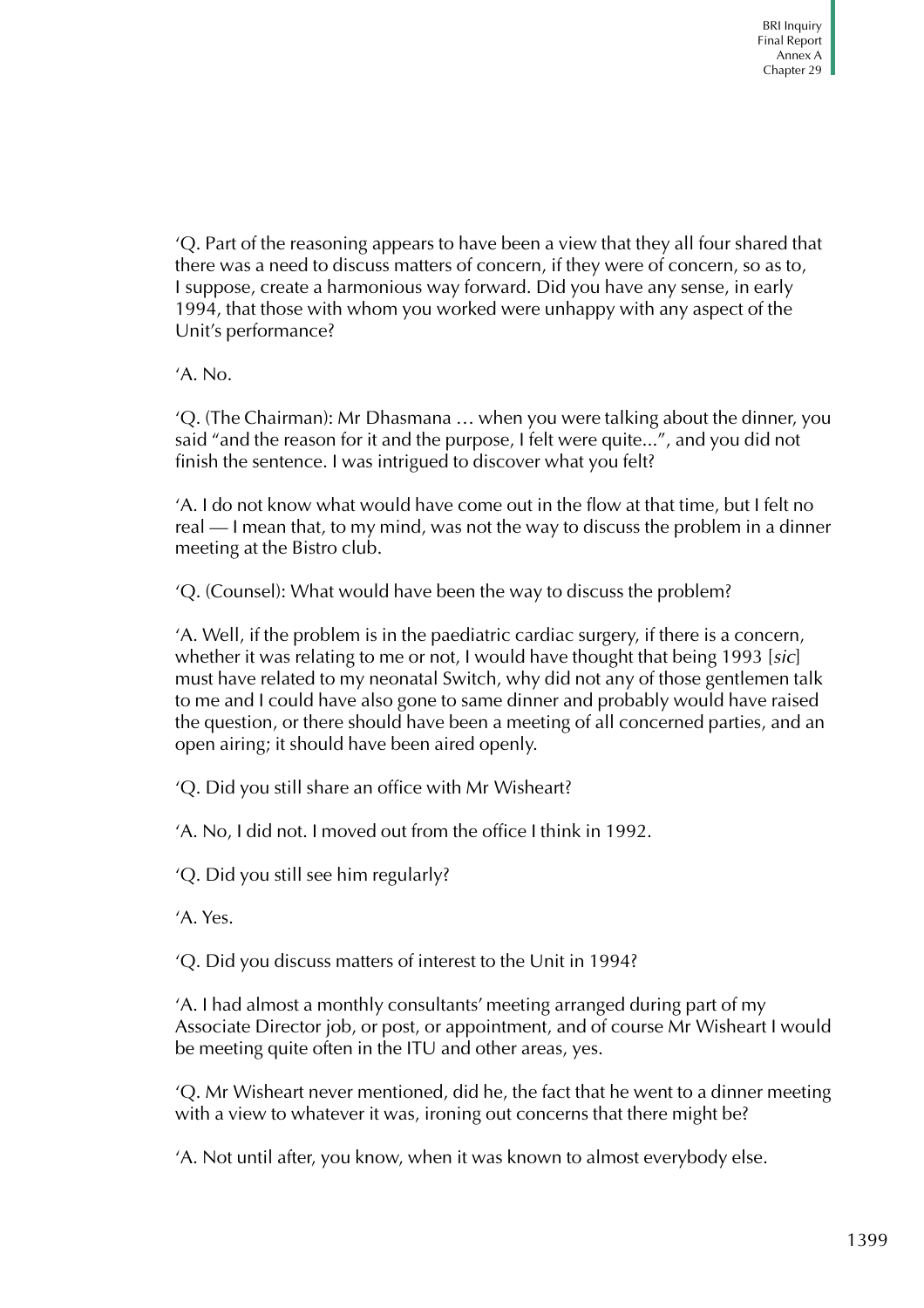'Q. Did you have the sense later on then that you were almost the last to know?

'A. That is a difficult question to answer. I cannot answer that.

'Q. (The Chairman): If we can just press on that question a little bit more, you were, after all, doing the surgery. Did you think it was odd that you were not there at the meeting?

'A. I think that was the word I was really looking for at that time, "odd" to have gone to that dinner meeting. So odd, yes.

'Q. Not odd that others would go, but odd that you were not invited, was what my question was.

'A. Odd that I was not even told.'45

**34** Dr Joffe told the Inquiry of Mr Wisheart's account to him of the Bistro 21 dinner:

'A. He [Mr Wisheart] mentioned that they had had this dinner together and that he was anticipating that this would give Professor Angelini and Dr Bolsin an opportunity to comment, if they had criticisms which appeared to be the case, so he said, for them to state those criticisms and raise the whole question of data or what they felt was amiss with the performance of cardiac surgery – in this case paediatric cardiac surgery – but somehow the evening went by and this did not happen. … That is the sum total of my information that I gleaned from that discussion.'46

**35** Mr Wisheart described to the Inquiry a number of approaches to him, including the Bistro 21 dinner, over doubts about performance figures as indirect and 'incomplete':

'Q. The indirect approach you had had in respect of doubts over performance figures … ?

'A. That would have been the matter of Professor Dieppe [Dean, Faculty of Medicine], talking with me, which we have discussed, the subsequent discussion which I initiated with Professor Vann Jones [Clinical Director of Cardiac Services], and those of course were the main issues that led up to the Bistro 21 dinner when I made inquiries. So those were the approaches which were indirect and in retrospect quite incomplete approaches, yes.'47

<sup>45</sup> T86 p. 153–6 Mr Dhasmana

<sup>46</sup> T91 p. 156–8 Dr Joffe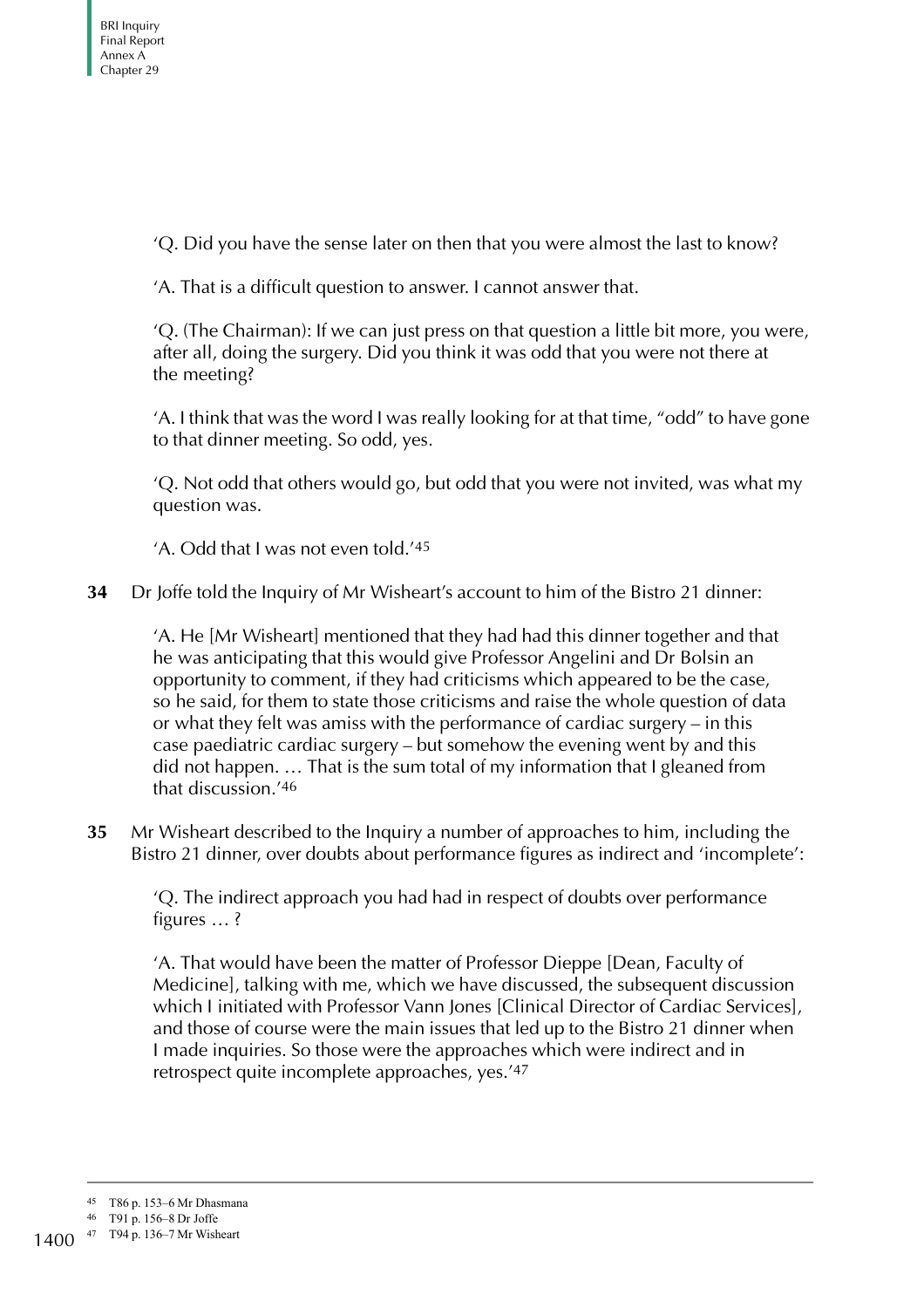**36** Mr Wisheart told the Inquiry that he had not pursued matters raised by Dr Bolsin after the Bistro 21 dinner:

'Q. You regret as well, in your statements, not having pursued Dr Bolsin in early 1994, when you appreciated that he was said to have concerns but had not discovered what those concerns were?

'A. Well, I had discovered that he was expressing the viewpoint. I am not sure if you are using the word "concern" in the manner defined by this Inquiry. If you are, then I did not know that. I knew that he was expressing criticisms to other people, for a variety of reasons, and I did ask him to tell me what those concerns were in April 1994.

'Q. But you say in your statement – I assume it is right – that you regretted not pursuing him?

'A. After that.

'Q. And you give us the reason why you did not?

'A. Yes. I allowed myself to be deflected.'48

**37** Three days after the Bistro 21 dinner, a report on the activities of the Cardiac Surgery Department was presented by Mr Wisheart, as Medical Director, to the Trust Board. It included the following:

'The work of the department has been of a high standard and includes a larger proportion of high risk cases than in some other centres … In recent years the results of the work with children has [sic] been excellent, and in infants similar to that reported elsewhere …'49

**38** On 18 April 1994 Dr Bolsin went, by appointment, to see Janet Maher, then General Manager of the Directorate of Surgery at the UBHT. Mrs Maher stated that she was unsure why Dr Bolsin, a consultant from another directorate, wanted to see her:

'Dr Bolsin told me that he had been doing some work which had produced data, which he had collected in the form of an audit. I do not recall a time period that this information related to, but it concerned the outcomes following paediatric cardiac surgery. I remember that early on in our conversation Dr Bolsin made reference to the Department of Health. My understanding was that he was on a committee or working party at the Department of Health in relation to other issues. His position on this committee had, however, placed him in a position where he had access to data, and this data was the source of concern which had brought him to me on 18 April 1994. Dr Bolsin said that he had data from other paediatric

<sup>48</sup> T92 p. 24–5 Mr Wisheart

<sup>49</sup> UBHT 0020 0015. The results reported in Bristol and elsewhere in respect of 1993 are summarised at the end of this chapter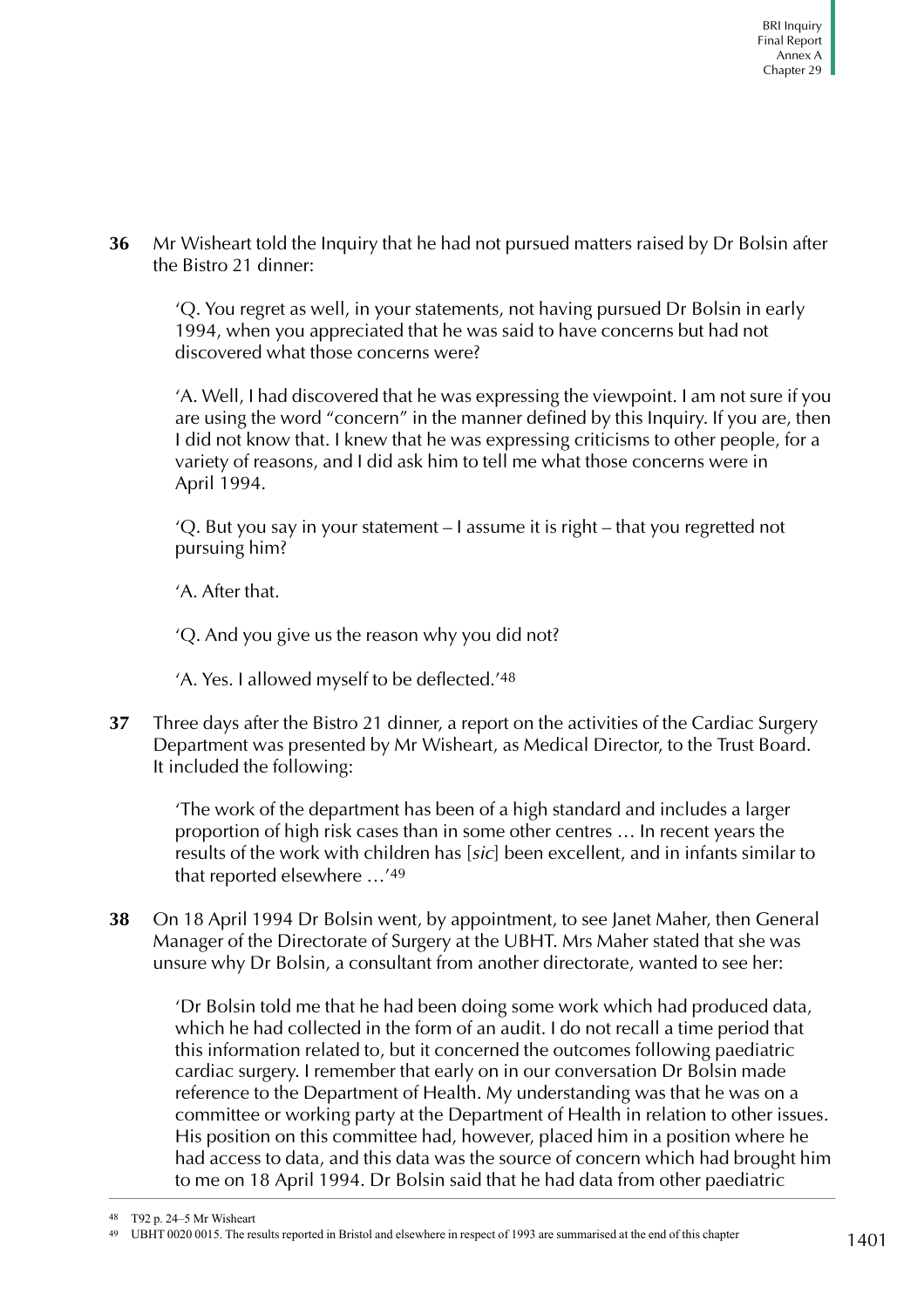cardiac surgery centres and the comparisons made with BRI data showed that the results of the Bristol Paediatric Cardiac Unit were not as good, in comparison with other units.'50

#### **39** Mrs Maher stated further:

'Dr Bolsin repeatedly referred to the data upon which he based his concerns. At no stage during that meeting did Dr Bolsin explain what that data was, or show me the data.'51

#### **40** Mrs Maher continued:

'The potential seriousness of what Dr Bolsin was saying made me feel extremely uncomfortable. I asked Dr Bolsin if he had shared this information with paediatric cardiac surgeons, or if he had shared the information with anybody else. I could not get a clear response from Dr Bolsin on this point. He intimated that he had talked to colleagues in his own anaesthetic department, although he did not identify who they were. He implied having spoken to other cardiac surgeons, but again did not say who they were. He had already by this stage made reference to the Department of Health and discussing it with someone there, although again this person was unnamed. Dr Bolsin's response was extremely unclear and he left me feeling increasingly uncomfortable that he had not actually spoken to the clinicians involved in the work. He appeared to have spoken to some people, but they did not seem to be the people who were directly concerned with paediatric cardiac surgery. I was very concerned that if he did have data, that it ought to be shared and on the table for everybody to have a look at. I remained unsure as to what the data was. I got the distinct impression that he had not discussed his concerns openly with the clinicians in question and I felt this was wrong.

'I said to Dr Bolsin that I felt he should go through the appropriate channels. I told him that I did not know what data he was referring to and that it was inappropriate for me to get involved. I advised him to talk to his Clinical Director, who at that time was Dr Chris Monk. I also advised him to go back and talk to the paediatric cardiac surgeons, Mr Wisheart and Mr Dhasmana. I felt that that was the correct way forward. From our conversation, given that Dr Bolsin had referred to other conversations he had had with other people (again not named), I was not sure just how widely he had discussed it with anybody and I felt that the people directly involved needed to know. I also suggested to Dr Bolsin that he ought to discuss his concerns and whatever data he had available to him in an open audit between the surgeons, cardiologists and the anaesthetists involved in paediatric cardiac surgery.

<sup>50</sup> WIT 0153 0019 Mrs Maher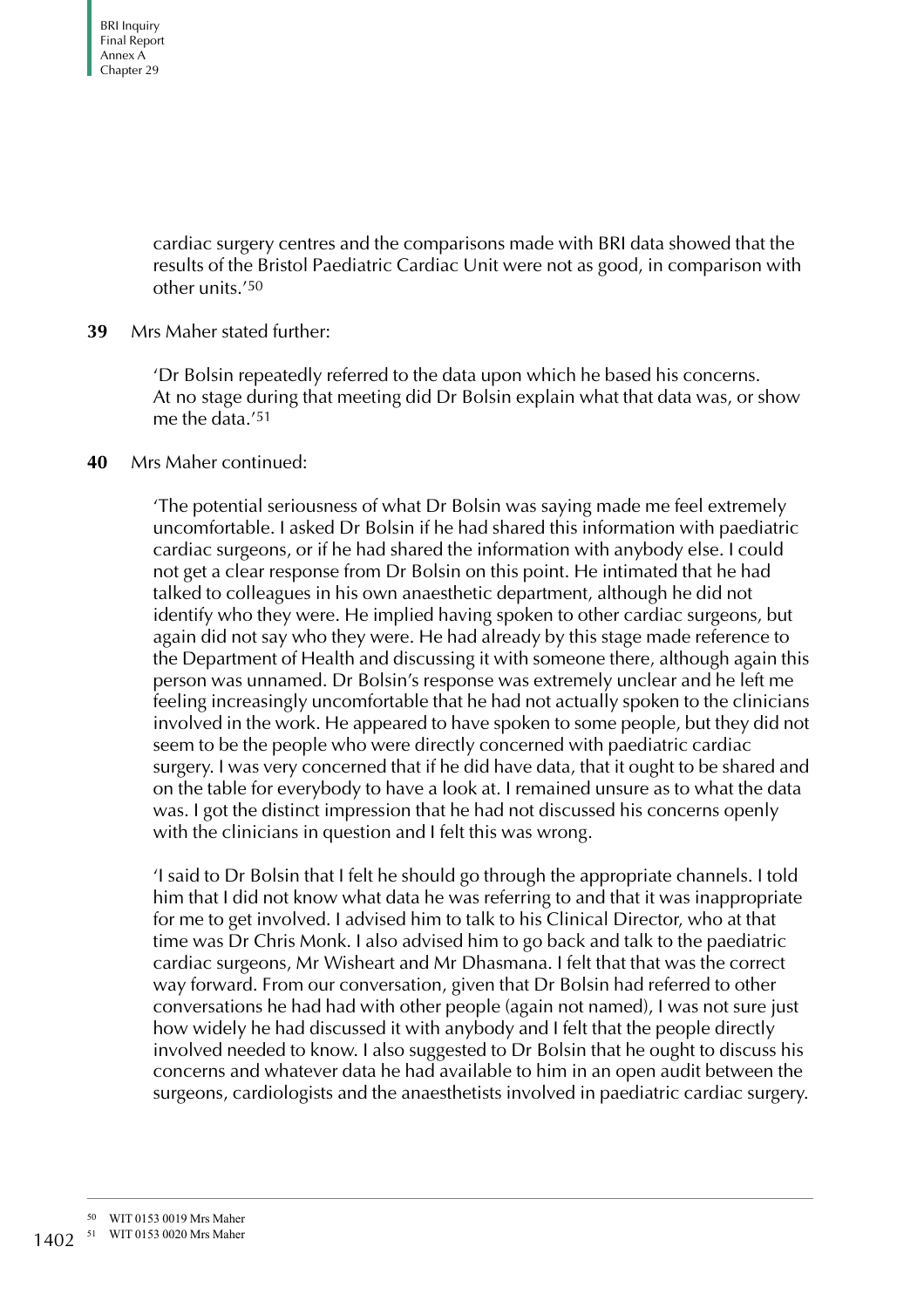'I was extremely concerned that Dr Bolsin should deal with his concerns in an appropriate way, talking to the right people. He was implying that Bristol results were not as good as elsewhere and I had no idea what the data was, whether it was accurate and whether this was a real basis for concern. In terms of raising it as an issue, given what Dr Bolsin had told me, it could not just be "left" because it could involve serious accusations concerning patient safety and the competence of the paediatric cardiac surgeons. Any comment that Bristol was not doing as well as elsewhere would have concerned me, but particularly where the person telling me appeared not to have talked it through with colleagues who were involved. I was not sure what Dr Bolsin expected me to do in response to his approach in April 1994 and the somewhat vague information he had given me. He did not ask me to do anything in particular.'52

#### **41** Mrs Maher stated that she was concerned as to the action she should take:

'Following the meeting with Dr Bolsin I felt it was inappropriate to simply react to Dr Bolsin's concerns by making wide-reaching enquiries. Because Dr Bolsin had been extremely vague about who he had spoken to, I had no idea whether the matter had already been discussed and addressed elsewhere. For all I knew, if it had been, it may well have been resolved already. I felt it prudent to "sound out" key personnel to see if they were aware of Dr Bolsin's concerns. I felt that the three key people I needed to contact were Dr Chris Monk as Dr Bolsin's Clinical Director, Dr John Roylance as Chief Executive of the Trust, and Mr James Wisheart. Within approximately 1 week of Dr Bolsin meeting me, I had spoken to all three. I do not now recall in which order I spoke to Dr Monk and Dr Roylance. I do specifically remember that I spoke to Mr James Wisheart last of the three, given the possible seriousness of Dr Bolsin's allegations for him personally.

'I spoke with Dr Chris Monk and repeated to him what Dr Bolsin had said to me. I told Dr Monk that it seemed to be about an audit, but that I was unaware of the issues involved. I told him I felt I was not qualified to comment upon what these issues might be. When I spoke to Dr Monk, I recall from my GMC evidence that I was aware at the time that Dr Monk probably knew something of Dr Bolsin's concerns, but that he had not seen any information or data. I do not now recall the details of Dr Monk's response to what I told him, although I believe he was keen to bring whatever Dr Bolsin's data and concerns were out into the open in order that open discussions could take place. I left the meeting believing that Dr Monk would make every effort to open up this discussion and bring whatever issues Dr Bolsin had into an open forum so that they could be resolved.

'In the same week that I spoke with Dr Monk I also spoke with Dr John Roylance, the Chief Executive, in his office. I do not recall which of the two I spoke to first. I repeated what Dr Bolsin had said to me. I got the impression that Dr Roylance may have been in a similar position to Dr Monk, that is someone who was starting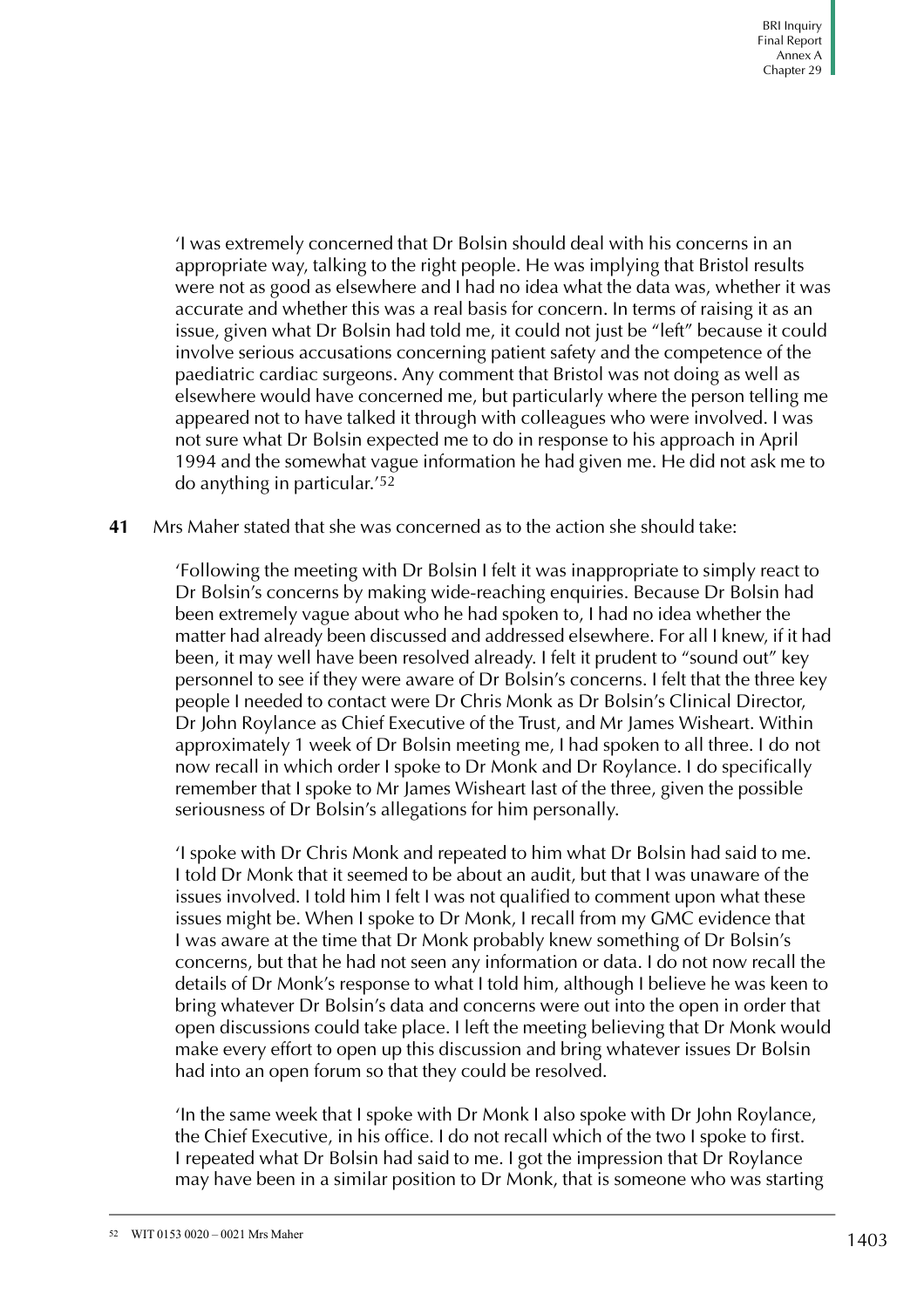to get to know that there was something being raised as a concern, but that the detail of that concern was still very unclear. I would not have expected Dr Roylance to indicate to me how he planned to deal with this information and, quite rightly, I believed he needed time to assess the best approach. My understanding was that Dr Roylance intended to take time and talk to the key people involved, probably including Dr Chris Monk and also Mr James Wisheart. I did not know if he would go directly to Dr Bolsin or not. I cannot remember any other details of my meeting with Dr Roylance.

'Having spoken to Dr Roylance and Dr Monk, I also spoke to James Wisheart. To put this in context, my position as General Manager for the Directorate of Surgery was such that I regularly liaised with all three colleagues, particularly in relation to the proposed move of paediatric cardiac services to the Children's Hospital, on an almost weekly basis. A combination of my level of concern, and the regularity with which I saw these three individuals meant that within about a week of Dr Bolsin's meeting with me I had raised the matter with each of them.

'When I met with James Wisheart, I repeated the substance of my meeting with Dr Bolsin in the same way that I had explained to Dr Monk and Dr Roylance. Mr Wisheart was very concerned, both in terms of not understanding which data Dr Bolsin was referring to, and also that nobody had directly raised any concern with James Wisheart himself. The lasting impression I have about these discussions was that there was a lack of clarity about which data was the basis for the concern, and that it certainly did not seem to have been imparted to the cardiac surgeons involved. When James Wisheart expressed his concern about the basis for Dr Bolsin's comments, I told him that I thought the best person to talk to was Dr Bolsin himself and also to Dr Chris Monk. I remember that Mr Wisheart's main concern was that he did not have access to whatever this data was, or that there was some other data around that he had not seen. I am reminded by my GMC transcript that at the time I gave evidence to the effect that Mr Wisheart had found Dr Bolsin's comments about data confusing, as it did not tie in with Mr Wisheart's own data. I could not recall his exact words at that time and I certainly am unable to recall them now.'53

**42** Dr Monk described his response to Dr Bolsin's meeting with Mrs Maher in the following exchange:

'Q. In any event, very shortly after that meeting I think Dr Bolsin reports that he went to speak to Janet Maher, and that the following day, he suggests, you came to him and said in effect that it was the wrong approach to go to the manager of the surgical department in order to take his concerns further. What do you say about that?

'A. Yes, I believe I did tell him that.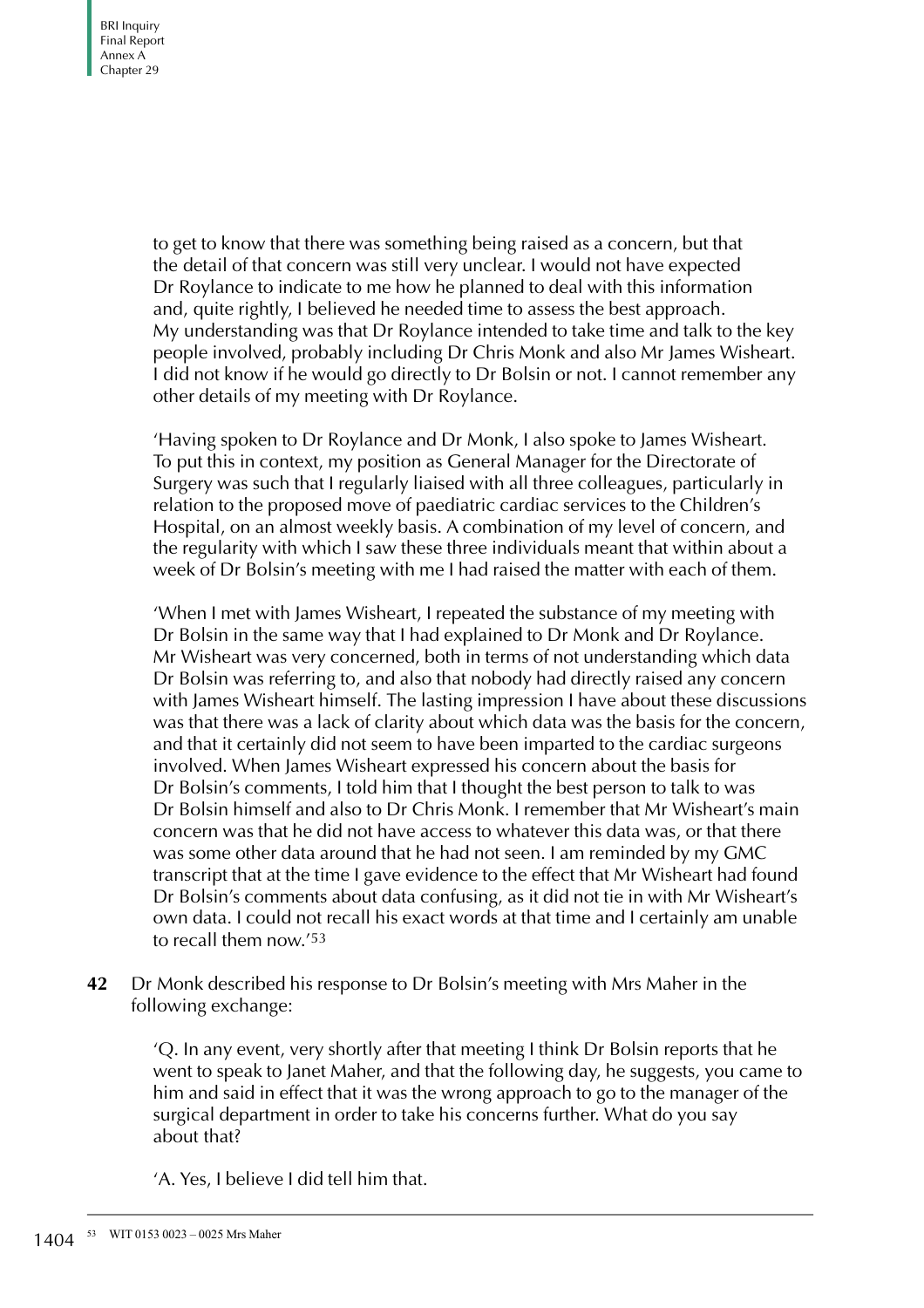'Q. So the way in which it worked was, what? Janet Maher had had a word with you and said one of your anaesthetists had come to [her] with this concern, and you then went to Steve Bolsin and said that is not quite the way to do it?

'A. The culture of the Trust at that stage was that the managers at that level had very little input into clinical management and decision-taking.

'Q. I do not want to press you on that, as to why you said it, but just the fact that you did?

'A. I just felt that an explanation of why I said it would be quite appropriate. The person that Dr Bolsin needed to give his data to were the surgeons or the cardiac anaesthetists, not a manager who had no obvious way in which she could influence that problem.'54

- **43** Professor Vann Jones was asked by Lesley Salmon, General Manager of Cardiac Services from October 1993 to October 1994, to convene a meeting of the nonmedical staff: the perfusionists, the physiotherapists and the nurses. The meeting, held in April 1994, was, according to Professor Vann Jones, 'to inform or to reassure the departmental staff in a situation where there were many rumours flying around.' 55
- **44** Professor Vann Jones said that he:

'… told them at that meeting that I still had reservations about some of the data because [Dr Bolsin] had not come back about the information on VSDs. I was not certain by any means about the statistics and that the matter was being looked into. I said "in the meantime, we have to carry on business as usual".'56

#### **45** He went on:

'I told the non-medical staff of the meeting on November 16th [with Dr Bolsin when] I had been presented with some data that had caused some concern and I had been presented with some that was basically wrong, I thought incorrect, and we waited for their [Dr Bolsin's and Dr Black's] clarification of that.

'Q. The reference to the data that was wrong and incorrect was meant to be a reference to Dr Bolsin's figures on VSD, was it?

'A. That is right.

<sup>54</sup> T73 p. 154–5 Dr Monk

<sup>55</sup> T59 p. 155 Professor Vann Jones

<sup>56</sup> T59 p. 148 Professor Vann Jones. See Chapter 3 for an explanation of clinical terms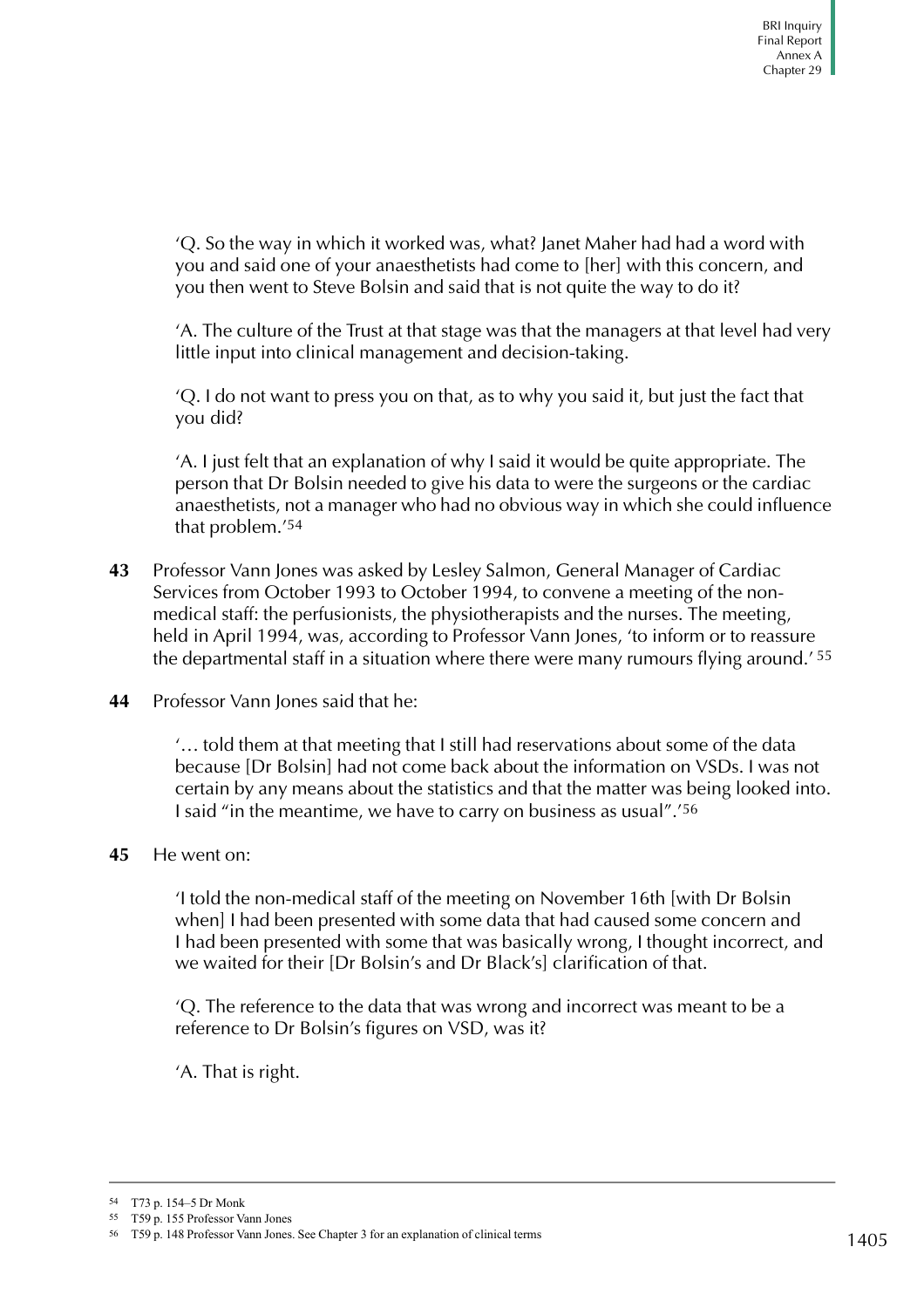'Q. Was it fair to characterise what you said to the meeting as "an attempt to discredit the Bolsin/Black data"?

'A. Absolutely not. The whole point of the meeting, as I recall, was to try and keep our team figure  $[sic]$  — inform people as to what might be happening, and as I say, there were moves afoot to appoint a new surgeon and move to the Children's Hospital, so it was an information-providing meeting. There was absolutely no way I was attempting to discredit Steve Bolsin and Andrew Black.

 $\degree$ Q. After that, Dr Bolsin goes on to say<sup>57</sup> you received a letter from Dr Black asking you to retract your criticism of the Dr Black/Dr Bolsin data, which you did by letter. Do you have any recollection of that account of events?

'A. That is also inaccurate. What actually happened was that within about half an hour of the end of that meeting – and it was a very efficient grapevine – within half an hour of the end of that meeting Andy Black was in my office, all fire and brimstone, and not very pleasant. However, I told him to calm down and tell me what the problem was. He accused me of casting aspersions on his statistics, his statistical ability. That is quite a bit different to the data. So we agreed that we had actually not disagreed at the end of the day and there was no, as far as I recall, exchange of letters, but it was certainly a very entertaining half-hour with Andy Black in my office.'58

# **May**

**46** In May 1994 Professor Angelini was visited by Mr Durie, Chairman, UBHT, and Mrs Maisey, Director of Operations and Nurse Advisor. Professor Angelini told the Inquiry about the meeting in the following exchange:

' … at short notice, my secretary said that Mr Durie's secretary had phoned and he wanted to see me to discuss the expansion plan for the Academic Department on Level 7. I said, "Fine, tell him to come along". He came along, to my surprise, with Margaret Maisey. Quite honestly, I do not know what she was there for in terms of discussing the academic plans.

'Q. Who was Margaret Maisey?

'A. I think she was Head of Nursing, I do not know how you call it within the UBHT. She was an executive member of the UBHT and Director of Nursing.

58 T59 p. 158–9 Professor Vann Jones

<sup>57</sup> At WIT 0132 0072 Dr Bolsin says 'Professor Vann Jones received a letter from Dr Black asking him to retract his criticism of our data which Professor Vann Jones did by letter'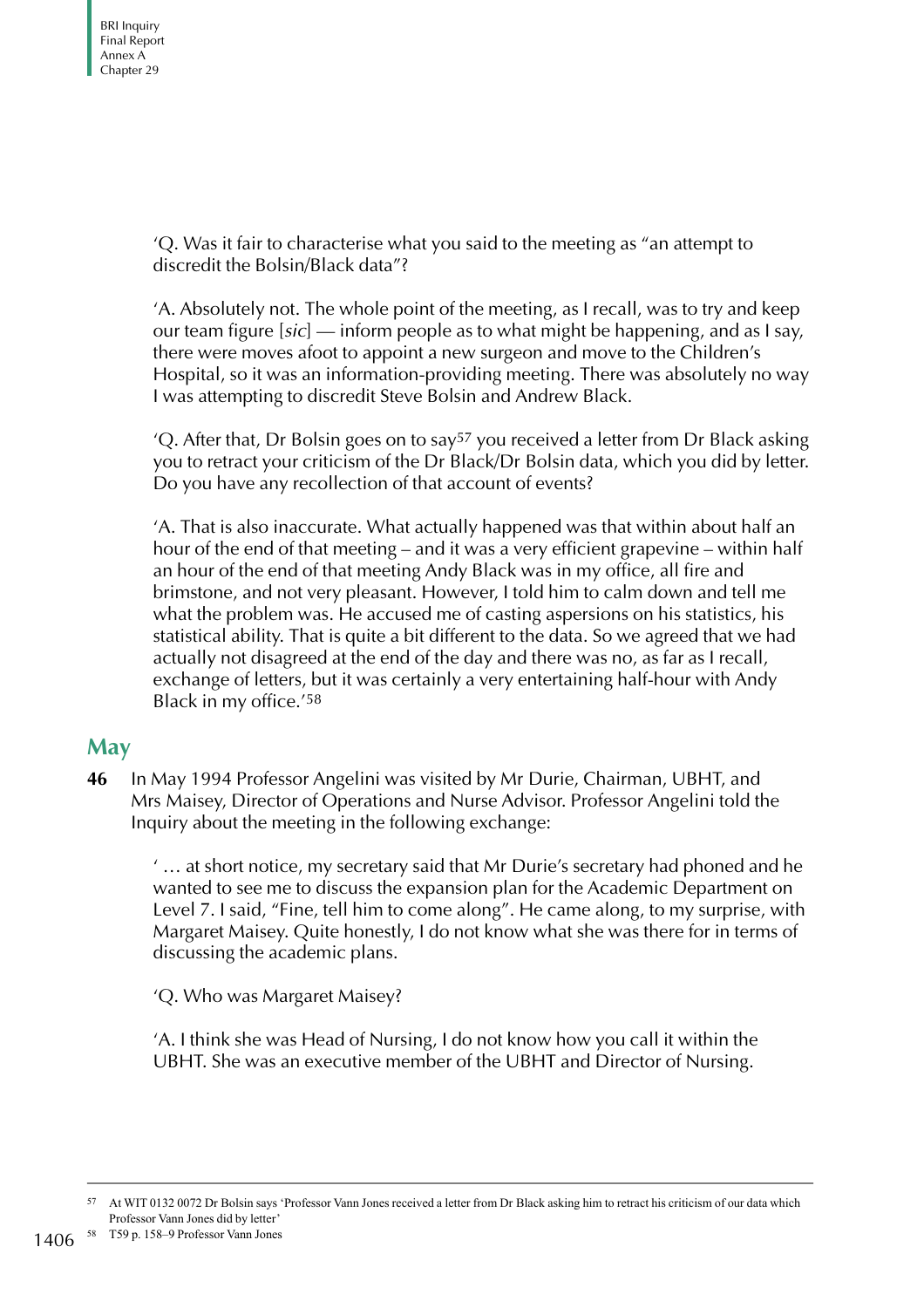'Q. She worked closely with Dr Roylance?

'A. I have no idea. It probably was the first time I met the woman. … They came into my office. I did not organise the meeting. They came to me. The conversation on the academic department expansion lasted about 30 seconds. I must say, I was not expecting him to raise the issue of paediatric. What he said was that he was very concerned about what he had heard and he had an impression or an opinion or whatever you want to call it that the paediatric service was sub-standard.

'Q. What did he say he had heard and from whom?

'A. I think he just said "The service is not good". I cannot recollect the precise words, but the message or gist of it was "I am very unhappy at what I have heard that the paediatric service is not up to scratch". What his exact words were, I do not know. I cannot recollect.

'Q. What did you say?

'A. I said then, I share his sympathy in full. He asked me whether I had any solution and I said then in my view, the solution was to try to appoint a new paediatric cardiac surgeon.

'Q. What did he say to that?

'A. He said would I be kind enough to put this in writing and could I be kind enough to go and see Professor Vann Jones to discuss this with him, and make sure that he was in agreement with this concept and send him a letter, and he would have done something if he could.

'Q. Why did he tell you to go and see Professor Vann Jones do you think?

'A. Because Professor Vann Jones was the Director of Cardiac Services. Presumably he was trying to suggest to me to go through the established channel of command.'59

**47** Professor Vann Jones stated in his written evidence to the Inquiry that, after talking to Professor Angelini independently of the meeting between Mr Durie and Professor Angelini:

'Together we wrote to Mr Drury [Durie], Chairman of the Trust, hoping to fund the appointment of a new paediatric cardiac surgeon. This letter was sent in April 1994 which was the earliest opportunity at which I could possibly make such an offer as it was only in April 1994 that the Directorate of Cardiac Services finally came into being with its own budget.'60

<sup>59</sup> T61 p. 127–9 Professor Angelini

<sup>60</sup> WIT 0115 0021 Professor Vann Jones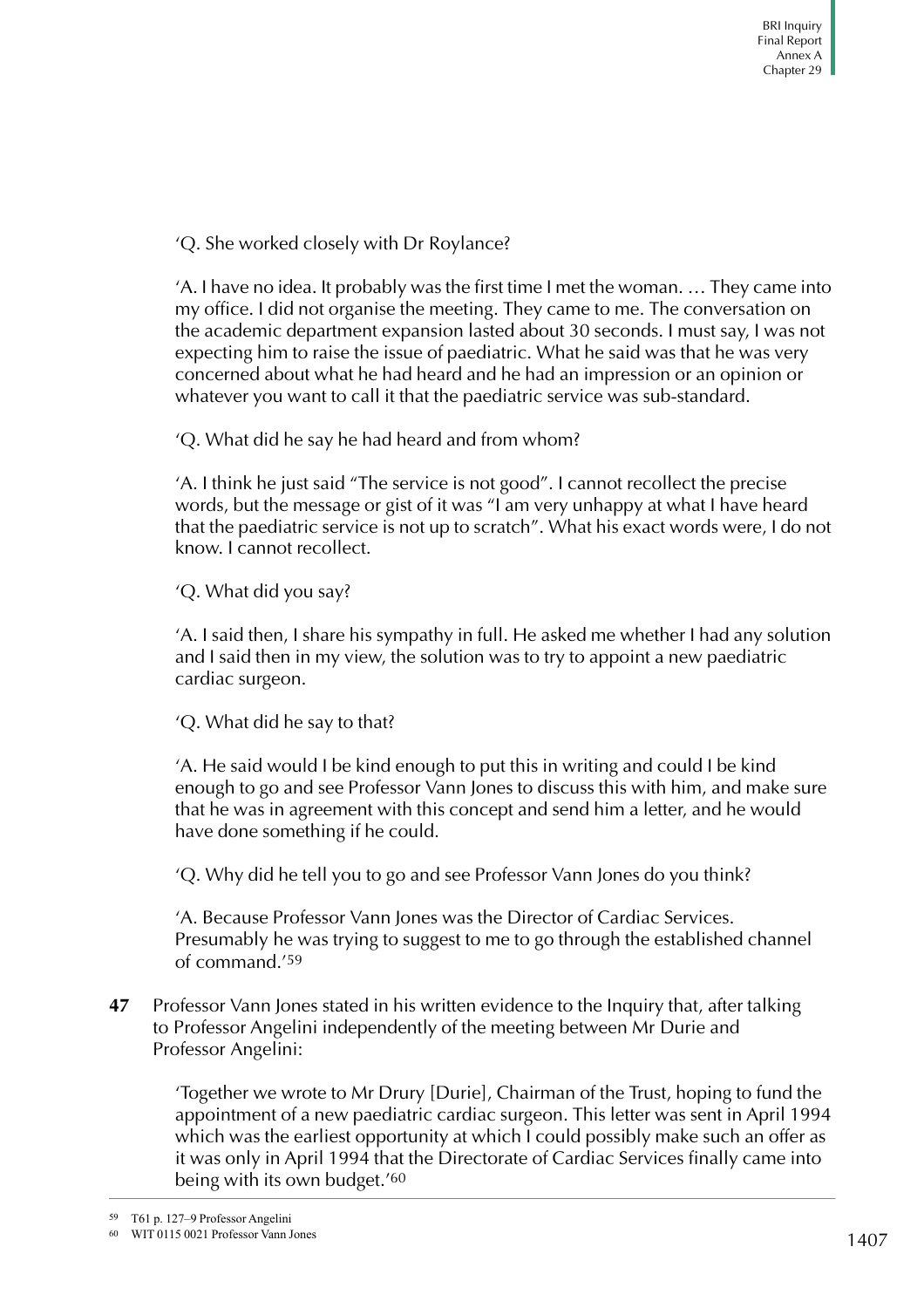**48** The letter, dated 12 May 1994, stated:

'Gianni has come up with the novel idea of appointing a senior lecturer under his auspices for two years and for then the NHS to take over this chap assuming he has done what we would want him to do and that is turn the service around. I am strongly in favour of this and I think the time has come to make a decision because if we do not get ahead with it paediatric cardiac surgery in Bristol is going to fold and shortly after that paediatric cardiology will go with it.'61

**49** Also on 12 May the Cardiac Expansion Working Party of the UBHT met. A draft of their report stated, at one point:

'There is a perception that the quality of paediatric cardiac services in UBHT does not match the standards of the Trust's major competitors and it is imperative that the Trust demonstrates continued commitment to improved quality in waiting times and outcomes which have an impact on mortality and morbidity in specialist areas.'

**50** It went on:

'If the BRCH [sic] is to regain and build upon its reputation, the appointment of a consultant paediatric cardiac surgeon is required to undertake and oversee this service. It has proved impossible to attract a suitable candidate under the current split site arrangements.'62

## **June**

**51** Kay Armstrong, Sister in Cardiac Theatres at the BRI, stated that she had been reassured by the expected movement of children's services to the BRHSC and the appointment of a paediatric cardiac surgeon:

'… the reassurance began to wain [sic] when the prospect of a paediatric cardiac surgeon being recruited seemed further away after Professor Angelini came instead of a paediatric cardiac surgeon. The move to the Bristol Children's Hospital also seemed quite distant. As time passed, theatre staff felt that something more positive had to be done to address the concerns about the service. As a result, in the middle of 1994, myself and other theatre nurse colleagues stopped scrubbing for complex paediatric cardiac surgery cases. Out of approximately 9 members of staff, only 2 nurses, Alison Reed and Onyx Berwin, would scrub for children's cardiac theatre.'63

<sup>61</sup> UBHT 0061 0246; letter dated 12 May 1994

<sup>62</sup> UBHT 0275 0139; draft report *'Options for Development of Adult and Paediatric Cardiac Services in UBHT'* dated May 1994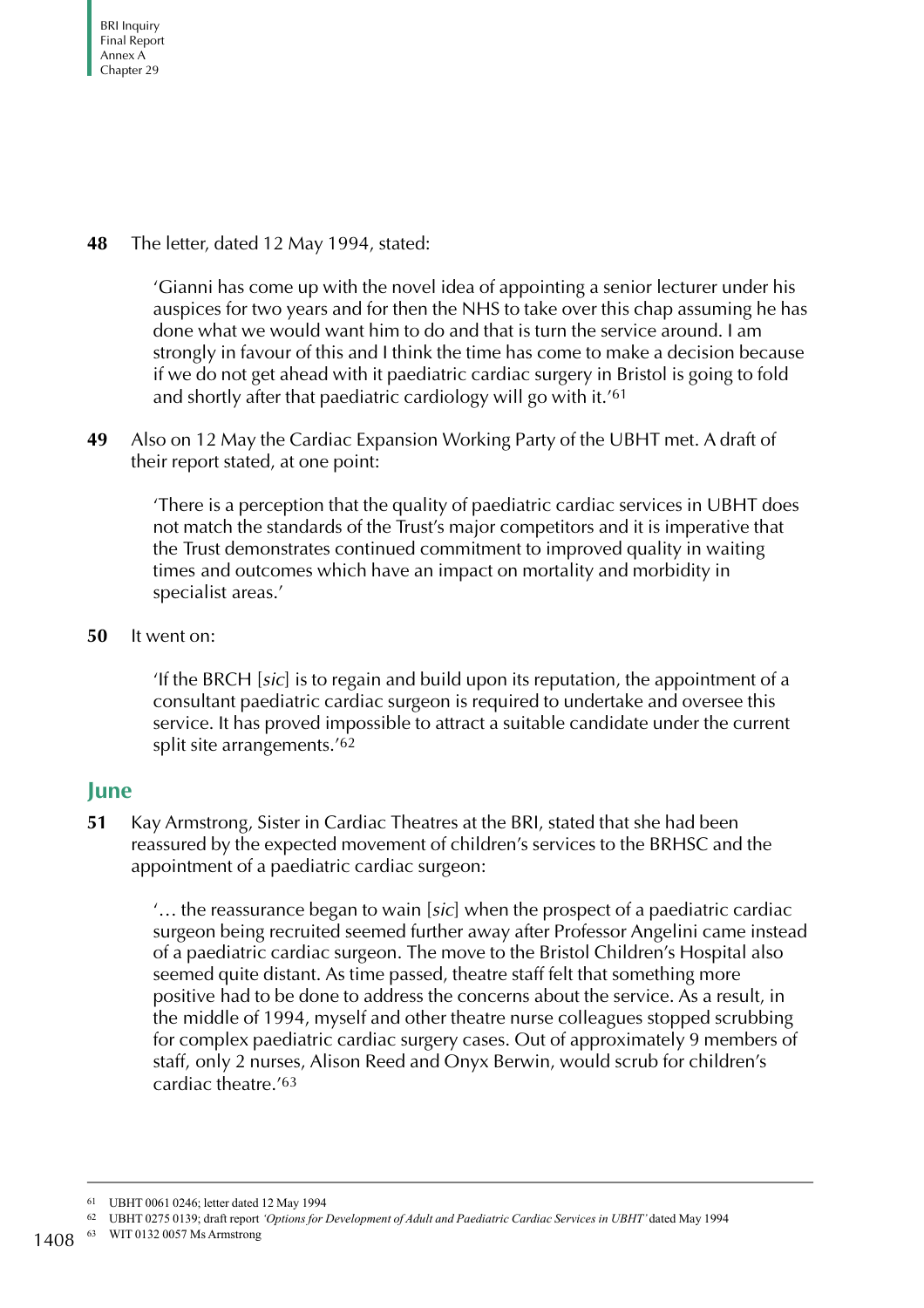**52** On 21 June 1994 a letter was signed by six anaesthetists at the UBHT expressing concern about the Arterial Switch programme being undertaken at the BRI. Dr Davies, consultant anaesthetist at the BRI from 1993, stated in his written evidence to the Inquiry:

'In mid-1994 Dr Bolsin drafted a letter addressed to Dr Monk, the Clinical Director,<sup>64</sup> and had asked a number of the anaesthetists to sign it. ... The letter went through a number of drafts.'65

The first draft of the letter was addressed to Dr John Roylance.<sup>66</sup>

**53** In the first draft of the letter, Dr Monk had been a co-signatory. In its final form, he became the addressee. Dr Monk told the Inquiry how this came about in the following exchange:

'If I had signed the letter, it was difficult to take forward and to discuss it, so it was felt, and supported by some of the others, that it should be addressed to me; that I should not sign it and I could then take it forward. I agreed to that. It may have been better if I had signed the letter and posted it.

'Q. What did you mean by "taking it forward"?

'A. My intent was to approach the Chief Executive with this letter and use it to explain that we, as consultant anaesthetists, had concerns about the Switch programme, and, in addition, the paediatric cardiac surgical programme. It says quite clearly that there should be a confidential review and that it should take place amongst the entire multi-factorial process and the clinicians involved to look at what the figures were.

'Q. So, having got this letter, what was it intended you should do with it?

'A. My intent was to visit the Chief Executive with the letter. Whether they had other intents for it, I am not aware.'67

**54** Dr Masey told the Inquiry that it had initially been thought that the letter would be addressed to Dr Roylance, and would be signed by Dr Monk, in addition to others.<sup>68</sup>

<sup>64</sup> Clinical Director of Anaesthesia from January 1993 to December 1995

<sup>65</sup> WIT 0455 0003 Dr Davies

<sup>66</sup> No copy of this draft was produced to the Inquiry

<sup>67</sup> T73 p. 158–9 Dr Monk

<sup>68</sup> T74 p. 122 Dr Masey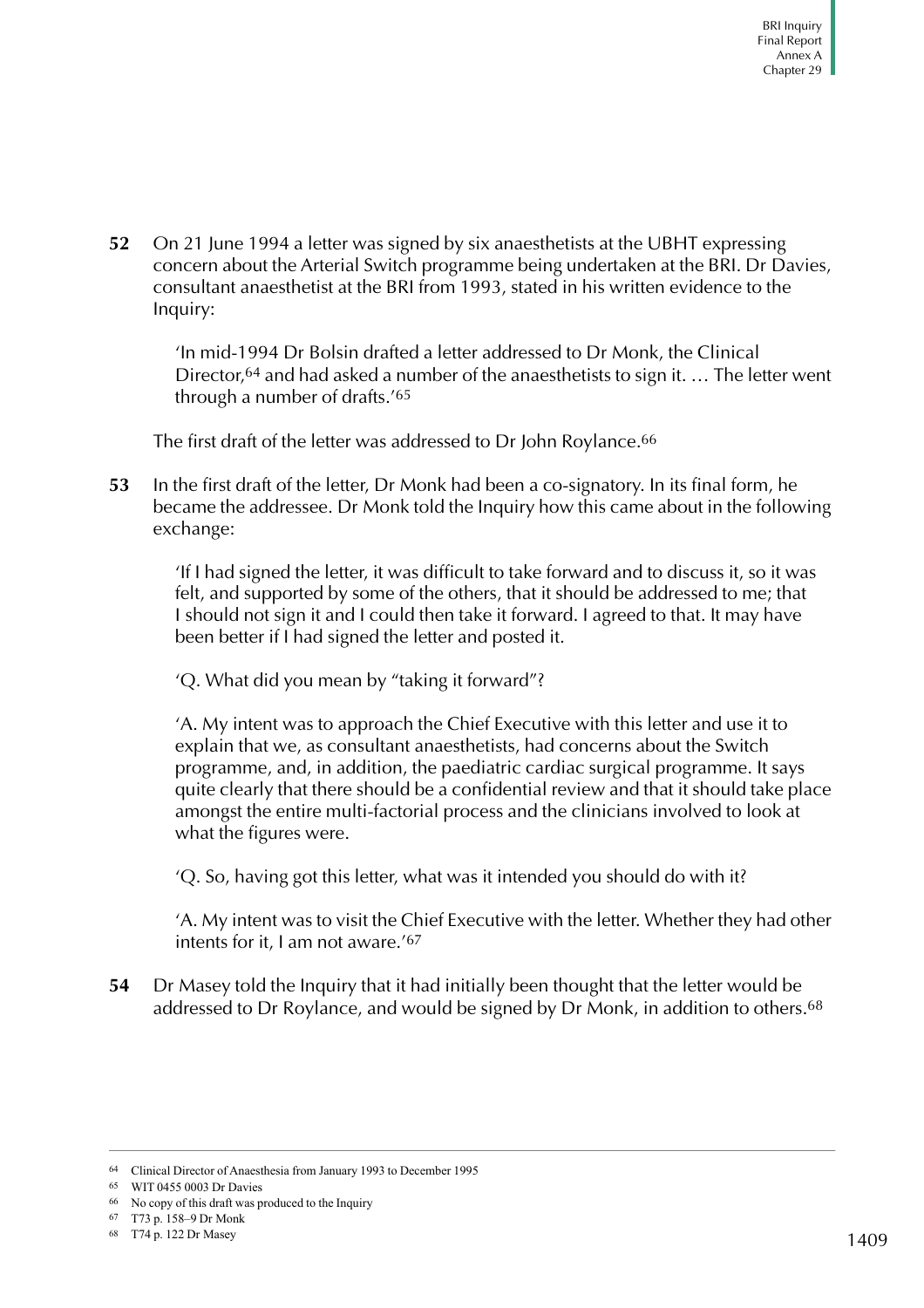**55** Dr Underwood told the Inquiry of her understanding of the use to which the letter would be put:

'I was aware only that we were sending it initially to Dr Monk, with the understanding that he would then be able to use it.'69

- **56** The letter in its final form was signed by six anaesthetists and had the approval of the person to whom it was addressed, Dr Monk. It raised concerns about the Arterial Switch programme currently being undertaken, expressed the view that mortality for that operation was apparently high, referred to the recent death of a 14-month-old child following an Arterial Switch procedure, and sought a review of the results achieved thus far. The letter referred to the Arterial Switch programme without drawing any distinction between neonates and older children, although it referred to results being particularly bad in the neonatal period.
- **57** The first of the drafts in which the letter was addressed to Dr Monk, rather than signed by him, began:

'We wish to express our [increasing] concern about the Arterial Switch programme currently being undertaken in this hospital.

'The mortality for this operation is apparently [unacceptably] high, particularly for those operations undertaken in the neonatal period, but the recent death of a 14-month-old child following the Arterial Switch procedure must now lead to an open and thorough review of the results so far. It is our belief that this review should be confidential and take place between all the cardiac anaesthetists, all the cardiac surgeons, all the paediatric cardiologists and the Director of Cardiac Services. This responsible approach to (our)70 [what is obviously an unacceptable] clinical practice would defuse many of the criticisms of this programme in this institution expressed privately and publicly.' 71

**58** The words set out in square brackets in the letter quoted above appeared in this draft but were removed following further discussion. Four anaesthetists had been prepared to sign the letter in its original draft form.72 Dr Masey, however, stated in her written evidence to the Inquiry:

'I was happy to co-sign this letter, as I felt that this was the first time that Dr Bolsin had involved his cardiac anaesthetic colleagues. I viewed this as an open and transparent approach to the voicing of concerns. I asked Dr Bolsin to make a minor change in the letter before I was willing to sign it, changing the phrase "unacceptable results" in Switch procedures to "apparently unacceptable results",

<sup>69</sup> T75 p. 151 Dr Underwood

<sup>70</sup> The word 'our' appeared in the later drafts when the words in square brackets were removed

<sup>71</sup> GMC 0004 0064; letter from Dr Underwood, Dr Davies, Dr Pryn, Dr Masey, Dr Bolsin and Dr Baskett to Dr Monk dated 21 June 1994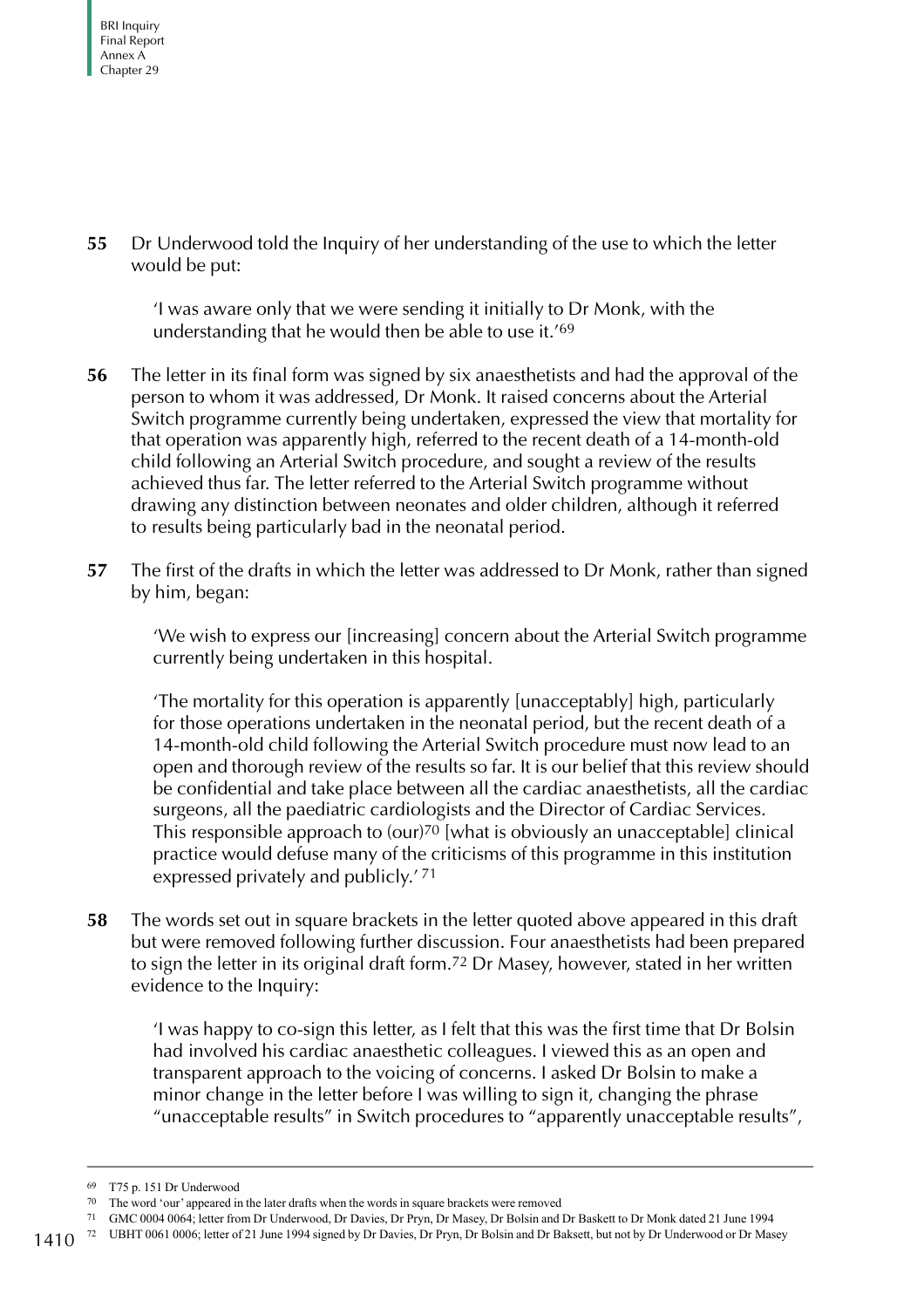as I did not believe that at that time we had accurate enough figures for the results of this procedure in older children to make this statement.'73

**59** In her oral evidence to the Inquiry, Dr Masey said that it was:

'… not the word "apparently" that I wished to have added but the word "unacceptably" that I wished to have removed'.

She had been unable to agree to the emphasis of the first letter.74

- **60** Dr Underwood saw the letter as amended. The letter with the words in square brackets removed became the final version. The signatories were Dr Davies, Dr Baskett, Dr Pryn, Dr Bolsin, Dr Masey and Dr Underwood. No single copy of the letter had all six signatories, although the signatures of all six appeared on one or other copy of the final version of the letter.
- **61** Dr Underwood stated in her written evidence to the Inquiry that by the winter of 1993 there was growing concern amongst cardiologists, cardiac surgeons and anaesthetists over the mortality of the neonatal patients undergoing the Switch operation.75 She told the Inquiry that she signed the letter because she believed that the mortality for the operation of neonatal Switch was 'apparently high' and:

 '… in order to get the group working as a team, to have an open review, I felt that this was a suitable letter to sign. We did refer to a thorough and open review of the results so far, and I felt that that was the key issue in this letter.'76

**62** Dr Masey told the Inquiry that she agreed with the terms in which the letter was sent.77 Its purpose, she said, was:

'… to actually make this into a much more open and transparent mechanism for looking at any criticisms and trying to gain more information to see whether there was any basis in these criticisms'.78

**63** Dr Monk told the Inquiry that the letter reflected 'the strong feeling that Drs Davies, Pryn, Bolsin and myself had already expressed about the Arterial Switch programme'.79

<sup>73</sup> WIT 0270 0015 – 0016 Dr Masey

<sup>74</sup> T74 p. 120 Dr Masey

<sup>75</sup> WIT 0318 0011 Dr Underwood

<sup>76</sup> T75 p. 150 Dr Underwood

<sup>77</sup> T74 p. 118–19 Dr Masey

<sup>78</sup> T74 p. 123 Dr Masey

<sup>79</sup> T73 p. 157 Dr Monk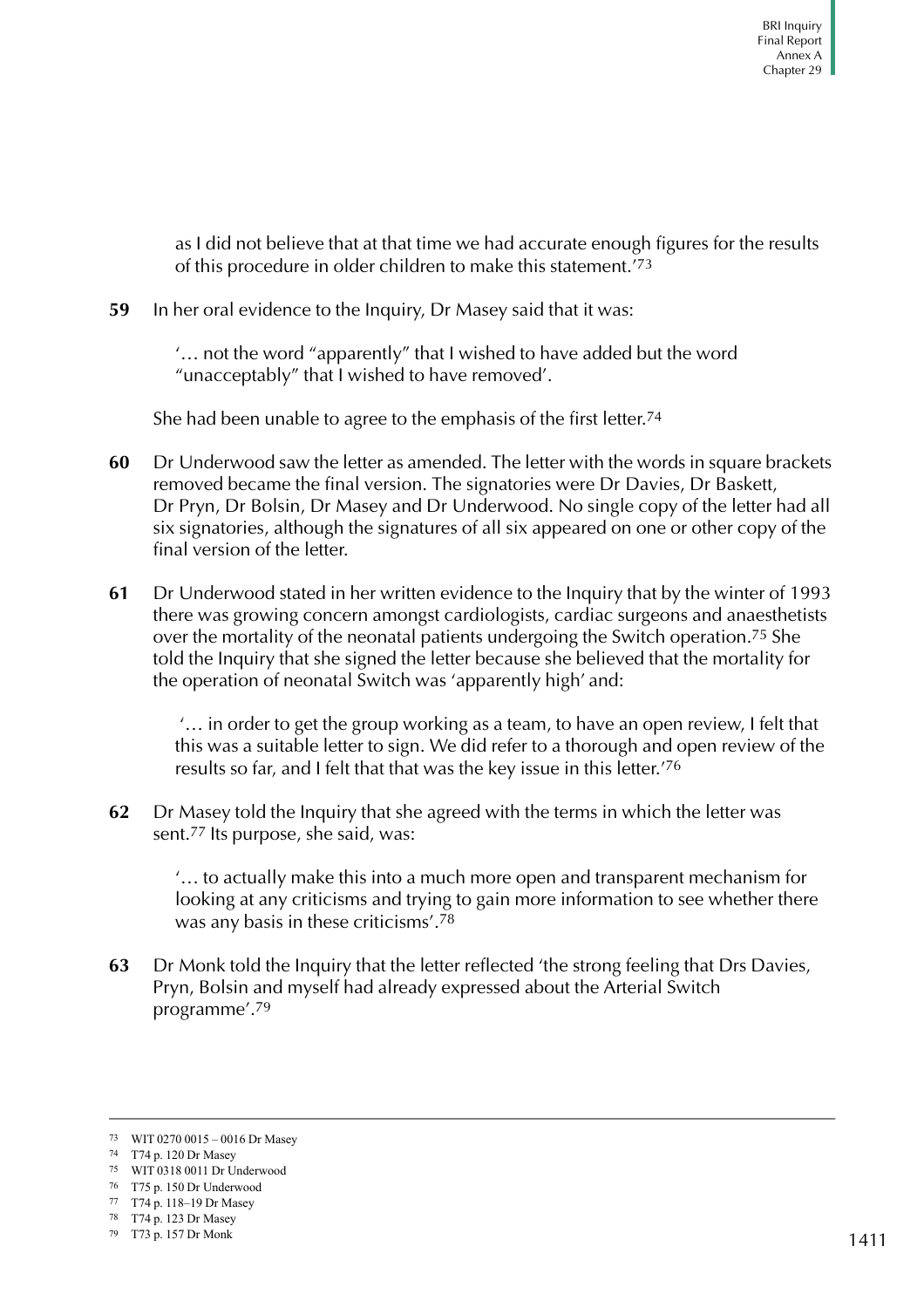**64** On 30 June, nine days after signing the letter, Dr Underwood anaesthetised a nonneonatal patient undergoing a Switch operation. She told the Inquiry:

'I did not think this letter prevented me from continuing with that routine work, and indeed, my experience from my own records was that the cases of older children having Switches, which I had done with Mr Dhasmana, had generally survived.<sup>'80</sup>

**65** On 29 June 1994 Mr Dhasmana wrote to Dr Martin. In his letter he stated that he had seen a patient named Joshua Loveday along with his parents earlier that day at his clinic. Joshua was then 12 months old. He stated that:

'I have recommended Arterial Switch repair with coronary transfer and patch repair for VSD. The nature and risk of this operation has been explained to his parents to which they have agreed. I hope to operate on him within the next four to six months.'81

## **July**

**66** Dr Monk stated in his written evidence to the Inquiry that he spoke to Dr Roylance on a one-to-one basis, and gave two dates in July 1994 when he might have done so in relation to the letter signed by the anaesthetists: 1 July and 12 July. He stated that he informed Dr Roylance that there was a problem in paediatric cardiac surgery regarding outcomes, which he was unable to solve as Clinical Director of Anaesthesia. He went on:

'… his response remained unchanging in his assertion that he was the Chief Executive and therefore a manager, that the difficulty lay within clinical practice and therefore it was for the clinicians and clinical directors to solve. He did not accept that the flat management structure of the Trust had failed because it was the Medical Director and the Clinical Director of Cardiac Surgery being criticised. He did not accept the role as a final arbitrator and continued to refer the problem back to the clinicians. … In spite of discussing the letter's content, the reason for requesting an audit and my concerns JR [John Roylance] again used the logic that, if there was a problem, it was in the clinical area and it was the clinician's responsibility to address. He declined to organise a formal audit, did not accept the existence of a problem and refused a copy of the letter as it was addressed to me and did not require his action. I did not subsequently take the letter to JDW [Mr Wisheart] but assumed that JR would speak to the Medical Director [Mr Wisheart] regarding the content of the letter.<sup>'82</sup>

81 MR 0164 0033 Joshua Loveday's medical records. See Chapter 3 for an explanation of clinical terms

<sup>80</sup> T75 p. 152 Dr Underwood. This was the last such Switch before the operation on Joshua Loveday on 12 January 1995, which is described in [Chapter 30](#page-98-0)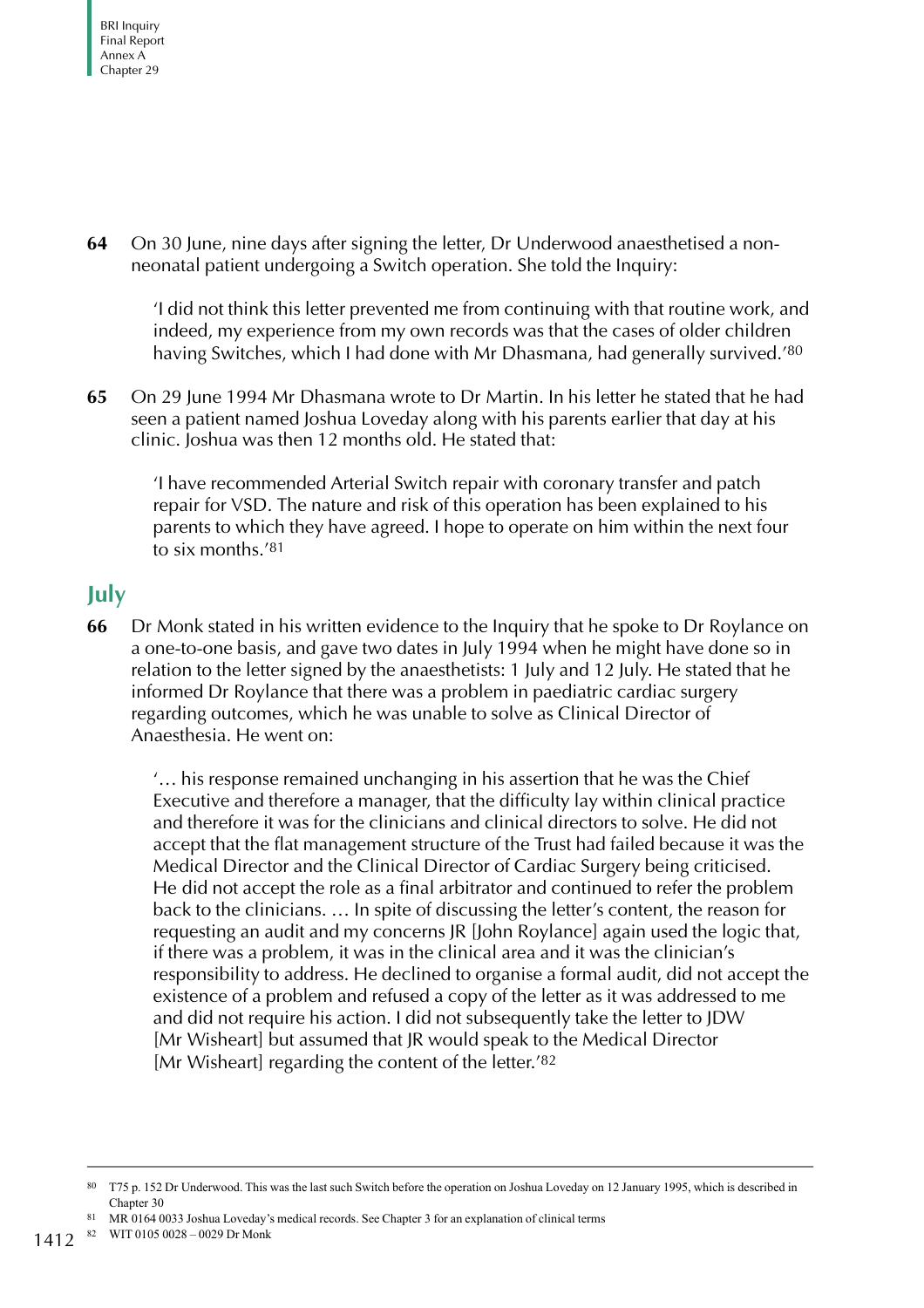**67** Dr Monk added in his oral evidence to the Inquiry:

'I think he was saying "no" to the fact that it was him that should implement the review; that it was a clinician's problem to go and deal with. But I was saying that I could not deal with that problem and I had come to him as one of his Clinical Directors.' 83

**68** Dr Roylance stated in his written evidence to the Inquiry:

'… I am certain that Dr Monk did not show me the letter. It would be an unusual letter for me to see and I do not believe it is possible that I could have forgotten it. … I do not believe that Dr Monk discussed with me the existence of this letter or its contents and I am sure that he did not ask me to become involved in organising a review of any paediatric cardiac surgery.'84

- **69** In his oral evidence to the Inquiry, Dr Roylance said that if he had been shown the letter he would have been astonished and would have reacted very quickly and very strongly.85 He said that a letter such as this was unique and that he found it 'astonishing', and the fact that it was signed demonstrated that there was an 'astonishing degree of concern being felt by the signatories which they thought was not being addressed one way or another'.86
- **70** The following exchange took place between Counsel to the Inquiry and Dr Roylance:

'Q. How often did you see Dr Monk?

- 'A. Once a week, twice a week, sometimes more.
- 'Q. He told us that he took the letter to you?

'A. I am surprised he said that. This is not the sort of letter that I could conceivably forget.

 $Q$ . He maintained, although pressed on the point, that he gave the letter to you?<sup>87</sup>

 $'A$ . No.

<sup>83</sup> T73 p. 164 Dr Monk

<sup>84</sup> WIT 0108 0128 Dr Roylance

<sup>85</sup> T88 p. 148 Dr Roylance

<sup>86</sup> T88 p. 149 Dr Roylance

<sup>87</sup> In fact, Dr Monk's evidence was that he offered Dr Roylance a copy of the letter but that Dr Roylance refused to accept it; T73 p. 165–6 and WIT 0105 0029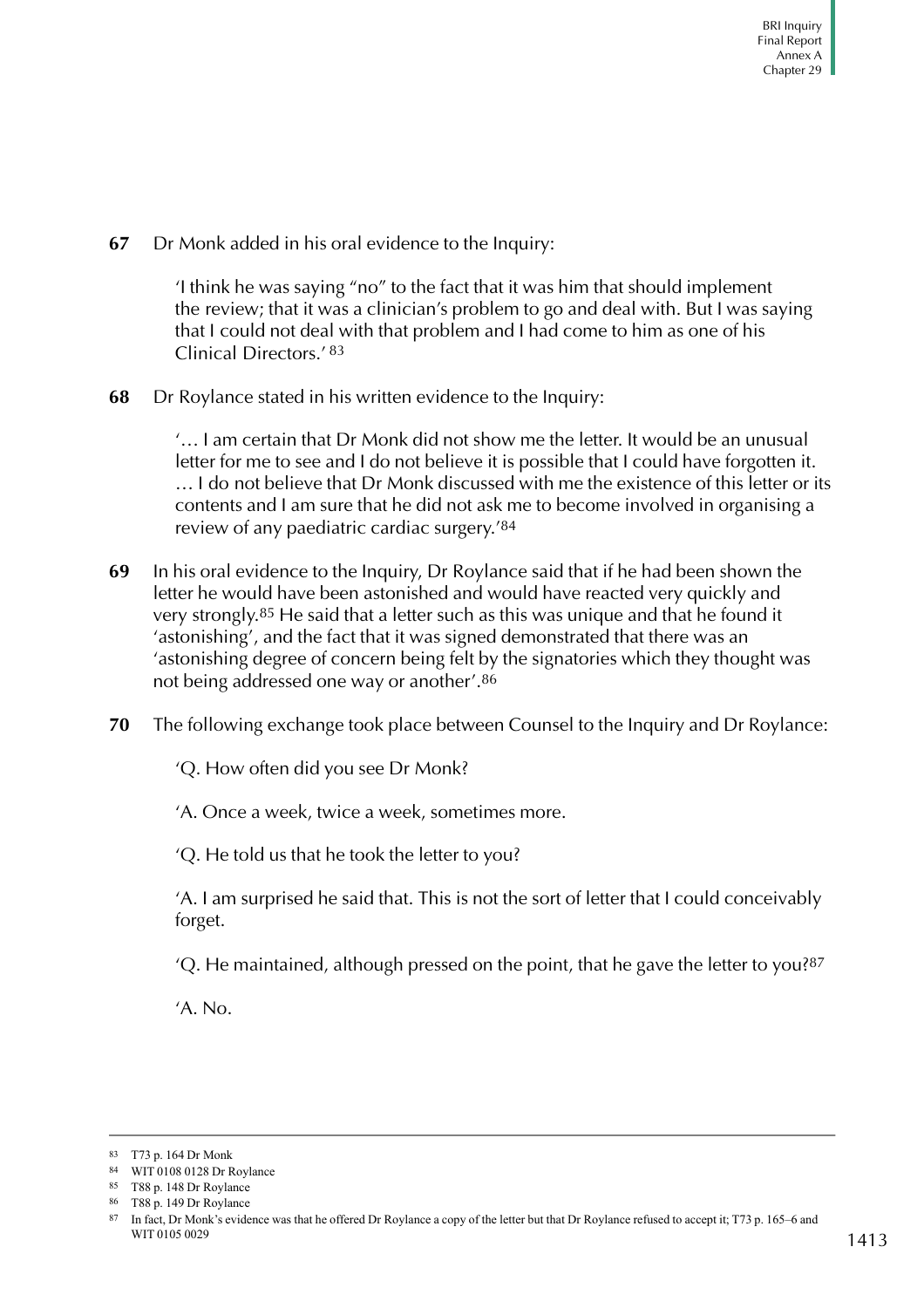'Q. And you pointed out, as is the case, that it was not addressed to you and therefore handed it back to him?

'A. That is nonsense, all he had to do was write on the bottom "copy to Dr Roylance" and I was stuck with it; I do not find that remotely feasible, I am sorry.

'Q. He tells us that when he took the letter to you, as he says he did, he told you about the concerns in it and that he supported them?

'A. He is mistaken. I do not think I ought to speculate as to how that mistake comes about but I have absolutely no doubt that I did not see this letter until after I had retired.

'Q. I asked him "What was the response when you (that is Dr Monk) showed him (that is you, Dr Roylance) the letter?". His answer was "The response was that it remained a clinical problem, but he was the Chief Executive of the Trust and it was for the clinicians to solve".

'A. If you believe that, you would believe anything. I mean, the suggestion please, the suggestion that I would see a letter like this, astonishing as it is, inexplicable as it is and say "I do not want it, nothing to do with me" I find offensive.'88

**71** Dr Underwood, when asked about the effect that the letter had, said:

'A. I do not think that it led to an open and thorough review of the results. In that sense it was disappointing.

'Q. Did you ever discuss it with Mr Dhasmana?

'A. … I do not remember doing so.

'Q. Or why no open or thorough review had been taking place in response to it?

'A. No. I do not think I did.'89

**72** Dr Masey told the Inquiry that she could not recall ever asking Dr Monk: 'Look here Chris. What has happened to the open and thorough review we asked for?'.90 Dr Monk told the Inquiry that he was:

 '… greatly frustrated by my [his] failure to achieve the goals, and there were a number of issues or actions that I thought I could take. It would have been appropriate to write to him and give him a copy of that letter. I did not believe it

<sup>88</sup> T88 p. 152–3 Dr Roylance

<sup>89</sup> T75 p. 151–2 Dr Underwood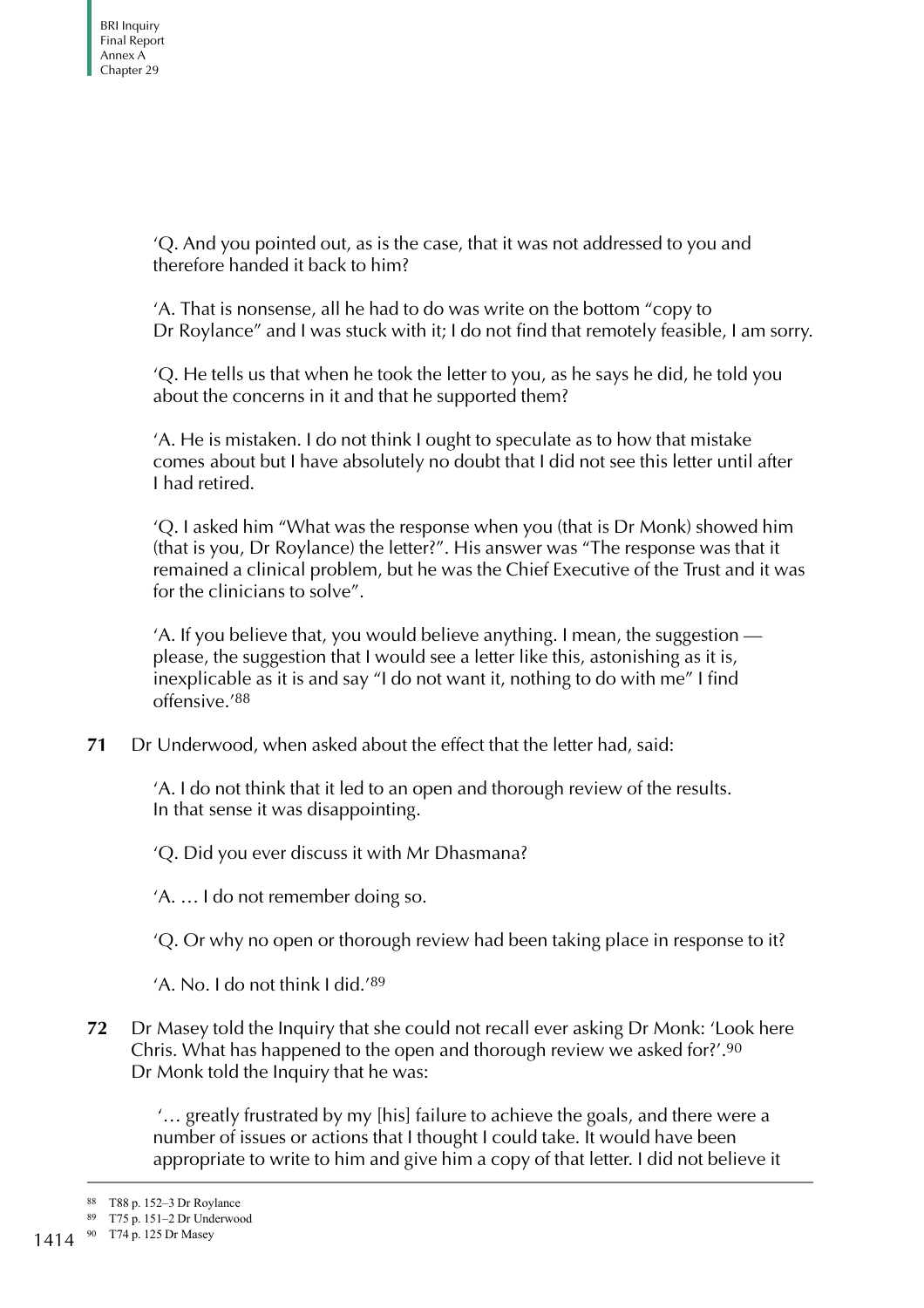would make any difference at all in the process that we were now in and I did not do so.'91

**73** In July 1994 the anaesthetists' concerns about the Arterial Switch programme were brought to Mr Dhasmana's attention. Mr Dhasmana told the Inquiry:

' … Dr Monk told me that that is what the anaesthetists have decided: that in a way if you are really arranging any more Switch operations, you must discuss with us.'92

**74** Mr Dhasmana explained that for him this meant:

' … the neonatal Switch was stopped and for older Switches I agreed with them that if I arranged any I would talk to them [the anaesthetists].'93

**75** On 19 July 1994 Dr Peter Doyle, a Senior Medical Officer at the Department of Health (DoH), attended a meeting in Bristol concerning the audit system of the Association of Cardiothoracic Anaesthetists of Great Britain and Ireland (ACTA). In his written evidence to the Inquiry Dr Doyle stated:

'Once the formal business was completed, Dr Bolsin asked if he could accompany me back to the station. During the trip he explained that he was very concerned about the results of an audit he had conducted into neonatal and infant cardiac surgery at Bristol Royal Infirmary. His primary concern at that time was to seek my advice about how to get those responsible in the Trust to address his concerns.<sup>194</sup>

**76** In his written evidence to the Inquiry, Dr Bolsin stated:

'During this meeting Professor Angelini mentioned the problems of paediatric cardiac surgery at the Bristol Royal Infirmary. Due to pressure of time it was not possible for me to discuss in detail these problems with Mr [sic] Doyle but in the taxi on the way to Temple Mead station I provided the background information and the figures that were available to me at that time. These included the results of the Bolsin/Black data analysis/collection; the Arterial Switch mortality rates (provisional); the recent AV canal data for Mr Wisheart. The discussion on the journey centred on the most appropriate way to deal with [the] problem.'95

**77** Dr Bolsin told the Inquiry his reason for accompanying Dr Doyle to the station:

' … I had already been to Dr Ashwell at the Department of Health and been referred to the GMC guidelines which had been deemed inappropriate and I was still concerned about the continued activity in some paediatric cardiac surgical

<sup>91</sup> T73 p. 165 Dr Monk

<sup>92</sup> T87 p. 38–9 Mr Dhasmana

<sup>93</sup> T87 p. 40 Mr Dhasmana

<sup>94</sup> WIT 0337 0002 Dr Doyle

<sup>95</sup> WIT 0080 0119 Dr Bolsin. See Chapter 3 for an explanation of these clinical terms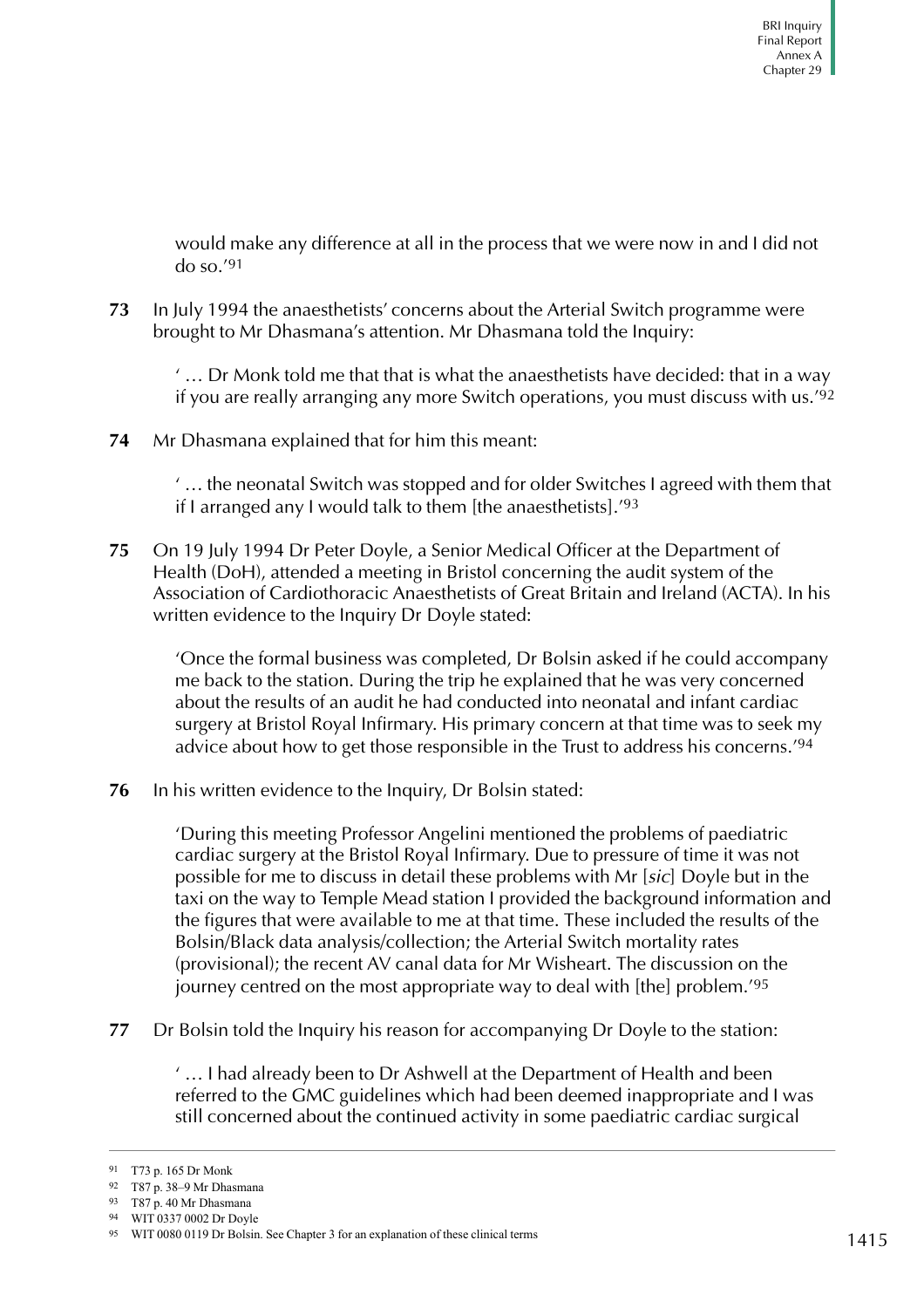operations in Bristol which I believed were exposing children to risk and I thought that I was now justified in involving another senior medical officer at the Department of Health to try and find out if there was a problem and whether we should be doing something about it.'96

#### **78** In the course of his oral evidence, Dr Doyle said:

' … He [Dr Bolsin] actually handed me an envelope which he said contained the audit results. He did not go on to be particularly specific about what those results showed or when the audit was conducted. He just said, "I have done an audit".'97

**79** When asked what advice he gave to Dr Bolsin, Dr Doyle stated:

'I explained if there were questions … it was a matter for the Trust and there were well recognised mechanisms. He said he had tried to bring the results to the attention of people in the Trust, so far without success, so I went on to explain in greater detail about HC(90)9 … .'98

#### **80** Dr Doyle went on:

'… the argument over those figures, over the significance of those figures, is an inter-professional dispute. Ipso facto, if the two sides cannot agree as to the meaning of those figures and the importance of those figures, then management has on its hands an inter-professional dispute. That inter-professional dispute requires to be resolved. You cannot allow clinicians in the departments to carry on disputes for many years. It damages the effectiveness of the unit. So management has a requirement to bring in outside independent people who have the skills to look at that, to peer review in effect what is going on and to make recommendations.'99

#### **81** Dr Doyle explained why he directed Dr Bolsin to HC(90)9:

' … One thing I was clear about is that he was one side of an inter-professional disagreement or dispute of some sort. Whether right was on his side at that stage, I had no way of judging adequately.

'There was clearly a mechanism laid out, one which I was fairly familiar with, for resolving these disputes, so the first initial concern on my part was to make sure

<sup>96</sup> T83 p. 98 Dr Bolsin

<sup>97</sup> T67 p. 26 Dr Doyle

<sup>98</sup> T67 p. 27 Dr Doyle. DoH Health Circular HC(90)9 set out the terms and conditions of service for hospital medical and dental staff and doctors in community medicine and community health service. It was introduced on 18 April 1990 and set out two new procedures: one for disciplinary action short of dismissal; and the other for review of the conduct of consultants alleged to have failed repeatedly to honour their contractual commitments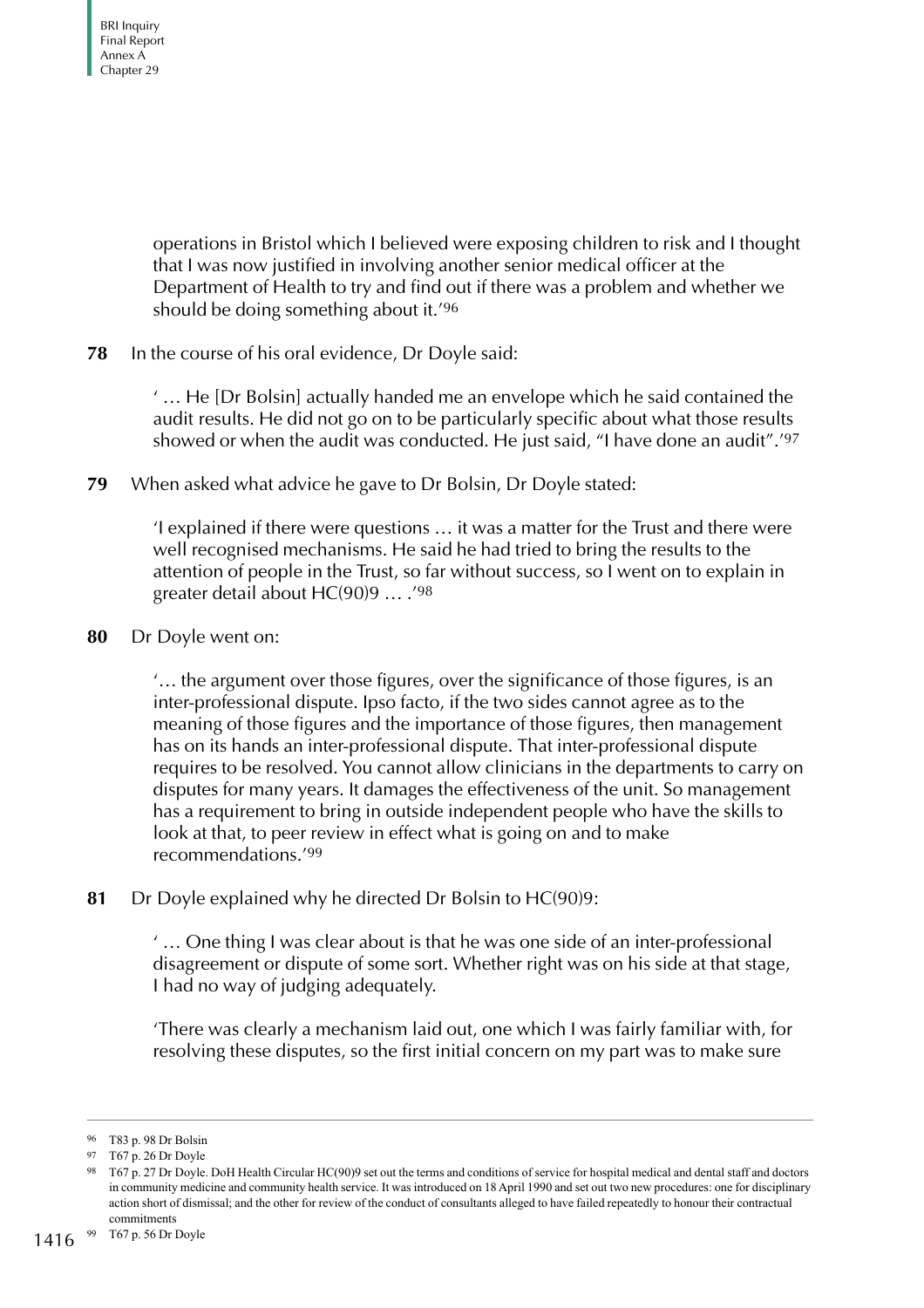that the appropriate mechanism was used, was expedited to get on with resolving this dispute.

'The question was, I have asked myself this many times, whether I could nudge the process forward and ensure that the Trust took action fairly speedily to resolve the dispute and to get to the bottom of the argument as to whether there was or was not a case to answer.'100

**82** Dr Bolsin told the Inquiry that he discussed three options with Dr Doyle.101 The first and second options (which were, respectively, to go to the Secretary of State, or to the Royal Colleges) were discounted. They would, in all likelihood, mean the cessation of all operations within the Unit and Dr Bolsin said that he felt that there were still beneficial operations taking place within the Unit.102 Dr Bolsin went on:

'The third course of action was that Mr [sic] Doyle would write to Professor Angelini who was aware of the problems and I had reported to Mr [sic] Doyle that Gianni was aware of the problems and he would then report back to Peter Doyle with the authority of having been contacted by the Department of Health about a perceived problem. It was the third course of action we agreed upon because that preserved operating within the Unit, it would lead to the open review, it would reduce the high-risk operations and the solution would be found, we hoped.'103

- **83** Dr Doyle explained that, because there was an appropriate mechanism for dealing with disputes of the nature Dr Bolsin had outlined to him, he at no time looked at the contents of the envelope that Dr Bolsin had given him.104 On his return to the DoH Dr Doyle filed the envelope in his personal filing cabinet with the other papers which he had collected whilst at Bristol.105
- **84** On 21 July 1994 Dr Doyle wrote to Professor Angelini. In his letter, Dr Doyle stated that concerns over mortality rates in neonatal and infant cardiac surgery at the BRI had been brought to his attention. Dr Doyle wrote:

'I am sure you agree that this is a matter for very great concern. If the position proves to be as reported to me, the excess deaths are in themselves a tragedy. If the problem has been recognised and adequate remedial steps have not been taken, it becomes an unacceptable tragedy.'106

<sup>100</sup> T67 p. 34 Dr Doyle

<sup>101</sup> T83 p. 99 Dr Bolsin

<sup>102</sup> T83 p. 99–100 Dr Bolsin

<sup>103</sup> T83 p. 100 Dr Bolsin

<sup>104</sup> T67 p. 36 Dr Doyle

<sup>105</sup> T67 p. 40 Dr Doyle

<sup>106</sup> UBHT 0052 0287 Dr Doyle; letter dated 21 July 1994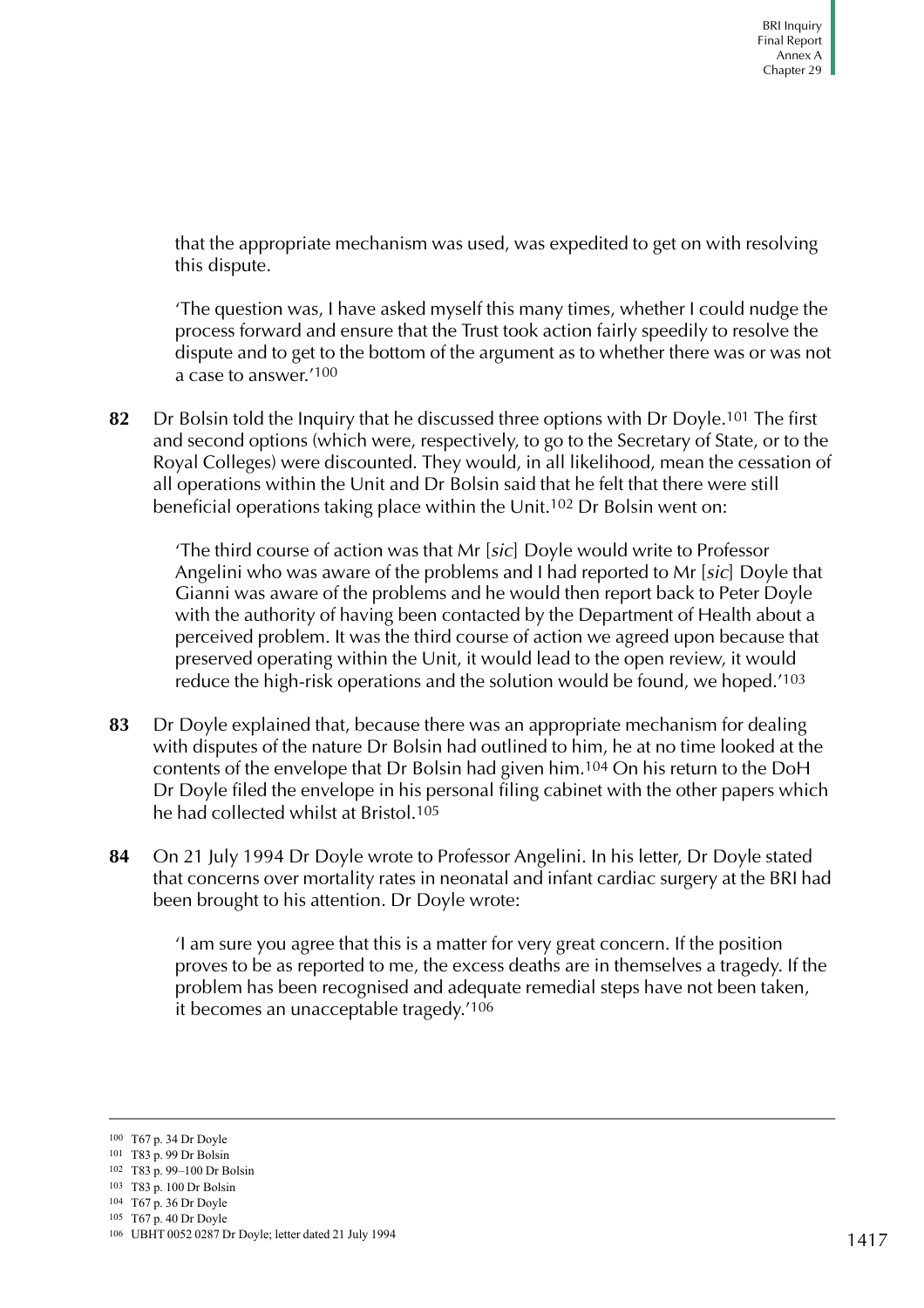#### **85** Dr Doyle added:

'If there is a problem and, for any reason, you are not able to reassure me that it has been resolved, the circumstances are such that I would be obliged to seek the help of colleagues in the Performance Management Directorate who would doubtless raise the matter formally with the Trust. It is highly likely that some sort of formal enquiry would follow.'107

#### He continued:

'I recognise that this letter may put you in a very difficult position personally. If there is anything I can do to help, please do not hesitate to get in touch.<sup>'108</sup>

## **August**

**86** Professor Angelini replied to Dr Doyle's letter on 19 August 1994:

'Thank you for your letter of the 21st July to which I am a bit late in replying since I have been abroad.

'I appreciate your frankness and concern about some of our paediatric cardiac surgery work. I have to admit that indeed there have been audits carried out which have shown a greater mortality than perhaps could be expected in a particular surgical procedure. This has been a matter of concern for us all and we have tried very hard in the last few months to implement changes aimed at improving our results.

'In line with the expansion which is taking place in our department, we have been able to advertise a new position for a full-time consultant paediatric cardiac surgeon. I am glad to say that we have had a good response to our advert and an interview is now being held on the 20th September. I can assure you that we will do our best to appoint a suitable candidate – it is our desire to find somebody familiar with the surgical procedure for which our results have been least satisfactory. Of course, it all depends on the quality of the applicants but I can tell you that from the interest this position has generated, we will certainly have at least one, or possibly two, very experienced candidates.

'In order to achieve an excellent paediatric service, however, it is also necessary to provide a better environment in which such surgery can be conducted. The view of all the medics involved in this work, anaesthetists, surgeons and cardiologists, is that the present facilities should be moved from the Bristol Royal Infirmary into the Bristol Royal Hospital for Sick Children and it is my understanding that the Trust has been looking in this direction. The appointment of a full-time paediatric surgeon and the move [of] the activity to the "Children's Hospital" would greatly strengthen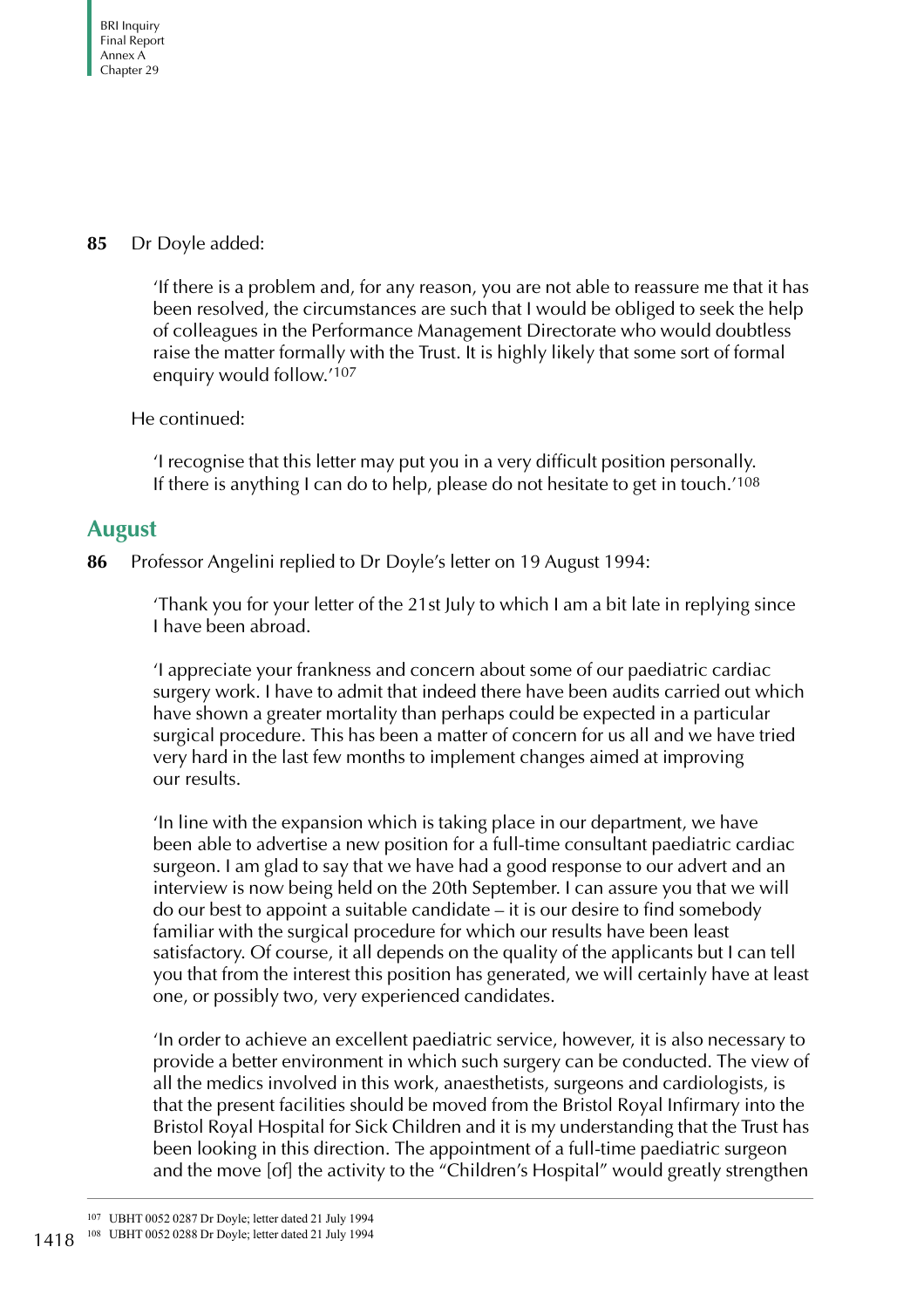our unit and address the shortcomings pointed out in your letter. I can assure you that everything will be done to appoint a suitably experienced person and I can also assure you that it is the wish of all the medics to move the paediatric surgery to the "Children's Hospital". Ultimately, however, the decision to move the unit is not in my hands but in the hands of the UBHT Trust so I am not in the position to comment any further on this particular issue.

'I am very grateful for the interest you have expressed in our unit. There is no doubt in my mind that the problem we have been experiencing is something which we can address. I am sure that in the next six months I will be able to write to you again and present you with evidence that the changes have taken place, as desired by you and indeed by everybody else concerned here in Bristol. I will keep you informed all the way along. May I thank you again for the opportunity you have given us to put our house in order.'109

**87** Dr Doyle replied to this letter on 30 August 1994. He wrote:

'I am very pleased to hear that the difficulties I referred to in my last letter have been recognised and action is being taken to remedy matters. I look forward in due course to hearing that a new appointment has been made and that the results from Bristol are at least as good as those from other major centres undertaking paediatric cardiac surgery.'110

## **September**

- **88** Following Dr Doyle's reply to Professor Angelini, Dr Roylance wrote to Dr Doyle. Dr Roylance had been made aware of the correspondence that had passed between Dr Doyle and Professor Angelini as Professor Angelini had copied Dr Roylance in to his letter to Dr Doyle.111 Further, Mr Wisheart had written to Dr Roylance on 4 September commenting on Professor Angelini's letter of 19 August. Mr Wisheart referred in the letter to the 'limited nature of the problem'.112
- **89** In his letter to Dr Doyle dated 12 September 1994, Dr Roylance stated that:

'I felt I should write to confirm the Trust Board's awareness of this problem, for which reason we are seeking to appoint another full-time Consultant Paediatric

<sup>109</sup> DOH 0001 0012 – 0013; letter dated 19 August 1994

<sup>110</sup> UBHT 0052 0284; letter dated 30 August 1994

<sup>111</sup> UBHT 0061 0273 – 0274; letter from Professor Angelini to Dr Doyle dated 19 August 1994

<sup>112</sup> UBHT 0061 0276; letter from Mr Wisheart to Dr Roylance dated 4 September 1994. In June 1996, Mr Wisheart was to report in his *'Statement to the Clinical Directors of UBHT'* that: 'Paediatric cardiac surgery had disappointing results in about 2% of its work for reasons which have not been clearly identified. However, paediatric cardiac surgery was not a disaster area and ironically in the years '92 to '95 the results were the best we had ever achieved. Audit was active, healthy and was used. True information was given to parents and consent was informed. Decisions to operate were deliberate and not cavalier.' UBHT 0054 0007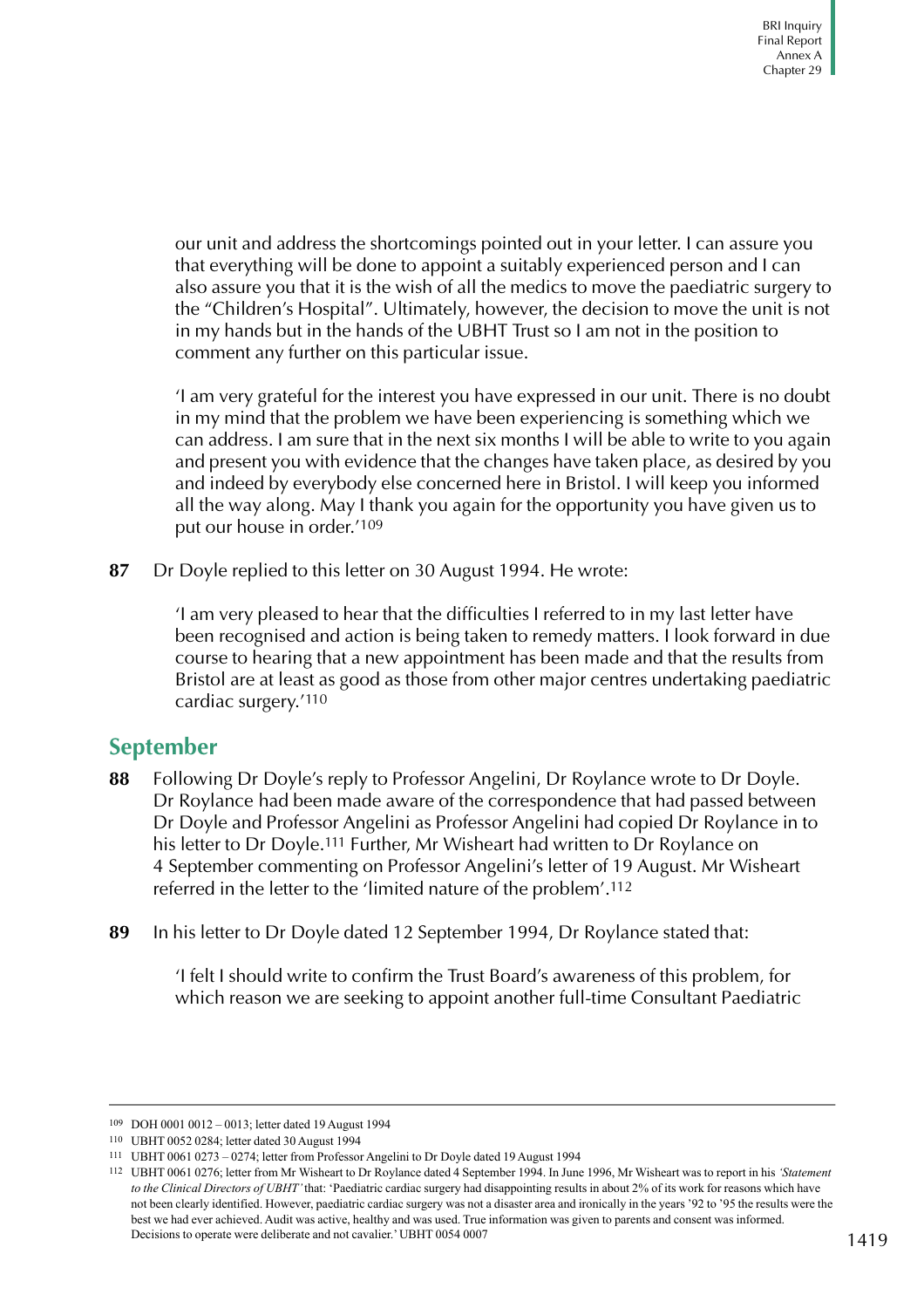Cardiac Surgeon, and the Appointments Committee is due to meet on the 20th September.

'The decision has already been taken by the Trust Board, and plans are in hand, to move Paediatric Cardiac Surgery into the Children's Hospital. I have every confidence this move, and the appointment of the new surgeon, will resolve the situation for the future.'113

**90** Dr Roylance was asked by Counsel to the Inquiry:

'Q. When you say you write to confirm the Trust Board's awareness, did you tell the Trust Board at this time of this correspondence?

'A. I do not know. I do not know. I may well not have done … .'114

**91** Mrs Maisey, in her written evidence to the Inquiry, made this comment on the letter:

'As an executive board member, I should like to confirm and clarify that I was not aware of such matters at that time. My recollection is supported by the Board minutes which show that the first time that concerns surrounding paediatric cardiac surgery were drawn to the attention of the Board was at a meeting on 24 February 1995, following the de Leval and Hunter visit.'115

**92** As to the 'problem' referred to, there was the following exchange with Dr Roylance in the course of his giving evidence to the Inquiry:

'Q. When you … write in the second paragraph that you felt you should write to confirm the Trust Board's awareness of this problem, … you did not know what the problem was that the Department of Health had in mind?

'A. I thought I did. I mean, I thought there was no doubt. If you read Gianni's letter, he says there is a particular treatment with which they have had very poor results. That could only have meant, in my belief at the time, the neonatal Switch procedure, which had stopped. That is what Gianni Angelini said. There was one problem, as I remember – I cannot remember his exact words, but there was one problem of treatment, which was being addressed – something like that. I knew, because we were at that time, as it says, seeking a paediatric cardiac surgeon to reinstitute neonatal Switches.

<sup>113</sup> UBHT 0061 0278; letter dated 12 September 1994

<sup>114</sup> T89 p. 48 Dr Roylance. No minute indicating that the Trust Board was made aware of the particular problem raised by Professor Angelini was produced to the Inquiry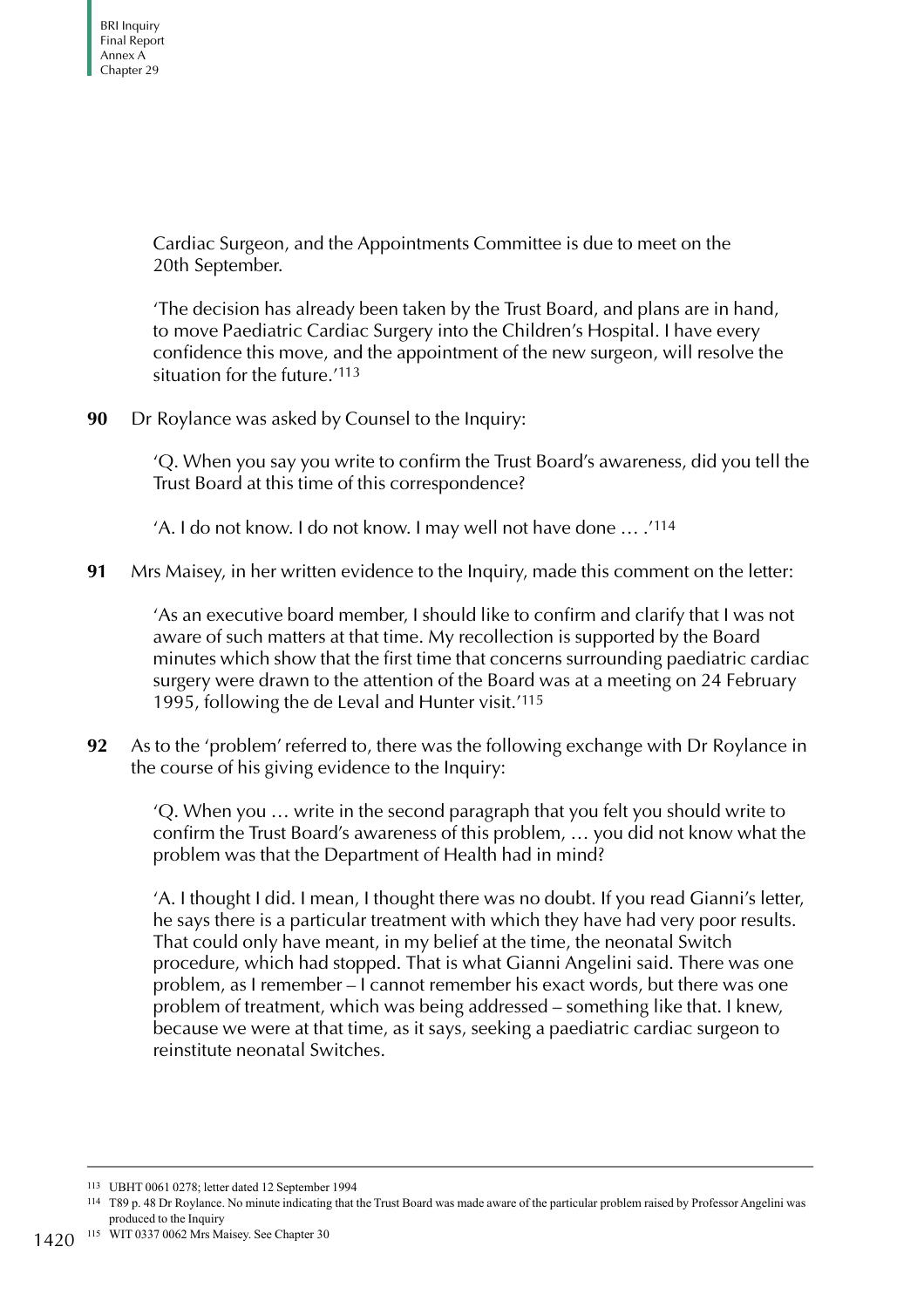'Q. The words he used were "a greater mortality than perhaps could be expected in any particular surgical procedure"?

'A. In "a particular surgical procedure", yes. I knew a particular surgical procedure was neonatal Switches. It was part of the work-up to the appointment of a paediatric cardiac surgeon. So I thought I was entirely aware of what the conversation was about.

'Q. Did you know that the neonatal Switch had in fact ceased the previous October?

'A. Yes.

'Q. A year before this, almost?

'A. Yes.'116

**93** In his letter to Dr Doyle, Dr Roylance wrote in the final paragraph:

'I will continue to monitor the situation with Gianni Angelini, and I see that he has promised to keep you informed.'117

**94** Dr Roylance was asked:

'Q. … you continued to monitor the situation with Gianni Angelini. What were you monitoring?

'A. The arrival of the new surgeon and the move up the hill. I am sorry to say the Health Service has a long track record of not achieving its firm decisions, and that was what I was monitoring.

'Q. So we read "continue to monitor the situation" as meaning to ensure that these two promises are kept?

'A. Yes.'118

**95** The letter from Dr Roylance led to a reply from Dr Doyle in which he said:

'I was very relieved to hear from Gianni Angelini that a change in the service had been planned. Under the circumstances I think it best to leave the Trust to effect the proposed changes as quickly as possible.'119

<sup>116</sup> T89 p. 47–8 Dr Roylance

<sup>117</sup> UBHT 0061 0278; letter dated 12 September 1994

<sup>118</sup> T89 p. 48–9 Dr Roylance

<sup>119</sup> UBHT 0052 0283; letter from Dr Doyle to Dr Roylance dated 20 September 1994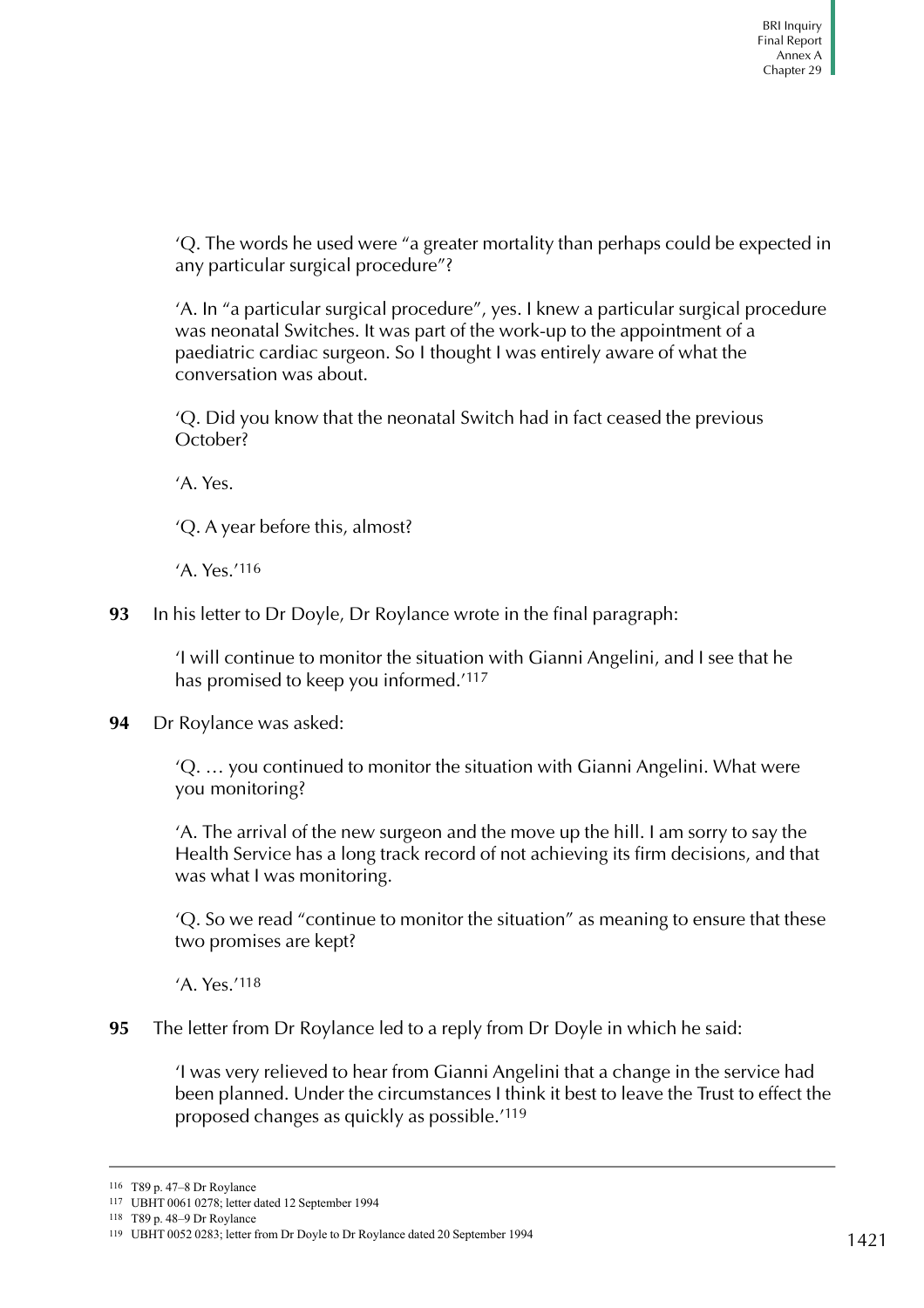**96** Dr Roylance wrote back to Dr Doyle on 22 September 1994 to inform Dr Doyle that Mr Ashwinikumar Pawade had been appointed as a consultant paediatric cardiothoracic surgeon and to state that:

' … [UBHT] is progressing the move of paediatric cardiac surgery to the Bristol Royal Hospital for Sick Children.

'The Trust is confident that these changes will assist with the continued progress of paediatric cardiac surgery.'120

- **97** Dr Doyle replied thanking Dr Roylance for keeping him up to date.<sup>121</sup>
- **98** Professor Farndon, in his written evidence to the Inquiry, stated that it was also in September 1994 that:

'As the possible appointment of a new cardiac surgeon became more imminent I certainly did meet with Mr McKinlay, the then Chairman of the Trust. I may have mentioned concerns at that meeting, although I cannot remember having done so. This meeting was held between myself, Mr McKinlay and Professor Angelini. By that time it had been resolved that we would look for an appointment in paediatric cardiac surgery and we knew of the possible candidacy of Mr Ash Pawade. Professor Angelini and I wanted to ensure that there would be no administrative problems in the possible appointment of Mr Pawade associated with his move from Australia … .'122

**99** Professor Angelini and Mr McKinlay stated that there was a discussion about the poor performance of the paediatric cardiac surgery service at this meeting.123 Professor Farndon told the Inquiry that he could not recall this. According to Mr McKinlay, both Professor Farndon's and Professor Angelini's concern:

'… was centred on the poor performance of the Switch operation and the controversy over the time taken by Mr Wisheart on some procedures. The Switch operation had been suspended and the position would be resolved by the appointment of a new full time paediatric cardiac surgeon.'124

**100** Professor Farndon's recollection was that:

' … some smaller part of that meeting was concerned with paediatric cardiac surgical outcome and performance.'125

<sup>120</sup> UBHT 0061 0280; letter from Dr Roylance to Dr Doyle dated 22 September 1994

<sup>121</sup> UBHT 0061 0281; letter from Dr Doyle to Dr Roylance dated 3 October 1994

<sup>122</sup> WIT 0087 0009 Professor Farndon

<sup>123</sup> WIT 0073 0055 Professor Angelini, WIT 0073 0016 Professor Angelini

<sup>124</sup> WIT 0102 0028 Mr McKinlay

<sup>1422</sup> 125 T69 p. 165 Professor Farndon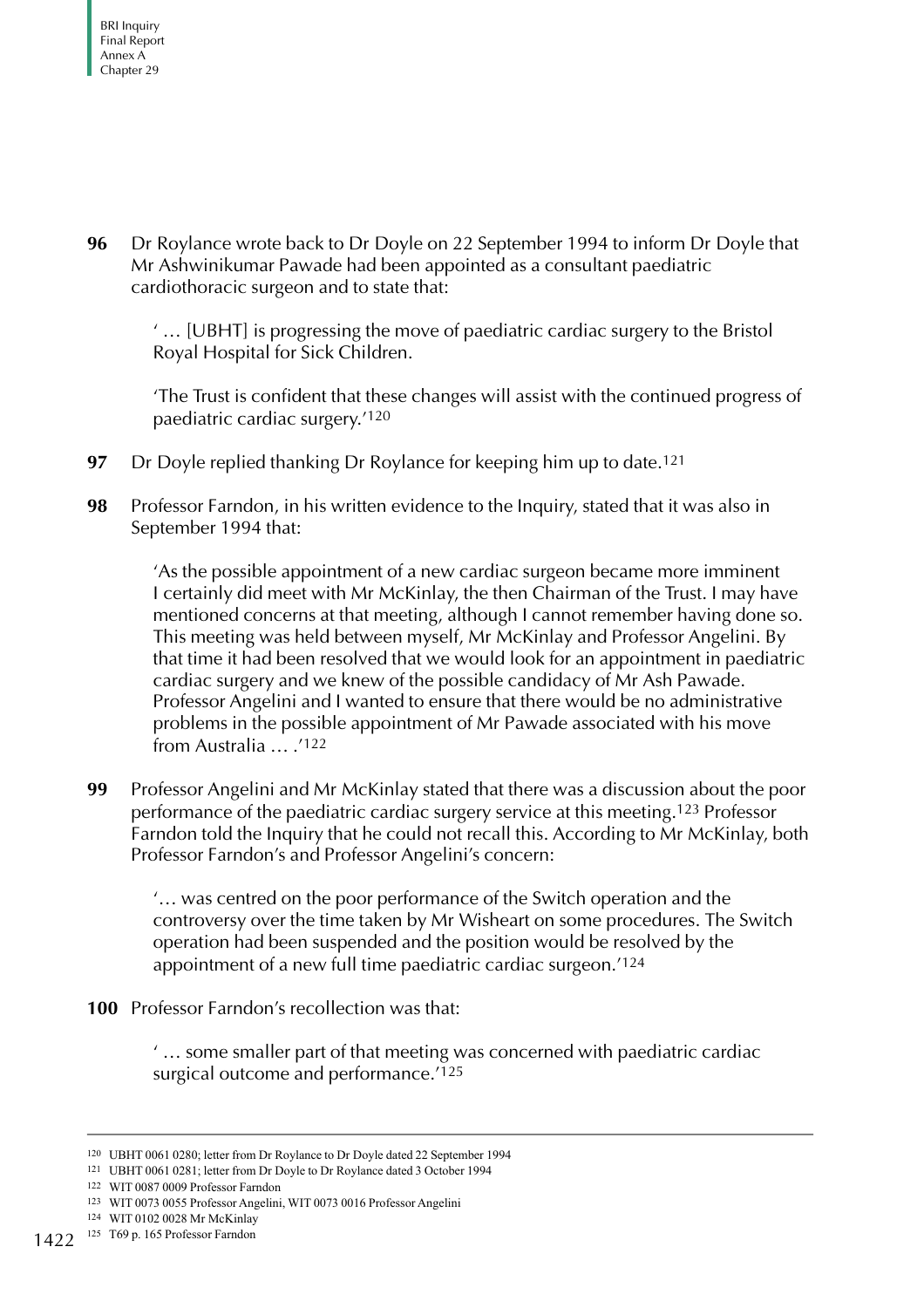## **October**

**101** It was in October, according to Mr McKinlay, Chairman of the Trust Board, that he began to hear for the first time from Dr Roylance the names 'Bolsin' and 'Peter Doyle' and talked to Dr Roylance about them.126

## **November**

**102** Mr Alan Bryan, consultant cardiac surgeon, told the Inquiry about a consultants' meeting, attended by Mr Dhasmana, Mr Hutter, Mr Bryan and Professor Angelini,127 immediately after the monthly audit meeting of 10 November 1994:

'Professor Angelini asked Mr Dhasmana whether the paediatric service could be rationalised prior to the arrival of Mr Pawade … Mr Dhasmana was very offended by the Professor's apparent interference. ... He accused the Professor of criticising the paediatric cardiac surgery service outside Bristol … Professor Angelini had sought advice and help … from [Mr Stark] … Mr Dhasmana unfortunately appeared to interpret this action as unwelcome and unfair interference from others outside the running of the service. This meeting degenerated into an unpleasant argument … the Professor asking for the rationalisation of the service and Mr Dhasmana rejecting outside interference in the service. Mr Hutter and I participated very little in the argument which ended in an acrimonious impasse.128

' … I can fully understand why Mr Dhasmana would view this … action as unsolicited and unfair interference by Professor Angelini …129

'Q. … Did Mr Dhasmana … perceive Professor Angelini as being one of the outsiders interfering with the service?

'A. Yes … I think that is specifically what I mean.'130

#### **103** Mr Dhasmana told the Inquiry about the meeting:

'The whole meeting related to raising concerns about my surgical work outside Bristol without first discussing them with me.'131

'It started friendly. … It became … acrimonious … It was not — more an argument in the end, it became almost a one-sided, a Latin burst. … I was angry but I am not very good with my words so I became dumb when I heard somebody [Professor Angelini] really saying "kiss my feet". … After that I became totally dumb because I thought "if I respond now I am angry I may say something and I will regret it".

<sup>126</sup> T76 p. 45 Mr McKinlay

<sup>127</sup> T63 p. 67 Mr Bryan

<sup>128</sup> WIT 0081 0026 – 0027 Mr Bryan

<sup>129</sup> T63 p. 74 Mr Bryan

<sup>130</sup> T63 p. 79 Mr Bryan

<sup>131</sup> WIT 0081 0039 Mr Dhasmana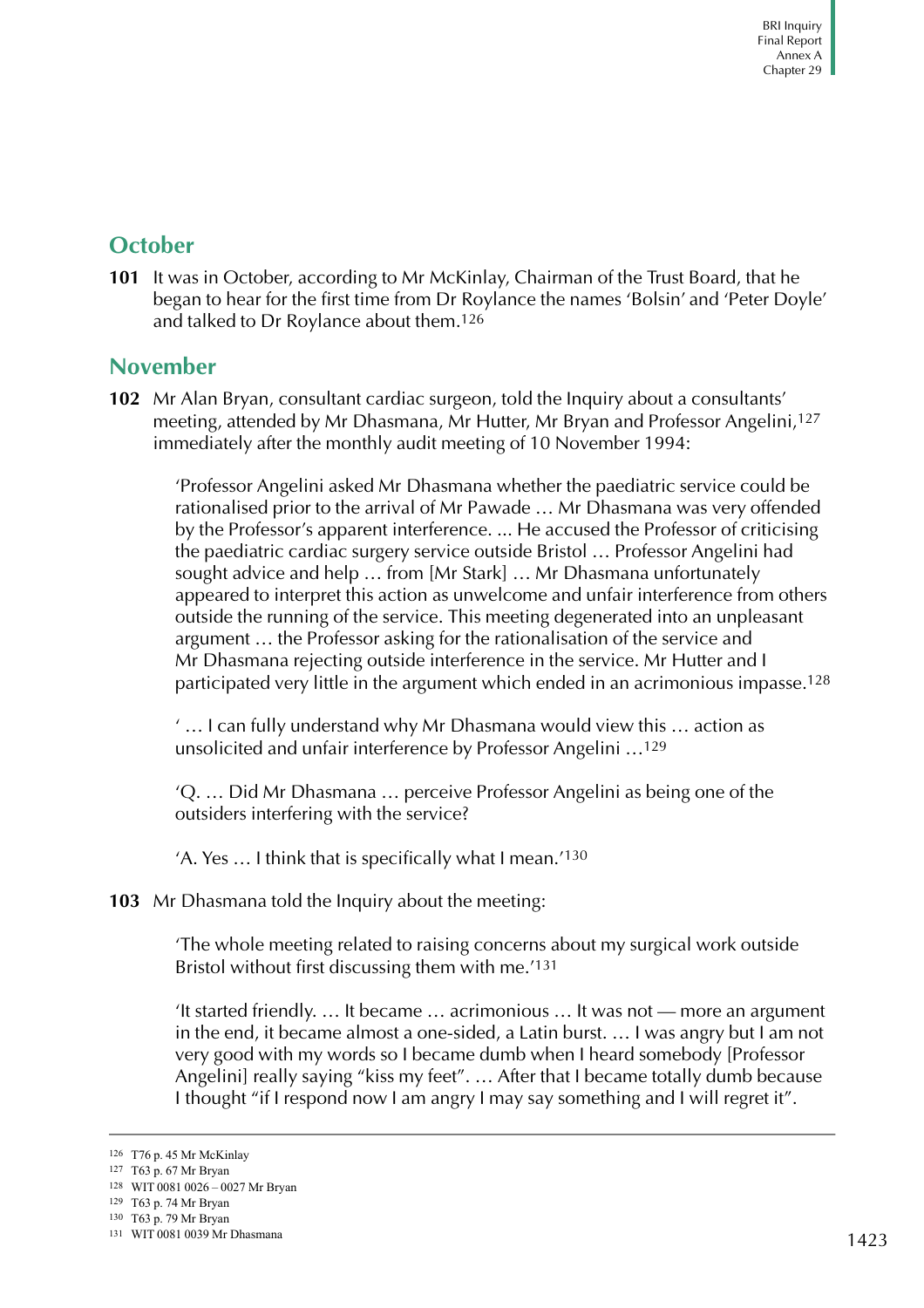Obviously he himself felt a bit bad having uttered those words so he was trying to explain and it became … one-sided. He really said "well, I tried to save your bacon, the Department of Health was going to close the Unit and I really fought your corner, I really told them your results are very good, we do not need to stop the Unit, it is just we really need to look at a few things." But I am sorry at that time I was in no mood to reciprocate or communicate any further and I just kept listening …

'Q. … there had been concern expressed to the Department of Health about the results in paediatric cardiac surgery and that he … had suggested that the Unit was solving the problems by appointing a new cardiac surgeon so that the work would go on taking place …

'A. At that time I did not understand that that is what he was saying, but when I read further information on that I think it became more clear. I do not think it was that clearly mentioned at that time. What upset me … we were meeting almost every other day or every week in the Unit, we were working on a common purpose, to get a paediatric cardiac surgeon and he never mentioned that there was this talk with Dr Doyle or the Department of Health … I was very pleased that he was with me on this one to get [Mr Ash Pawade]. … He talked to other people, why could not he really just tell me at the same time? … If you are told by somebody "kiss my feet", would you take any further part in the conversation?

'Q. (The Chairman): Mr Dhasmana, what did you understand was meant by that? …

'A. Very humiliating.'132

**104** Mr Dhasmana told the Inquiry about the effects of the meeting:

'I thought I had good relations with all the gentlemen who had been here and saying something totally different than what they said before.

'Q. And Professor Angelini?

'A. I have changed my mind after the November 1994 meeting.'133

**105** On 17 November Professor Farndon discussed the concerns being expressed about paediatric cardiac surgery with one of the surgeons involved, Mr Wisheart:

'I met with James Wisheart on 17 November 1994. At that meeting I made a note … The meeting took place in James' office on Ward 5, which is the cardiac ward. I made the note on the night of the meeting but did not provide a copy to James. The fact that I made a note was a measure of the degree of importance I attached to

<sup>132</sup> T87 p. 27–30 Mr Dhasmana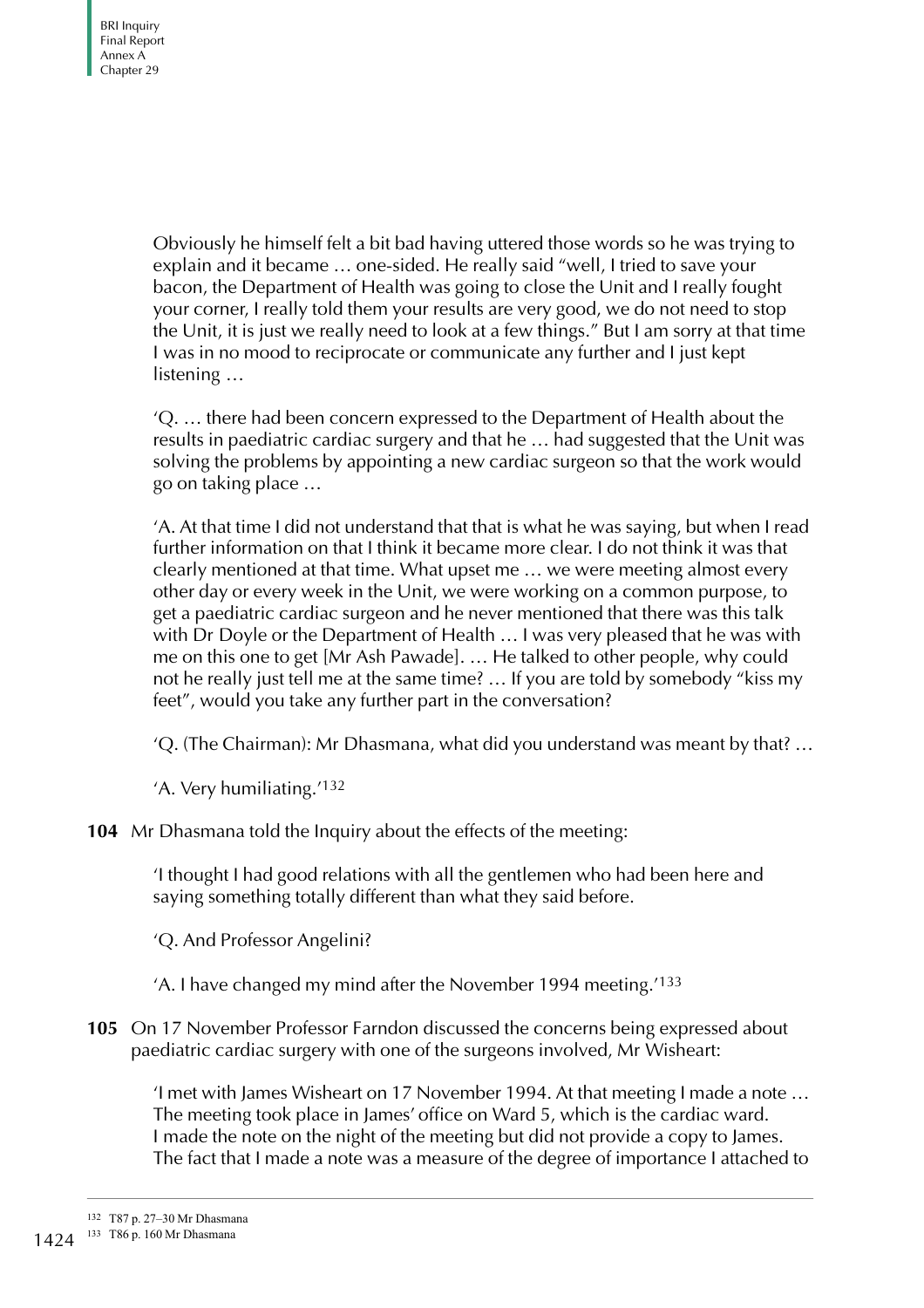the meeting. Until that occasion the writing of notes would never have been something I would have done.'134

#### **106** Professor Farndon told the Inquiry about his reasons for calling the meeting:

'I think I had heard a volume of continued disquiet, noise, and it was almost an exasperation that no resolution had occurred. It still was not within any of my remit, strictly speaking, to be concerned with the results of cardiac surgery, but people kept talking and no evidence was ever handed to me that everybody had agreed upon, identifying that there is a problem or there is not a problem. So there was a feeling of exasperation that the thing had not been resolved.'135

**107** Professor Farndon, in his written evidence to the Inquiry, stated that:

' … as a friend and colleague of James, I could not tolerate hearing oblique criticisms (without objective evidence) of a colleague's work or performance. I felt a duty, first, to be sure that James was aware of these criticisms, and, secondly, to see if I could help in the resolution of any particular problems that might exist.'136

**108** Professor Farndon went on:

' … James agreed that the outcomes of some paediatric cardiac procedures were not good but I do not remember discussing any specific procedures. I think I would have made a note if we had. I also remember that we discussed case complexity and risk factors and how these played upon outcome.'137

#### **109** He concluded:

' … at the end of the meeting we had resolved the issues and we had seen a potential way forward. It was agreed that there would be a tabulation of results, and an agreement between the relevant surgeons as to their authenticity and accuracy. Then, there would be an open meeting with the cardiologists and anaesthetists to discuss that data. This was in respect of all the cases, adult and paediatric … .'138

<sup>134</sup> WIT 0087 0009 Professor Farndon (emphasis in original)

<sup>135</sup> T69 p. 170 Professor Farndon

<sup>136</sup> WIT 0087 0010 Professor Farndon

<sup>137</sup> WIT 0087 0010 Professor Farndon

<sup>138</sup> WIT 0087 0011 Professor Farndon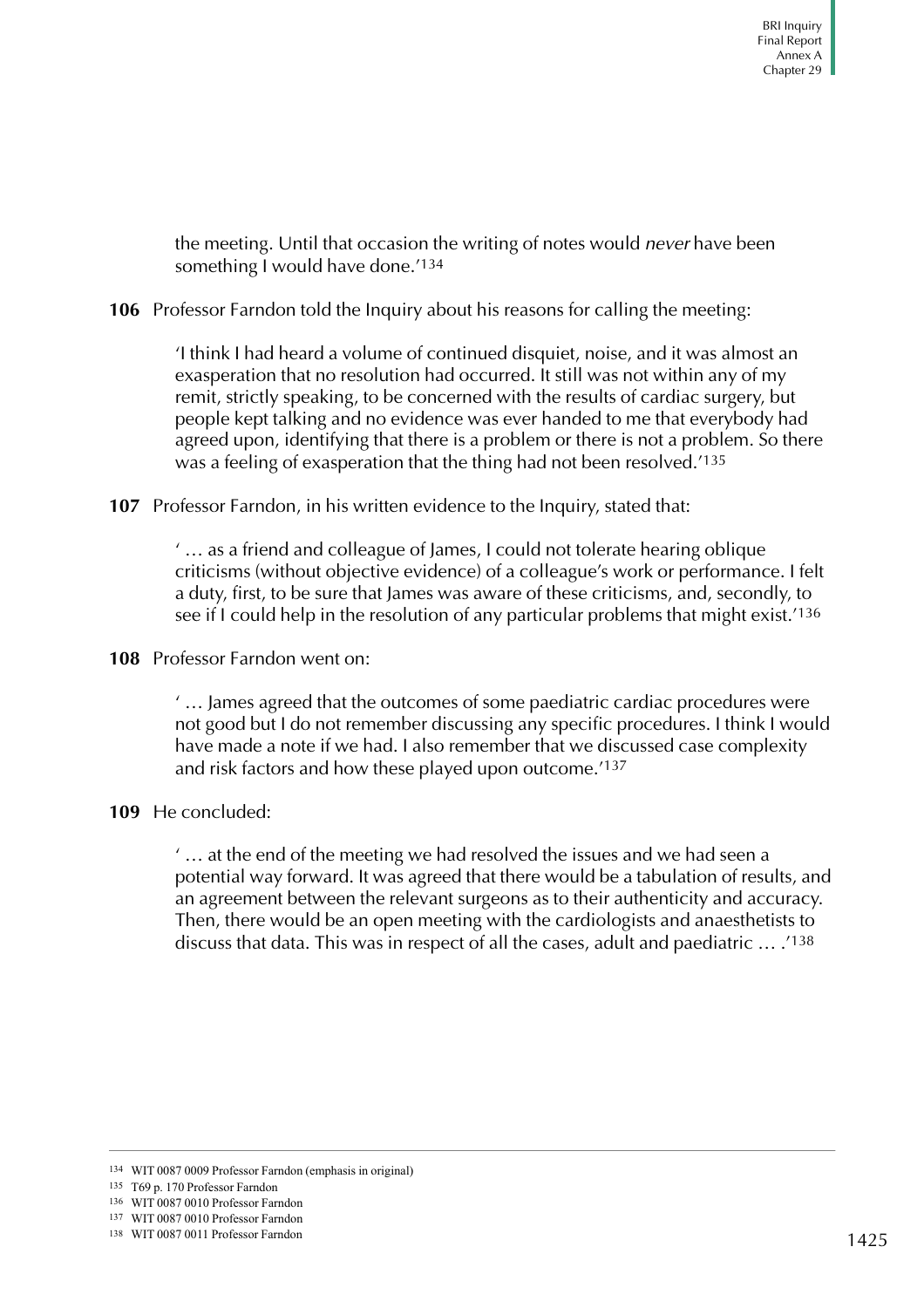**110** Professor Farndon's note of the meeting recorded the outcome as follows:

' … That it is resolved that: the 5 cardiac surgeons will tabulate results, agree them as authentic and accurate and that the 5 surgeons will then meet openly with cardiologists and cardiac anaesthetists to discuss results.

'Agreed that

- '(i) cardiac surgeons will meet & agree figures for all cases
- '(ii) hold an open meeting for all to examine results …
- '(iii) that I ring Chris Monk and advise him of these things
- '(iv) that JW [Mr Wisheart] recognises that he gets more difficult cases  $\ldots$  .'139
- **111** On the following day, Professor Farndon wrote to Mr Wisheart, with a copy to Dr Monk:

'I really do believe that the best way forward is for an internal discussion to begin initially with the five cardiac surgeons. Work should be done fairly quickly to agree the data and this should then be openly discussed with colleagues from cardiology and cardiac anaesthesiology.'140

**112** Professor Farndon stated:

'I wanted the matter to be resolved quickly. I was getting impatient with colleagues talking in corridors without objective evidence. I wished to see the situation resolved. I indicated to both James and Dr Monk that if the group wished me to play any further part I would be pleased to do so. My aim was to be an objective and honest broker, or chair, if that were to be desired. I hoped that the things we had agreed would happen.141

**113** Professor Farndon noted:

'No one ever returned to me to ask for my further services.'142

## **December**

**114** On the evening of 8 December 1994 a scheduled meeting of the Paediatric Heart Club took place at Dr Joffe's home.143 Mr Dhasmana told the Inquiry that Dr Martin and he had discussed the proposed Switch operation on Joshua Loveday after Joshua

<sup>139</sup> WIT 0087 0025 – 0026; transcript of Professor Farndon's handwritten note of the meeting on 17 November 1994 (emphasis in original)

<sup>140</sup> WIT 0087 0028; letter from Professor Farndon to Mr Wisheart dated 18 November 1994

<sup>141</sup> WIT 0087 0012 Professor Farndon

<sup>142</sup> WIT 0087 0012 Professor Farndon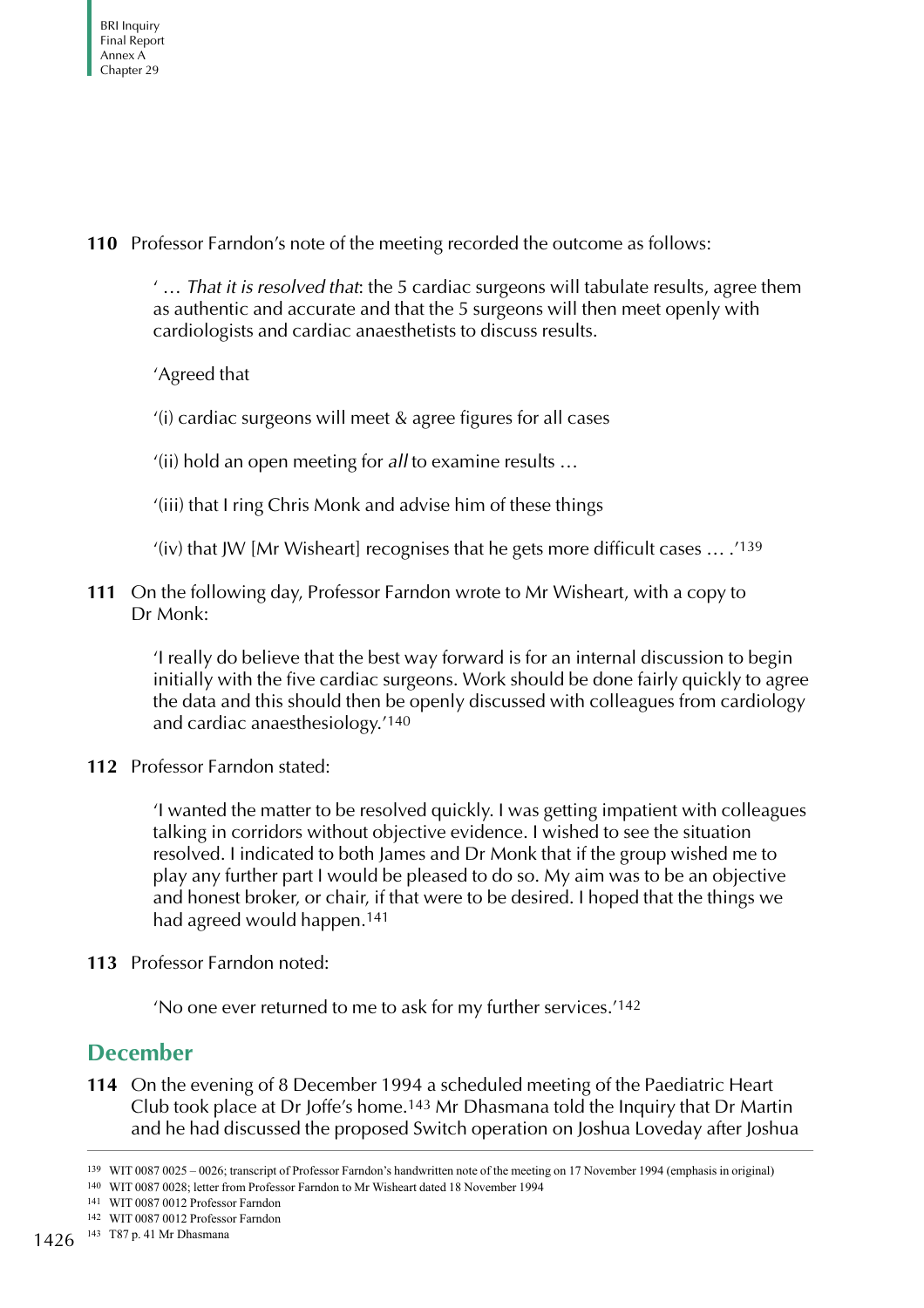had been seen in Gloucester in November 1994.144 Mr Dhasmana and Dr Martin decided, and Dr Joffe agreed, that the meeting of the Paediatric Heart Club was a suitable occasion on which to discuss the issue of Mr Dhasmana's performing nonneonatal Switch operations. After the decision had been taken to dedicate the meeting to a discussion of the non-neonatal Switch series, Mr Dhasmana told the Inquiry that he:

'… made personal telephone calls and communicated to everybody that I would be grateful if they attended this meeting, all of them.'145

**115** Mr Dhasmana said that he asked Dr Bolsin to attend:

'… when I talked to him he looked in his diary, he said "Sorry, I am busy at that time somewhere else but I will see what I can do". In the end he did not turn up.'146

**116** Mr Dhasmana was asked about the meeting in the following exchange:

'Q. So the meeting then took place. What discussion was there about the Joshua Loveday operation? Was it about the operation or was it about the Switch programme itself?

'A. It was about the older Switch programme. It is just I intimated to them that: "I have got a patient on my list to be operated on".

'Q. So no specific conversation about that particular patient, just about the Switch programme?

'A. Yes.

'Q. Were there any figures discussed at that meeting?

'A. I took my hand notes because I was not going to that meeting without any information with me. So in my hand I had written down all the Switches which I had done right from number 1 in 1988 – I am talking of all older Switches – until the last one.<sup>'147</sup>

**117** Mr Wisheart, in his written evidence to the Inquiry, stated:

'… there was a long and detailed discussion as to whether it was appropriate for Mr Dhasmana to continue to do the Arterial Switch operation in older children. For the purposes of the discussion, all sides of the debate were examined and data

<sup>144</sup> T87 p. 41 Mr Dhasmana

<sup>145</sup> T87 p. 41 Mr Dhasmana

<sup>146</sup> T87 p. 41 Mr Dhasmana

<sup>147</sup> T87 p. 42 Mr Dhasmana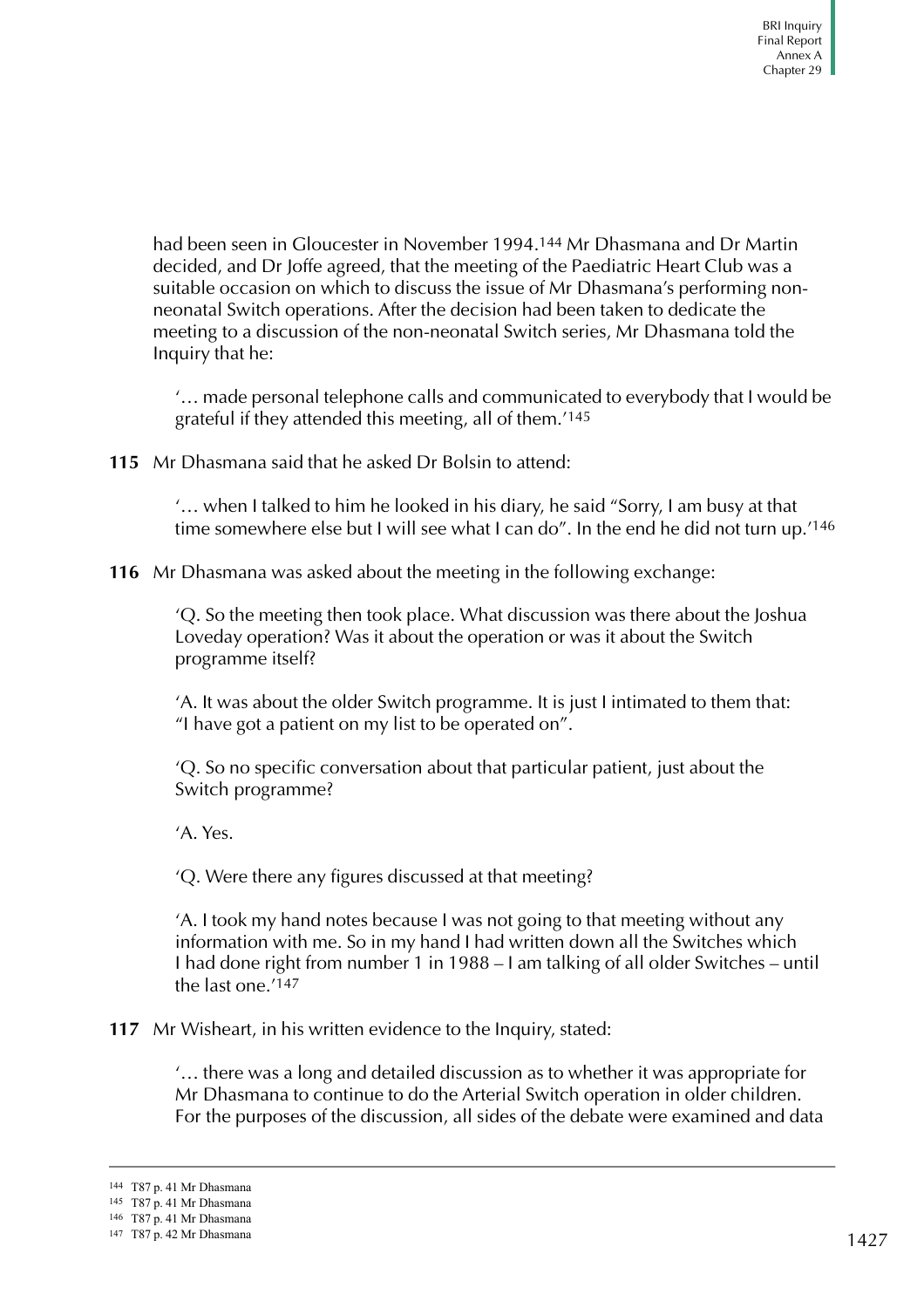was provided to that meeting. The meeting concluded that Mr Dhasmana should continue to do the Arterial Switch operation in older children.'148

- **118** Mr Wisheart stated that Dr Joffe, Dr Martin, Dr Hayes, Dr Masey, Dr Underwood, Dr Pryn, Dr Wilde, Mr Dhasmana and he were present at the meeting. Mr Wisheart stated that Dr Bolsin was not present.149
- **119** When Dr Masey was asked about the meeting, she said that she had 'very little recollection of the subject matter' of the meeting.150 As regards the discussion of the non-neonatal Switch series, she said:

'My recollection was that the results in the older Switches were acceptable, yes, were within acceptable … were acceptable, yes.'151

- **120** Dr Pryn and Dr Underwood both had a very poor recollection of the meeting and what was said at it.152
- **121** No minutes were made of the meeting.
- **122** On 15 December Professor Vann Jones, having received some further data from Mr Wisheart, wrote to Mr Wisheart acknowledging receipt of the data:

'I looked through the figures with interest and certainly as far as I can see all the groups to which statistics could be sensibly applied equal or better the national average. As you know there are many small groups some better, some worse than the national average but where one single event totally distorts the picture. I personally feel very re-assured about the figures and would stoutly defend them if they ever become the subject of further debate.'153

**123** Subsequently, in his oral evidence to the Inquiry, Professor Vann Jones said that he had:

' … made assumptions that that must be validated data. I did not know until later on, for instance, that the whole thing was anonymised and lumped together … I had no idea in those days, it was just people sending forms in and the whole thing was lumped together, so therefore any particular centre that was not performing was just lost in the overall … .'154

- 151 T74 p. 131 Dr Masey
- 152 T75 p. 155 Dr Underwood; T72 p. 161 Dr Pryn

<sup>148</sup> WIT 0120 0455 Mr Wisheart

<sup>149</sup> WIT 0120 0455 Mr Wisheart

<sup>150</sup> T74 p. 129 Dr Masey

<sup>153</sup> JDW 0005 0180; letter from Professor Vann Jones to Mr Wisheart dated 15 December 1994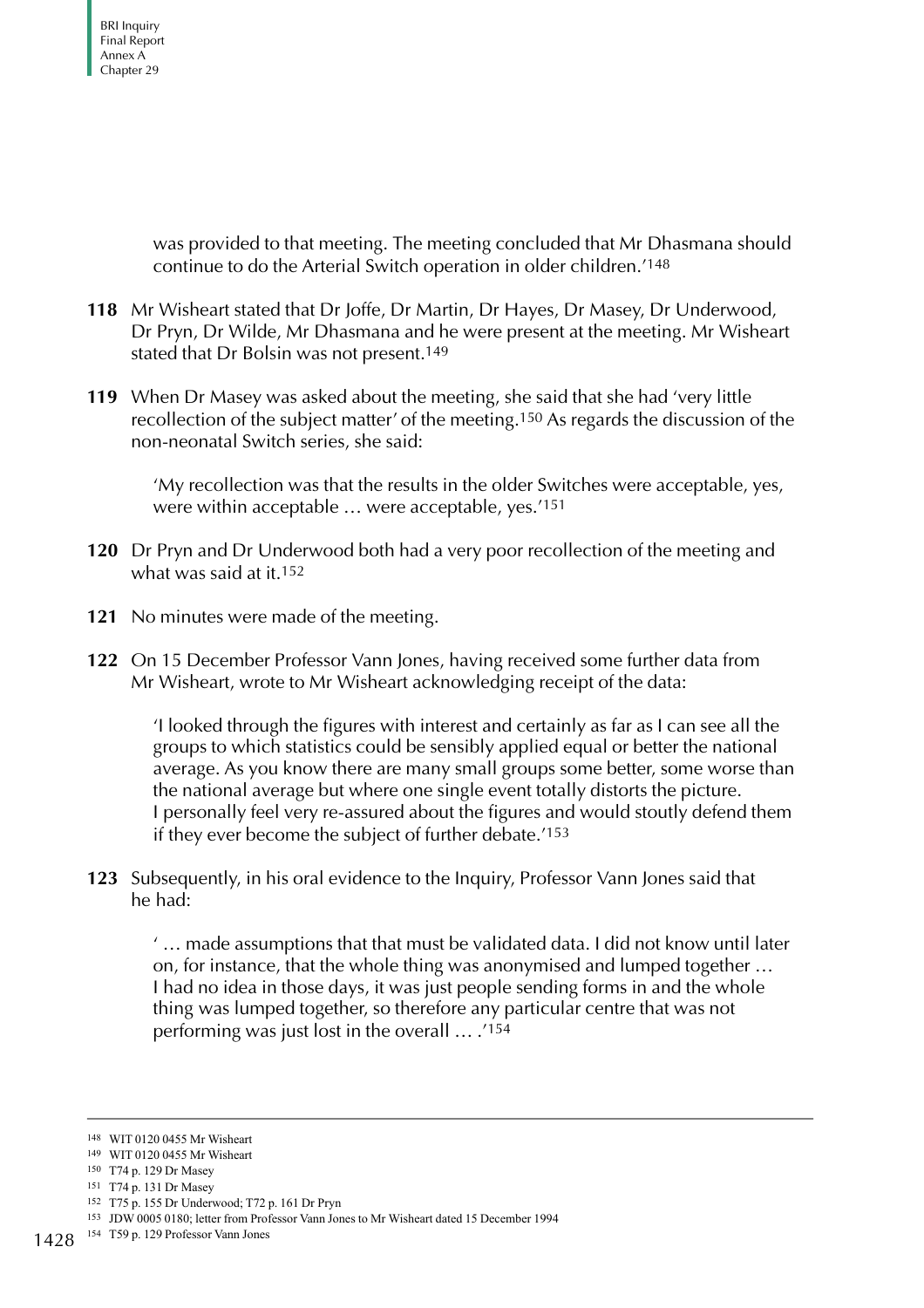**124** Dr Bolsin stated in a report in October 1995 that at some point in December 1994 he contacted Dr Doyle at the DoH in the light of the proposed operation on Joshua Loveday:

'When it became apparent that the operation was very likely to proceed, and after consultations with Mr Bill Brawn (Consultant paediatric cardiac surgeon, Birmingham Children's Hospital) and Mr John Parker,155 I contacted Dr Doyle and told him of my grave concerns over the safety of the patient. Professor Angelini also contacted Dr Doyle for the same reasons.'156

**125** Mr McKinlay, in his written evidence to the Inquiry, stated:

'By Christmas 1994 I had reached the point where I told Dr Roylance that I wanted an independent inquiry and he agreed … it is my recollection that he or Mr Wisheart had started to explore with the Royal College of Surgeons the identification of experts who might conduct the inquiry.'157

**126** Mr McKinlay was asked about this part of his statement when he gave oral evidence:

' … I can remember going away for the Christmas break and saying, "John [Dr Roylance], I think we need to have an inquiry."

'Q. That would have been into what, precisely?

'A. Into whether or not there was a problem …

'Q. Dealing only with the neonatal Switch operation … ?

'A. No, I think at that time the concerns must have been broader; they really had to cover the behaviour of the Unit as a whole. At that time I thought that the centre of [the] problem was the neonatal Switch, but it really should be a wider inquiry.' 158

#### **127** Mr McKinlay's evidence included the following exchange:

'Q. If you and Dr Roylance had agreed that by Christmas, why was one not set up by Christmas, or early in January?

'A. I thought that Dr Roylance agreed with me, but he had to go off and think about it. I thought that in January he started the mechanism for setting up an inquiry, to find the people to actually do the job.

<sup>155</sup> The then President of the British Cardiac Society

<sup>156</sup> UBHT 0052 0175; Dr Bolsin's report: *'An account of the events occurring in the Bristol Royal Infirmary & United Bristol Healthcare Trust Department of Paediatric Cardiac Surgery 1989–1995'*, dated October 1995

<sup>157</sup> WIT 0102 0028 – 0029 Mr McKinlay

<sup>158</sup> T76 p. 49 Mr McKinlay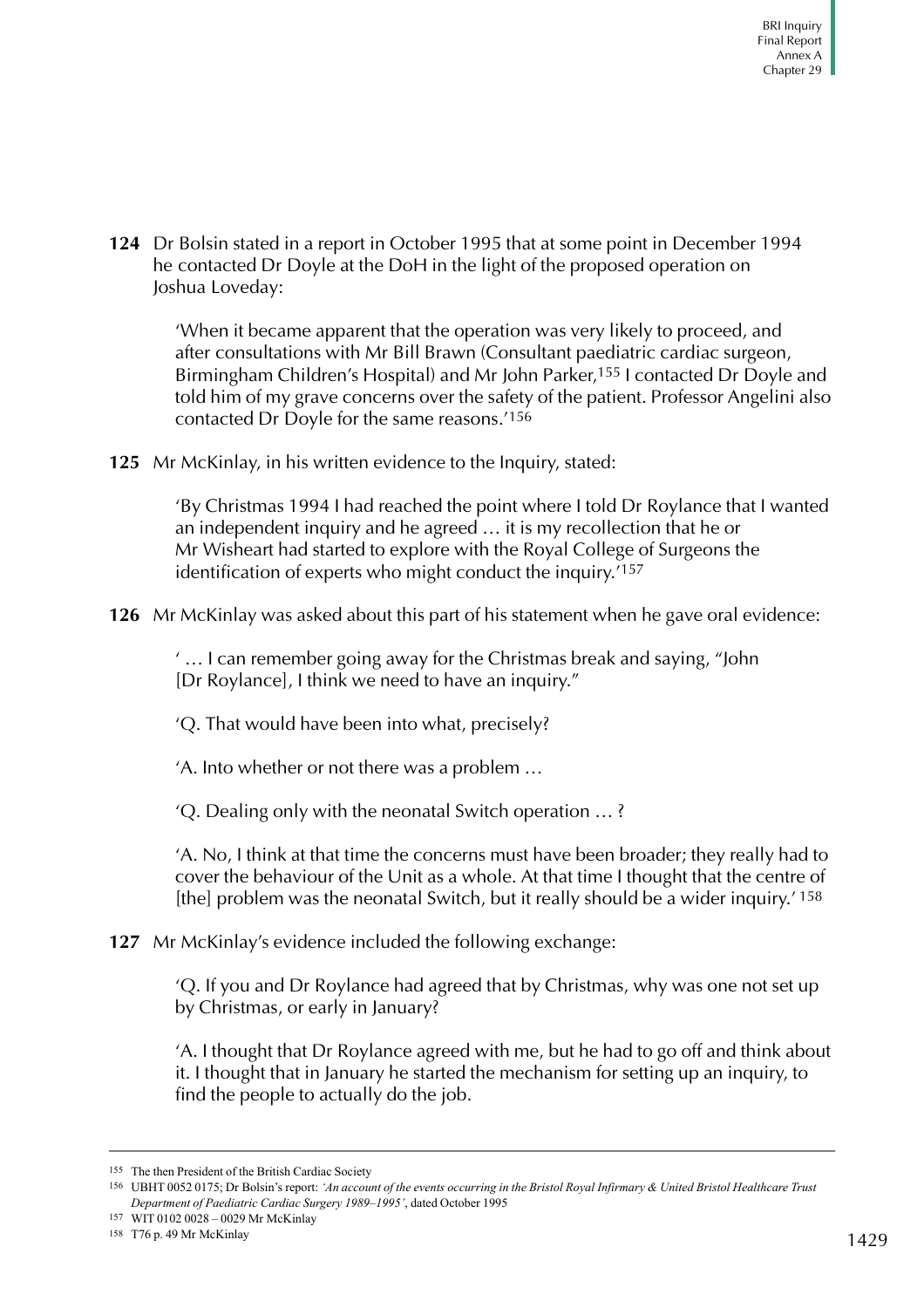'Q. Before any question of the Joshua Loveday operation?159

'A. I thought so, but … I cannot pin that down.' 160

**128** According to Dr Roylance, the decision to hold an inquiry was made rather later:

' … I decided to have an inquiry when I was told that the child [Joshua Loveday] had died.'161

**129** Mr Graham Nix stated that he could not recall precisely when he first became aware of an inquiry involving independent experts to report on paediatric cardiac surgery although:

'… it was probably in very late 1994 or early 1995. I understood that independent experts were to be called in, to advise Dr Roylance by providing an outside view of the problems in the paediatric cardiac service.'162

**130** As regards the proposed operation on Joshua Loveday, sometime in December 1994 or early January 1995, Professor Angelini made a telephone call to Dr Martin, consultant paediatric cardiologist, who was at a peripheral clinic outside Bristol. Professor Angelini said of the telephone call:

'I questioned to him the wisdom of doing this case in the BRI. I also told him that this was not an urgent case and there was no need to do this operation and if he felt that the child needed an operation, we could have him sent to Birmingham, to Bill Brawn, who was perhaps the best surgeon in the land, to do this operation safely.'163

**131** Professor Angelini's evidence continued:

'Q. Did Dr Martin agree that the operation was urgent or not? Or did he agree it was not urgent?

'A. He agreed it was not urgent.

'Q. So what did you understand his justification being for carrying out the operation?

'A. His justification was since this child was not a neonate, the results on the nonneonate were much better than the results on the neonate, therefore he was justified to go ahead with the operation.'164

<sup>159</sup> The operation took place on 12 January 1995. See also [Chapter 30](#page-98-0)

<sup>160</sup> T76 p. 49 Mr McKinlay

<sup>161</sup> WIT 0108 0130 Dr Roylance; Joshua Loveday died on 12 January 1995, the day of his operation

<sup>162</sup> WIT 0106 0070 Mr Nix

<sup>1430</sup> 163 T61 p. 183 Professor Angelini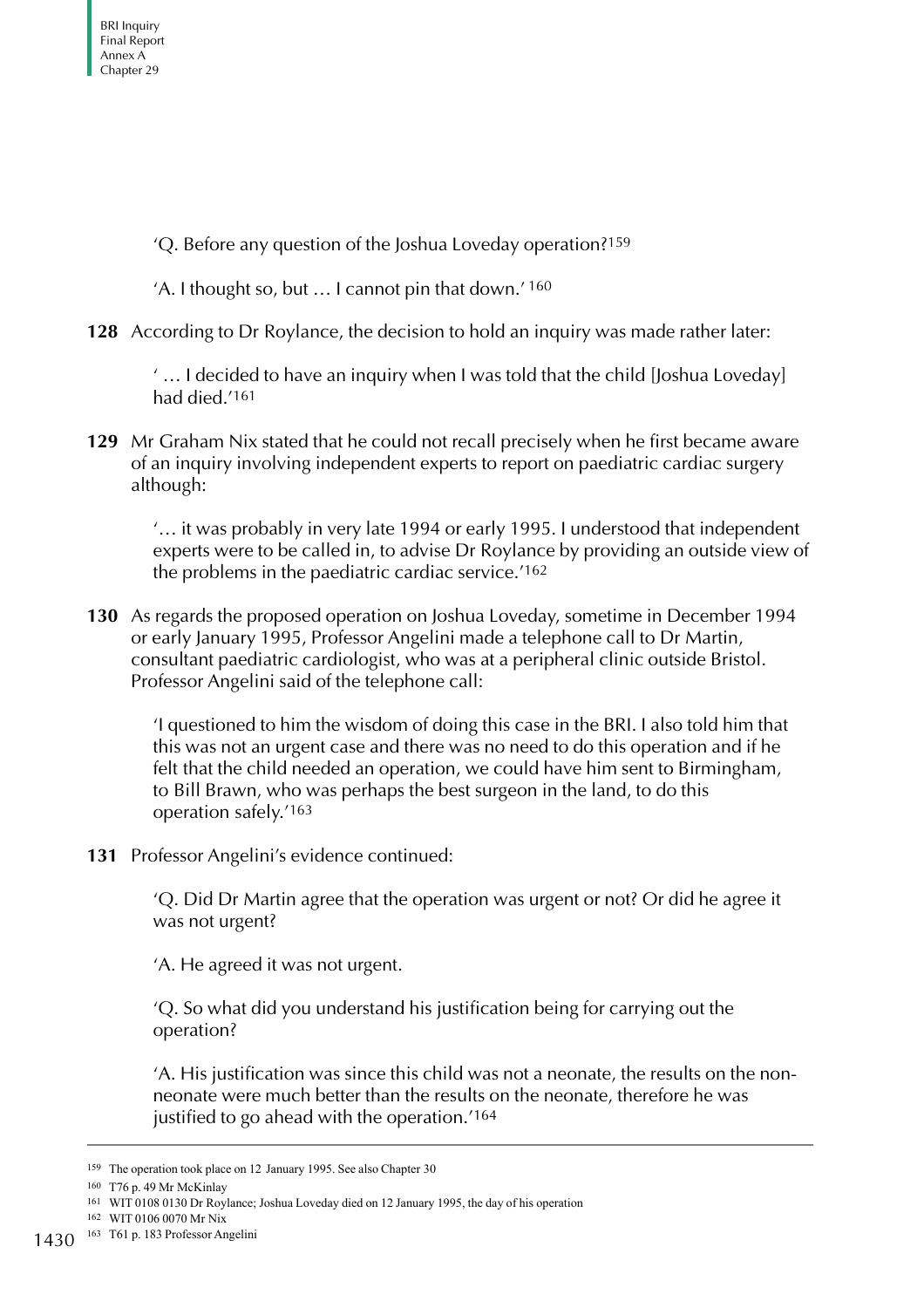**132** Professor Angelini told the Inquiry that he asked Dr Martin why Joshua Loveday, who had been waiting for his operation for some time already, could not wait until Mr Pawade took up his position.165 Professor Angelini said that Dr Martin had told him:

'… in his view the competence of the surgeon to do this operation in a child of the age of the child we were dealing with, was adequate. Of course, I totally disagreed with this.'166

**133** Dr Martin told the Inquiry:

'My understanding was that he [Professor Angelini] was questioning whether this operation that was planned as a Switch operation was a neonatal operation and I think I informed him that Joshua was an older child, I may have told him his age, I cannot remember, and I felt he [Professor Angelini] was under the misapprehension that this was a neonatal operation or a younger operation.'167

- **134** Dr Martin told the Inquiry that he did not remember how long the conversation lasted;168 whether or not the question of transferring Joshua to another hospital was discussed;169 whether or not the urgency of Joshua 's case was discussed;170 or whether there was any discussion of why the operation could not wait until Mr Pawade started work.171
- **135** After spending Christmas with relatives, Joshua's parents returned home to find a letter from the BRI advising them that there was a space available in the operating schedule and that, if they wished the operation to go ahead, then Joshua could be admitted to the BRI on 10 January 1995.172 Joshua's mother stated in her written evidence to the Inquiry that:

'Bert and I thought that both this letter and the previous communication from Mr Dhasmana's secretary were very odd. We had, after all, seen Mr Dhasmana in November, only a couple of weeks before his secretary telephoned. At the previous consultations with both Dr Martin and Mr Dhasmana, neither had indicated that the operation was urgent.'173

- 167 T77 p. 108 Dr Martin
- 168 T77 p. 108 Dr Martin

171 T77 p. 109 Dr Martin

<sup>164</sup> T61 p. 183 Professor Angelini

<sup>165</sup> Mr Pawade was due to start work in Bristol in May 1995

<sup>166</sup> T61 p. 184 Professor Angelini

<sup>169</sup> T77 p. 108 Dr Martin

<sup>170</sup> T77 p. 109 Dr Martin

<sup>172</sup> WIT 0417 0012 Ms Evans

<sup>173</sup> WIT 0417 0012 Ms Evans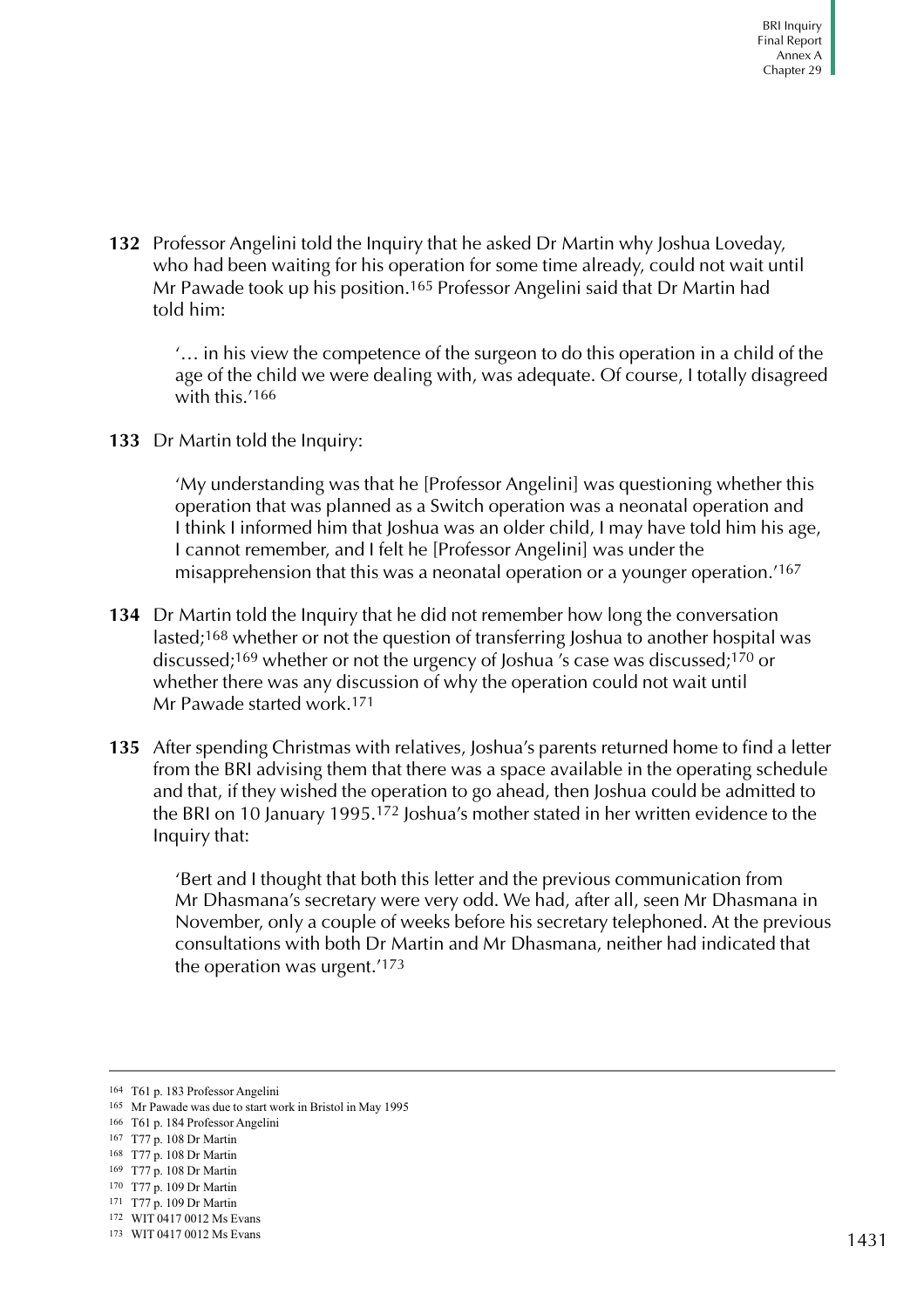# Report of the performance of the PCS Service in 1994

**136** In 1994, the figures for 1993–1994 were produced by the Unit, but not published, as had been the case prior to 1992. Figures were, however, submitted to the UK Cardiac Surgical Register (UKCSR):174

| <b>Operations - Over-1s</b> | <b>Operations - Under-1s</b> |
|-----------------------------|------------------------------|
| 93(4)                       | 50(14)                       |

**137** This compared with the figures for 1993–94 from the UKCSR, when produced, which were to the effect that overall mortality in the under-1 operative group was 11%, and that for the over-1s was 5.4%.175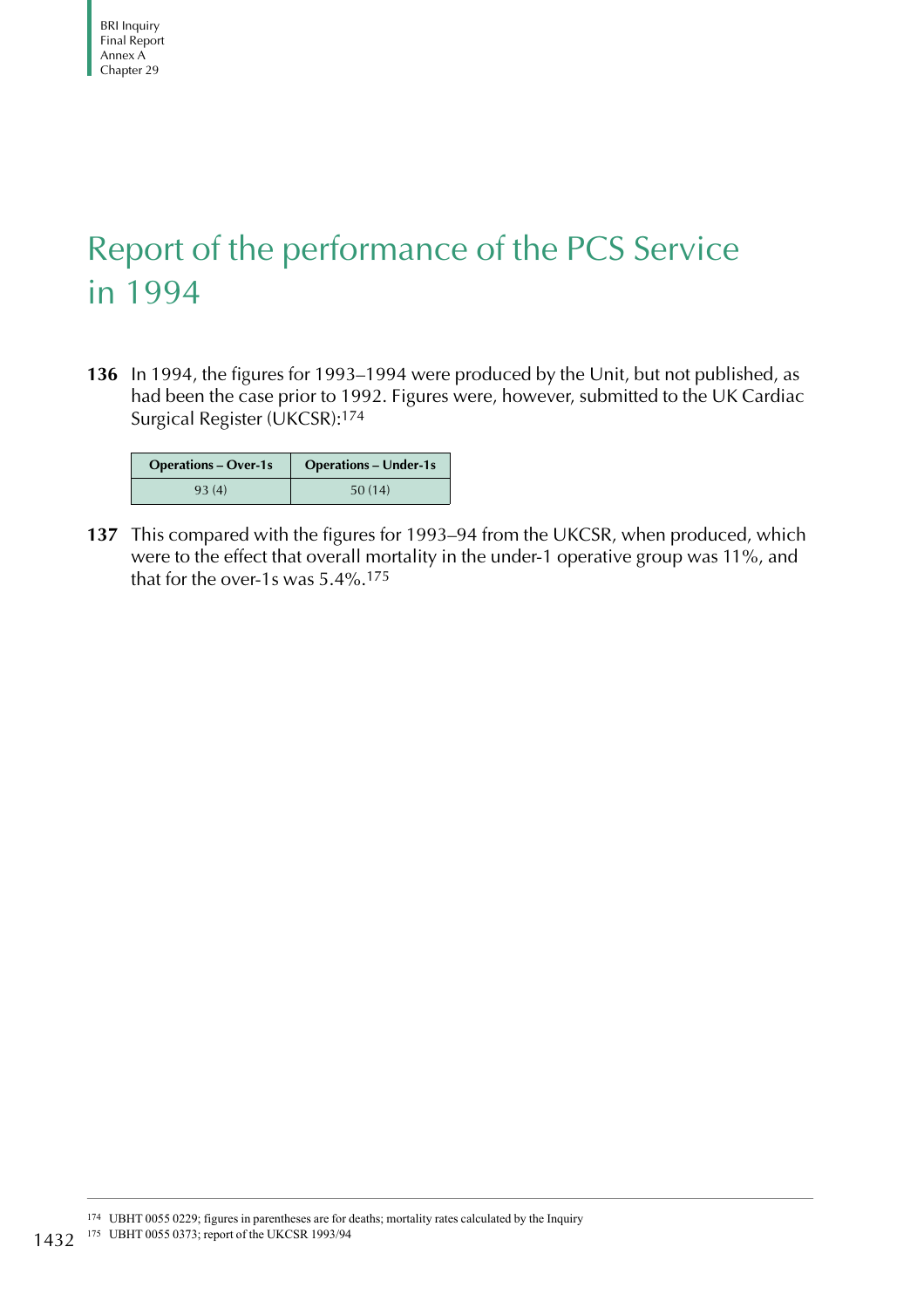# <span id="page-98-0"></span>**Chapter 30 – Concerns 1995 and after**

| Concerns 1995                                   | 1434 |
|-------------------------------------------------|------|
| January                                         | 1434 |
| Joshua Loveday's surgery                        | 1434 |
| Further events in January                       | 1454 |
| February                                        | 1459 |
| The first version of the Hunter/de Leval report | 1470 |
| March                                           | 1479 |
| The revised draft Hunter/de Leval report        | 1482 |
| Protocol for paediatric cardiac surgery         | 1491 |
| Public and press attention                      | 1493 |
| April                                           | 1494 |
| Meeting between Dr Bolsin and Dr Roylance       | 1499 |
| The cardiac anaesthetic rota                    | 1502 |
| Dr Bolsin's departure from Bristol              | 1505 |
| Andrew Peacock's surgery                        | 1507 |
| Quoting risks                                   | 1510 |
| May onwards                                     | 1511 |
| Further clarification of the 'audit figures'    | 1511 |
| Mr Dhasmana's paediatric practice               | 1514 |
| Concerns 1996 and later                         | 1516 |
| Professor de Leval's report                     | 1516 |
| The Hospital Medical Committee                  | 1517 |
| Review of adult cardiac surgery                 | 1517 |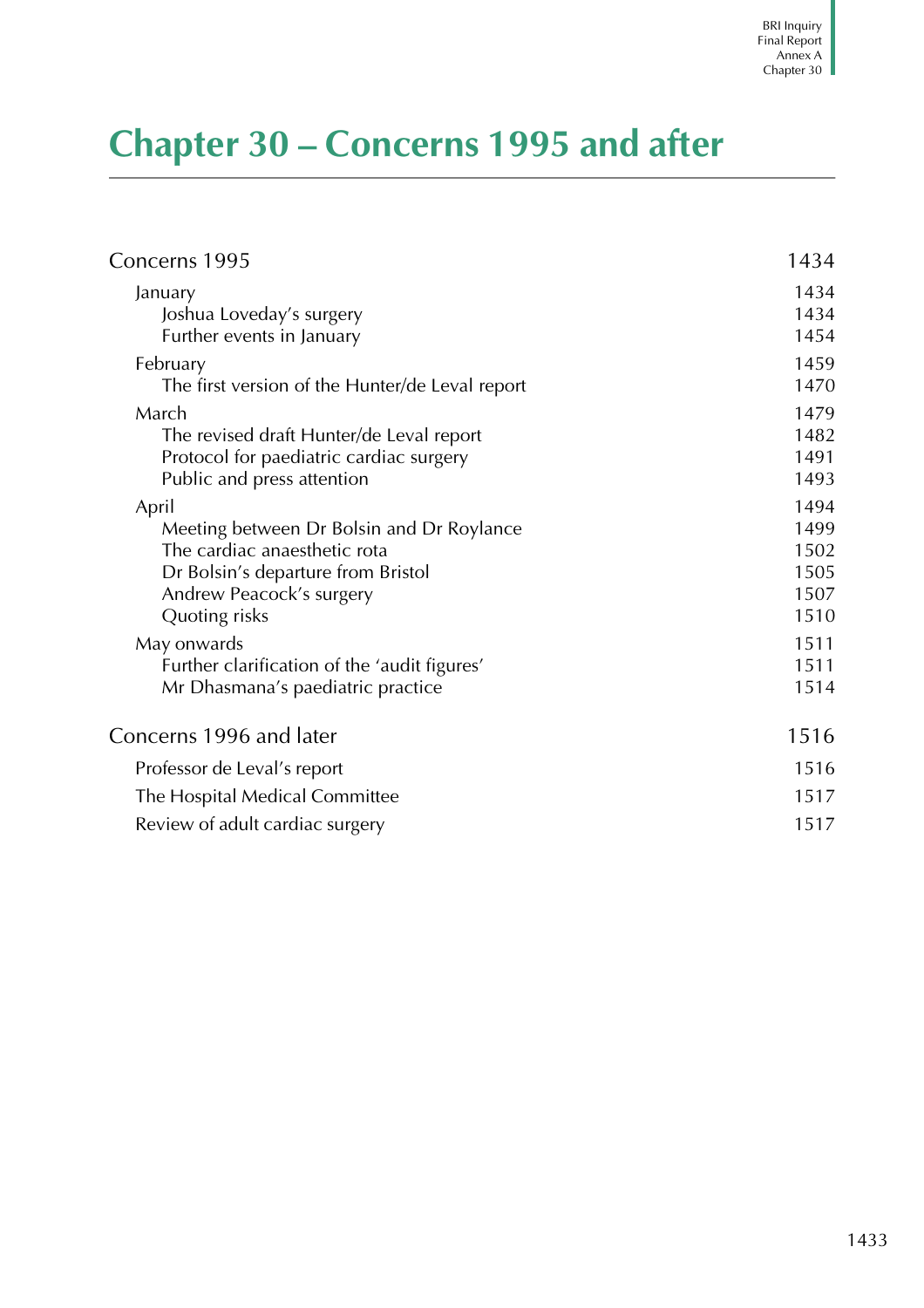## <span id="page-99-0"></span>Concerns 1995

## <span id="page-99-1"></span>**January**

<span id="page-99-2"></span>Joshua Loveday's surgery

- **1** In late December 1994, it was planned to operate on Joshua Loveday in January 1995.
- **2** His clinical history was that on 22 June 1993, he was born the second son of Amanda Jayne Evans and Robert Loveday at Gloucester Maternity Hospital.1 Soon after returning home on 30 June 1993 Joshua's mother noticed that he was having difficulty feeding, and mentioned this to a visiting midwife. The midwife recommended that Joshua should be seen by his GP. It was decided that he needed immediate attention. He was taken to Gloucestershire Royal Hospital, and referred from there to Bristol.
- **3** Joshua's parents met Mr Dhasmana at the BRI. He explained that Joshua would require an immediate operation, without which he would die, and that later on he would require a 'Switch' operation. The next morning, 1 July 1993, Joshua underwent a 'banding' operation performed by Mr Dhasmana. He recovered slowly, returning after about two weeks to the main recovery ward in the Bristol Royal Hospital for Sick Children (BRHSC),2 and after about a further month to Gloucestershire Royal Hospital, where he remained for about two weeks before returning home.3
- **4** After his return home Joshua was seen at monthly outpatient clinics at Gloucestershire Royal Hospital. His mother described the clinics in her written statement to the Inquiry:

'… Joshua was seen once a month, in the local outpatient clinic, by a member of staff from Bristol. Normally, a man called Dr Martin saw him. Dr Martin would usually ask whether Joshua was feeding properly, and he expressed his satisfaction as Joshua got better and put on weight. Dr Martin would do simple diagnostic tests, such as weighing Joshua, and, usually, he would look at his fingers.<sup>'4</sup>

Joshua's mother described his general condition during this time:

'Generally, Joshua reached all his milestones, and, although he was small for his age, he grew steadily. He appeared to be a normal, healthy baby. He was never on tablets, and he did not suffer unduly from illness. He was still pink, although he became purple when he was upset.'5

<sup>1</sup> WIT 0417 0002 Amanda Evans

<sup>2</sup> WIT 0417 0008 Amanda Evans

<sup>3</sup> WIT 0417 0009 Amanda Evans

<sup>4</sup> WIT 0417 0009 Amanda Evans

<sup>1434</sup> 5 WIT 0417 0009 Amanda Evans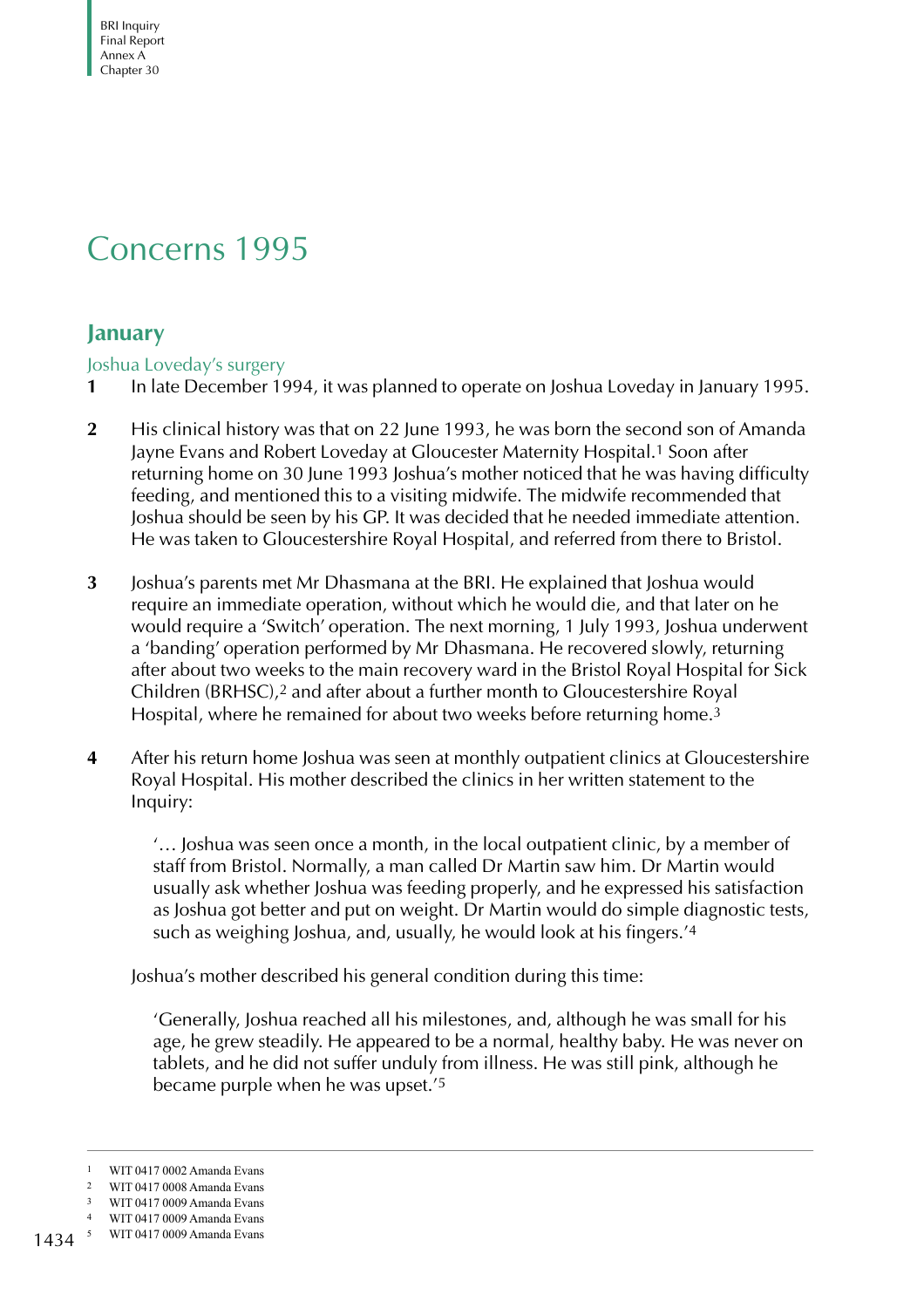**5** In the spring of 1994, Joshua Loveday and his parents were seen again by Mr Dhasmana in Bristol. At this meeting Mr Dhasmana again explained Joshua's condition and drew diagrams of Joshua's heart and a normal heart.6 He again mentioned that a Switch operation would be needed. Joshua's mother stated that Mr Dhasmana had said to her that there was a success rate of 80–85% in the case of the Switch operation. She stated that Mr Dhasmana did not offer any alternative to the Switch operation, did not mention the possibility of brain damage occurring during the operation, and did not make clear what 'failure' might consist of.7 Mr Dhasmana, she stated, told her that the operation would occur when Joshua was aged between 3 and 5 years old. Joshua's mother explained that:

'Both Bert and I felt generally reassured by this interview'.8

- **6** On 23 May 1994 Joshua had a cardiac catheterisation which showed that the initial diagnosis of double outlet right ventricle with subpulmonary Ventricular Septal Defect (VSD) was correct.9
- **7** On 20 June 1994 Drs Joffe, Martin, Hayes, Wilde and Jones, together with Mr Wisheart and Mr Dhasmana, met at a joint cardiac surgical meeting and discussed Joshua's case.10 At this meeting the clinicians decided that Joshua looked:

'… suitable for an arterial switch operation with closure of VSD'.11

- **8** In November, Joshua was taken again to the outpatient clinic. Joshua's mother stated that this meeting confirmed her and Joshua's father's belief that the operation was routine but that it would not take place for some time to come.12
- **9** Dr Martin told the Inquiry that he saw Joshua at the clinic in November:

'… I spoke to Mr Dhasmana towards the end of November when we were talking about scheduling … We were talking about the fact that I had seen Joshua Loveday in the Outpatients Department and I was concerned about his waiting.'13

**10** Mr Dhasmana told the Inquiry that he knew Dr Martin had seen Joshua in November because:

'I am not exactly certain whether he [Dr Martin] wrote me a letter or sent me a memo or telephoned to say: "Janardan, what is happening with this patient, you

<sup>6</sup> WIT 0417 0010 Amanda Evans

<sup>7</sup> WIT 0417 0010 Amanda Evans

<sup>8</sup> WIT 0417 0010 Amanda Evans

<sup>9</sup> MR 0164 0022; Medical Records of Joshua Loveday. See *Chapter 3* for an explanation of these terms

<sup>10</sup> MR 0164 0034; Medical Records of Joshua Loveday

<sup>11</sup> MR 0164 0034; Medical Records of Joshua Loveday

<sup>12</sup> WIT 0417 0011 Amanda Evans

<sup>13</sup> T77 p. 81 Dr Martin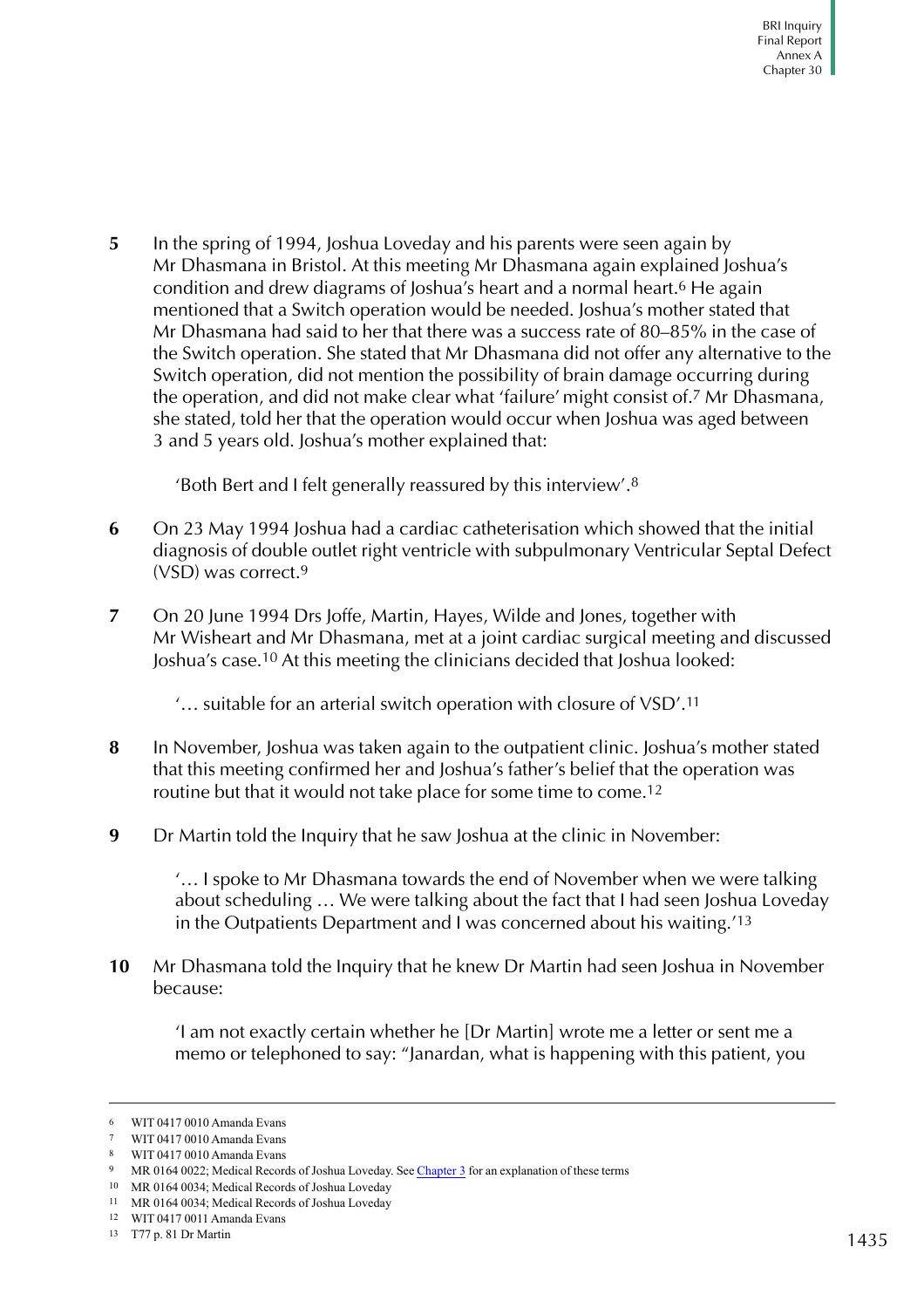have promised an operation in 4 to 6 months and it is more than 6 months, I saw him, he is getting quite blue?"'14

- **11** Accordingly, an operation was set for 12 January 1995. Joshua's mother stated that while she and Joshua's father had misgivings about the operation, they felt that it was an appropriate time for Joshua to have his operation as it allowed him time to recover fully before he was to start school. They decided to confirm with the hospital that they would bring Joshua for admission into the BRI on 10 January 1995.15
- **12** Mrs Herborn, a sister in cardiac theatres at the BRI, stated in her written evidence to the Inquiry:

'I was horrified when I saw this on the monthly list for January after the Christmas holiday, and immediately pointed it out to Dr Bolsin. He already knew about it and told me not to worry, it would not take place. Between then and the 11 January. I spoke to him again and also to Professor Angelini. I was assured each time that they were dealing with it. I had made up my mind that whatever happened I would not scrub for it, nor would I alter the daily roster when I noticed that Alison Reed had a day off on 12 January. Alison Reed was Mr Dhasmana's favourite scrub nurse. She was very experienced and would have been his first choice. Apart from her there were only Kay Armstrong and myself available … Kay Armstrong agreed with me and was also unwilling to scrub for the case.'16

**13** Professor Angelini told the Inquiry that he went to see Mr Wisheart on 6 January 1995 to:

'… persuade him … of how unwise it was to go ahead with this [the Joshua Loveday] operation … .'17

**14** Mr Wisheart stated that:

'On Friday 6th January, six days before the scheduled operation, Professor Angelini came to me in my office on behalf of Dr Bolsin and himself and spoke to me as Medical Director. He indicated that it was the view of Dr Bolsin and himself that this operation should not proceed.'18

**15** Mr Wisheart continued:

'He showed me some figures which were written on a piece of paper in his hand and which I cannot now recall, which purported to be the results of Mr Dhasmana's

<sup>14</sup> T87 p. 40 Mr Dhasmana

<sup>15</sup> WIT 0417 0013 Amanda Evans

<sup>16</sup> WIT 0255 0016 – 0017 Mrs Herborn

<sup>17</sup> T61 p. 184 Professor Angelini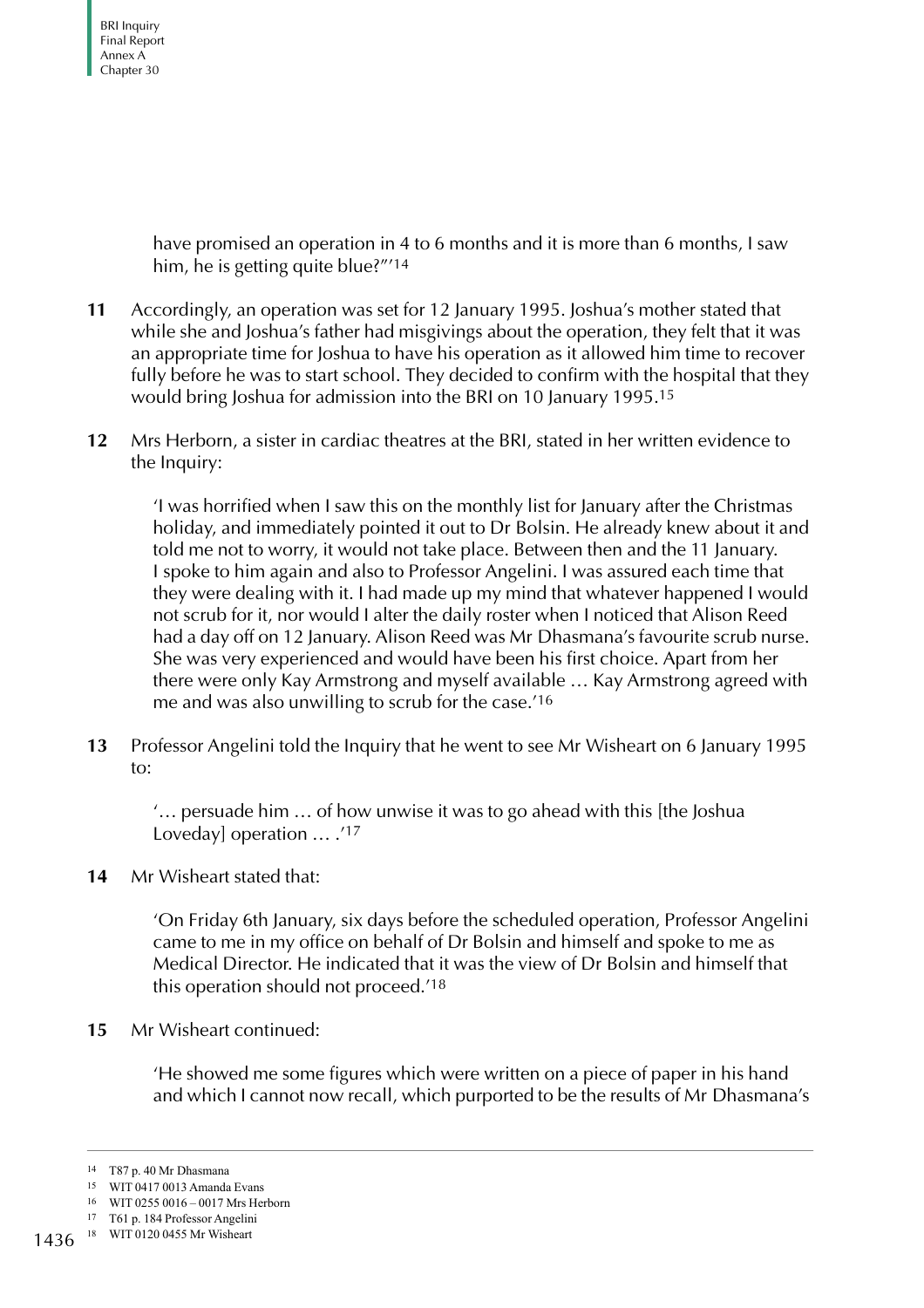surgery for the switch operation. I was familiar with his results for this operation and I did not recognise these figures. I said so.'19

**16** Immediately after the meeting with Professor Angelini, Mr Wisheart stated that he telephoned Dr Bolsin. Mr Wisheart stated that in the course of this conversation, he and Dr Bolsin agreed on two matters:

'… (1) that it was extremely foolish to be in a position where we were arguing about verifiable facts [Mr Dhasmana's outcome data] and that Mr Dhasmana and one of the anaesthetists should work together to establish agreed data on the results of the arterial switch operation in all age groups; and (2) that after that data had been urgently gathered there would be a meeting of the whole Paediatric Group to review this decision to operate on Joshua Loveday … . It was not possible to convene the meeting until Wednesday 11 January 1995 because of people's legitimate commitments on the Monday or Tuesday.'20

**17** Professor Angelini wrote to Mr Wisheart on 10 January 1995. Professor Angelini explained that he wrote the letter:

'… as the final attempt to see whether by putting my concern in writing this could have somehow convinced them or – I do not know what – but it was literally the final attempt'.21

**18** In the letter Professor Angelini wrote:

'I would like to put into writing my concern with regard to the "switch"operation planned for next Thursday January 12th. Given the circumstances which we all know, and the considerable degree of pressure coming from different quarters, for example the anaesthetists and the nursing personnel, I think it would be better not to proceed with this operation.

'Sorry to have to write to you in this manner but I feel that I must disassociate myself from the potential consequences if this operation was to proceed as planned.'22

**19** Professor Angelini told the Inquiry that he had been in contact with many other people before he both went to see and subsequently wrote to Mr Wisheart in his capacity as Medical Director:

<sup>19</sup> WIT 0120 0455 Mr Wisheart

<sup>20</sup> WIT 0120 0455 – 0456 Mr Wisheart

<sup>21</sup> T61 p. 184 Professor Angelini

<sup>22</sup> UBHT 0052 0277; letter dated 10 January 1995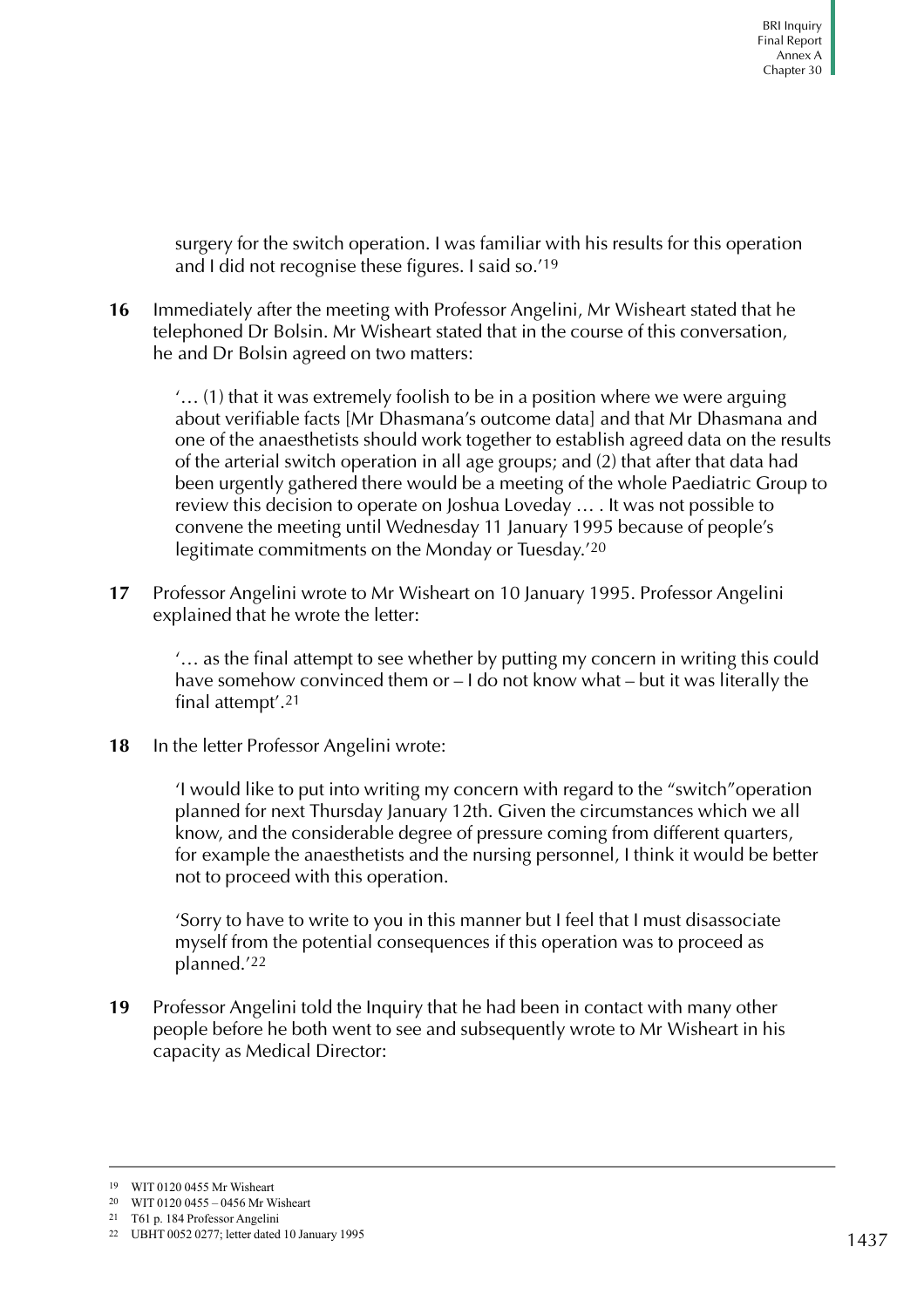'I had spoken with Dr Roylance. I had spoken with Dr Doyle [Peter] at the Department of Health. Dr Sheila Willatts, Professor Farndon, you name it. I did not have anything else I could do except writing this letter, and that is the last thing.<sup>'23</sup>

Counsel to the Inquiry asked Professor Angelini what response he had received from Dr Roylance. He replied:

'The usual type [of response], the "recorded message": "This is a matter for the clinical people''.'24

**20** Professor Angelini was asked what response he would have expected Dr Roylance to give:

'By that time, there had been no meeting of all the people involved because the meeting took place the night before the operation, so that was after I had spoken with Dr Roylance. But the issue was a more fundamental one here. The people who were trying to take the decision on whether to go ahead or not, not only were making a decision 12 hours before an operation, but somehow they were all emotionally involved in this business of the switch operation. They were not in any position to take any sensible decision.

The reason I went to see Mr Wisheart and then Dr Roylance was simply to say to them, "You are senior people, you are in a position to stop this operation which is not urgent. Why do you not just think about this. Why do we not assess this with a cool head before embarking and doing the surgery which may end catastrophically for the child, and then what we have proved?" So the people who were taking the decision were too much emotionally involved in what was going on. I think that was a wrong decision, and the Chief Executive and the Medical Director should have appreciated that the decision should not have been left to these people.'25

- **21** Joshua's parents took him to the BRI on 10 January 1995. For themselves, they were allocated accommodation in a shared house near the hospital. On 10 January, they were invited to sign a form giving consent for the operation. They were not told that there was to be a meeting on the following day to decide whether or not to proceed with the surgery. Joshua suffered from Taussig-Bing syndrome.26 They were not told that Mr Dhasmana had operated on only one child suffering from such a syndrome beforehand. That child had died.
- **22** On 11 January 1995 Joshua was given two surgical baths in preparation for his operation.27

<sup>23</sup> T61 p. 185 Professor Angelini

<sup>24</sup> T61 p. 186 Professor Angelini

<sup>25</sup> T61 p. 186 Professor Angelini

<sup>26</sup> See Chapter 3 for an explanation of this term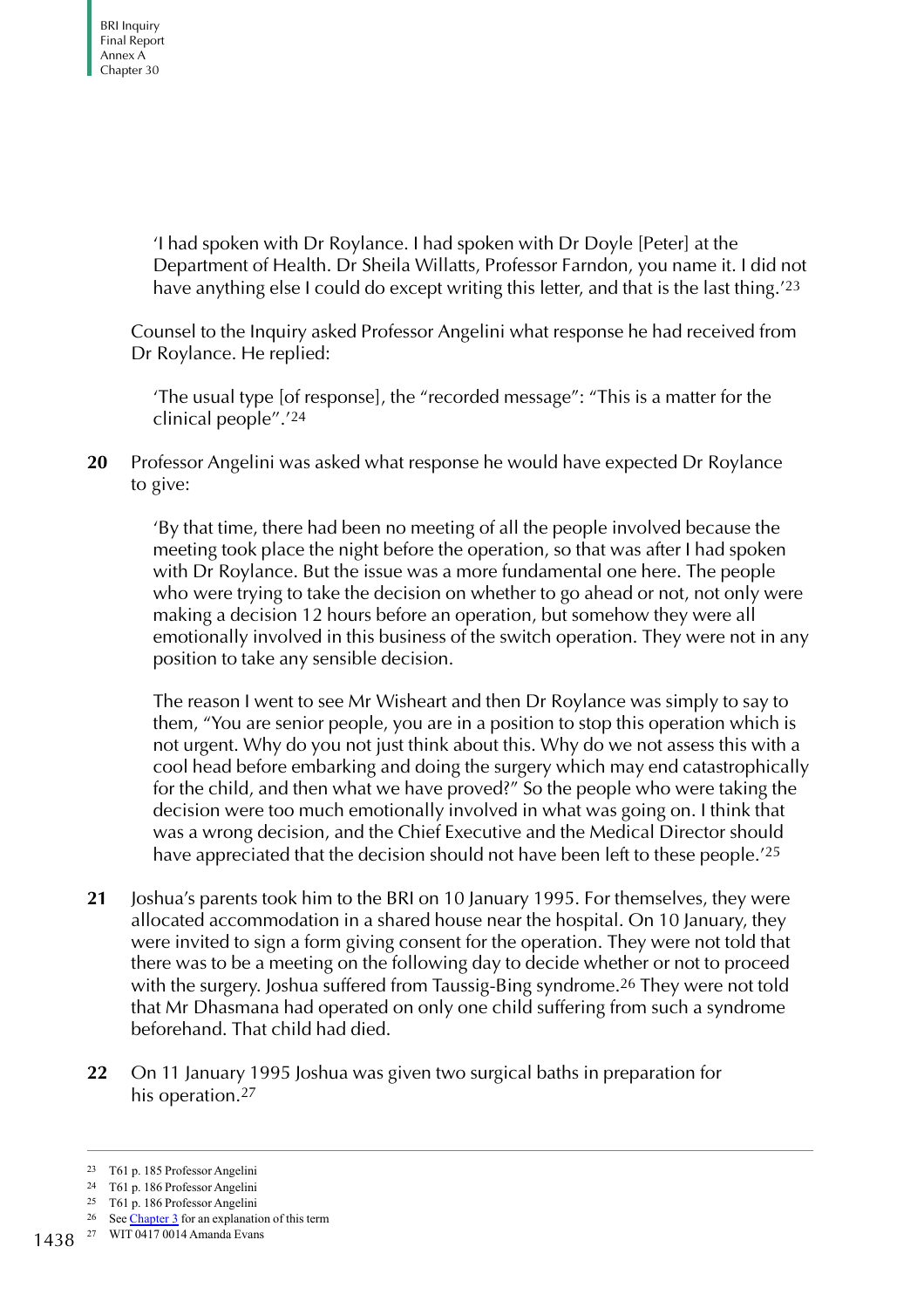**23** Dr Martin did not see Joshua upon admission to the BRI, as indicated in the following exchange:

'Q. Apart from seeing him [Joshua] in outpatients in November 1994, did you see Joshua Loveday again before 11 January 1995?

'A. No, I did not see him on that admission at all.

'Q. On 11th January 1995, is it right that you had last seen Joshua on 21st November 1994?

'A. That is correct, yes.'28

- **24** Dr Peter Doyle told the Inquiry in his oral evidence that, on 11 January 1995, he had telephoned Dr Roylance to advise him of the fact that concerns had been expressed to him by Professor Angelini. Dr Doyle noted that Dr Roylance had told him that he would be guided by the Medical Director (Mr Wisheart) and that, at the very time that he and Dr Roylance were speaking, Mr Wisheart was at a meeting to discuss the situation.29
- **25** Dr Doyle stated that Mr Wisheart telephoned him on the next morning (12 January) to inform him that the outcome of the meeting had been to proceed with the planned operation, since the view of the meeting had been that the results of non-neonatal heart surgery were as good as the national average.
- **26** Dr Christopher Monk spoke to Mr Wisheart during the day on 11 January, expressing the view that the risks of going ahead with the proposed operation exceeded the possible benefit.30
- **27** At 5.30 pm on 11th January, a meeting of clinicians was held in the Catheter Laboratory at the BRHSC. Present were the cardiologists Drs Joffe, Hayes and Martin; the surgeons Mr Dhasmana and Mr Wisheart; and the anaesthetists Drs Masey, Monk, Bolsin and Pryn (who left midway through). Two notes of the meeting were made at or about the time: one by Dr Monk and the other by Dr Martin.
- **28** Both notes stated that there was a discussion first as to the outcomes at Bristol of Arterial Switch surgery, and second as to whether or not to proceed with the planned surgery on Joshua Loveday. Dr Martin's note described the discussion of outcomes as follows:

'The results for neonatal arterial switch for patients with intact ventricular septal were discussed in passing. The overall mortality has been 9/13 (69%). It has

<sup>28</sup> T77 p. 97 Dr Martin

<sup>29</sup> T67 p. 86 Dr Doyle

<sup>30</sup> UBHT 0054 0011; Dr Monk's minute of the later meeting on 11 January 1995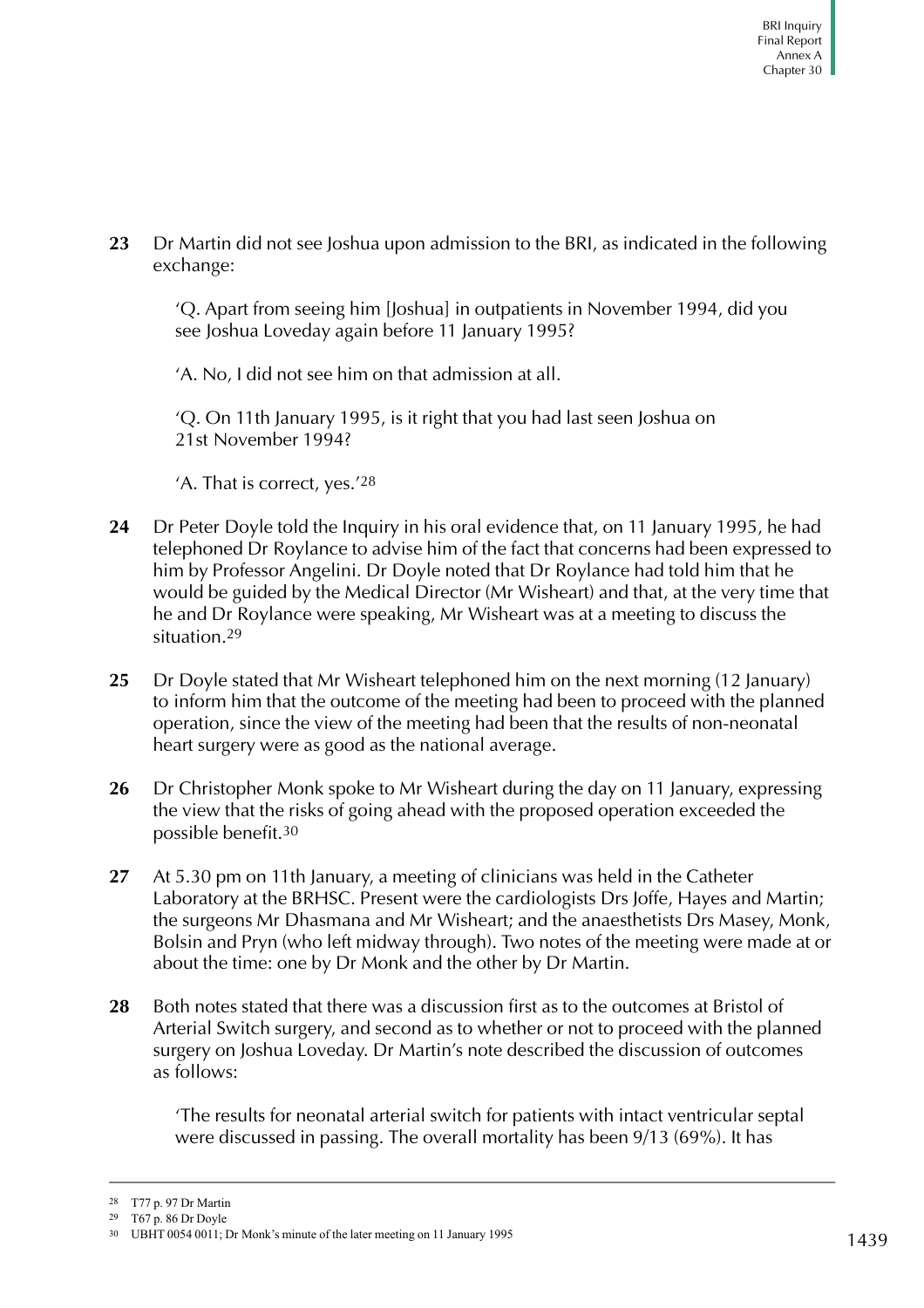previously been decided to halt the neonatal arterial switch programme for the moment pending the development of the new unit.

'In total, since February 1988, a total of 28 patients have undergone an arterial switch operation with closure of VSD. This included patients who have undergone coarctation repair and pulmonary artery banding, those with multiple VSDs and those operated on in infancy without prior pulmonary artery banding. Four patients have been operated upon by Mr Wisheart who is no longer undertaking arterial switch operations. This leaves 24 patients operated on by Mr Dhasmana during the period of February 88 to December 94. Overall mortality for this period is 8/24 patients (33%). Mortality was higher in the first 2 years presumably reflecting the learning curve for the operation. Over the period of 1990 to 1994 15 operations were performed with 3 deaths giving an overall mortality of 20%. 8 of these patients were over one year of age with one death (121/2% mortality).

'Reviewing the figures it was clear that the mortality at the start of the programme was high but had improved significantly over the latter few years. These mortality rates were compared to published data. From the multi-centre study in the United States, the mortality for transposition with multiple VSDs was 22% and for transposition with single VSD was 16%. Based on the UK registry the mortality for treatment of transposition with VSD (majority would have had an arterial switch operation) was 19.5% in 1990, 17.6% in 1991 and 12% in 1992. There was discussion on these results and it was felt that our more recent results were similar to that for published data and, therefore, acceptable.

'There was a discussion amongst the group on these results and there was general agreement that, based on the mortality figures it was appropriate to continue with an arterial switch programme in children outside of the neonatal period.'31

#### **29** Dr Monk's note recorded that:

'Under discussion it was decided that the outcomes of Bristol were within the expected range of mortalities but not in line with the best reports from centres such as Melbourne, Great Ormond Street, Birmingham or Boston. These figures did not support the withdrawal or stopping of the present non-neonatal programme, the question was asked distinctly by CRM [Dr Monk] and all members with the exception of SP [Dr Pryn] (absent) agreed that the programme should continue.'32

#### **30** Dr Monk's note, but not Dr Martin's, recorded that:

'General and specific discussion on the risks of performing surgery with a fatal outcome was discussed and the option of delaying for a week or until the arrival of

<sup>31</sup> UBHT 0054 0013; Dr Martin's minutes of the meeting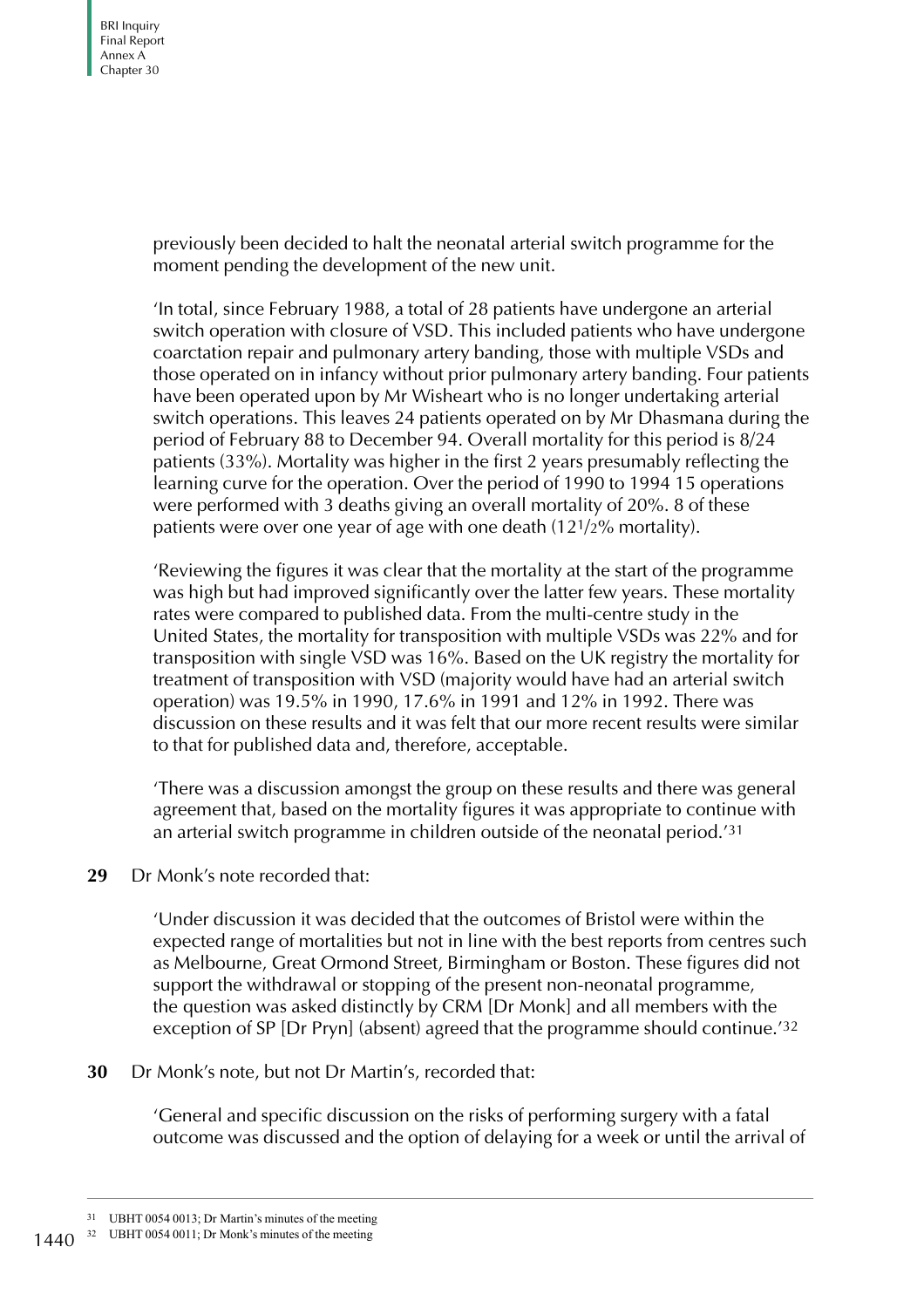the new surgeon was proposed strongly by SNB [Dr Bolsin] as much could be lost by the death of the child.'33

**31** Mr Wisheart set out his recollections of the meeting in his written evidence to the Inquiry:

> 'Data was presented and, after adjustment to a detail, was agreed. In as much as one could derive reliable and relevant information from recent publications, the literature was reviewed. My recollection is that it was agreed by all present that Mr Dhasmana's results for the switch operation outside the neonatal period lay within what would be expected from this review of the literature. His results in children over 1 year of age were better. Mr Dhasmana's results were for the period 1990 to 1994.

> 'I believe that Dr Bolsin also accepted this view of the data, but he put the point that the operation should nevertheless not be done for "institutional reasons"and because of the possible "political consequences". There followed a discussion at the end of which most of us remained quite unclear as to what he meant by these two phrases. Most people felt that the decision should be made on clinical grounds and in the best interests of this individual patient and not for extraneous or political grounds. All those present with the exception of Dr Bolsin confirmed the decision and plan to operate on Joshua Loveday.'34

**32** In his evidence to the Inquiry, Dr Bolsin explained what he had meant by what he described as an 'institutional reasons', in the following exchanges:

'The focus in 1992 in setting up a data collection was that we were looking at the major factors in which we had intuitively surmised that some of the surgical factors may be important. So we had confined ourselves to the surgeons as opposed to including cardiologists and anaesthetists and other things, so the whole thing had evolved over that period.'35

**33** Counsel to the Inquiry explored the issue further with Dr Bolsin:

'Q. Again going back to the process of question and answer about being quite rightly self-critical and excluding yourself as a cause of excess mortality because your procedures were exactly the same as others —

'A. Yes.

'Q. — the intuitive approach you have described arose, did it, out of essentially that process, your logbook, your focus on your logbook, your focus upon your own experience with children and in essence was it perhaps a question "It is nothing

<sup>33</sup> UBHT 0054 0011; Dr Monk's minutes of the meeting

<sup>34</sup> WIT 0120 0456 – 0457 Mr Wisheart

<sup>35</sup> T82 p. 105 Dr Bolsin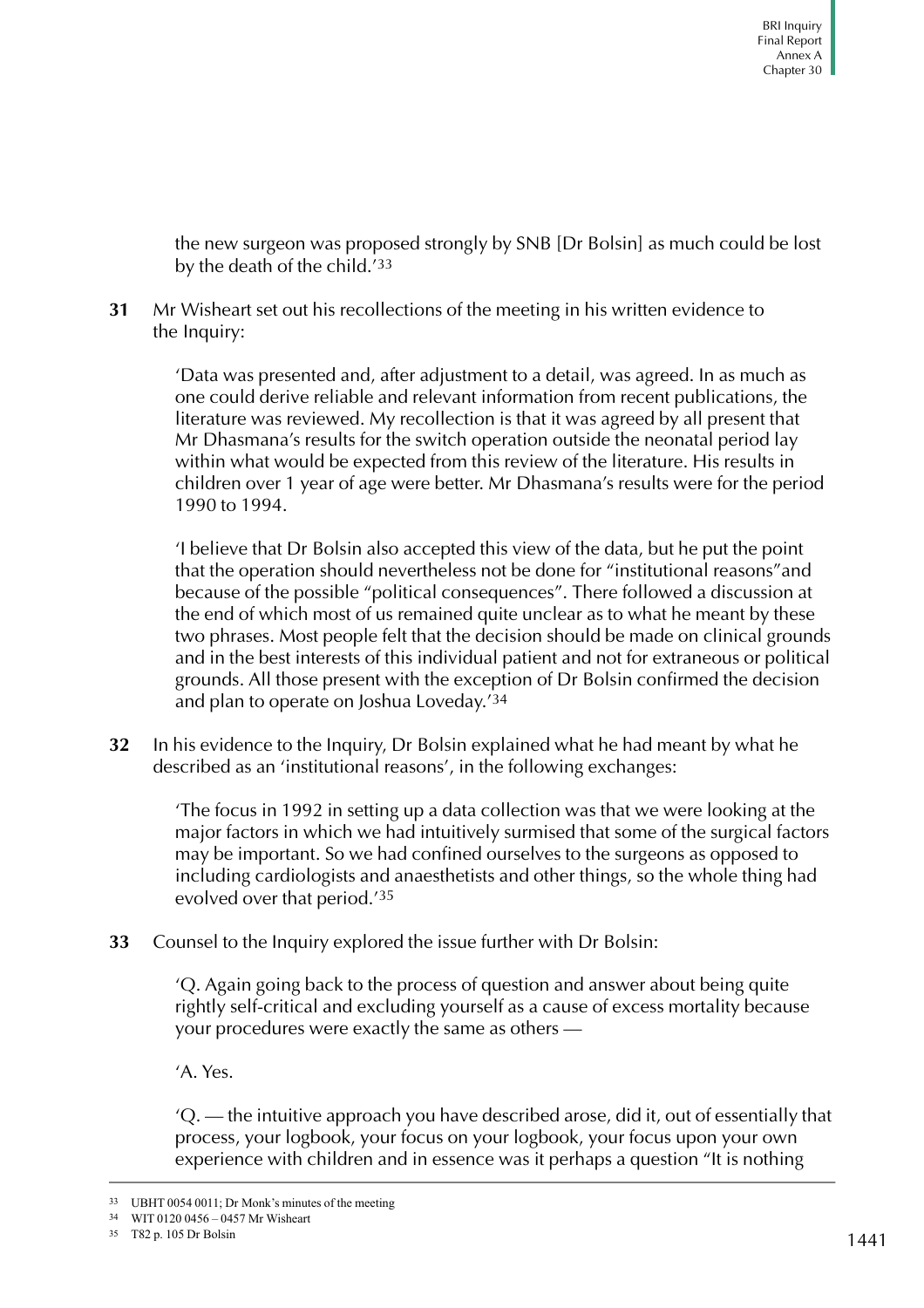I am doing, so it must be something the surgeons are doing"? It is a very crude way of putting it, but is that broadly how the intuition arose, do you think?

'A. Yes, I think what we were wondering was whether the surgical techniques and the surgical management of the cases was one of the major causes for serious morbidity and mortality.'36

#### **34** In a written account Dr Bolsin described the meeting of 11 January 1995:

'One of the features of the meeting was the production (for the first time) of the mortality figures for all "switch" operations undertaken by both surgeons from 1988–95. These data had been collated by both the surgeons and Dr Underwood and Dr Pryn (Consultant paediatric cardiac anaesthetists involved in the "switch" programme). The fact that the surgeons' figures had to be modified at that meeting to produce the actual results suggested that these figures had only just become available. This was the first time that the results for this operation were reviewed by a multidisciplinary team. The results confirmed that the overall mortality rate for the neonatal arterial "switch" operation was 67%. These figures were worse than my estimates of July 1994.

'I put forward the view that there was an obvious institutional problem with the arterial "switch" operation in Bristol and that, particularly in view of the recent events, to expose a child to unnecessary risk when the Trust was already committed to a new surgeon and a new site was unwise. The meeting was presented with data from the "switch" programme which had been sub-divided by age (over or under 1 year) and year of operation (before or after 1990). The meeting was asked whether, on the information presented for the specific category into which the prospective patient fell, there was enough evidence that the results in Bristol were "significantly worse" than the "national average"? It was apparent that the effect of the precise subdivision of the data was to create a small group, in comparison to which the Bristol results could not be said to be worse. The numbers were small and the "national average" comparator was itself contentious containing an unknown number of non-"switch" operations for transposition of the great vessels. I had to agree that the data, as it was presented, would make it very difficult to demonstrate with any degree of certainty that the Bristol performance for the small subgroup selected was statistically worse. This disregards the context of the unit's long standing poor record with complex operations. The group was asked if the operation should proceed. I asked for my opposition to be minuted; I was a minority of 1.'37

<sup>36</sup> T82 p. 105 Dr Bolsin

<sup>37</sup> UBHT 0052 0176 – 0177; *'An account of the events occurring in the Bristol Royal Infirmary and United Bristol Healthcare Trust Department* 

*of Paediatric Cardiac Surgery 1989–1995',* Dr Bolsin, October 1995 (emphasis in original)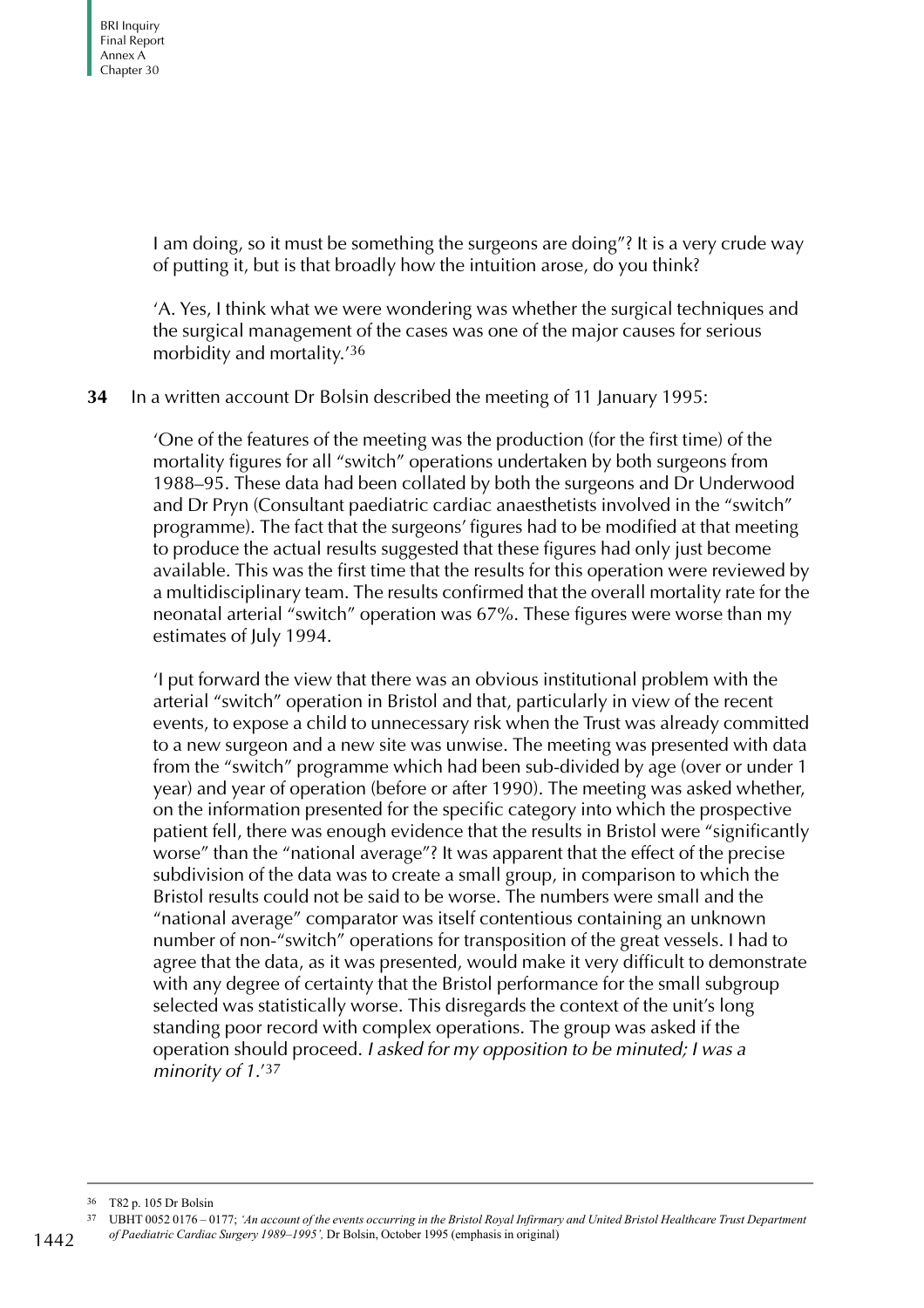**35** Dr Sally Masey, consultant anaesthetist, stated in her written evidence to the Inquiry that she attended the meeting of 11 January 1995. She stated that she had been part of the group that put together the statistics that were discussed during the meeting:

'Prior to this meeting, Dr Pryn, Dr Underwood and myself had made an effort to try and have a list of all the non-neonatal switches performed with their outcomes. Dr Underwood and myself looked at our personal records of cases for which we had anaesthetised and checked through theatre books. Dr Pryn referred to computer-generated information. Dr Pryn took this information to the meeting so it could be cross-referenced with information supplied by Mr Dhasmana.'38

**36** Dr Masey explained that the conclusion reached at the meeting was:

'… unanimous agreement, including Dr Bolsin, that there was nothing in the figures to suggest that Mr Dhasmana should not proceed with Joshua's operation the following day.'39

**37** Dr Stephen Pryn, consultant anaesthetist, stated that he helped Dr Masey and Dr Underwood to prepare the figures which were presented at the meeting on 11 January. He explained in his written evidence to the Inquiry that, notwithstanding that the figures that he had helped to prepare which seemed to show that Mr Dhasmana's results were comparable to those in the rest of the country, he felt that:

'… it would be preferable for this patient either to await the arrival of Mr Pawade or to be transferred to Birmingham. However, Dr Martin, the cardiologist involved, explained that Joshua's condition was poor and he required urgent surgery, such that it was not reasonable either to defer operating until May or to transfer him to Birmingham. I had to leave the meeting early, but at the time I left my understanding was that, since Mr Dhasmana's recent survival rates for children over a year old appeared to be within the range of other UK centres, and given the apparent urgency, the operation was to go ahead.'40

**38** In his note of the meeting of 11 January 1995, Dr Monk wrote:

'SNB [Dr Bolsin] was pressed for an explanation of the reasons behind informing the Department of Health prior to the meeting to discuss whether the programme should proceed the next day. The working relationship between himself [Dr Bolsin], Peter Doyle and the Department of Health funding for his audit programme was so intertwined that SNB felt unable not to tell Peter Doyle of the forthcoming event.'41

<sup>38</sup> WIT 0270 0016 Dr Masey

<sup>39</sup> WIT 0270 0016 Dr Masey

<sup>40</sup> WIT 0341 0045 Dr Pryn

<sup>41</sup> UBHT 0054 0011; Dr Monk's minute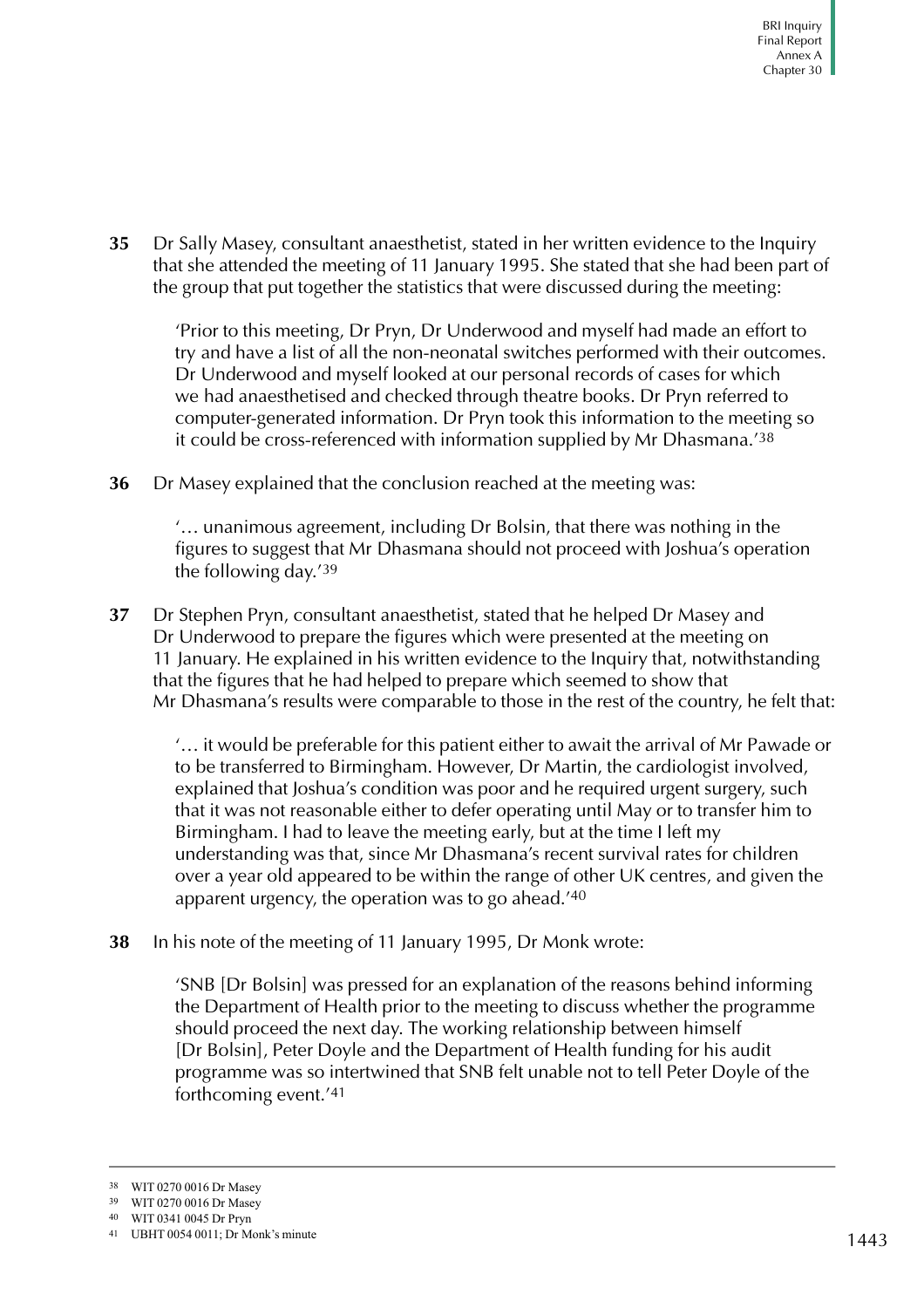**39** Dr Martin also prepared a minute of a side-meeting between him, Mr Wisheart and Mr Dhasmana, which took place after the discussions in the meeting:42

'After this general discussion there was a joint discussion between myself, Mr Dhasmana and Mr Wisheart regarding whether it was clinically appropriate to proceed with Joshua's operation the following day. Joshua is already 18 months old and quite severely blue. We have recently reviewed the clinical and angiographic data and felt that he is suitable for an arterial switch in our unit. With his cyanosis being quite severe it was felt unwise to postpone surgery for a matter of months. Based on the results that we have discussed, we did not feel it was appropriate for referral to another centre. The decision, therefore, was made to proceed with the planned arterial switch operation the following day.'43

**40** Dr Martin explained his view further in the following exchange:

'Q. … is it right that a decision that there is no reason not to do a particular series of operations becomes, in any individual case, a reason to do it?

'A. I think we felt that there was no reason not to do it. There are many reasons to go ahead and do an operation in that setting that we were faced with there. We had a child already in hospital, prepared for surgery. You had a child that was well at that stage, no intercurrent infections, so there is an opportunity to do it. His parents were, if you like, ready to go ahead, so there are many reasons why you would go ahead in that situation. You do not cancel operations lightly the night before, so there are positive reasons to proceed.'44

**41** Dr Monk's note also dealt with the side-meeting. Not being present, he could not note what happened at the side-meeting, only its outcome. His note recorded:

'The meeting dissolved with the support for the continuation of the programme but with an awareness of the political dangers. Doctors Dhasmana, Wisheart and Martin discussed the need for the child's operation and decided that its clinical condition merited an immediate intervention and considered a delay inappropriate. This was accepted with a greater or lesser degree of happiness and conversation outside of the meeting was held between JDW, SNB and CRM regarding the representation of the Trust by SNB and the inappropriate channels of communication that the Department of Health were using.

'The meeting decided that immediate action by the Medical Director and John Roylance to contact the Department of Health to submit the figures for the paediatric programme was an absolute priority.'45

<sup>42</sup> UBHT 0340 0350; Dr Martin's minute

<sup>43</sup> UBHT 0340 0350; Dr Martin's minute

<sup>44</sup> T77 p. 138 Dr Martin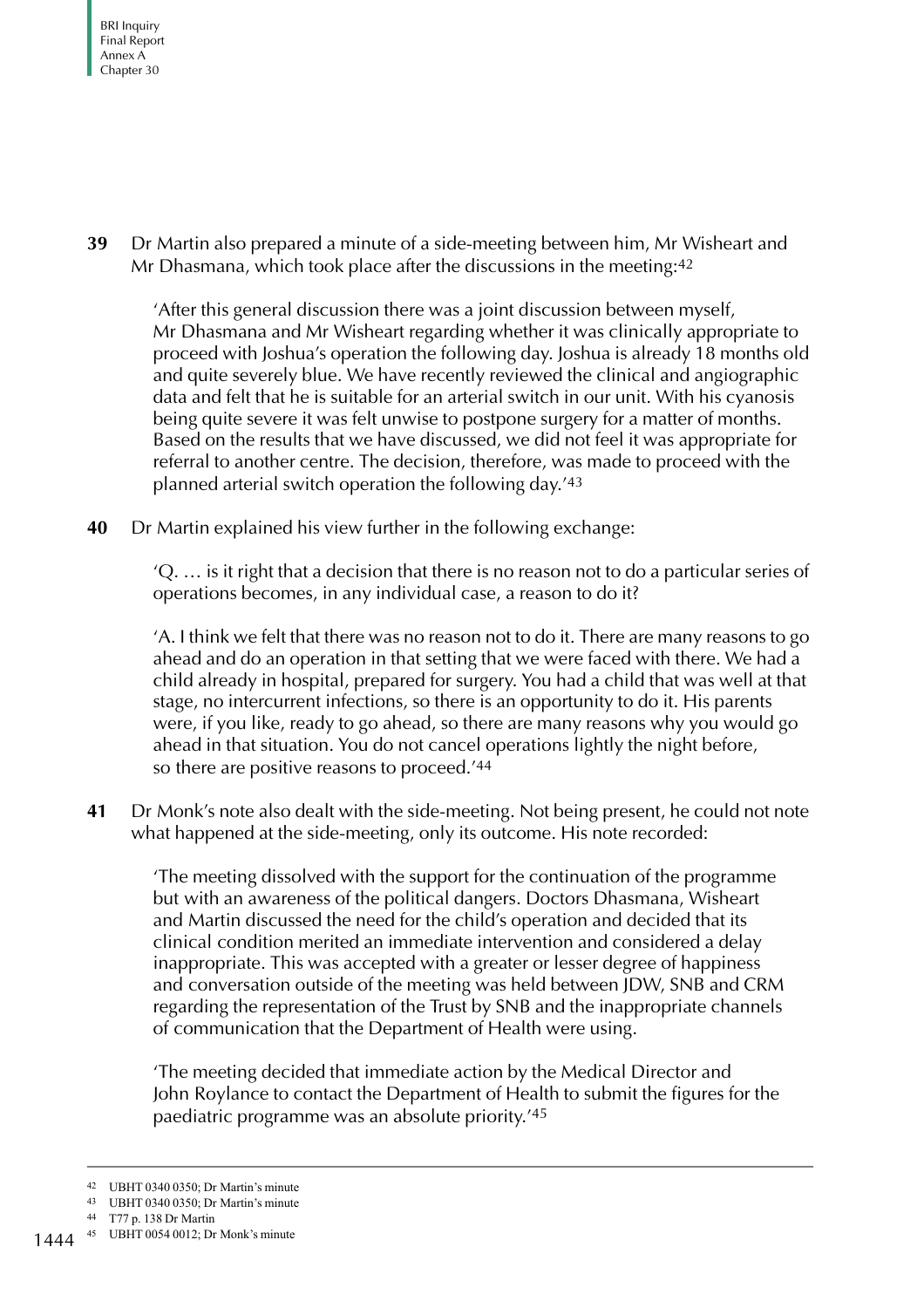**42** In his written evidence to the Inquiry Mr Wisheart gave his account of the side-meeting:

> '… I then had a conversation with Mr Dhasmana and Dr Martin. I asked Dr Martin what his views on the urgency of the operation were. My recollection is that he said it should be carried out within a week, although his recollection is that he said it should be carried out within a month. I spoke to Mr Dhasmana [sic] that the circumstances of the debate and this meeting were such that there would be considerable pressure on him while undertaking the operation. He indicated, without any ambiguity, that he felt he would be able to do the operation and that this extrinsic pressure would not [be] a factor.'46

**43** Mr Dhasmana told the Inquiry of his view of the side-meeting:

'… I was myself quite surprised, really. Maybe Mr Wisheart would have another answer, but I was surprised that if this has been discussed in there, then why call outside?'47

- **44** Mr Dhasmana was asked by Counsel to the Inquiry whether the side-meeting may have been called because he was to be Joshua's surgeon and Dr Martin was his cardiologist and so a separate meeting with only him and Dr Martin might have been useful. Mr Dhasmana replied:
	- '… there was nothing new which we mentioned there to Mr Wisheart'.48
- **45** Dr Martin told the Inquiry that he thought:

'… he [Mr Wisheart] was concerned about the potential political repercussions if you like of it going ahead and questioned whether — there was certainly discussion as to whether that might influence Mr Dhasmana's performance in the operation and that was a concern I shared.'49

**46** Mr Wisheart told the Inquiry of his view of the background to the discussion that took place at the side-meeting. He said:

'The meeting took place on a Wednesday, 11th January. Certainly on the Wednesday, possibly on the Tuesday, I had two conversations. One was with Dr Willatts50 and one was with Dr Monk. What I remember of the two conversations, because they were both quite long and I may not remember everything, but what I do remember was what was similar in them both. What each of them represented to me was the point of view that this present difference of

<sup>46</sup> WIT 0120 0457 Mr Wisheart

<sup>47</sup> T87 p. 68 Mr Dhasmana

<sup>48</sup> T87 p. 69 Mr Dhasmana

<sup>49</sup> T77 p. 132 Dr Martin

<sup>1445</sup> 50 Dr Sheila Willatts, a consultant in anaesthesia and intensive care medicine at the BRI, and consultant in charge of ICU at the BRI since 1985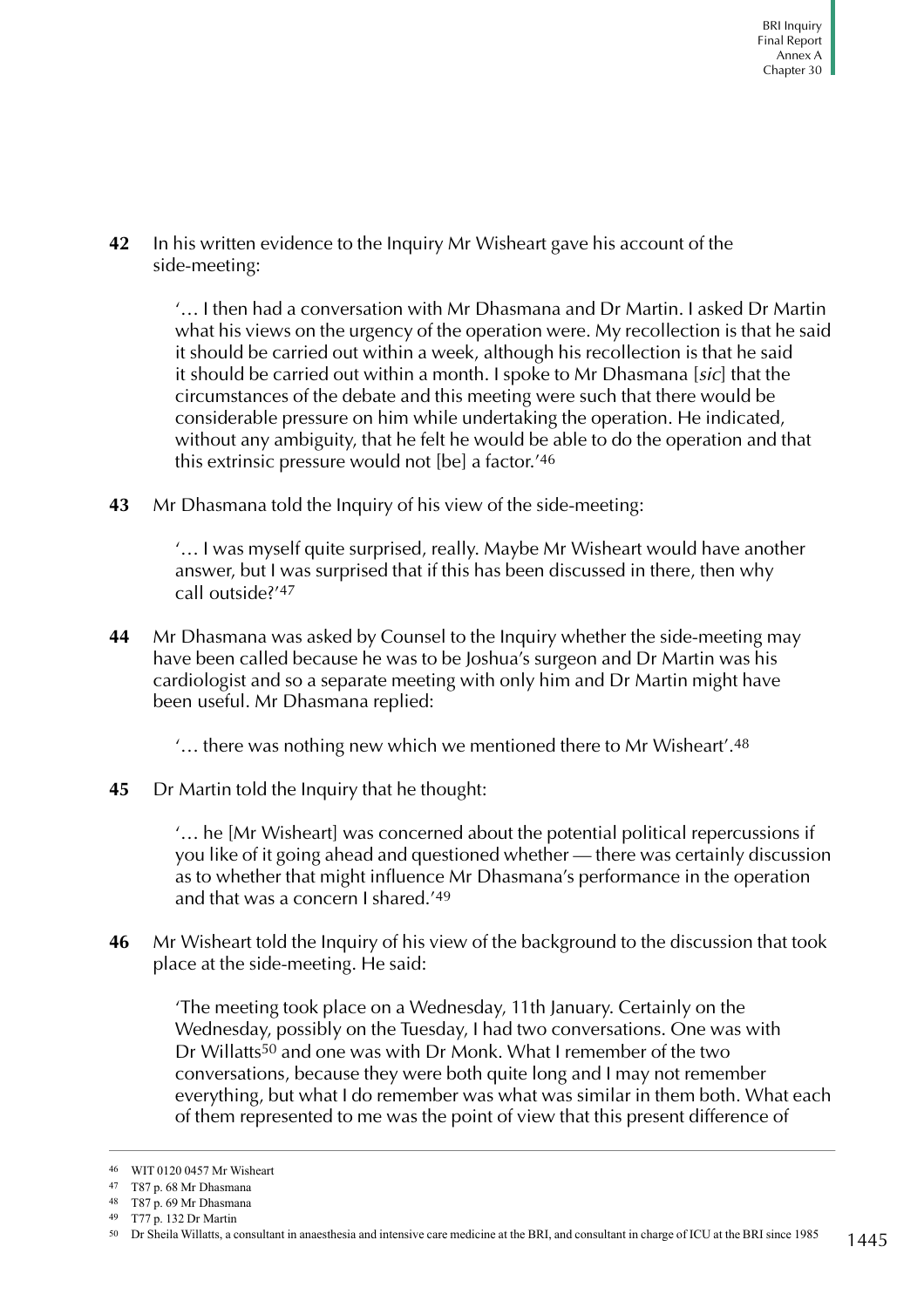opinion created an additional pressure for the people who would be caring for Joshua Loveday. On the one hand I felt the point they were making to me was a relevant and important one. I did not, as has been suggested by some, feel that it constituted a veto to the operation, I felt it was an important consideration.

'On the other hand, as a surgeon I do know that surgeons frequently have to operate under pressure of a whole variety of types. So pressure is not unusual. However, in the light of the importance of the point they had made to me I felt it was very important that I should represent that point to Janardan, to Mr Dhasmana, with Dr Martin. That is why we had the conversation. I know I made the point, and it is certainly possible that in making the point I suggested to them that the operation should be postponed, suggested how that might be done and so forth; that is certainly possible, in trying to put the point to them in a range of different ways so that I was satisfied it had been properly considered.'51

**47** Counsel to the Inquiry explored the reasons for a possible postponement of the operation with Mr Wisheart:

'Q. If you sought a postponement or proposed that the operation should be postponed in the wording that you used to the Clinical Directors52 [which referred to pressure on the surgeon and the surgical team], you were using as an argument, matters which had no direct bearing on the clinical needs of the patient, were you?

'A. Well, they had a direct bearing on the clinical ability of the team to provide a service to the patient.

'Q. So you queried —

'A. At least they had a potential direct bearing, excuse me.

'Q. You queried the clinical ability of the team given the circumstances?

'A. I asked the question.

'Q. That is where we come back to the semantic difference possibly between asking the question and proposing postponement.

'A. I did not just want to ask a question, get an answer and go away. I was putting it quite seriously and expecting it to be seriously considered. I think it is clear, although the recollection has escaped me, that I probably put it in a variety of

51 T92 p. 118 Mr Wisheart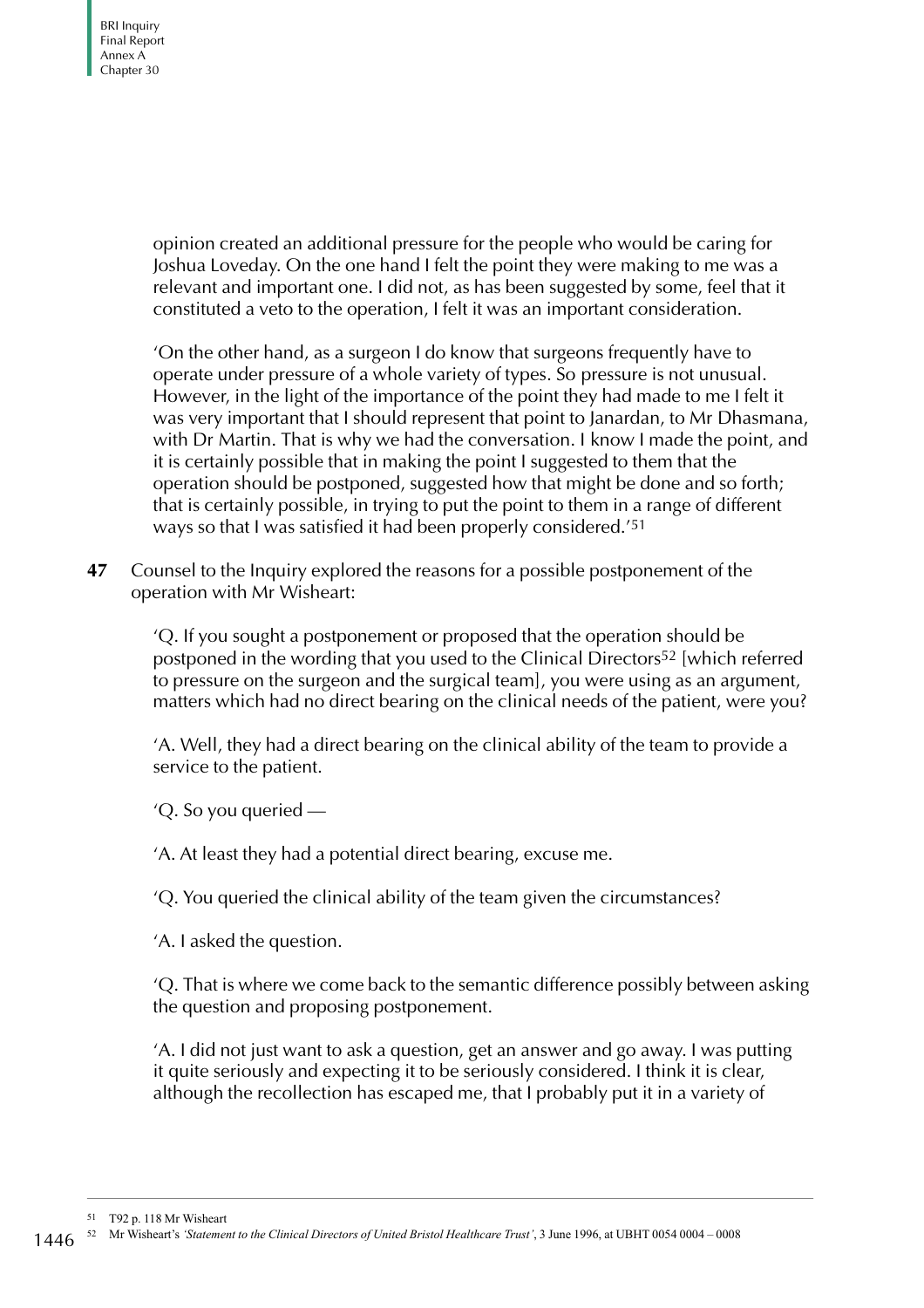different ways and that this was perceived at any rate, certainly by them, possibly by me at the time, to be a proposal, an attempt to persuade them.

'Q. What did you want to achieve?

'A. I wanted to protect everybody involved from the possibility that an operation would have been carried out by somebody who was not truly fit on that day to do it.'53

**48** Mr Wisheart continued in the following exchange:

'Q. Did you at the start of this conversation consider that there was a risk to the patient given the ability of the team under the pressure that they were to perform the operation?

'A. I considered there was the possibility.

'Q. Tell me, you go on in your description to the Clinical Directors to describe Dr Martin's advice.54 How do you now recollect Dr Martin's words?

'A. In the same way.

'Q. So you saw him as saying "This operation should not be postponed for longer than a week"?

'A. Yes.'55

# **49** Mr Wisheart went on:

'… Dr Martin joined with me in putting the question [of extra pressure affecting Mr Dhasmana's ability to work] to Mr Dhasmana once I had articulated it — Mr Dhasmana was positive that the discussion was over, that was past and it would have no impact on his ability to undertake the operation. So the subsequent discussion was pushing him and exploring that, but he remained resolute.'56

**50** Mr Wisheart stated in his written evidence to the Inquiry:

'He [Mr Dhasmana] indicated, without any ambiguity, that he felt he would be able to do the operation and that this extrinsic pressure would not [be] a factor.'57

<sup>53</sup> T92 p. 119 Mr Wisheart

<sup>54</sup> UBHT 0054 0007. In his '*Statement to the Clinical Directors of United Bristol Healthcare Trust'* dated 3 June 1996, Mr Wisheart stated: *'*Dr Martin advised that the operation should not be postponed for longer than one week on account of the patient's severe cyanosis. When pressed he adamantly insisted that one week was the absolute maximum'

<sup>55</sup> T92 p. 120 Mr Wisheart

<sup>56</sup> T92 p. 122 Mr Wisheart

<sup>57</sup> WIT 0120 0457 Mr Wisheart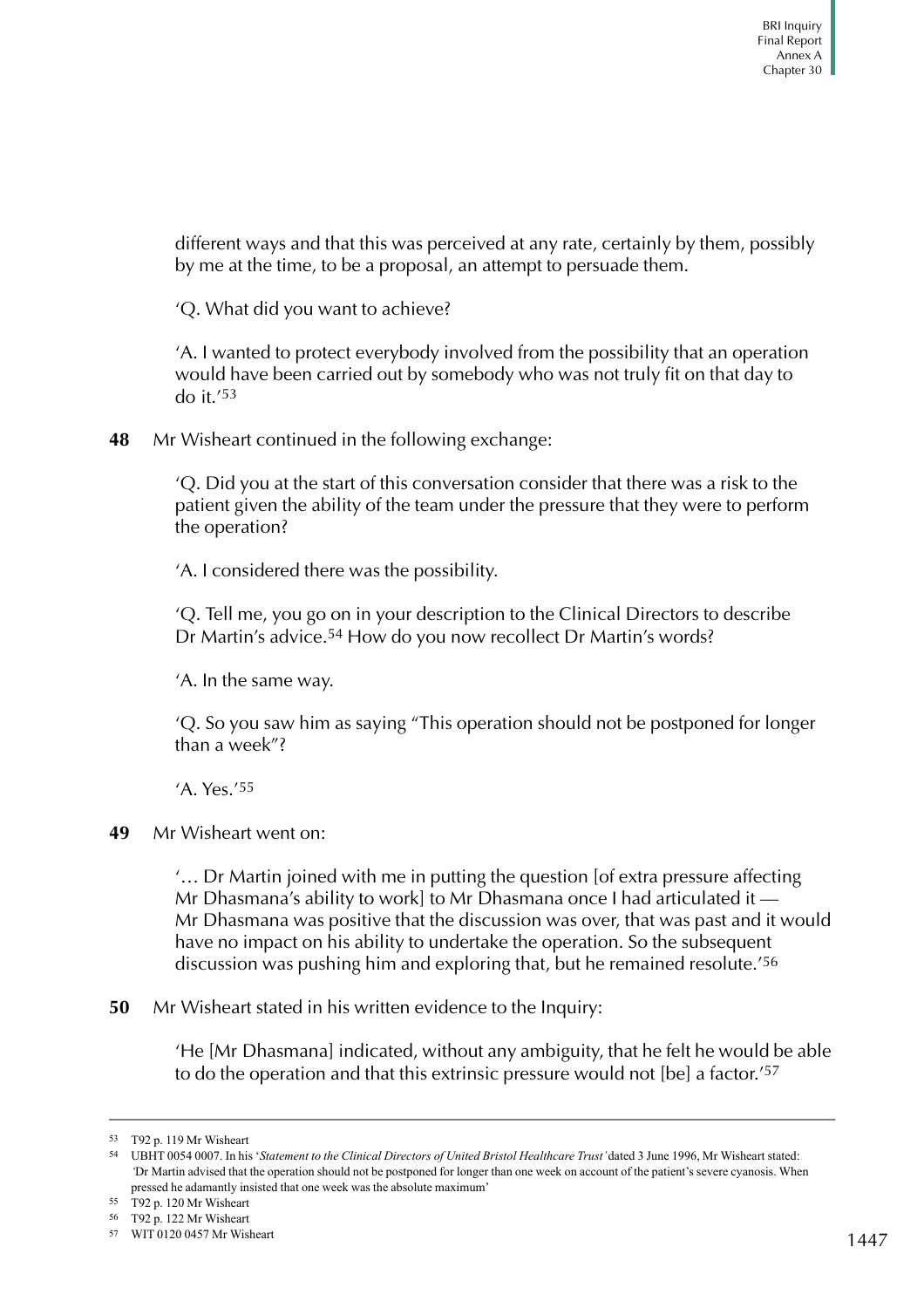**51** Dr Martin was asked about the degree of urgency of the operation on Joshua:

'… I did not personally feel that was in Joshua's best interests [to delay the operation] because any further prolonged delay without any obvious gain to him in the longer run, I did not see that that was in his best interests. You know the question was whether, if you like, the political considerations should take precedence over the clinical considerations for Joshua and being one of the clinicians involved I felt that his clinical status was important.'58

**52** Mr Wisheart said that, had Dr Martin expressed the view that the operation was urgent in that it had to be carried out within three months:

'I think it might have led me to prolong the conversation a little bit but I think that the essential points had been covered in the larger meeting and — I mean this was not a passing conversation, the one we are discussing, this was a 20 to 30 [minute] conversation. The points were seriously and repeatedly put and I did feel that I had received a serious answer and one that I was prepared to accept.'59

**53** Mr Wisheart was asked whether the question of referring Joshua to a different centre was explored:

'It did not really impact as an issue. Had the decision been that the team were not competent to undertake the operation, then whether the operation had been needed within 24 hours or a week or whatever, the patient could have been referred. The issue in my mind was never that the patient could not be referred physically, or because of his immediate clinical need; the issue primarily was, were the team competent to undertake the operation? Then the other considerations were secondary to that.'60

**54** Dr Martin was also asked whether there was anything which had prevented the referral of Joshua to another centre:

'No, I would have been quite happy referring him elsewhere, in fact we referred many patients after this to other centres, but I was basing that assessment in the letter on the group review of the figures and also of Joshua's situation which unanimously suggested it was clinically reasonable to proceed with the planned surgery. There was nothing stopping me referring him away. Mr Dhasmana could have referred him away.'61

61 T77 p. 136 Dr Martin. In Dr Martin's minute of the meeting he states that referral was discussed but thought to be inappropriate in Joshua's case; UBHT 0054 0013

<sup>58</sup> T77 p. 133 Dr Martin

<sup>59</sup> T92 p. 127 Mr Wisheart

<sup>60</sup> T92 p. 123 Mr Wisheart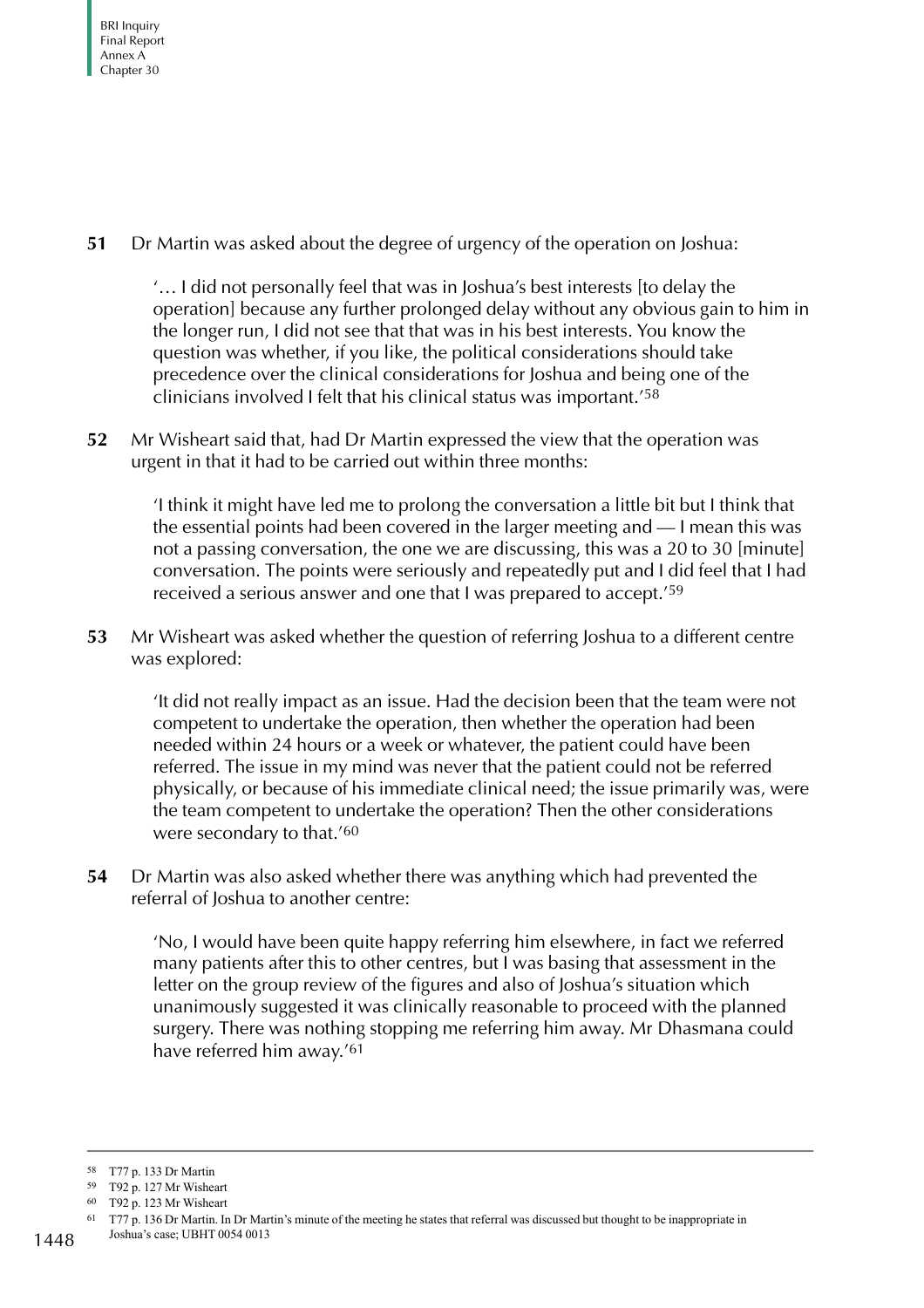**55** Mr Wisheart was asked about his knowledge of a proposed independent review of the results of paediatric cardiac surgery:

'Q. Were you the only person, do you think, at the meeting who had any inkling that Dr Roylance was minded to call for an independent [review] —

'A.Yes, I think that is probably correct.'62

**56** Asked why he had not told Mr Dhasmana that a review of results was in all probability imminent, Mr Wisheart replied:

'… in essence I felt that that would be to add further to the pressure on Mr Dhasmana. I do not know whether that was a right judgement or a wrong judgement, but that was my recollection of what I thought at the time.<sup>'63</sup>

#### **57** Mr Wisheart continued in the following exchange:

'Q. Did you know at the time that had he [Mr Dhasmana] known that there was to be a review in the paediatric cardiac surgery generally, he would have chosen not to operate?

'A. No, I did not know that.

'Q. That might suggest he was actually quite fragile in his confidence at the time?

'A. Yes, he has said that.

'Q. And he is a person, is he, who is perhaps more than most self-critical?

'A. He is self-critical, but not lacking in determination or concentration.

'Q. Is determination sufficient, do you think, to avert some of the potential effects of the stresses?

'A. I do not know whether it is sufficient, but it is certainly necessary. I am sure many things are necessary in order to cope with the stresses but I think determination and mental discipline is certainly one of them and I believe he showed that he had that, at least to the best of my ability to understand him, knowing him.'64

**58** Mr Wisheart agreed with Counsel's suggestion that perhaps Mr Dhasmana could be so keen to help his patients that he could sometimes be prone to ignore external

<sup>62</sup> T92 p. 116 Mr Wisheart

<sup>63</sup> T92 p. 127 Mr Wisheart

<sup>64</sup> T92 p. 125 Mr Wisheart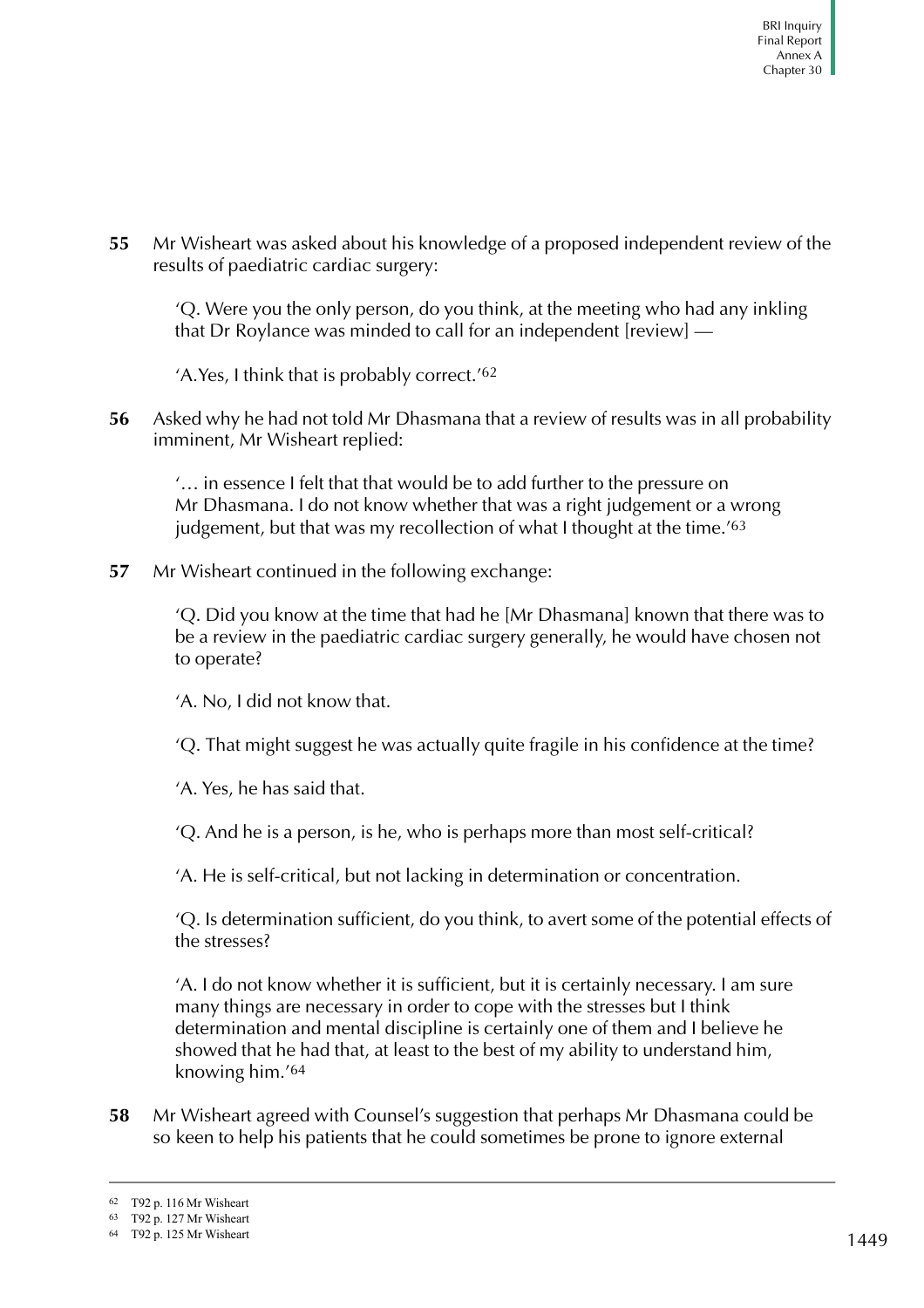pressures and think that once in the operating theatre he would be focused on the operation and nothing else:

'I suppose it is because of that possibility that I pursued the matter from a number of different angles with him and extended the conversation to the length it was and so I thought I was exploring that with him.'65

**59** Counsel to the Inquiry asked Dr Martin for his view on Mr Dhasmana's state of mind:

'I guess it is something you are going to have to ask him, exactly what his feelings were, but the impression I gained was that he was not reluctant to proceed. I certainly did not gain that impression. He naturally listened to everyone's concerns and I think he took careful notes of what people said. I presume he was reassured by the fact that as a group we had all sat down and looked at it and felt it was appropriate for him to continue. We specifically, in that separate meeting, did discuss whether we thought, if you like, the political aspects, perhaps the implied criticism there had been, might affect his performance in theatre. That was a concern. But he assured us that that was not the case and I was happy under those circumstances to give my approval, or support him, if you like, in the decision to proceed with the operation. When it comes down to it, it has to be his decision. I cannot make him do an operation. I was concerned that we might be put in a situation where he was going into it, as you put it, reluctantly, but I did not gain the impression that was the case.'66

**60** Mr Dhasmana described his feelings before and after the meeting, in the following exchange:

'Q. There must have been great pressure on you?

'A. Going into the meeting, but coming out, I felt very good, because people supported, I thought, you know, people supported me. People expressed their trust and belief in me, so I was feeling very much better.'67

**61** Mr Dhasmana was then asked:

'Q. When you came out of the meeting, you knew what you had not known when you went in, that the Department of Health had been contacted; that Mr Wisheart's view was that the operation should be postponed if at all possible?

'A. It was not his view like that. He was asking the question, whether it can be postponed. I mean, that was the question and he said, you know, "Here we have in a way a loose cannon, and if the patient dies, which is possible with any cardiac

<sup>65</sup> T92 p. 129 Mr Wisheart

<sup>66</sup> T77 p. 140 Dr Martin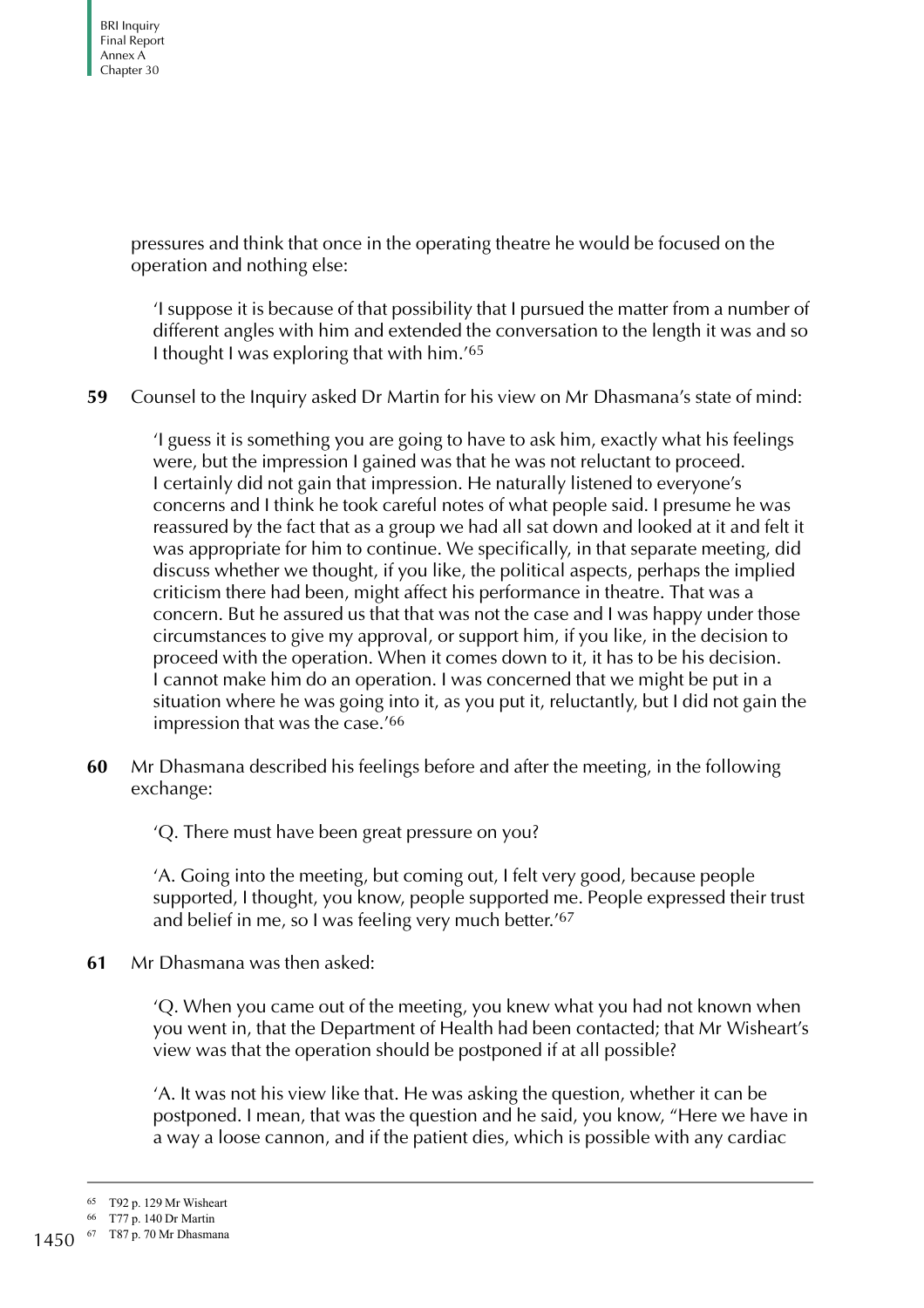patient, this could happen". And we felt that this was a clinical meeting and we should not really be deciding on the basis of political repercussion.'68

**62** Mr Wisheart was asked by Counsel to the Inquiry whether he had any regrets about the fact that the operation on Joshua Loveday was neither stopped nor referred to a different centre:

'In the light of the outcome of the operation in relation to Joshua and in the light of all the other outcomes of the operation, it is impossible not to regret that decision. Looking back at the actual basis of the decision, I am conscious of this point that you raised about not telling Janardan of the decision to have the outside advice and of course that has been an issue elsewhere as well, but that apart, I feel that the discussion at the meeting — first of all the decision to have the meeting and the discussion at the meeting and the subsequent discussion, all those steps I felt were open and were very clear-cut in their outcome.'69

**63** Counsel to the Inquiry asked Mr Wisheart what he meant by 'that apart':

'From what you tell me if that information had been made known then Mr Dhasmana — says he would have decided not to do the operation. I can say no more.'70

- **64** Joshua's parents met Mr Dhasmana on the evening of 11 January 1995. Joshua's mother stated that once again Mr Dhasmana drew a diagram for them. She stated that he quoted a success rate of 80–85% for the operation and asked them to sign a consent form. Mr Loveday signed this form. Joshua's mother stated that she was keen that they should see Joshua before he was given his pre-operative medication the next morning. She explained that she had already asked a nurse to call them before Joshua was given the medication and she confirmed with Mr Dhasmana that this would happen.71
- **65** Mr Dhasmana was asked by Counsel to the Inquiry whether he informed Joshua's parents about the meeting of clinicians which had taken place before he met them on the evening of 11 January:

'That is my deepest regret, really. With what happened at the end, I regret that I did not really tell them everything when I met them. I wish I had. But at that time, I just had come out from a long tiring meeting, having heard the supporting ways, and I felt quite confident that there would be no problem and this child would be moving about tomorrow or the day after, and I do believe that I felt, you know, that I would be causing more anxiety by telling them what had happened, which, in

<sup>68</sup> T87 p. 70 Mr Dhasmana

<sup>69</sup> T92 p. 129 Mr Wisheart

<sup>70</sup> T92 p. 130 Mr Wisheart

<sup>71</sup> WIT 0417 0015 Amanda Evans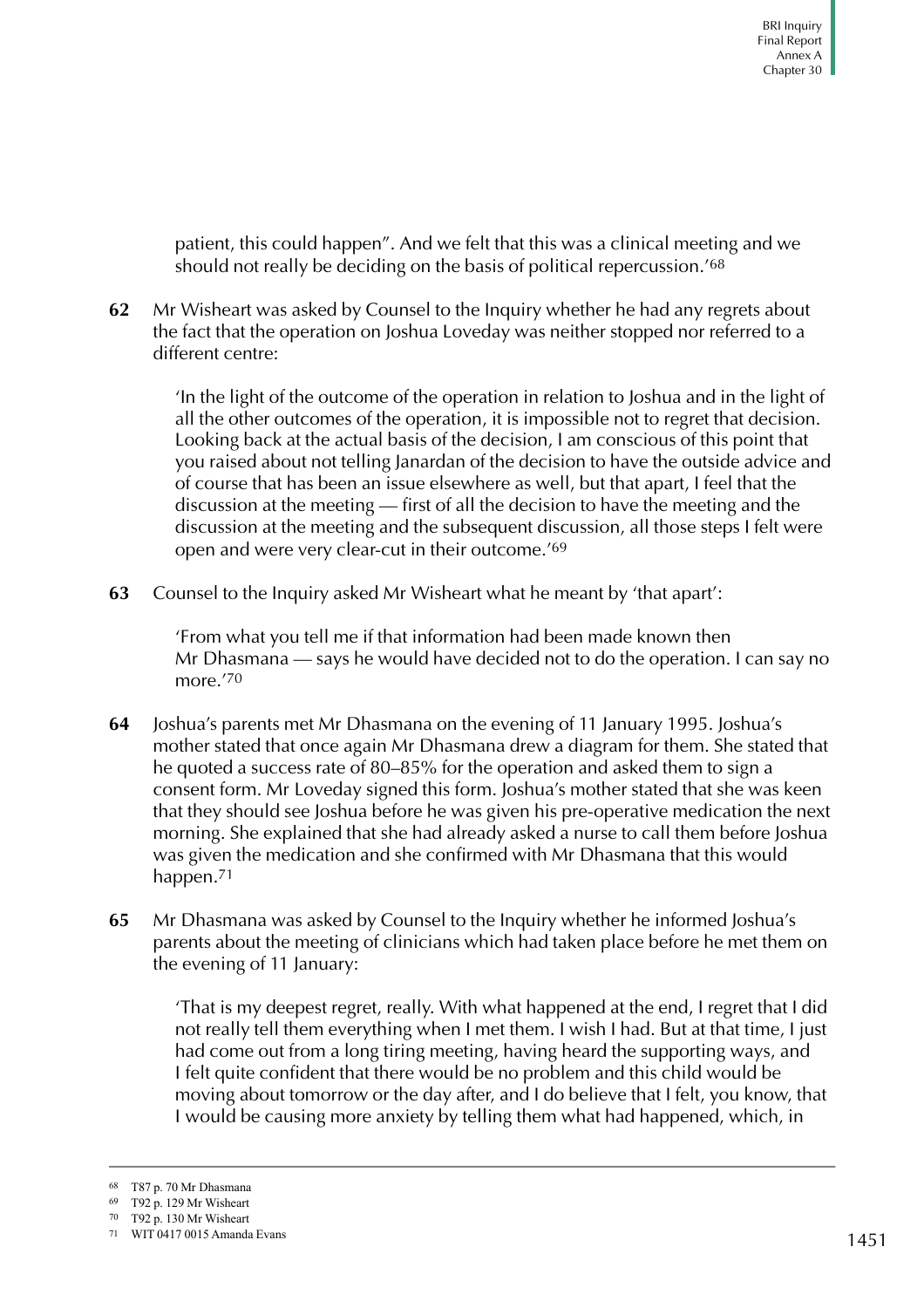retrospect, I accept is not right. I do regret that very sincerely and I wish I could really have told them what had happened before.'72

- **66** On the morning of 12 January Joshua's parents stayed with him until he went into the operating theatre. At that point they stated that they were advised to go out for the day and then to telephone the hospital at about 4.00 pm.73
- **67** In her written evidence to the Inquiry, Joshua's mother stated that they duly returned to the hospital at around 4.00 pm. Joshua was not out of surgery so a nurse showed them round the Intensive Care Unit (ICU), to acclimatise them to the setting that Joshua would be in on his return from the operating theatre. The nurse who was showing them around telephoned the operating theatre to find out how Joshua was progressing. She returned to tell Joshua's parents that the operation was still going on as there had been some complications. The nurse then showed them where they would be staying whilst Joshua was in the ICU.74
- **68** Joshua's mother stated that, at around 6.00 pm, the nurse who had been looking after them came into the room where they were watching television and told them that Joshua had died. The nurse sat with them both for a short time and told them that there would need to be an autopsy and an inquest.75
- **69** Joshua's mother stated that Mr Dhasmana arrived to speak to them about half an hour later. Joshua's mother described the meeting in this manner:

'He [Mr Dhasmana] was still dressed in his surgical green gown, and even had his white cap on; he must have walked straight over from theatre. There was blood spattered all down the front of his gown. He looked remorseful, and said, "I'm really sorry". He kept repeating, "I'm so sorry", all through the subsequent meeting with us. By this time, I could not function, let alone talk to him — I just kept saying "Oh my God, oh my God". Because this was the case, Bert talked to Mr Dhasmana, who explained that the part he had tried to fix was too small. Bert shook his hand, and said, "Thanks, mate, you've tried your best".'76

**70** Joshua's mother stated in her written evidence to the Inquiry that, on arrival home, they telephoned the hospital and were told that Joshua would be in the Chapel of Rest and that family and friends could visit when they wanted. Joshua's parents decided to go to see Joshua the next day. They met Helen Vegoda, Counsellor in Paediatric Cardiology, who described what the Chapel of Rest would be like. After they had seen Joshua, Joshua's parents went to see Mrs Vegoda again. At this meeting she explained that they could have a meeting with Mr Dhasmana if they wished. Joshua's mother

<sup>72</sup> T87 p. 89 Mr Dhasmana

<sup>73</sup> WIT 0417 0016 Amanda Evans

<sup>74</sup> WIT 0417 0017 Amanda Evans

<sup>75</sup> WIT 0417 0019 Amanda Evans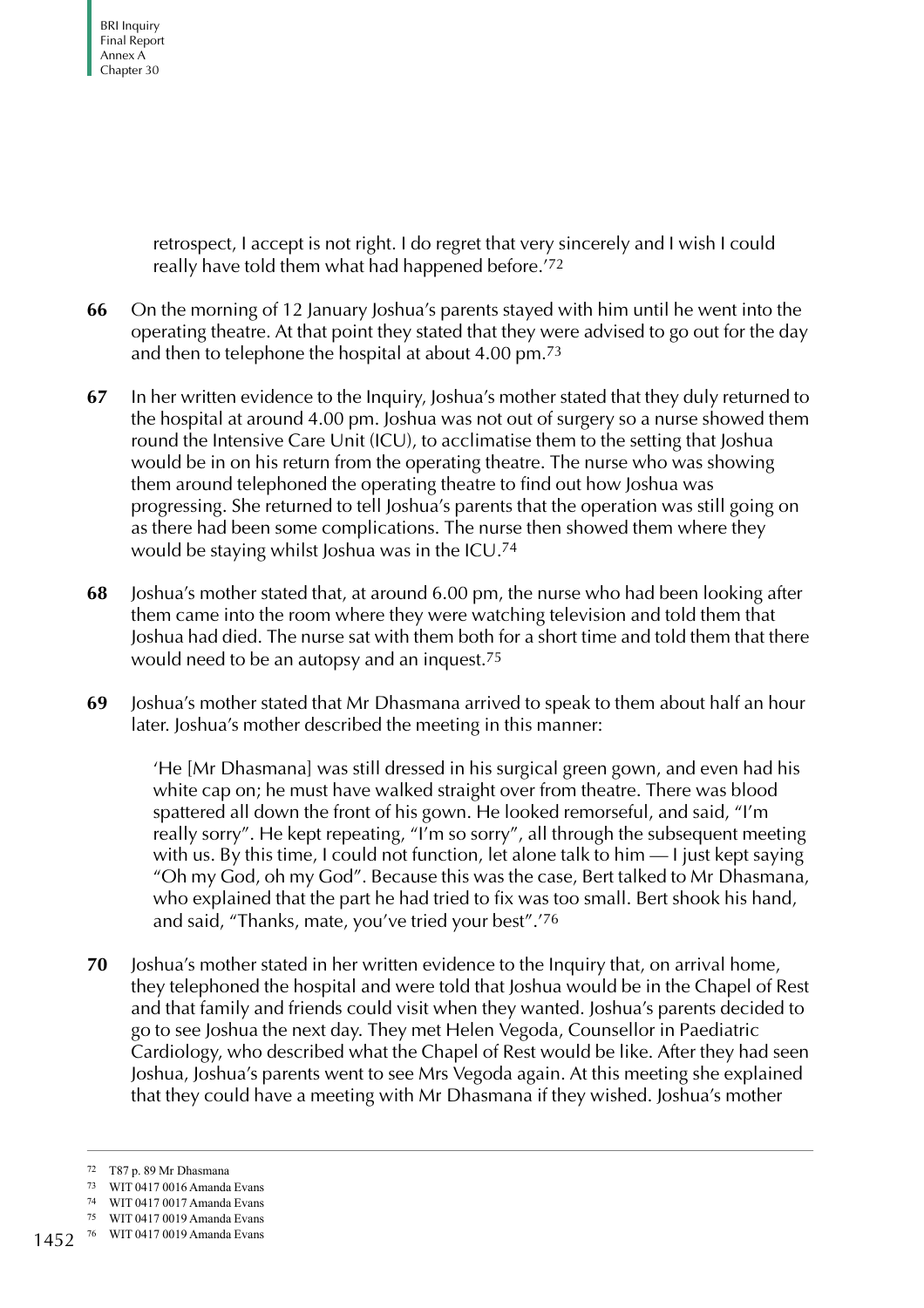stated that they felt that they had said everything they wished and, therefore, declined the offer.

- **71** Joshua's mother stated that a few days later she telephoned Mrs Vegoda to enquire when the inquest, which the nurse at the hospital had mentioned, would be taking place. Joshua's mother stated that, in reply, Mrs Vegoda told her that there would not be an inquest and that she and Joshua's father:
	- '… had received all the investigative care to which [they] were entitled.'77
- **72** Mrs Vegoda, commenting on this, stated:

'I cannot recall such a telephone conversation but it was not uncommon for bereaved parents to see me, as a first point of contact after a bereavement, … I would never have dismissed a parent's query regarding a post mortem or inquest … I most certainly would never have suggested that a family were not entitled to any investigation they felt were [sic] appropriate.<sup>'78</sup>

**73** A coroner's post-mortem was carried out on Joshua on 13 January 1995.79 The postmortem report described Joshua's condition up to the point of his admittance to the BRI on 10 January 1995. The report described how, during the operation on 12 January 1995, the pulmonary banding, which Mr Dhasmana had inserted on 2 July 1993, was removed after heart-lung bypass was established. After this procedure was carried out the repair of the transposition of the arteries was attempted.80 The postmortem report stated:

'The pulmonary artery was transected just below the band and the two coronary arteries implanted in the pulmonary artery. The right coronary artery appeared rather taut at this stage.'81

**74** It was later noted in the post-mortem report that:

'It was realised that the right coronary artery was very taut … . An attempt was made to mobilise the right coronary artery but this caused injury to the main artery, and it was then decided to re-implant the right internal mammary artery to the right coronary artery at the site of the injury … right ventricular function did not show improvement.'82

<sup>77</sup> WIT 0417 0021 Amanda Evans

<sup>78</sup> WIT 0417 0027 Mrs Vegoda

<sup>79</sup> MR 0164 0021; Medical Records of Joshua Loveday

<sup>80</sup> See Chapter 3 for an explanation of these clinical terms

<sup>81</sup> MR 0164 0022; Medical Records of Joshua Loveday

<sup>82</sup> MR 0164 0022; Medical Records of Joshua Loveday; see Chapter 3 for an explanation of these clinical terms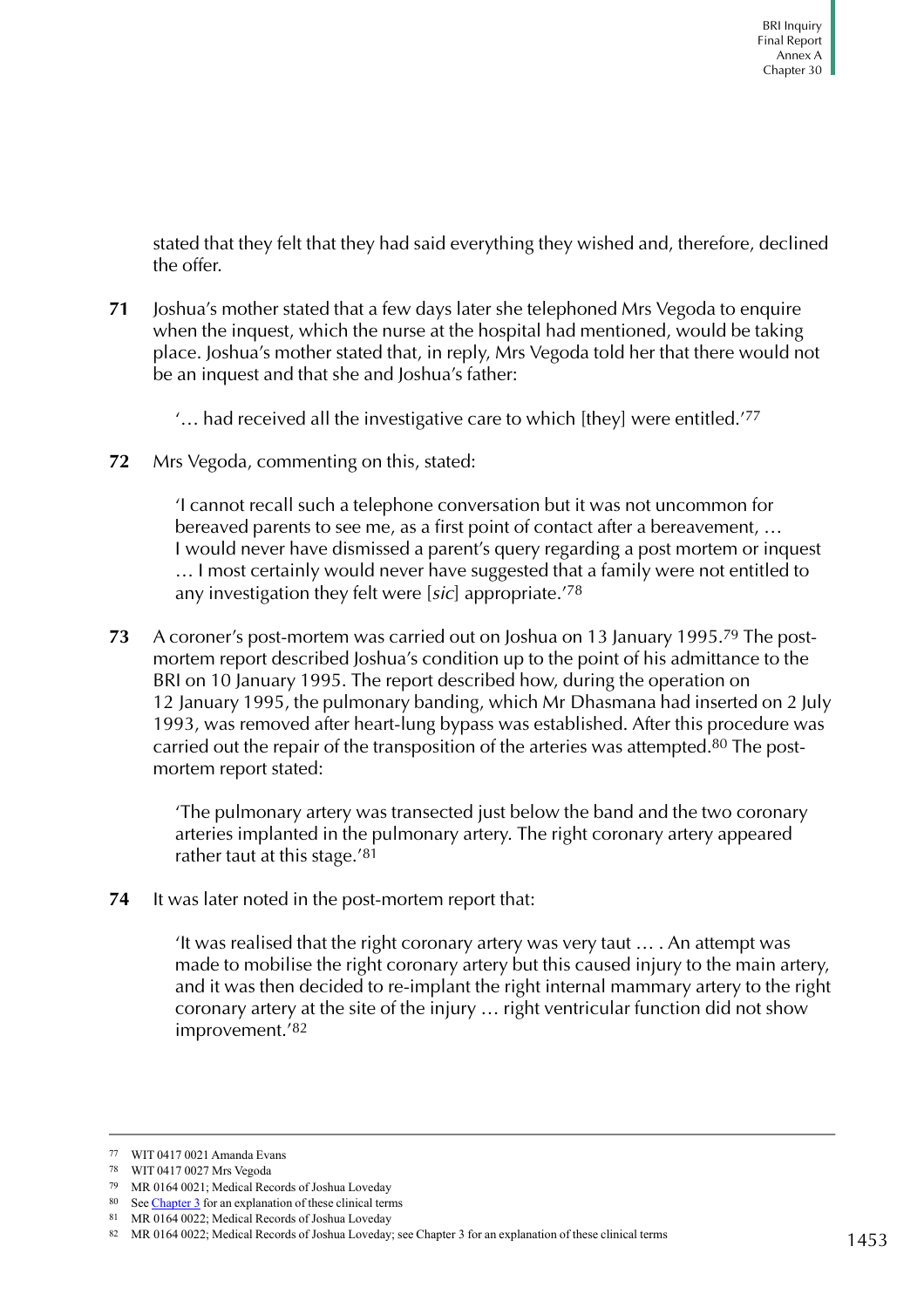**75** In his letter to Joshua's GP, after Joshua's death, Mr Dhasmana explained:

'This was a rather tricky anastomosis as both of these vessels were very small, less than 1mm in diameter.'83

**76** After examining the body, Dr Michael Ashworth, the consultant paediatric pathologist, stated:

> 'The abnormalities present were complex and the surgery complicated by difficult coronary artery transfer.'84

# Further events in January

**77** On 16 January 1995, Dr Doyle wrote an internal memorandum to Dr Graham Winyard, Deputy Chief Medical Officer, and Dr Gabriel Scally, Director of Public Health, South & West NHS Executive. The memorandum was entitled 'Paediatric Cardiac Surgery: Bristol Royal Infirmary'. In the memorandum Dr Doyle described how Professor Angelini had approached him about concerns over paediatric cardiac surgery at the BRI. Dr Doyle explained that Dr Bolsin contacted him on 11 January 1995 to inform him that a 'Switch' operation had been listed for the following day. Dr Doyle stated that he advised Dr Bolsin to discuss the matter with Professor Angelini and Dr Bolsin's anaesthetic colleagues and, if enough of them agreed that the operation should not take place, to:

'… make every effort to persuade their colleagues to postpone the operation and/or make arrangements for the operation to be done at another centre.'85

**78** In the memorandum, Dr Doyle also indicated that the operation had taken place and that Mr Wisheart had telephoned him to inform him of the outcome:

'This has been a difficult and traumatic episode for all concerned. There will doubtless be a good deal of heart searching among those involved and a lot of questions have been raised. Perhaps the first question is whether the death was avoidable? We may not know the answer to that question for some time (if ever?). If it was, where does the blame lie? What could/should have been done? Possibly most importantly, how can differences of professional opinion or interpretations of audit data, be resolved without putting patients at risk? It would seem that we need a well recognised and acceptable mechanism for getting independent advice on such difficult questions.'86

<sup>83</sup> MR 0164 0019; Medical Records of Joshua Loveday

<sup>84</sup> MR 0164 0028; Medical Records of Joshua Loveday

<sup>85</sup> DOH 0001 0009; memorandum dated 16 January 1995 86 DOH 0001 0010; memorandum dated 16 January 1995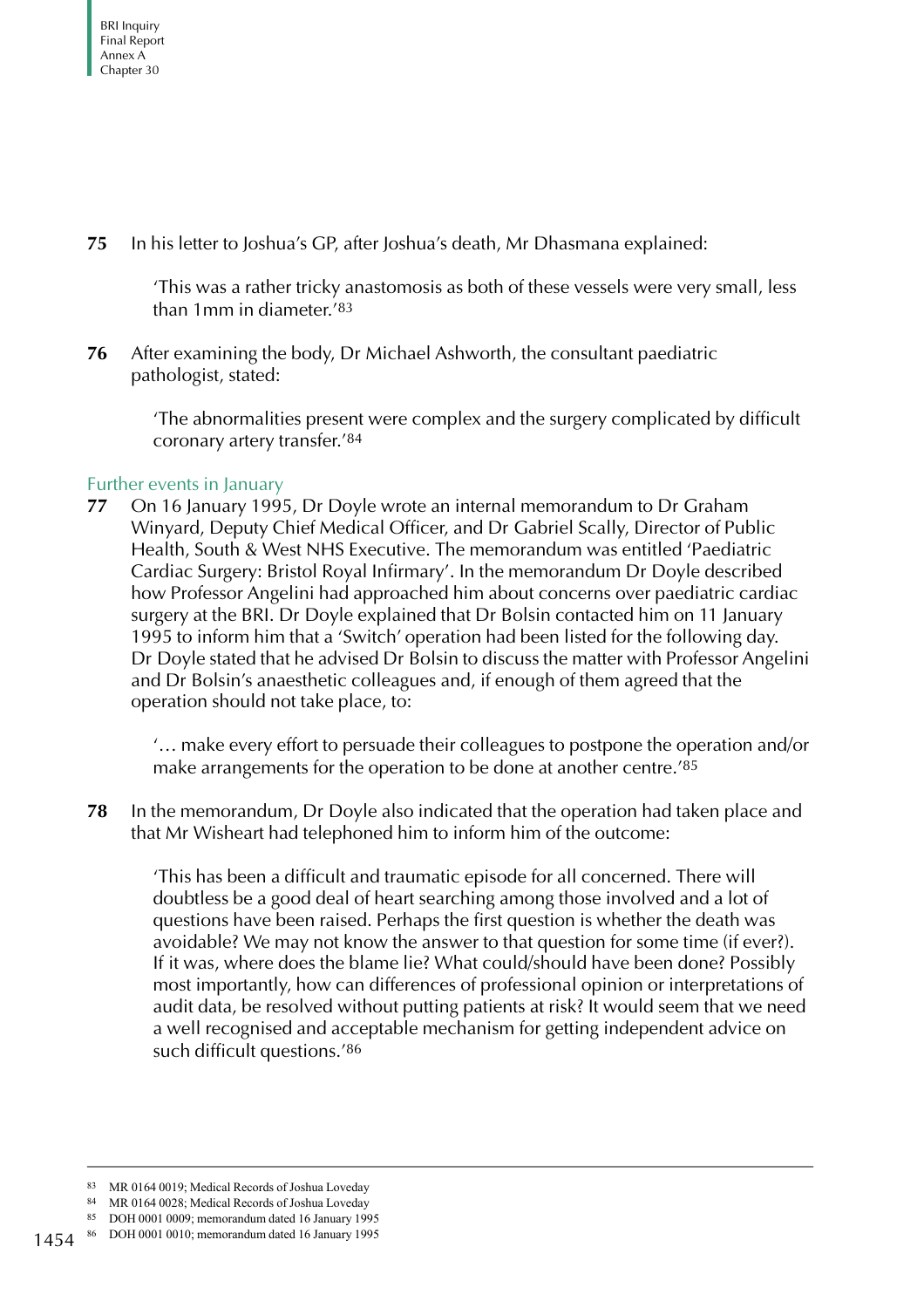Dr Doyle's memorandum concluded:

'I have spoken to Dr Roylance (Trust CE) today who assures me that he is setting up an immediate internal enquiry to establish the facts followed by an independent enquiry using outside experts (cardiothoracic surgeons). I expect to hear the results in due course including any recommendations for the future conduct of paediatric CT [cardiothoracic] service in Bristol. I do not believe any further action is required at present but am happy to be advised by yourself or copyees.

'One other general point is whether we should consider initiating discussions with the profession about mechanisms for resolving professional differences without putting patients at risk.'87

**79** Mr Wisheart stated in his written evidence to the Inquiry:

'We [he and Dr Roylance] made the decision to seek external advice to help the Trust resolve internal differences of opinion. There is uncertainty as to whether we made that decision before or after the meeting of the 11 [January 1995].'88

**80** Dr Bolsin stated in his written evidence to the Inquiry:

'A meeting took place between at least one senior civil servant from the Department of Health, [Dr] Peter Doyle, Dr Roylance and senior Trust officials in Bristol. My understanding of this meeting was that the Trust was now required to undertake an investigation into paediatric cardiac surgery and abide by the findings and recommendations of the investigators.'89

**81** Professor Angelini described in his written evidence to the Inquiry what he saw as:

'… a general unwillingness from any quarter to draw in anybody from outside to give us an honest opinion of what we were doing, and indeed it was only after the death of Joshua Loveday that Dr Roylance sought external advice.'90

**82** On 16 January 1995 Professor Angelini wrote to Dr Roylance:

'… it is sad that we have failed to resolve the issue of paediatric cardiac surgery work internally. In view of this, I share your opinion that an enquiry should be held on the paediatric work carried out in the Department of Cardiac Surgery from 1988 to the present day. I think this is the minimum requirement, given the recent circumstances … .'91

<sup>87</sup> DOH 0001 0010 – 0011; memorandum dated 16 January 1995

<sup>88</sup> WIT 0120 0457 Mr Wisheart

<sup>89</sup> WIT 0080 0126 – 0127 Dr Bolsin

<sup>90</sup> WIT 0073 0018 Professor Angelini

<sup>91</sup> UBHT 0217 0138; letter dated 16 January 1995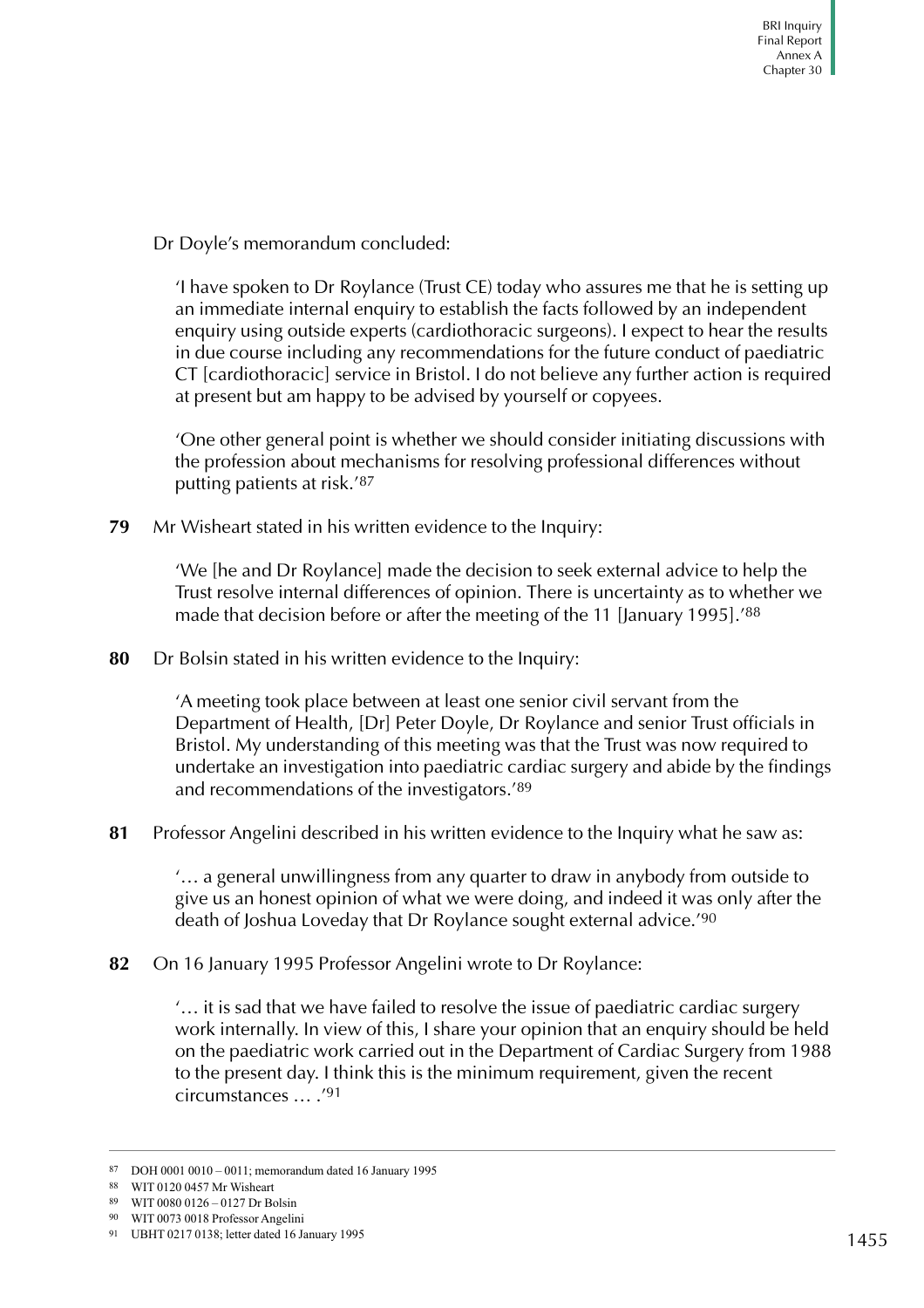**83** Professor Angelini was asked by Counsel to the Inquiry in the following exchange whether the letter of 16 January showed that he knew, or thought, that Dr Roylance had by then decided upon an inquiry:

'Q. So Dr Roylance had by this stage decided there should be an enquiry, had he not?

'A. No, he had not.

'Q. That is what the letter said?

'A. It was me putting words in his mouth to force his hand, to have the enquiry … This is the reason why I cc'd it to everybody, because I was hoping that now, forcing his hand, he could not wriggle out once more and perhaps we now were going to have a really proper look at the results of paediatric surgery.'92

- **84** In his written evidence to the Inquiry, Mr Alan Bryan, a consultant cardiac surgeon at the BRI, described the decision to commission the inquiry as 'good' but 'belated'. He considered that the decision was 'a response to crisis'.93
- **85** On 19 January Professor Vann Jones, Clinical Director of Cardiac Services, wrote to all the cardiac surgeons, stating:

'Dr Roylance has requested that I call a meeting between all the Cardiac Surgeons, myself and himself to discuss the present situation with regard to the "Switch" operations. I would be very grateful if you could make every effort to attend as this is a matter that has to be clarified once and for all.'94

**86** Professor Vann Jones wrote again to his colleagues on 23 January 1995 stating:

'I was dismayed at the meeting of the Cardiac Surgery Associate Directorate last Tuesday to find how divided and acrimonious the atmosphere is in Cardiac Surgery. I was also sorry to hear and indeed to see how our colleagues in less favoured positions in the directorate are being abused. I don't think we should be bandying terms like "disloyalty" or "lack of co-operation" about. I also thought it was distressing to see the Perfusionist so interrupted that he couldn't get a word in edgeways particularly as the person berating him didn't even turn around to face him.

'I am not trying to single out any individual for particular attention but surely we can take steps to make these meetings more constructive and much less acrimonious. Giant steps have been taken to improve the profile of Bristol Cardiac Services in the past decade and it really is sad to see the way the present situation is

<sup>92</sup> T61 p. 193 Professor Angelini

<sup>93</sup> WIT 0081 0028 Mr Bryan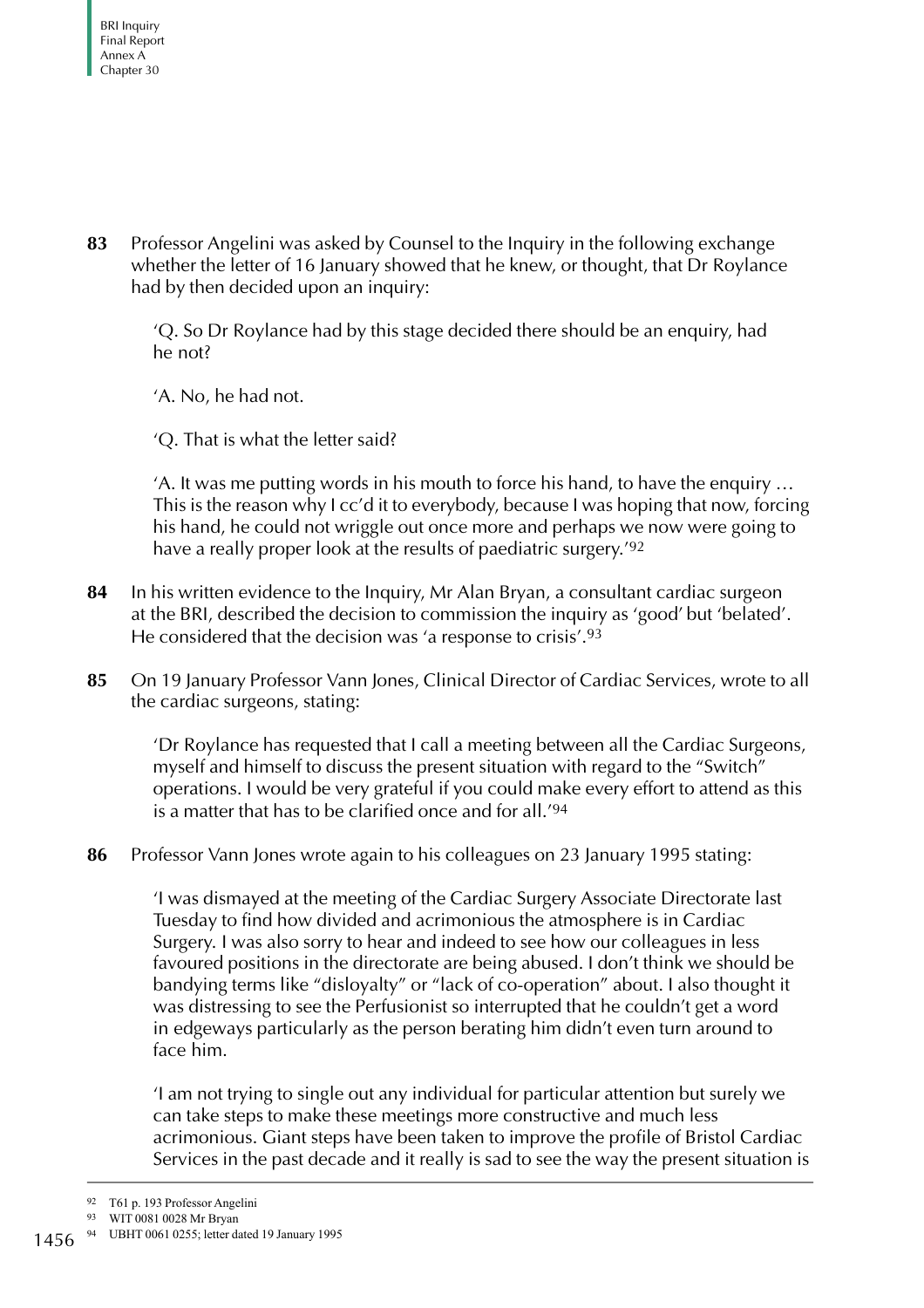developing. I hope once again we can get the whole thing on amicable terms and if there has to be some straight talking let's not air our views quite so publicly.'95

**87** In his written evidence to the Inquiry, Dr Doyle stated that he spoke to Dr Roylance and Mr Wisheart after the operation on Joshua Loveday and:

'… advised that an outside independent inquiry into both the immediate case and the wider issue of the overall results of the paediatric cardiac surgical service was now essential.'96

**88** Dr Doyle wrote a further internal memorandum on 24 January 1995 addressed to Dr Winyard and Dr Scally. In this memorandum he further updated his colleagues on the situation developing in Bristol:

'It is still not clear whether there is a serious problem with cardiac surgery or whether this is a serious breakdown in professional relationships. There is cause for grave concern that the Trust has not taken action to resolve the problem; that children's lives might have been put at risk and that rumour and innuendo have been allowed to spread apparently unchecked.'97

The memorandum continued:

'I spoke to Dr Roylance (Chief Executive) this morning and advised him in the strongest possible terms to stop complex neonatal and infant cardiac surgery forthwith and to expedite the proposed Enquiry that we discussed the previous Monday. … I also advised Dr Roylance that yourself and other colleagues in the Department now had to be informed of the situation.

'You will see from this that I have informed Secretary of State's office, Press Office and CA-IU [Corporate Affairs-Intelligence Unit] in case the story leaks to the media. I am not sure whether further action is required at present but am happy to be advised by you or copyees.

'Suggested line to take if required.

'We are aware that concern has been expressed about the neonatal and infant cardiac surgical services at Bristol Royal Infirmary. We do not know at present whether there is any basis for the concerns but have advised the Trust to set up an immediate Enquiry and to cease complex neonatal and infant cardiac surgery until the facts have been established.'98

<sup>95</sup> UBHT 0082 0083; letter dated 23 January 1995

<sup>96</sup> WIT 0337 0003 Dr Doyle

<sup>97</sup> DOH 0001 0015; memorandum dated 24 January 1995

<sup>98</sup> DOH 0001 0015 – 0016; memorandum dated 24 January 1995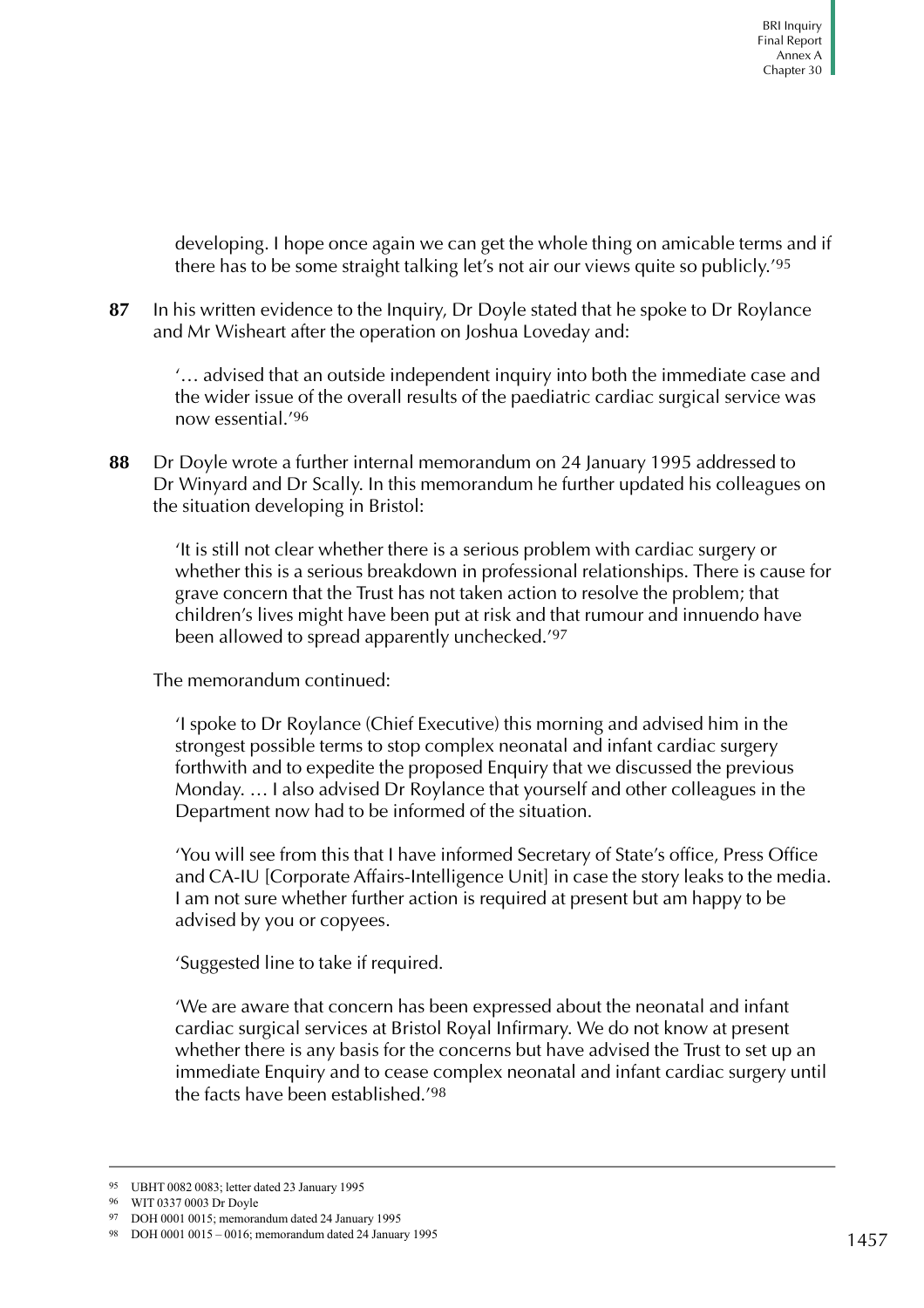# **89** On 25 January 1995, Dr Doyle wrote once more to Dr Roylance:

'There is clearly a growing belief that childrens' [sic] lives may have been put at unnecessary risk. Until such doubts can be resolved, it would be extremely inadvisable to undertake any further neonatal or infant cardiac surgery.

'I recognise that this is a very difficult situation for all concerned. The doubts raised can only be resolved by an impartial enquiry and I feel sure that everyone would benefit from disinterested and objective advice. I would therefore suggest that you take all reasonable steps to expedite the proposed Enquiry.

'As you will appreciate, I will have to inform colleagues in the Department about the circumstances as they are currently known to me. I should be grateful if you would let me know as soon as possible of any additional facts that you feel are relevant and what you decide to do. I also expect to be informed, in confidence, of the outcome of the enquiry as soon as they are available.<sup>199</sup>

**90** Dr Roylance replied to Dr Doyle's letter on 26 January 1995.100 In his letter, Dr Roylance confirmed that the UBHT had ceased to perform complex neonatal and infant cardiac surgery, although he indicated that the UBHT reserved the right to perform such surgery in an emergency if it was in the best interest of the patient to do so. Dr Roylance also confirmed that the Trust was in the process of appointing outside experts to lead an inquiry into its paediatric cardiac surgery service. Dr Roylance indicated that Professor Marc de Leval<sup>101</sup> had already accepted an invitation to be one of the outside experts. Dr Roylance went on to express concern to Dr Doyle over the way in which the matter had come to Dr Doyle's attention:

'… this matter has developed, apparently on the basis of views or whispers by "staff of the Bristol Royal Infirmary and outside Cardiac Surgeons". We do not know whether any facts are on your table. We have had no opportunity to inform you of the results of our work which we are always ready to do, and which was done annually in the context of being a supra-regional centre between 1984 and 1993. Yet we now find ourselves with no practical alternative to a temporary stoppage of infant work following your letter.'102

**91** Mr Wisheart described in his written evidence to the Inquiry the action taken, once it was decided to set up an external inquiry:

'Dr Roylance asked me as Medical Director to take the initial steps in setting up the enquiry. I sought the advice of Mr John Parker, who is now deceased, but was then

<sup>99</sup> UBHT 0061 0282 – 0283; letter dated 25 January 1995

<sup>100</sup> PAR2 0001 0026 – 0027; letter dated 26 January 1995

<sup>101</sup> Professor Marc de Leval: consultant paediatric surgeon, Professor of Cardiothoracic Surgery, Great Ormond Street Hospital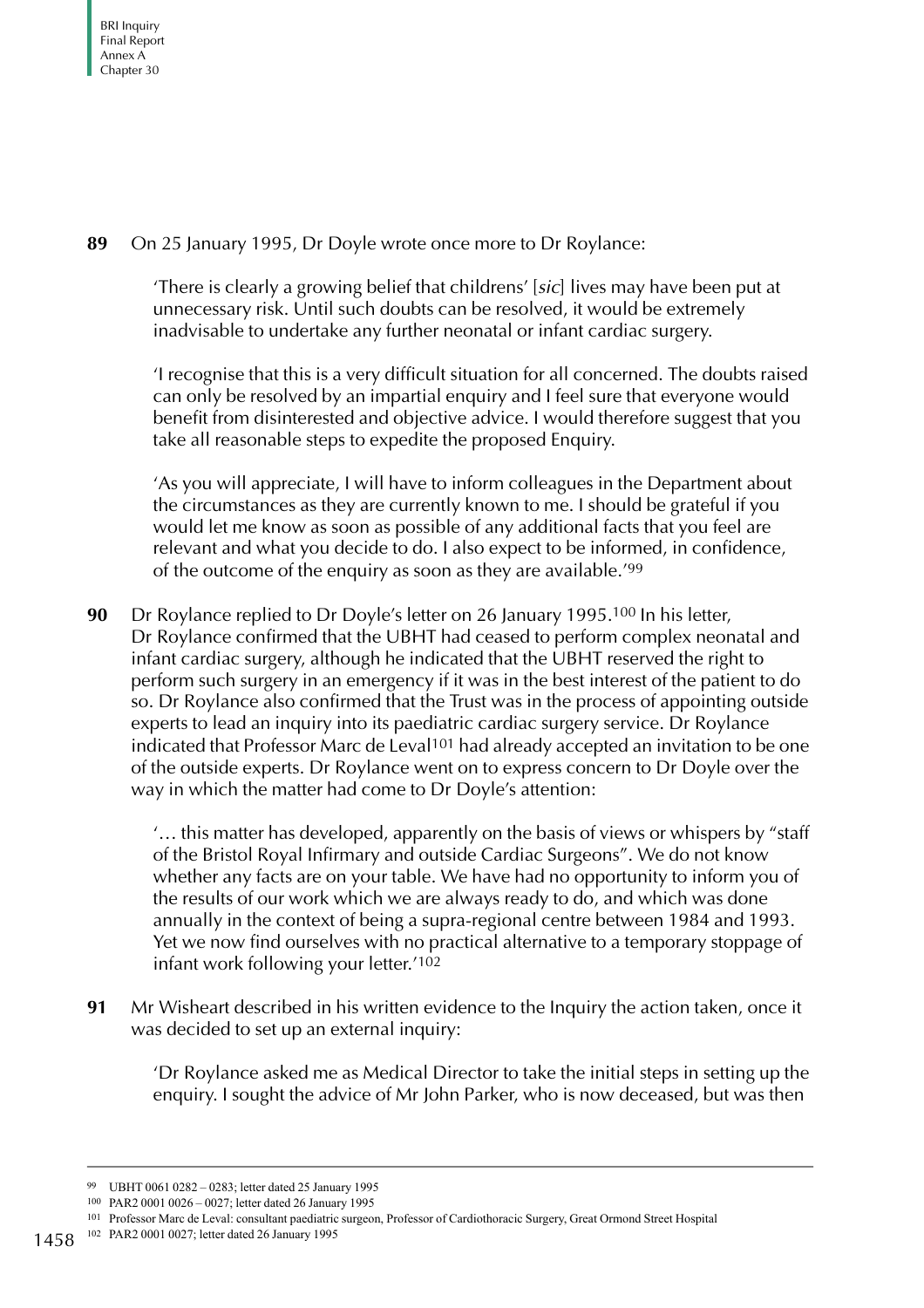President of the British Cardiac Society. He advised me to approach Mr de Leval and Dr Hunter.'103

# **92** Professor Marc de Leval and Dr Stewart Hunter104 were invited by Mr Wisheart to:

'… assist us resolve some problems arising out of the fact that we are receiving conflicting professional advice in the field of paediatric cardiac surgery. The Trust is committed to the maintenance of the highest standards in this field and now ask you for your authoritative and disinterested advice. The conflicting advice has arisen in the area of the Switch operation for neonates, but has now broadened beyond that.'105

**93** Professor de Leval explained in his written evidence to the Inquiry:

'I was contacted by Mr James Wisheart in his capacity of Medical Director at UBHT to assist them in resolving some problems in the field of paediatric cardiac surgery … We were urged to visit UBHT as soon as possible and to issue a report without delay.'106

# **February**

**94** Dr Doyle wrote to Dr Roylance on 3 February 1995:

'… I and my colleagues are content for the Trust to act in the way agreed during our recent telephone conversation based on the advice offered by the President of the British Cardiac Society. It was agreed that at least two, and preferably three, outside advisors should be invited to look into the situation and offer advice. I was pleased to hear [that] Marc de Leval has already agreed to help.'107

**95** Rachel Ferris, General Manager of the Directorate of Cardiothoracic Services at the BRI from 1994, stated in her written evidence to the Inquiry:

'My impression in late 1994 early 1995 was that the Chief Executive, … Dr John Roylance responded dismissively to the concerns raised with him. He appeared to protect Mr Wisheart, even to the extent of allowing him to organise the Marc de Leval visit himself which I believe was inappropriate.'108

<sup>103</sup> WIT 0073 0108 Mr Wisheart

<sup>104</sup> Dr Stewart Hunter: consultant in paediatric cardiology, Academic Department of Cardiology, Freeman Hospital, Newcastle upon Tyne

<sup>105</sup> UBHT 0061 0337; letter from Mr Wisheart dated 25 January 1995

<sup>106</sup> WIT 0319 0001 Professor de Leval

<sup>107</sup> UBHT 0061 0286; letter dated 3 February 1995

<sup>108</sup> WIT 0089 0105 Mrs Ferris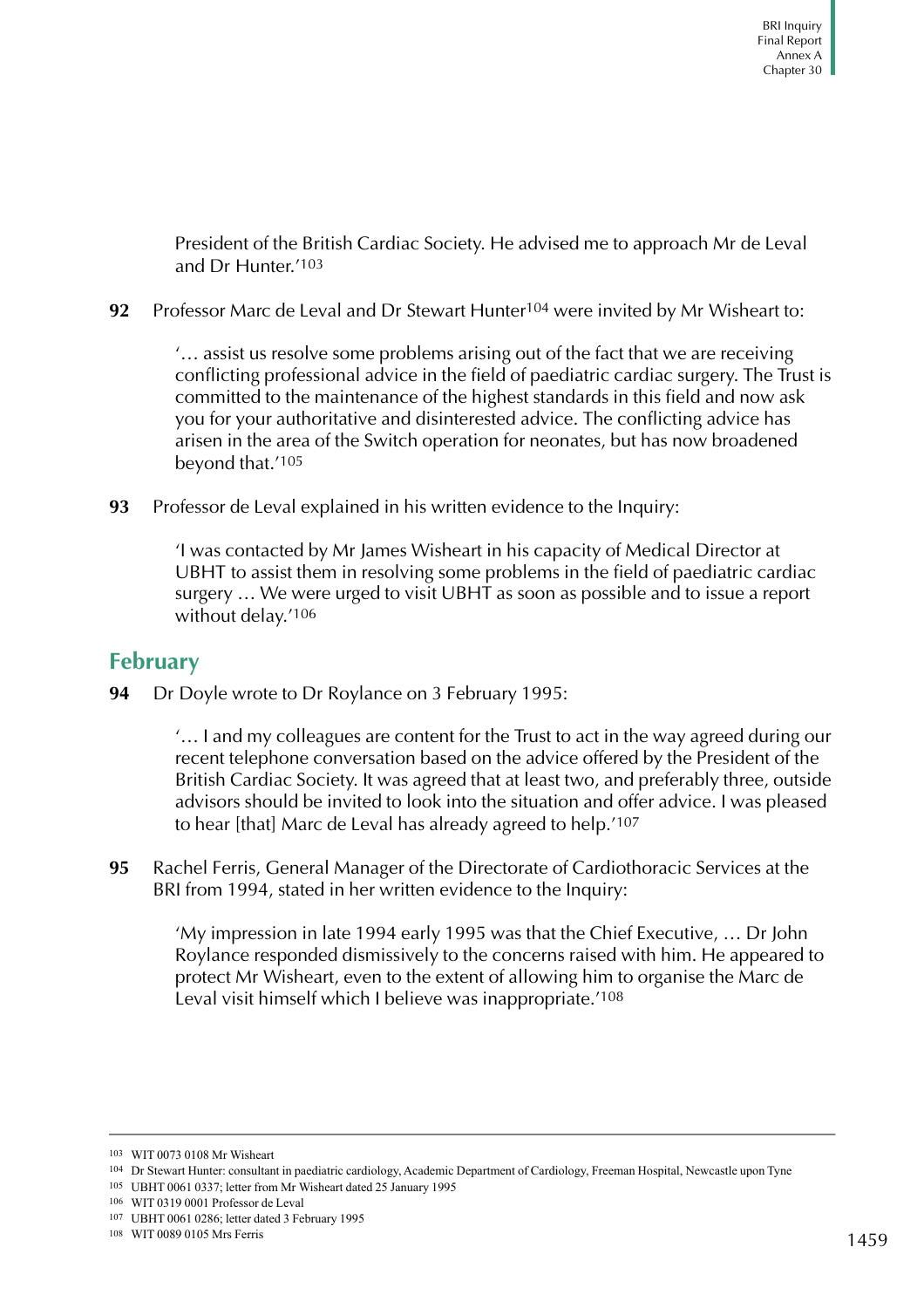**96** Professor Angelini in his written evidence to the Inquiry stated:

'… this culture of keeping everything under control remained, and Mr Wisheart was, I believe, put in charge of organising the external enquiry on his own practice.'109

**97** Dr Roylance, when asked by Counsel to the Inquiry who organised the visit, told the Inquiry:

'Primarily, the visitors. I gave them full authority to ask for anything and guaranteed the Trust would provide them. I sent them off, I am fairly sure, with this manager as a sort of guide so they did not get lost.'110

**98** Mr Wisheart stated that his part in the inquiry was:

'… limited to the initial approach to Mr de Leval and Dr Hunter, acting on the advice of the President of the British Cardiac Society … Mrs Ferris … describes how she arranged the venue, the programme and the people who should attend … .'111

- **99** Mrs Ferris was responsible for making the logistical arrangements necessary for Professor de Leval and Dr Hunter to visit Bristol. She told the Inquiry that '… it was all arranged in a rush.'112
- **100** Mr McKinlay, Chairman, UBHT, from July 1994 to November 1996, commented on the arrangements for the conduct of the review in the following exchange:

'I actually thought at the time there would be a button you could press in the National Health Service which was marked "investigation" and the procedures would follow and I thought that something fairly normal would be put in place. I did not interfere with how the inquiry would be set up.

'Q. You thought that somewhere in the Health Service there would be an investigative unit, something of that sort?

'A. Not necessarily an investigative unit. I think I knew enough then that that was possibly unlikely. But there would be an accepted procedure.'113

<sup>109</sup> WIT 0073 0018 Professor Angelini

<sup>110</sup> T89 p. 76 Dr Roylance

<sup>111</sup> WIT 0089 0114 Mr Wisheart

<sup>112</sup> T87 p. 167–8 Mrs Ferris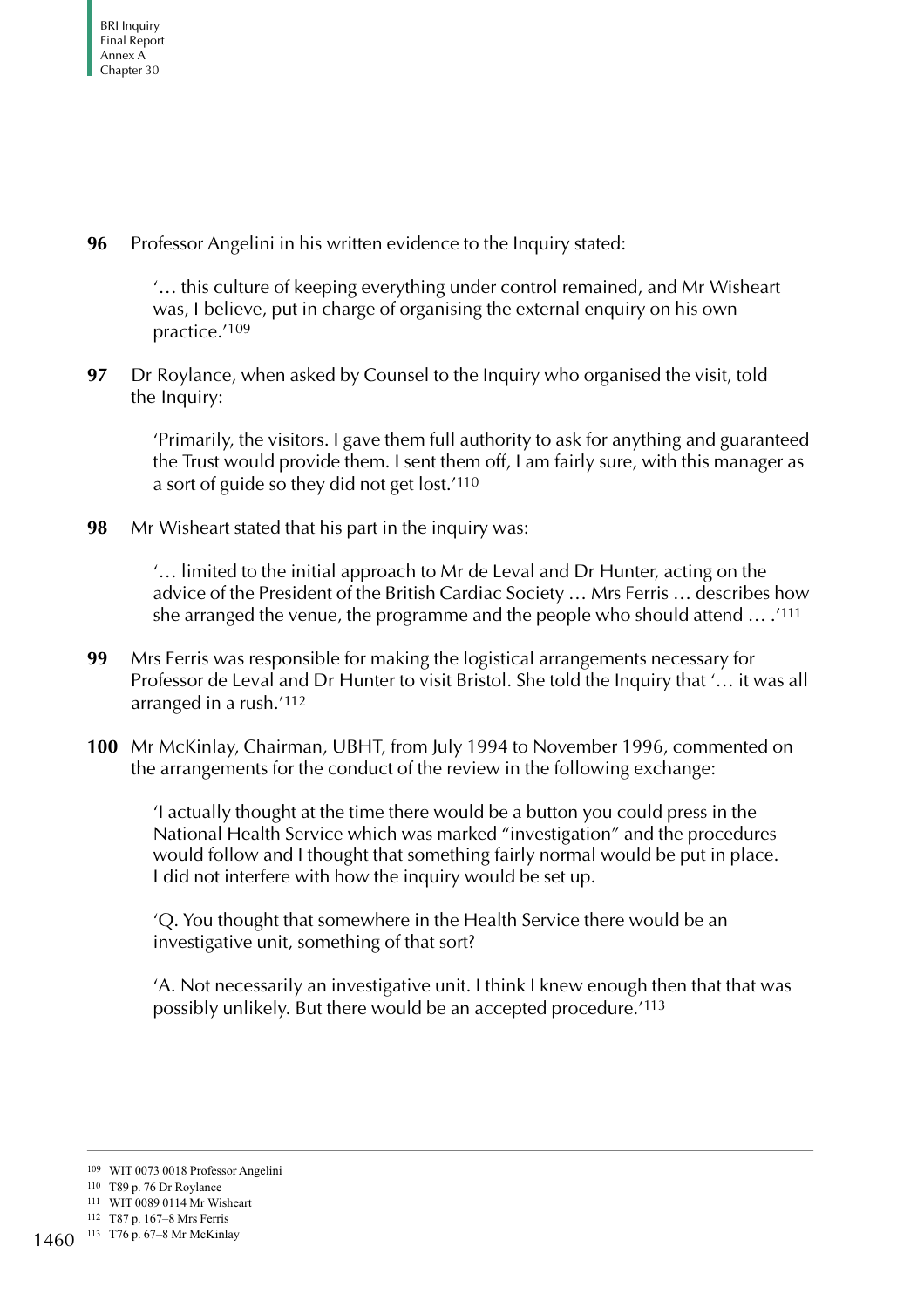**101** Dr Hunter and Professor de Leval spent one day visiting Bristol. Professor de Leval stated:

'We were urged to visit UBHT as soon as possible and to issue a report without delay. I made it clear that I had booked one week's holiday from 11.2.95 and that if the visit to UBHT had to take place before I went away I could come only on 10.2.95. This was found to be acceptable.'114

**102** Dr Hunter told the Inquiry:

'… basically if we were going to be able to do anything significant in the time which we were being given ... it is a continuing problem that I have just been through in another centre recently, where you are asked for very important decisions and to do very detailed examination of facts in a very short time. I think the sort of gun that was pointed at our heads was that it was critical and crucial to know whether the surgery should continue, or whether the decision had to be made that it should be referred elsewhere before Mr Pawade arrived.'115

**103** The experts' remit was recorded in the first version of their report as follows:

'To advise the Trust on the best action to take following recent recommendations received by the Department of Health to stop complex neonatal and infant openheart surgery.

'To make recommendations on the future of the paediatric cardiac services in the Trust.'116

**104** In the second version of the report, the reference to the DoH's recommendations was omitted. In this version of the report, the remit of the review was expressed as:

'To advise the Trust on the best action to take to resolve conflicting professional advice in the field of paediatric cardiac surgery in general and, in particular, complex neonatal and infant open-heart surgery'.117

**105** Dr Hunter's contemporaneous notes of the visit recorded that:

'Dr Roylance offered carte blanche in the investigation and stated his concerns about the service and also about professional loyalty in some members of staff involved in the dispute.'118

<sup>114</sup> WIT 0319 0001 Professor de Leval

<sup>115</sup> T60 p. 127–8; Dr Hunter. Mr Ashwinikumar Pawade, consultant paediatric cardiac surgeon, BRHSC (1 May 1995– )

<sup>116</sup> UBHT 0052 0263; first version of the Hunter/de Leval report

<sup>117</sup> UBHT 0061 0378; revised draft of the Hunter/de Leval report; (the differences in the two versions of the remit are considered later in this chapter)

<sup>118</sup> WIT 0319 0013; Dr Hunter's notes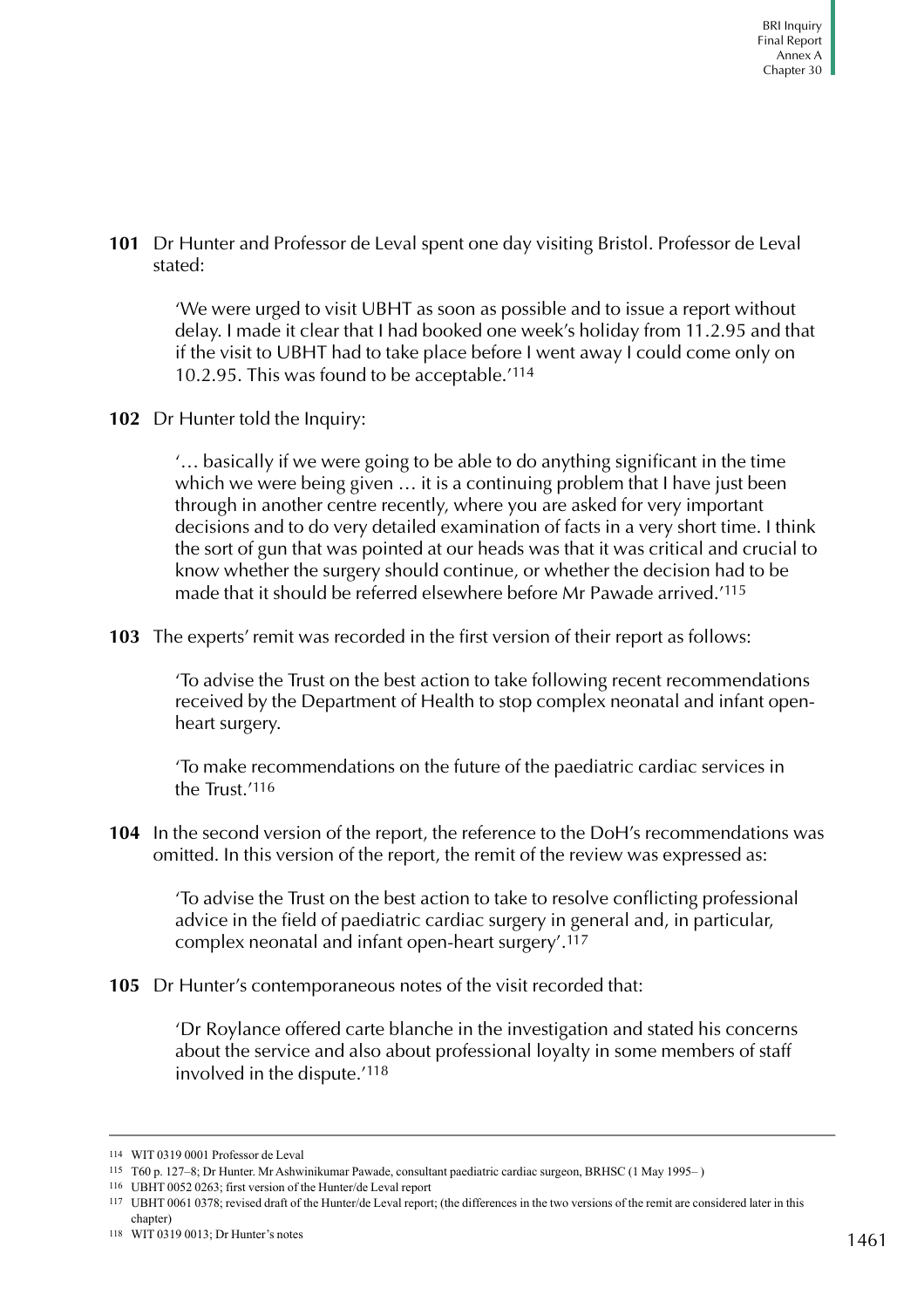He told the Inquiry that Dr Roylance '… was very general in saying he wanted us to have free access to whatever information we wished … .'119

- **106** Dr Roylance, in his written evidence to the Inquiry, stated that he '… wanted Mr de Leval and Dr Hunter to be completely frank (and blunt, if necessary) in their report … .'120
- **107** Dr Roylance told the Inquiry that when speaking to Dr Hunter and Professor de Leval at the outset, he told them that there were:

'… three things [he needed] to know: first of all, is it right that the appointment of the paediatric cardiac surgeon is a proper solution to the problem? … Secondly, is moving up the hill [to the BRHSC] proper? Thirdly, what should the Trust, the service, do between the time of them reporting and the arrival of Ash Pawade?'121

**108** Professor de Leval recalled Dr Roylance's alluding to:

'… the difficulty of Mr Wisheart's position being on the one hand investigated in this particular problem, and at the same time, being Medical Director. … He explained to us that there had been complaints about the results of cardiac surgery and that he wanted to have an outside opinion … and asked again that [the] report be issued with the shortest possible delay … .'122

**109** Mrs Ferris stated that she accompanied Professor de Leval around the Trust on the day of his visit. She stated that Professor de Leval took the opportunity of asking her whether she thought there were any problems with paediatric cardiac surgery, to which she replied that she did not think so. She was asked about this reply by Counsel to the Inquiry:

'Q. … did you think there were any problems with paediatric cardiac surgery as at 10th February 1995?

'A. I really think my answer at that stage would be, "I do not really know, but perhaps possibly I think there may be something to this". That was the view I was starting to form, and really around that visit, so when I said "No, I do not think so", I was not being absolutely straight with him.

<sup>119</sup> T60 p. 128 Dr Hunter

<sup>120</sup> WIT 0108 0130 Dr Roylance

<sup>121</sup> T89 p. 75 Dr Roylance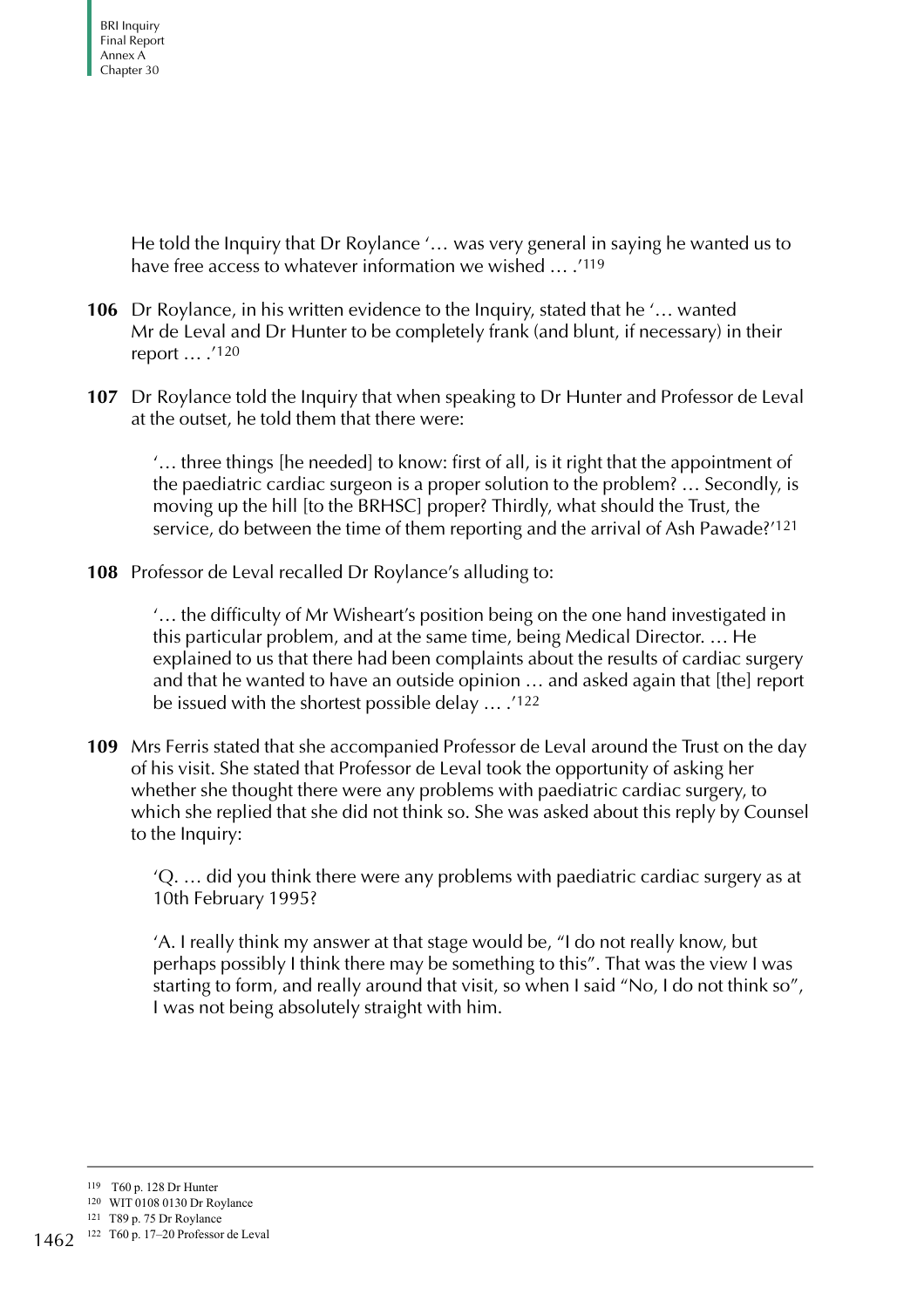'Q. If in fact you thought that the true answer was, "I do not really know but there might be", to say "I do not think so" gave a false impression to Mr de Leval of your true feeling?

'A. Yes, it did, and I obviously regret having given him the false impression. I was very worried that this had been presented to me as something that came about as a result of troublemaking and I think at the same sort of time, when I was advised about this, although we were having external advisers coming in, there was this sense that I had that this was something we did not want to be dealt with outside of the Trust.'123

**110** Mrs Ferris also stated that she saw Dr Roylance on the day of the visit. She recalled that she:

'… walked over to Trust Headquarters with [him]. He made some comment that he "should not really have let James organise the day", but thought "it might be good for him". He gave the impression of treating the whole day very casually.'124

**111** Dr Roylance denied making such a comment to Mrs Ferris:

'… that is quite wrong … I would not have discussed, with her, the review … . I certainly would not have said to her that it might be good for him.'125

**112** Mrs Ferris in her written evidence to the Inquiry stated:

'I recall, probably towards the end of February [or] the beginning of March 1995 (but I cannot be precise about the date), Mr Wisheart asked me to come into his office, to discuss his figures. I felt intimidated by this request and during the meeting itself. Mr Wisheart gave the impression that he had heard I had been asking questions, and wanted to put me right. I could tell that Mr Wisheart was angry because he was so quiet and controlled. He spoke slowly. I felt I was being "warned off" and that Mr Wisheart felt I had no role in a discussion of clinical outcomes.'126

**113** Mr Wisheart was questioned by Counsel to the Inquiry about the meeting in the following exchange:

'Q. … Did a meeting to that effect happen?

'A. It may have done, I do not have a precise recollection of the details of such a meeting; I have a vague recollection that we had such a conversation, that is all.

<sup>123</sup> T87 p. 171–2 Mrs Ferris

<sup>124</sup> WIT 0089 0099 Mrs Ferris

<sup>125</sup> T89 p. 76 Dr Roylance

<sup>126</sup> WIT 0089 0100 Mrs Ferris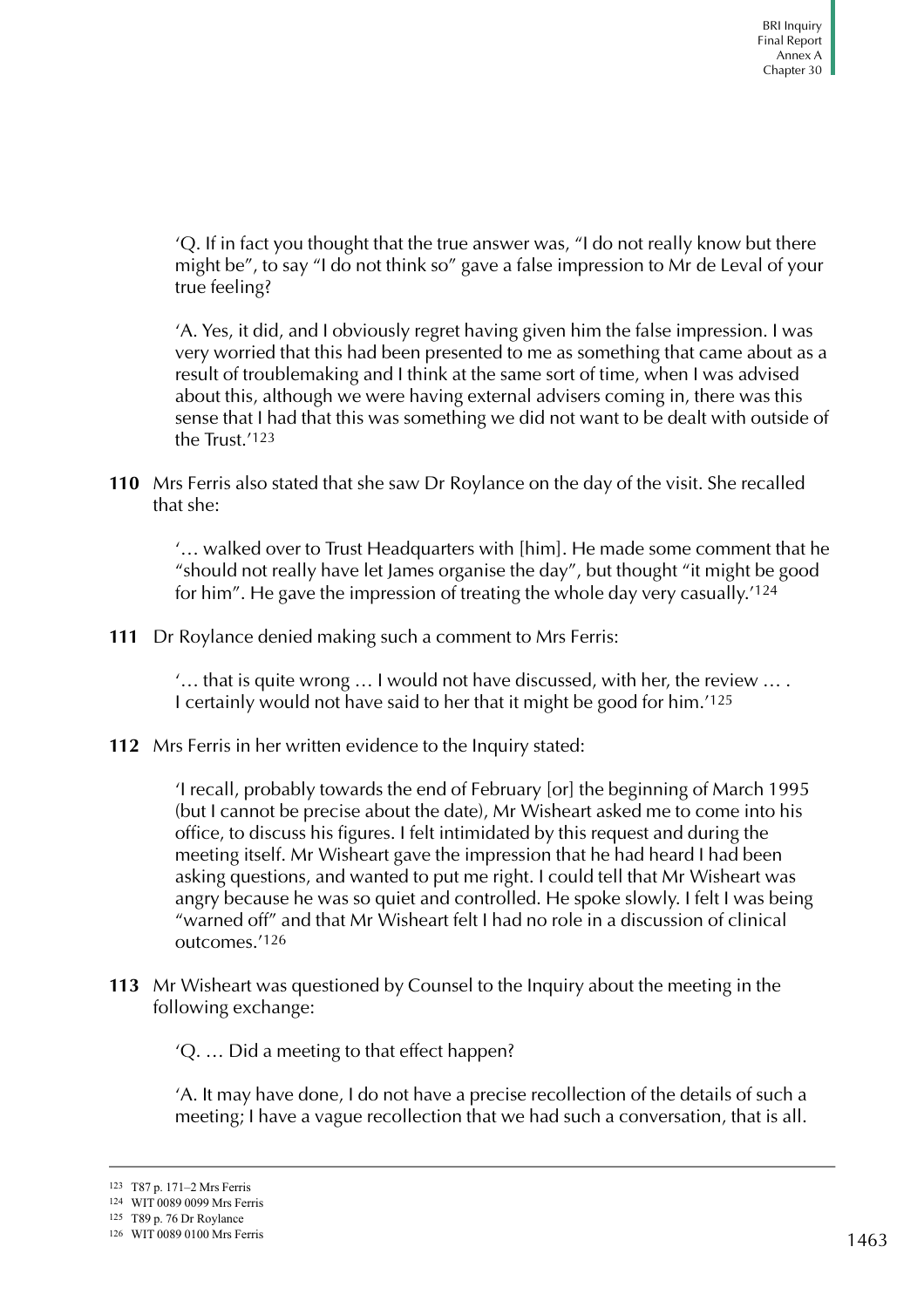'Q. Mrs Ferris gives a description here of you wanting to put her right and her description of your being angry because you were quiet and controlled and feeling that she had been warned off; do you recognise yourself in that?

'A. I was quite confused by that sentence, I was not really sure how much was fact, how much was interpretation and how much was accurate.'127

- **114** Dr Hunter and Professor de Leval stated that they met many of those involved in paediatric cardiac surgery for interview and discussion. They stated that the cardiac surgeons produced the detailed results of the neonatal Switch; and mortality data relating to closed-heart surgery during the period 1990 to March 1994 and, in respect of open-heart surgery, from January 1992 to January 1995.128 Dr Bolsin stated in his written evidence to the Inquiry that, when he met them, he provided Dr Hunter and Professor de Leval with the 'best evidence' he had, which included:
	- '1. The Bolsin/Black data collection and analysis.
	- '2. The most complete record for the arterial switch available.
	- '3. My data on neonatal and non-neonatal arterial switch record.
	- '4. The unit's data from the annual report of 1990–91.'129
- **115** Dr Hunter stated that the fact that two sets of data covering different periods of time were produced was confusing.130
- **116** Dr Bolsin stated in his written evidence to the Inquiry that he faced a 'tirade of hostile questions'131 from Professor de Leval in relation to the data he presented. He was asked about this in the following exchange:

'Q. You talk about a "tirade of hostile questions" from Mr de Leval?

'A. Yes.

'Q. Was it all like that?

'A. No, no, it was just this very early bit and when I went through my explanation that the bit that seemed to have got him worked up was actually not my data, that was data produced within the unit by Mr Wisheart, he suddenly changed, he changed his whole effect completely.'132

<sup>127</sup> T94 p. 128–9 Mr Wisheart

<sup>128</sup> WIT 0322 0005 Dr Hunter, WIT 0319 0002 Professor de Leval

<sup>129</sup> WIT 0080 0127 Dr Bolsin

<sup>130</sup> WIT 0322 0005 Dr Hunter

<sup>131</sup> WIT 0080 0127 Dr Bolsin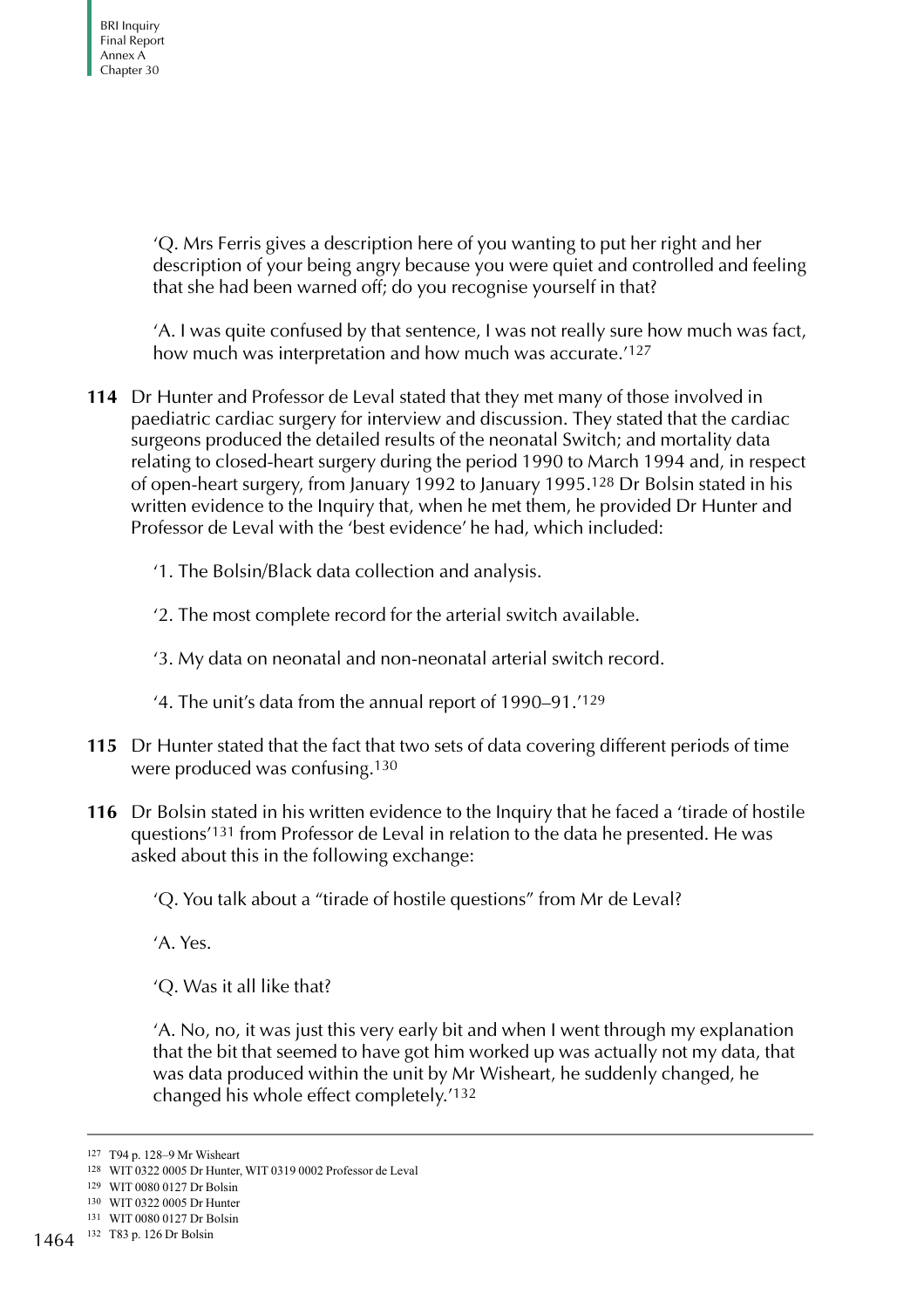**117** Dr Hunter stated in his written evidence to the Inquiry:

'Those who initiated the auditing activities gave the impression that they were intent on policing the surgical activities rather than working together to see a solution. The figures presented by Dr Bolsin were incomplete and failed to give a total view of the problem. There was in general a lack of understanding of the problems of paediatric cardiac surgery.'133

**118** Professor de Leval told the Inquiry:

'What I recollect is that during the meeting there was a sense of conflict which was present there and I think the way Dr Bolsin presented his data or the calendar of events was conflictural. Obviously it is difficult to blame someone, to adopt that attitude knowing what he had done for several years to try to solve the problem.'134

- **119** Dr Hunter's notes record discussions with Mr Dhasmana and Mr Wisheart.135 They indicate that discussion took place about the impending move of the paediatric cardiac surgery department to the BRHSC and the arrival of the new surgeon, Mr Pawade. There was also discussion of the Switch programme at Bristol and the results which had been achieved.
- **120** Dr Hunter and Professor de Leval stated that they also interviewed the cardiologists Dr Martin and Dr Hayes (Dr Joffe was on holiday at the time), although it was not clear from their notes whether they saw the cardiologists at the same time as they saw Mr Wisheart and Mr Dhasmana, or whether they were seen separately. Dr Hunter told the Inquiry that he thought that they were seen separately but added that the Inquiry may have information to the contrary.136 Dr Martin also was not sure:

'My general feeling was that we had met separately, but whether that is correct or not, I do not know.'137

**121** Dr Hunter told the Inquiry that, having spoken to the cardiologists, he formed the view that there was:

'… a general support for the attempts by Mr Dhasmana and concern that he was having problems with the switch. … I think they were generally supportive of their colleagues and worried about the effect of surgery, obviously, and where they should go from there.'138

**122** Professor de Leval and Dr Hunter saw various other staff over the course of the day.

<sup>133</sup> WIT 0322 0006 Dr Hunter

<sup>134</sup> T60 p. 30 Professor de Leval

<sup>135</sup> WIT 0319 0014 – 0015; Dr Hunter's note

<sup>136</sup> T60 p. 139–40; the Inquiry did not have information to the contrary

<sup>137</sup> T77 p. 79 Dr Martin

<sup>138</sup> T60 p. 141–2 Dr Hunter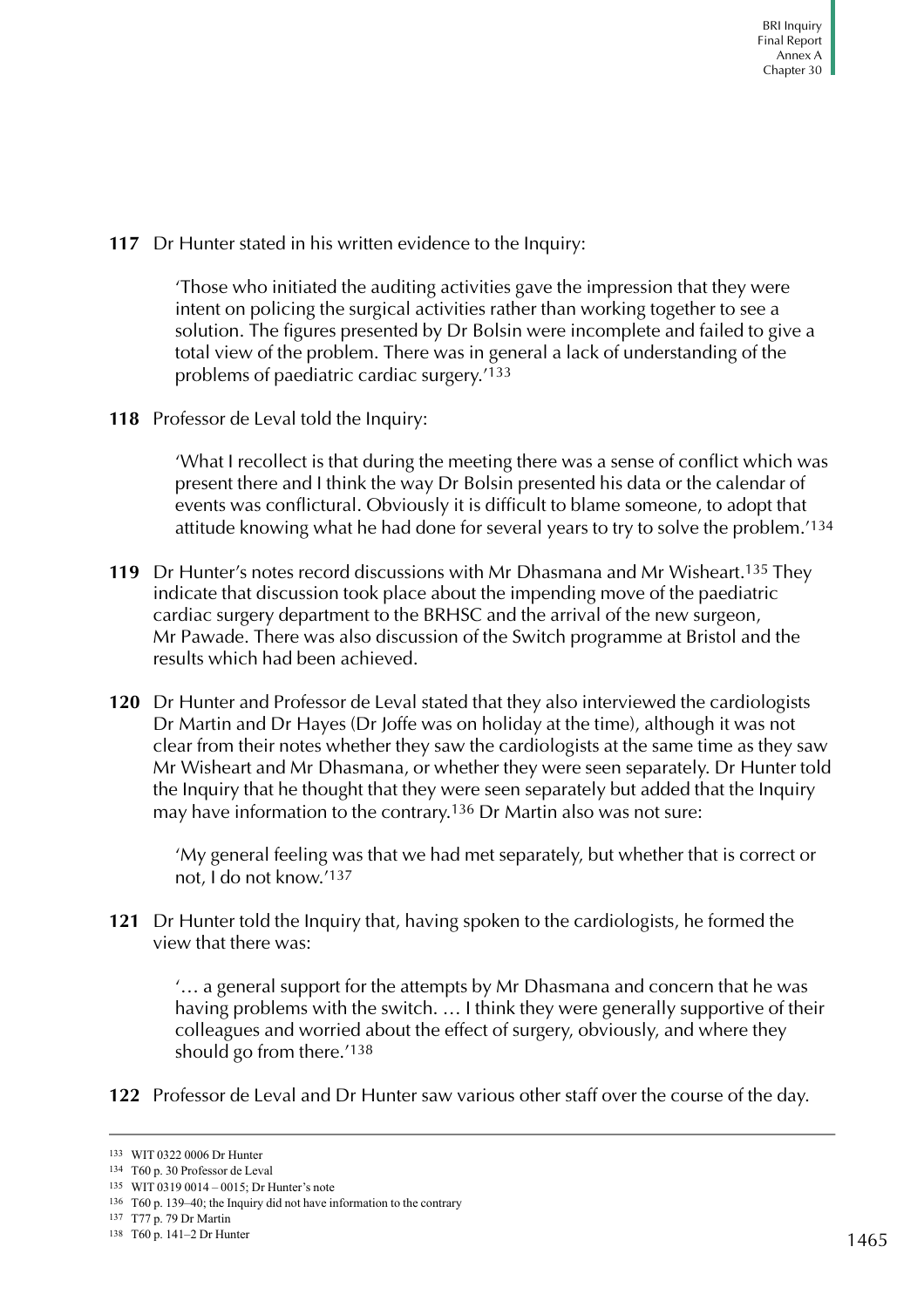**123** Professor de Leval stated that Dr Stephen Pryn, consultant intensivist, felt the:

'… surgical results were suboptimal but deplored the lack of hard data to prove it.'139

**124** Dr Pryn told the Inquiry:

'… It frustrated me that people were having these grumbling conversations without any data to go with it, and the night before the meeting with Marc de Leval was the first time I had seen those results … I was frustrated that we could not move the unit forwards in a constructive way.'140

- **125** Professor de Leval stated that Sister Fiona Thomas, the Clinical Nurse Manager, expressed concerns to him and Dr Hunter about the post-operative care of patients who had undergone paediatric cardiac surgery, and told them that there were 'considerable conflicts between surgeons and anaesthetists and a lack of expertise for children.'141
- **126** Professor de Leval told the Inquiry that he formed the impression from talking to Sister Thomas that:

'… the decision-making [in intensive care] was highly disorganised … There was a complete lack of cohesion in the management of those patients. Nobody knew who was in charge of the patients.<sup>'142</sup>

- **127** Both of the visiting experts stated that they found Dr Monk, the Clinical Director of Anaesthesia, to be '… one of the most lucid and logical of the people they met during the visit.'143 Professor de Leval told the Inquiry that he was impressed by Dr Monk's overall view of the problem, which went wider than the conduct of surgery to cover the overall management of the patient.144
- **128** Dr Hunter told the Inquiry that he thought that Professor Angelini's attitude would '… not have made the department a happier place to work in, and would not have been conducive to healing and improving matters.'145 Professor de Leval commented that Professor Angelini:

'… had reached a stage of being rather aggressive vis-à-vis the other two surgeons … . I felt that he was rather hostile and aggressive … .'146

<sup>139</sup> WIT 0319 0003 Professor de Leval

<sup>140</sup> T72 p. 120 Dr Pryn

<sup>141</sup> WIT 0319 0003 Professor de Leval

<sup>142</sup> T60 p. 39 Professor de Leval

<sup>143</sup> WIT 0319 0017; Dr Hunter's note

<sup>144</sup> T60 p. 44 Professor de Leval

<sup>145</sup> T60 p. 144 Dr Hunter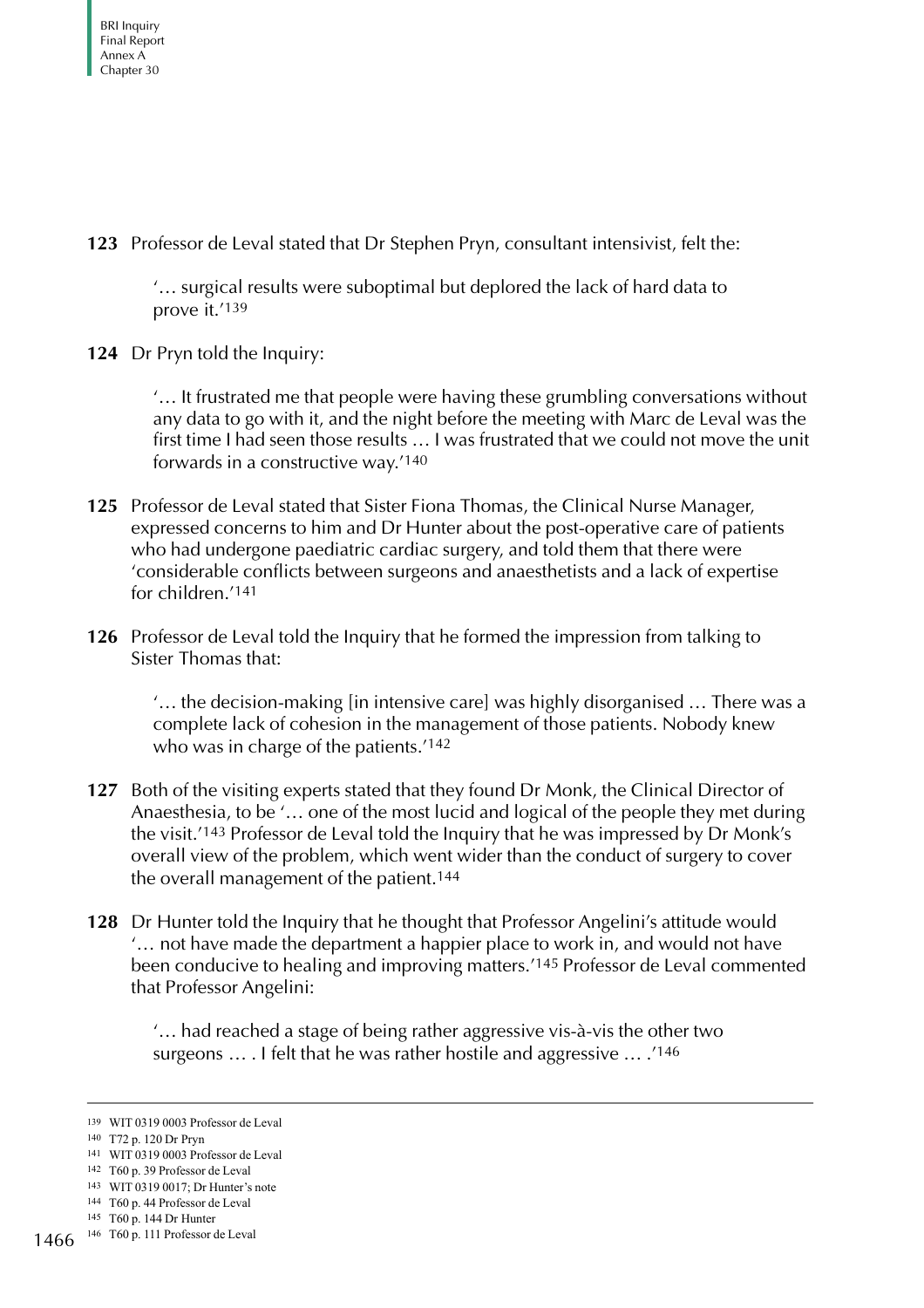- **129** Professor de Leval accepted that Professor Angelini's attitude could have been 'just an indication of desperation' on his part.147
- **130** At the end of the day's visit an open meeting was held. Mr Wisheart told the Inquiry:

'… The only comment I can make is that that was the meeting at which it emerged for the first time, to me, that Dr Bolsin had undertaken an audit, and that he had given it to Dr Hunter and Mr de Leval, and I am not always good at concealing my feelings, and it is quite possible that my body language was visible on that occasion. I mean, I was absolutely shocked; profoundly shocked.

'Q. Just shocked?

'A. Yes.

'Q. Angry?

- 'A. Well, I expect so.'148
- **131** Professor de Leval and Dr Hunter set out a number of preliminary conclusions arising from their visit, including:

'… A major review of post-operative care was needed. The chain of command in the existing intensive care unit was hopelessly vague. … Better communication and trust between the various parts of the service was essential to solve the problems existing and to heal the serious divisions that had arisen. … A monthly morbidity and mortality conference attended by all parties where results, policies and practices would be openly discussed within the department … The critical factor in solving the overall problem was the appointment and imminent arrival (April 1995) of a new surgeon with a proven track record in a major centre.'149

**132** Professor de Leval was asked about the methods he and Dr Hunter had used in the following exchange:

'Q. How confident are you, or how happy are you, with the method of investigation that you were obliged to adopt as a means of reaching a conclusion upon the adequacy of care at the Unit?'

'A. I think that the report was carefully written. I think that the report indicated its weaknesses and the report mentioned the fact that the investigation should go well beyond the surgeons but through the systems. I think that was in the initial report. So I do not think that the report was misleading or that the report did not achieve what it had to do; I believe that the report provided some information which could

<sup>147</sup> T60 p. 111 Professor de Leval

<sup>148</sup> T94 p. 163 Mr Wisheart

<sup>149</sup> WIT 0322 0006 – 0007 Dr Hunter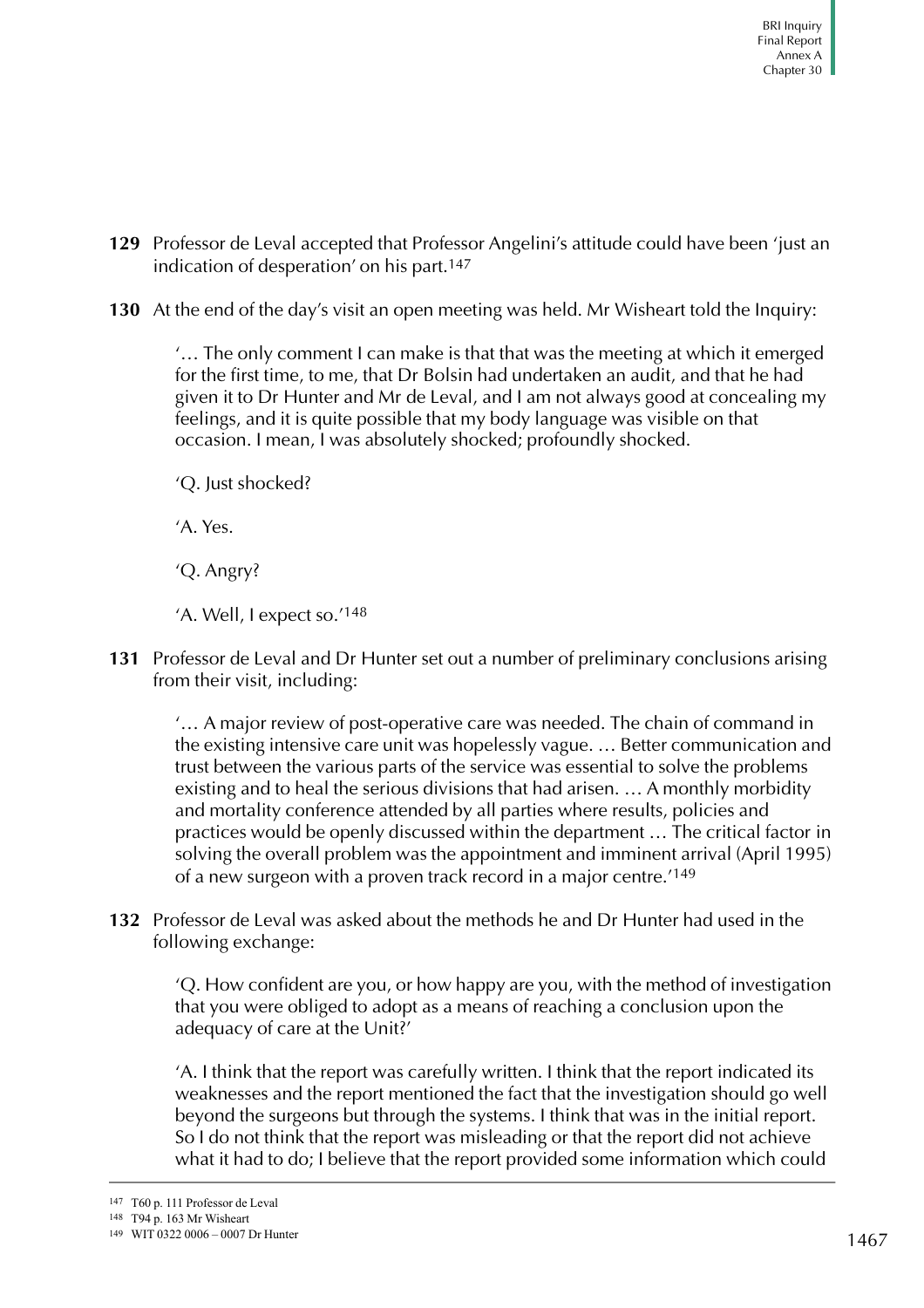have been useful for the Chief Executive to investigate further, to try to have a better understanding of what was happening and what had to be done.'150

# **133** Professor de Leval told the Inquiry that he recognised that reports were:

'… as robust or as weak as the data we received to make the report. We certainly agreed that there was a problem. We commented on ways to alleviate some of those problems and make recommendations for the future based on the decision that the Trust had already made when we visited them. But I think that the strengths or weaknesses of the report is parallel or relates to the strengths or weaknesses of the data we had.'151

**134** Professor de Leval stated in his written evidence to the Inquiry that there was:

'… no evidence that the data collection had been validated. We did not have any form of risk stratification and we did not have the figures of the other UK units for comparison. With hindsight one could argue that it was unwise to produce a report based on such weak data.'152

**135** Professor de Leval told the Inquiry:

'I think that the lack of a statistician is a deficiency of the report. There is more than that. I think that first of all the data we were presented with were deficient themselves, and I think that a statistician is as good as the data you provide to the statistician. I think that the deficiency was the weakness of the data and the pressure of time which just made it impossible to have good data. I do not disagree that a statistician would have been much more demanding than we were to produce a report, and any competent statistician would have simply refused to comment on this … .'153

**136** Professor de Leval explained:

'It was quite clear from Dr Bolsin's interview and from the head of anaesthesiology [Dr Monk], that they had great difficulties to obtain the results. It was, I think, clear also that when they met in 1993, the surgeons made a statement which was not supported by data and that a number of the people we had seen on that particular day in February had been presented with the surgical results for the first time, so there was an obvious reticence from the surgeons … .'154

<sup>150</sup> T60 p. 28–9 Professor de Leval

<sup>151</sup> T60 p. 96 Professor de Leval

<sup>152</sup> WIT 0319 0002 Professor de Leval

<sup>153</sup> T60 p. 5–6 Professor de Leval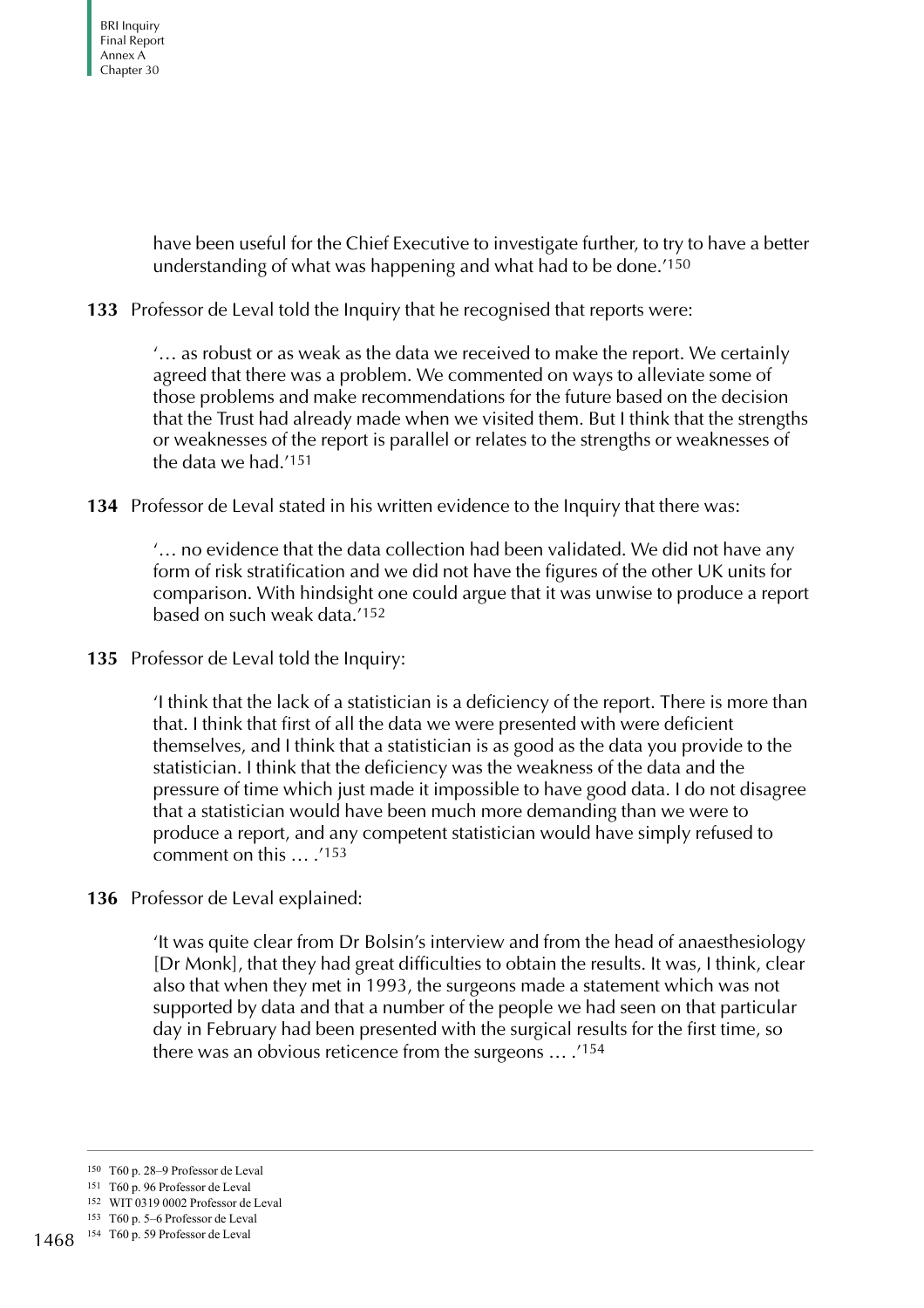**137** Professor Angelini stated in his written evidence to the Inquiry:

'I never received from Mr Dhasmana or Mr Wisheart specific data relating to their individual surgical performance. The first time I was provided with a full picture of results was literally half an hour before I was invited to speak to Mr de Leval and Dr Hunter on their visit to Bristol. … I had no way of verifying whether the data were correct ... .<sup>'155</sup>

**138** Commenting on Professor Angelini's observation, Mr Dhasmana told the Inquiry:

'… he would have seen it [the data] for the year 1993/94. … The copy of annual unit returns to the Society's Annual Cardiac Register was regularly circulated to him along with other consultant members of staff. He never asked me for the surgeon specific figures and also never showed me the data provided by Dr Bolsin.'156

**139** Dr Martin told the Inquiry:

'I did not get the impression that they [Mr Dhasmana and Mr Wisheart] were reluctant to reveal their figures … My perception was that the surgeons were analysing their own results.157

- **140** Dr Joffe, when asked by Counsel to the Inquiry about the comment in the Hunter/ de Leval report that the surgeons were reticent in producing their results, told the Inquiry: 'It was not [the cardiologists'] experience. We always had access to those results … .'158
- **141** Dr Hunter told the Inquiry that he remembered 'a number of people saying to us that they had not been aware of the surgical data until literally a few days before, or shortly before'159 his and Professor de Leval's visit.
- **142** Mr Wisheart stated in his written evidence to the Inquiry that the more detailed material was not provided to other clinicians until shortly before the arrival of Dr Hunter and Professor de Leval because:

'In less than two weeks and in addition to our regular commitments we had to (1) prepare the summarised results for 1992–95 and (2) complete a data sheet for each of 450 open-heart procedures carried out during those years.'160

<sup>155</sup> WIT 0073 0010 Professor Angelini

<sup>156</sup> WIT 0073 0059 – 0060 Mr Dhasmana

<sup>157</sup> T77 p. 4 Dr Martin

<sup>158</sup> T90 p. 123 Dr Joffe

<sup>159</sup> T60 p. 147 Dr Hunter

<sup>160</sup> WIT 0073 0097 Mr Wisheart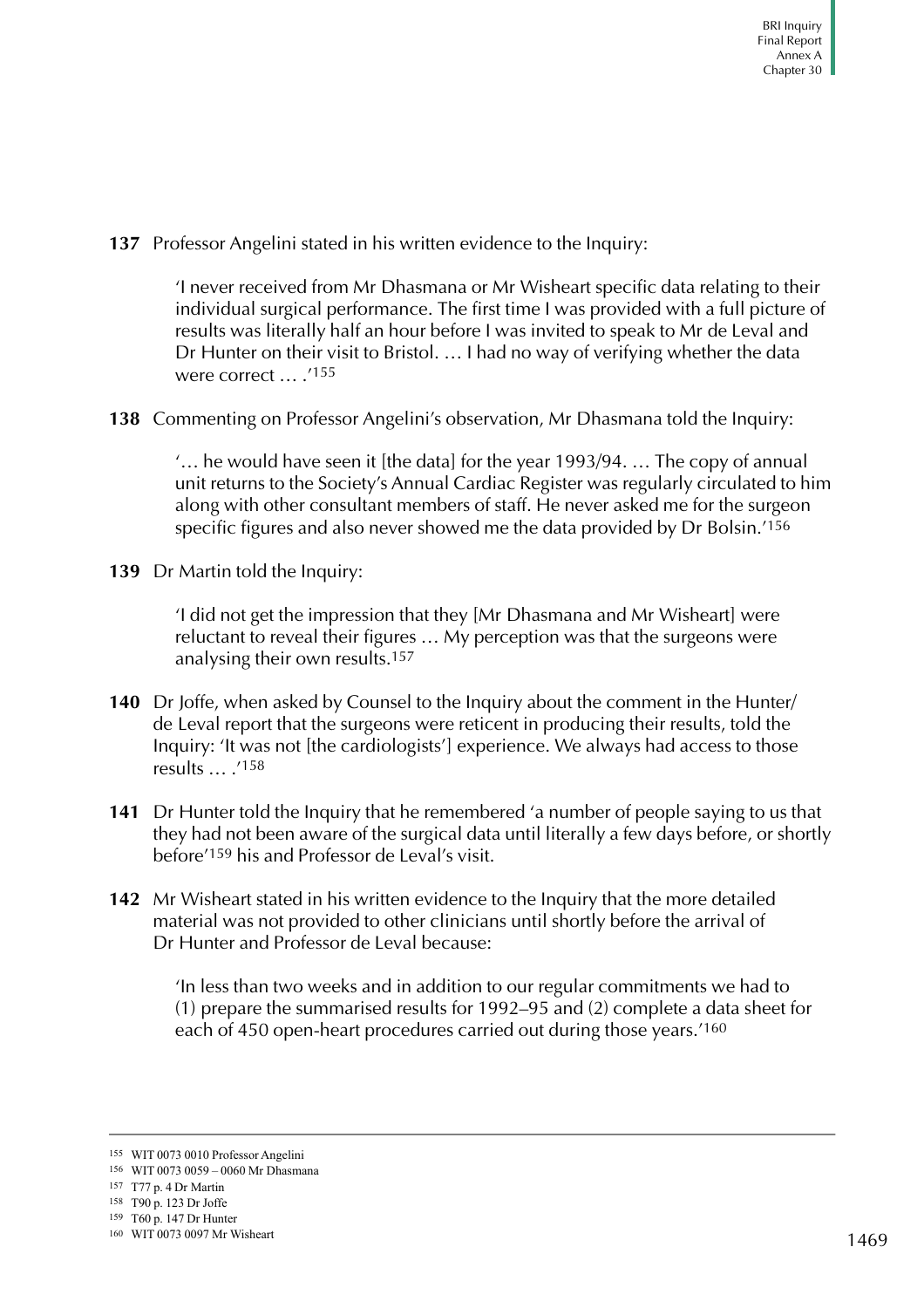**143** Dr Monk, who had been aware of Dr Bolsin's audit from September 1993,161 told the Inquiry about attempts to establish its meaning:

'The final meeting … was just preceding the de Leval/Hunter external audit. Even at that stage we had still not sat down with Dr Bolsin and said: "What about this data?" We held that meeting and he did not come. So even when I went in to see de Leval and Hunter, we still did not have a joint opinion amongst the Cardiac anaesthetists of what the data actually meant, nor, as a group, what we should be doing about it.'162

#### The first version of the Hunter/de Leval report

**144** The full text of the first version of the Hunter/de Leval report was as follows:

#### '**VISIT OF CARDIAC SERVICES DIRECTORATE OF THE UNITED BRISTOL HEALTH CARE NHS TRUST. FRIDAY, 10 FEBRUARY 1995**

#### 'REMIT OF THE VISIT

'To advise the Trust on the best action to take following recent recommendations received by the Department of Health to stop complex neonatal and infant openheart surgery.

'To make recommendations on the future of the paediatric cardiac services in the Trust.

# 'PROGRAMME OF THE VISIT

'Following a welcome meeting by the Chief Executive, Dr Roylance, who briefly outlined the problem, we met first the two paediatric cardiac surgeons, Mr Dhasmana and Mr Wisheart, who were then joined by two of the paediatric cardiologists, Dr Martin and Dr Hayes. We then met Dr Bolsin, consultant anaesthetist, Dr Monk, clinical director of anaesthesia, Sister Thomas, clinical nurse manager, and Professor Angelini, Professor of department of cardiac surgery. After lunch we met Dr Hughes, clinical director, and Mr Barrington, general manager, of the Bristol Children's Hospital, and then we met Dr Brynn [sic], consultant anaesthetist. The visit was closed by a general meeting that attempted to put forward a satisfactory proposal for the immediate future.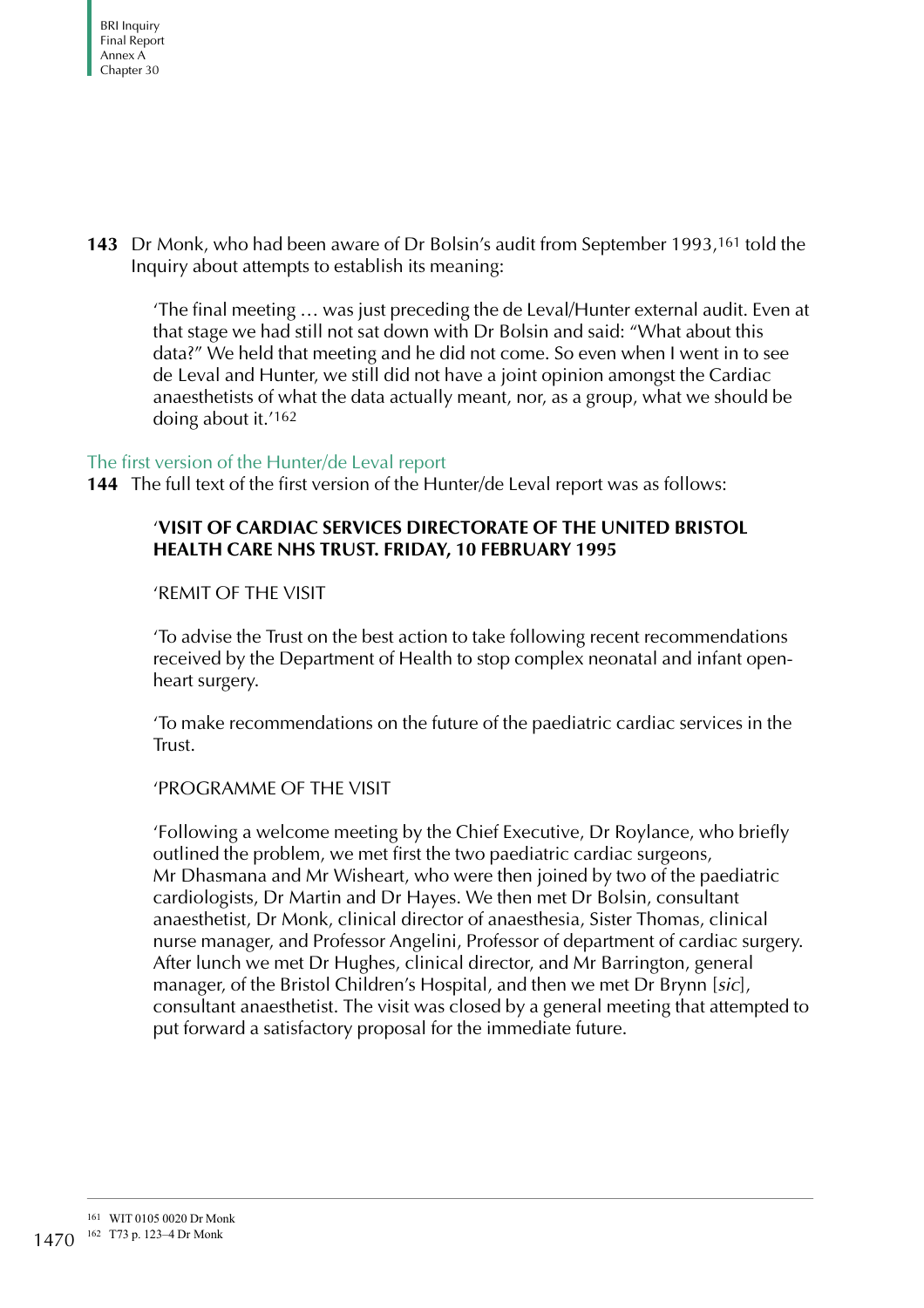# 'CURRENT PAEDIATRIC CARDIAC SERVICES

'Paediatric cardiac services are currently provided on the two sites, the Bristol Children's Hospital and the Royal Infirmary. The paediatric cardiology services are in the Children's Hospital where closed-heart surgery is performed. Open-heart surgery is carried out at the Royal Infirmary. The operations are done by two surgeons, Mr Wisheart and Mr Dhasmana. The latter seems to have taken over the greater bulk of the paediatric practice. Anaesthesia is provided by three anaesthetists working on both sites. The postoperative care in the Children's Hospital is done by the surgeons, supported by paediatricians, cardiologists and anaesthetists. The junior staff on site is a paediatric SHO. At the Royal Infirmary the postoperative management is dealt with by the cardiac surgical team (adult) and the anaesthetic team. The person on site on a 24-hour basis is a surgical SHO. During the daytime there are currently two or three anaesthetic sessions which are dedicated to postoperative care. The paediatric cardiologists help with the postoperative management of the children at the Royal Infirmary. The overall postoperative management at the Royal Infirmary appears to be highly disorganised with conflicting decisions between the surgical senior registrar and the SHO who do rounds at 8.00 am, the anaesthetists who see the patients at 9.00 am, and the intensivists who work three days a week.

# 'BACKGROUND OF CURRENT PROBLEM

'From 1989 concerns about the surgical results of the paediatric cardiac surgeons have been raised by members of the anaesthetic department. Dr Bolsin undertook an audit of the paediatric cardiac surgical results from 1990–1992. The auditing showed: (1) that the results of the arterial Switch operation were poor; (2) the results of Bristol for more classical conditions, such as tetralogy of Fallot, AV canal and VSD, were worse than the national average; and (3) that one surgeon had results statistically worse than the other one.

'In 1993 one paediatric cardiac surgeon went to the Children's Hospital in Birmingham to improve his technique on the Switch operation.

'Professor Angelini, who joined the Trust in 1992, was informed as well as Professor Farndon (Professor of Surgery) of the results of the audit. A joint meeting between the cardiac surgeons, the paediatric cardiologists and the cardiac anaesthetists was called and the surgeons reassured their colleagues that the results were improving.

'Several members of staff who were interviewed during the visit confirmed that the surgeons failed to report and update their results until the day before our visit. Meanwhile, the results of the neonatal arterial Switch failed to improve and sometime in 1994 four cardiac anaesthetists agreed that they could no longer anaesthetise patients for a neonatal arterial Switch.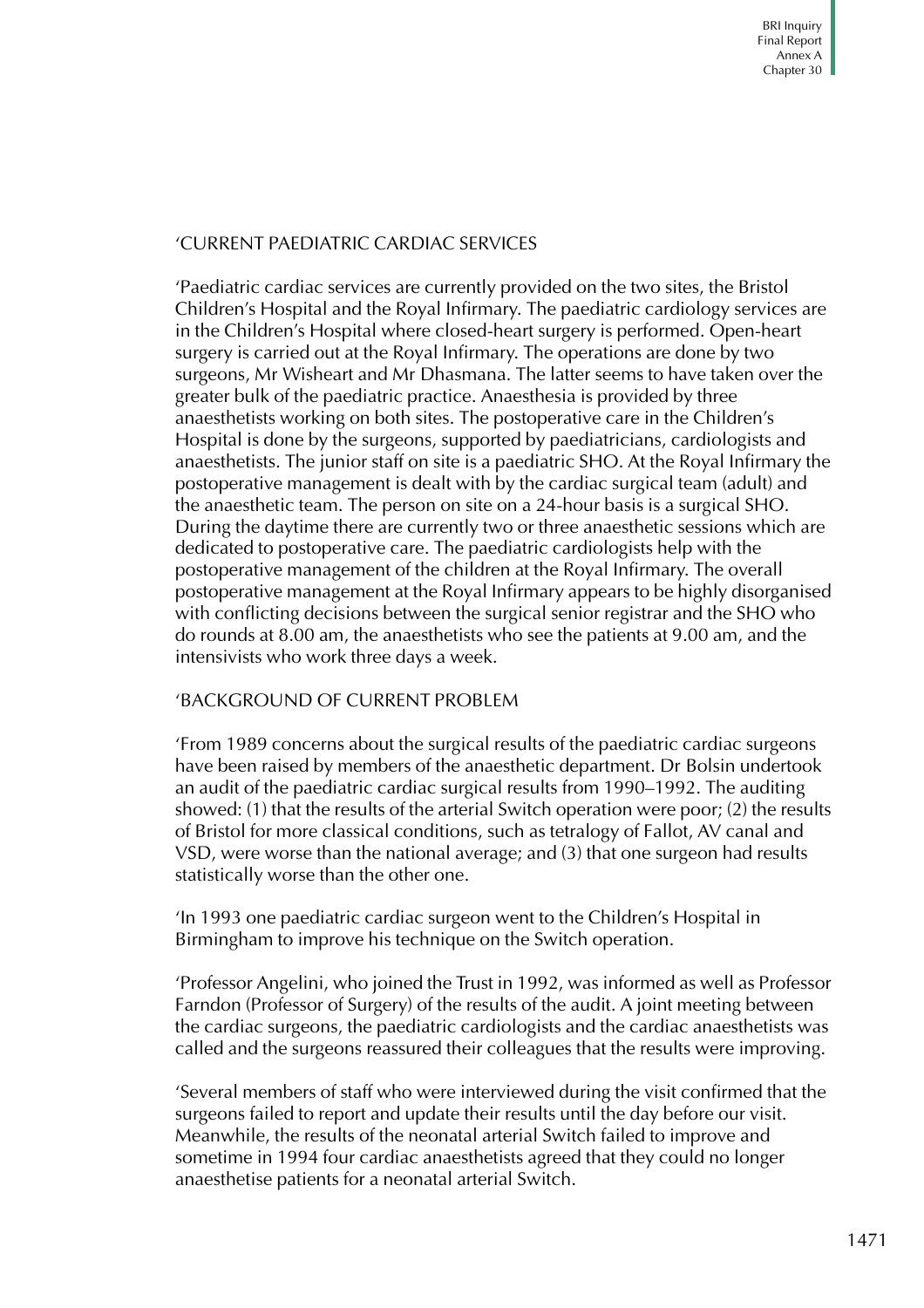'On 19 July 1994 Dr P Doyle (Senior Medical Officer, DoH) visited Bristol and was shown the results of the audit (we assume that those were the 1990–1992 results). Three alternatives were proposed by Dr Doyle: inform the Secretary of State, ask Mr John Parker as President of the Cardiac Society to conduct an inquiry, or ask the President of the Royal College of Surgeons to conduct an inquiry. We understand that Mr John Parker was contacted to deal with the matter.

'On 24 July 1994 Professor Angelini and Professor Farndon informed the UBHT Chairman of the problem with paediatric cardiac surgery.

'This calendar of events was obtained in part from the interviews but mainly from a detailed report written by Dr Bolsin.

'In January 1995 a non-infant Switch was put on the surgical schedule. The wisdom of operating on this patient was discussed by a committee with representatives of all parties involved and an agreement was reached to proceed with the operation. The patient unfortunately did not survive and this allegedly led to the letter received from the Department of Health, advising to stop open-heart surgery for neonates and complex infants (we have not seen the letter from the Department of Health).

# 'FORWARD PLANNING

'The Trust has taken a number of positive steps to improve the paediatric cardiac services. They can be summarised as follows:

'From next October all paediatric cardiac services will be provided at the Children's Hospital where an operating theatre will be dedicated to cardiac work. The intensive care unit will expand from five to twelve beds. Professor Peter Fleming will run the paediatric intensive care unit and provision for a round-theclock service will be made.

'Mr Ash Pawade has been appointed as paediatric cardiac surgeon and he is expected to take up his post within the next two or three months with the intention of putting him in charge of neonatal and complex paediatric cardiac surgery.

'The anaesthetic department will provide four paediatric cardiac anaesthetists. The fourth post will be created after the forthcoming retirement of a senior paediatric anaesthetist.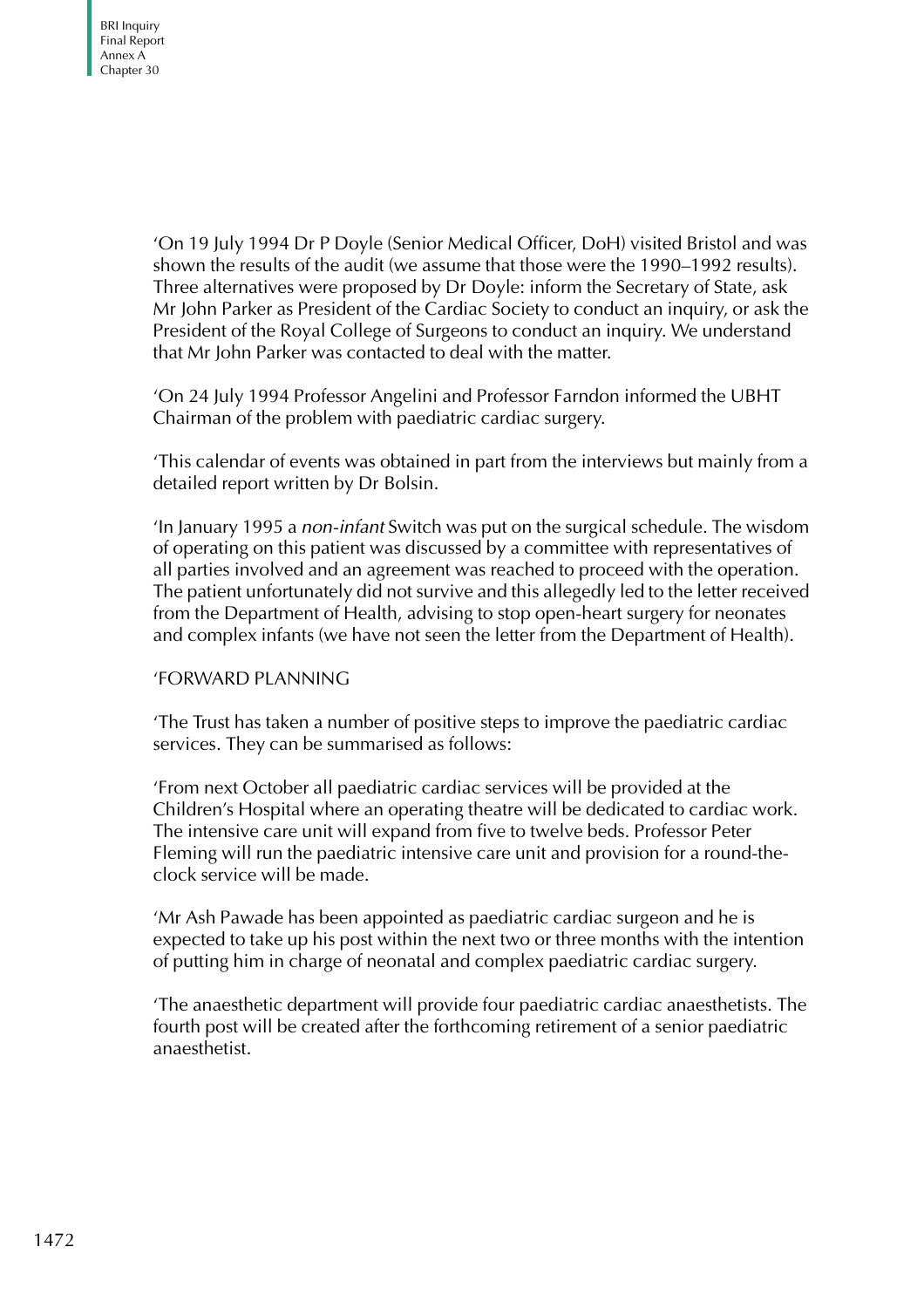# 'PERCEPTIONS COLLECTED DURING THE VISIT

'1. Although well intentioned, the auditing activities of the surgical results by the anaesthetic department was lacking the collaborative attitude that such a delicate endeavour would have required.

'2. The surgeons' reticence to produce and analyse their own results has obviously contributed to tension and eventually conflict between the department of cardiac surgery and the department of anaesthetics.

'3. The channel that was followed by those concerned about the problem that led to the Department of Health before professional bodies is unfortunate. Admittedly, Dr Doyle has rectified this situation in suggesting to approach the Cardiac Society or the Royal College of Surgeons.

'4. The members of the anaesthetic department were unanimous in claiming that not only the mortality but the morbidity was excessive. Mortality figures will be discussed later. There was no hard data on morbidity.

'5. The tension which has arisen from this long saga has created an atmosphere of distrust and lack of confidence, which have made the working conditions for the surgeons nearly untenable.

# 'DATA ANALYSIS

'Two sets of data were displayed during the meeting. The data produced by Dr Bolsin were the results of the 1990–1992 audit which compared the results of Bristol with the national average performance of 1991. They concluded that the results of tetralogy of Fallot (all ages), ventricular septal defect (all ages) and atrioventricular canals (under one year) were significantly worse in Bristol than the rest of the UK. Leaving aside the neonatal arterial Switch operation, "the data for other procedures do not show any statistically significant differences"(Dr Bolsin's report). Dr Bolsin also produced the results of the arterial Switch operation up to July 1994: there were thirty-three arterial Switch operations with a mortality of 66% (eight out of twelve) under one month of age, and 42% (nine out of twenty-one) over the age of one month. He also summarises the results of AV canals operated by Mr Wisheart between 1992 and 1994.

'The second set of data received from the cardiac surgeons included a detailed report of the results of the neonatal arterial Switch operation, the results of closed heart surgery from 1990 to March 1994 and the results of open-heart surgery from January 1992 to January 1995.

'There were nine deaths out of thirteen neonatal arterial Switches: one patient had an undiagnosed coarctation of the aorta, two patients had the whole coronary system arising from the same sinus, one of them with an intramural pathway: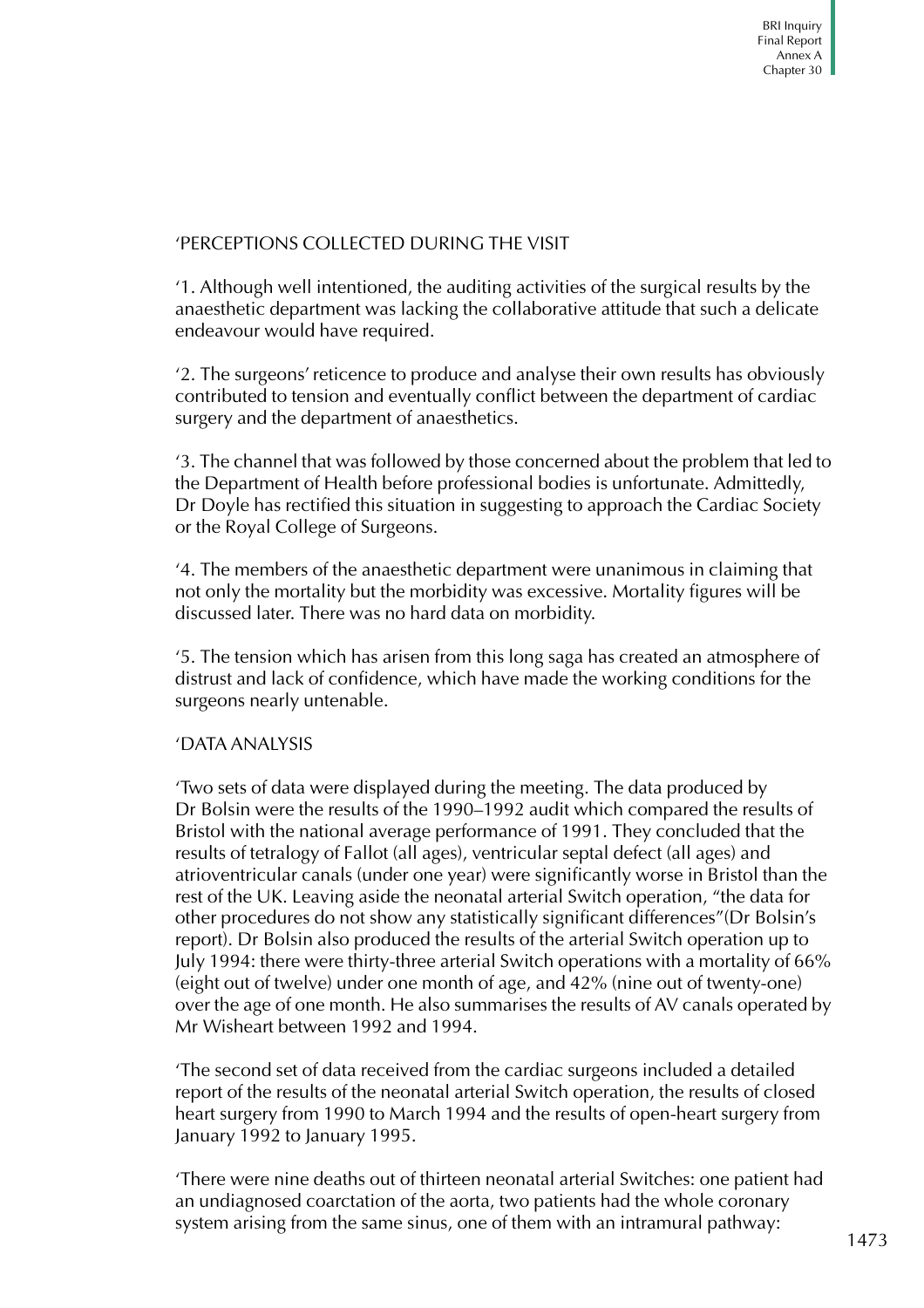neither of those patients survived. Two patients had a circumflex coronary artery arising from sinus 2 (known to be a risk factor in a multi-institutional study); one of these patients died.

'The results of closed heart surgery are excellent with a mortality of 5.3% for patients under one year of age and a mortality of 2.8% for patients over the age of one year.

'For the results of open-heart surgery from January 1992 to January 1995, we have extracted the results of tetralogy of Fallot, VSD and AV canal to compare them with the 1990–1992 results produced by Dr Bolsin and we individualised the two surgeons (Consultant 1 and Consultant 2) (Fig 1, 2 & 3).

'Consultant 1 has a mortality of 0% for ventricular septal defects, 13.5% for tetralogy of Fallot and 87% for AV canals.

'Consultant 2 has a mortality of 0% for ventricular septal defects, 0% for tetralogy of Fallot and 8.6% for AV canals.

'The current results of the other UK units are not available to us. There is little doubt that Consultant 2 would certainly compare very favourably with the best UK institutions. Consultant 1 would be amongst the higher risk surgeons.

'WEAKNESSES AND DEFICIENCIES OF THE ANALYSIS

'1. We assume that the mortality figures relate to the hospital mortality, though we have not specified this.

'2. There is no recommended standard against which the performance of a unit can be compared. This emphasises the great need for a proper audit of the performance of each UK unit dealing with paediatric cardiac surgery. The use of the average UK results may be misleading. If one postulates, for example, that two or three larger units have better results than two or three smaller units, the poor results of the latter will be hidden, so to speak, by the average figures.

'3. It is therefore not possible to make any objective and fair recommendations to a unit without knowing what the performance of every single unit in the UK is, so as to set up a standard.

'4. Performance assessment should also take into consideration morbidity. Dr Bolsin's report includes an attempt to compare the performance of the two surgeons in looking at bypass time, extubation time, ITU time and hospital time for tetralogy of Fallot and AV canals. Here again, those data suffer the lack of standard to which they should be compared.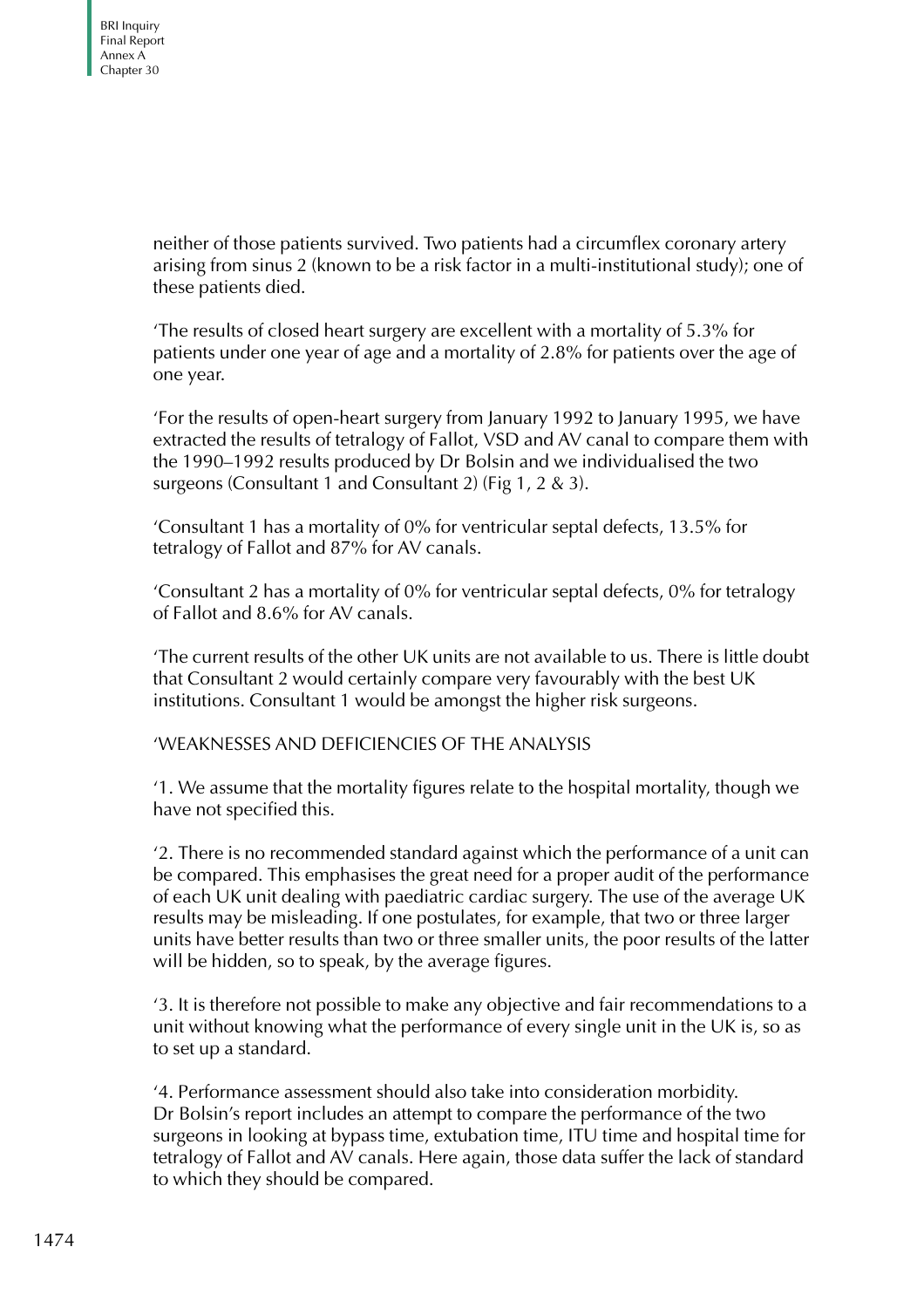# 'CONCLUSIONS AND RECOMMENDATIONS

'The following has to be taken in the context of the above described deficiencies of this report.

'1. On the basis of the mortality figures presented to us, there is a significant improvement between the 1990–1992 results and the 1992–1995 results.

'2. The results of the neonatal arterial Switch operation should improve. It is not possible to determine the cause of these poor results. To blame surgical skill as the sole reason would be shortsighted. It is most likely a multifactorial and multidisciplinary problem.

'3. Leaving aside the neonatal arterial Switch repairs, based on the mortality figures produced for 1992–1995, the results produced by Consultant 2 are, we believe, comparable to the results of the so-called low risk institutions (although the hard data for the UK are not available).

'4. We understand that Consultant 1 has decided to concentrate his activities on adult cardiac surgery when the new appointee starts.

'5. We believe that it would be a great mistake to ask the new appointee to do all neonatal and complex cardiac surgery using Mr Dhasmana as a "spare wheel". We would recommend that both surgeons help each other for the most complex pathologies. For this Mr Dhasmana should be relieved from part of his duties in adult cardiac surgery. The Trust may have therefore to consider appointing another adult cardiac surgeon should their workload justify it. This might be the case as the move of the paediatric cardiac surgery to the Children's Hospital will create more facilities at the Royal Infirmary.

'6. There is a great need for improving communications between the various departments. We would strongly recommend to organise multidisciplinary audit meetings (at least monthly). We would also recommend joint cardiac conferences, attended by the cardiologists, the anaesthetists, the intensivists and the surgeons weekly to discuss cases which have been investigated and those who are on the operating schedule for the following week.

'7. An atmosphere of cooperation and understanding between the various departments is essential, so as to alleviate the tension, the distrust and the present untenable atmosphere which without any doubt jeopardise the outcome of the patients.

 '8. We believe that it would be inappropriate to do neonatal arterial Switch operations before the new appointee takes up his post. From the mortality figures presented to us, we have no reason to believe that Mr Dhasmana should not continue to carry on operating on the other conditions. This, however, would be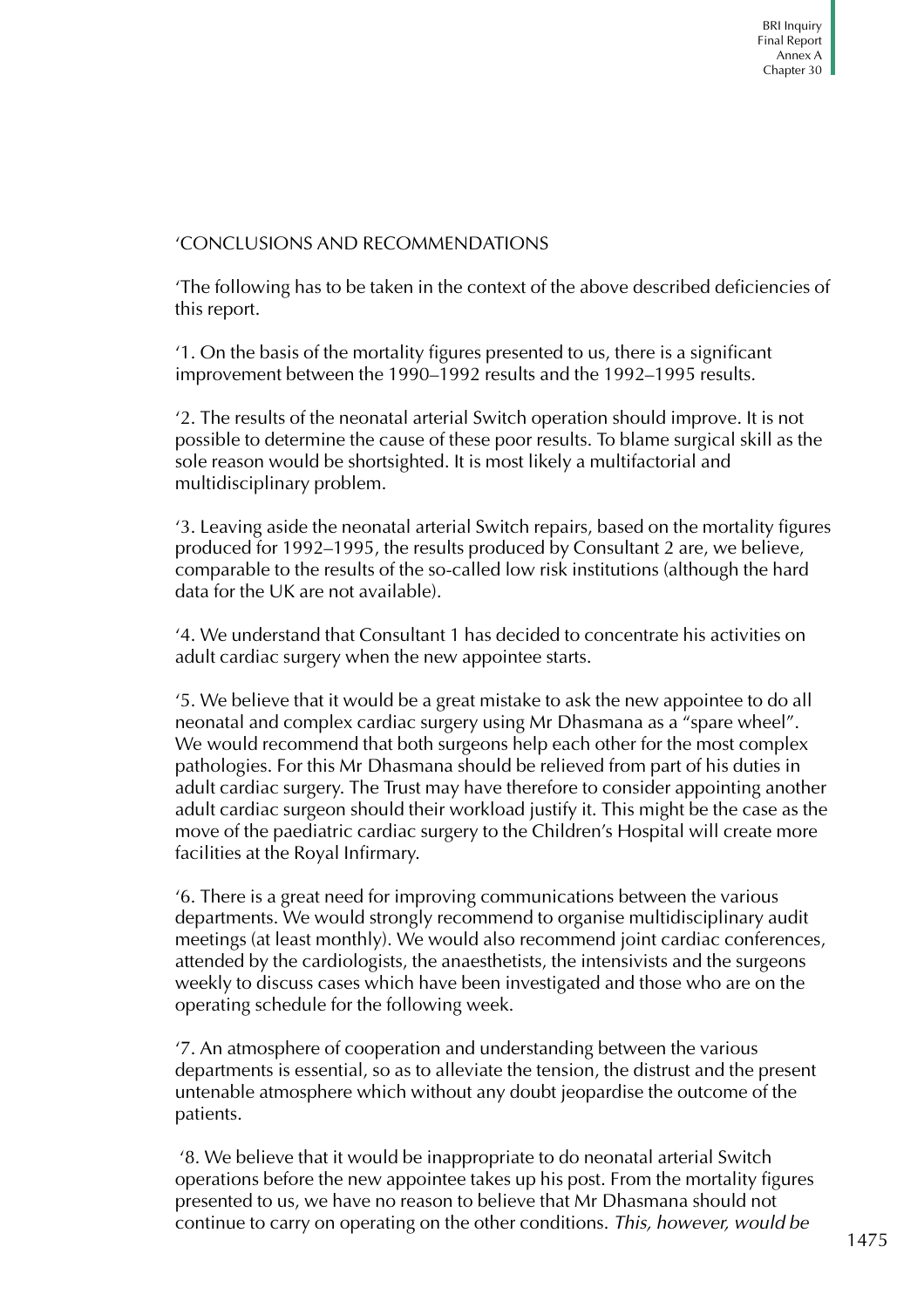possible only if he receives the full support he deserves from his colleagues. This requires a change of attitude to alleviate the stressful conditions under which he has had to work in the recent past.

'9. It is hoped that the new appointee will be more successful with the arterial Switch repair and that when the failure rate has returned to low values Mr Dhasmana will start afresh with the operation.'163

|                                                |                 | <b>BRISTOL</b> |            |               |
|------------------------------------------------|-----------------|----------------|------------|---------------|
| Open-heart surgery January 1992 - January 1995 |                 |                |            |               |
| <b>FALLOT</b>                                  |                 |                |            |               |
|                                                | $<$ 1 year      | $<$ 1 year     | $> 1$ year | > 1 year      |
|                                                | <b>Patients</b> | <b>Deaths</b>  | Patients   | <b>Deaths</b> |
| Consultant 1                                   |                 |                | 21         | 2             |
| Consultant 2                                   | $\overline{2}$  | $\Omega$       | 23         | $\Omega$      |
| <b>VSD</b>                                     |                 |                |            |               |
|                                                | $<$ 1 year      | $<$ 1 year     | $> 1$ year | $> 1$ year    |
|                                                | <b>Patients</b> | <b>Deaths</b>  | Patients   | <b>Deaths</b> |
| Consultant 1                                   | 20              | $\Omega$       | 13         | 0             |
| Consultant 2                                   | 21              | $\Omega$       | 20         | 0             |
| <b>AV CANAL</b>                                |                 |                |            |               |
|                                                | $<$ 1 year      | $<$ 1 year     | $> 1$ year | > 1 year      |
|                                                | <b>Patients</b> | <b>Deaths</b>  | Patients   | <b>Deaths</b> |
| Consultant 1                                   | 7               | 6              |            |               |
| Consultant 2                                   | 18              | $\overline{2}$ | 5          | 0             |

NB UBHT 0052 0263 – 0269; first version of the Hunter/de Leval report

- **145** Mrs Ferris told the Inquiry that she thought that the comment about post-operative care being 'disorganised' was fair.164
- **146** Mr Wisheart told the Inquiry that this conclusion was based solely on information given to the visiting experts by Fiona Thomas and was not therefore a conclusion 'based on canvassing a broad spectrum of opinion'.165
- **147** Dr Roylance stated in his written evidence to the Inquiry that he gave the visiting experts his assurance that the report was confidential to him.166 Dr Roylance told the Inquiry that the reason for the confidentiality of the report was that:

'… it was not refined, it was blunt, it was clear and it was helpful to me … and to make sure there were no punches that were pulled, I promised them they could say

<sup>163</sup> UBHT 0052 0263 – 0269; first version of the Hunter/de Leval report (emphasis in original); see Chapter 3 for an explanation of clinical terms

<sup>164</sup> T87 p. 180 Mrs Ferris

<sup>165</sup> T93 p. 79 Mr Wisheart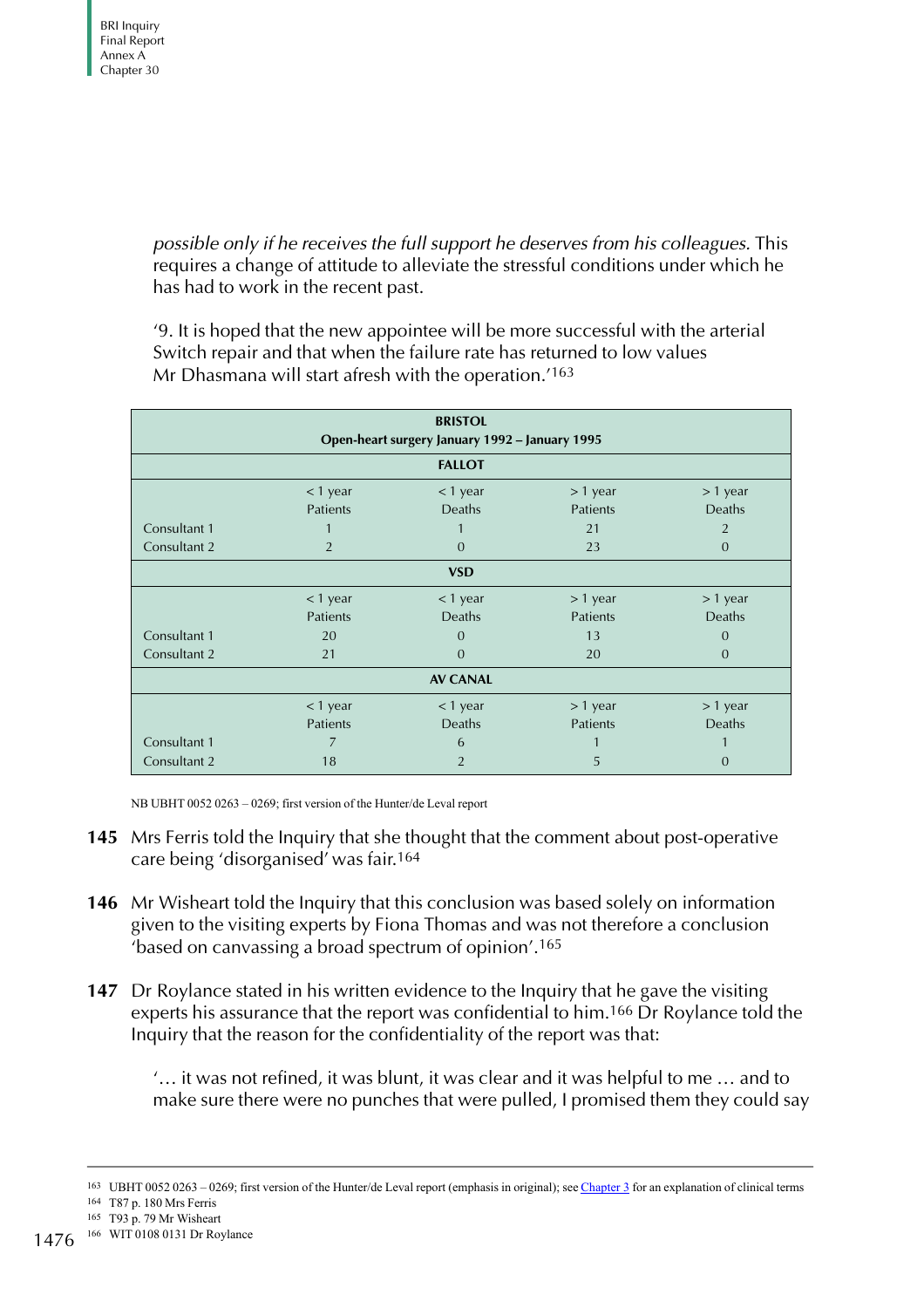whatever they liked and it would remain confidential to me and I would act on their advice.'167

- **148** Dr Roylance told the Inquiry that a further reason was because Dr Hunter and Professor de Leval were 'to a certain extent, dealing on hunch and impression.'168
- **149** Professor de Leval stated in his written evidence to the Inquiry that the report was not written for public consumption: '… [The] report contained a number of statements which, in my opinion, could not be in the public domain without further investigation.'169
- **150** He told the Inquiry:

'The report was produced as a confidential document to the Chief Executive … I think that if I had known that the document was going to be part of the public domain, I would have been more careful in the wording of the document. I think that it is totally unfair to say that a surgeon is a high risk surgeon with that type of data, and I think that it was irresponsible to say that with the data we had.'170

**151** Dr Hunter discussed the status of the first version of the report in the following exchange:

'Q. [The report] has been described as being variously "confidential" or "a draft". What did you understand it to be?

'A. I understood it was a confidential report which was for the UBHT.

'Q. And by "confidential", who did you understand it would be circulated to?

'A. I assumed that that would be up to the UBHT. We were asked by the UBHT, by Mr Wisheart on its behalf, to do the report, and therefore our remit was to send it to them.

'Q. Did you understand that the first report that you had sent through was, as it were, a working draft that other people might comment on and ask you to revise, or a final version that —

'A. I thought that it was a draft.

<sup>167</sup> T89 p. 81–3 Dr Roylance

<sup>168</sup> T89 p. 84 Dr Roylance

<sup>169</sup> WIT 0319 0001 Professor de Leval

<sup>170</sup> T60 p. 84 Professor de Leval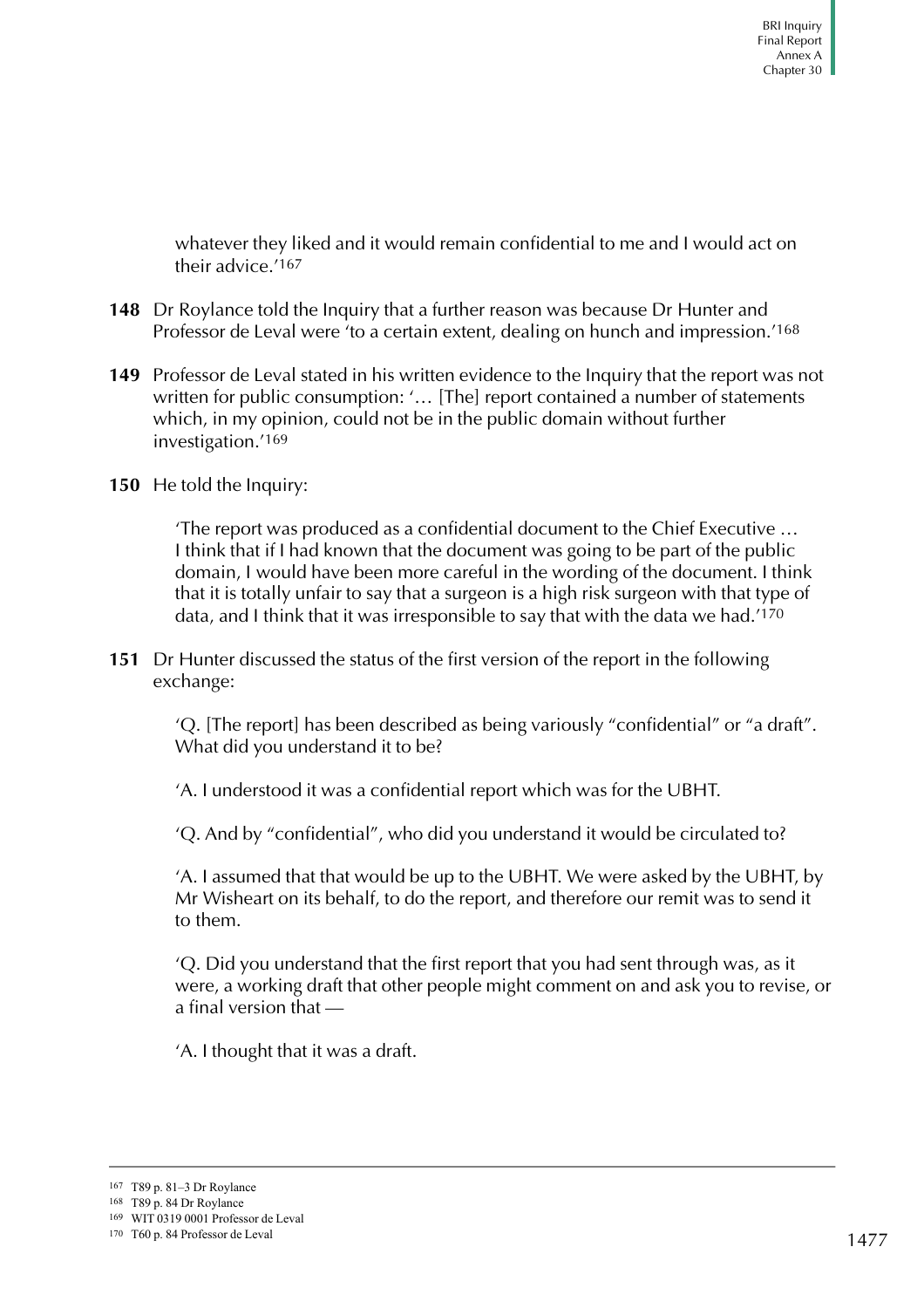'Q. By which you mean what?

'A. That "this is what we intend to say and we would like to hear your comments". That is what I have done on other reports.'171

**152** Dr Roylance went on annual leave on 24 February 1995. Mr Graham Nix was acting Chief Executive in his absence. Mr Nix, in his written evidence to the Inquiry, recalled:

'Within a few days of Dr Roylance going on leave, the Trust began to be approached by people from outside the Trust asking for information, which tended to suggest that the fact of there being a report available and to some extent its contents were already in the public domain … My own first involvement was I believe some time during the week of 27 February 1995 when the faxed report became known to me following Press interest.'172

**153** Mr Nix stated that he consulted Mr McKinlay (Chairman, UBHT) about the appropriate response to be made by the UBHT.173 Mr McKinlay stated that Dr Roylance had told the Board on 24 February 1995 that:

> 'Mr Wisheart would review the contents of the report with Dr [Professor] Vann Jones and Dr Hyam Joffe and would have discussions with Dr Winyard, who was Medical Director of the NHS Executive.'174

**154** Mr McKinlay, in a letter to Ms Rennie Fritchie, Chair of the South & West Regional Health Authority (S&WRHA) dated 3 March 1995, wrote:

'To protect Mr Wisheart, I have requested him not to deal with the media queries and to leave the internal action in the hands of Gabriel Laszlo [Chairman, Hospital Medical Committee].'175

**155** Mr Nix stated that:

'The report was immediately considered by Dr Laszlo, as Chairman of the Hospital Medical Committee [HMC], Dr Joffe, Consultant Paediatric Cardiologist, Dr Monk as Clinical Director of the Directorate of Anaesthesia and Dr [Professor] John Vann Jones as Clinical Director of the Directorate of Cardiac Services. This led to a report of their combined views dated 3 March 1995, which was produced to assist Mr McKinlay and myself.'176

<sup>171</sup> T60 p. 60 Dr Hunter

<sup>172</sup> WIT 0106 0071 Mr Nix

<sup>173</sup> WIT 0106 0072 Mr Nix

<sup>174</sup> WIT 0102 0030 Mr McKinlay

<sup>175</sup> UBHT 0052 0260; letter dated 3 March 1995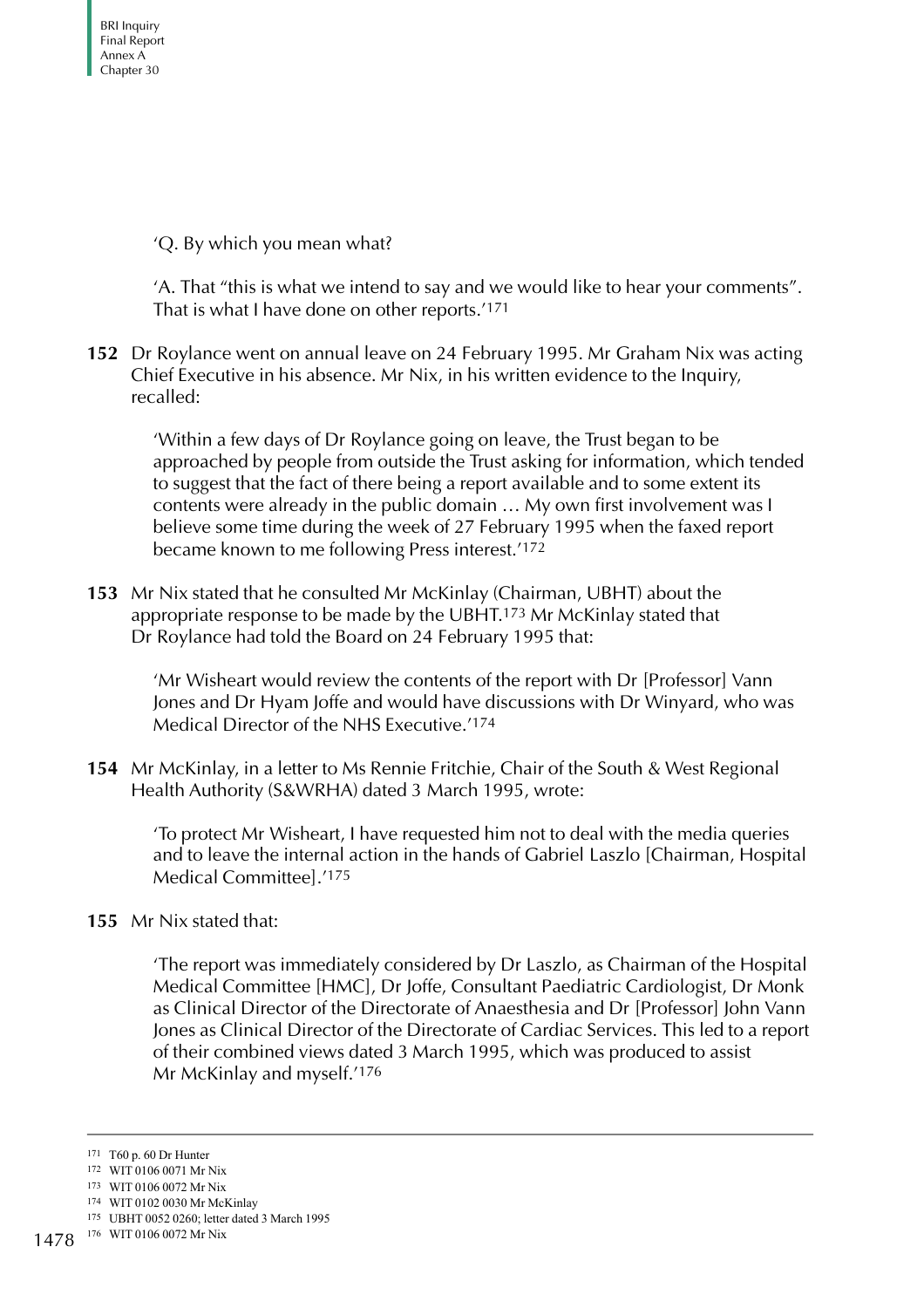**156** The report of the HMC concluded:

'No data are presented to show how [Mr Wisheart] is ranked nationally. In the tables provided, there is no significant difference between the mortality figures of the two surgeons. The total number of deaths in 1992–5 was very similar; the team which operated on the smaller number of children had a non-significantly higher mortality. A total of only four fewer deaths would have yielded equal percentages. There were four excess deaths in the "miscellaneous" group among patients with very unusual diagnoses not all of whom had operations.'177

**157** Mr McKinlay wrote to Ms Fritchie confirming the UBHT's intention to act on the report's recommendations and stating that: '… While disagreeing with several of the comments made in the report we accept the recommendations.'178

# **March**

**158** On 6 March 1995, the NHS Executive arranged a meeting between the Regional Health Authority, the UBHT and NHS Executive representatives, to take place on 9 March.179 The minutes of that meeting record Mr McKinlay as saying that he:

'… believed that the Trust had the situation under control from the middle of 1994 but, following an unsuccessful "switch" operation on an older child in January this year, earlier concerns had resurfaced. It was then decided that external paediatric cardiac experts should be brought in to analyse the paediatric surgical audit results and make recommendations.'180

**159** At the meeting, the UBHT representatives, Mr McKinlay, Mr Nix, Professor Vann Jones, Dr Laszlo and Dr Joffe,indicated that they felt that:

'… some sections [of the report] could have been better worded and the conclusions to be drawn were open to interpretation.'181

It was also noted that disappointment was expressed that more detailed analysis had not been performed on the data, but it was acknowledged that such analyses would have taken much longer. Mr Nix is recorded as saying that, because of the wording of parts of the report, wider circulation within the UBHT was not desirable.182

**160** The representatives of both the Region and NHSE stated at the meeting that they would not support the report's being kept confidential and that the UBHT should be prepared to make it public.183

<sup>177</sup> UBHT 0061 0371; HMC report

<sup>178</sup> UBHT 0052 0260; letter dated 3 March 1995

<sup>179</sup> WIT 0106 0104 – 0106; note of meeting on 9 March 1995. Those attending were Ms Fritchie, Mr McKinlay, Mr Nix, Professor Vann Jones, Dr Laszlo, Dr Joffe, Dr Gabriel Scally, Dr P Doyle, Isabel Nisbet, John Churchill and Billy Flynn

<sup>180</sup> WIT 0106 0104; note of meeting on 9 March 1995

<sup>181</sup> WIT 0106 0106; note of meeting on 9 March 1995

<sup>182</sup> WIT 0106 0106; note of meeting on 9 March 1995

<sup>183</sup> WIT 0102 0032 Mr McKinlay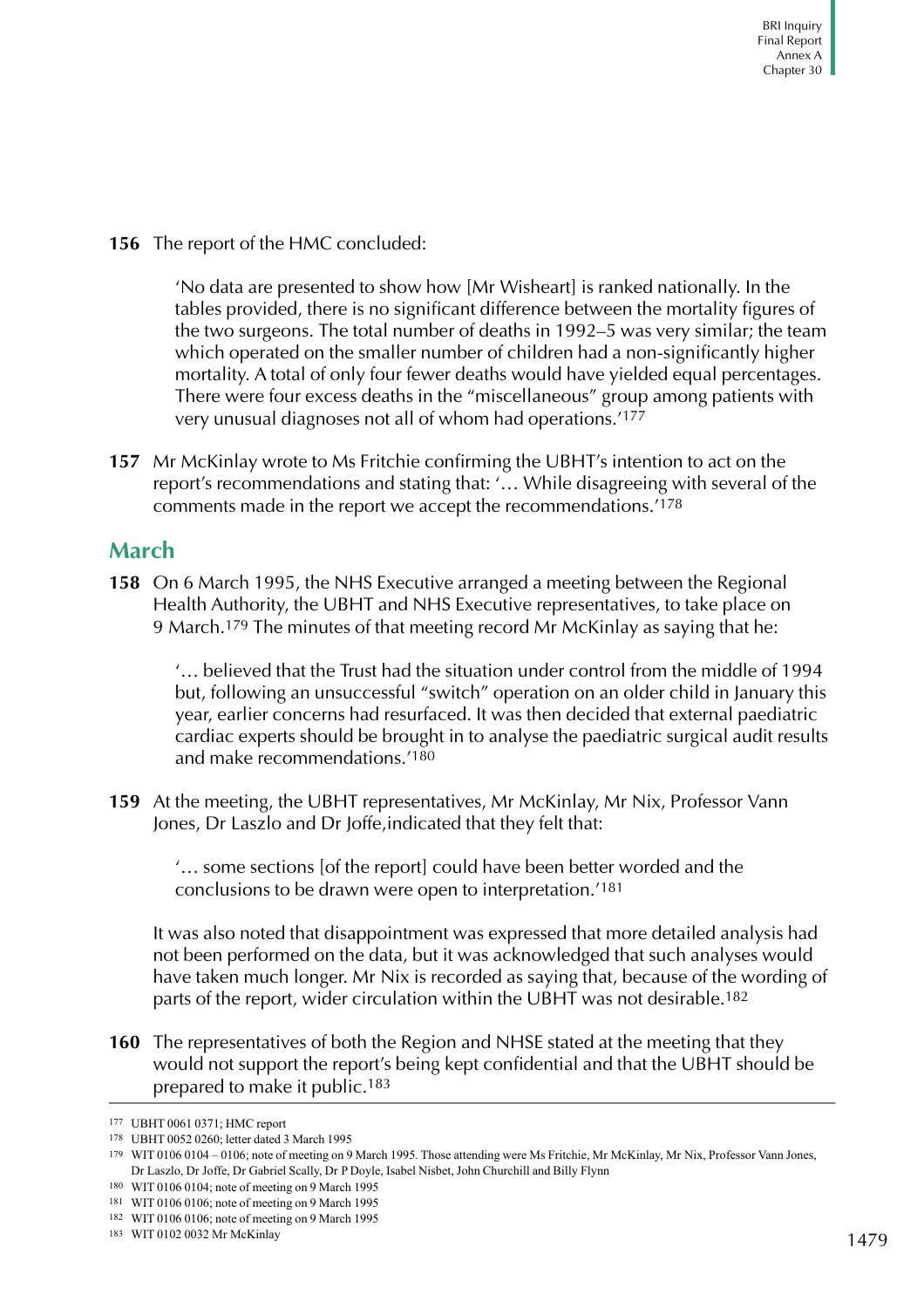**161** It was agreed at the meeting that the approach set out in Dr Roylance's letter to Dr Doyle of 26 January 1995 would be adhered to, namely that:

'… the Trust has decided not to carry out complex neonatal or infant open heart surgery until there has been resolution of the conflicting professional advice.'184

**162** At Mr McKinlay's request, Mr Nix organised two meetings of all relevant consultants to discuss the report. These were held on 13 and 14 March. Mr Nix stated in his written evidence to the Inquiry that:

'… both of the meetings were attended by… Mr Hutter, Mr Bryan, Mr Dhasmana, Mr Wisheart; Drs Davies, Bolsin, Pryn, Masey, Underwood, Joffe, Wilde; Prof. Angelini, Prof. Vann Jones. Dr Gabriel Laszlo also attended, as Chairman of the Hospital Medical Committee. Mr McKinlay chaired both meetings. I prepared the overheads for the meetings, which were of copies of the report.'185

### **163** Mr Nix went on:

'At each meeting, we went through the report paragraph by paragraph. Everyone was encouraged to say what they wanted to say, and they did so. There were a number of issues that were raised in the course of the discussions. These included a debate about the naming of individual clinicians in the report … There were concerns about the accuracy of the data set out in the report … There were some concerns about the wording of the report, including matters of emphasis and use of particular words … It emerged in the course of the meetings that a number of consultants had not seen Dr Bolsin's data. … It was also noted that Mr Wisheart had already agreed to stop operating on paediatric cases when Mr Ash Pawade took up his appointment.'186

### **164** Mr Bryan stated in his written evidence to the Inquiry:

'… those invited were shown acetates of selected passages from the original report … The meeting was asked to endorse the findings of the report. A number of people at the meeting, including myself, found the request to endorse the original report unacceptable since we were asked to endorse a report we had not read. Professor Angelini expressed this view most vociferously, but it was my impression that it was the general view of the meeting that people wished to read the report.'187

**165** Mr Nix explained in a statement to the Inquiry that:

'… it was not appropriate to distribute widely copies of the report in its current form. … [so we] instead arranged for [the consultants involved] to read a copy of

<sup>184</sup> WIT 0106 0106; note of meeting on 9 March 1995

<sup>185</sup> WIT 0106 0073 Mr Nix

<sup>186</sup> WIT 0106 0073 – 0074 Mr Nix 187 WIT 0081 0029 Mr Bryan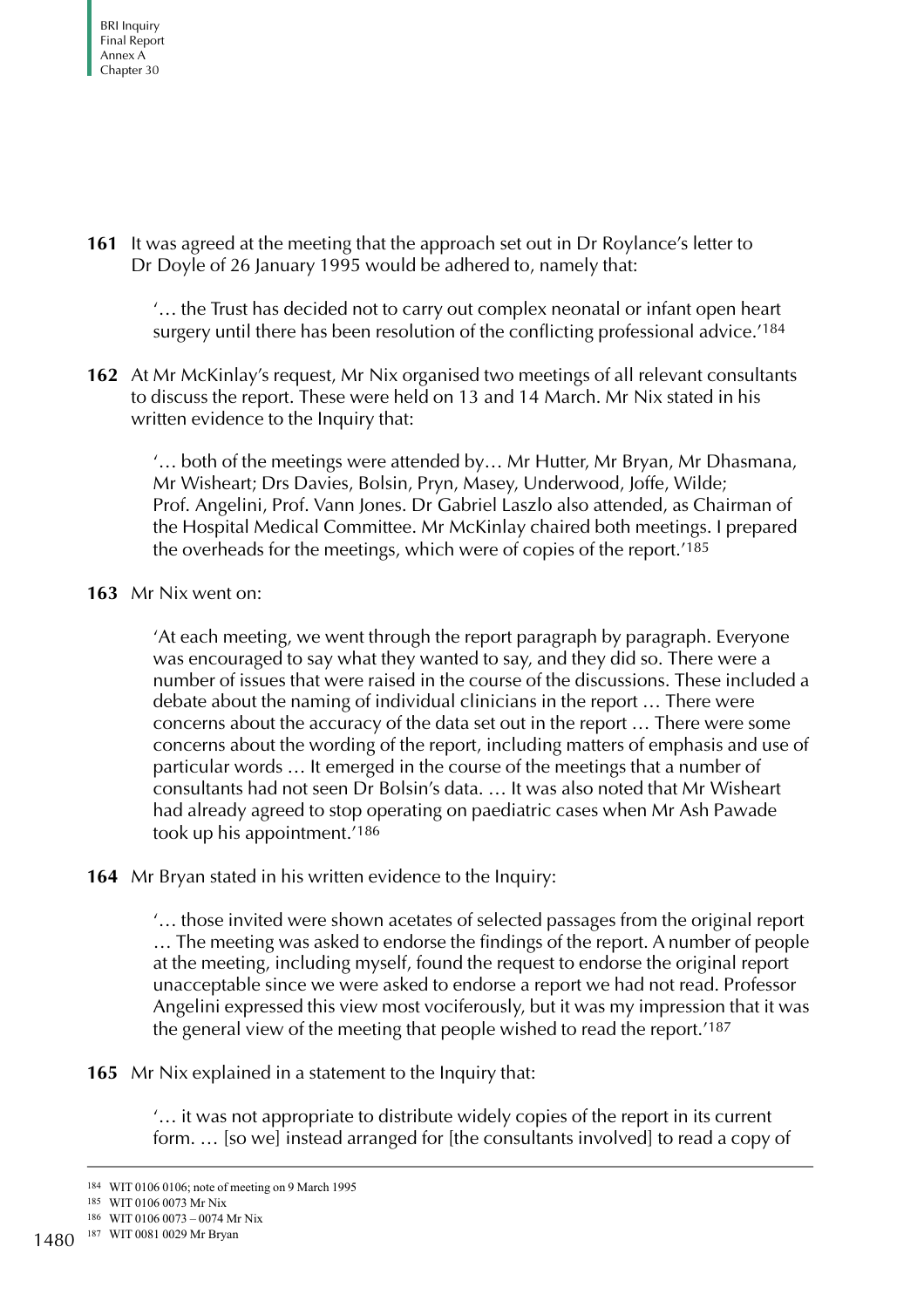the report in Mr McKinlay's office … There was some disquiet about this, but in view of the various concerns raised, it was felt at the time that this was the most appropriate way to deal with it, until some of the concerns and anxieties could be addressed.'188

**166** Professor Angelini said that he felt Mr McKinlay was asking them to 'underwrite' the report. He continued:

'After a longer argument, the people were allowed to look at the report. This was literally for less than five minutes. In my case, with Dr Laszlo looking over my shoulder, I could take no notes whatsoever. I did not have more than five minutes to read it and this created, obviously, a lot of dissatisfaction and complaint.

'After that, Mr McKinlay decided then that the full report was going to be shown to this group of 10 or 15 people, and there were two meetings … during which the report was discussed literally word by word. None of us had the opportunity to actually have the report copy in front of us, but there were acetates which discussed the report word by word.<sup>'189</sup>

**167** Mr Bryan in his written evidence to the Inquiry recalled discussion about the future of the Switch programme:

'There was a lot of emotional discussion, principally from Dr Joffe and Mr Dhasmana, that the "switch" programme should continue with Mr Dhasmana continuing to lead the paediatric cardiac surgery service up to and following Mr Pawade's arrival. I expressed my view clearly that no further "switch" operations should be performed in any age group before Mr Pawade's arrival.'190

**168** Professor Angelini told the Inquiry:

'To me that report was absolutely shocking. In a way, if you like, it was a vindication of what people like me had been saying for a very long time. Despite that report, I felt that particularly myself and Dr Bolsin, we were very much victimised by Mr McKinlay and some of the other people present, almost like accused of having been responsible, of having dragged the Trust into this situation and we were responsible for this report and everything else.'191

#### **169** Mr Bryan stated that:

'Dr Bolsin and Professor Angelini were admonished for their involvement in this affair by Mr McKinlay. I found this both inappropriate and unacceptable.'192

<sup>188</sup> WIT 0106 0075 Mr Nix

<sup>189</sup> T61 p. 194–5 Professor Angelini

<sup>190</sup> WIT 0081 0029 Mr Bryan

<sup>191</sup> T61 p. 195 Professor Angelini

<sup>192</sup> WIT 0081 0030 Mr Bryan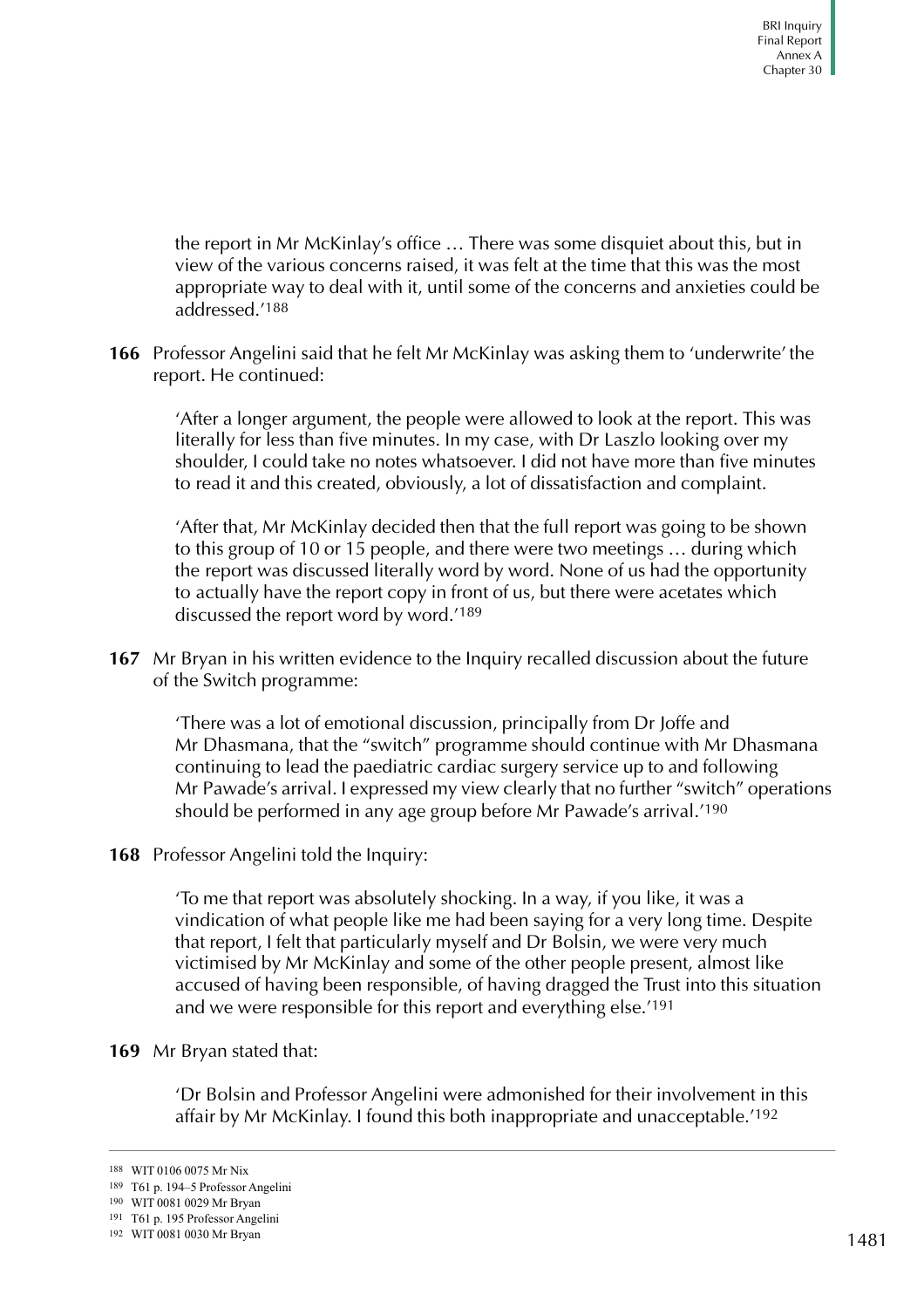Mr McKinlay told the Inquiry that Professor Angelini was 'being a little sensitive there'and that Professor Angelini 'had a slight tendency to ignore some of the statistics'.193

### The revised draft Hunter/de Leval report

- **170** Dr Bolsin stated in his written evidence to the Inquiry that when Dr Roylance returned from holiday he immediately stopped the circulation and reading of the first report and insisted that the report was an interim document, to be used as a draft from which a final report would be produced.194
- **171** Dr Roylance told the Inquiry that when he returned from holiday, and found that the report had achieved a wide circulation in his absence and had been promised to Harlech Television (HTV), he:

'… informed the authors that a decision had been made to make their report public and asked them whether they would wish to modify it in that knowledge.'

 Dr Roylance told the Inquiry that release to HTV 'would not have been a proper step', given the terms upon which the report was commissioned and written.195

**172** Dr Roylance was asked by Counsel to the Inquiry whether he had objections to the information about the report being in the public domain:

'I had no objection at the time to the fact of the review, the fact of the independent inquiry and the nature of the response, in other words the report being in the public domain, no anxiety about that at all.

'I did have an anxiety that I could not place the authors in a position of risk by breaking my word to them.

'… I was a Chief Executive of a public organisation which lived in the public sector. … There was never any question that the issue was to be debated in public. At the absolute minimum, it would have been debated at a public meeting of the Health Authority:

'The reason for two reports was nothing to do with publication or not publication; it was because I had not asked them for a report which was fit for public view.'196

**173** He told the Inquiry that Professor de Leval was responsible for deciding what parts of the report were to be changed.197

<sup>193</sup> T76 p. 81 Mr McKinlay

<sup>194</sup> WIT 0080 0129 Dr Bolsin

<sup>195</sup> T89 p. 80–1 Dr Roylance

<sup>196</sup> T89 p. 111–12 Dr Roylance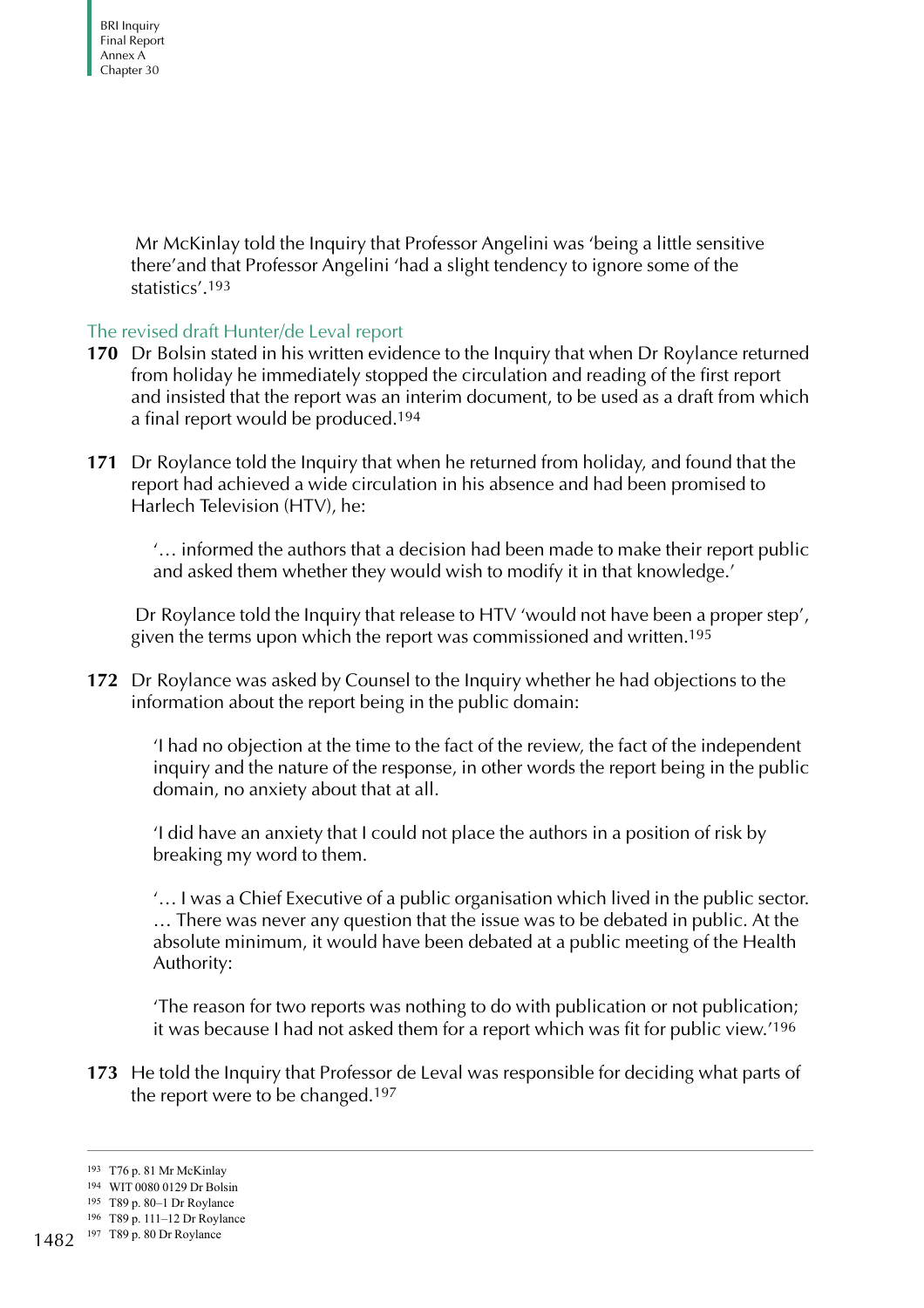**174** Mr McKinlay in his written evidence to the Inquiry stated:

'… the Trust's endorsement of a report with conclusions based on unreconciled data could constitute defamation of Mr Wisheart. I recall that Dr Roylance communicated this to Mr de Leval, whereupon Mr de Leval altered the report.'198

**175** Professor de Leval told the Inquiry that he did not think it was fair:

'… to have a public document which is making a very strong comment … without having this confirmed by the people most involved with the patients, who are the anaesthetists, the surgeons and the cardiologists and intensivists … . I spoke with Mr Wisheart and Mr Nix after the first report, some discussions I think over the telephone, not in writing, that I have to make some amendments.'199

**176** Changes were made to the report. Professor de Leval explained that:

'The main reason for changing the document was that we did not expect this document to be part of the public domain as it stood. … I think that the truth is that I did not expect to have to change the document if it had remained within the knowledge of the Chief Executive. The reason for changing it is that the nature of the document had changed, in my view, after it had been sent to the Chief Executive.'200

**177** Dr Laszlo in his written evidence to the Inquiry stated that some of the minor amendments emanated from within the UBHT:

'… Mr Nix and Mr Wisheart showed me a few amendments to the Report which they hoped to have made in the event of the Trust being asked to publish the document. These were only minor, and in one or two places they asked for some of the phrases to be softened and made less colloquial. … I was assured that Professor de Leval himself had made the major changes, on the basis that he had not expected the original report to be made public.'201

- **178** Dr Hunter told the Inquiry that Professor de Leval telephoned him and said that he had spoken to Mr Nix about softening some of the statements in the report. Dr Hunter said that Professor de Leval made the changes and sent the report to Dr Hunter for his approval.202
- **179** The Inquiry was unable to establish precisely when the amended report was sent to the UBHT.

<sup>198</sup> WIT 0102 0032 Mr McKinlay; see also T89 p. 84 –5, where Dr Roylance told the Inquiry that he took the advice of the District Solicitor, who stated that the contents of the report as they stood might be libellous; and UBHT 0332 0001 (letter from Osborne Clark, solicitors, which contained advice to the same effect)

<sup>199</sup> T60 p. 88 Professor de Leval

<sup>200</sup> T60 p. 81–2 Professor de Leval

<sup>201</sup> WIT 0100 0026 Dr Laszlo

<sup>202</sup> T60 p. 158–60 Dr Hunter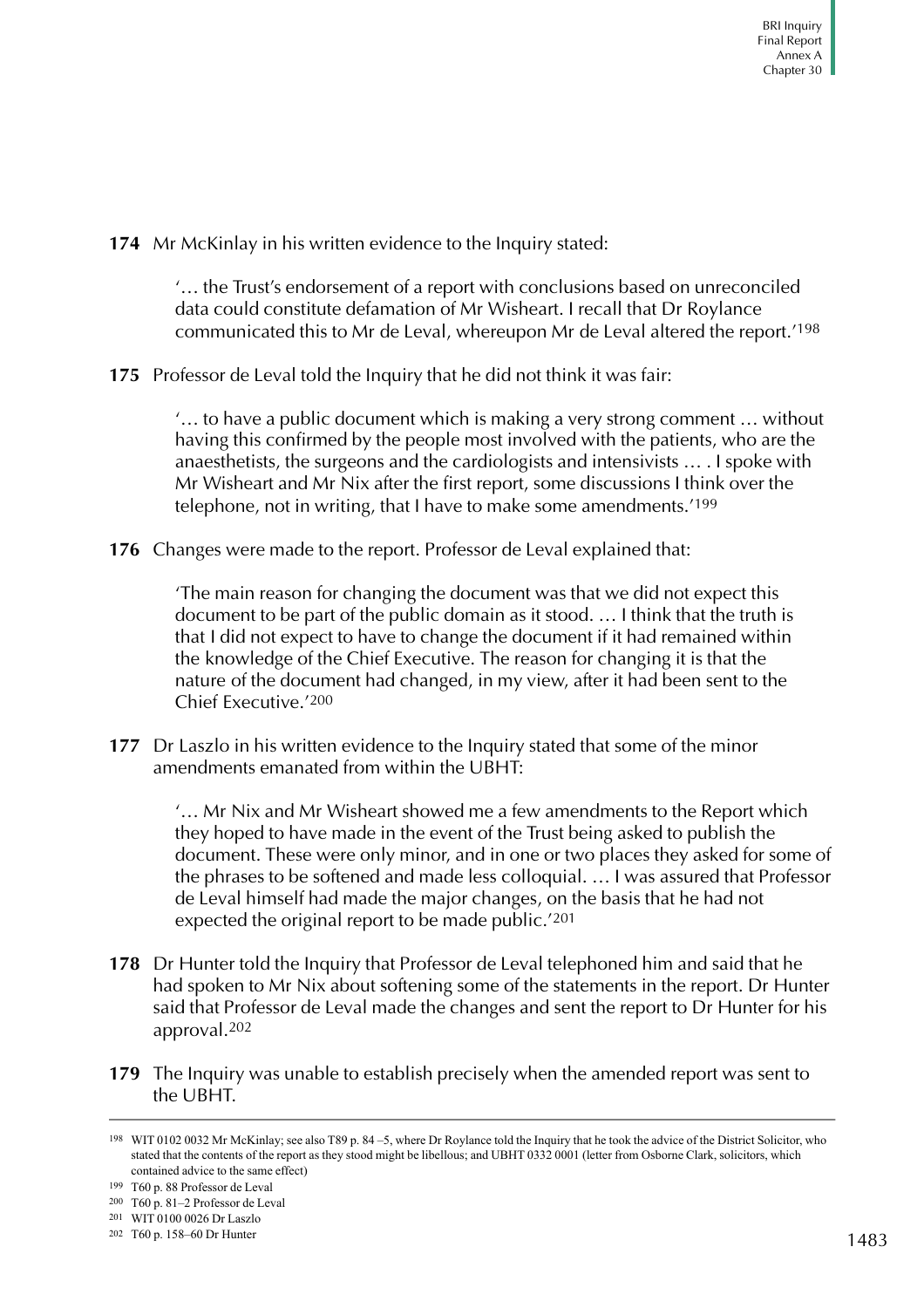**180** Dr Bolsin in his written evidence to the Inquiry described the amended report as a 'much more benign document.'203 He said:

'When I read the revised report I immediately asked for an appointment to see Dr Roylance to explain my unhappiness with this conclusion and the removal of the critical elements of the first report.'204

**181** The full revised report, with the amendments made to it noted, is reproduced below:205

### '**VISIT OF CARDIAC SERVICES DIRECTORATE OF THE UNITED BRISTOL HEALTH CARE NHS TRUST. FRIDAY, 10 FEBRUARY 1995**

'REMIT OF THE VISIT

To advise the Trust on the best action to take following recent recommendations received by the Department of Health to stop complex neonatal and infant openheart surgery to resolve conflicting professional advice in the field of paediatric cardiac surgery in general and, in particular, complex neonatal and infant openheart surgery.

'To make recommendations on the future of the paediatric cardiac services in the Trust.

'PROGRAMME OF THE VISIT

'Following a welcome meeting by the Chief Executive, Dr Roylance, who briefly outlined the problem, we met first the two paediatric cardiac surgeons, Mr Dhasmana and Mr Wisheart, who were then joined by two of the paediatric cardiologists, Dr Martin and Dr Hayes. We then met Dr Bolsin, consultant anaesthetist, Dr Monk, clinical director of anaesthesia, Sister Thomas, clinical nurse manager, and Professor Angelini, Professor of department of cardiac surgery. After lunch we met Dr Hughes, clinical director, and Mr Barrington, general manager, of the Bristol Children's Hospital, and then we met Dr Prynn, consultant anaesthetist. The visit was closed by a general meeting that attempted to put forward a satisfactory proposal for the immediate future.

'CURRENT PAEDIATRIC CARDIAC SERVICES

'Paediatric cardiac services are currently provided on the two sites, the Bristol Children's Hospital and the Royal Infirmary. The paediatric cardiology services are in the Children's Hospital where closed-heart surgery is performed. Open-heart

205 UBHT 0061 0378 – 0387. The parts removed from the previous version of the report are struck through, whilst the additions are underlined

<sup>203</sup> WIT 0080 0129 Dr Bolsin

<sup>204</sup> WIT 0080 0129 Dr Bolsin. The Inquiry received no confirmation that such a meeting actually took place. Dr Roylance was able to recollect only one meeting with Dr Bolsin in 1995 (see T89 p. 87)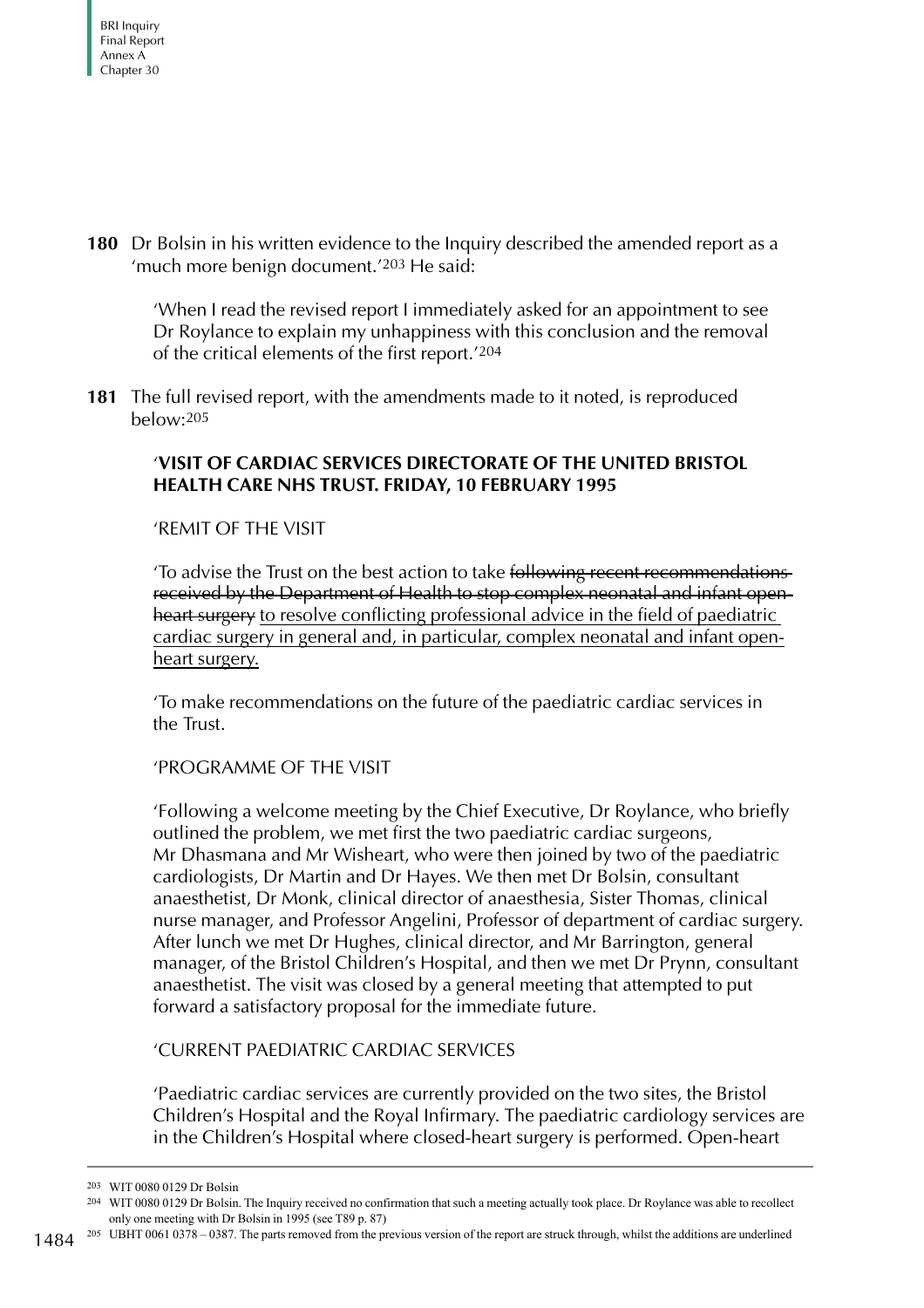surgery is carried out at the Royal Infirmary. The operations are done by two surgeons, Mr Wisheart and Mr Dhasmana. The latter <del>seems to have</del> has taken over the greater bulk of the paediatric practice since Mr Wisheart became Medical Director of the Trust. Anaesthesia is provided by three anaesthetists working on both each of two sites. The postoperative care in the Children's Hospital is done by the surgeons, supported by paediatricians, cardiologists and anaesthetists. The junior staff on site is a paediatric SHO. At the Royal Infirmary the postoperative management is dealt with by the cardiac surgical team (adult) and the anaesthetic team. The person on site on a 24-hour basis is a surgical SHO. During the daytime there are currently two or three anaesthetic sessions which are dedicated to postoperative care. The paediatric cardiologists help with the postoperative management of the children at the Royal Infirmary. The overall postoperative management at the Royal Infirmary appears to be highly disorganised withconflicting decisions less organised with multiple decision making processes between the surgical senior registrar and the SHO who do rounds at 8.00 am, the anaesthetists who see the patients at 9.00 am, and the intensivists who work three days a week. Consultant surgeons appear to have the last say in management.

### 'BACKGROUND OF CURRENT PROBLEM

'This calendar of events was obtained in part from the interviews but mainly from a detailed report written by Dr Bolsin.

'From 1989 concerns about the surgical results of the paediatric cardiac surgeons have been raised by members of the anaesthetic department. Dr Bolsin undertook an audit of the paediatric cardiac surgical results from 1990–92. The auditing showed:  $(1)$  that the results of the arterial Switch operation were poor;  $(2)$  and that the results of Bristol for more classical conditions, such as tetralogy of Fallot, AV Canal and VSD, were worse than the national average<del>; and (3) that one surgeon had</del> results statistically worse than the other one.

'In 1993 one paediatric cardiac surgeon went to the Children's Hospital in Birmingham to improve his technique on the Switch operation.

'Professor Angelini, who joined the Trust in 1992, was informed as well as Professor Farndon (Professor of Surgery) of the results of the audit. A joint meeting between the cardiac surgeons, the paediatric cardiologists and the cardiac anaesthetists was called and the surgeons reassured their colleagues that the results were improving.

'Several members of staff who were interviewed during the visit confirmed that the surgeons failed to report and update their results until the day before our visit. Meanwhile, the results of the neonatal arterial Switch failed to improve and sometime in 1994 four cardiac anaesthetists agreed that they could no longer anaesthetise patients for neonatal arterial Switch.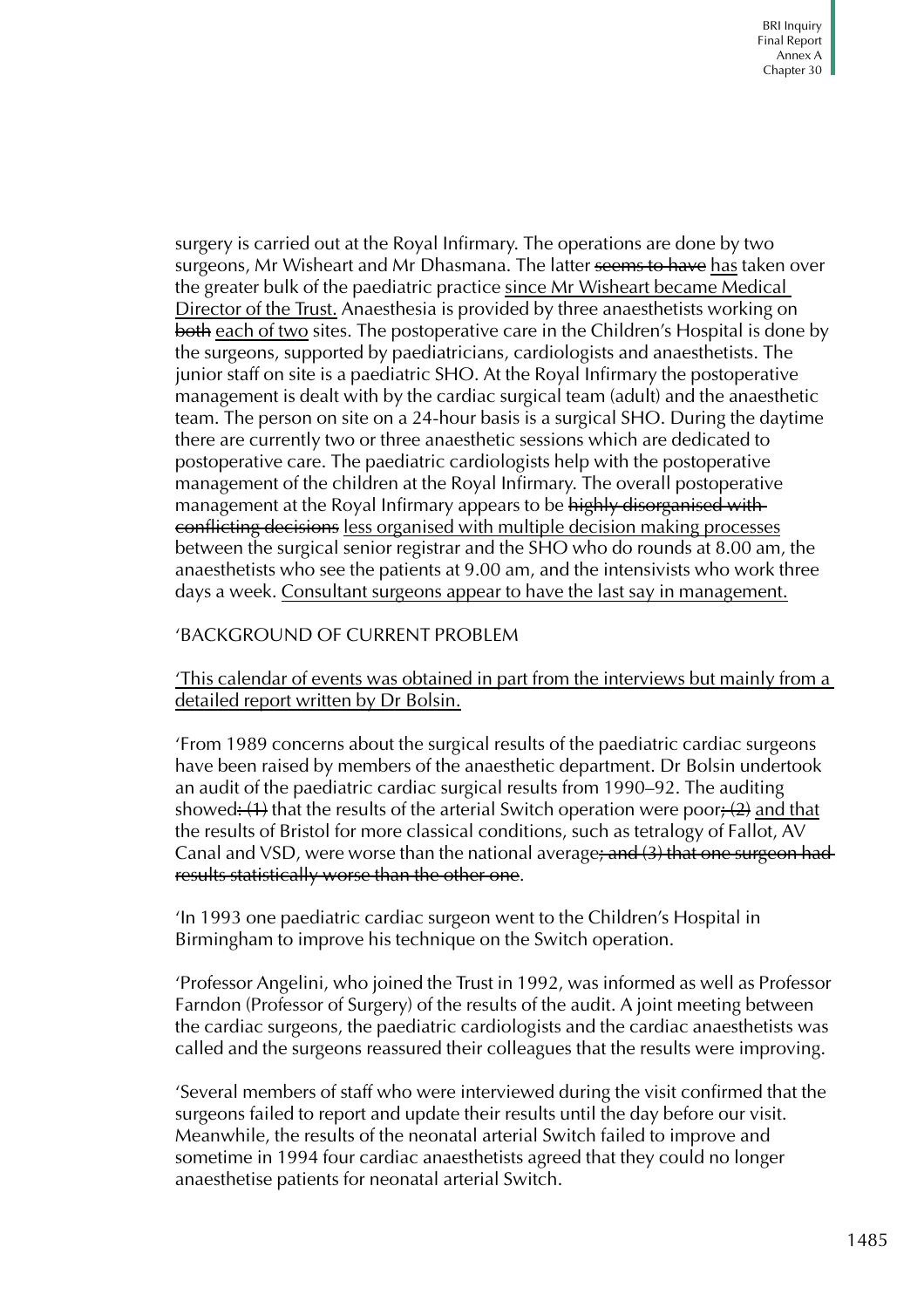'On 19 July 1994 Dr P Doyle (Senior Medical Officer, DoH) visited Bristol and was shown the results of the audit (we assume that those were the 1990–92 results). Three Various alternatives were proposed by Dr Doyle: inform the Secretary of State, amongst them to ask Mr John Parker as President of the Cardiac Society to conduct an inquiry, or ask the President of the Royal College of Surgeons to conduct an inquiry. We understand that Mr John Parker was contacted to deal with the matter.

'On 24 July 1994 Professor Angelini and Professor Farndon informed the UBHT Chairman of the problem with paediatric cardiac surgery.

### 'This calendar of events was obtained in part from the interviews but mainly from a detailed report written by Dr Bolsin.

These events were followed in <del>In</del> January 1995 when a non-infant Switch was put on the surgical schedule. The wisdom of operating on this patient was discussed by a committee with representatives of all parties involved and an agreement was reached to proceed with the operation. The patient unfortunately did not survive and this allegedly led to the letter received from the Department of Health, advising to stop open-heart surgery for neonates and complex infants (we have not seen the letter from the Department of Health).

### 'FORWARD PLANNING

'The Trust has taken a number of positive steps to improve the paediatric cardiac services. They can be summarised as follows:

'From next October all paediatric cardiac services will be provided at the Children's Hospital where an operating theatre will be dedicated to cardiac work. The intensive care unit will expand from five to twelve beds Professor Peter Fleming will run the paediatric intensive care unit and provision for a round-the-clock service will be made.

'Mr Ash Pawade has been appointed as paediatric cardiac surgeon and he is expected to take up his post within the next two or three months with the intentionof putting him in charge of neonatal and complex paediatric cardiac surgery. expectation that he will contribute to the future development of neonatal and complex paediatric cardiac surgery.

'The anaesthetic department will provide four paediatric cardiac anaesthetists. The fourth post will be created after the forthcoming retirement of a senior paediatric anaesthetist.

'Mr Wisheart has decided to divide his activities between adult cardiac surgery and administration and to give up paediatric cardiac surgery when Mr Pawade starts.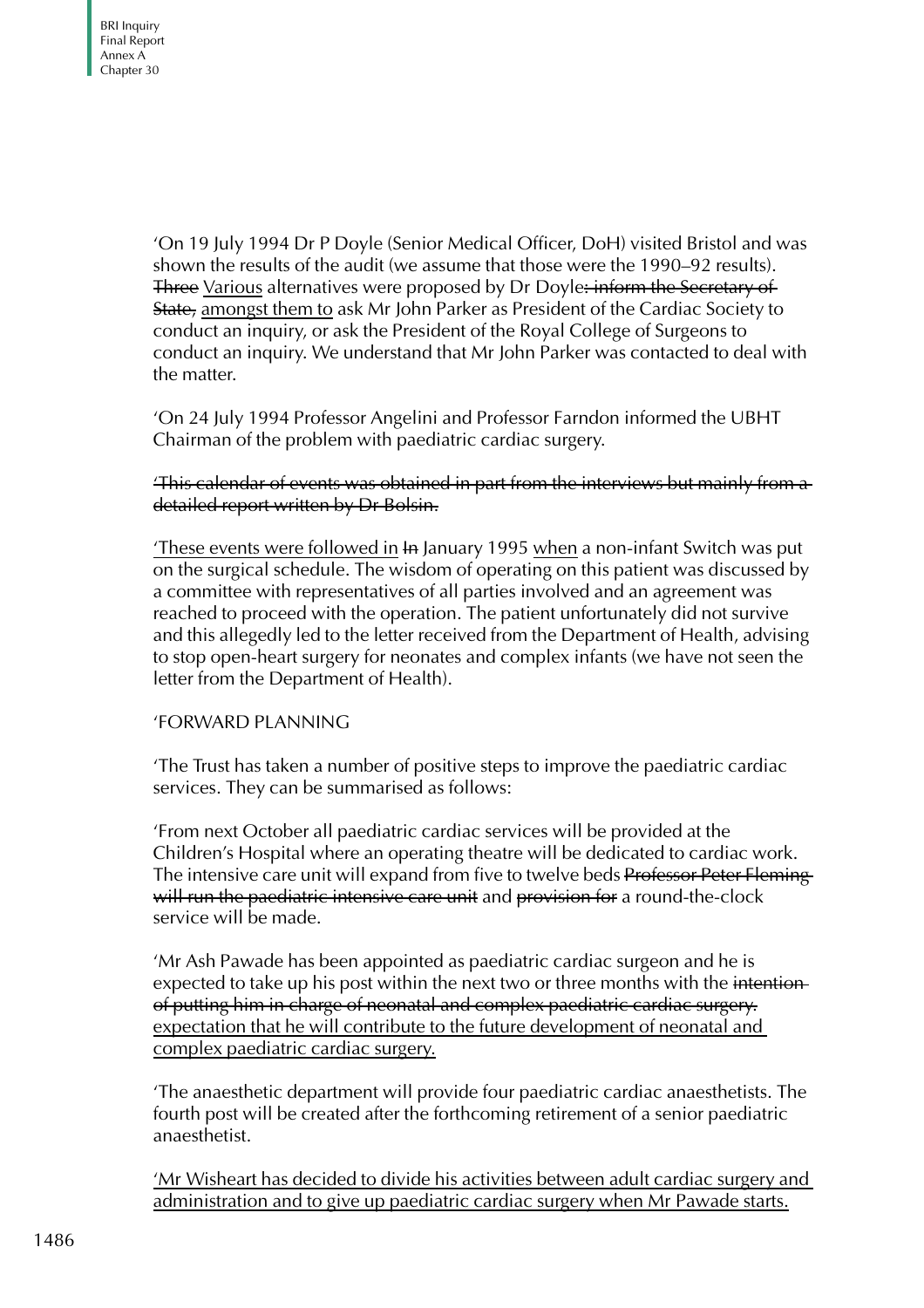### 'PERCEPTIONS COLLECTED DURING THE VISIT

'1. Although well intentioned, the auditing activities of the surgical results by the anaesthetic department was lacking the collaborative attitude that such a delicate endeavour would have required.

'2. The surgeons' reticence to produce and analyse their own results has obviously contributed to tension and eventually conflict between the department of cardiac surgery and the department of anaesthetics.

'3. The channel that was followed by those concerned about the problem that led to the Department of Health before professional bodies is unfortunate. Admittedly, Dr Doyle has rectified this situation in suggesting to approach the Cardiac Society or the Royal College of Surgeons.

<sup>4</sup>. The members of the anaesthetic department were unanimous in claiming that not only by and large claimed that the mortality but the and the morbidity was were excessive. Mortality figures will be discussed later. There was no hard data on morbidity.

'5. The tension which has arisen from this long saga has created an atmosphere of distrust and lack of confidence, which has made the working conditions for the surgeons nearly untenable very difficult indeed.

### 'DATA ANALYSIS

'Two sets of data were displayed during the meeting. The data produced by Dr Bolsin were the results of the 1990–92 audit which compared the results of Bristol with the national average performance of 1991. They concluded that the results of tetralogy of Fallot (all ages), ventricular septal defect (all ages) and atrioventricular canals (under one year) were significantly worse in Bristol than the rest of the UK. Leaving aside the neonatal arterial Switch operation, "the data for other procedures do not show any statistically significant differences"(Dr Bolsin's report). Dr Bolsin also produced the results of the arterial Switch operation up to July 1994: there were thirty-three arterial Switch operations with a mortality of 66% (eight out of twelve) under one month of age, and 42% (nine out of twenty-one) over the age of one month. He also summarises the results of AV canals operated by Mr Wisheart between 1992 and 1994.

'The second set of data received from the cardiac surgeons and the paediatric cardiologists included a detailed report of the results of the neonatal arterial Switch operation, the results of closed heart surgery from 1990 to March 1994 and the results of open-heart surgery from January 1992 to January 1995.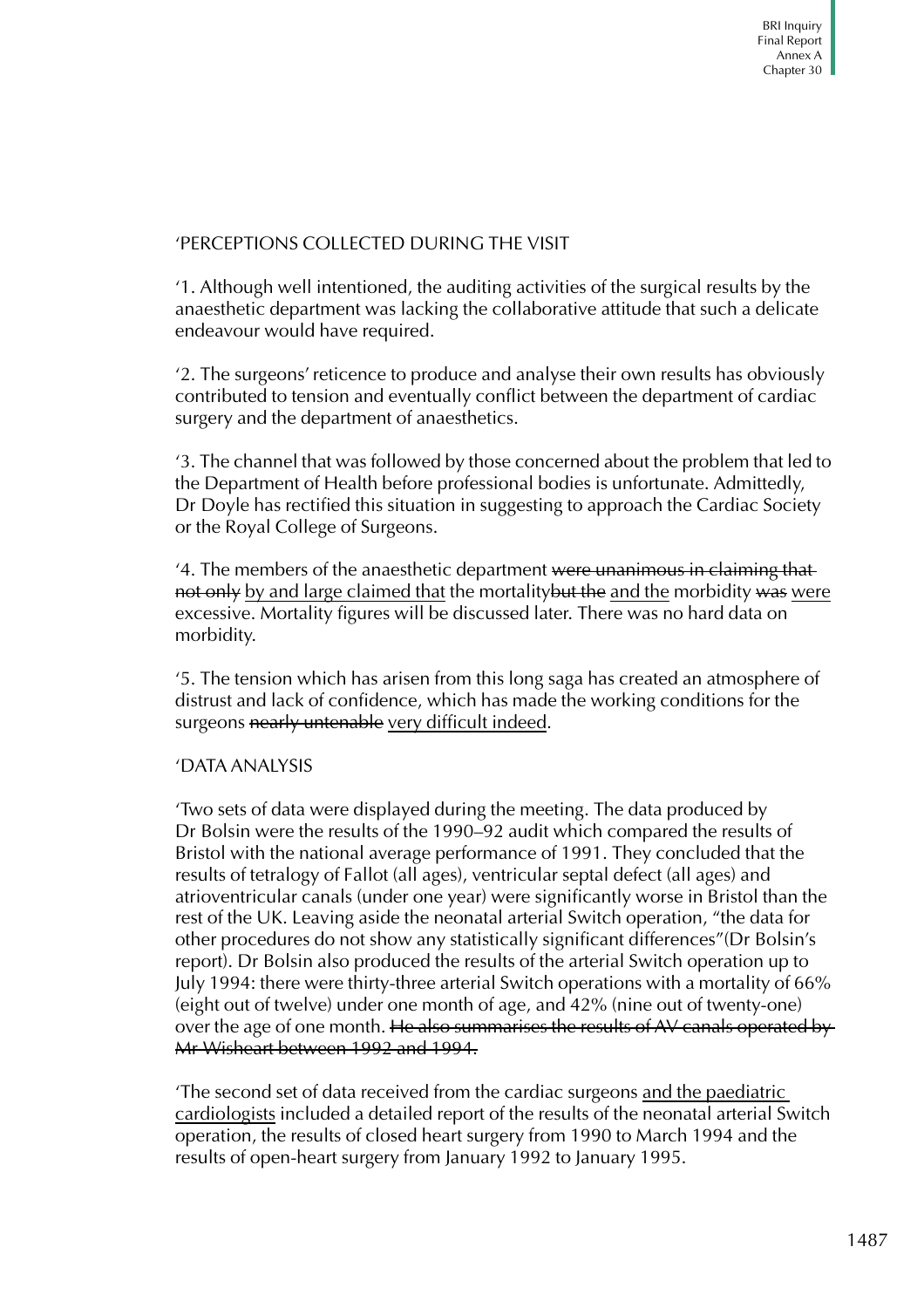'There were nine deaths out of thirteen neonatal arterial Switches: one patient had an undiagnosed coarctation of the aorta, two patients had the whole coronary system arising from the same sinus, one of them with an intramural pathway: neither of those patients survived. Two patients had a circumflex coronary artery arising from sinus 2 (known to be a risk factor in a multi-institutional study); one of these patients died.

'The results of closed-heart surgery that is carried out at the Children's Hospital are excellent with a mortality of 5.3% for patients under one year of age and a mortality of 2.8% for patients over the age of one year.

'For the results of open-heart surgery from January 1992 to January 1995, we have extracted the results of tetralogy of Fallot, VSD and AV canal repaired by Mr Dhasmana, who currently does the majority of these operations to compare them with the 1990–92 results produced by Dr Bolsin and we individualised the two surgeons (Consultant 1 and Consultant 2).

'Consultant 1 has a mortality of 0% for ventricular septal defects, 13.5% for tetralogy of Fallot and 87% for AV canals.

'Consultant 2 has a mortality of 0% for ventricular septal defects, 0% for tetralogy of Fallot and 8.6% for AV canals.

'There was 0% mortality for ventricular septal defects (41 patients), 0% mortality for tetralogy of Fallot (25 patients) and 8.6% mortality for AV canals (23 patients). The current results of the other UK units for individual units in the UK are not available to us. There is little doubt that Consultant 2 would certainly, however that the above results compare very favourably with the best UK institutions. Consultant 1would be amongst the higher risk surgeons.

'WEAKNESSES AND DEFICIENCIES OF THE ANALYSIS

'1. We assume that the mortality figures relate to the hospital mortality, though we have not specified this.

'2. There is no recommended standard against which the performance of a unit can be compared. This emphasises the great need for a proper audit of the performance of each UK unit dealing with paediatric cardiac surgery. The use of the average UK results may be misleading. If one postulates, for example, that two or three larger units have better results than two or three smaller units, the poor results of the latter will be hidden, so to speak, by the average figures.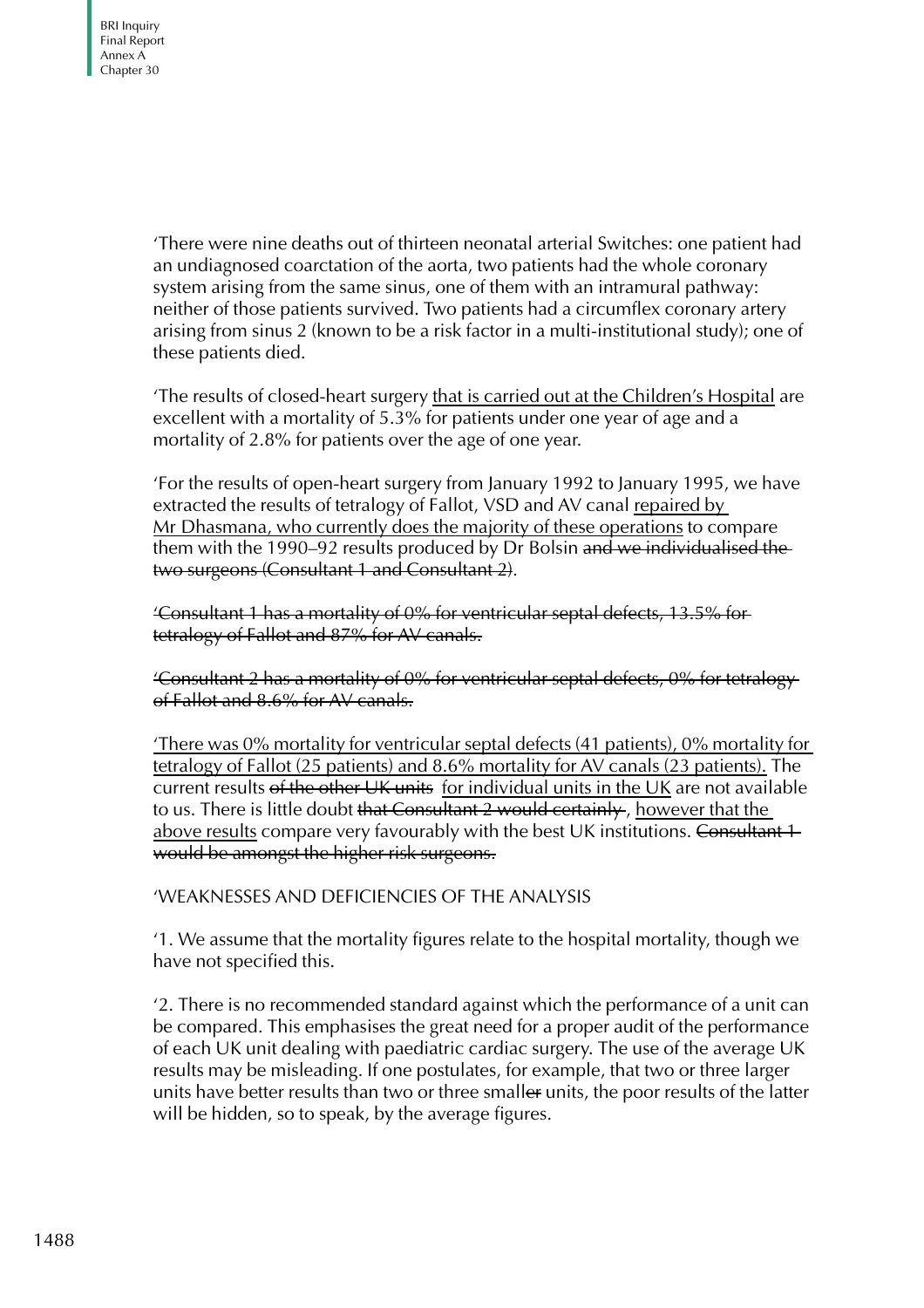'3. It is therefore not possible to make any objective and fair recommendations to a unit without knowing what the performance of every single unit in the UK is, so as to set up a standard.

'4. Performance assessment should also take into consideration morbidity. Dr Bolsin's report includes an attempt to compare the performance of the twosurgeons assess surgical performance in looking at bypass time, extubation time, ITU time and hospital time for tetralogy of Fallot and AV canals. Here again, those data suffer the lack of standard to which they should be compared.

'CONCLUSIONS AND RECOMMENDATIONS

'The following has to be taken in the context of the above described deficiencies of this report.

'1. On the basis of the mortality figures presented to us, there is a significant improvement between the 1990–92 results and the 1992–95 results.

'2. The results of the neonatal arterial Switch operation should improve. It is not possible to determine the cause of these poor results. To blame surgical skill as the sole reason would be shortsighted. It is most likely a multifactorial and multidisciplinary problem. An arterial Switch procedure fulfils all the criteria of high-technology activity with complex sociotechnical interfaces. Some of the deaths were probably related to patients' risk factors (presence of a coarctation in the patient, single coronary system in two patients). The excellence of the results obtained for closed-heart surgery even in sick neonates in the Children's Hospital may suggest that the paediatric environment provides more appropriate skills for the overall management of those patients. The interface between the various teams has probably suffered from the recent conflictual events. Last but not least, whatever the causes of the failures, there is an inevitable lack of confidence amongst those at the sharp end which in itself could become a vicious circle.

'3. Leaving aside the neonatal arterial Switch repairs, based on the mortality figures for 1992-1995, the results produced by Consultant 2 are, we believe, comparable to the results of the so-called low risk institutions (although the hard data for the UKare not available).

'4. We understand that Consultant 1 has decided to concentrate his activities on adult cardiac surgery when the new appointee starts.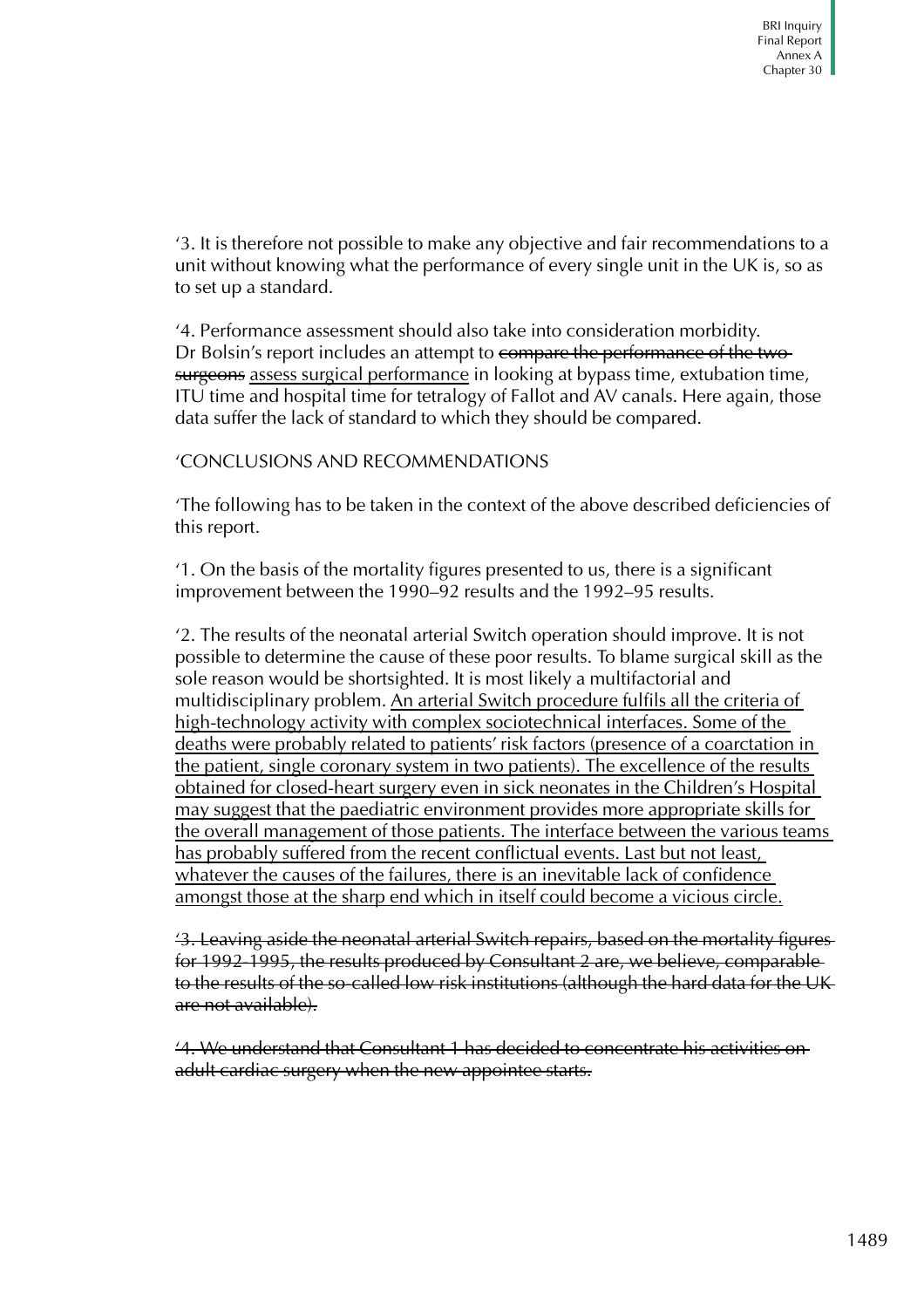'5.3. We believe that it would be a great mistake to ask the new appointee to do all neonatal and complex cardiac surgery using Mr Dhasmana as a "spare wheel". We would recommend that both surgeons help each other for the most complex pathologies. For this Mr Dhasmana should be relieved from part of his duties in adult cardiac surgery. The Trust may have therefore to consider appointing another adult cardiac surgeon should their workload justify it. This might be the case as the move of the paediatric cardiac surgery to the Children's Hospital will create more facilities at the Royal Infirmary.

'6.4.There is a great need for improving communications between the various departments. We would strongly recommend to organise multidisciplinary meetings (at least monthly). We would also recommend joint cardiac conferences, attended by the cardiologists, the anaesthetists, the intensivists and the surgeons weekly to discuss cases which have been investigated and those who are on the operating schedule for the following week.

 $\angle 7.5$ . An atmosphere of cooperation and understanding between the various departments is essential, so as to alleviate the tension, the distrust and the present untenable unhappy atmosphere which without any doubt could jeopardise the outcome of the patients.

'8.6.We believe that it would be inappropriate to do neonatal arterial Switch operations before the new appointee takes up his post. From the mortality figures presented to us, we have no reason to believe that Mr Dhasmana should not continue to carry on operating on the other conditions. This, however, would be possible only if he receives the full support he deserves from his colleagues. This requires a change of attitude to alleviate the stressful conditions under which he has had to work in the past.

'9.7.It is hoped that the new appointee will be more successful with the arterial Switch repair and that when the failure rate has returned to low values Mr Dhasmana will start afresh with the operation.'

- **182** Various changes had been made to the report. In particular, references in the first version of the report to Mr Wisheart as a 'higher risk surgeon' had been removed.
- **183** The second version of the report also omitted reference to Mr Wisheart's AV canal results.<sup>206</sup> Professor de Leval told the Inquiry that he thought that he:

'… should have left in comments on the poor results for AV canal requiring full investigation'.207

<sup>206</sup> See Chapter 3 for an explanation of clinical terms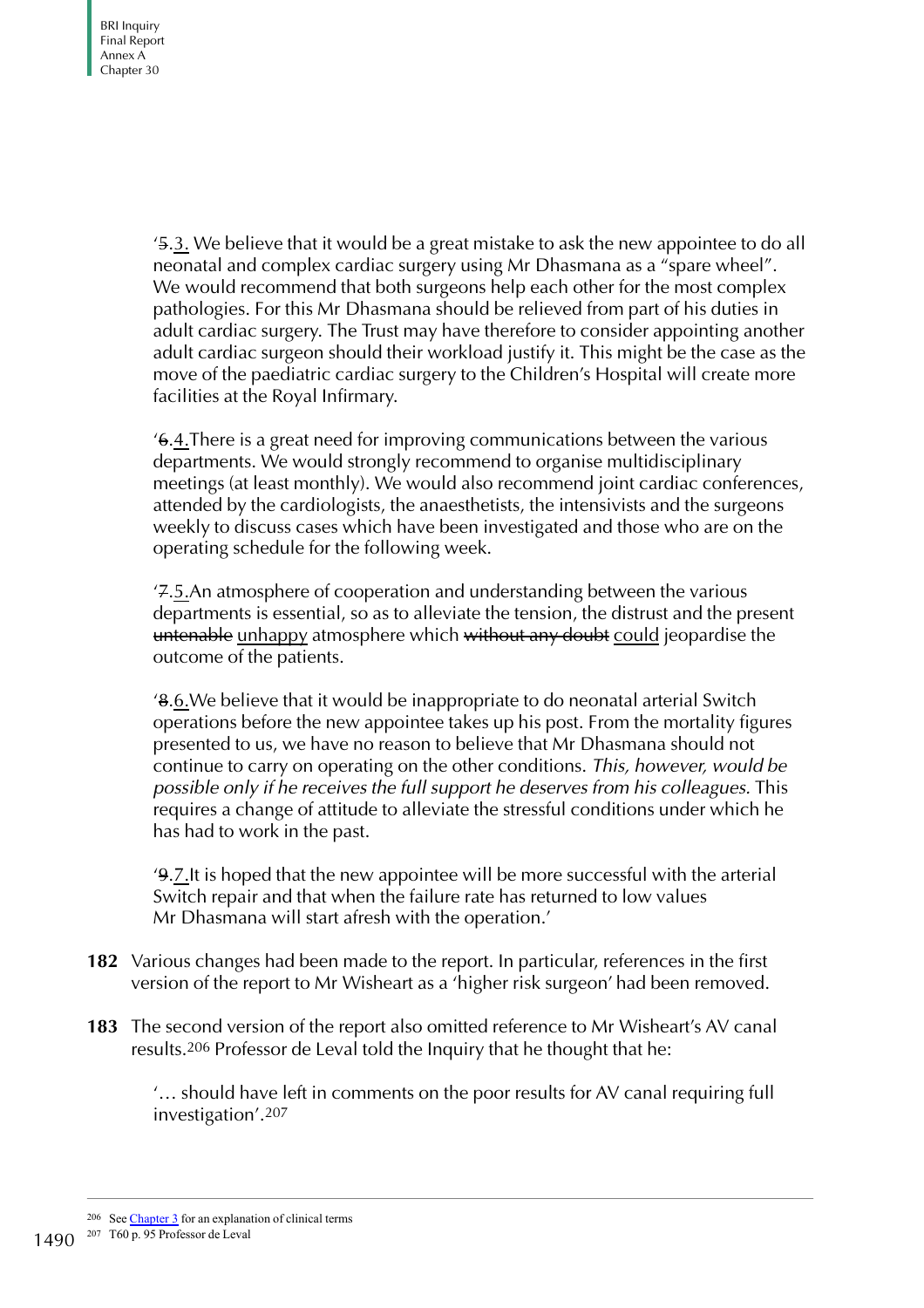Dr Hunter told the Inquiry that he was surprised, on seeing the second version of the report again while he was giving evidence, that the adverse comments in the first version about Mr Wisheart's AV canal series had been removed.208

**184** The Chairman asked Dr Hunter about this further:

'Q. When you said you thought something had been left in, … who are you saying took it out?

'A. I am assuming that Mr de Leval felt that that was one of the points where we had been over-strong in what we said. I was not aware of the fact that it was out until I looked at it earlier today … .'209

**185** There was also a change in the description of the role that Mr Pawade would play. In the first version, mention was made of his being 'in charge of neonatal and complex paediatric surgery.'The second version removed reference to his being 'in charge'.

### Protocol for paediatric cardiac surgery

- **186** After the meetings with the consultants, Mr Nix and Mr McKinlay stated that they set out what they believed was the consensus view of the way forward in the department, in a draft protocol dated 15 March 1995. The draft protocol was circulated under cover of letters of the same date, to clinicians210 and to Professor de Leval and Dr Hunter211 for their approval. Professor de Leval indicated his satisfaction in a letter dated 21 March 1995.212 Dr Hunter did likewise by a letter of 27 March 1995.213
- **187** Mr McKinlay sent a copy of the protocol to Ms Fritchie inviting comment.214 Avon Health's officials were also notified, and discussed the proposals with Dr Roylance.215
- **188** The protocol stated that for the period until the arrival of Mr Pawade on 1 May 1995:

'1.1 No arterial switch operations will be undertaken at the Bristol Royal Infirmary by either Paediatric Cardiac surgeon.

<sup>208</sup> T60 p. 158 Dr Hunter

<sup>209</sup> T60 p. 160 Dr Hunter

<sup>210</sup> WIT 0106 0125 – 0126; letter from Mr Nix dated 15 March 1995 to: Dr Hughes, Mr Dhasmana, Professor Vann Jones, Dr Monk and copied to Mr Wisheart, Dr Joffe, Dr Laszlo and Mr McKinlay

<sup>211</sup> WIT 0106 0133 and WIT 0106 0132; letters from Mr Nix to Professor de Leval and Dr Hunter dated 15 March 1995

<sup>212</sup> WIT 0106 0135; letter dated 21 March 1995

<sup>213</sup> WIT 0106 0136; letter dated 27 March 1995

<sup>214</sup> WIT 0106 0075; letter from Mr McKinlay dated 15 March 1995 to Ms Fritchie, copied to Dr Scally and Mr Nix

<sup>215</sup> WIT 0038 0035 – 0036. Ms Pamela Charlwood, Chief Executive of Avon Health Commission and Avon Health Authority from 1994, told the Inquiry: 'On 15 March 1995 the Deputy Chief Executive of UBHT wrote to Cardiac Services Directors … Dr Baker and I had meetings with Dr Roylance during April 1995. On 21 April 1995 Dr Morgan circulated a briefing note to members of the Avon Health Commission. On 27 April 1995 Avon Health Commission heard an oral report from Dr Morgan about concerns about paediatric cardiac surgery at BRI. … This was the first notification to the Health Authority at a formal meeting that there was a concern about paediatric cardiac surgery at BRI.' See WIT 0038 0036. See further: WIT 0074 1465; letter from Dr Roylance to Dr Baker dated 2 May 1995, and WIT 0074 1467; memorandum from Dr Baker to Ms Charlwood dated 5 May 1995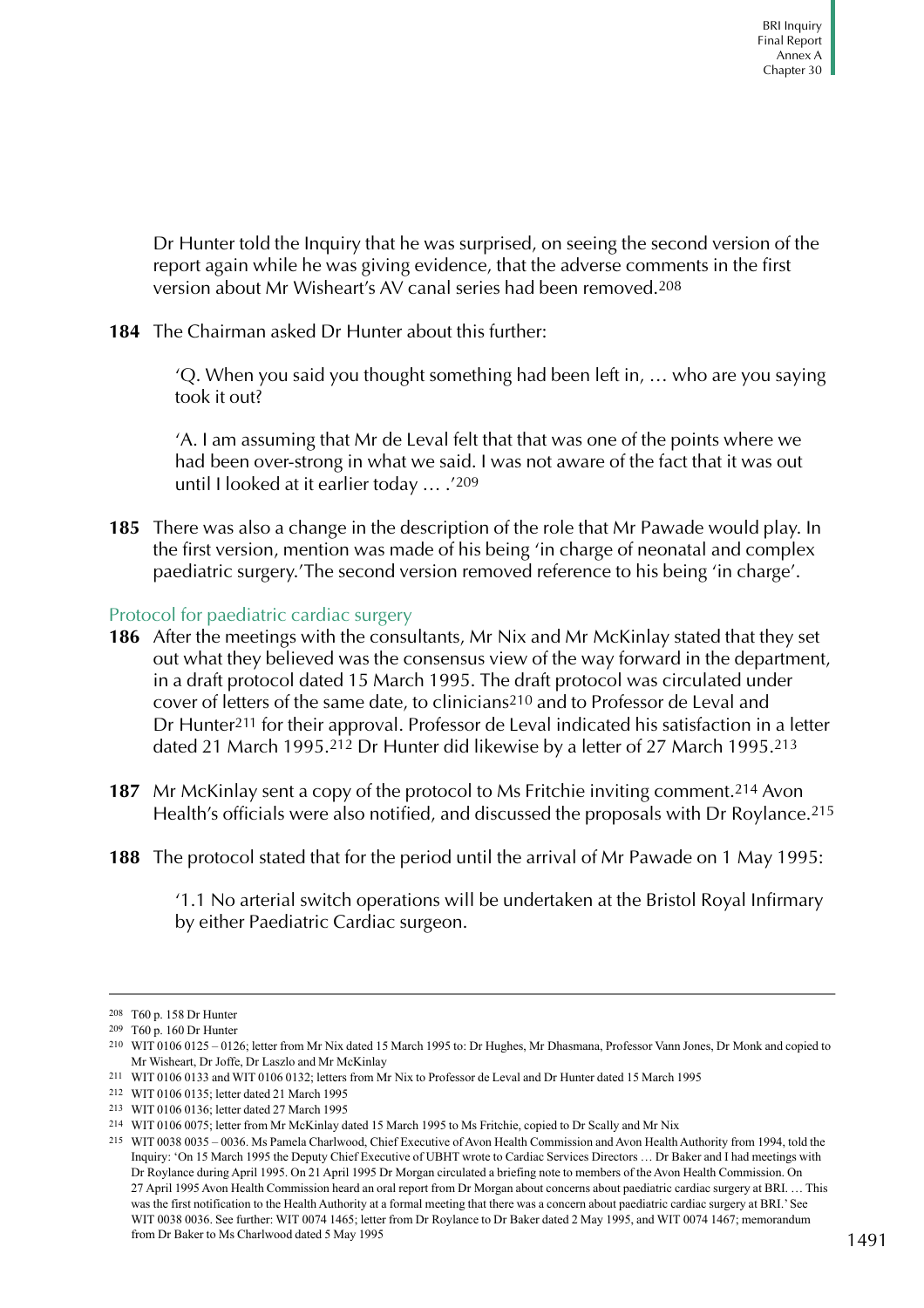'1.2 Mr Dhasmana will continue to operate on all other conditions in neonatal, infant and older children.

'1.3 Mr Wisheart will continue to operate on children over 1 year of age for all conditions excluding the AV canal.

'1.4 Mr Wisheart will continue to see new paediatric referrals up to 1 May 1995.'216

**189** For the period after Mr Pawade's arrival (from 1 May 1995), the protocol stated:

'2.1 Mr Wisheart, Mr Dhasmana, Mr Pawade and the Paediatric Cardiologists will discuss Mr Wisheart's outstanding waiting list, and the transfer of patients will be agreed. Mr Wisheart will continue to operate on a few children, in the couple of months following the 1st May, where the parents, children and cardiologists wish.

'2.2 Mr Dhasmana and Mr Pawade will discuss the resumption of the arterial switch operation; timing at their discretion. It is recognised that such a resumption of service will follow discussion with the Paediatric Cardiac Services Team of paediatric cardiologists, paediatric anaesthetists, paediatric radiologists etc.'217

**190** The protocol further provided:

'3.2 Any member of staff who has concerns that they consider are not being actioned should, after discussion within the group, contact the Clinical Director or Chief Executive and, if appropriate, the Chairman of UBHT.'218

**191** Dr Roylance agreed that Mr Wisheart should no longer continue as a paediatric cardiac surgeon.219 Dr Roylance told the Inquiry that this had been Mr Wisheart's:

'… intention for some considerable time and he merely implemented his stated intention. There clearly was not room for three paediatric cardiac surgeons with the workload that was there …'220

**192** The protocol contemplated that Mr Dhasmana would continue to carry out paediatric cardiac surgery. As matters turned out, once Mr Pawade arrived, Mr Dhasmana ceased to do paediatric work.221

<sup>216</sup> WIT 0106 0127; protocol

<sup>217</sup> WIT 0106 0127; protocol

<sup>218</sup> WIT 0106 0128; protocol

<sup>219</sup> The District Health Authority held meetings with Dr Roylance in April 1995. Pamela Charlwood stated: 'Following a meeting on 10 April, I wrote to the Chief Executive of the UBHT asking specific questions on the arrangements … He replied on 2 May [WIT 0074 1465]. On 9 May 1995, I wrote to Dr Roylance approving arrangements to relieve Mr Wisheart's paediatric workload, appoint an Associate Director of Cardiac Services for children within the Directorate of Children's Services, and to set up a multi-disciplinary audit supported by the Health Authority's contract for clinical audit with Dr Baker. I noted that other purchasers using UBHT would be informed of our view of service development.'(WIT 0038 0036)

<sup>220</sup> T89 p. 79 Dr Roylance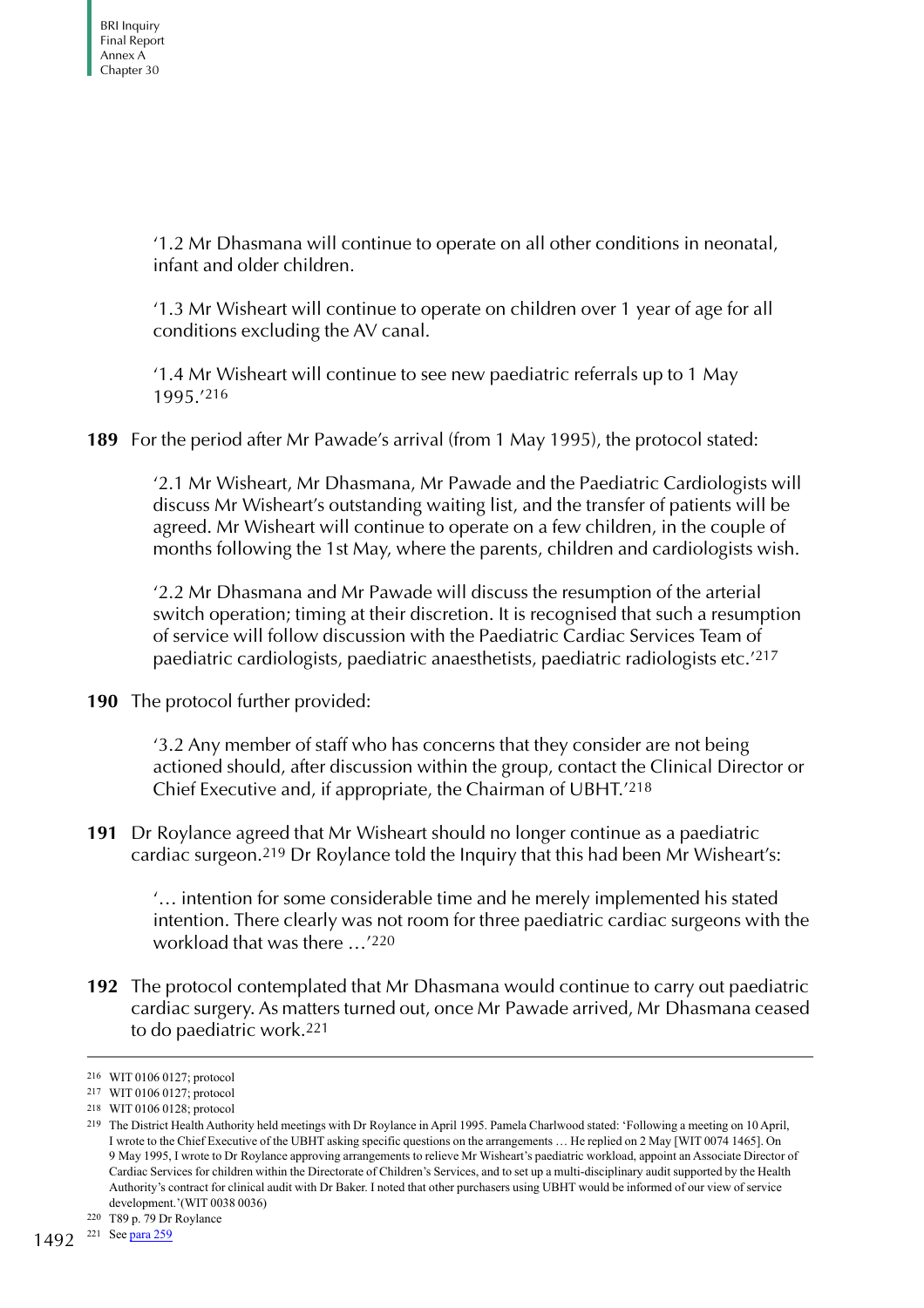### Public and press attention

**193** UBHT's first draft press statement in relation to the performance of the paediatric cardiac surgery team was dated 3 March 1995.222 The final version of that statement was dated 6 March 1995.223 It stated:

'As a result of the need to increase adult cardiac surgery at the Bristol Royal Infirmary (BRI) and a wish to develop paediatric cardiac surgery at the Bristol Royal Hospital for Sick Children (BRHSC) the Trust took the following actions during the summer of 1994:

- 'Appointed a new paediatric surgeon, already distinguished in the field of neonatal cardiac surgery, due to commence in May 1995.
- 'Planned expansion in the theatre and intensive care provision at the BRHSC to accommodate open heart paediatric cardiac surgery transferring from the BRI. This project will be complete by September 1995.
- 'During 1992/3 the doctors involved in paediatric cardiac surgery had expressed some concerns that the results of one particularly complex operation (the neonatal switch) were not as good as would be wished. This operation involves treating a complex congenital heart abnormality shortly after birth.

'The Trust took the following action:

- 'In October 1993, as a result of these concerns, the Trust decided to stop this particular operation and to refer the small number of cases that arise to another hospital. This is standard practice for rare and complex conditions.
- 'No operations of this type have been performed in neonates since then.
- 'In January 1995 a case conference was held regarding whether to conduct a switch operation on [an] older child (18 months) — the decision was taken to go ahead and unfortunately, there were additional complications and the child died.

'Further Action

■ 'As a result of all these events the Trust sought independent advice which has now been received.

'The advice:–

■ 'endorses the work being done by the paediatric cardiac surgery team and states that this work should continue;

<sup>222</sup> PAR2 0001 0116; draft press statement dated 3 March 1995

<sup>223</sup> PAR2 0001 0137; press statement dated 6 March 1995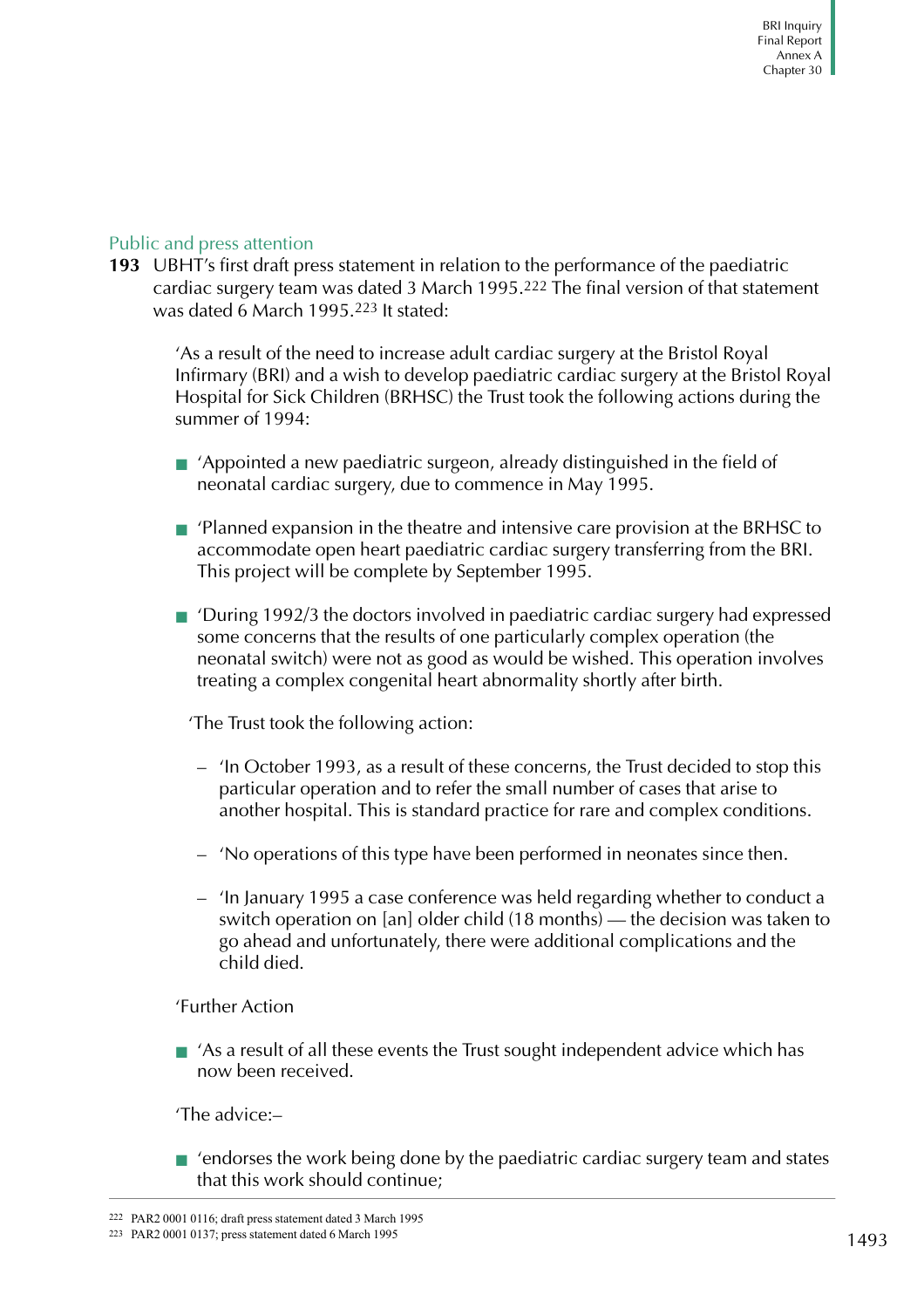- 'supports the action already proposed and implemented by the UBHT (as above);
- 'made some additional suggestions. These are:
	- 'increased regularity of multidisciplinary clinical audit;
	- 'improved liaison within the paediatric cardiac team;
	- 'developing the provision of neonatal switches locally when the new surgeon takes up his appointment and the new facilities at the Children's Hospital are ready for use.
- 'All other paediatric cardiac operations continue to be performed with excellent results.'

# **April**

- <span id="page-159-0"></span>**194** The UBHT was informed that the programme entitled 'Close up West', to be broadcast on the evening of Thursday, 6 April, would refer to the results in paediatric cardiac surgery at the UBHT. As a result, it arranged for a helpline to be available for concerned parents following the broadcast. The line would provide direct access to a consultant cardiologist, plus additional back-up support to take details from callers when the cardiologist was already occupied by a call.<sup>224</sup>
- **195** It became evident during Tuesday, 4 April that the story would be broadcast by the media that evening. Accordingly, the plans for a helpline were brought forward and the number of the BRI switchboard was broadcast on both local news programmes. The BRI switchboard was instructed to pass any calls from the press to the Trust's Public Relations Officer at home, and calls from concerned parents to Dr Joffe, who would also be available on his home number.225
- **196** On 5 April 1995, the 'Daily Telegraph' reported:

### '**100 baby deaths linked to errors**

'A leading hospital announced yesterday that it had halted open-heart surgery on children after an anaesthetist claimed that 50–100 babies born with correctable heart defects may have died because of avoidable errors. … Operations were stopped in October 1993 and cases were referred to another hospital although in January this year surgeons decided to operate on an 18-month-old child.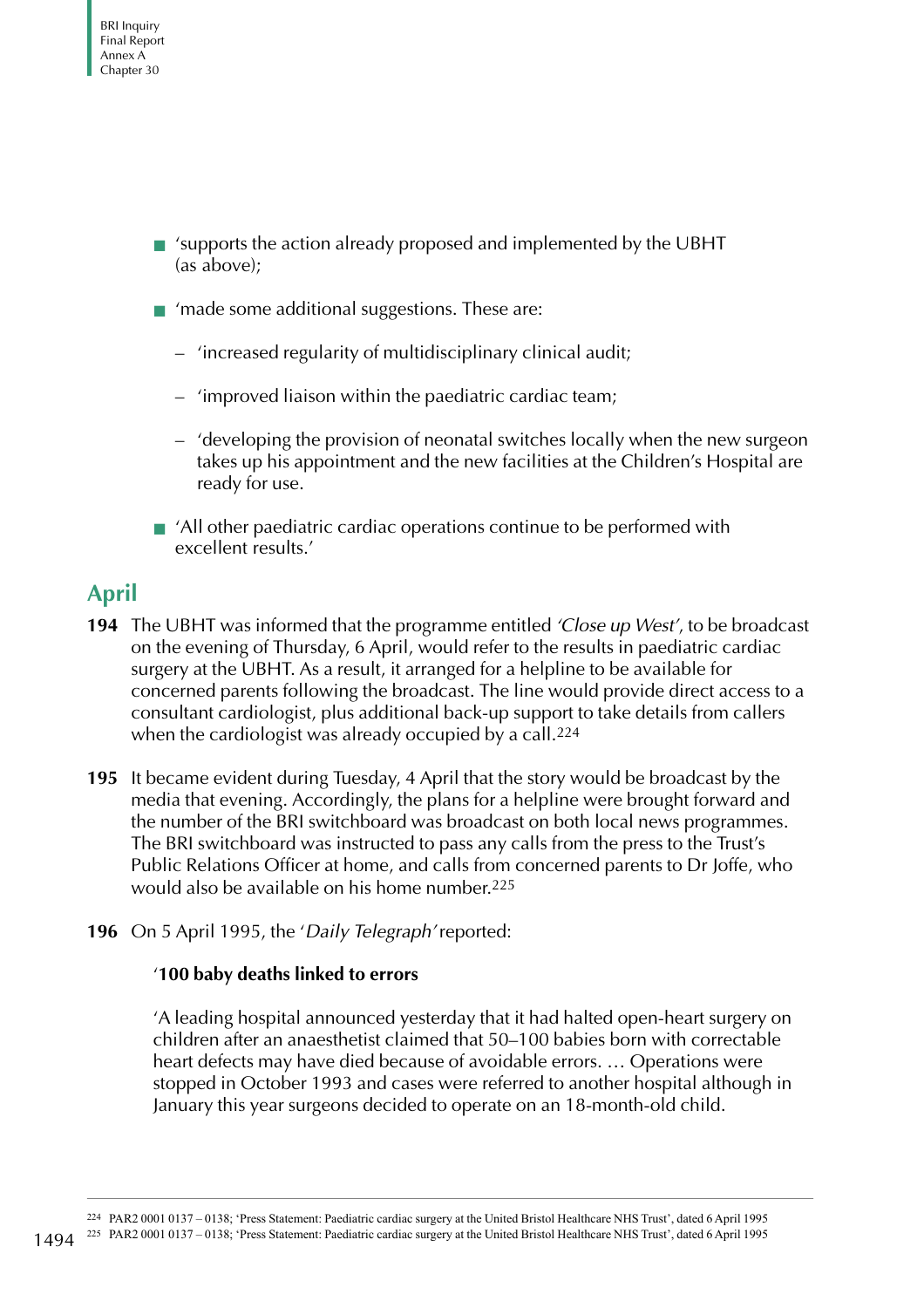'Dr Stephen Bolton [sic], the anaesthetist who questioned the safety of openheart procedures, said of that operation: "It was only at a clinical case conference preceding the operation that the team fully realised what its record for the switch was.

'"There was an institutional problem within the unit but everyone said we should go ahead. The child died the next day and, at that point the Department of Health said we should put a ban on switches."

'The incident prompted the hospital to commission experts headed by Mr Marc de Leval of Great Ormond Street Hospital, to investigate the high mortality rates.

'They produced a damning report criticising doctors and managers and recommended a regular audit of cases and better liaison within the surgical team.

'Hospital officials suppressed the report claiming that they feared legal action by those who were criticised.

'The senior cardiac surgeon at the Infirmary is Mr James Wisheart, who is also medical director of the trust.

'The Infirmary has already moved to appoint a new paediatric surgeon and improve theatre facilities at the Bristol Hospital for Sick Children which is now handling the infirmary's neonatal surgical caseload.

'The Infirmary has been doing 120–140 open-heart procedures a year. Dr Bolton [sic] said that the overall mortality for these operations has been twice the expected rate.

'Dr Bolton [sic] said that he became alarmed in 1990 when an audit of 14 neonatal switch operations carried out by one surgeon on babies under one month old in 1988 showed that nine had died.

'Figures for two other operations – hole in the heart, and a more complicated variant in which several defects are repaired – showed that death rates overall in the unit were twice the expected proportion.

'Dr Bolton [sic], then a newly-qualified consultant anaesthetist, claimed that his superiors brushed aside his protestations when he raised questions.

'He began to keep his own records, and, in 1993, audited them with the help of Dr Andrew Black, a senior lecturer in anaesthetics.

'"We found mortality rates were twice the expected average. But when I raised this I met only opposition," said Dr Bolton [sic].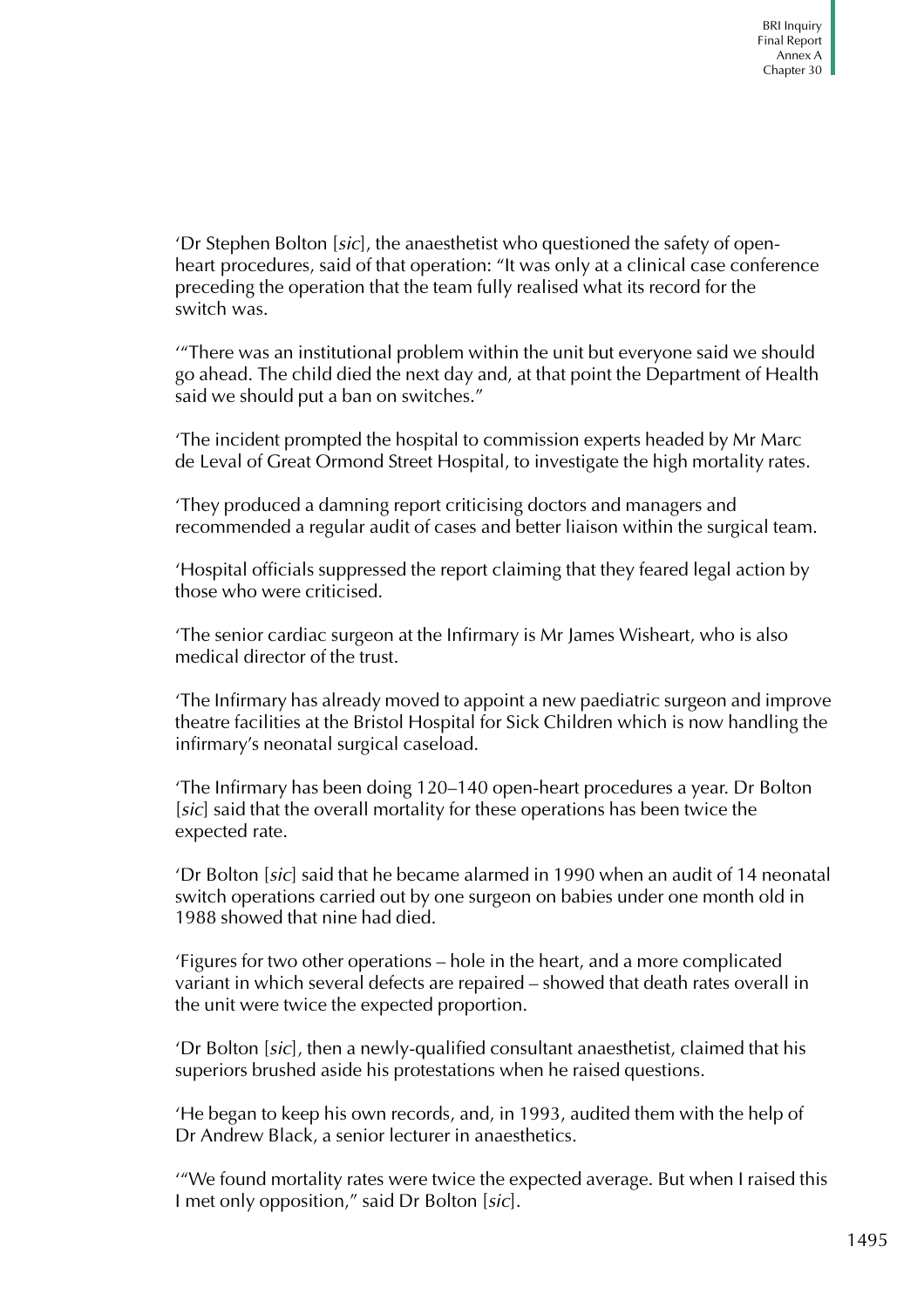'He said he raised concerns with Mr Wisheart, and later showed the figures to Dr Peter Doyle, senior medical officer at the Department of Health, who was said to be "appalled". Further switches were then banned.

'Mr Robert McKinlay, chairman of United Bristol Healthcare Trust, which incorporates the Infirmary and the children's hospital, said: "In this situation with patients involved we would all wish things would have been done quicker."

'The Infirmary's spokesman said: "We had a successful switch then a series of failures, then some success then more failures. So we stopped. It is a complex operation and in some cases additional problems were not diagnosed in advance of surgery."'226

**197** Dr Bolsin told the Inquiry about the article in the '*Daily Telegraph'* in the following exchange:

'A. What happened was, I was phoned up and I was given the story of what had happened at the Bristol Royal Infirmary and my error —

'Q. And you were asked what?

'A. "Have you got any comments to make?" My error was to say, "I am not in a position to comment but you seem to have got most of the story".

'Q. The only thing I then want to ask you about is this: having seen your name in print and comments attributed to you which you had not given, you merely endorsed in the way you described, did you write to the "Daily Telegraph" to complain about the fact that they had abused your trust in this way?

'A. I discussed it, I think — what I actually did, that morning I spoke to —

'Q. Perhaps it is easier if you answer the question, and then tell us what follows.

'A. The answer is no, I did not.

'Q. You were going to tell us why not. Because you discussed it and you were advised not to?

'A. I spoke to Dr Roylance and he said, "It is unlikely to do any good, and it is just going to make the whole thing more protracted; I am happy with your explanation, do not worry about it", sort of thing. "Yes, it is a difficulty but we can deal with it."'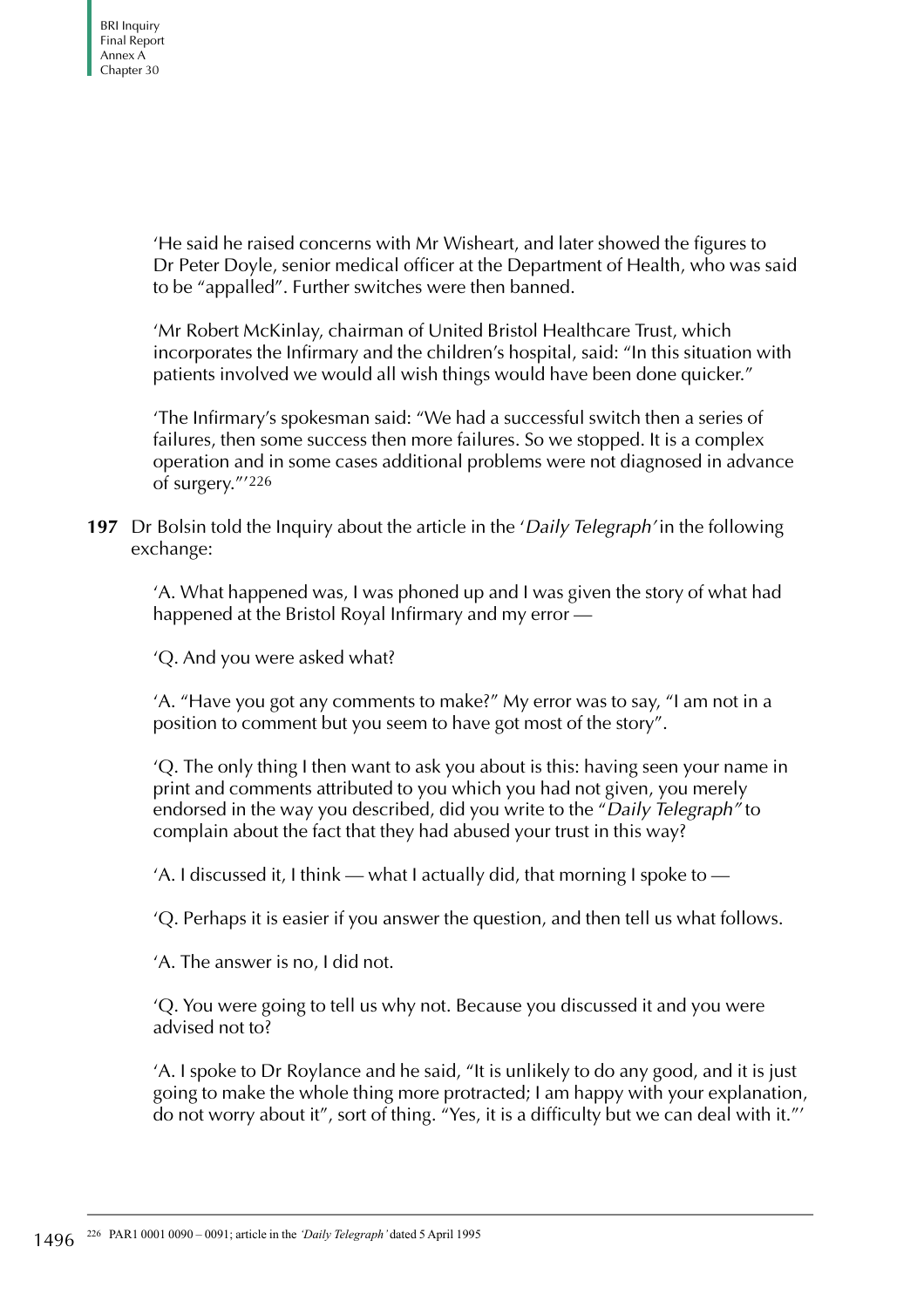**198** Dr Bolsin was asked by Counsel to the Inquiry about the effect of the story in the 'Daily Telegraph' on his relationships with colleagues within the Trust:

'Q. Did the fact that you were quoted in the "Telegraph" affect your working relationships within the unit, do you think?

'A. I think it may well have done, yes.

'Q. In what way do you think it did so?

'A. I think that there was probably a level of distrust of me personally for having now been associated with the paediatric cardiac surgical record getting into a national newspaper.

'Having said that, it was not necessarily my view, because I knew that the Trust had released the Hunter/de Leval report to a local television station and that they had been ordered to do so by the Department of Health.

'Q. But it is perceptions that I am concerned with. With whom do you think it may have affected your relationship?

'A. I think that the two paediatric cardiac surgeons, it would certainly have affected my relationship with them; however, I knew that Mr Wisheart knew that the Trust had been ordered to release the Hunter/de Leval report, therefore he should not necessarily have blamed me for any ensuing publicity.

'Q. Did he blame you?

'A. That was the perception I had, yes.

'Q. Based on anything he said, or upon your assumption?

'A. It was based on the assumption that we then went into reconciliation with consultant psychiatrists.'227

**199** A number of further articles in the press and reports on television followed.228 Dr Bolsin appeared on the BBC regional news programme on 6 April 1995. He sought advice from the British Medical Association, and was advised that his contract did not prevent him from speaking to the media.229

<sup>227</sup> T83 p. 140–2 Dr Bolsin

<span id="page-162-0"></span><sup>228</sup> Including an article in the *'British Medical Journal'* on 15 April 1995 (BMA 0001 0007) and an article published in *'Private Eye'* on 4 May 1995 (JDW 0003 0150). Dr Joffe responded to the *'BMJ'* article by letter published on 6 May 1995 (BMA 0001 0008) and a 'correction' was also published on 20 May (BMA 0001 0014)

<sup>229</sup> BMA 0001 0004; note of advice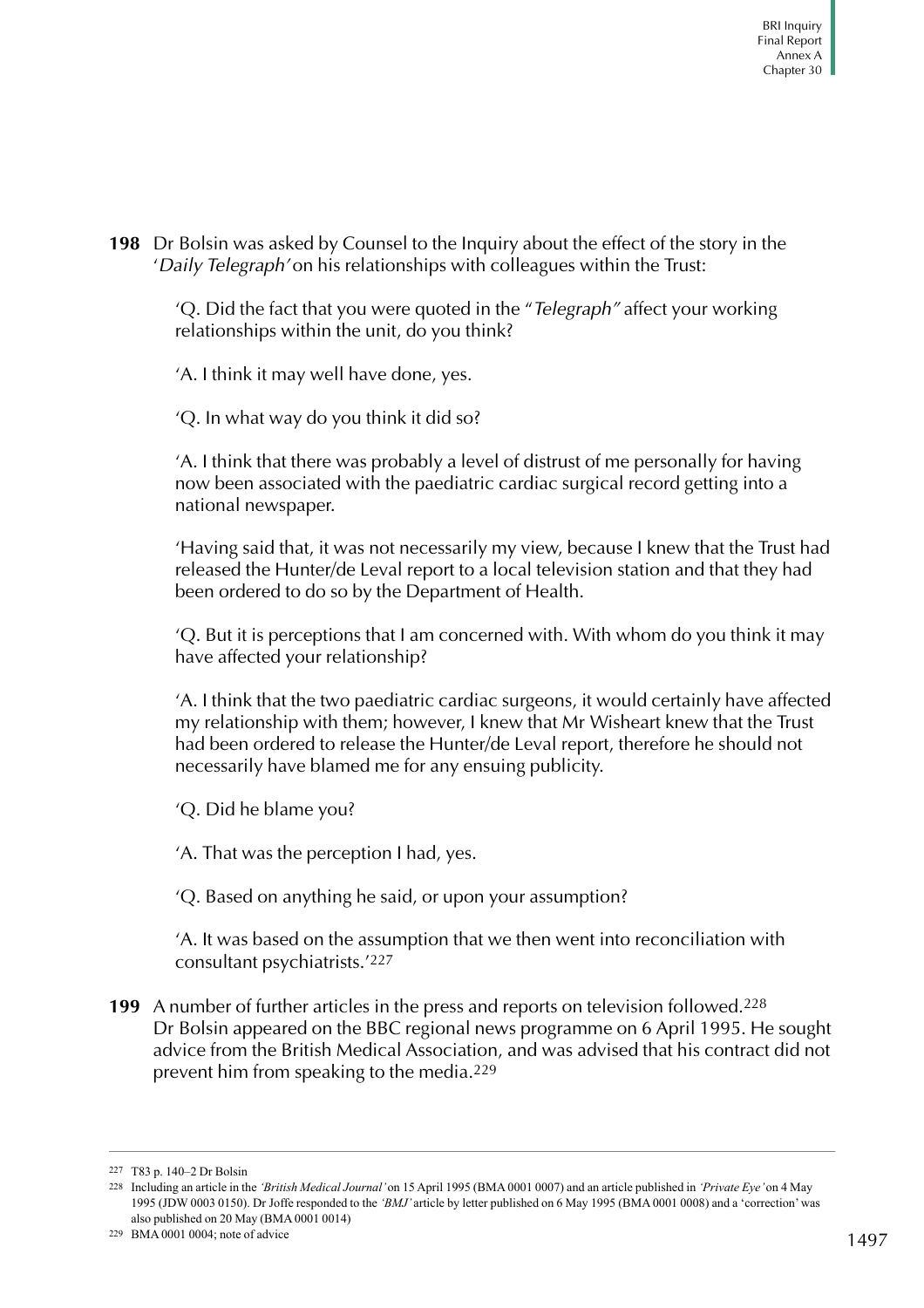**200** Mr Wisheart stated in his written evidence to the Inquiry that, even if Dr Bolsin had not sought to give information to the 'Daily Telegraph':

'… in addition to the Daily Telegraph, and on the same day as its publication, there was a television programme on BBC locally. Dr Bolsin appeared on this programme, participated in it extensively and clearly had provided them with similar information. So I was in no doubt, and I have remained in no doubt, that Dr Bolsin had placed this information in the public arena and this was the basis for my feeling that the necessary trust between him and myself did not exist for the purpose of operating on patients.'230

**201** Maria Shortis, mother of Jacinta who had heart surgery at the BRI, stated in her written evidence to the Inquiry that she had seen Dr Bolsin appear on a BBC news programme on 6 April 1995. As a result of this:

'On Friday April 8th I saw Dr Bolsin at his home and asked him if he would tell me what had led him to make his concerns known publicly.'231 She stated that Dr Bolsin explained "in great detail" the events which had led him to speak publicly about paediatric cardiac surgery at the Trust.232 She also stated that Dr Bolsin said: "… he would be a target for victimisation. He had already experienced some isolation from his colleagues. He also realised that he could probably not continue his career in Bristol and would have to look for another job."'233

**202** Dr Roylance in his written evidence to the Inquiry gave this account of his approach to 'whistleblowers':

'I repeatedly emphasized that "whistleblowers" would not be victimized in any way. It was over time increasingly clearly emphasized that members of staff with concerns were expected to make them clear to an appropriate person within the Trust and only to go outside in the event of a continuing problem. When external complaints were made the Trust did expect people to make clear that they were making a personal observation and not representing the views of the Trust. The Chairman joined me in requesting that before such a move was made they should ensure that he and I were aware of the nature of the complaint so that we could rectify it if that was appropriate.'234

<sup>230</sup> WIT 0120 0467 Mr Wisheart

<sup>231</sup> WIT 0222 0026 Maria Shortis

<sup>232</sup> WIT 0222 0026 Maria Shortis

<sup>233</sup> WIT 0222 0027. Maria Shortis subsequently made arrangements to speak to other clinicians, including Professor Angelini and Dr Joffe. She had a further discussion with Dr Bolsin and Professor Angelini on 19 August 1995 (WIT 0222 0035) and with Dr Bolsin, James Garrett (Head of Current Affairs, HTV) and Michaela Willis on 14 September 1995. 'Soon after this meeting Penny Cotter, assistant producer for Channel Four, began the investigation work into the *"Dispatches"* television programme.'(WIT 0222 0037)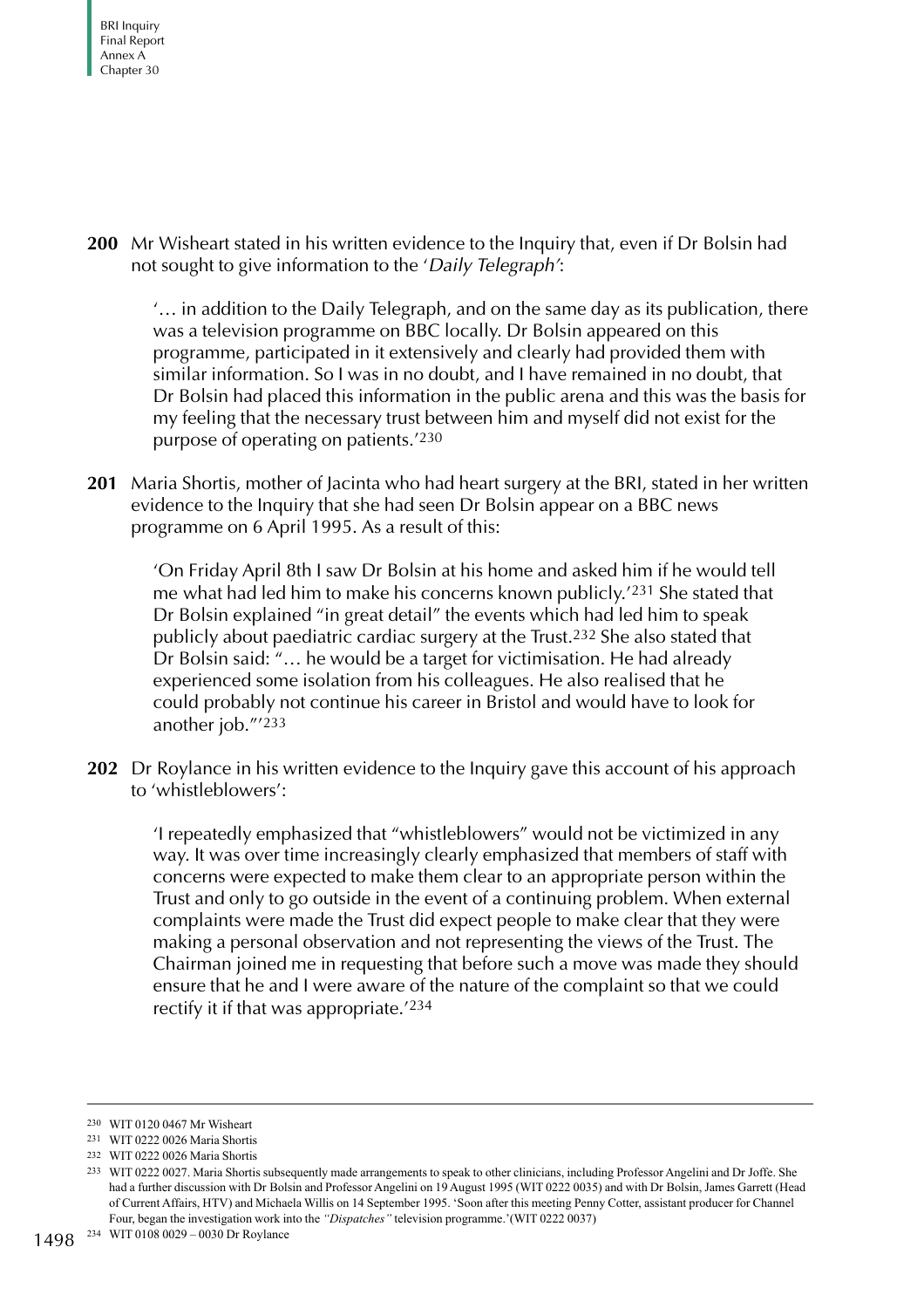**203** He told the Inquiry that he made this policy clear from the early days of trust status.235 He contrasted the UBHT's approach with the position of trusts trying to insert confidentiality clauses into contracts: 'We made it clear that there was no way the Trust would or could prevent them [employees] expressing their views in public.'236

#### Meeting between Dr Bolsin and Dr Roylance

**204** Dr Bolsin referred in his written evidence to the Inquiry to a meeting with Dr Roylance which it was agreed took place in 1995:

> '… towards the end of the conversation he used an analogy to illustrate my position. He explained that the new chairman of the Trust board (Mr Bob McKinlay) had worked in the aircraft industry. I had recently had a patient under my care who had received an incompatible blood transfusion; although a recent coronial inquiry had exonerated my involvement.237 Dr Roylance explained that the hospital was in the process of negotiating compensation for the patient's relatives and that in the aircraft industry if a worker was paid to bolt the blades on a helicopter and the blades fall off and passengers are injured, then that worker never bolts the blades on helicopters again.'238

**205** Dr Bolsin continued:

'This very potent threat to a junior consultant from a chief executive was repeated later that week to Doctor David Coates, who was the British Medical Association place of work accredited representative …'239

**206** Dr Roylance in his written comment on Dr Bolsin's statement stated:

'I repeated the conversation that I had with Dr Bolsin to the place of work accredited representative, Dr Coates, in order that he could understand the policy which I was hoping to steer the Trust Board towards and so that he might also support Dr Bolsin's position whilst fulfilling his duties both to Dr Bolsin and the Trust.'240

**207** Dr Roylance told the Inquiry that he telephoned Dr Coates to explain the position because 'I was so concerned he was misunderstanding me … .'241

<sup>235</sup> T88 p. 20 Dr Roylance

<sup>236</sup> T88 p. 20 Dr Roylance. Professor Stirrat stated in his written evidence to the Inquiry that: '… there was no policy of exclusion of Dr Bolsin – indeed, it was to the contrary.' WIT 0245 0009

<sup>237</sup> See WIT 0080 0422 for the comments of the UBHT upon this incident; and WIT 0080 0444 for the comments of Mr Hutter (consultant cardiac surgeon), who refers to it and other criticisms of the clinical practice or care offered by Dr Bolsin as a reason why 'Dr Bolsin did not have the full respect of many of the consultants within the cardiac surgery unit. For this reason, they may have been less willing to take note of his comments on the basis that he did not appear to be pulling in the same direction as the main body of consultants, whose only aim was to work hard, continuously making improvements to the unit.'(WIT 0080 0444)

<sup>238</sup> WIT 0080 0002 – 0003, 0121

<sup>239</sup> WIT 0080 0003 Dr Bolsin

<sup>240</sup> WIT 0080 0019 Dr Roylance

<sup>241</sup> T89 p. 93 Dr Roylance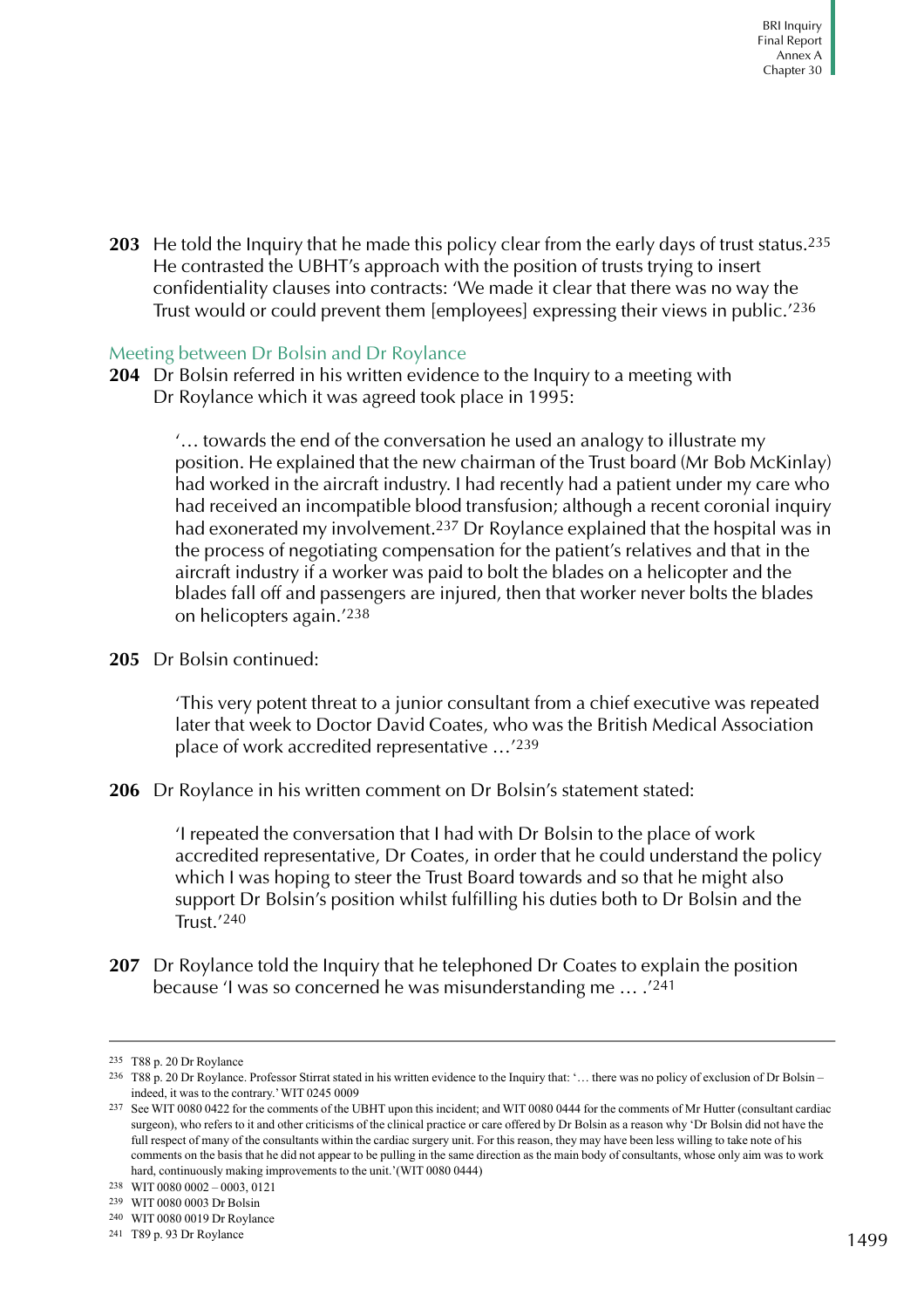BRI Inquiry Final Report Annex A Chapter 30

**208** Dr Roylance stated that, at that time, trust boards were developing their responses to the civil actions in negligence that had become a trust's responsibility, by virtue of the cessation of Crown Immunity.242 He noted that:

'A patient under Dr Bolsin's care had received an incompatible blood transfusion and died. Dr Bolsin was, for a time, under investigation by the Police for a possible manslaughter charge and an inquest was held into the death. Subsequently, no criminal charges were brought.243 In view of the serious nature of the potential manslaughter investigation, the Trust Board were aware of this particular case.244 In addition, civil proceedings for negligence were afoot.'245

### **209** Dr Roylance stated:

'At the time I saw Dr Bolsin, Matthew Hill of the BBC was preparing a programme for television, based on the report of Mr Marc de Leval and Dr Stewart Hunter. Dr Bolsin thought that this report criticized him unfairly and wished to make a personal contribution to the programme.246 I was aware that Mr McKinlay was involved in detailed discussions with Mr Hill about the proposed content of the programme and I offered Dr Bolsin my advice that, if he became involved within the programme, he might be undermining the Chairman's discussions with Mr Hill and/or might be seen by Mr McKinlay to be doing so. This was simply meant as friendly advice and was not intended to be threatening, nor did Dr Bolsin give me any reason to believe he took it to be a threat. Indeed, he disregarded my advice, as he was entitled to do and appeared in person on the television programme.

'I used the analogy of the helicopter, which I may have chosen simply because this was the business that Mr McKinlay had been in prior to joining the Trust, because I wanted Dr Bolsin to understand that I did not want the Trust Board to adopt this "commercial" type approach to medical negligence and that I was trying to steer them in a different direction that would be supportive of and sympathetic to, doctors. I was concerned that Dr Bolsin's involvement in this programme at this time, when his own case was likely to be coming before the Board, might jeopardise my efforts to establish an appropriate policy at Board level.'247

<sup>242</sup> WIT 0080 0017 Dr Roylance's response to a statement prepared by Dr Bolsin

<sup>243</sup> According to Mr Wisheart, the decision not to bring charges was taken by the Crown Prosecution Service in February 1995 (WIT 0080 0336)

<sup>244</sup> See, e.g., UBHT 0007 0088; notes of the meeting of the Executive Committe of the UBHT Board on 14 October 1994, at which the incident was recorded

<sup>245</sup> WIT 0080 0016 – 0017 Dr Roylance's response to a statement prepared by Dr Bolsin

<sup>246</sup> Dr Roylance subsequently told the Inquiry that he agreed that Dr Bolsin was further seeking his assurance that he would say something publicly to exculpate Dr Bolsin from any criticism contained in the report (T89 p. 97)

<sup>&</sup>lt;sup>247</sup> WIT 0080 0018 – 0019 Dr Roylance. Dr Roylance told the Inquiry that the conversation was not 'a personal threat to Steve Bolsin. It was not. It was a personal request of mine to Steve Bolsin for help.' (T89 p. 94.) Mr Wisheart stated in his written evidence to the Inquiry that he supported Dr Bolsin: 'When the Crown Prosecution Service were considering charging him in connection with the blood transfusion error, I advised the Chief Executive that he should not be suspended.' (WIT 0080 0322)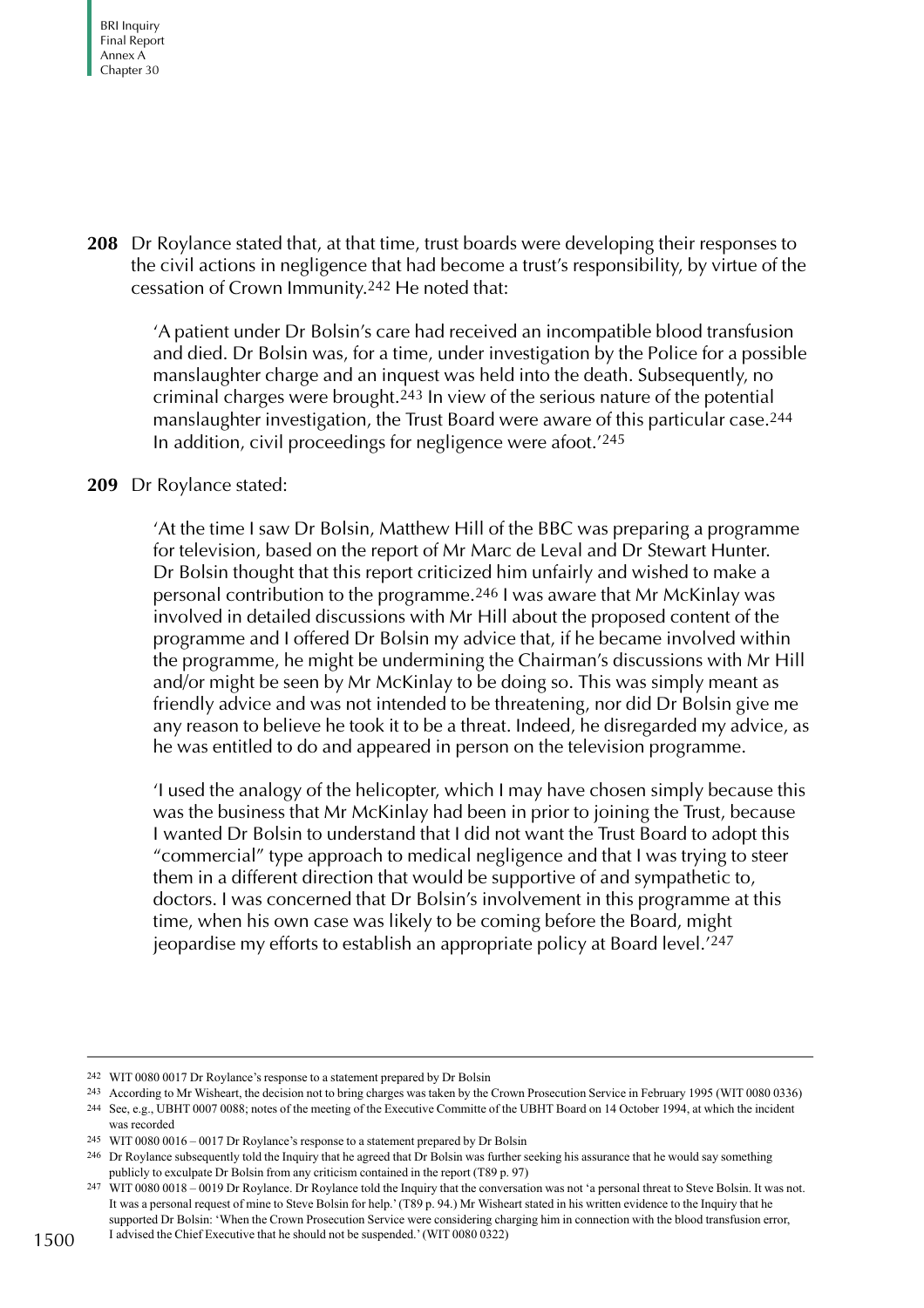- **210** Dr Bolsin recalled that he was telephoned by Dr David Coates, who was the place of work accredited representative for the BRI, and one of his consultant anaesthetist colleagues, on the evening of Dr Bolsin's meeting with Dr Roylance. Dr Coates told him that he had just received a serious threat to Dr Bolsin's career from Dr Roylance, in which the helicopter analogy had been used. 248
- **211** It was put to Dr Roylance that:

'The natural interpretation from someone in … Dr Bolsin's position, of the analogy that if a man was paid to bolt on helicopter blades and does not do the job properly, he will not do the job again, is that if he, someone in his position, makes a mistake, then he will get sacked.'

The question went on:

'Q. Was that part of the message you were trying to get across to him?

'A. That was a concern. I was endeavouring to ensure that it did not happen and did not arise. I used the analogy, I have to say, because I found Steve Bolsin rather difficult to communicate with.'249

**212** When asked what message he wanted Dr Bolsin to take from the analogy, Dr Roylance replied:

'I wanted him not to irritate the Trust Board … .

'Q. What was he to do to avoid irritating the Trust Board?

'A. Anything. I was appealing for his co-operation with me to ensure that we did not have any disruption of the normal relationships.'250

**213** Dr Roylance accepted that he had spoken to Dr Coates, and repeated the analogy. The questioning followed:

'Q. So putting it in crude vernacular, what you were saying to him was, was it: "Nice little job you have here. Shame if anything were to happen to it. You ought to be careful it does not."

'A. No. You are converting this as a personal threat to Steve Bolsin. It was not. It was a personal request of mine to Steve Bolsin for help. It was not the reverse, as you have implied. It was because I was having difficulty in communicating with him that I asked his colleague to reinforce that message.'251

<sup>248</sup> T83 p. 138 Dr Bolsin

<sup>249</sup> T89 p. 92 Dr Roylance

<sup>250</sup> T89 p. 91–2 Dr Roylance

<sup>251</sup> T89 p. 94 Dr Roylance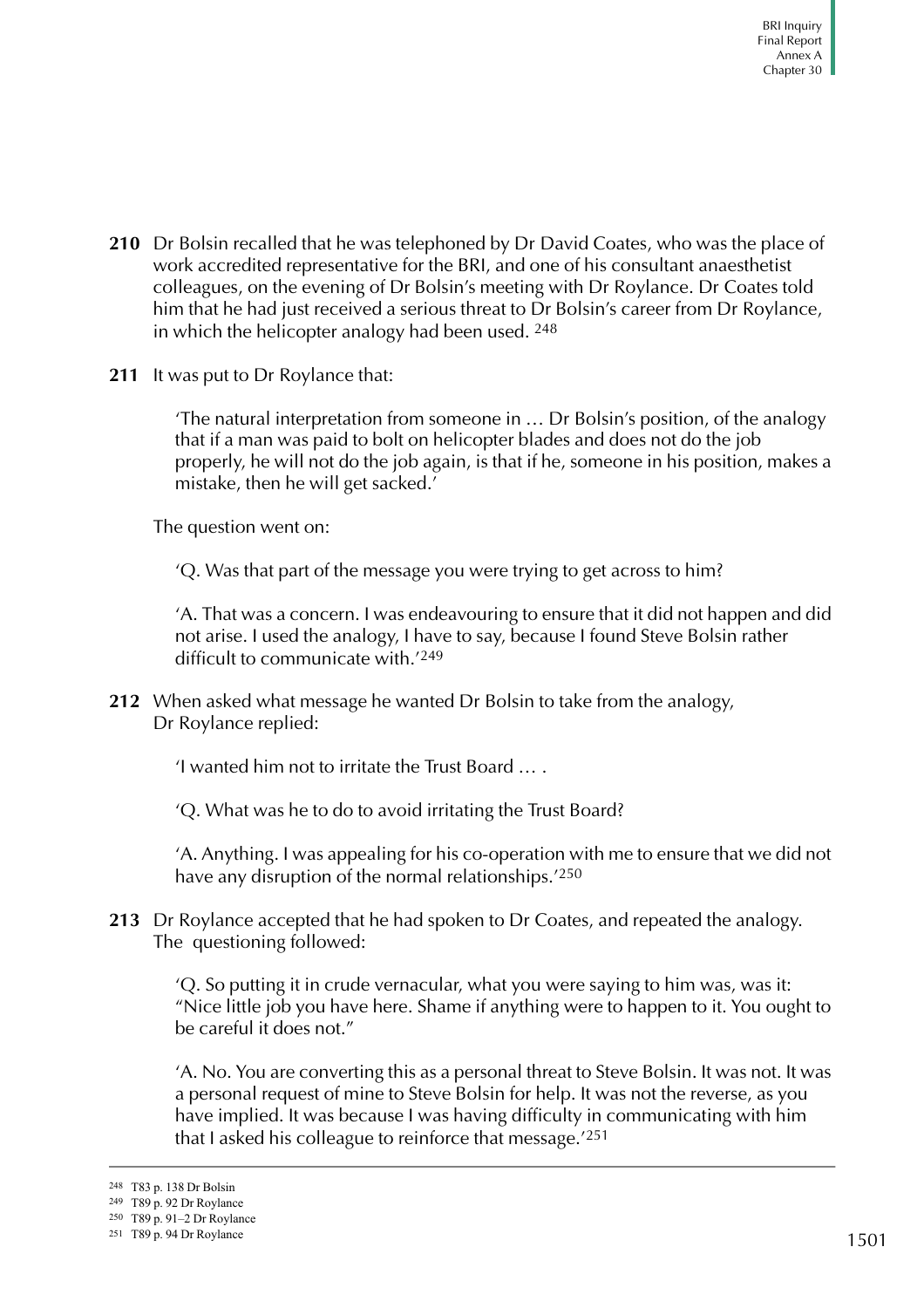He added that what he was asking Dr Bolsin to specifically avoid doing was:

'Anything that would irritate the directors of the Trust Board which might precipitate them to take a posture I did not want them to take. Anything. There is no mention of any particular event. I did not want him to be a fall-guy. I wanted to protect him.'252

### The cardiac anaesthetic rota

**214** Dr Bolsin's anaesthetising rota was altered in April 1995. Following an initial meeting at which Dr Roylance raised the issue with Dr Monk, a meeting was held to discuss changes in Dr Bolsin's cardiac commitments, attended by Dr Bolsin, Dr Monk, Dr Trevor Thomas, consultant anaesthetist, and Professor Prys-Roberts.253 Dr Bolsin in his written evidence to the Inquiry stated:

'Dr Monk presented the view that there were perceived difficulties with the staffing of paediatric and adult cardiac surgery. These were being contributed to by my request to maintain my adult cardiac surgical workload at two days per week. The situation that Dr Monk wished to communicate to me was that if I persisted with my request to maintain two days of adult cardiac surgery per week the Trust would consider that it was more likely to be able to dismiss one cardiac anaesthetist than two cardiac surgeons.

'I was shocked to hear this projection of Trust Board thinking and offered the information that nobody needed to be dismissed; all that was required was that I was allowed to work to my contract.

'… This meeting represented an undeniable threat to my employment at the Trust … It now became a matter of considerable importance to me that I should leave the UBHT and find alternative employment.'254

### **215** Mr McKinlay, in his written comment to the Inquiry on Dr Bolsin's statement, stated:

'The Trust Board did not discuss the dismissal of Dr Bolsin and if "Trust Board thinking" was a projection by Dr Roylance it was not justified.'255

**216** Dr Monk in his written evidence to the Inquiry stated:

'On many occasions following the early press coverage in 1995, it was necessary for me to defend SB [Dr Bolsin]. I was told, by JR [Dr Roylance] and JDW [Mr Wisheart], in JR's office that JDW and JD [Mr Dhasmana] had received legal advice that they should not work with SB on planned paediatric cases. I gained the impression that if this should occur the legal implications would necessitate the cancellation of the case and/or the removal of the anaesthetist concerned. To avoid

<sup>252</sup> T89 p. 95 Dr Roylance

<sup>253</sup> WIT 0080 0130 Dr Bolsin

<sup>254</sup> WIT 0080 0130 Dr Bolsin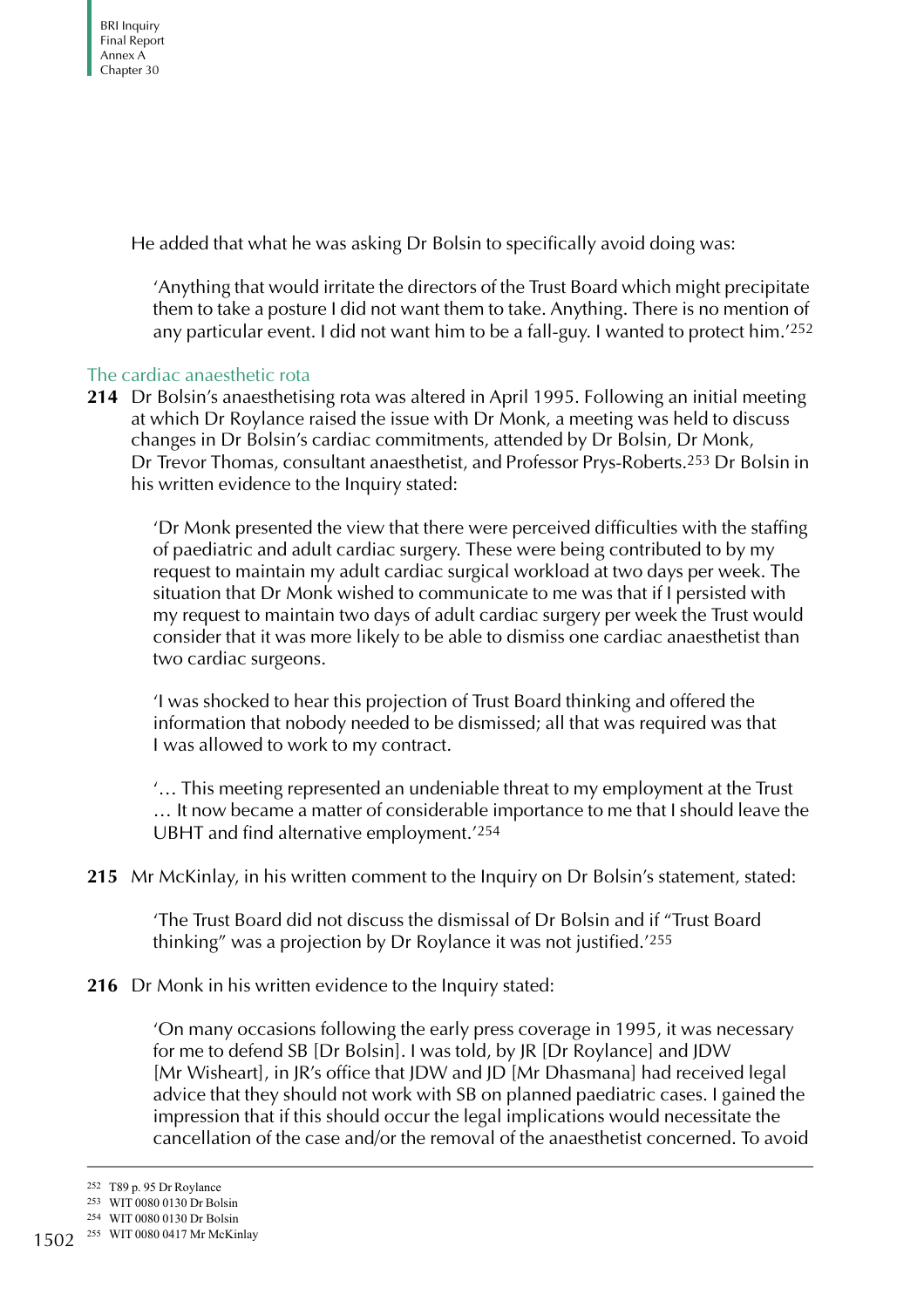this conflict between SB and the cardiac surgeons I had to adjust his clinical programme to avoid the threat of suspension … .'256

**217** Dr Monk stated that he was first told of the need to change Dr Bolsin's rota by Dr Roylance.257 Dr Monk stated that if agreement to this effect could not be reached with Dr Bolsin:

'I gained the impression that the alternative solution would be the suspension of Dr Bolsin from his cardiac commitments. At this point I informed Dr Roylance that he should not suspend Dr Bolsin, that he had no grounds to do so and that Dr Bolsin would have a case for constructive dismissal. I offered to resolve the situation to allow time for the differing views on outcome to be addressed.'258

### **218** Dr Monk stated:

'At another time, after the press publicity, JR with JDW raised the suggestion of dismissing SB. I argued that this would be an inappropriate action and bore no relation to the problems within the paediatric cardiac service.'259

#### **219** Dr Monk continued:

'In an attempt to underline the effect that the continued publicity was having on his [Dr Bolsin's] own future I arranged a meeting (25th April '95) to discuss this with him in the presence of Professor Prys-Roberts and Dr Thomas. I asked my two colleagues to attend as they had both supported SB in raising the issue of the P.C.S [paediatric cardiac surgery]. At this meeting I attempted to make SB aware of the feelings held in the Trust HQ and of the progress made in achieving changes in the P.C.S.'260

### **220** Dr Monk stated that at the meeting:

'I believed then that Dr Bolsin gained the impression that I was supportive of the position taken by the Trust. This was incorrect. My concerns were over the possible suspension of my colleague by the Trust, that the conflict over the audit remained unresolved and the publicity over a suspension would obscure the true problem of the PCSS. I regretted at the time that I was unable to communicate to Dr Bolsin my concerns and support for him and my desire to speedily resolve all the issues regarding the PCSS.'261

<sup>256</sup> WIT 0105 0029 Dr Monk

<sup>257</sup> WIT 0080 0030 Dr Monk

<sup>258</sup> WIT 0080 0030 Dr Monk

<sup>259</sup> WIT 0105 0029 Dr Monk

<sup>260</sup> WIT 0105 0029 Dr Monk

<sup>261</sup> WIT 0080 0030 Dr Monk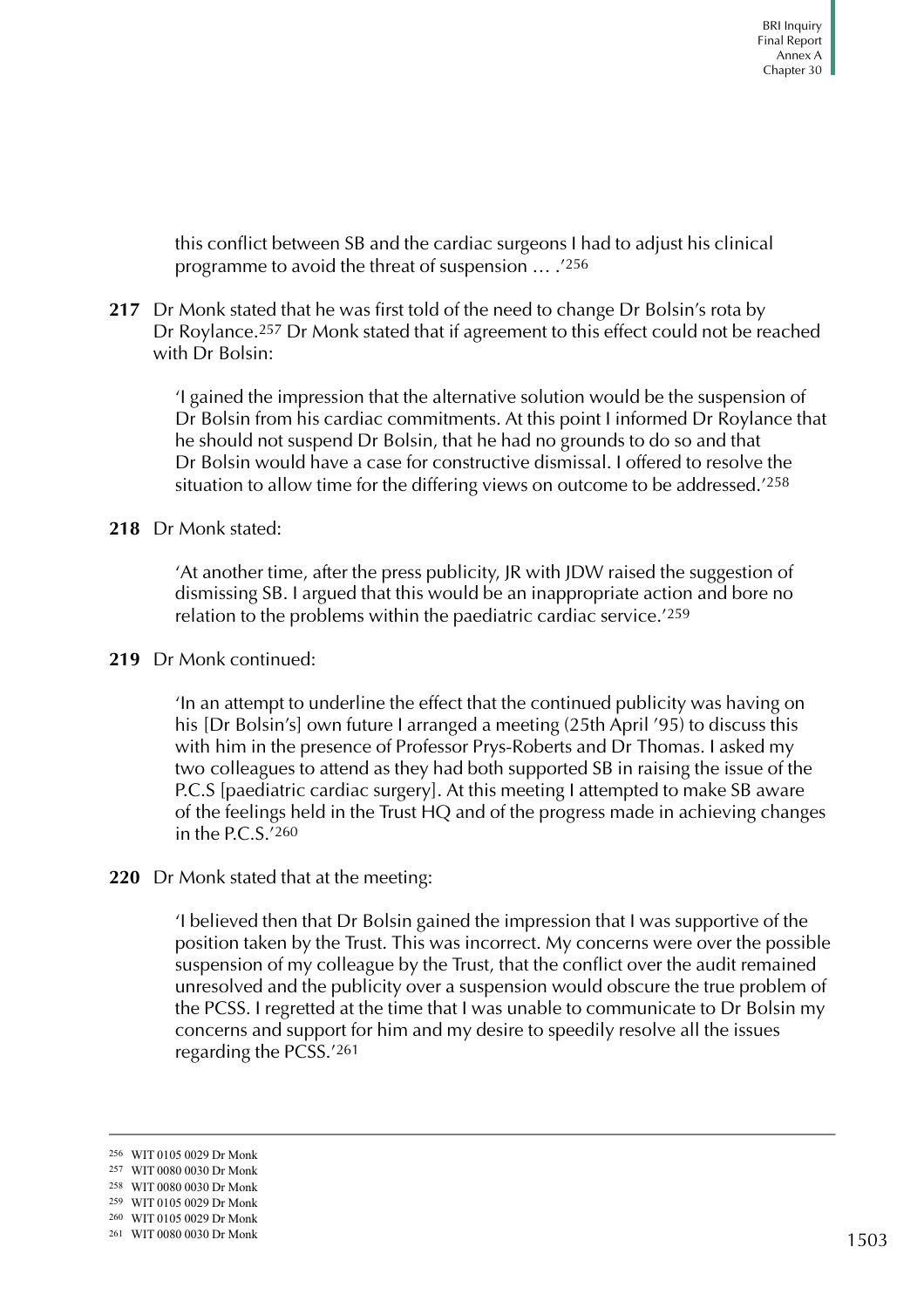**221** On 24 April 1995, Dr Bolsin had written to Dr Monk expressing his concerns about the 'unofficial change' to his contract that had occurred in the previous two weeks, and stating that he was willing to work with all the cardiac surgeons.262 Dr Monk replied two days later, i.e. the day after the meeting with Dr Bolsin.263 Dr Monk asked Dr Bolsin:

'… to agree to flexibility in your work pattern, in site but not in time, to avoid interpersonal conflict in the theatre environment, this was on an informal, temporary basis.'264

### **222** He continued:

'Great tensions remain unresolved between you and your colleagues and these conflicts can be viewed as an avoidable risk factor. This issue and many others have been discussed between us on a number of occasions, the action to temporarily change your programme had your active agreement in order to allow the "breathing space" to correct the breakdown in relationships, communication and trust. Your happiness at working with all the cardiac surgeons is not reciprocated and displays a lack of insight into the personal effects of recent events.'265

**223** Dr Monk in his written evidence to the Inquiry described the changes which resulted in Dr Bolsin's rota:

'The initial change to Dr Bolsin's cardiac commitment was complicated by the daily commitments of the cardiac anaesthetists being planned in three monthly blocks around which clinical and personal plans are made. Therefore for the remaining weeks of the published rota an exchange between Dr Bolsin's Thursday cardiac commitment and Dr Masey's Thursday general surgery list was made, obviously this would not be needed if Dr Bolsin had no Thursday commitment. It resulted in a small decrease in his cardiac activity. The next rota was constructed by Dr Masey after my request to ensure that the cardiac workload of Dr Bolsin was restored whilst avoiding the need for the two paediatric surgeons and him working together with children. This was possible because of the flexible approach to the days worked in cardiac theatre by the anaesthetists i.e. they work two days each week out of three cardiac days defined in their job plan.'266

<sup>262</sup> WIT 0080 0303; letter dated 24 April 1995

<sup>263</sup> WIT 0080 0304 – 0305; letter dated 26 April 1995

<sup>264</sup> WIT 0080 0304; letter dated 26 April 1995

<sup>265</sup> WIT 0080 0304; letter dated 26 April 1995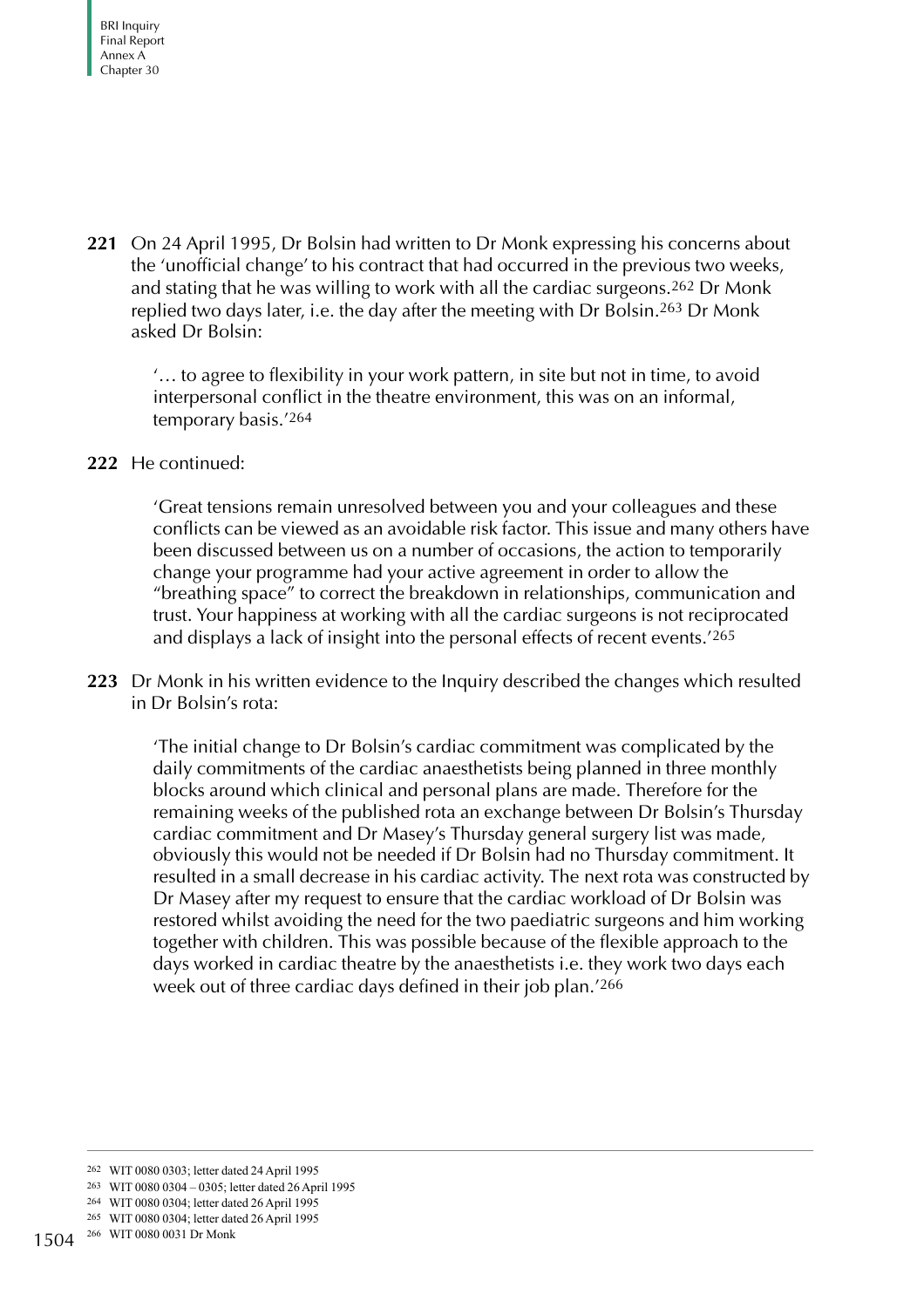### Dr Bolsin's departure from Bristol

- **224** Arrangements for counselling were made by the UBHT by the summer of 1995, to mediate between the cardiac surgeons and Dr Bolsin.
- **225** Dr Roylance stated in his written evidence to the Inquiry:

'The counselling sessions which I arranged with the agreement of the Trust Board for the two cardiac surgeons and Dr Bolsin were an attempt to reestablish a proper working relationship between them. Throughout the time that Dr Bolsin had apparently been making disparaging remarks outside the Trust about the two cardiac surgeons he had been happily working with them and anaesthetizing patients on whom the surgeons were operating. It was clearly essential that efforts were made to re-establish the necessary trust between anaesthetist and surgeon to restore a proper working relationship. The need for counselling was brought about by the mutual loss of trust and was not an attempt to persuade anyone to change their professional opinion.'267

**226** Dr Bolsin stated in his evidence to the Inquiry that he was:

'… advised to attend … The purpose of the contacts was to attempt to reconcile the differing opinions betraying [sic] myself and the cardiac surgeons concerning the outcomes for paediatric cardiac surgery.'268

**227** Mr Wisheart stated in his written evidence to the Inquiry:

'The publication of his opinions in the "Daily Telegraph" … in April and May 1995, some of which he has since acknowledged to be factually incorrect, destroyed the mutual confidence which is essential if a surgeon and an anaesthetist are to work together in the operating theatre in the patient's best interest. Surprisingly it was his wish to revert to his original working programme and work with me, despite the views that he had expressed.'269

### **228** He continued:

'It is my belief that the Trust never wished to dismiss Dr Bolsin, either by constructive dismissal or any other way. On the contrary, the Trust set up a process of conciliation to resolve the differences between Dr Bolsin, Mr Dhasmana and myself. This conciliation process was conducted by two consultant psychiatrists and was carried forward actively during the months of June, July and August, 1995. During this time there were a series of meetings when the psychiatrists interviewed

<sup>267</sup> WIT 0080 0019 Dr Roylance

<sup>268</sup> WIT 0080 0003 Dr Bolsin

<sup>269</sup> WIT 0080 0049 Mr Wisheart (emphasis in original)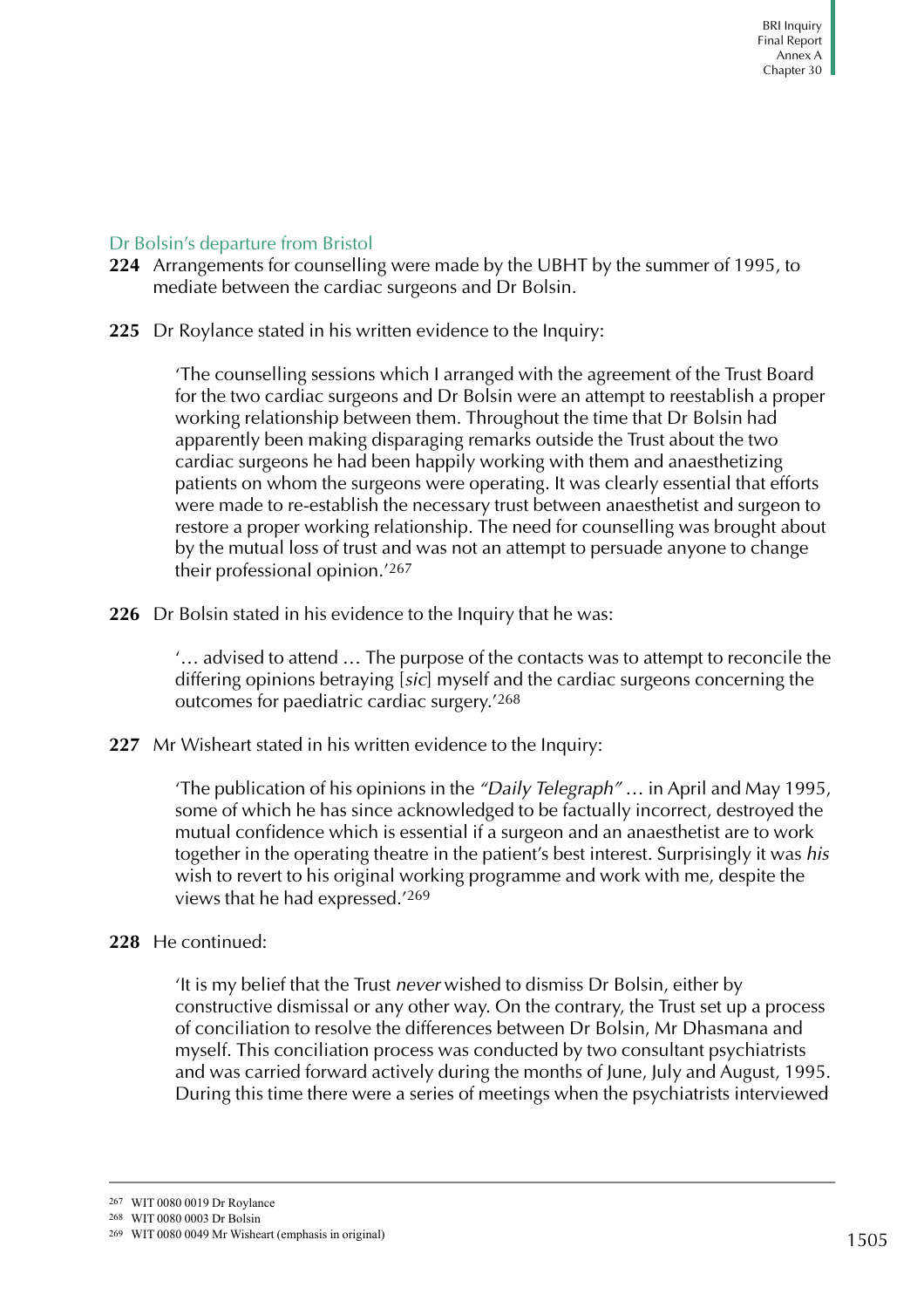us individually and subsequently we all met together. All parties were acting positively until Dr Bolsin withdrew from the process in the autumn of 1995.'270

### **229** Mr Wisheart also stated:

'The fact that the Trust set up this process seems to contradict the suggestions of a threat to his employment.'271

### And:

'At no stage was there any serious consideration, discussion or proposal to the effect that Dr Bolsin might be sacked. On the contrary there were repeated statements that Whistleblowers would not be victimised, and in the summer of 1995 there was an attempted conciliation. Dr Bolsin appeared to participate actively and positively in this process; he then walked away from it to go to Australia.'272

**230** Dr Bolsin stated that a diminution in the volume of his private practice also had 'some impact' on his decision not to stay in Bristol:

'The number of cardiac surgery cases being referred to me had diminished in the 1990s and I believed that this was related to the fact that I was criticising the paediatric cardiac surgery service at the BRI.'273

**231** Dr Monk in his written evidence to the Inquiry stated:

'I am unaware of the background to the statements concerning private practice nor am I aware of any reduction in his [Dr Bolsin's] practice.'274

**232** Dr Bolsin left the Trust's employment in late February 1996, to take up an appointment in Australia.275 Before doing so, he sought advice from the BMA as to whether he had a claim against the UBHT for constructive dismissal. He was advised that there was 'very little evidence' to sustain such a case. Whereas the Trust:

'… may not have supported you as you would have liked, they do not appear to have left you out in the cold and appear to have tried to remain impartial to minimise the arguments between consultants.'276

<sup>270</sup> WIT 0080 0049 – 0050 Mr Wisheart. See also Mr Wisheart's comments in his 'Response to the talk entitled "The Whistleblower in Medicine" given by Dr Stephen Bolsin to the Medical Legal Society of Victoria on Friday 19 March 1999' at WIT 0080 0407– 0408

<sup>271</sup> WIT 0080 0345 Mr Wisheart

<sup>272</sup> WIT 0080 0412 Mr Wisheart

<sup>273</sup> WIT 0080 0132 Dr Bolsin. In his statement Dr Bolsin implied that Mr Wisheart suggested to at least one surgeon that private cases should not be referred to Dr Bolsin. Mr Wisheart commented: 'Again this is a matter of which Dr Bolsin has no direct knowledge. I did not ask any surgeon not to refer private patients to Dr Bolsin, or seek to influence any surgeons not to refer private patients to Dr Bolsin.'(WIT 0080 0347). In BMA 0001 0023, Dr Bolsin estimated that the loss of work in private practice had cost him 'in excess of £30,000 this year'[1995]

<sup>274</sup> WIT 0080 0031 Dr Monk

<sup>275</sup> GMC 0004 0112; letter from Mr Ross to Dr Bolsin dated 31 January 1996

<sup>276</sup> BMA 0001 0027; letter from Mr S Cusack, Industrial Relations Officer at the BMA, to Dr Bolsin dated 28 December 1995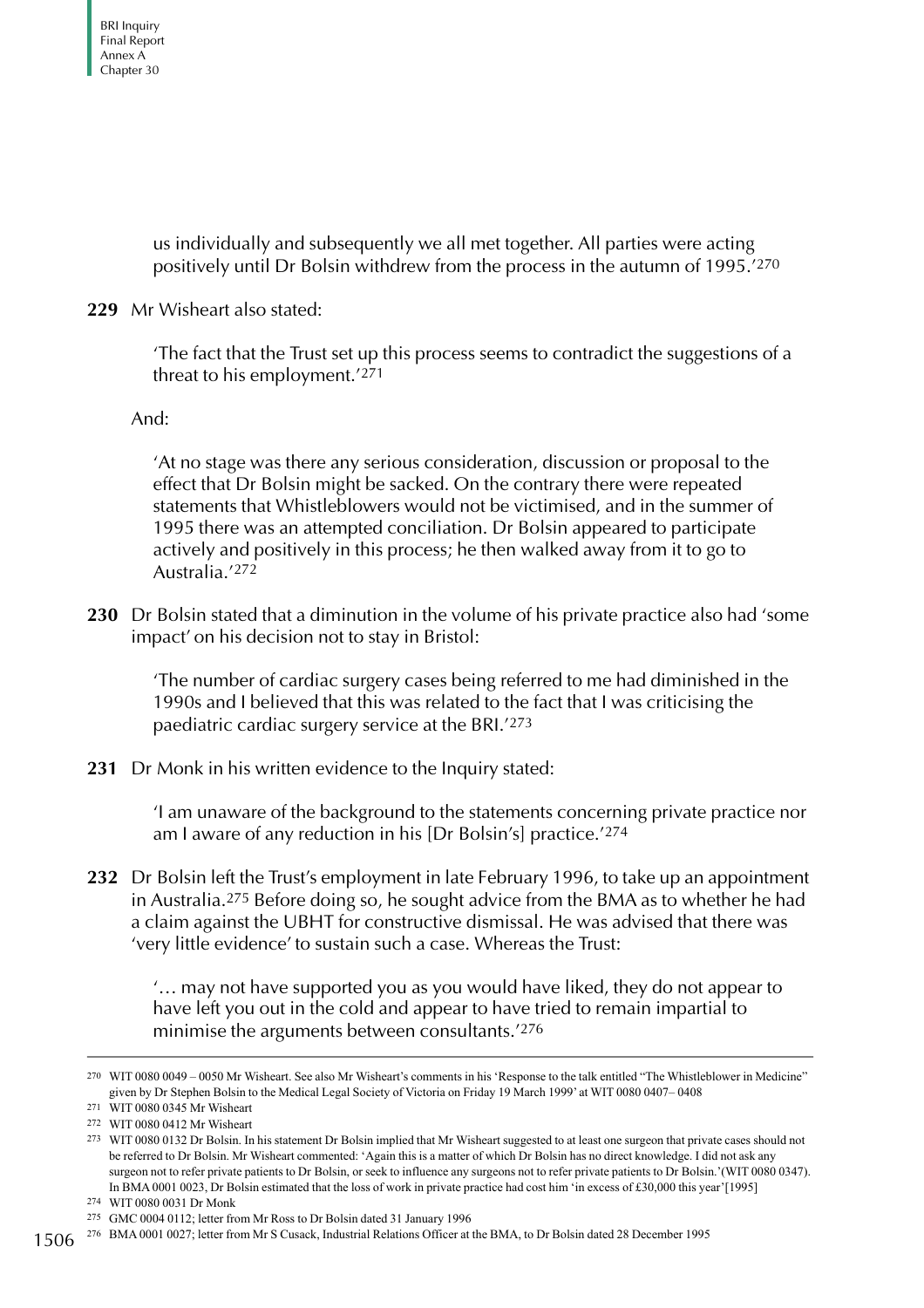**233** Before Dr Bolsin left, Mr Hugh Ross (the newly appointed Chief Executive of the UBHT) wrote to him in the following terms:

'I write further to the series of meetings we have held in recent months. I recognise that your departure to a new career in Australia is imminent. The Chairman and I felt we should put on record our belief that your actions in recent years have been motivated throughout by your concern for the best interests of patient care. The records available to us confirm that you did raise your concerns internally within the Trust in the first instance, and only when you felt they were not being adequately recognised did you raise them outside the Trust.

'Best wishes for the future.'277

#### Andrew Peacock's surgery

- **234** The protocol agreed following the Hunter/de Leval report envisaged that Mr Wisheart would withdraw from paediatric practice.<sup>278</sup>
- **235** Sharon Peacock, mother of Andrew, set out in her written statement to the Inquiry that Andrew, who was born on 29 November 1993, suffered from a Coarctation of the Aorta.279 He was admitted to the BRHSC on 8 December 1993, and operated upon by Mr Wisheart the following day.280 Andrew was able to return home in the week before Christmas.281 He was followed up in the outpatient clinic, but subsequently required re-admission for investigation and catheterisation. This was performed, by Dr Martin, on 5 January 1994.282 Mrs Peacock was soon told that a further operation on the aorta would be required, in order to place a patch on the aorta.283 This took place on 9 March 1994. Again, the operation was conducted by Mr Wisheart.284
- **236** A second catherisation took place in September 1994. Mrs Peacock was informed that a further operation on the aorta would be needed in 6–12 months' time.285 She saw Mr Wisheart in November 1994. Mrs Peacock stated in her written evidence to the Inquiry that Mr Wisheart discussed the risks of the procedure with her, giving Andrew's operation a 94% chance of success.286 She stated that he also explained the risks of paraplegia.287

284 WIT 0011 0011 Sharon Peacock

<sup>277</sup> GMC 0004 0113; letter dated 20 February 1996

<sup>278</sup> WIT 0106 0127 – 0128 and see above for the text of the protocol

<sup>&</sup>lt;sup>279</sup> WIT 0011 0002 and WIT 0011 0004 Sharon Peacock; see Chapter 3 for an explanation of this term

<sup>280</sup> WIT 0011 0003 and WIT 0011 0006 Sharon Peacock

<sup>281</sup> WIT 0011 0007 Sharon Peacock

<sup>282</sup> WIT 0011 0009 Sharon Peacock

<sup>283</sup> WIT 0011 0010 Sharon Peacock

<sup>285</sup> WIT 0011 0014 Sharon Peacock

<sup>286</sup> WIT 0011 0015 Mrs Peacock added, 'He did not explain what the 6% chance of failure referred to, or what it consisted of.' Mr Wisheart in his written comment on Mrs Peacock's evidence responded: 'As this operation followed two others, which Mrs Peacock knew carried a risk of not surviving, it is hard to imagine that there would not have been a risk of death associated with this operation also. Moreover, in my explanations I always made it absolutely explicit that I was talking of the risk of a certain number of children *not surviving* the operation or the recovery period afterwards.'(WIT 0011 0041; emphasis in original)

<sup>287</sup> WIT 0011 0015 Sharon Peacock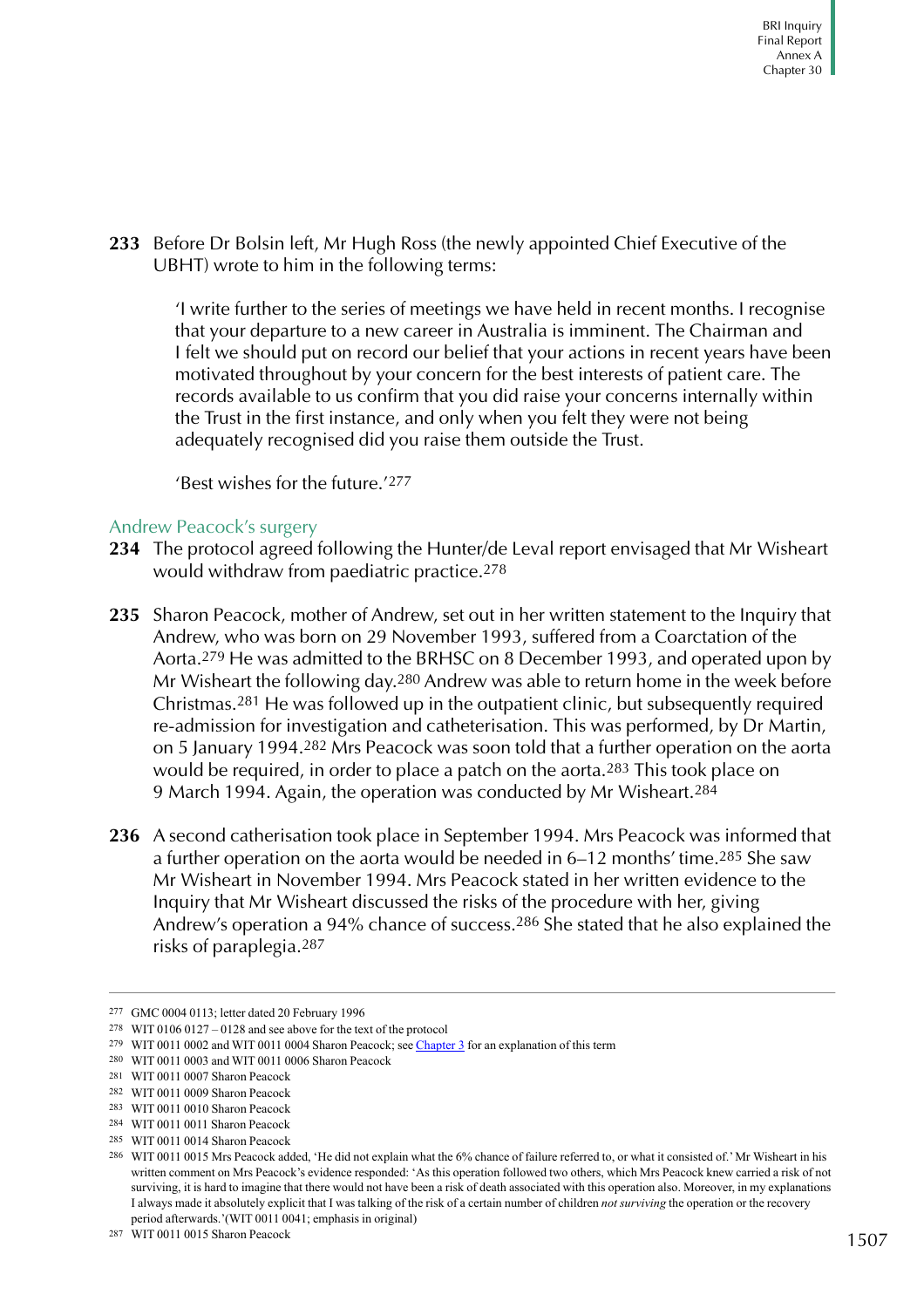**237** Before she received a date for the operation, Mrs Peacock stated that she saw an item on BBC television's local news:

'… which mentioned problems with the paediatric heart surgeons in Bristol. The programme said that there was a problem with the "Switch" operation, and talked far more about Mr Dhasmana than about Mr Wisheart. There was a helpline given out at the end of the bulletin, and I called it immediately, as I felt extremely concerned for Andrew. A man, who identified himself as a cardiologist from Bristol Children's Hospital, answered the telephone. He said that there was not a problem with the type of surgery that Andrew was to undergo, and that the media had blown things out of proportion'.288

Mrs Peacock stated that she spoke to Mrs Vegoda, Counsellor in Paediatric Cardiology, who 'also said that the media were getting things out of proportion.<sup>'289</sup>

**238** At his clinic on 25 April 1995, when a date for the operation had not yet been fixed, Mrs Peacock stated that Dr Martin told her of the new surgeon, and asked her who she wanted to perform surgery on Andrew. Mrs Peacock stated:

'I felt that Dr Martin would know who was best to carry out Andrew's surgery. I told Dr Martin that I could not make this choice, in case I made the wrong decision. He did not offer me an appointment with the new surgeon in order to discuss Andrew's case.'290

Andrew therefore remained Mr Wisheart's patient.

- **239** On the next day, 26 April, Mrs Peacock stated that she telephoned Mr Wisheart's secretary, to inquire about the state of the operating list, and was told to bring in Andrew for surgery the following day (27 April). Andrew was in fact admitted to the BRI on 28 April and surgery took place on 1 May 1995.291
- **240** Andrew did not recover after the surgery, and died on 30 May 1995. The post-mortem results revealed that he had suffered brain damage.292
- **241** Mrs Peacock stated in her written evidence to the Inquiry:

'If I had realised what the true state of paediatric cardiac surgery was at the BRI … I would never have taken Andrew there for his operation. Neither would I have

<sup>288</sup> WIT 0011 0017 Sharon Peacock. On the creation of the helpline, see [para 194](#page-159-0)

<sup>289</sup> WIT 0011 0017 Sharon Peacock. Mrs Vegoda agreed 'It is possible I said that the media is known to get things out of proportion. I would certainly have suggested that she speak directly to Dr Martin and may have offered to arrange this … I may have tried to re-assure her that if Dr Martin and Mr Winspur were advising surgery for Andrew then this was necessary'(WIT 0011 0032). Mrs Peacock acknowledged in her written evidence to the Inquiry the help and support which she received, after Andrew's death, from Mrs Vegoda and Helena Cermakova, a Hospital Chaplain (WIT 0011 0031)

<sup>290</sup> WIT 0011 0017 Sharon Peacock

<sup>291</sup> WIT 0011 0018 Sharon Peacock

<sup>1508 &</sup>lt;sup>292</sup> WIT 0011 0043 Mr Wisheart; the timing of any such damage was a matter of controversy or uncertainty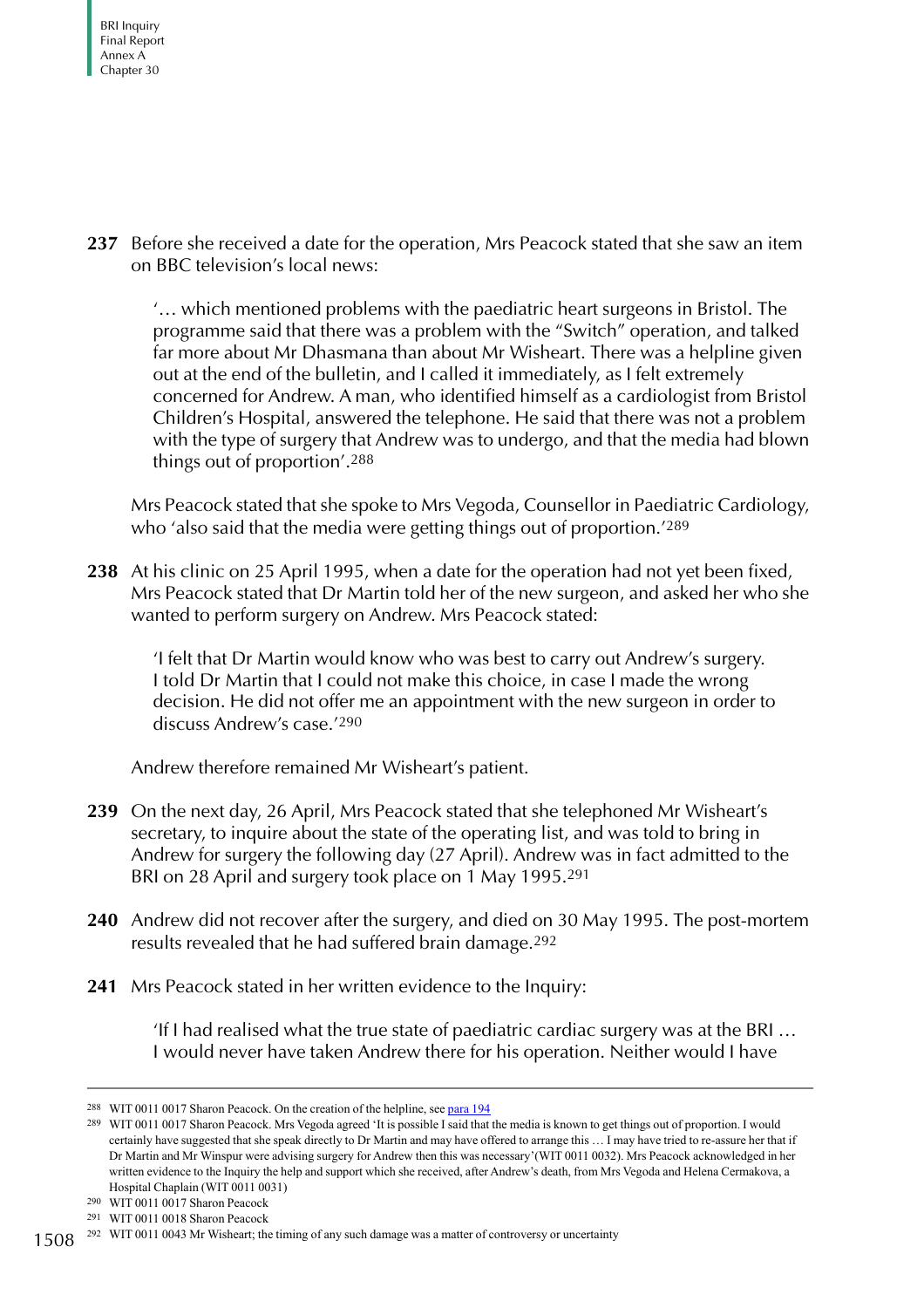allowed Mr Wisheart to operate on Andrew. I would have waited for Ash Pawade (who arrived on 1 May, the day of Andrew's third operation) to perform the surgery…'293

- **242** Mr Wisheart, in his written comment on Mrs Peacock's evidence, stated that:
	- 'Initially (October to November 1994) Andrew's third operation was expected to take place in early 1995 before Mr Pawadi [sic] came, so the question simply did not arise at that time.
	- 1 had already operated twice on Andrew and felt that there was a good relationship with the Peacock family.
	- 'I had considerable experience in all forms of surgery for coarctation of the aorta.
	- The events of 1995 and findings of the Hunter and de Leval report did not apply to Andrew or to surgery for coarctation. The reservations expressed were only about open heart surgery and were chiefly in relation to my surgery for complete AVSDs.
	- The agreement of the 15 March 1995 provided for me to continue to operate on children but not on infants and not to correct complete AVSDs during the period until Mr Pawadi [sic] arrived. It further provided that I would do some open heart surgery in the months after Mr Pawadi [sic] arrived, with the agreement of the cardiologist and the parents.
	- 'I understood that there was such agreement following the consultation between Dr Martin and Mrs Peacock on 25 April 1995.
	- 'Mr Pawadi's [sic] employment did begin in Bristol on 1 May 1995 which was also the day of Andrew's operation. Mr Pawadi [sic] would hardly have wished to undertake such an unusual or complex operation on his very first day in Bristol before [he] had got to know either the surroundings or his colleagues.'294
- **243** Maria Shortis stated that she, and other members of the public, had been led to believe that Mr Wisheart intended to give up all paediatric cardiac surgery even before Mr Pawade came to the UBHT.295 She referred to a letter written by Dr Joffe, Dr Martin, Dr Hayes, Mr Wisheart and Mr Dhasmana.296 Addressed to medical colleagues who would be coping with 'questions from anxious and confused parents without the facts being available to you', it discussed the Bristol results and the investigation by Professor de Leval and Dr Hunter, and continued:

<sup>293</sup> WIT 0011 0030 Sharon Peacock

<sup>&</sup>lt;sup>294</sup> WIT 0011 0042 Mr Wisheart; see *Chapter 3* for an explanation of clinical terms

<sup>295</sup> WIT 0222 0038 Maria Shortis

<sup>296</sup> Maria Shortis stated that the letter was dated 21 April 1995, but the letter was written on 16 April 1995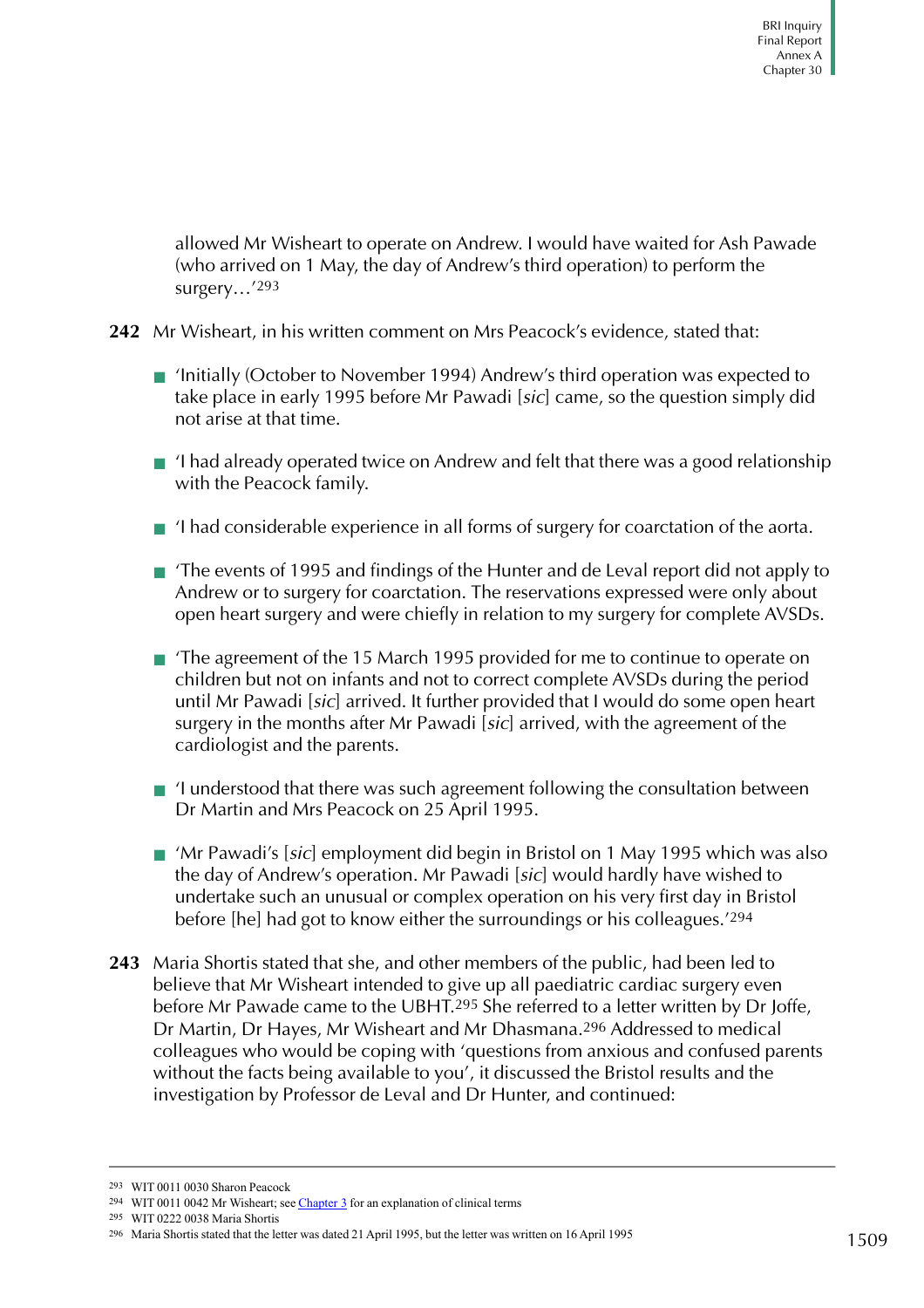BRI Inquiry Final Report Annex A Chapter 30

> 'The report concluded that the Unit should continue to perform all forms of congenital heart surgery, including non-neonatal switches; recommended that regular multi-disciplinary audit take place to monitor outcomes and foster teamwork; agreed with the Trust's decision to appoint a cardiac surgeon dedicated to paediatric work to join Mr Dhasmana (Mr Ash Pawade from the Melbourne Unit arrives in May); and supported the transfer of all children's open heart surgery to the Children's Hospital. … Babies with TGA who are found to be suitable for the arterial switch operation (about 10 per annum) will be referred to another centre until Janardan, Ash and the cardiologists are confident to recommence the programme. James Wisheart has decided to confine his work to adults in the future because of increasing managerial responsibilities within the trust.'297

### Quoting risks

**244** Ms Sheena Disley, Ward Sister, Ward 5, since 1984, told the Inquiry in the following exchange about Mr Wisheart's reference to risks in a conversation with parents:

'Q. Do you ever remember attending one of these discussions and hearing a risk or a benefit quoted to a patient, or a parent of a patient, that you disagreed with?

'A. I do recall such an occasion, but it was actually after the child had had surgery.

'Q. What was the occasion?

'A. It was an occasion where the child was — I cannot even recall the surgery he had. He had made slower than expected progress, and was beginning to fit, if I can recall.

'Q. What was said that you disagreed with?

'A. I cannot recall the details of the discussion, but I felt that it seemed optimistic.

'Q. The chances of survival being quoted? What was being quoted that was optimistic?

'A. The recovery that the child would make.

'Q. What did you do when you heard this being quoted that you thought was optimistic? How did you react?

'A. At the time, I did not do anything — at the time, no, I did not do anything.

'Q. When was this incident that you recall?

'A. It must have been 1995.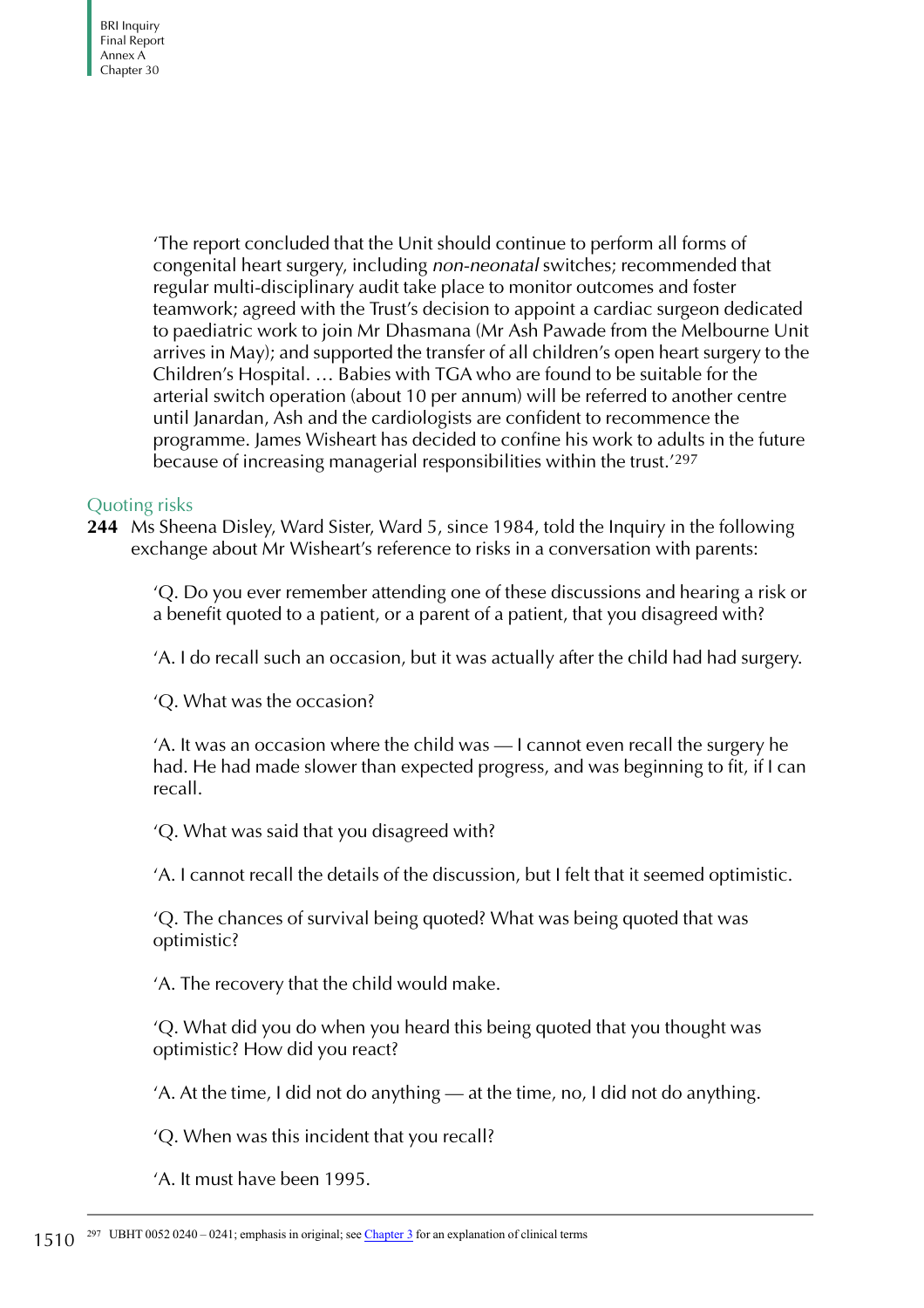'Q. Who was the clinician who was giving what you thought was an optimistic prognosis?

'A. Mr Wisheart.

'Q. If you had a similar experience tomorrow at work with a patient and a clinician, would you react differently now?

'A. Yes, I think there are occasions perhaps when we are discussing the care of long-term patients, and — yes, I would.<sup>'298</sup>

## **May onwards**

### Further clarification of the 'audit figures'

- **245** Dr Joffe replied to the article of 15 April in the 'British Medical Journal' in a letter published on 6 May 1995.299
- **246** Dr Black,300 who had collaborated with Dr Bolsin in his analysis of data on PCS, responded to Dr Joffe's letter by writing to Dr Joffe on 23 May.301 Dr Black, in his written evidence to the Inquiry, stated:

'… I expressed surprise that no attempt had been made to check the accuracy of our tabulations. I invited Dr Joffe to check at least that the patients whom he had classified as dead were indeed dead. Dr Joffe replied on 9 June302 … and accepted my offer to supply the names and hospital numbers of the patients we believed had died after undergoing operations in the three categories about which we had concerns. This I did with the covering letter of 15 June 1995 …'.303,304

- **247** A meeting took place in June 1995, chaired by Dr Roylance, involving Dr Joffe, Mr Wisheart, Mr Dhasmana, Dr Bolsin and Dr Black.
- **248** Dr Black stated that it became apparent that there were:

'… serious errors in our tabulation of operations with VSD. There was 1 duplicate entry of a patient (who had been entered in error from each of the two main registers and whom I already mentioned in my covering letter): there was 1 who died after hospital discharge and readmission and, in 3 of the remaining 4, patients had undergone more serious operations than had been entered into the original registers.'305

<sup>298</sup> T32 p. 121–2

<sup>299</sup> [See footnote 228](#page-162-0)

<sup>300</sup> A letter was also written by Dr Bolsin to the *'BMJ'* on 25 May 1995: BMA 0001 0015

<sup>301</sup> WIT 0326 0033; letter from Dr Black to Dr Joffe

<sup>302</sup> WIT 0326 0037; letter from Dr Joffe to Dr Black

<sup>303</sup> WIT 0326 0039; Dr Black's letter

<sup>304</sup> WIT 0326 0018 – 0019 Dr Black

<sup>305</sup> WIT 0326 0019 Dr Black; see Chapter 3 for an explanation of clinical terms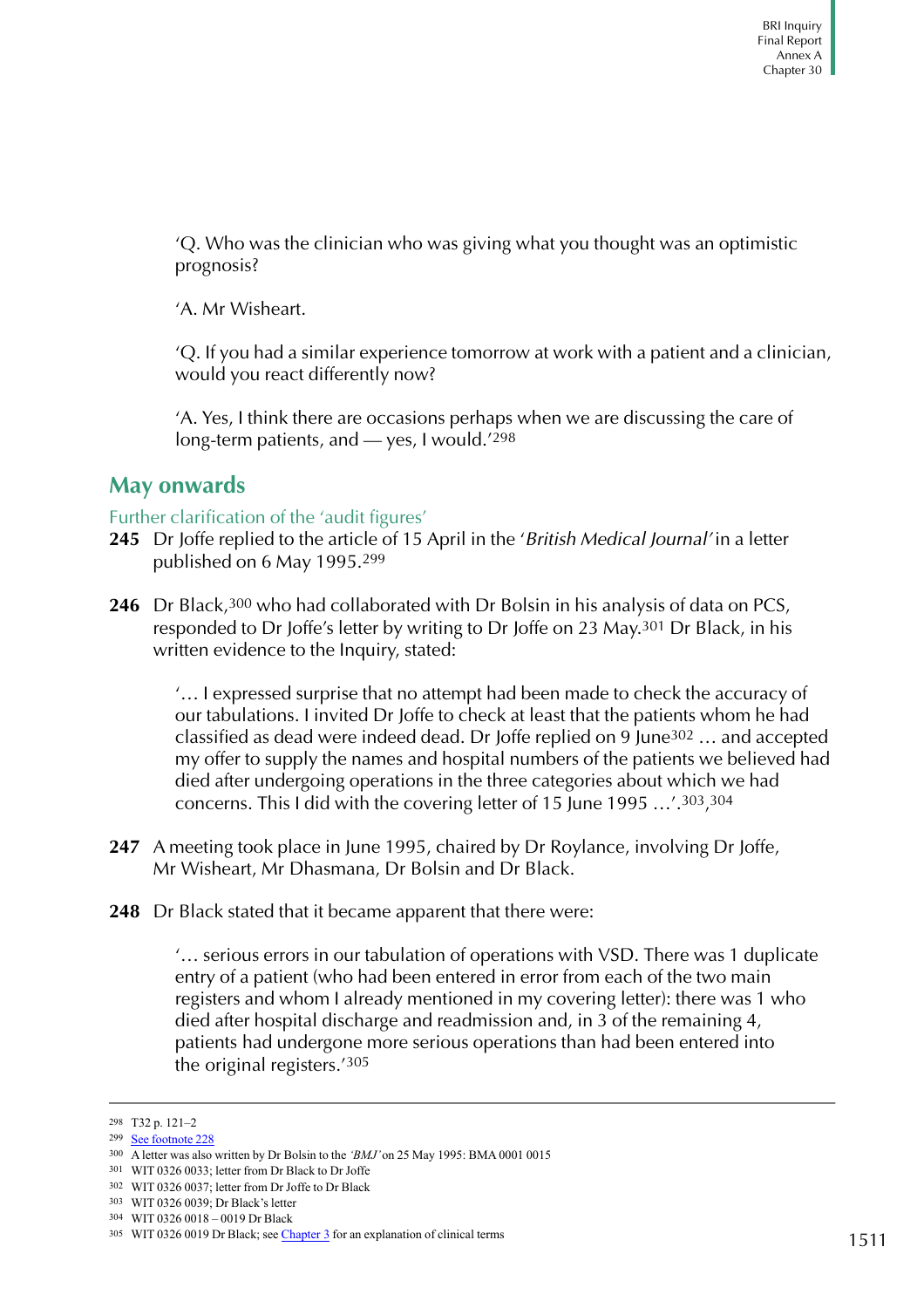### **249** Dr Black stated:

'Dr Joffe, Mr Wisheart and Mr Dhasmana were justifiably indignant and we were profoundly embarrassed over our errors in classifying the VSD operations. We apologised immediately and agreed that a full and public apology was due.'306

- **250** In September 1995, Dr Bolsin wrote to Dr Roylance indicating that he and Dr Black were 'dismayed and embarrassed to have made the mistake'307 in relation to the VSD operations.
- **251** Counsel to the Inquiry discussed the figures with Dr Bolsin in the following exchange:

'Q. Were those figures when it came to VSD in fact in error?

'A. They were, yes.

'Q. To the tune of 500 per cent?

'A. I think we come to that "lies, damn lies and statistics". There were some errors. Another way of looking at it would be to say that we collected something like 3,000 data sets on 286 patients and we got six or seven of the fields wrong, so exactly how you look at it lies somewhere between the spectrum you have put and the spectrum I have put.

'Q. If one focused on VSDs, so this is a conclusion of the report analysis, is it right or is it wrong to say the result, as produced by the analysis, is 500 per cent wrong?

'A. That is a factual statement.'308

### **252** Mr Wisheart discussed the figures in the following exchange:

'Q. … in fact there was an arithmetical error which was subsequently acknowledged in that series which showed that, instead of there being the number of deaths claimed, that had been overstated by something like 500 per cent?

'A. 500 per cent, that is correct.

'Q. Far from being a miserable failure, the VSD series would be, would you say, one of the success stories of the unit in the 1990s?

'A. I believe it was, yes.'309

<sup>306</sup> WIT 0326 0019 Dr Black; see Chapter 3 for an explanation of clincial terms

<sup>307</sup> UBHT 0061 0053; letter from Dr Bolsin to Dr Roylance (undated)

<sup>308</sup> T80 p. 16 Dr Bolsin; see Chapter 3 for an explanation of clincial terms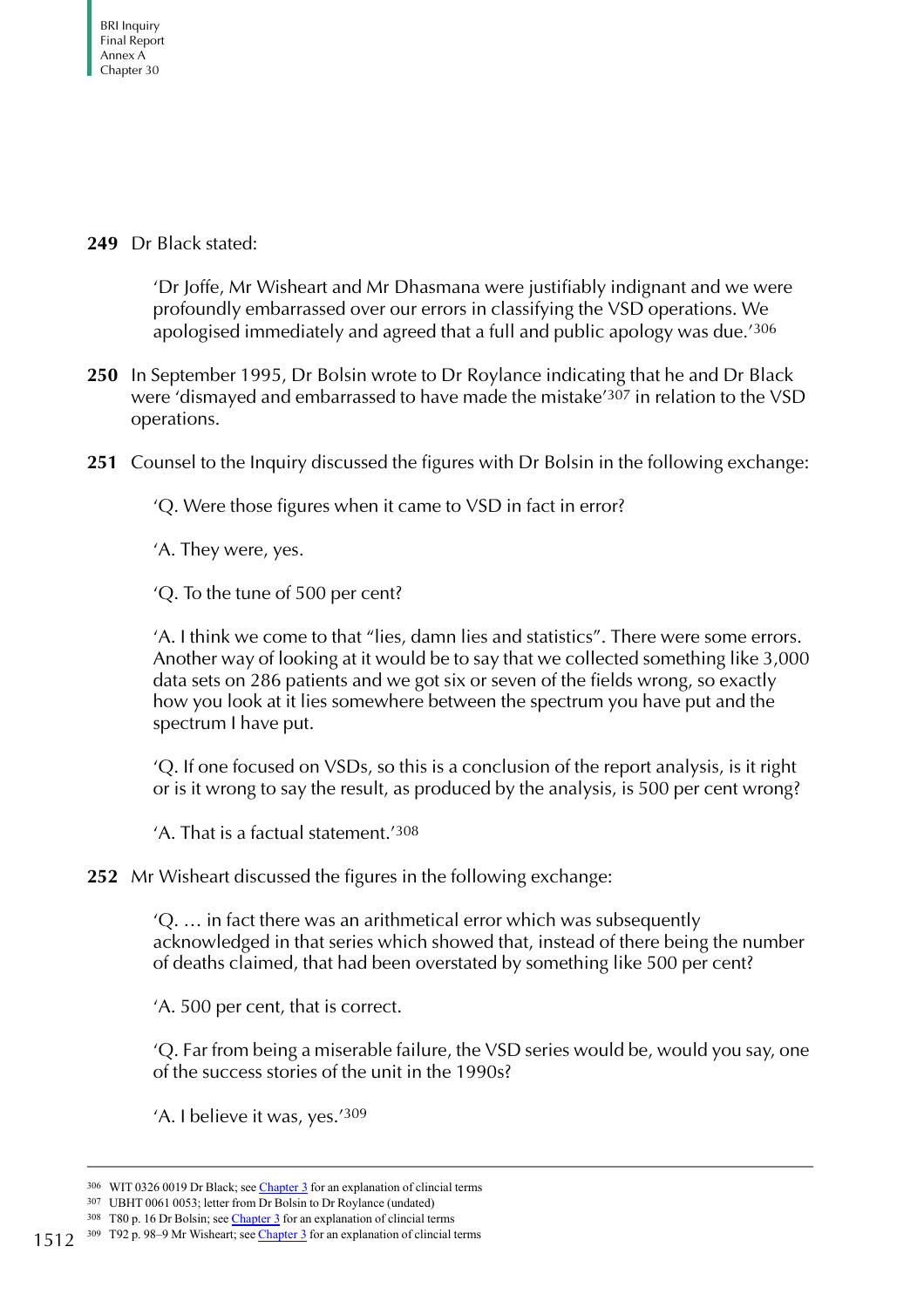**253** Mr Wisheart continued in the following exchange:

'Q. When ultimately were those errors corrected so that others knew they were in fact errors?

'A. The first one, the one regarding ventricular septal defect correction, was eventually corrected, in the sense that it was agreed by Dr Bolsin and Dr Black that there was an error, in the second half of September 1995 and there was a letter from Dr Bolsin to Dr Roylance following that meeting in which he acknowledges the error.

'Q. We have that letter in the Inquiry.

'A. Unfortunately, although he had placed the information in the public arena he had never placed the correction in the public arena prior to the GMC findings.<sup>'310</sup>

**254** During the course of Counsel's questioning regarding his relationship with Dr Bolsin, Mr Wisheart was asked:

'Q. … do you feel that there was any impediment preventing Dr Bolsin from telling you about the results of his own audit?

'A. I absolutely do not. I mean, we worked together week in and week out in the Infirmary. I rarely operated on private patients and occasionally did so, and he shared in that practice with the other anaesthetists. We discussed his research. I believe there was every opportunity.'311

**255** In a letter to Dr Black on 24 July 1996, Professor Farndon expressed his attitude towards the concerns over paediatric cardiac surgery:

'My conversations with James were prompted by anxieties expressed to me by Sheila Willatts and Cedric312 among others. … If Sheila and yourself continue to have reservations why are these not examined openly and with a disinterested party to reach definitive decisions? If the data requires further analysis then let it be done. If the data is clear in its statement then let that statement be declared. I think I am correct in remembering from Wednesday's meeting that you had a meeting with James and that this meeting discussed the data and its meaning further. This must mean that there is still not a clear view on whether there is a problem or not. For my part, making comment on your stance, I cannot now understand how you can relinquish any responsibility to continue the search for truth. I do not know why you cannot continue to strive and correct the situation that you feel is "fundamentally wrong".

<sup>310</sup> T94 p. 134 Mr Wisheart

<sup>311</sup> T94 p. 185 Mr Wisheart

<sup>312</sup> Dr Sheila Willatts and Professor Cedric Prys-Roberts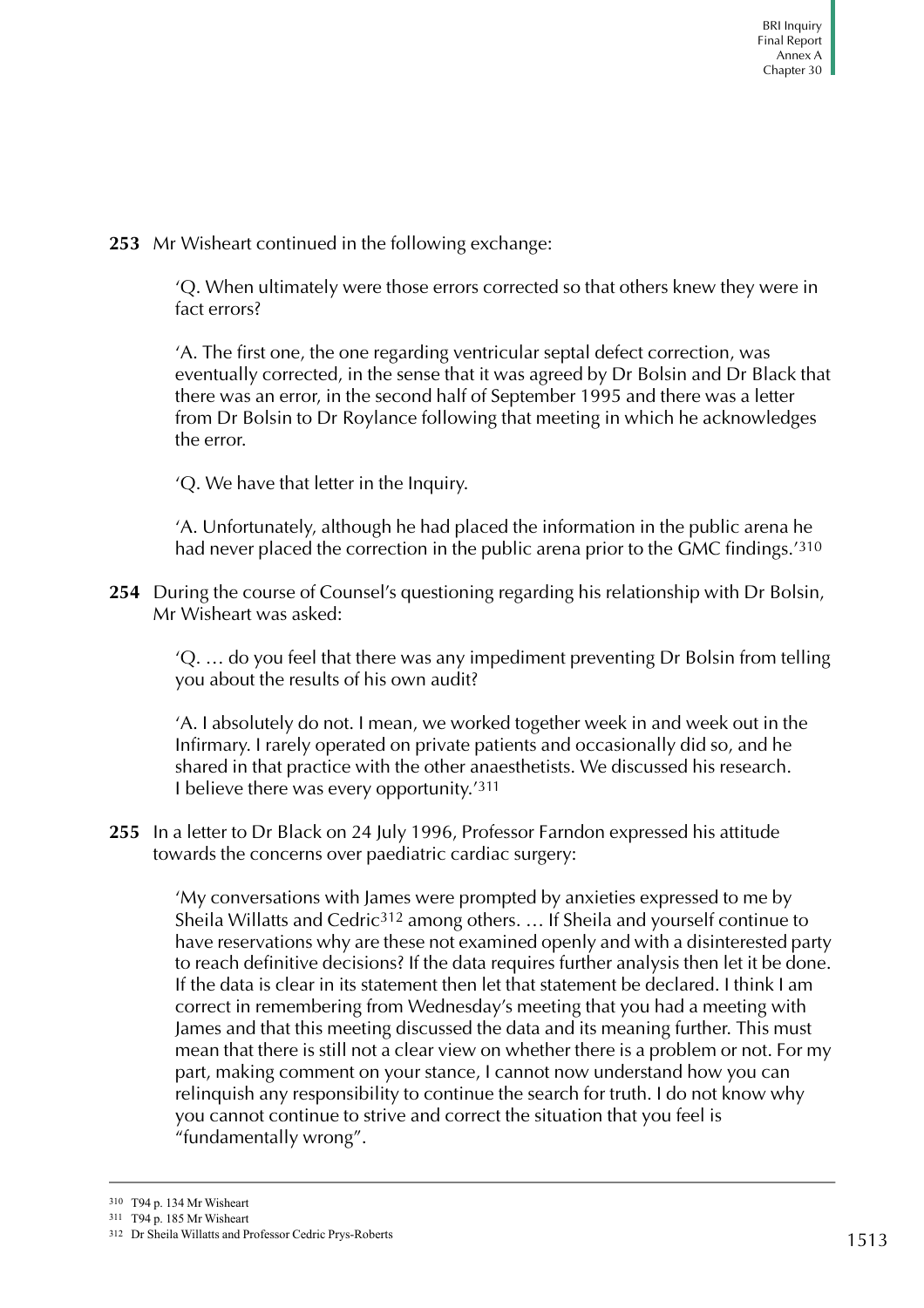'… All I have ever wanted to do in this whole business is to see data that we can all agree states the matter as fairly and objectively as we can. I desperately hope that I would not point the finger at a colleague unless I was absolutely sure of the reason that I were pointing that finger.'313

### Mr Dhasmana's paediatric practice

**256** The March 1995 protocol contemplated that Mr Dhasmana would continue to perform paediatric cardiac surgery.314 Once Mr Pawade arrived, Mr Dhasmana's work began to dwindle. Mr Dhasmana told the Inquiry that he was 'very upset' that he was no longer performing paediatric cardiac surgery because:

'… I have shown in my record that I was improving, and the last five years of my work … except for the arterial switch, was better than average in the country. The de Leval and Hunter committee also in a way supported that.'315

**257** Dr Roylance stated in his written evidence to the Inquiry:

'As it turned out, the total number of paediatric operations required was within Mr Pawade's capacity and the Paediatric Cardiologists tended to refer all of their cases to him as the dedicated Paediatric Cardiac Surgeon.'316

- **258** Dr Roylance stated in his written evidence to the Inquiry that he began discussing with Mr Dhasmana the amendment of his contract to limit him to operating on adults.317 Dr Roylance stated that he recognised that Mr Dhasmana '… was, at first, reluctant to give up paediatric cardiac surgery, which he very much enjoyed …'.318
- <span id="page-179-0"></span>**259** On 1 September 1995, Professor Vann Jones wrote to Dr Roylance:

'I came back from holiday and learned with some dismay that the recommendation of myself, Chris Monk and David Hughes has not been implemented, namely, that all the operations on children should be done by Mr Pawade. I gather that Janardan is scheduled to do five operations this month. I feel an opportunity has been missed for a reasonable honourable withdrawal from the Paediatric Service for Janardan and we would be grateful to know what course of action you are planning considering that the advice of the three Clinical Directors involved seems to have been rejected.'319

<sup>313</sup> UBHT 0150 0024 – 0025; letter dated 24 July 1996

<sup>314</sup> WIT 0106 0127; protocol

<sup>315</sup> T87 p. 109 Mr Dhasmana

<sup>316</sup> WIT 0115 0031 Dr Roylance

<sup>317</sup> WIT 0115 0031 Dr Roylance 318 WIT 0115 0031 Dr Roylance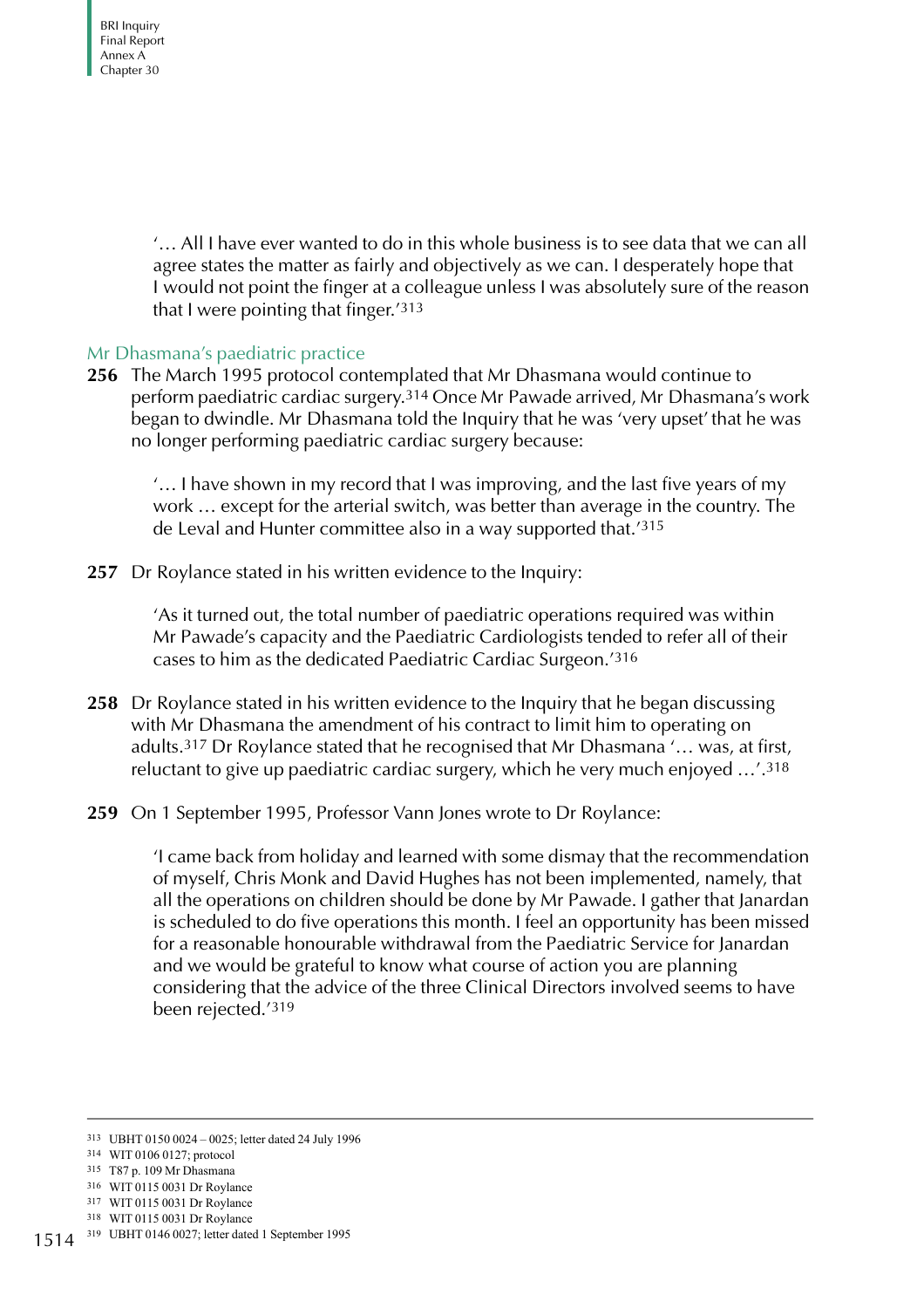**260** Professor Vann Jones accepted:

'If John Roylance had been getting opinions or advice from two different sources, he was not obliged to take mine … that there were two sides to the argument, I totally accept that.'320

**261** Mr Wisheart stated that:

'The Trust did not stop Mr Dhasmana or myself from operating … Dating back to the spring of 1994 (and before that to 1990–91) the proposal was that when the new paediatric cardiac surgeon came, he and Mr Dhasmana would do the paediatric work and I would withdraw. That is what happened. Later, in 1995, Mr Dhasmana also withdrew from paediatric cardiac surgery.'321

**262** In a letter dated 13 September 1995 to Dr Roylance, Professor de Leval wrote:

'I am led to believe that the quality of Mr Dhasmana's work is not disputed and that the main reason for his dismissal is the public perception that he is part of the bad image that has tarnished the institution during the recent months. If that is correct it is … an extremely serious precedent and I believe that the matter ought to be discussed at the highest levels.'322

**263** Professor de Leval sent a copy of this letter to various people, including Sir Terence English, who was by then President of the British Medical Association. Sir Terence wrote to Dr Roylance:

'I was aware that the review conducted by Mr de Leval and Dr Hunter this year exonerated Mr Dhasmana from any hint of professional incompetence with regard to his paediatric cardiac surgery. It does seem therefore completely unjust that he should be treated in this way which will inevitably be seen by the local community as evidence that he was indeed incompetent at his job.'323

**264** Professor de Leval pursued the matter further, sending another letter to Dr Roylance reiterating the points made in his first letter.324 Dr Roylance responded on 17 October 1995:

'I tried hard to encourage Janardan to make the decision to withdraw from paediatric cardiac surgery himself … Janardan was unwilling to make this decision, and I understand and sympathise with his reasons. I have … invited him to

<sup>320</sup> T59 p. 199–200 Professor Vann Jones

<sup>321</sup> WIT 0115 0029 Mr Wisheart

<sup>322</sup> UBHT 0061 0346; letter dated 13 September 1995. Mr Dhasmana's contract of employment was terminated by the UBHT with effect from 3 September 1998

<sup>323</sup> UBHT 0061 0348; letter dated 25 September 1995

<sup>324</sup> UBHT 0061 0349; letter dated 12 October 1995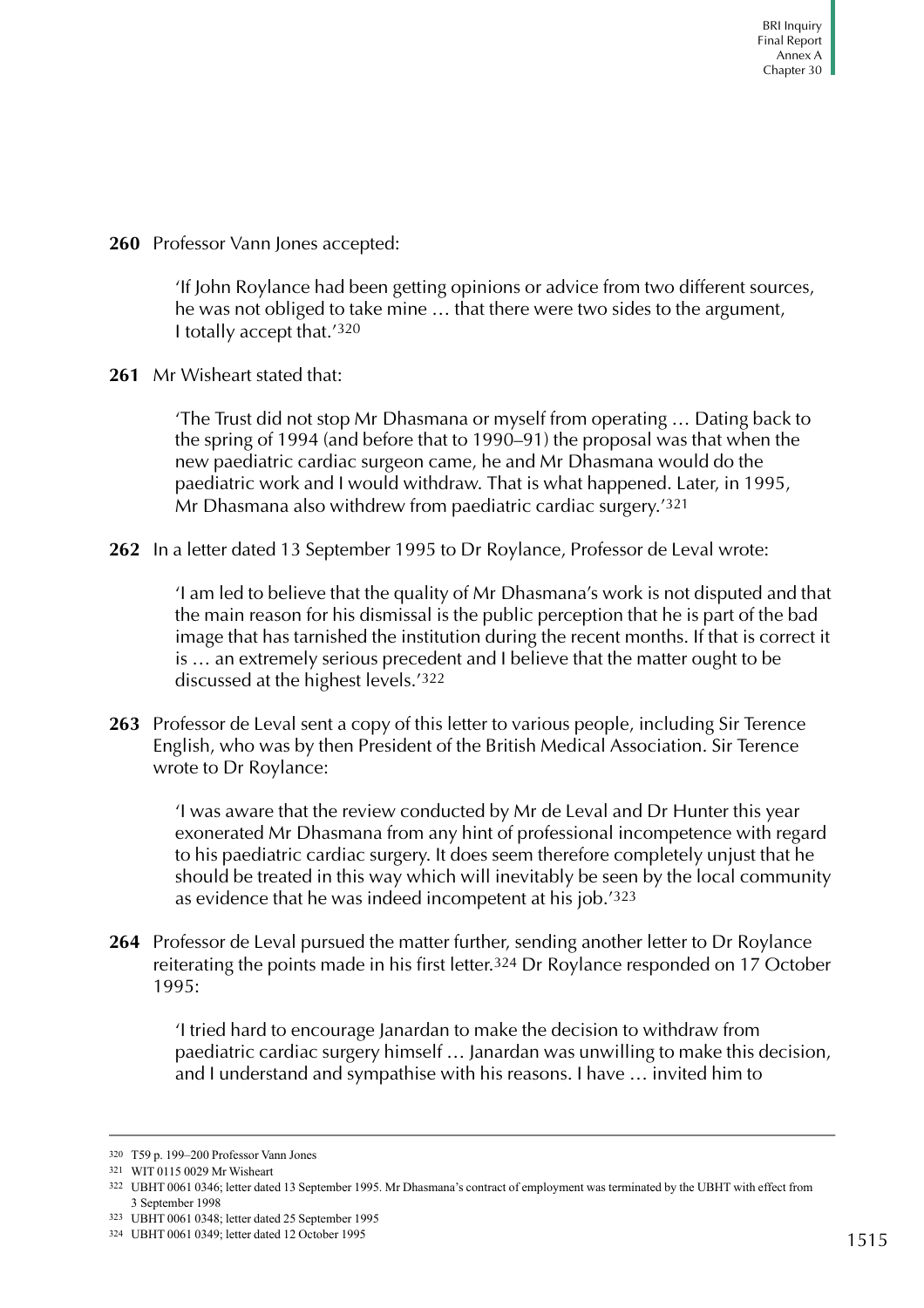renegotiate his programme to provide for some of the increase in adult cardiac surgery for which we now have contracts.'325

## Concerns 1996 and later

## **Professor de Leval's report**

- **265** In November 1995, Professor de Leval was invited to write a report on the updated paediatric cardiac surgical results of the UBHT, which were included in the UBHT's final report on paediatric cardiac surgery published in January 1996.326 Professor de Leval's report examined paediatric cardiac surgery at Bristol between January 1990 and March 1995.327
- **266** In his introduction to the report, Mr Hugh Ross, the new Chief Executive of the UBHT, wrote:

'… it is a matter of regret that there was not an earlier in-depth and objective investigation within the Trust to resolve the concerns expressed by senior personnel. Any such investigation would have established whether concerns that were expressed were justified.'328

**267** In the report, Professor de Leval examined the results of open- and closed-heart operations in Bristol between 1990 and 1995. These were compared with the data in UK Cardiac Surgical Register. Professor de Leval wrote:

'The UK Cardiac Surgical Register used in this report as a gold standard has … never been validated. The degree of reliability of the data is not known. Importantly, the confidence limits are not available; and last, but not least, the detailed results of individual units and individual surgeons are not known. It is quite possible that a number of institutions and/or surgeons have the same results for some conditions and that the worst Bristol results are actually similar to a substantial minority of their peers.'329

**268** Professor de Leval's conclusion was:

'… the Bristol performance over the last three years in terms of mortality matches with the average UK results as published by the UK Cardiac Surgical Register,

<sup>325</sup> UBHT 0061 0352 – 0353; letter dated 17 October 1995

<sup>326</sup> WIT 0319 0002 Professor de Leval

<sup>327</sup> UBHT 0052 0097 – 0108; 'Bristol Paediatric Cardiac Surgery 1990–1995', report by Professor de Leval

<sup>328</sup> UBHT 0052 0098 – 0099; report by Professor de Leval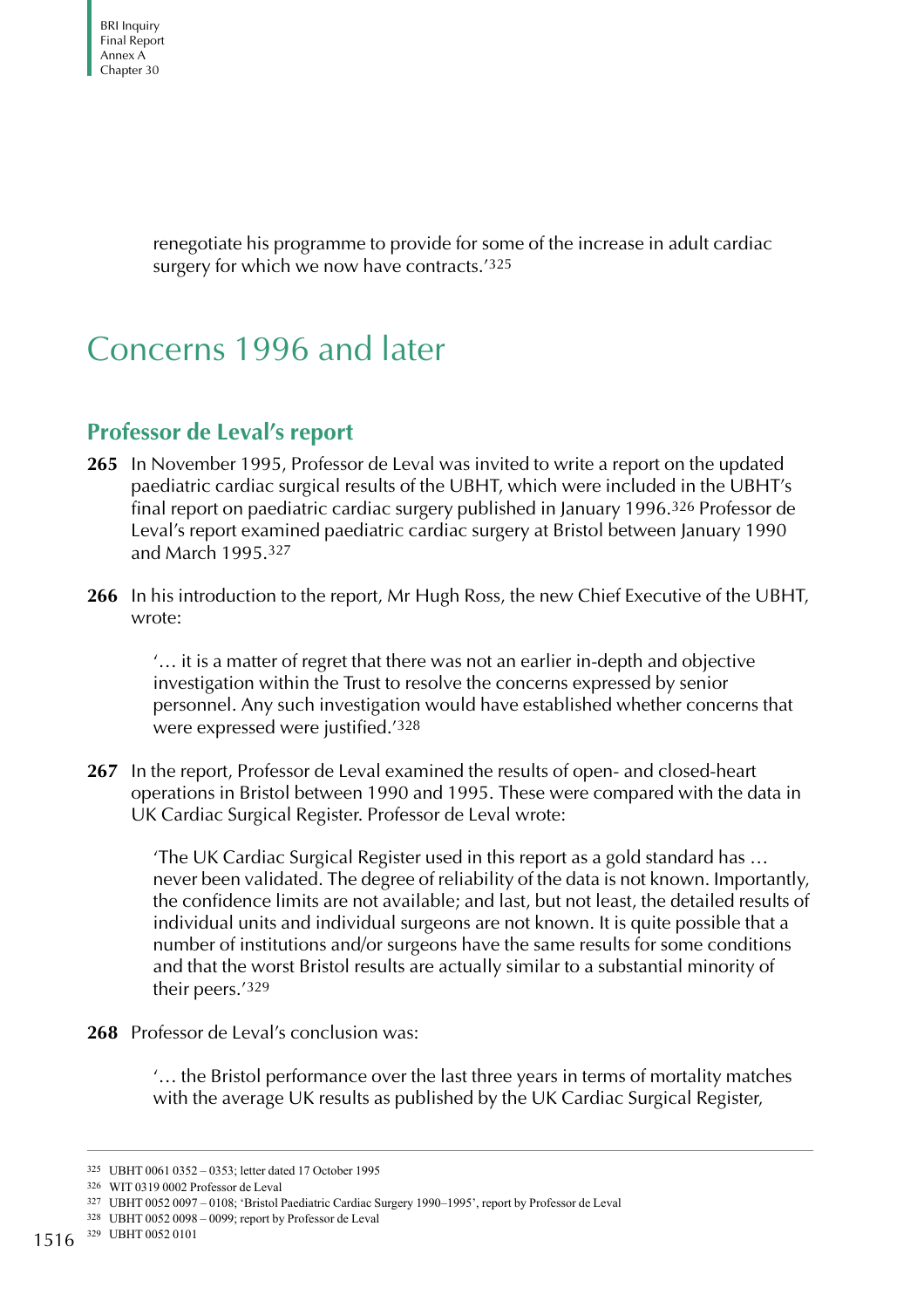including open-heart surgery in infancy, with the exception of the results of atrioventricular septal defects and arterial switch procedures.

'I also believe that the Trust and those at the sharp end of the system have taken positive steps to improve those results'.330

**269** On 23 January 1996, Mr Ross sent Professor de Leval's report to the regional director of the NHSE to enable him to give any final advice on its contents.331 The final report was presented to and approved by the UBHT Board on 26 January 1996 and then presented at a public meeting on 31 January 1996. Copies were sent to the clinicians involved in the paediatric cardiac service, to MPs, to families and to other NHS bodies.332

## **The Hospital Medical Committee**

- **270** Mr Wisheart completed his two-year term as Chairman of the HMC in April 1994.333 In June 1996 the HMC passed a unanimous motion of support for him. Mr Wisheart prepared a statement for the clinical directors dated 3 June 1996,334 in which he sought to answer the questions or allegations raised against him. He stated that he would not continue in post without the support of his colleagues.335
- **271** Dr Monk gave evidence that:

'The issue of Paediatric Cardiac Surgery was not discussed at the Hospital Medical Committee until after the involvement of the Press. I recall the matter was raised in April 1995, January 1996 and June 1996. When the matter was raised, neither the data from the SB/AB [Stephen Bolsin/Andrew Black] audit or detailed data from the surgeons was presented; therefore discussion was held in the absence of adequate facts. In my opinion the HMC incorrectly believed that the problem lay more with the Anaesthetists auditing the P.C.S. performance than the performance itself. Detailed P.C.S. activity data was promised to the HMC but to my knowledge was not presented. The HMC body voted to support the surgeons and the Medical Director in their actions.'336

## **Review of adult cardiac surgery**

**272** The performance of the paediatric cardiac surgical service inevitably gave rise as to questions as to the performance of the adult cardiac surgical service. Accordingly, the Trust decided to have an expert external review of adult cardiac surgery. The president of the Royal College of Surgeons suggested Professor Tom Treasure of St George's Hospital and Professor Ken Taylor of the Hammersmith Hospital. They accepted this

<sup>330</sup> UBHT 0052 0102; see Chapter 3 for an explanation of clinical terms

<sup>331</sup> WIT 0128 0044 Mr Ross

<sup>332</sup> WIT 0128 0044 Mr Ross

<sup>333</sup> WIT 0080 0397 Mr Wisheart

<sup>334</sup> UBHT 0054 0004 – 0010; 'Mr James Wisheart's statement to the Clinical Directors of United Bristol Healthcare Trust 3rd June 1996'

<sup>335</sup> UBHT 0054 0004; Mr Wisheart's statement

<sup>336</sup> WIT 0105 0035 Dr Monk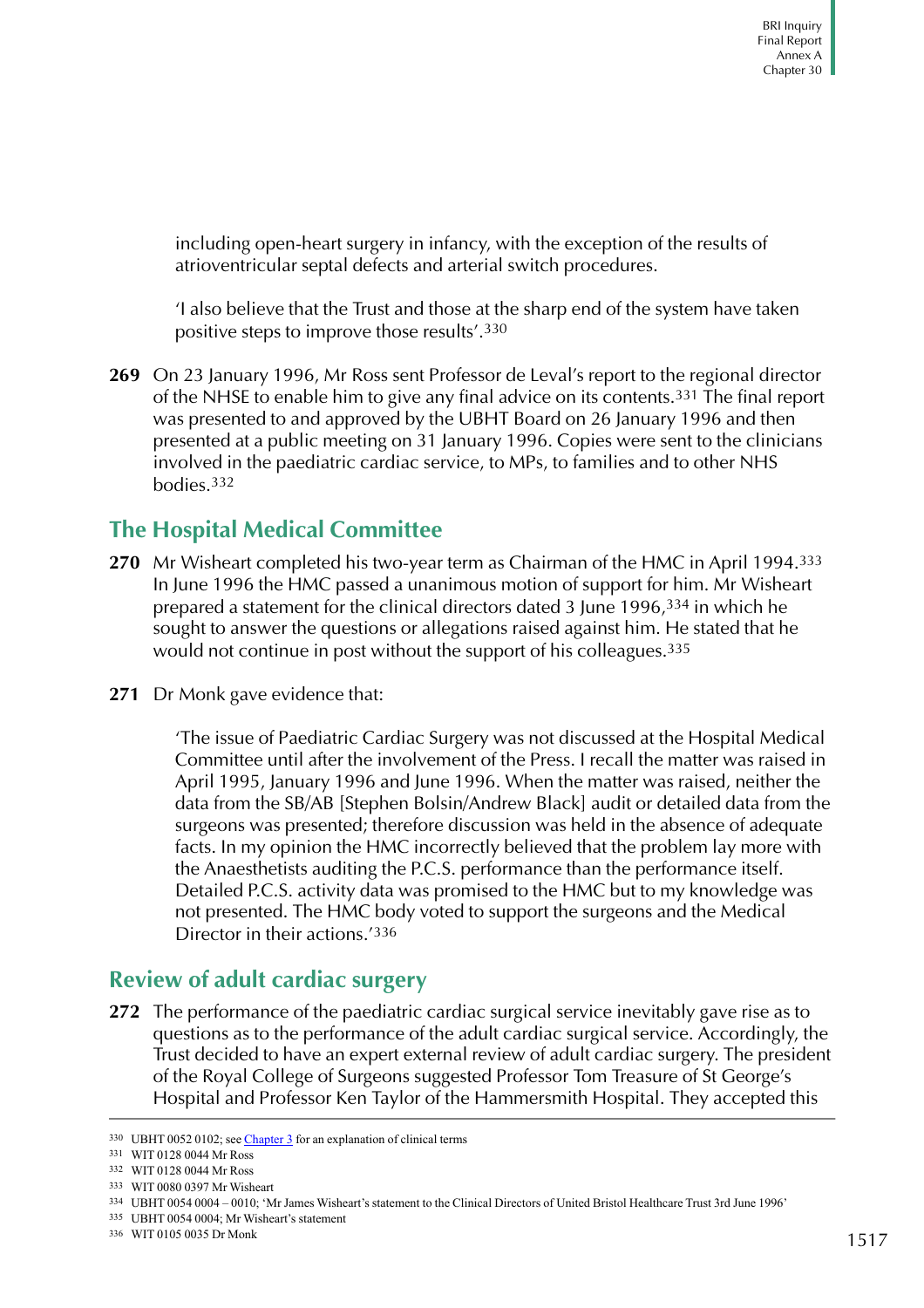appointment, and were subsequently joined by Professor Nick Black of the London School of Hygiene and Tropical Medicine.

- 273 Their report<sup>337</sup> set out preliminary results from their analysis of all adult cases operated on by the five cardiac surgeons from 1 January 1993 until 30 September 1995, following an examination of 2,577 case records. The report compared the mortality rates of one surgeon (designated 'consultant 1231' for the purposes of the report) with the combined mortality rates of his four colleagues, in respect of any operation which consultants conducted.338 The overall mortality rate of consultant 1231 was 13.6% compared with 5.9% for his colleagues. The mortality rate of consultant 1231 for all coronary artery bypass grafts (CABGs) was 13.4% compared with 4.1% for his colleagues, and his mortality rate for CABGs in risk categories one to ten was 12.2% compared with 2.6% for his colleagues.
- **274** The assessors reported that the results for consultant 1231 were 'significantly poorer' than the results for his colleagues.339
- **275** The number '1231' had been used to anonymise the surgeon, with a view to ensuring that knowledge of individual surgeons did not influence the results.
- **276** When the data were presented to the UBHT, the UBHT asked to know the identity of consultant 1231. It was Mr Wisheart.
- **277** The assessors concluded:

'1. that the overall performance of adult cardiac surgery in UBHT is satisfactory and is in line with published average figures for UK cardiac surgical units as a whole.

'2. that the individual performance of consultant 1231 is significantly poorer than the rest of the UBHT consultants. Furthermore, in absolute terms, the assessors consider that consultant 1231's operative mortality figures are too high. The data indicated a particular problem in the area of coronary surgery.

'The assessors recommend to UBHT that consultant 1231 should not resume operating.'340

<sup>337</sup> External Assessors' Report 'Independent Review of Adult Cardiac Surgery – United Bristol Healthcare Trust (UBHT)

<sup>338</sup> As opposed to operations where the consultant was in charge whilst a junior surgeon operated

<sup>339</sup> UBHT 0053 0066; External Assessors' Report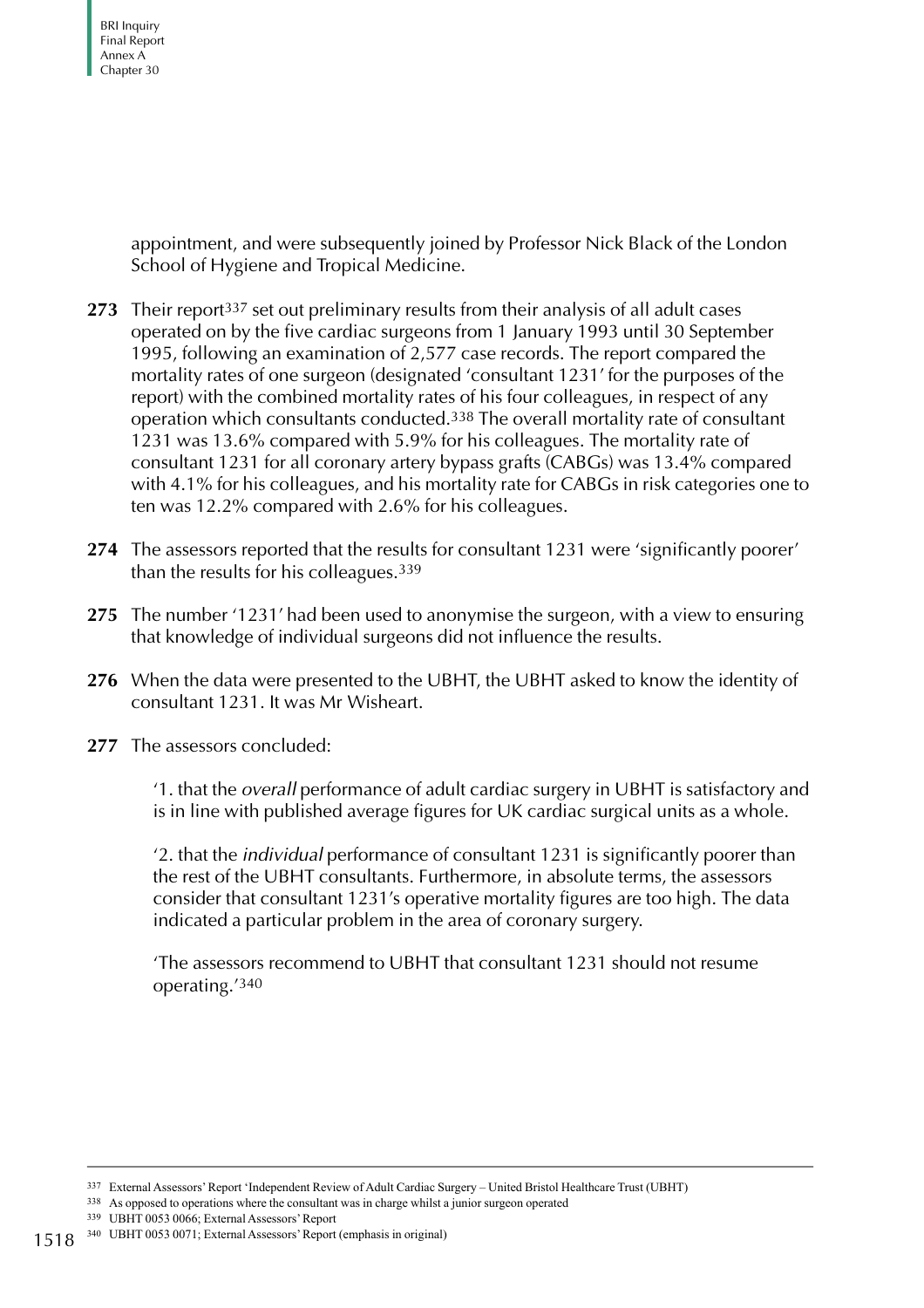**278** In the course of his evidence, the questioning of Mr Wisheart went as follows:

'Q. The purpose of this question is not to embarrass you but to lay the groundwork for what will follow in respect of paediatric cardiac surgery. Was [surgeon 1231] you?

'A. That was me, yes.

'Q. Can we go to page 71? The second recommendation: "… in absolute terms, the assessors consider that [the] operative mortality figures are too high. The data indicate a particular problem in the area of coronary surgery." You accepted their recommendation?

'A. I accepted their recommendation.

'Q. The adult surgical report had, had it, approached the analysis of one surgeon in respect of another by looking at risk stratification?

'A. To an extent.

'Q. So the results which you purported to show were results which as far as possible, gave a level playing-field for comparison?

'A. Yes, they did that, a number of — well they did it — in the actual report they used what one might call a conventional method of risk stratification and they used it to a limited degree.

'Q. When did you, if you did, first realise that your personal performance by this period of time, despite attempting to do your best, was not in line with the other adult surgical performances of your colleagues?

'A. In the proceeding November341 when the provisional results that you referred to a moment ago were drawn to our attention and that is when I stopped operating.

'Q. But before then, despite your interest in and to an extent the retention of some of the figures relating to cardiac surgery, you had no idea?

'A. I was surprised, that is correct, but it is not only because of my own personal views. The period we are referring to here is 1997 and over a period of approximately two and a half years, just a little less than that, questions had been